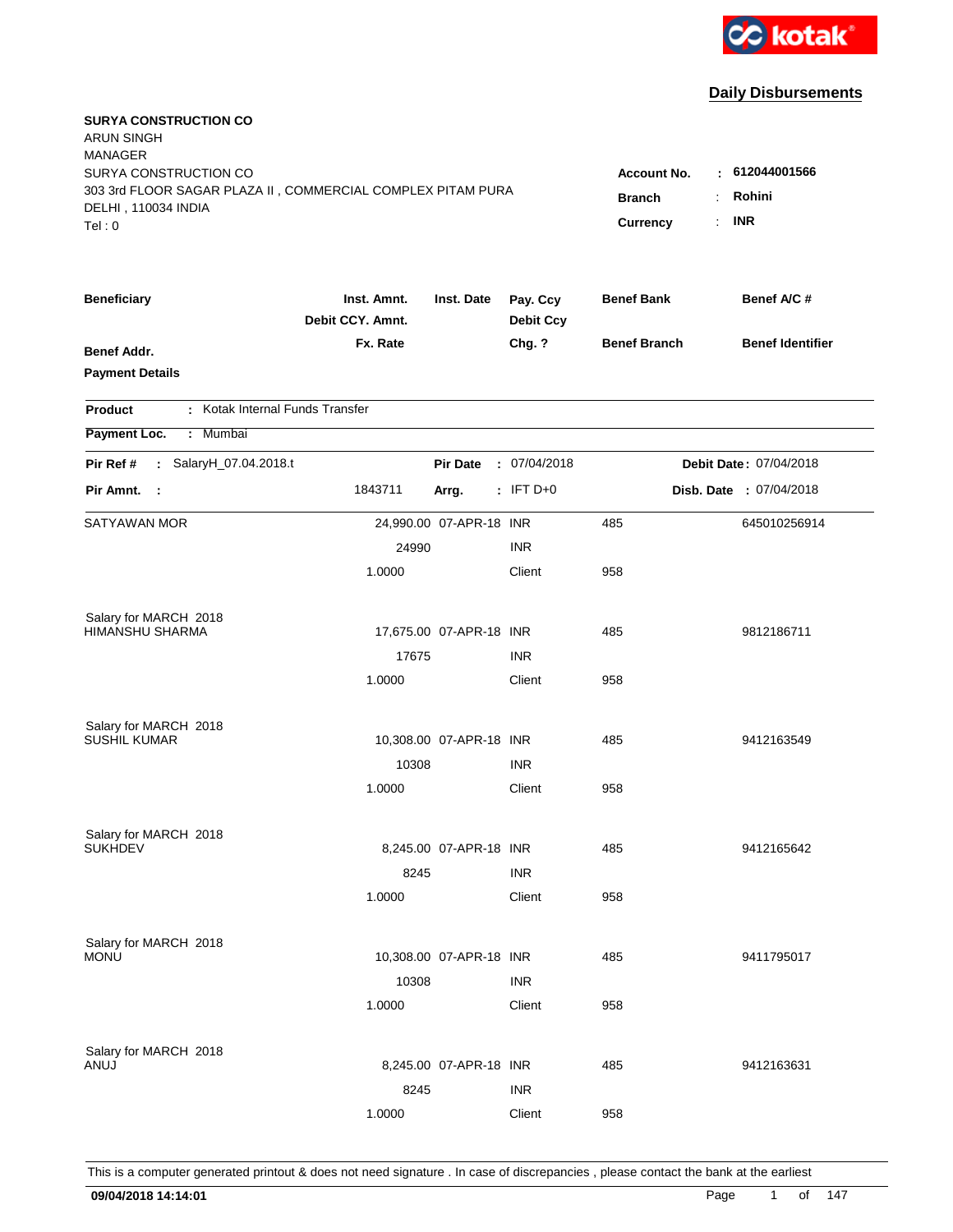

| <b>SURYA CONSTRUCTION CO</b><br><b>ARUN SINGH</b><br><b>MANAGER</b>                                         |                                 |                         |                              |                                     |                                 |
|-------------------------------------------------------------------------------------------------------------|---------------------------------|-------------------------|------------------------------|-------------------------------------|---------------------------------|
| SURYA CONSTRUCTION CO<br>303 3rd FLOOR SAGAR PLAZA II, COMMERCIAL COMPLEX PITAM PURA<br>DELHI, 110034 INDIA |                                 |                         |                              | <b>Account No.</b><br><b>Branch</b> | $-612044001566$<br>Rohini<br>÷. |
| Tel: 0                                                                                                      |                                 |                         |                              | Currency                            | <b>INR</b><br>÷.                |
| <b>Beneficiary</b>                                                                                          | Inst. Amnt.<br>Debit CCY. Amnt. | Inst. Date              | Pay. Ccy<br><b>Debit Ccy</b> | <b>Benef Bank</b>                   | Benef A/C #                     |
| <b>Benef Addr.</b><br><b>Payment Details</b>                                                                | Fx. Rate                        |                         | Chg. ?                       | <b>Benef Branch</b>                 | <b>Benef Identifier</b>         |
| : Kotak Internal Funds Transfer<br><b>Product</b>                                                           |                                 |                         |                              |                                     |                                 |
| Payment Loc.<br>: Mumbai                                                                                    |                                 |                         |                              |                                     |                                 |
| Pir Ref #<br>: SalaryH_07.04.2018.t                                                                         |                                 | <b>Pir Date</b>         | : 07/04/2018                 |                                     | Debit Date: 07/04/2018          |
| Pir Amnt.<br>- 1                                                                                            | 1843711                         | Arrg.                   | $:$ IFT D+0                  |                                     | Disb. Date : 07/04/2018         |
| ANUJ                                                                                                        |                                 | 8,245.00 07-APR-18 INR  |                              | 485                                 | 9412163631                      |
|                                                                                                             | 1.0000                          |                         | Client                       | 958                                 |                                 |
| Salary for MARCH 2018                                                                                       |                                 |                         |                              |                                     |                                 |
| <b>RAMPHAL</b>                                                                                              |                                 | 10,308.00 07-APR-18 INR |                              | 485                                 | 9812186643                      |
|                                                                                                             | 10308                           |                         | <b>INR</b>                   |                                     |                                 |
|                                                                                                             | 1.0000                          |                         | Client                       | 958                                 |                                 |
| Salary for MARCH 2018                                                                                       |                                 |                         |                              |                                     |                                 |
| <b>RAJENDER</b>                                                                                             |                                 | 10,308.00 07-APR-18 INR |                              | 485                                 | 9812186728                      |
|                                                                                                             | 10308                           |                         | <b>INR</b>                   |                                     |                                 |
|                                                                                                             | 1.0000                          |                         | Client                       | 958                                 |                                 |
| Salary for MARCH 2018                                                                                       |                                 |                         |                              |                                     |                                 |
| PARVEEN KUMAR                                                                                               |                                 | 10,308.00 07-APR-18 INR |                              | 485                                 | 9812177238                      |
|                                                                                                             | 10308                           |                         | <b>INR</b>                   |                                     |                                 |
|                                                                                                             | 1.0000                          |                         | Client                       | 958                                 |                                 |
| Salary for MARCH 2018                                                                                       |                                 |                         |                              |                                     |                                 |
| <b>SATPAL SINGH</b>                                                                                         |                                 | 9,976.00 07-APR-18 INR  |                              | 485                                 | 9812177214                      |
|                                                                                                             | 9976                            |                         | <b>INR</b>                   |                                     |                                 |
|                                                                                                             | 1.0000                          |                         | Client                       | 958                                 |                                 |
| Salary for MARCH 2018                                                                                       |                                 |                         |                              |                                     |                                 |
| <b>MONU</b>                                                                                                 |                                 | 1,065.00 07-APR-18 INR  |                              | 485                                 | 9812186698                      |
|                                                                                                             | 1065                            |                         | <b>INR</b>                   |                                     |                                 |
|                                                                                                             | 1.0000                          |                         | Client                       | 958                                 |                                 |
|                                                                                                             |                                 |                         |                              |                                     |                                 |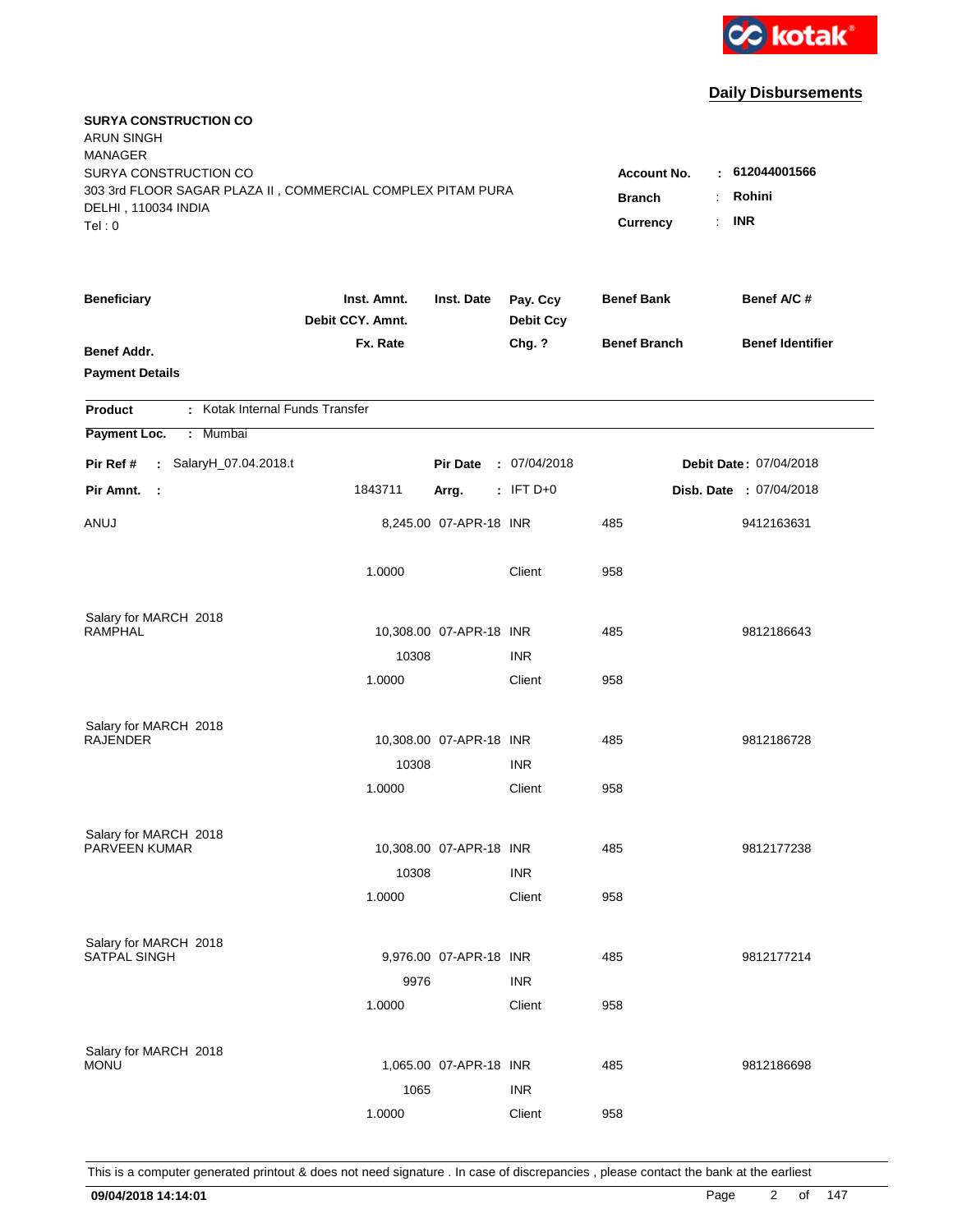

| <b>SURYA CONSTRUCTION CO</b><br><b>ARUN SINGH</b><br><b>MANAGER</b>                  |                                 |                         |                              |                                     |                                |
|--------------------------------------------------------------------------------------|---------------------------------|-------------------------|------------------------------|-------------------------------------|--------------------------------|
| SURYA CONSTRUCTION CO<br>303 3rd FLOOR SAGAR PLAZA II, COMMERCIAL COMPLEX PITAM PURA |                                 |                         |                              | <b>Account No.</b><br><b>Branch</b> | : 612044001566<br>Rohini<br>÷. |
| DELHI, 110034 INDIA<br>Tel: 0                                                        |                                 |                         |                              | Currency                            | <b>INR</b><br>÷.               |
| <b>Beneficiary</b>                                                                   | Inst. Amnt.<br>Debit CCY. Amnt. | Inst. Date              | Pay. Ccy<br><b>Debit Ccy</b> | <b>Benef Bank</b>                   | Benef A/C #                    |
| <b>Benef Addr.</b><br><b>Payment Details</b>                                         | Fx. Rate                        |                         | Chg. ?                       | <b>Benef Branch</b>                 | <b>Benef Identifier</b>        |
| : Kotak Internal Funds Transfer<br><b>Product</b>                                    |                                 |                         |                              |                                     |                                |
| Payment Loc.<br>: Mumbai                                                             |                                 |                         |                              |                                     |                                |
| Pir Ref #<br>: SalaryH_07.04.2018.t                                                  |                                 | <b>Pir Date</b>         | : 07/04/2018                 |                                     | Debit Date: 07/04/2018         |
| Pir Amnt.<br>- 1                                                                     | 1843711                         | Arrg.                   | $:$ IFT D+0                  |                                     | Disb. Date : 07/04/2018        |
| <b>MONU</b>                                                                          |                                 | 1,065.00 07-APR-18 INR  |                              | 485                                 | 9812186698                     |
|                                                                                      | 1.0000                          |                         | Client                       | 958                                 |                                |
| Salary for MARCH 2018                                                                |                                 |                         |                              |                                     |                                |
| <b>GOVIND</b>                                                                        |                                 | 8,245.00 07-APR-18 INR  |                              | 485                                 | 9812177184                     |
|                                                                                      | 8245                            |                         | <b>INR</b>                   |                                     |                                |
|                                                                                      | 1.0000                          |                         | Client                       | 958                                 |                                |
| Salary for MARCH 2018                                                                |                                 |                         |                              |                                     |                                |
| <b>AMIT GUMBER</b>                                                                   |                                 | 8,245.00 07-APR-18 INR  |                              | 485                                 | 9812186636                     |
|                                                                                      | 8245                            |                         | <b>INR</b>                   |                                     |                                |
|                                                                                      | 1.0000                          |                         | Client                       | 958                                 |                                |
| Salary for MARCH 2018                                                                |                                 |                         |                              |                                     |                                |
| PARVEEN KUMAR                                                                        |                                 | 8,245.00 07-APR-18 INR  |                              | 485                                 | 9812178747                     |
|                                                                                      | 8245                            |                         | <b>INR</b>                   |                                     |                                |
|                                                                                      | 1.0000                          |                         | Client                       | 958                                 |                                |
| Salary for MARCH 2018                                                                |                                 |                         |                              |                                     |                                |
| AMIT                                                                                 |                                 | 10,308.00 07-APR-18 INR |                              | 485                                 | 9812178778                     |
|                                                                                      | 10308                           |                         | <b>INR</b>                   |                                     |                                |
|                                                                                      | 1.0000                          |                         | Client                       | 958                                 |                                |
| Salary for MARCH 2018                                                                |                                 |                         |                              |                                     |                                |
| SURENDER SINGH                                                                       |                                 | 988.00 07-APR-18 INR    |                              | 485                                 | 1011781612                     |
|                                                                                      | 988                             |                         | <b>INR</b>                   |                                     |                                |
|                                                                                      | 1.0000                          |                         | Client                       | 958                                 |                                |
|                                                                                      |                                 |                         |                              |                                     |                                |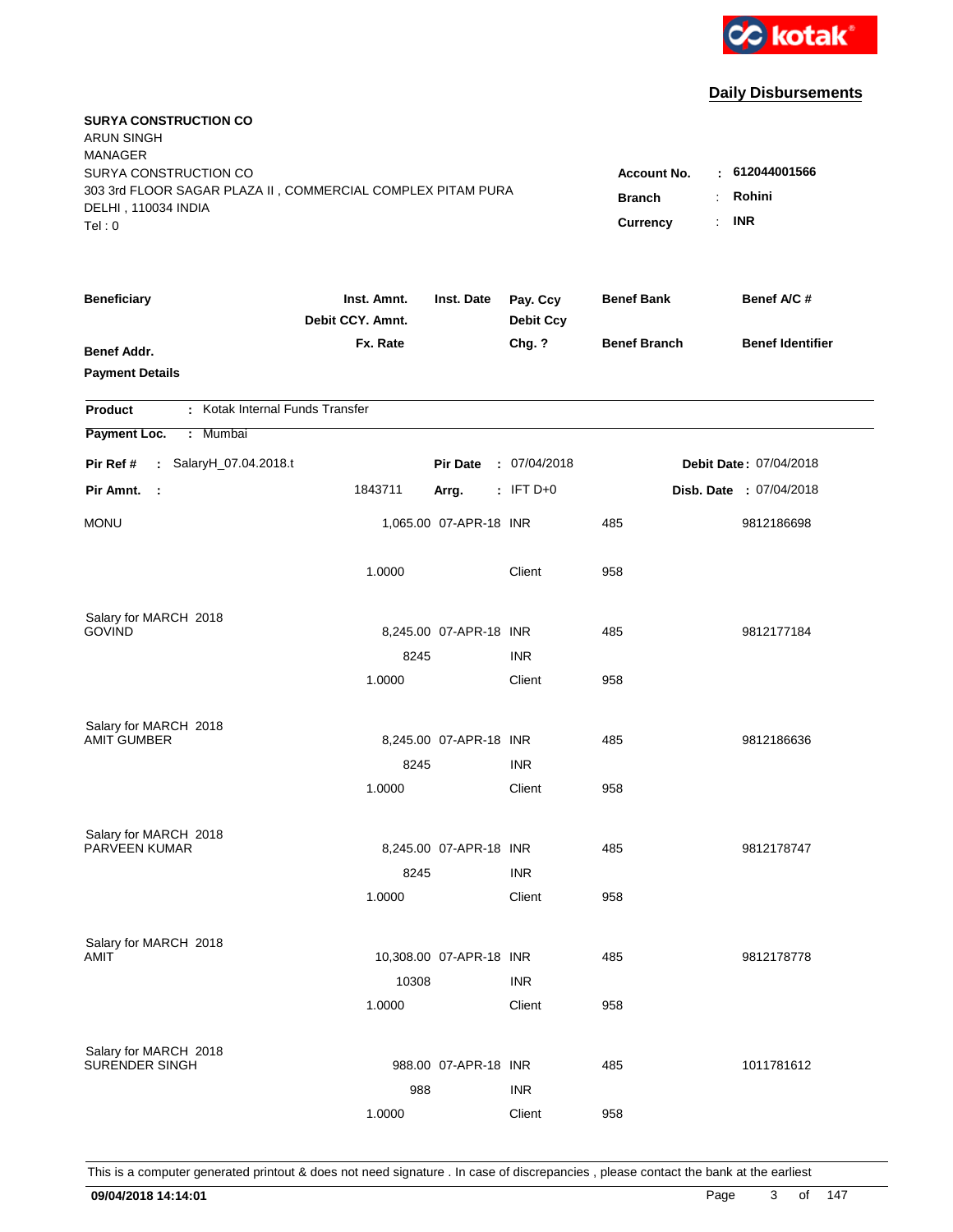

| <b>SURYA CONSTRUCTION CO</b><br><b>ARUN SINGH</b><br><b>MANAGER</b>                  |                                 |                         |                              |                                     |                                 |
|--------------------------------------------------------------------------------------|---------------------------------|-------------------------|------------------------------|-------------------------------------|---------------------------------|
| SURYA CONSTRUCTION CO<br>303 3rd FLOOR SAGAR PLAZA II, COMMERCIAL COMPLEX PITAM PURA |                                 |                         |                              | <b>Account No.</b><br><b>Branch</b> | $-612044001566$<br>Rohini<br>÷. |
| DELHI, 110034 INDIA<br>Tel: 0                                                        |                                 |                         |                              | Currency                            | <b>INR</b><br>÷.                |
| <b>Beneficiary</b>                                                                   | Inst. Amnt.<br>Debit CCY. Amnt. | Inst. Date              | Pay. Ccy<br><b>Debit Ccy</b> | <b>Benef Bank</b>                   | Benef A/C #                     |
| <b>Benef Addr.</b><br><b>Payment Details</b>                                         | Fx. Rate                        |                         | Chg. ?                       | <b>Benef Branch</b>                 | <b>Benef Identifier</b>         |
| : Kotak Internal Funds Transfer<br><b>Product</b>                                    |                                 |                         |                              |                                     |                                 |
| Payment Loc.<br>: Mumbai                                                             |                                 |                         |                              |                                     |                                 |
| Pir Ref #<br>: SalaryH_07.04.2018.t                                                  |                                 | <b>Pir Date</b>         | : 07/04/2018                 |                                     | Debit Date: 07/04/2018          |
| Pir Amnt.<br>$\sim$ 1                                                                | 1843711                         | Arrg.                   | $:$ IFT D+0                  |                                     | Disb. Date : 07/04/2018         |
| SURENDER SINGH                                                                       |                                 | 988.00 07-APR-18 INR    |                              | 485                                 | 1011781612                      |
|                                                                                      | 1.0000                          |                         | Client                       | 958                                 |                                 |
| Salary for MARCH 2018                                                                |                                 |                         |                              |                                     |                                 |
| <b>VINOD KUMAR</b>                                                                   |                                 | 8,245.00 07-APR-18 INR  |                              | 485                                 | 2311757512                      |
|                                                                                      | 8245<br>1.0000                  |                         | <b>INR</b><br>Client         | 958                                 |                                 |
|                                                                                      |                                 |                         |                              |                                     |                                 |
| Salary for MARCH 2018                                                                |                                 |                         |                              |                                     |                                 |
| <b>PRINCE</b>                                                                        |                                 | 8,245.00 07-APR-18 INR  |                              | 485                                 | 1311754576                      |
|                                                                                      | 8245                            |                         | <b>INR</b>                   |                                     |                                 |
|                                                                                      | 1.0000                          |                         | Client                       | 958                                 |                                 |
| Salary for MARCH 2018                                                                |                                 |                         |                              |                                     |                                 |
| <b>SATISH</b>                                                                        |                                 | 8,245.00 07-APR-18 INR  |                              | 485                                 | 9412191801                      |
|                                                                                      | 8245                            |                         | <b>INR</b>                   |                                     |                                 |
|                                                                                      | 1.0000                          |                         | Client                       | 958                                 |                                 |
| Salary for MARCH 2018                                                                |                                 |                         |                              |                                     |                                 |
| <b>NARENDER</b>                                                                      |                                 | 9,976.00 07-APR-18 INR  |                              | 485                                 | 1311754637                      |
|                                                                                      | 9976                            |                         | <b>INR</b>                   |                                     |                                 |
|                                                                                      | 1.0000                          |                         | Client                       | 958                                 |                                 |
|                                                                                      |                                 |                         |                              |                                     |                                 |
| Salary for MARCH 2018<br><b>HARISH CHANDER</b>                                       |                                 | 19,640.00 07-APR-18 INR |                              | 485                                 | 3711739641                      |
|                                                                                      | 19640                           |                         | <b>INR</b>                   |                                     |                                 |
|                                                                                      | 1.0000                          |                         | Client                       | 958                                 |                                 |
|                                                                                      |                                 |                         |                              |                                     |                                 |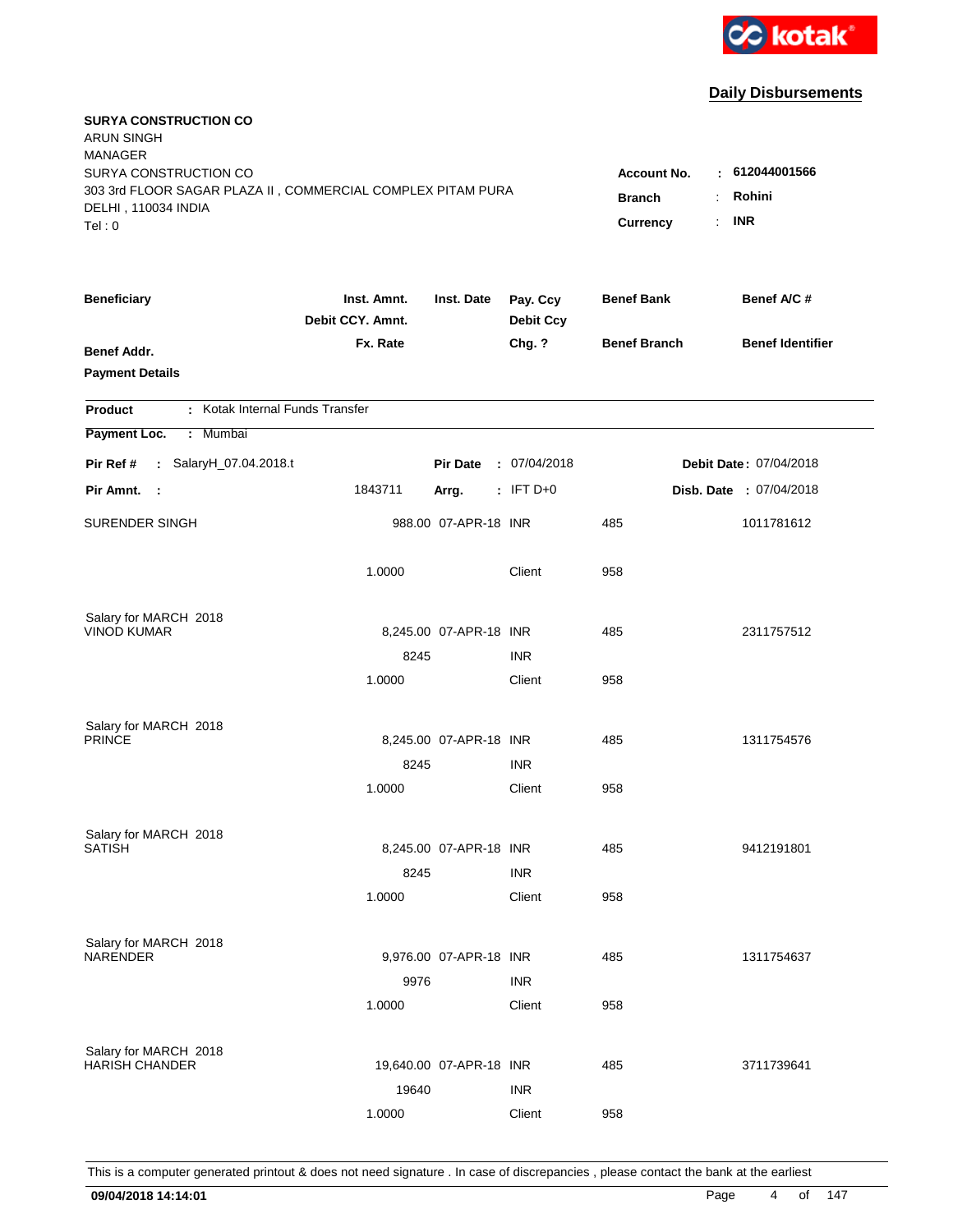

| <b>SURYA CONSTRUCTION CO</b><br><b>ARUN SINGH</b><br><b>MANAGER</b>                                         |                                 |                         |                              |                                                             |                          |
|-------------------------------------------------------------------------------------------------------------|---------------------------------|-------------------------|------------------------------|-------------------------------------------------------------|--------------------------|
| SURYA CONSTRUCTION CO<br>303 3rd FLOOR SAGAR PLAZA II, COMMERCIAL COMPLEX PITAM PURA<br>DELHI, 110034 INDIA |                                 |                         |                              | <b>Account No.</b><br><b>Branch</b><br>$\ddot{\phantom{a}}$ | : 612044001566<br>Rohini |
| Tel: 0                                                                                                      |                                 |                         |                              | $\mathbf{r}$<br>Currency                                    | <b>INR</b>               |
| <b>Beneficiary</b>                                                                                          | Inst. Amnt.<br>Debit CCY. Amnt. | Inst. Date              | Pay. Ccy<br><b>Debit Ccy</b> | <b>Benef Bank</b>                                           | Benef A/C #              |
| <b>Benef Addr.</b><br><b>Payment Details</b>                                                                | Fx. Rate                        |                         | Chg. ?                       | <b>Benef Branch</b>                                         | <b>Benef Identifier</b>  |
| : Kotak Internal Funds Transfer<br><b>Product</b>                                                           |                                 |                         |                              |                                                             |                          |
| Payment Loc.<br>: Mumbai                                                                                    |                                 |                         |                              |                                                             |                          |
| Pir Ref #<br>: SalaryH_07.04.2018.t                                                                         |                                 | <b>Pir Date</b>         | : 07/04/2018                 |                                                             | Debit Date: 07/04/2018   |
| Pir Amnt.<br>- 1                                                                                            | 1843711                         | Arrg.                   | $:$ IFT D+0                  |                                                             | Disb. Date : 07/04/2018  |
| <b>HARISH CHANDER</b>                                                                                       |                                 | 19,640.00 07-APR-18 INR |                              | 485                                                         | 3711739641               |
|                                                                                                             | 1.0000                          |                         | Client                       | 958                                                         |                          |
| Salary for MARCH 2018                                                                                       |                                 |                         |                              |                                                             |                          |
| <b>ROHIT SHARMA</b>                                                                                         |                                 | 14,822.00 07-APR-18 INR |                              | 485                                                         | 9412191832               |
|                                                                                                             | 14822                           |                         | <b>INR</b>                   |                                                             |                          |
|                                                                                                             | 1.0000                          |                         | Client                       | 958                                                         |                          |
| Salary for MARCH 2018                                                                                       |                                 |                         |                              |                                                             |                          |
| <b>KAPIL</b>                                                                                                |                                 | 14,822.00 07-APR-18 INR |                              | 485                                                         | 1011781957               |
|                                                                                                             | 14822                           |                         | <b>INR</b>                   |                                                             |                          |
|                                                                                                             | 1.0000                          |                         | Client                       | 958                                                         |                          |
| Salary for MARCH 2018                                                                                       |                                 |                         |                              |                                                             |                          |
| <b>KAPIL KANT</b>                                                                                           |                                 | 7,978.00 07-APR-18 INR  |                              | 485                                                         | 9412159306               |
|                                                                                                             | 7978                            |                         | <b>INR</b>                   |                                                             |                          |
|                                                                                                             | 1.0000                          |                         | Client                       | 958                                                         |                          |
| Salary for MARCH 2018                                                                                       |                                 |                         |                              |                                                             |                          |
| <b>RAMNIWAS</b>                                                                                             |                                 | 8,245.00 07-APR-18 INR  |                              | 485                                                         | 3211751471               |
|                                                                                                             | 8245                            |                         | <b>INR</b>                   |                                                             |                          |
|                                                                                                             | 1.0000                          |                         | Client                       | 958                                                         |                          |
|                                                                                                             |                                 |                         |                              |                                                             |                          |
| Salary for MARCH 2018<br><b>DALBIR</b>                                                                      |                                 | 9,976.00 07-APR-18 INR  |                              | 485                                                         | 3511755179               |
|                                                                                                             | 9976                            |                         | <b>INR</b>                   |                                                             |                          |
|                                                                                                             | 1.0000                          |                         | Client                       | 958                                                         |                          |
|                                                                                                             |                                 |                         |                              |                                                             |                          |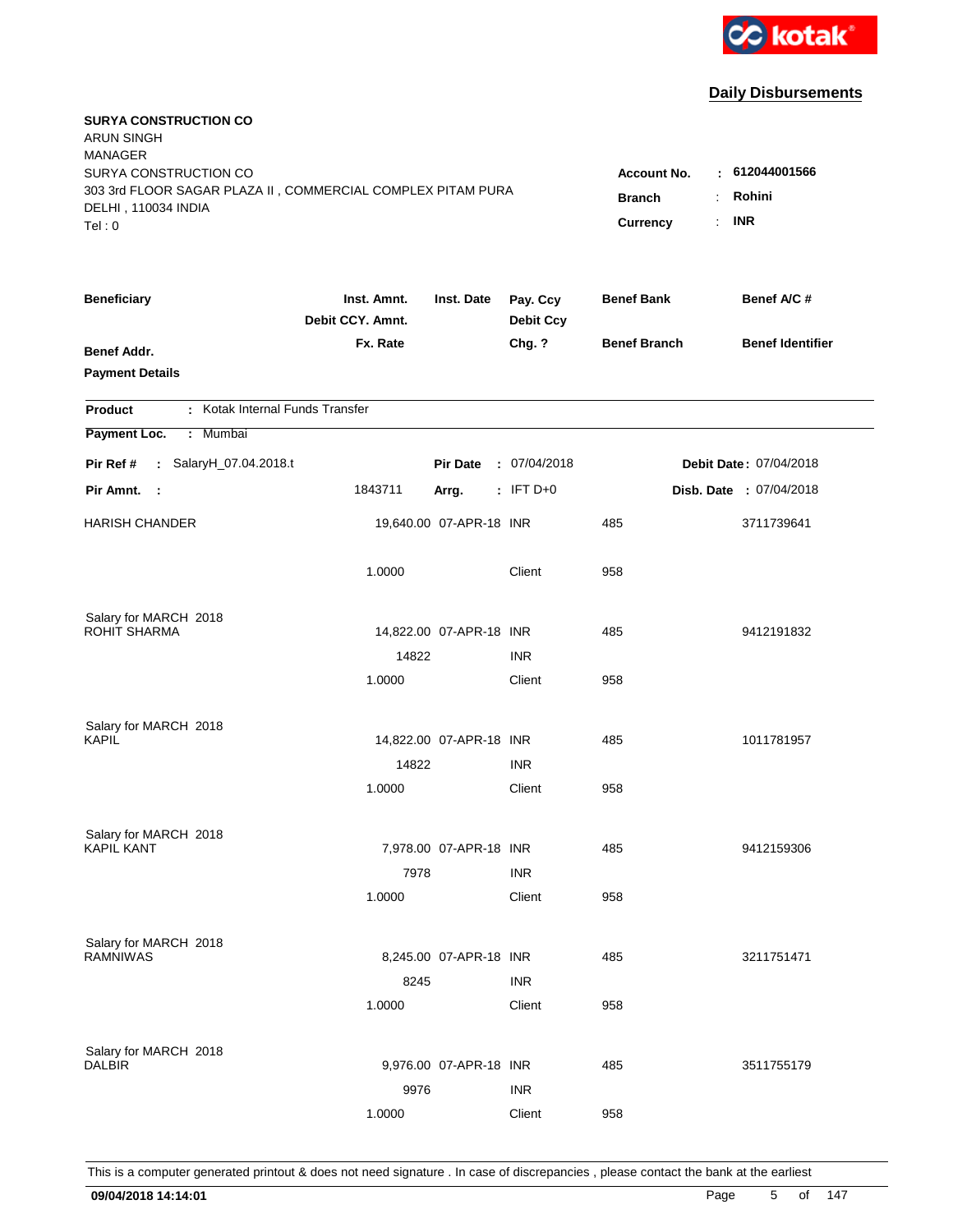

| <b>SURYA CONSTRUCTION CO</b><br><b>ARUN SINGH</b><br><b>MANAGER</b>                                         |                                 |                         |                              |                                                             |                          |
|-------------------------------------------------------------------------------------------------------------|---------------------------------|-------------------------|------------------------------|-------------------------------------------------------------|--------------------------|
| SURYA CONSTRUCTION CO<br>303 3rd FLOOR SAGAR PLAZA II, COMMERCIAL COMPLEX PITAM PURA<br>DELHI, 110034 INDIA |                                 |                         |                              | <b>Account No.</b><br><b>Branch</b><br>$\ddot{\phantom{a}}$ | : 612044001566<br>Rohini |
| Tel: 0                                                                                                      |                                 |                         |                              | Currency<br>÷.                                              | <b>INR</b>               |
| <b>Beneficiary</b>                                                                                          | Inst. Amnt.<br>Debit CCY. Amnt. | Inst. Date              | Pay. Ccy<br><b>Debit Ccy</b> | <b>Benef Bank</b>                                           | Benef A/C #              |
| <b>Benef Addr.</b><br><b>Payment Details</b>                                                                | Fx. Rate                        |                         | Chg. ?                       | <b>Benef Branch</b>                                         | <b>Benef Identifier</b>  |
| : Kotak Internal Funds Transfer<br><b>Product</b>                                                           |                                 |                         |                              |                                                             |                          |
| Payment Loc.<br>Mumbai<br>÷.                                                                                |                                 |                         |                              |                                                             |                          |
| Pir Ref #<br>: SalaryH_07.04.2018.t                                                                         |                                 | <b>Pir Date</b>         | : 07/04/2018                 |                                                             | Debit Date: 07/04/2018   |
| Pir Amnt.<br>- 1                                                                                            | 1843711                         | Arrg.                   | $:$ IFT D+0                  |                                                             | Disb. Date : 07/04/2018  |
| <b>DALBIR</b>                                                                                               |                                 | 9,976.00 07-APR-18 INR  |                              | 485                                                         | 3511755179               |
|                                                                                                             | 1.0000                          |                         | Client                       | 958                                                         |                          |
| Salary for MARCH 2018                                                                                       |                                 |                         |                              |                                                             |                          |
| <b>SUMIT</b>                                                                                                |                                 | 10,308.00 07-APR-18 INR |                              | 485                                                         | 2411749431               |
|                                                                                                             | 10308                           |                         | <b>INR</b>                   | 958                                                         |                          |
|                                                                                                             | 1.0000                          |                         | Client                       |                                                             |                          |
| Salary for MARCH 2018                                                                                       |                                 |                         |                              |                                                             |                          |
| <b>DILDAR</b>                                                                                               |                                 | 10,308.00 07-APR-18 INR |                              | 485                                                         | 3811726220               |
|                                                                                                             | 10308                           |                         | <b>INR</b>                   |                                                             |                          |
|                                                                                                             | 1.0000                          |                         | Client                       | 958                                                         |                          |
| Salary for MARCH 2018                                                                                       |                                 |                         |                              |                                                             |                          |
| <b>DESRAJ</b>                                                                                               |                                 | 10,308.00 07-APR-18 INR |                              | 485                                                         | 3811726169               |
|                                                                                                             | 10308                           |                         | <b>INR</b>                   |                                                             |                          |
|                                                                                                             | 1.0000                          |                         | Client                       | 958                                                         |                          |
| Salary for MARCH 2018                                                                                       |                                 |                         |                              |                                                             |                          |
| <b>RAM KARAN</b>                                                                                            |                                 | 10,308.00 07-APR-18 INR |                              | 485                                                         | 2311757505               |
|                                                                                                             | 10308                           |                         | <b>INR</b>                   |                                                             |                          |
|                                                                                                             | 1.0000                          |                         | Client                       | 958                                                         |                          |
|                                                                                                             |                                 |                         |                              |                                                             |                          |
| Salary for MARCH 2018<br>ANKIT                                                                              |                                 | 10,308.00 07-APR-18 INR |                              | 485                                                         | 2311757574               |
|                                                                                                             | 10308                           |                         | <b>INR</b>                   |                                                             |                          |
|                                                                                                             | 1.0000                          |                         | Client                       | 958                                                         |                          |
|                                                                                                             |                                 |                         |                              |                                                             |                          |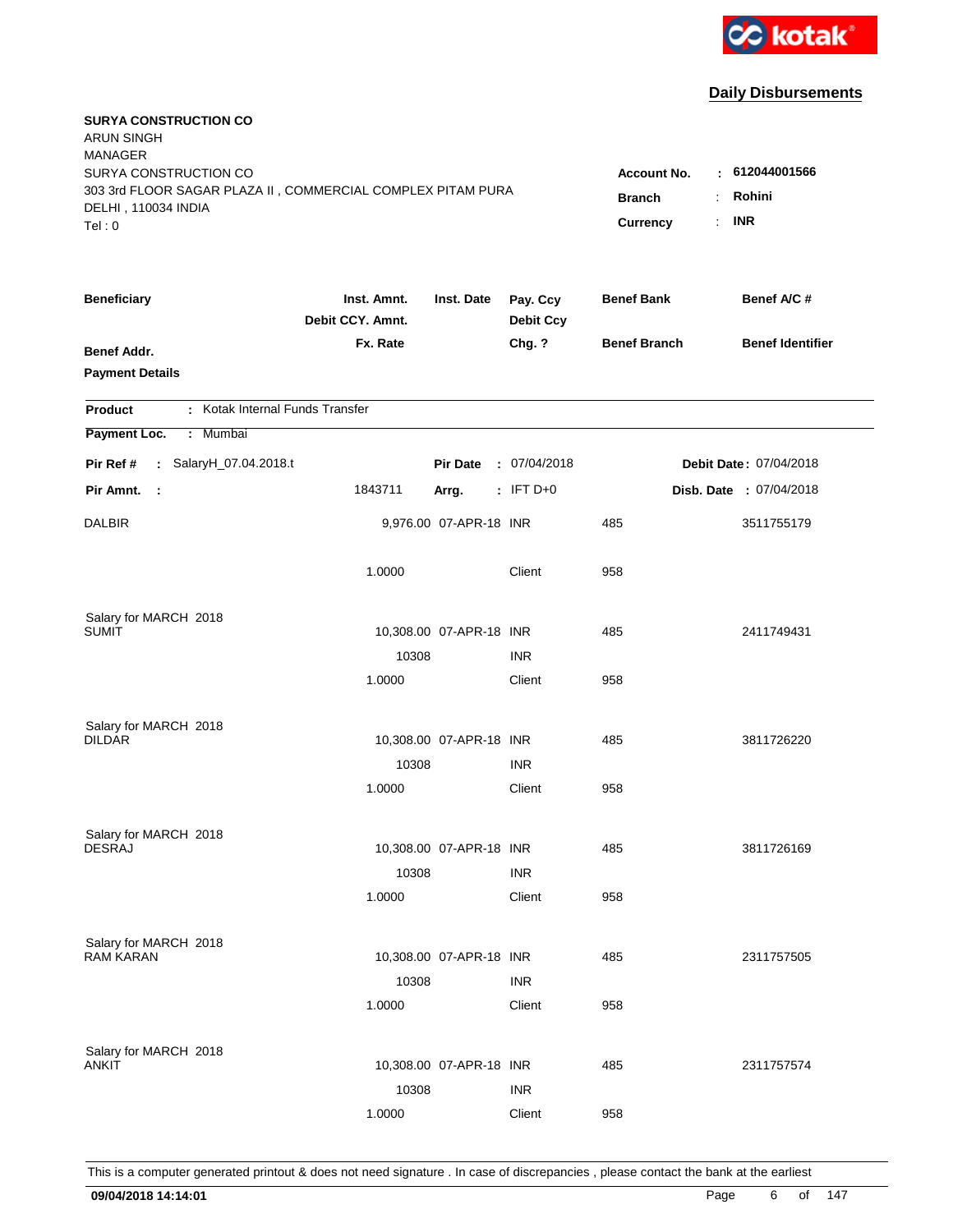

| <b>SURYA CONSTRUCTION CO</b><br><b>ARUN SINGH</b><br><b>MANAGER</b>                |                                 |                         |                              |                     |                         |
|------------------------------------------------------------------------------------|---------------------------------|-------------------------|------------------------------|---------------------|-------------------------|
| SURYA CONSTRUCTION CO                                                              |                                 |                         |                              | <b>Account No.</b>  | : 612044001566          |
| 303 3rd FLOOR SAGAR PLAZA II, COMMERCIAL COMPLEX PITAM PURA<br>DELHI, 110034 INDIA | <b>Branch</b>                   | Rohini<br>÷.            |                              |                     |                         |
| Tel: 0                                                                             |                                 |                         |                              | Currency            | <b>INR</b><br>÷.        |
|                                                                                    |                                 |                         |                              |                     |                         |
| <b>Beneficiary</b>                                                                 | Inst. Amnt.<br>Debit CCY. Amnt. | Inst. Date              | Pay. Ccy<br><b>Debit Ccy</b> | <b>Benef Bank</b>   | Benef A/C #             |
| Benef Addr.                                                                        | Fx. Rate                        |                         | Chg. ?                       | <b>Benef Branch</b> | <b>Benef Identifier</b> |
| <b>Payment Details</b>                                                             |                                 |                         |                              |                     |                         |
|                                                                                    |                                 |                         |                              |                     |                         |
| : Kotak Internal Funds Transfer<br><b>Product</b>                                  |                                 |                         |                              |                     |                         |
| Payment Loc.<br>: Mumbai                                                           |                                 |                         |                              |                     |                         |
| Pir Ref #<br>: SalaryH_07.04.2018.t                                                |                                 | <b>Pir Date</b>         | : 07/04/2018                 |                     | Debit Date: 07/04/2018  |
| Pir Amnt.<br>$\sim$ 1                                                              | 1843711                         | Arrg.                   | $:$ IFT D+0                  |                     | Disb. Date : 07/04/2018 |
| <b>ANKIT</b>                                                                       |                                 | 10,308.00 07-APR-18 INR |                              | 485                 | 2311757574              |
|                                                                                    | 1.0000                          |                         | Client                       | 958                 |                         |
| Salary for MARCH 2018                                                              |                                 |                         |                              |                     |                         |
| <b>PARDEEP</b>                                                                     |                                 | 10,308.00 07-APR-18 INR |                              | 485                 | 2311757482              |
|                                                                                    | 10308                           |                         | <b>INR</b>                   |                     |                         |
|                                                                                    | 1.0000                          |                         | Client                       | 958                 |                         |
| Salary for MARCH 2018                                                              |                                 |                         |                              |                     |                         |
| <b>RAKESH KUMAR</b>                                                                |                                 | 10,308.00 07-APR-18 INR |                              | 485                 | 9412163525              |
|                                                                                    | 10308                           |                         | <b>INR</b>                   |                     |                         |
|                                                                                    | 1.0000                          |                         | Client                       | 958                 |                         |
|                                                                                    |                                 |                         |                              |                     |                         |
| Salary for MARCH 2018<br><b>GUDDU</b>                                              |                                 | 10,308.00 07-APR-18 INR |                              | 485                 | 9412165659              |
|                                                                                    | 10308                           |                         | <b>INR</b>                   |                     |                         |
|                                                                                    | 1.0000                          |                         | Client                       | 958                 |                         |
|                                                                                    |                                 |                         |                              |                     |                         |
| Salary for MARCH 2018                                                              |                                 |                         |                              |                     |                         |
| <b>VINOD KUMAR</b>                                                                 |                                 | 10,308.00 07-APR-18 INR |                              | 485                 | 3711739665              |
|                                                                                    | 10308                           |                         | <b>INR</b>                   |                     |                         |
|                                                                                    | 1.0000                          |                         | Client                       | 958                 |                         |
|                                                                                    |                                 |                         |                              |                     |                         |
| Salary for MARCH 2018<br><b>JAGBIR</b>                                             |                                 | 8,245.00 07-APR-18 INR  |                              | 485                 | 3911739403              |
|                                                                                    | 8245                            |                         | <b>INR</b>                   |                     |                         |
|                                                                                    | 1.0000                          |                         | Client                       | 958                 |                         |
|                                                                                    |                                 |                         |                              |                     |                         |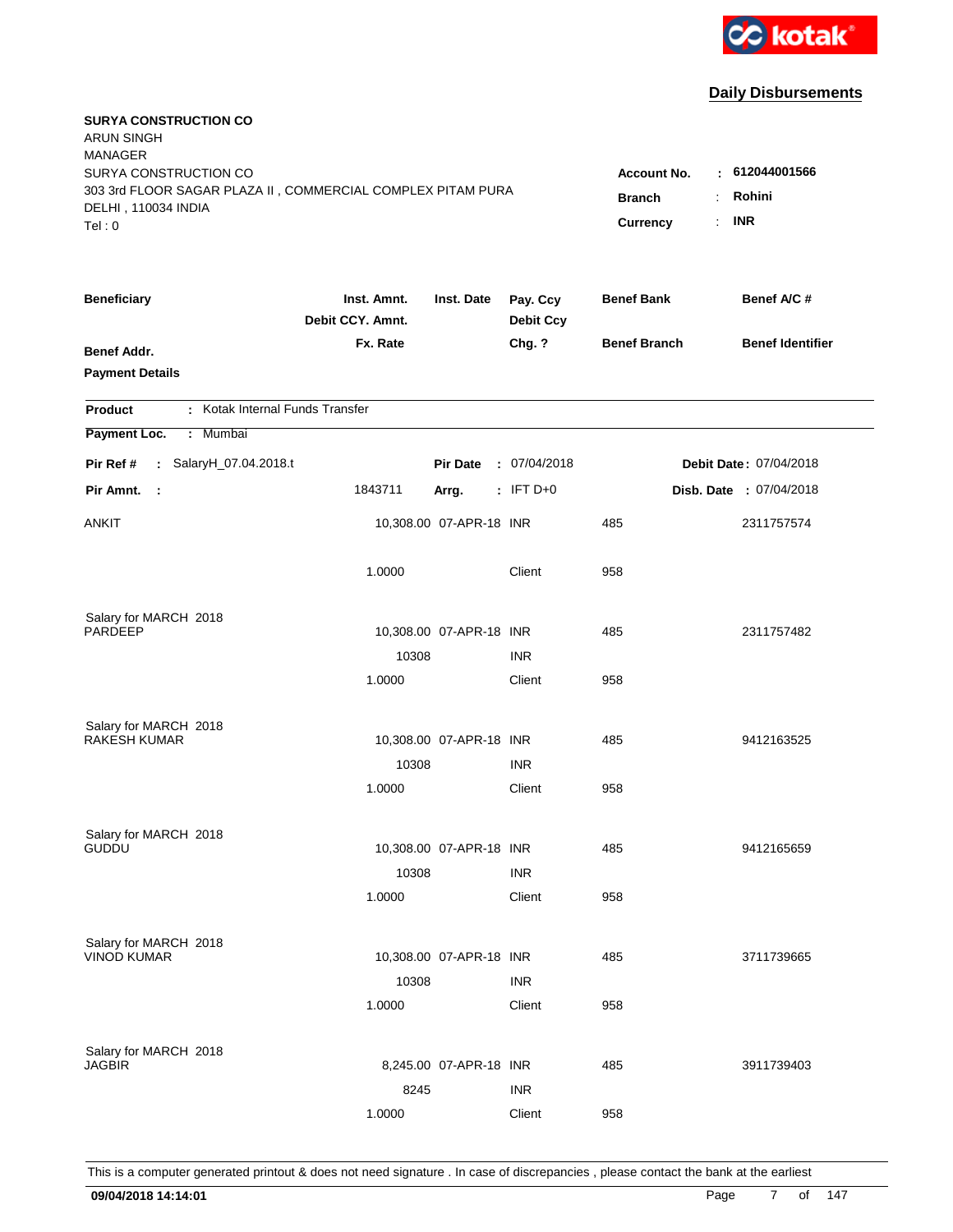

| <b>SURYA CONSTRUCTION CO</b><br><b>ARUN SINGH</b><br><b>MANAGER</b>                                         |                                 |                        |                              |                                     |                                |
|-------------------------------------------------------------------------------------------------------------|---------------------------------|------------------------|------------------------------|-------------------------------------|--------------------------------|
| SURYA CONSTRUCTION CO<br>303 3rd FLOOR SAGAR PLAZA II, COMMERCIAL COMPLEX PITAM PURA<br>DELHI, 110034 INDIA |                                 |                        |                              | <b>Account No.</b><br><b>Branch</b> | : 612044001566<br>Rohini<br>÷. |
| Tel: 0                                                                                                      |                                 |                        |                              | Currency                            | <b>INR</b><br>÷.               |
| <b>Beneficiary</b>                                                                                          | Inst. Amnt.<br>Debit CCY. Amnt. | Inst. Date             | Pay. Ccy<br><b>Debit Ccy</b> | <b>Benef Bank</b>                   | Benef A/C #                    |
| <b>Benef Addr.</b><br><b>Payment Details</b>                                                                | Fx. Rate                        |                        | Chg. ?                       | <b>Benef Branch</b>                 | <b>Benef Identifier</b>        |
| : Kotak Internal Funds Transfer<br><b>Product</b>                                                           |                                 |                        |                              |                                     |                                |
| Payment Loc.<br>: Mumbai                                                                                    |                                 |                        |                              |                                     |                                |
| Pir Ref #<br>: SalaryH_07.04.2018.t                                                                         |                                 | <b>Pir Date</b>        | : 07/04/2018                 |                                     | Debit Date: 07/04/2018         |
| Pir Amnt.<br>- 1                                                                                            | 1843711                         | Arrg.                  | $:$ IFT D+0                  |                                     | Disb. Date : 07/04/2018        |
| <b>JAGBIR</b>                                                                                               |                                 | 8,245.00 07-APR-18 INR |                              | 485                                 | 3911739403                     |
|                                                                                                             | 1.0000                          |                        | Client                       | 958                                 |                                |
| Salary for MARCH 2018                                                                                       |                                 |                        |                              |                                     |                                |
| ASHWANI KUMAR                                                                                               |                                 | 8,245.00 07-APR-18 INR |                              | 485                                 | 3811726282                     |
|                                                                                                             | 8245<br>1.0000                  |                        | <b>INR</b><br>Client         | 958                                 |                                |
|                                                                                                             |                                 |                        |                              |                                     |                                |
| Salary for MARCH 2018                                                                                       |                                 |                        |                              |                                     |                                |
| SATYAWAN                                                                                                    |                                 | 8,245.00 07-APR-18 INR |                              | 485                                 | 3811726350                     |
|                                                                                                             | 8245                            |                        | <b>INR</b>                   |                                     |                                |
|                                                                                                             | 1.0000                          |                        | Client                       | 958                                 |                                |
| Salary for MARCH 2018                                                                                       |                                 |                        |                              |                                     |                                |
| SANDEEP                                                                                                     |                                 | 8,245.00 07-APR-18 INR |                              | 485                                 | 9412163587                     |
|                                                                                                             | 8245                            |                        | <b>INR</b>                   |                                     |                                |
|                                                                                                             | 1.0000                          |                        | Client                       | 958                                 |                                |
| Salary for MARCH 2018                                                                                       |                                 |                        |                              |                                     |                                |
| <b>AJAY SINGH</b>                                                                                           |                                 | 8,245.00 07-APR-18 INR |                              | 485                                 | 3911739502                     |
|                                                                                                             | 8245                            |                        | <b>INR</b>                   |                                     |                                |
|                                                                                                             | 1.0000                          |                        | Client                       | 958                                 |                                |
|                                                                                                             |                                 |                        |                              |                                     |                                |
| Salary for MARCH 2018<br><b>VIKAS KUMAR</b>                                                                 |                                 | 8,245.00 07-APR-18 INR |                              | 485                                 | 9412163563                     |
|                                                                                                             | 8245                            |                        | <b>INR</b>                   |                                     |                                |
|                                                                                                             | 1.0000                          |                        | Client                       | 958                                 |                                |
|                                                                                                             |                                 |                        |                              |                                     |                                |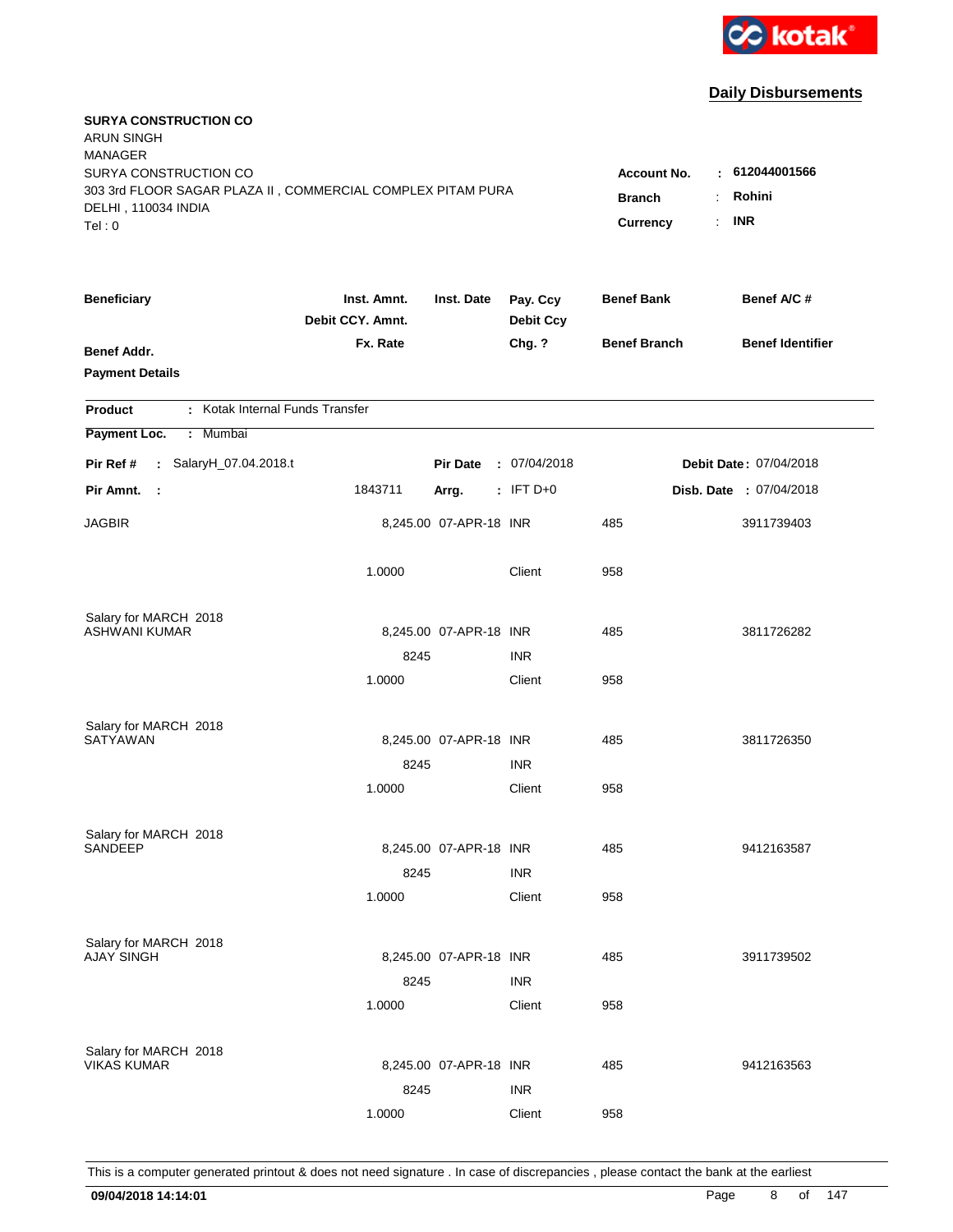

| <b>SURYA CONSTRUCTION CO</b><br>ARUN SINGH<br><b>MANAGER</b><br>SURYA CONSTRUCTION CO<br>303 3rd FLOOR SAGAR PLAZA II, COMMERCIAL COMPLEX PITAM PURA<br>DELHI, 110034 INDIA<br>Tel: 0 | <b>Account No.</b><br><b>Branch</b><br>Currency | : 612044001566<br>Rohini<br>÷<br><b>INR</b><br>÷. |                              |                     |                         |
|---------------------------------------------------------------------------------------------------------------------------------------------------------------------------------------|-------------------------------------------------|---------------------------------------------------|------------------------------|---------------------|-------------------------|
| <b>Beneficiary</b>                                                                                                                                                                    | Inst. Amnt.<br>Debit CCY. Amnt.                 | Inst. Date                                        | Pay. Ccy<br><b>Debit Ccy</b> | <b>Benef Bank</b>   | Benef A/C #             |
| <b>Benef Addr.</b><br><b>Payment Details</b>                                                                                                                                          | Fx. Rate                                        |                                                   | Chg. ?                       | <b>Benef Branch</b> | <b>Benef Identifier</b> |
| : Kotak Internal Funds Transfer<br>Product                                                                                                                                            |                                                 |                                                   |                              |                     |                         |
| Payment Loc.<br>: Mumbai                                                                                                                                                              |                                                 |                                                   |                              |                     |                         |
| : SalaryH_07.04.2018.t<br>Pir Ref #                                                                                                                                                   |                                                 | <b>Pir Date</b>                                   | : 07/04/2018                 |                     | Debit Date: 07/04/2018  |
| Pir Amnt. :                                                                                                                                                                           | 1843711                                         | Arrg.                                             | $:$ IFT D+0                  |                     | Disb. Date : 07/04/2018 |
| <b>VIKAS KUMAR</b>                                                                                                                                                                    |                                                 | 8,245.00 07-APR-18 INR                            |                              | 485                 | 9412163563              |
|                                                                                                                                                                                       | 1.0000                                          |                                                   | Client                       | 958                 |                         |
| Salary for MARCH 2018                                                                                                                                                                 |                                                 |                                                   |                              |                     |                         |
| <b>BINTU SINGLA</b>                                                                                                                                                                   |                                                 | 9,976.00 07-APR-18 INR                            |                              | 485                 | 2311757499              |
|                                                                                                                                                                                       | 9976                                            |                                                   | <b>INR</b>                   |                     |                         |
|                                                                                                                                                                                       | 1.0000                                          |                                                   | Client                       | 958                 |                         |
| Salary for MARCH 2018                                                                                                                                                                 |                                                 |                                                   |                              |                     |                         |
| <b>BHARAT BHUSHAN</b>                                                                                                                                                                 |                                                 | 10,308.00 07-APR-18 INR                           |                              | 485                 | 2311757536              |
|                                                                                                                                                                                       | 10308                                           |                                                   | <b>INR</b>                   |                     |                         |
|                                                                                                                                                                                       | 1.0000                                          |                                                   | Client                       | 958                 |                         |
| Salary for MARCH 2018                                                                                                                                                                 |                                                 |                                                   |                              |                     |                         |
| <b>RAJ KUMAR</b>                                                                                                                                                                      |                                                 | 8,245.00 07-APR-18 INR                            |                              | 485                 | 3911739359              |
|                                                                                                                                                                                       | 8245                                            |                                                   | <b>INR</b>                   |                     |                         |
|                                                                                                                                                                                       | 1.0000                                          |                                                   | Client                       | 958                 |                         |
| Salary for MARCH 2018                                                                                                                                                                 |                                                 |                                                   |                              |                     |                         |
| <b>DEVENDER</b>                                                                                                                                                                       |                                                 | 2,121.00 07-APR-18 INR                            |                              | 485                 | 2311757550              |
|                                                                                                                                                                                       | 2121                                            |                                                   | <b>INR</b>                   |                     |                         |
|                                                                                                                                                                                       | 1.0000                                          |                                                   | Client                       | 958                 |                         |
| Salary for MARCH 2018                                                                                                                                                                 |                                                 |                                                   |                              |                     |                         |
| <b>BIJENDER</b>                                                                                                                                                                       |                                                 | 10,308.00 07-APR-18 INR                           |                              | 485                 | 3211751488              |
|                                                                                                                                                                                       | 10308                                           |                                                   | <b>INR</b>                   |                     |                         |
|                                                                                                                                                                                       | 1.0000                                          |                                                   | Client                       | 958                 |                         |
|                                                                                                                                                                                       |                                                 |                                                   |                              |                     |                         |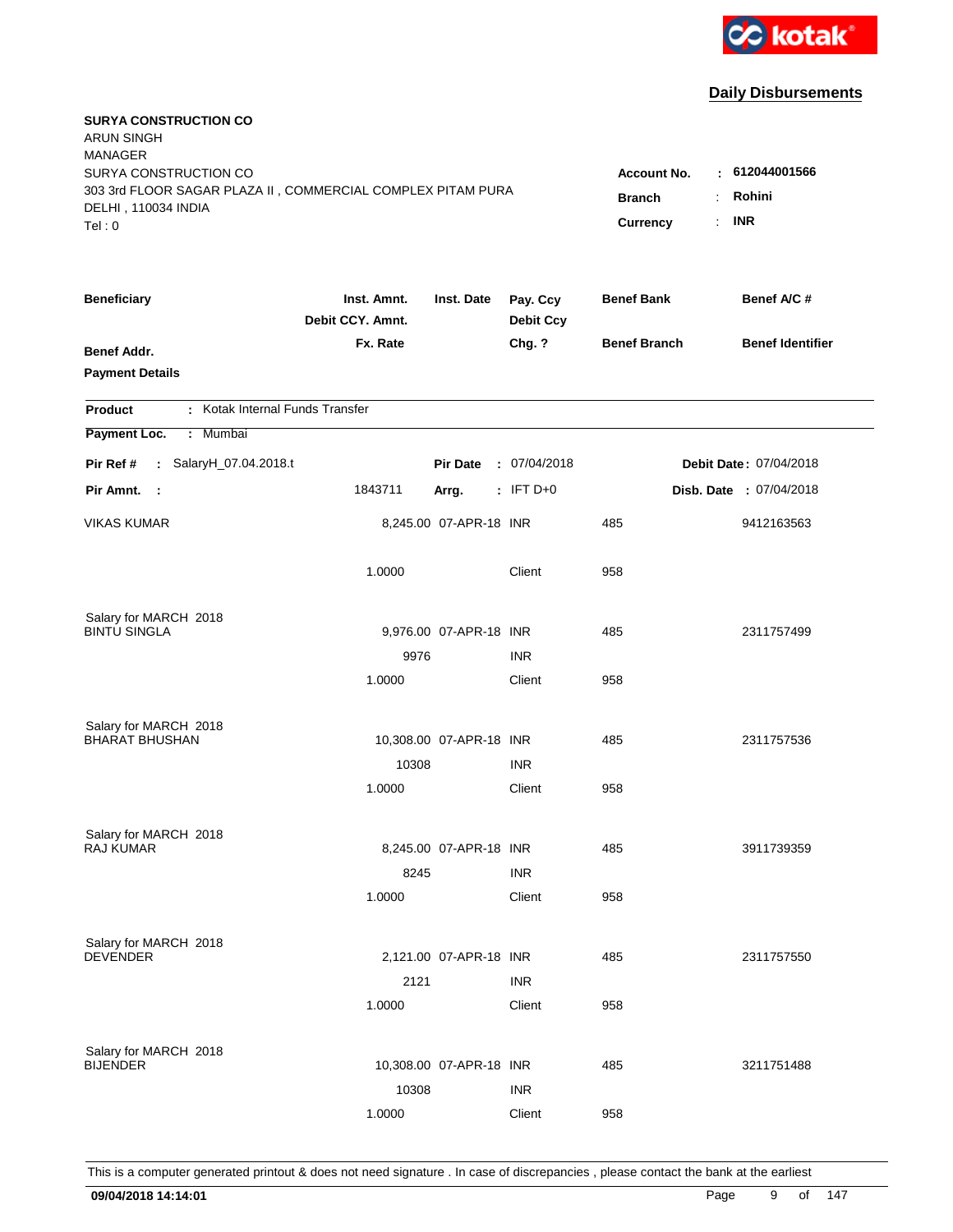

| <b>SURYA CONSTRUCTION CO</b><br><b>ARUN SINGH</b><br><b>MANAGER</b>                                                   |                                                 |                                 |                              |                     | $-612044001566$         |
|-----------------------------------------------------------------------------------------------------------------------|-------------------------------------------------|---------------------------------|------------------------------|---------------------|-------------------------|
| SURYA CONSTRUCTION CO<br>303 3rd FLOOR SAGAR PLAZA II, COMMERCIAL COMPLEX PITAM PURA<br>DELHI, 110034 INDIA<br>Tel: 0 | <b>Account No.</b><br><b>Branch</b><br>Currency | Rohini<br>÷<br><b>INR</b><br>÷. |                              |                     |                         |
|                                                                                                                       |                                                 |                                 |                              |                     |                         |
| <b>Beneficiary</b>                                                                                                    | Inst. Amnt.<br>Debit CCY. Amnt.                 | Inst. Date                      | Pay. Ccy<br><b>Debit Ccy</b> | <b>Benef Bank</b>   | Benef A/C #             |
| Benef Addr.<br><b>Payment Details</b>                                                                                 | Fx. Rate                                        |                                 | Chg. ?                       | <b>Benef Branch</b> | <b>Benef Identifier</b> |
| : Kotak Internal Funds Transfer<br><b>Product</b>                                                                     |                                                 |                                 |                              |                     |                         |
| Payment Loc.<br>: Mumbai                                                                                              |                                                 |                                 |                              |                     |                         |
| Pir Ref #<br>: SalaryH_07.04.2018.t                                                                                   |                                                 | <b>Pir Date</b>                 | : 07/04/2018                 |                     | Debit Date: 07/04/2018  |
| Pir Amnt.<br>- 1                                                                                                      | 1843711                                         | Arrg.                           | $:$ IFT D+0                  |                     | Disb. Date : 07/04/2018 |
| <b>BIJENDER</b>                                                                                                       |                                                 | 10,308.00 07-APR-18 INR         |                              | 485                 | 3211751488              |
|                                                                                                                       | 1.0000                                          |                                 | Client                       | 958                 |                         |
| Salary for MARCH 2018<br><b>NARESH</b>                                                                                |                                                 |                                 |                              | 485                 |                         |
|                                                                                                                       | 10308                                           | 10,308.00 07-APR-18 INR         | <b>INR</b>                   |                     | 3711739634              |
|                                                                                                                       | 1.0000                                          |                                 | Client                       | 958                 |                         |
|                                                                                                                       |                                                 |                                 |                              |                     |                         |
| Salary for MARCH 2018                                                                                                 |                                                 |                                 |                              |                     |                         |
| <b>RAJESH KUMAR</b>                                                                                                   |                                                 | 10,308.00 07-APR-18 INR         |                              | 485                 | 2411749387              |
|                                                                                                                       | 10308                                           |                                 | <b>INR</b>                   |                     |                         |
|                                                                                                                       | 1.0000                                          |                                 | Client                       | 958                 |                         |
| Salary for MARCH 2018                                                                                                 |                                                 |                                 |                              |                     |                         |
| SANDEEP SAINI                                                                                                         |                                                 | 10,308.00 07-APR-18 INR         |                              | 485                 | 3911739472              |
|                                                                                                                       | 10308                                           |                                 | <b>INR</b>                   |                     |                         |
|                                                                                                                       | 1.0000                                          |                                 | Client                       | 958                 |                         |
| Salary for MARCH 2018                                                                                                 |                                                 |                                 |                              |                     |                         |
| <b>DEEPAK SINGH</b>                                                                                                   |                                                 | 10,308.00 07-APR-18 INR         |                              | 485                 | 3811726336              |
|                                                                                                                       | 10308                                           |                                 | <b>INR</b>                   |                     |                         |
|                                                                                                                       | 1.0000                                          |                                 | Client                       | 958                 |                         |
|                                                                                                                       |                                                 |                                 |                              |                     |                         |
| Salary for MARCH 2018<br>GAFUR                                                                                        |                                                 | 10,308.00 07-APR-18 INR         |                              | 485                 | 2311757604              |
|                                                                                                                       | 10308                                           |                                 | <b>INR</b>                   |                     |                         |
|                                                                                                                       | 1.0000                                          |                                 | Client                       | 958                 |                         |
|                                                                                                                       |                                                 |                                 |                              |                     |                         |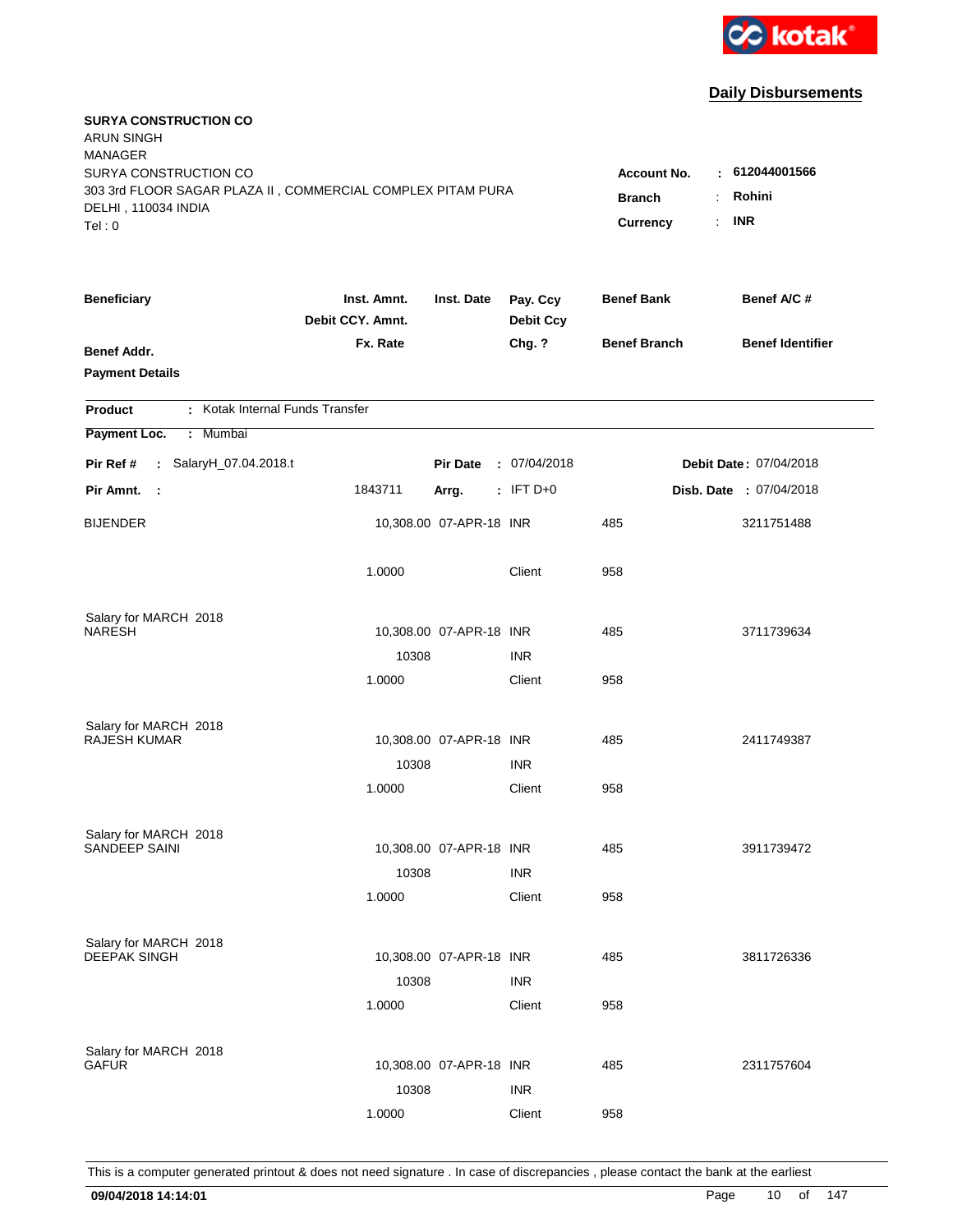

| <b>SURYA CONSTRUCTION CO</b><br><b>ARUN SINGH</b><br><b>MANAGER</b>                                         |                                 |                         |                              |                                     |                                 |
|-------------------------------------------------------------------------------------------------------------|---------------------------------|-------------------------|------------------------------|-------------------------------------|---------------------------------|
| SURYA CONSTRUCTION CO<br>303 3rd FLOOR SAGAR PLAZA II, COMMERCIAL COMPLEX PITAM PURA<br>DELHI, 110034 INDIA |                                 |                         |                              | <b>Account No.</b><br><b>Branch</b> | $-612044001566$<br>Rohini<br>÷. |
| Tel: 0                                                                                                      |                                 |                         |                              | Currency                            | <b>INR</b><br>÷.                |
| <b>Beneficiary</b>                                                                                          | Inst. Amnt.<br>Debit CCY. Amnt. | Inst. Date              | Pay. Ccy<br><b>Debit Ccy</b> | <b>Benef Bank</b>                   | Benef A/C #                     |
| <b>Benef Addr.</b><br><b>Payment Details</b>                                                                | Fx. Rate                        |                         | Chg. ?                       | <b>Benef Branch</b>                 | <b>Benef Identifier</b>         |
| : Kotak Internal Funds Transfer<br><b>Product</b>                                                           |                                 |                         |                              |                                     |                                 |
| Payment Loc.<br>: Mumbai                                                                                    |                                 |                         |                              |                                     |                                 |
| Pir Ref #<br>: SalaryH_07.04.2018.t                                                                         |                                 | <b>Pir Date</b>         | : 07/04/2018                 |                                     | Debit Date: 07/04/2018          |
| Pir Amnt.<br>$\mathbb{R}^2$                                                                                 | 1843711                         | Arrg.                   | $:$ IFT D+0                  |                                     | Disb. Date : 07/04/2018         |
| <b>GAFUR</b>                                                                                                |                                 | 10,308.00 07-APR-18 INR |                              | 485                                 | 2311757604                      |
|                                                                                                             | 1.0000                          |                         | Client                       | 958                                 |                                 |
| Salary for MARCH 2018                                                                                       |                                 |                         |                              |                                     |                                 |
| JAGGU RAM                                                                                                   |                                 | 9,976.00 07-APR-18 INR  | <b>INR</b>                   | 485                                 | 3911739427                      |
|                                                                                                             | 9976<br>1.0000                  |                         | Client                       | 958                                 |                                 |
|                                                                                                             |                                 |                         |                              |                                     |                                 |
| Salary for MARCH 2018                                                                                       |                                 |                         |                              |                                     |                                 |
| <b>SURENDER SAINI</b>                                                                                       |                                 | 10,308.00 07-APR-18 INR |                              | 485                                 | 3911739373                      |
|                                                                                                             | 10308                           |                         | <b>INR</b>                   |                                     |                                 |
|                                                                                                             | 1.0000                          |                         | Client                       | 958                                 |                                 |
| Salary for MARCH 2018                                                                                       |                                 |                         |                              |                                     |                                 |
| SATYA PARKASH                                                                                               |                                 | 10,308.00 07-APR-18 INR |                              | 485                                 | 3711739597                      |
|                                                                                                             | 10308                           |                         | <b>INR</b>                   |                                     |                                 |
|                                                                                                             | 1.0000                          |                         | Client                       | 958                                 |                                 |
| Salary for MARCH 2018                                                                                       |                                 |                         |                              |                                     |                                 |
| <b>JAGBIR SINGH</b>                                                                                         |                                 | 10,308.00 07-APR-18 INR |                              | 485                                 | 3911739434                      |
|                                                                                                             | 10308                           |                         | <b>INR</b>                   |                                     |                                 |
|                                                                                                             | 1.0000                          |                         | Client                       | 958                                 |                                 |
|                                                                                                             |                                 |                         |                              |                                     |                                 |
| Salary for MARCH 2018<br><b>RAJ SINGH</b>                                                                   |                                 | 10,308.00 07-APR-18 INR |                              | 485                                 | 2411749417                      |
|                                                                                                             | 10308                           |                         | <b>INR</b>                   |                                     |                                 |
|                                                                                                             | 1.0000                          |                         | Client                       | 958                                 |                                 |
|                                                                                                             |                                 |                         |                              |                                     |                                 |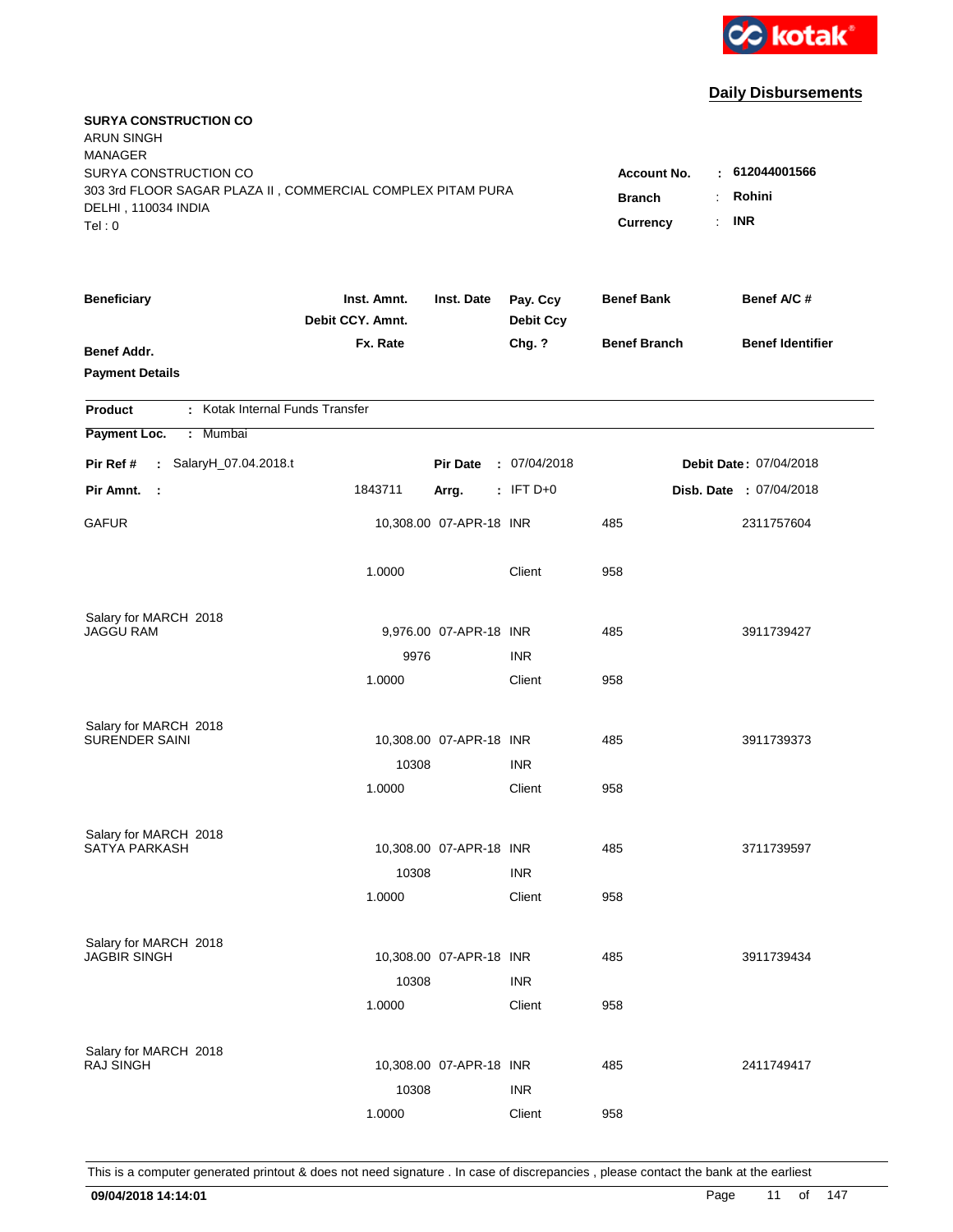

| <b>SURYA CONSTRUCTION CO</b><br><b>ARUN SINGH</b><br><b>MANAGER</b>                                         |                                 |                         |                              |                                                 |                                                          |
|-------------------------------------------------------------------------------------------------------------|---------------------------------|-------------------------|------------------------------|-------------------------------------------------|----------------------------------------------------------|
| SURYA CONSTRUCTION CO<br>303 3rd FLOOR SAGAR PLAZA II, COMMERCIAL COMPLEX PITAM PURA<br>DELHI, 110034 INDIA |                                 |                         |                              | <b>Account No.</b><br><b>Branch</b><br>Currency | $-612044001566$<br>Rohini<br>÷.<br><b>INR</b><br>$\cdot$ |
| Tel:0                                                                                                       |                                 |                         |                              |                                                 |                                                          |
| <b>Beneficiary</b>                                                                                          | Inst. Amnt.<br>Debit CCY. Amnt. | Inst. Date              | Pay. Ccy<br><b>Debit Ccy</b> | <b>Benef Bank</b>                               | Benef A/C #                                              |
| <b>Benef Addr.</b><br><b>Payment Details</b>                                                                | Fx. Rate                        |                         | Chg. ?                       | <b>Benef Branch</b>                             | <b>Benef Identifier</b>                                  |
| : Kotak Internal Funds Transfer<br><b>Product</b>                                                           |                                 |                         |                              |                                                 |                                                          |
| Payment Loc.<br>: Mumbai                                                                                    |                                 |                         |                              |                                                 |                                                          |
| Pir Ref #<br>: SalaryH_07.04.2018.t                                                                         |                                 | <b>Pir Date</b>         | : 07/04/2018                 |                                                 | Debit Date: 07/04/2018                                   |
| Pir Amnt.<br>- 1                                                                                            | 1843711                         | Arrg.                   | $:$ IFT D+0                  |                                                 | Disb. Date : 07/04/2018                                  |
| <b>RAJ SINGH</b>                                                                                            |                                 | 10,308.00 07-APR-18 INR |                              | 485                                             | 2411749417                                               |
|                                                                                                             | 1.0000                          |                         | Client                       | 958                                             |                                                          |
| Salary for MARCH 2018                                                                                       |                                 |                         |                              |                                                 |                                                          |
| <b>RAKESH</b>                                                                                               |                                 | 10,308.00 07-APR-18 INR |                              | 485                                             | 3811726176                                               |
|                                                                                                             | 10308<br>1.0000                 |                         | <b>INR</b><br>Client         | 958                                             |                                                          |
|                                                                                                             |                                 |                         |                              |                                                 |                                                          |
| Salary for MARCH 2018                                                                                       |                                 |                         |                              |                                                 |                                                          |
| <b>SATISH</b>                                                                                               |                                 | 10,308.00 07-APR-18 INR |                              | 485                                             | 3811726190                                               |
|                                                                                                             | 10308                           |                         | <b>INR</b>                   |                                                 |                                                          |
|                                                                                                             | 1.0000                          |                         | Client                       | 958                                             |                                                          |
| Salary for MARCH 2018                                                                                       |                                 |                         |                              |                                                 |                                                          |
| <b>VARINDER</b>                                                                                             |                                 | 8,245.00 07-APR-18 INR  |                              | 485                                             | 3811726329                                               |
|                                                                                                             | 8245                            |                         | <b>INR</b>                   |                                                 |                                                          |
|                                                                                                             | 1.0000                          |                         | Client                       | 958                                             |                                                          |
| Salary for MARCH 2018                                                                                       |                                 |                         |                              |                                                 |                                                          |
| <b>RAKESH KUMAR</b>                                                                                         |                                 | 8,245.00 07-APR-18 INR  |                              | 485                                             | 3811726305                                               |
|                                                                                                             | 8245                            |                         | <b>INR</b>                   |                                                 |                                                          |
|                                                                                                             | 1.0000                          |                         | Client                       | 958                                             |                                                          |
| Salary for MARCH 2018                                                                                       |                                 |                         |                              |                                                 |                                                          |
| <b>PAWAN KUMAR</b>                                                                                          |                                 | 8,245.00 07-APR-18 INR  |                              | 485                                             | 2311757543                                               |
|                                                                                                             | 8245                            |                         | <b>INR</b>                   |                                                 |                                                          |
|                                                                                                             | 1.0000                          |                         | Client                       | 958                                             |                                                          |
|                                                                                                             |                                 |                         |                              |                                                 |                                                          |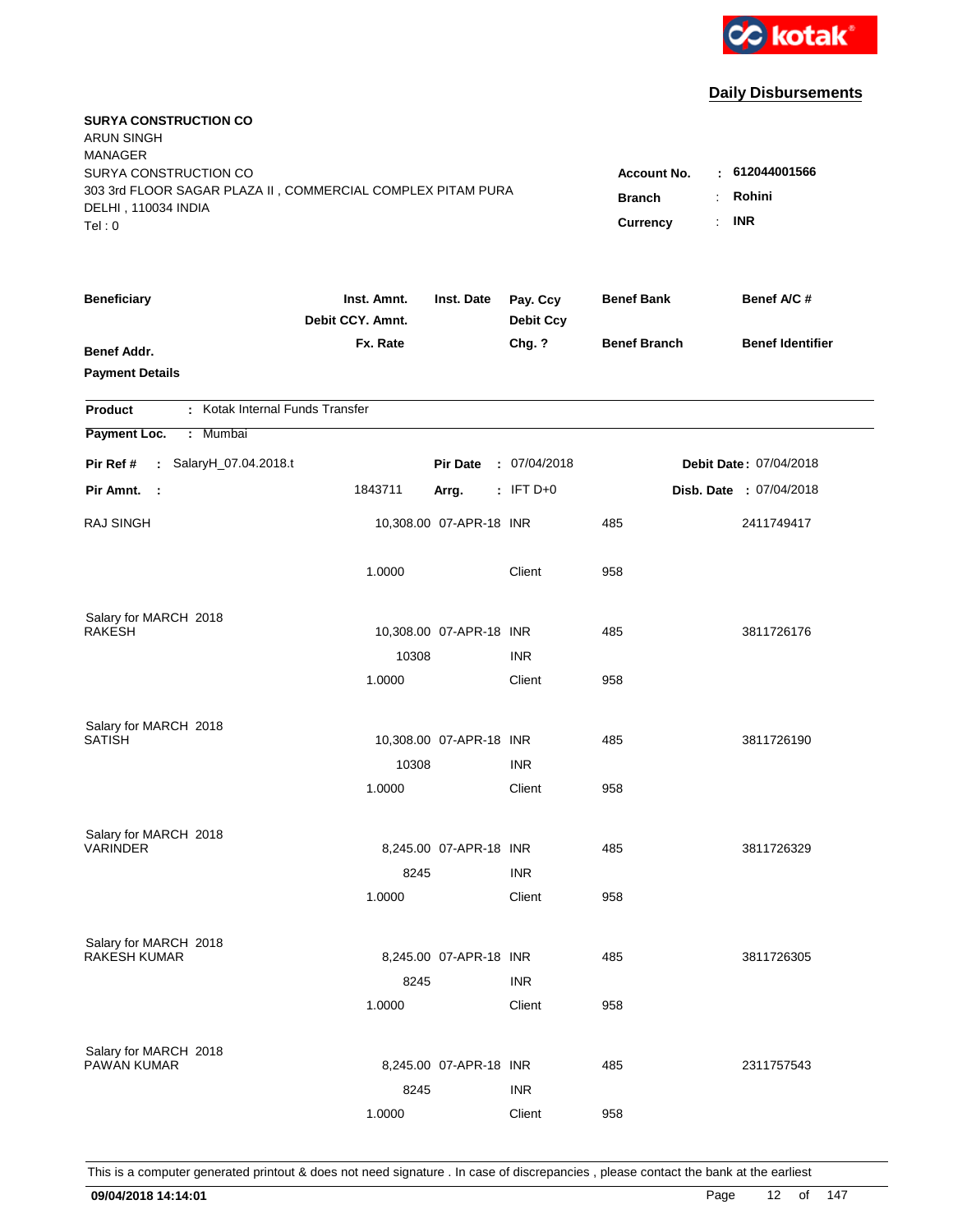

| <b>SURYA CONSTRUCTION CO</b><br><b>ARUN SINGH</b><br><b>MANAGER</b>                |                                 |                        |                              |                     |                         |
|------------------------------------------------------------------------------------|---------------------------------|------------------------|------------------------------|---------------------|-------------------------|
| SURYA CONSTRUCTION CO                                                              |                                 |                        |                              | <b>Account No.</b>  | : 612044001566          |
| 303 3rd FLOOR SAGAR PLAZA II, COMMERCIAL COMPLEX PITAM PURA<br>DELHI, 110034 INDIA | <b>Branch</b>                   | Rohini<br>÷.           |                              |                     |                         |
| Tel: 0                                                                             |                                 |                        |                              | Currency            | <b>INR</b><br>÷.        |
|                                                                                    |                                 |                        |                              |                     |                         |
| <b>Beneficiary</b>                                                                 | Inst. Amnt.<br>Debit CCY. Amnt. | Inst. Date             | Pay. Ccy<br><b>Debit Ccy</b> | <b>Benef Bank</b>   | Benef A/C #             |
| Benef Addr.                                                                        | Fx. Rate                        |                        | Chg. ?                       | <b>Benef Branch</b> | <b>Benef Identifier</b> |
| <b>Payment Details</b>                                                             |                                 |                        |                              |                     |                         |
|                                                                                    |                                 |                        |                              |                     |                         |
| : Kotak Internal Funds Transfer<br><b>Product</b>                                  |                                 |                        |                              |                     |                         |
| Payment Loc.<br>: Mumbai                                                           |                                 |                        |                              |                     |                         |
| Pir Ref #<br>: SalaryH_07.04.2018.t                                                |                                 | <b>Pir Date</b>        | : 07/04/2018                 |                     | Debit Date: 07/04/2018  |
| Pir Amnt.<br>- 1                                                                   | 1843711                         | Arrg.                  | $:$ IFT D+0                  |                     | Disb. Date : 07/04/2018 |
| PAWAN KUMAR                                                                        |                                 | 8,245.00 07-APR-18 INR |                              | 485                 | 2311757543              |
|                                                                                    | 1.0000                          |                        | Client                       | 958                 |                         |
| Salary for MARCH 2018                                                              |                                 |                        |                              |                     |                         |
| <b>PRADEEP</b>                                                                     |                                 | 8,245.00 07-APR-18 INR |                              | 485                 | 3811726183              |
|                                                                                    | 8245                            |                        | <b>INR</b>                   |                     |                         |
|                                                                                    | 1.0000                          |                        | Client                       | 958                 |                         |
| Salary for MARCH 2018                                                              |                                 |                        |                              |                     |                         |
| <b>SUBHASH</b>                                                                     |                                 | 8,245.00 07-APR-18 INR |                              | 485                 | 3511755131              |
|                                                                                    | 8245                            |                        | <b>INR</b>                   |                     |                         |
|                                                                                    | 1.0000                          |                        | Client                       | 958                 |                         |
|                                                                                    |                                 |                        |                              |                     |                         |
| Salary for MARCH 2018<br>SONU                                                      |                                 | 8,245.00 07-APR-18 INR |                              | 485                 | 2311757581              |
|                                                                                    | 8245                            |                        | <b>INR</b>                   |                     |                         |
|                                                                                    | 1.0000                          |                        | Client                       | 958                 |                         |
|                                                                                    |                                 |                        |                              |                     |                         |
| Salary for MARCH 2018                                                              |                                 |                        |                              |                     |                         |
| <b>VIKAS</b>                                                                       |                                 | 8,245.00 07-APR-18 INR |                              | 485                 | 3911739526              |
|                                                                                    | 8245                            |                        | <b>INR</b>                   |                     |                         |
|                                                                                    | 1.0000                          |                        | Client                       | 958                 |                         |
|                                                                                    |                                 |                        |                              |                     |                         |
| Salary for MARCH 2018<br>SATISH KUMAR                                              |                                 | 8,245.00 07-APR-18 INR |                              | 485                 | 3711739603              |
|                                                                                    | 8245                            |                        | <b>INR</b>                   |                     |                         |
|                                                                                    | 1.0000                          |                        | Client                       | 958                 |                         |
|                                                                                    |                                 |                        |                              |                     |                         |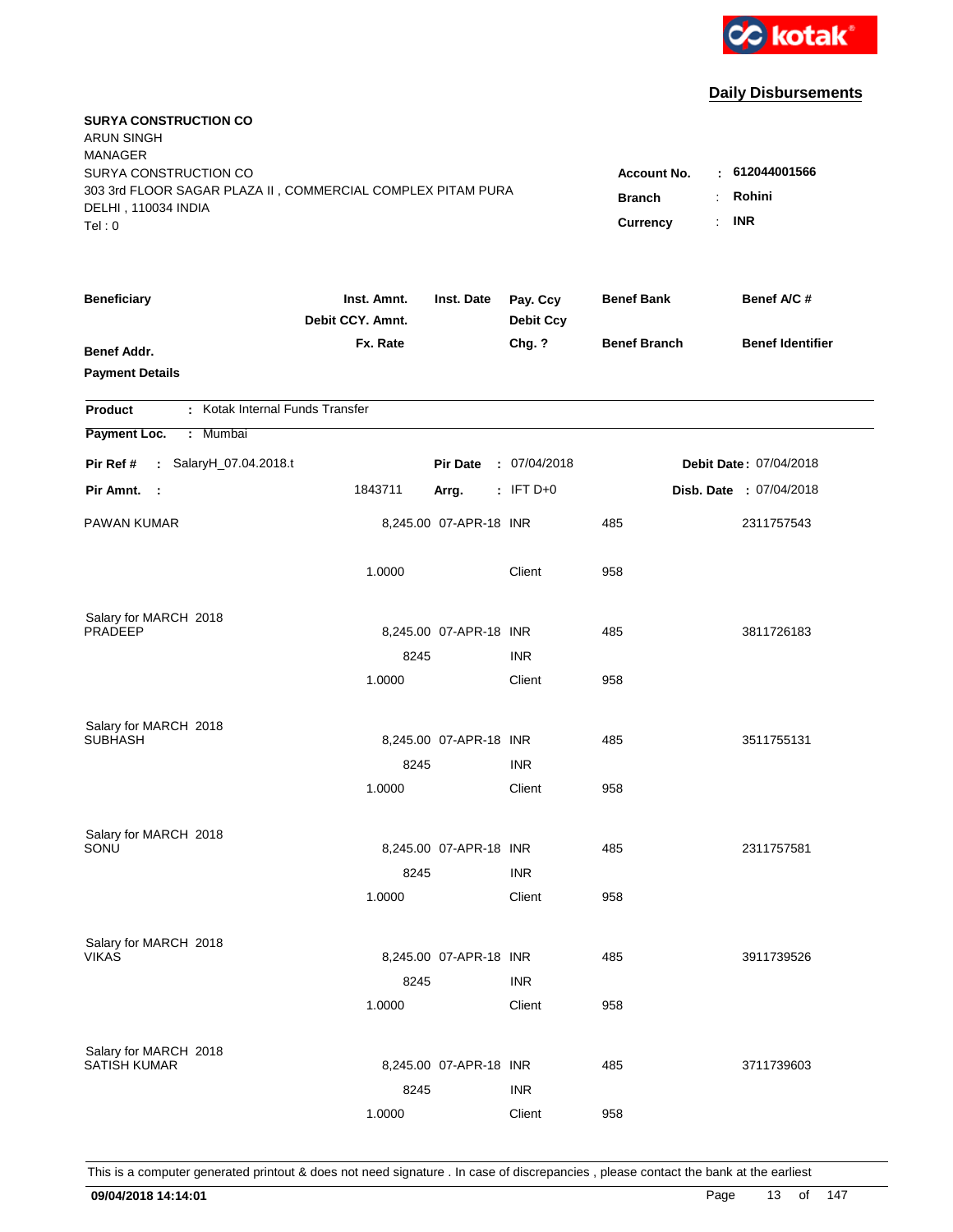

| <b>SURYA CONSTRUCTION CO</b><br><b>ARUN SINGH</b><br><b>MANAGER</b>                                         |                                     |                                |                              |                     |                         |
|-------------------------------------------------------------------------------------------------------------|-------------------------------------|--------------------------------|------------------------------|---------------------|-------------------------|
| SURYA CONSTRUCTION CO<br>303 3rd FLOOR SAGAR PLAZA II, COMMERCIAL COMPLEX PITAM PURA<br>DELHI, 110034 INDIA | <b>Account No.</b><br><b>Branch</b> | : 612044001566<br>Rohini<br>÷. |                              |                     |                         |
| Tel: 0                                                                                                      |                                     |                                |                              | Currency            | <b>INR</b><br>÷.        |
| <b>Beneficiary</b>                                                                                          | Inst. Amnt.<br>Debit CCY. Amnt.     | Inst. Date                     | Pay. Ccy<br><b>Debit Ccy</b> | <b>Benef Bank</b>   | Benef A/C #             |
| <b>Benef Addr.</b><br><b>Payment Details</b>                                                                | Fx. Rate                            |                                | Chg. ?                       | <b>Benef Branch</b> | <b>Benef Identifier</b> |
| : Kotak Internal Funds Transfer<br><b>Product</b>                                                           |                                     |                                |                              |                     |                         |
| Payment Loc.<br>: Mumbai                                                                                    |                                     |                                |                              |                     |                         |
| Pir Ref #<br>: SalaryH_07.04.2018.t                                                                         |                                     | <b>Pir Date</b>                | : 07/04/2018                 |                     | Debit Date: 07/04/2018  |
| Pir Amnt. :                                                                                                 | 1843711                             | Arrg.                          | $:$ IFT D+0                  |                     | Disb. Date : 07/04/2018 |
| <b>SATISH KUMAR</b>                                                                                         |                                     | 8,245.00 07-APR-18 INR         |                              | 485                 | 3711739603              |
|                                                                                                             | 1.0000                              |                                | Client                       | 958                 |                         |
| Salary for MARCH 2018                                                                                       |                                     |                                |                              |                     |                         |
| <b>RAVINDER</b>                                                                                             |                                     | 8,245.00 07-APR-18 INR         |                              | 485                 | 2411749448              |
|                                                                                                             | 8245                                |                                | <b>INR</b>                   |                     |                         |
|                                                                                                             | 1.0000                              |                                | Client                       | 958                 |                         |
| Salary for MARCH 2018                                                                                       |                                     |                                |                              |                     |                         |
| <b>KULDEEP KUMAR</b>                                                                                        |                                     | 10,308.00 07-APR-18 INR        |                              | 485                 | 3511755100              |
|                                                                                                             | 10308                               |                                | <b>INR</b>                   |                     |                         |
|                                                                                                             | 1.0000                              |                                | Client                       | 958                 |                         |
| Salary for MARCH 2018                                                                                       |                                     |                                |                              |                     |                         |
| RAJ KUMAR                                                                                                   |                                     | 10,308.00 07-APR-18 INR        |                              | 485                 | 2311757611              |
|                                                                                                             | 10308                               |                                | <b>INR</b>                   |                     |                         |
|                                                                                                             | 1.0000                              |                                | Client                       | 958                 |                         |
| Salary for MARCH 2018                                                                                       |                                     |                                |                              |                     |                         |
| <b>ROSHAN</b>                                                                                               |                                     | 10,308.00 07-APR-18 INR        |                              | 485                 | 3811726114              |
|                                                                                                             | 10308                               |                                | <b>INR</b>                   |                     |                         |
|                                                                                                             | 1.0000                              |                                | Client                       | 958                 |                         |
| Salary for MARCH 2018                                                                                       |                                     |                                |                              |                     |                         |
| <b>NARESH KUMAR</b>                                                                                         |                                     | 8,245.00 07-APR-18 INR         |                              | 485                 | 2411749424              |
|                                                                                                             | 8245                                |                                | <b>INR</b>                   |                     |                         |
|                                                                                                             | 1.0000                              |                                | Client                       | 958                 |                         |
|                                                                                                             |                                     |                                |                              |                     |                         |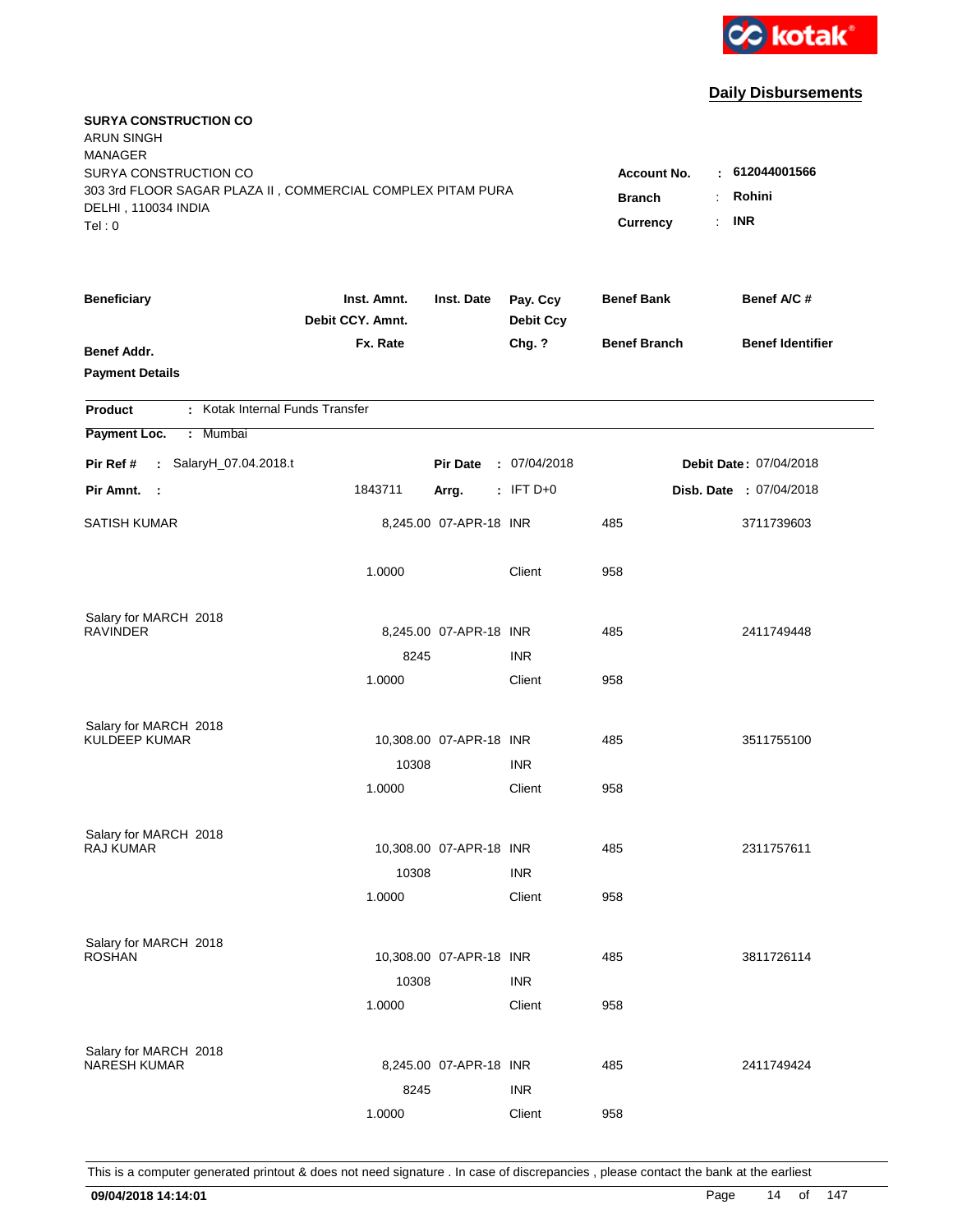

| <b>SURYA CONSTRUCTION CO</b><br><b>ARUN SINGH</b><br><b>MANAGER</b><br>SURYA CONSTRUCTION CO<br>303 3rd FLOOR SAGAR PLAZA II, COMMERCIAL COMPLEX PITAM PURA<br>DELHI, 110034 INDIA<br>Tel: 0 | <b>Account No.</b><br><b>Branch</b><br>Currency | : 612044001566<br>Rohini<br>÷.<br><b>INR</b><br>÷. |                              |                     |                         |
|----------------------------------------------------------------------------------------------------------------------------------------------------------------------------------------------|-------------------------------------------------|----------------------------------------------------|------------------------------|---------------------|-------------------------|
| <b>Beneficiary</b>                                                                                                                                                                           | Inst. Amnt.<br>Debit CCY. Amnt.                 | Inst. Date                                         | Pay. Ccy<br><b>Debit Ccy</b> | <b>Benef Bank</b>   | Benef A/C #             |
| <b>Benef Addr.</b><br><b>Payment Details</b>                                                                                                                                                 | Fx. Rate                                        |                                                    | Chg. ?                       | <b>Benef Branch</b> | <b>Benef Identifier</b> |
| : Kotak Internal Funds Transfer<br>Product                                                                                                                                                   |                                                 |                                                    |                              |                     |                         |
| Payment Loc.<br>: Mumbai                                                                                                                                                                     |                                                 |                                                    |                              |                     |                         |
| : SalaryH_07.04.2018.t<br>Pir Ref #                                                                                                                                                          |                                                 | <b>Pir Date</b>                                    | : 07/04/2018                 |                     | Debit Date: 07/04/2018  |
| Pir Amnt. :                                                                                                                                                                                  | 1843711                                         | Arrg.                                              | $:$ IFT D+0                  |                     | Disb. Date : 07/04/2018 |
| <b>NARESH KUMAR</b>                                                                                                                                                                          |                                                 | 8,245.00 07-APR-18 INR                             |                              | 485                 | 2411749424              |
|                                                                                                                                                                                              | 1.0000                                          |                                                    | Client                       | 958                 |                         |
| Salary for MARCH 2018                                                                                                                                                                        |                                                 |                                                    |                              |                     |                         |
| ANKIT                                                                                                                                                                                        |                                                 | 8,245.00 07-APR-18 INR                             |                              | 485                 | 3911739410              |
|                                                                                                                                                                                              | 8245<br>1.0000                                  |                                                    | <b>INR</b><br>Client         | 958                 |                         |
|                                                                                                                                                                                              |                                                 |                                                    |                              |                     |                         |
| Salary for MARCH 2018                                                                                                                                                                        |                                                 |                                                    |                              |                     |                         |
| KULDEEP SINGH                                                                                                                                                                                |                                                 | 8,245.00 07-APR-18 INR                             |                              | 485                 | 2311757529              |
|                                                                                                                                                                                              | 8245                                            |                                                    | <b>INR</b>                   |                     |                         |
|                                                                                                                                                                                              | 1.0000                                          |                                                    | Client                       | 958                 |                         |
| Salary for MARCH 2018                                                                                                                                                                        |                                                 |                                                    |                              |                     |                         |
| <b>BALRAJ SINGH</b>                                                                                                                                                                          |                                                 | 8,245.00 07-APR-18 INR                             |                              | 485                 | 2311757598              |
|                                                                                                                                                                                              | 8245                                            |                                                    | <b>INR</b>                   |                     |                         |
|                                                                                                                                                                                              | 1.0000                                          |                                                    | Client                       | 958                 |                         |
|                                                                                                                                                                                              |                                                 |                                                    |                              |                     |                         |
| Salary for MARCH 2018<br><b>MANJEET</b>                                                                                                                                                      |                                                 | 8,245.00 07-APR-18 INR                             |                              | 485                 | 3511755117              |
|                                                                                                                                                                                              | 8245                                            |                                                    | <b>INR</b>                   |                     |                         |
|                                                                                                                                                                                              | 1.0000                                          |                                                    | Client                       | 958                 |                         |
|                                                                                                                                                                                              |                                                 |                                                    |                              |                     |                         |
| Salary for MARCH 2018<br>SANDEEP KUMAR                                                                                                                                                       |                                                 | 8,245.00 07-APR-18 INR                             |                              | 485                 | 3911739380              |
|                                                                                                                                                                                              | 8245                                            |                                                    | <b>INR</b>                   |                     |                         |
|                                                                                                                                                                                              | 1.0000                                          |                                                    | Client                       | 958                 |                         |
|                                                                                                                                                                                              |                                                 |                                                    |                              |                     |                         |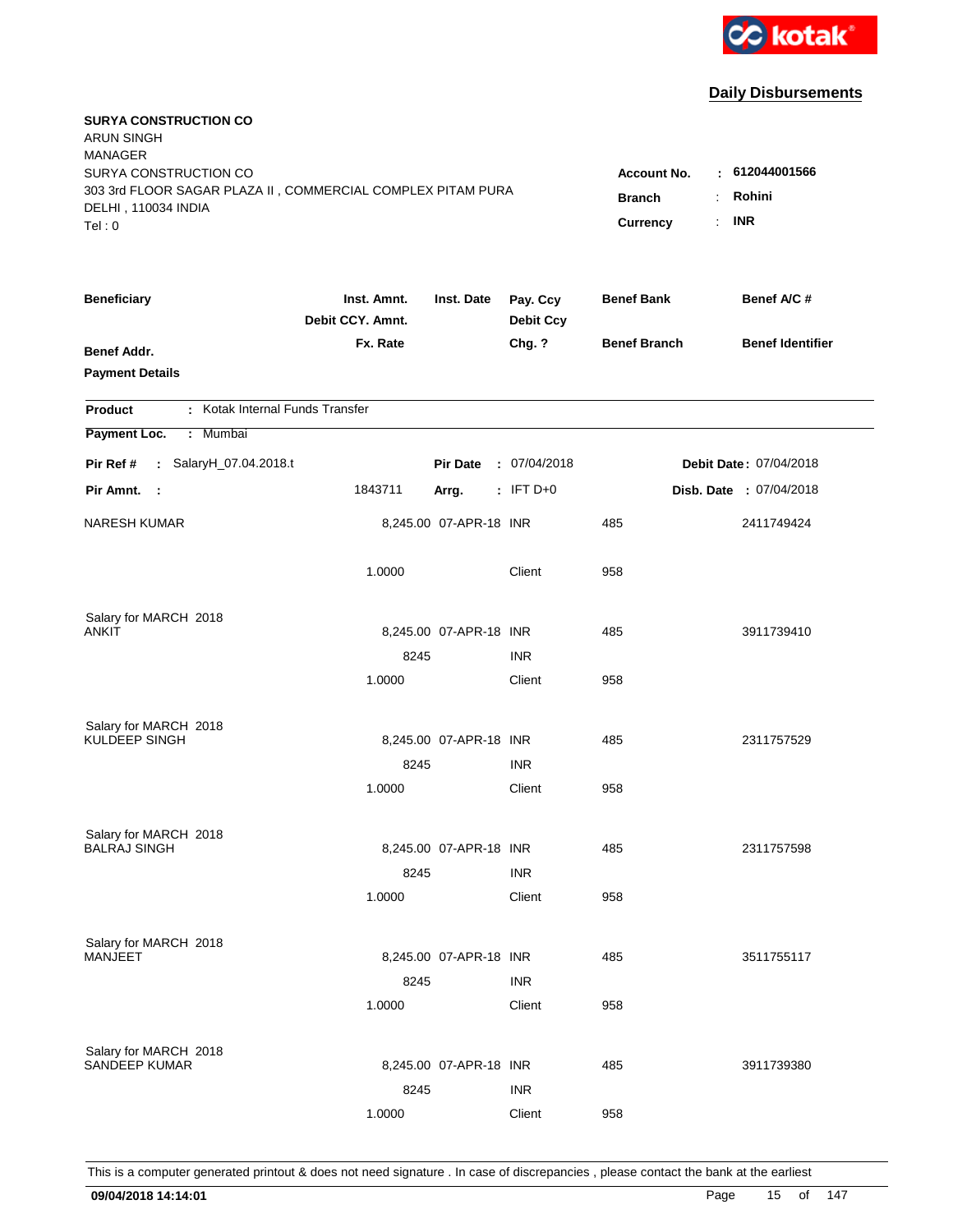

| <b>SURYA CONSTRUCTION CO</b><br><b>ARUN SINGH</b><br><b>MANAGER</b>                |                                 |                         |                              |                     |                         |
|------------------------------------------------------------------------------------|---------------------------------|-------------------------|------------------------------|---------------------|-------------------------|
| SURYA CONSTRUCTION CO                                                              |                                 |                         |                              | <b>Account No.</b>  | : 612044001566          |
| 303 3rd FLOOR SAGAR PLAZA II, COMMERCIAL COMPLEX PITAM PURA<br>DELHI, 110034 INDIA | <b>Branch</b>                   | Rohini<br>÷             |                              |                     |                         |
| Tel: 0                                                                             |                                 |                         |                              | Currency            | <b>INR</b><br>÷.        |
|                                                                                    |                                 |                         |                              |                     |                         |
| <b>Beneficiary</b>                                                                 | Inst. Amnt.<br>Debit CCY. Amnt. | Inst. Date              | Pay. Ccy<br><b>Debit Ccy</b> | <b>Benef Bank</b>   | Benef A/C #             |
| <b>Benef Addr.</b>                                                                 | Fx. Rate                        |                         | Chg. ?                       | <b>Benef Branch</b> | <b>Benef Identifier</b> |
| <b>Payment Details</b>                                                             |                                 |                         |                              |                     |                         |
| : Kotak Internal Funds Transfer<br><b>Product</b>                                  |                                 |                         |                              |                     |                         |
| Payment Loc.<br>Mumbai<br>÷.                                                       |                                 |                         |                              |                     |                         |
| : SalaryH_07.04.2018.t<br>Pir Ref #                                                |                                 | <b>Pir Date</b>         | : 07/04/2018                 |                     | Debit Date: 07/04/2018  |
| Pir Amnt.<br>$\sim$ 1                                                              | 1843711                         | Arrg.                   | $:$ IFT D+0                  |                     | Disb. Date : 07/04/2018 |
| SANDEEP KUMAR                                                                      |                                 | 8,245.00 07-APR-18 INR  |                              | 485                 | 3911739380              |
|                                                                                    | 1.0000                          |                         | Client                       | 958                 |                         |
| Salary for MARCH 2018                                                              |                                 |                         |                              |                     |                         |
| <b>GAURAV TULI</b>                                                                 |                                 | 10,308.00 07-APR-18 INR |                              | 485                 | 3811726299              |
|                                                                                    | 10308                           |                         | <b>INR</b>                   |                     |                         |
|                                                                                    | 1.0000                          |                         | Client                       | 958                 |                         |
| Salary for MARCH 2018                                                              |                                 |                         |                              |                     |                         |
| <b>SATISH KUMAR</b>                                                                |                                 | 10,308.00 07-APR-18 INR |                              | 485                 | 3911739397              |
|                                                                                    | 10308                           |                         | <b>INR</b>                   |                     |                         |
|                                                                                    | 1.0000                          |                         | Client                       | 958                 |                         |
| Salary for MARCH 2018                                                              |                                 |                         |                              |                     |                         |
| <b>SAILESH KUMAR</b>                                                               |                                 | 10,308.00 07-APR-18 INR |                              | 485                 | 9412163570              |
|                                                                                    | 10308                           |                         | <b>INR</b>                   |                     |                         |
|                                                                                    | 1.0000                          |                         | Client                       | 958                 |                         |
| Salary for MARCH 2018                                                              |                                 |                         |                              |                     |                         |
| <b>VINOD KUMAR</b>                                                                 |                                 | 10,308.00 07-APR-18 INR |                              | 485                 | 9412163532              |
|                                                                                    | 10308                           |                         | <b>INR</b>                   |                     |                         |
|                                                                                    | 1.0000                          |                         | Client                       | 958                 |                         |
|                                                                                    |                                 |                         |                              |                     |                         |
| Salary for MARCH 2018<br>AMARDEEP                                                  |                                 | 8,245.00 07-APR-18 INR  |                              | 485                 | 9412163518              |
|                                                                                    | 8245                            |                         | <b>INR</b>                   |                     |                         |
|                                                                                    | 1.0000                          |                         | Client                       | 958                 |                         |
|                                                                                    |                                 |                         |                              |                     |                         |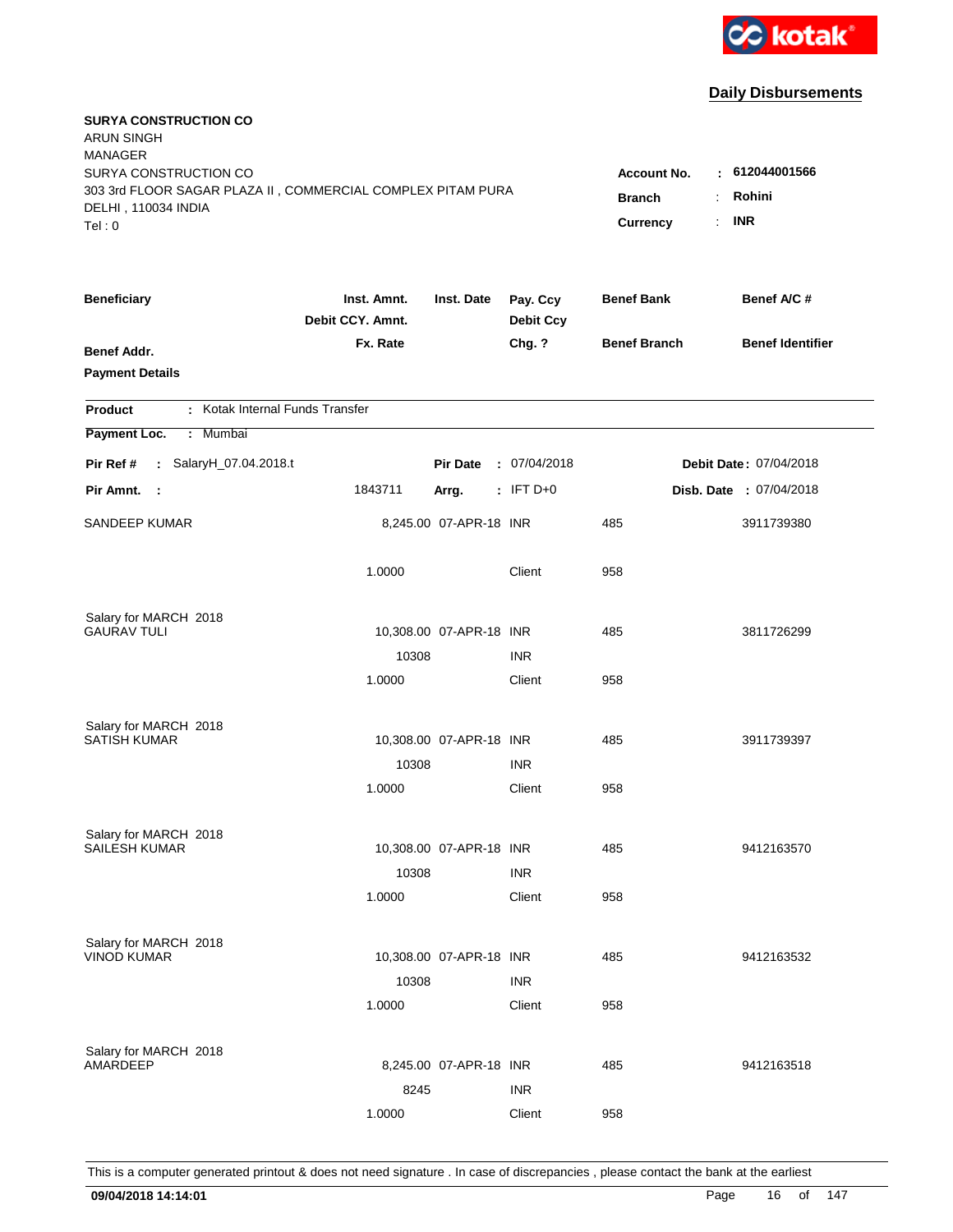

| <b>SURYA CONSTRUCTION CO</b><br>ARUN SINGH<br><b>MANAGER</b><br>SURYA CONSTRUCTION CO<br>303 3rd FLOOR SAGAR PLAZA II, COMMERCIAL COMPLEX PITAM PURA<br>DELHI, 110034 INDIA<br>Tel: 0 | <b>Account No.</b><br><b>Branch</b><br>Currency | : 612044001566<br>Rohini<br>÷<br><b>INR</b><br>÷. |                              |                     |                         |
|---------------------------------------------------------------------------------------------------------------------------------------------------------------------------------------|-------------------------------------------------|---------------------------------------------------|------------------------------|---------------------|-------------------------|
| <b>Beneficiary</b>                                                                                                                                                                    | Inst. Amnt.<br>Debit CCY. Amnt.                 | Inst. Date                                        | Pay. Ccy<br><b>Debit Ccy</b> | <b>Benef Bank</b>   | Benef A/C #             |
| <b>Benef Addr.</b><br><b>Payment Details</b>                                                                                                                                          | Fx. Rate                                        |                                                   | Chg. ?                       | <b>Benef Branch</b> | <b>Benef Identifier</b> |
| : Kotak Internal Funds Transfer<br>Product                                                                                                                                            |                                                 |                                                   |                              |                     |                         |
| Payment Loc.<br>: Mumbai                                                                                                                                                              |                                                 |                                                   |                              |                     |                         |
| : SalaryH_07.04.2018.t<br>Pir Ref #                                                                                                                                                   |                                                 | <b>Pir Date</b>                                   | : 07/04/2018                 |                     | Debit Date: 07/04/2018  |
| Pir Amnt. :                                                                                                                                                                           | 1843711                                         | Arrg.                                             | $:$ IFT D+0                  |                     | Disb. Date : 07/04/2018 |
| AMARDEEP                                                                                                                                                                              |                                                 | 8,245.00 07-APR-18 INR                            |                              | 485                 | 9412163518              |
|                                                                                                                                                                                       | 1.0000                                          |                                                   | Client                       | 958                 |                         |
| Salary for MARCH 2018                                                                                                                                                                 |                                                 |                                                   |                              |                     |                         |
| PARMOD KUMAR                                                                                                                                                                          |                                                 | 10,308.00 07-APR-18 INR                           |                              | 485                 | 3311748906              |
|                                                                                                                                                                                       | 10308<br>1.0000                                 |                                                   | <b>INR</b><br>Client         | 958                 |                         |
|                                                                                                                                                                                       |                                                 |                                                   |                              |                     |                         |
| Salary for MARCH 2018                                                                                                                                                                 |                                                 |                                                   |                              |                     |                         |
| <b>VIKAS</b>                                                                                                                                                                          |                                                 | 788.00 07-APR-18 INR                              |                              | 485                 | 0711767155              |
|                                                                                                                                                                                       | 788                                             |                                                   | <b>INR</b>                   |                     |                         |
|                                                                                                                                                                                       | 1.0000                                          |                                                   | Client                       | 958                 |                         |
| Salary for MARCH 2018                                                                                                                                                                 |                                                 |                                                   |                              |                     |                         |
| <b>VINOD</b>                                                                                                                                                                          |                                                 | 9,976.00 07-APR-18 INR                            |                              | 485                 | 1411752403              |
|                                                                                                                                                                                       | 9976                                            |                                                   | <b>INR</b>                   |                     |                         |
|                                                                                                                                                                                       | 1.0000                                          |                                                   | Client                       | 958                 |                         |
|                                                                                                                                                                                       |                                                 |                                                   |                              |                     |                         |
| Salary for MARCH 2018<br>AMAR                                                                                                                                                         |                                                 | 10,308.00 07-APR-18 INR                           |                              | 485                 | 1411752380              |
|                                                                                                                                                                                       | 10308                                           |                                                   | <b>INR</b>                   |                     |                         |
|                                                                                                                                                                                       | 1.0000                                          |                                                   | Client                       | 958                 |                         |
|                                                                                                                                                                                       |                                                 |                                                   |                              |                     |                         |
| Salary for MARCH 2018<br>JATIN                                                                                                                                                        |                                                 | 8,245.00 07-APR-18 INR                            |                              | 485                 | 9812224239              |
|                                                                                                                                                                                       | 8245                                            |                                                   | <b>INR</b>                   |                     |                         |
|                                                                                                                                                                                       | 1.0000                                          |                                                   | Client                       | 958                 |                         |
|                                                                                                                                                                                       |                                                 |                                                   |                              |                     |                         |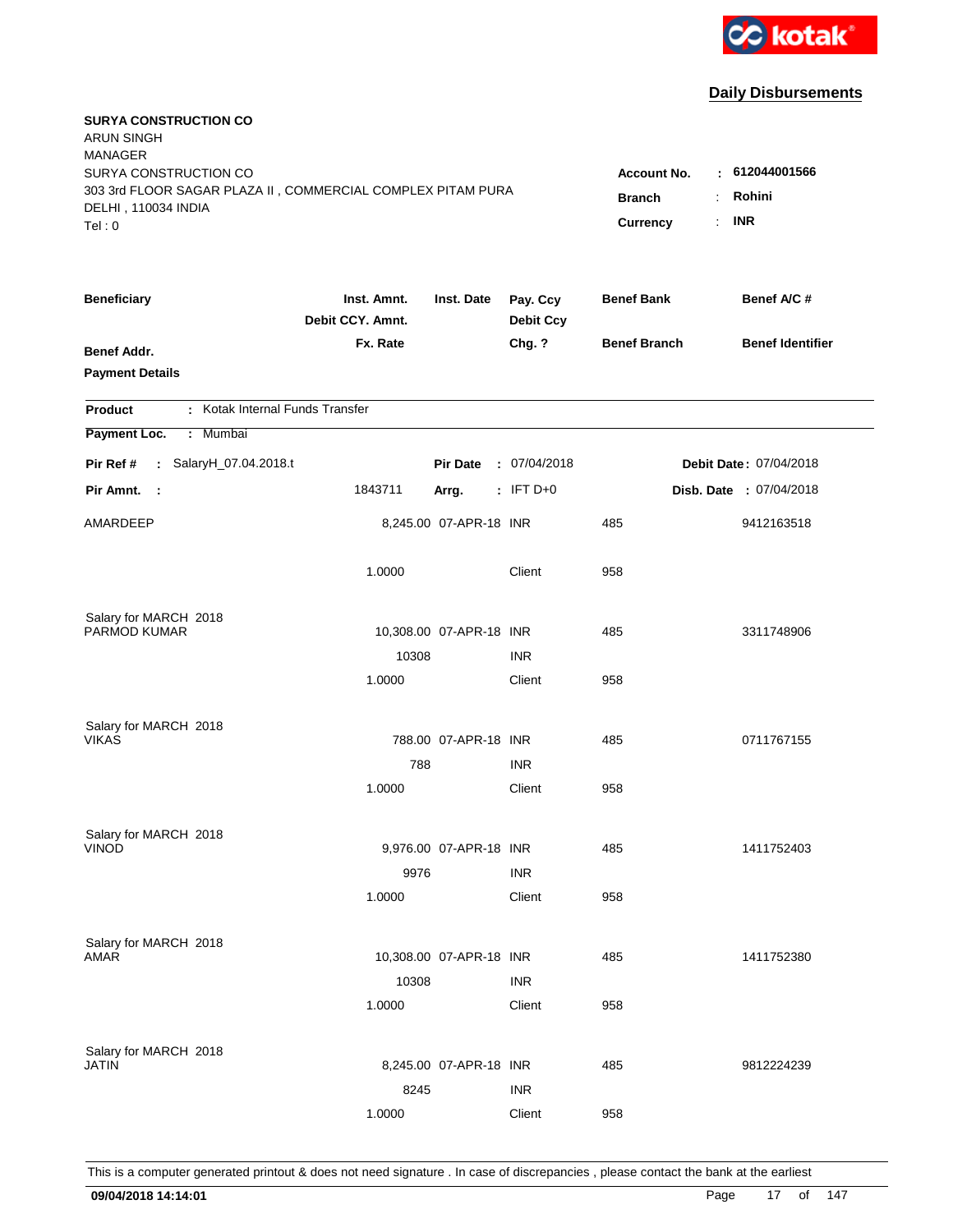

| <b>SURYA CONSTRUCTION CO</b><br><b>ARUN SINGH</b><br><b>MANAGER</b>                                         |                                                 |                                                         |                              |                     |                         |
|-------------------------------------------------------------------------------------------------------------|-------------------------------------------------|---------------------------------------------------------|------------------------------|---------------------|-------------------------|
| SURYA CONSTRUCTION CO<br>303 3rd FLOOR SAGAR PLAZA II, COMMERCIAL COMPLEX PITAM PURA<br>DELHI, 110034 INDIA | <b>Account No.</b><br><b>Branch</b><br>Currency | : 612044001566<br>Rohini<br>÷.<br><b>INR</b><br>$\cdot$ |                              |                     |                         |
| Tel:0                                                                                                       |                                                 |                                                         |                              |                     |                         |
| <b>Beneficiary</b>                                                                                          | Inst. Amnt.<br>Debit CCY. Amnt.                 | Inst. Date                                              | Pay. Ccy<br><b>Debit Ccy</b> | <b>Benef Bank</b>   | Benef A/C #             |
| <b>Benef Addr.</b><br><b>Payment Details</b>                                                                | Fx. Rate                                        |                                                         | Chg. ?                       | <b>Benef Branch</b> | <b>Benef Identifier</b> |
| : Kotak Internal Funds Transfer<br><b>Product</b>                                                           |                                                 |                                                         |                              |                     |                         |
| Payment Loc.<br>: Mumbai                                                                                    |                                                 |                                                         |                              |                     |                         |
| Pir Ref #<br>: SalaryH_07.04.2018.t                                                                         |                                                 | <b>Pir Date</b>                                         | : 07/04/2018                 |                     | Debit Date: 07/04/2018  |
| Pir Amnt.<br>- 11                                                                                           | 1843711                                         | Arrg.                                                   | $:$ IFT D+0                  |                     | Disb. Date : 07/04/2018 |
| JATIN                                                                                                       |                                                 | 8,245.00 07-APR-18 INR                                  |                              | 485                 | 9812224239              |
|                                                                                                             | 1.0000                                          |                                                         | Client                       | 958                 |                         |
| Salary for MARCH 2018                                                                                       |                                                 |                                                         |                              |                     |                         |
| BANTI                                                                                                       |                                                 | 9,642.00 07-APR-18 INR                                  |                              | 485                 | 9812224260              |
|                                                                                                             | 9642<br>1.0000                                  |                                                         | <b>INR</b><br>Client         | 958                 |                         |
|                                                                                                             |                                                 |                                                         |                              |                     |                         |
| Salary for MARCH 2018                                                                                       |                                                 |                                                         |                              |                     |                         |
| <b>MANOJ</b>                                                                                                |                                                 | 8,245.00 07-APR-18 INR                                  |                              | 485                 | 1311754613              |
|                                                                                                             | 8245                                            |                                                         | <b>INR</b>                   |                     |                         |
|                                                                                                             | 1.0000                                          |                                                         | Client                       | 958                 |                         |
| Salary for MARCH 2018                                                                                       |                                                 |                                                         |                              |                     |                         |
| YUGDEEP                                                                                                     |                                                 | 10,308.00 07-APR-18 INR                                 |                              | 485                 | 1211755840              |
|                                                                                                             | 10308                                           |                                                         | <b>INR</b>                   |                     |                         |
|                                                                                                             | 1.0000                                          |                                                         | Client                       | 958                 |                         |
| Salary for MARCH 2018                                                                                       |                                                 |                                                         |                              |                     |                         |
| <b>RAM PAL</b>                                                                                              |                                                 | 9,976.00 07-APR-18 INR                                  |                              | 485                 | 1311754521              |
|                                                                                                             | 9976                                            |                                                         | <b>INR</b>                   |                     |                         |
|                                                                                                             | 1.0000                                          |                                                         | Client                       | 958                 |                         |
|                                                                                                             |                                                 |                                                         |                              |                     |                         |
| Salary for MARCH 2018<br><b>JAGBIR RANA</b>                                                                 |                                                 | 8,245.00 07-APR-18 INR                                  |                              | 485                 | 1011781308              |
|                                                                                                             | 8245                                            |                                                         | <b>INR</b>                   |                     |                         |
|                                                                                                             | 1.0000                                          |                                                         | Client                       | 958                 |                         |
|                                                                                                             |                                                 |                                                         |                              |                     |                         |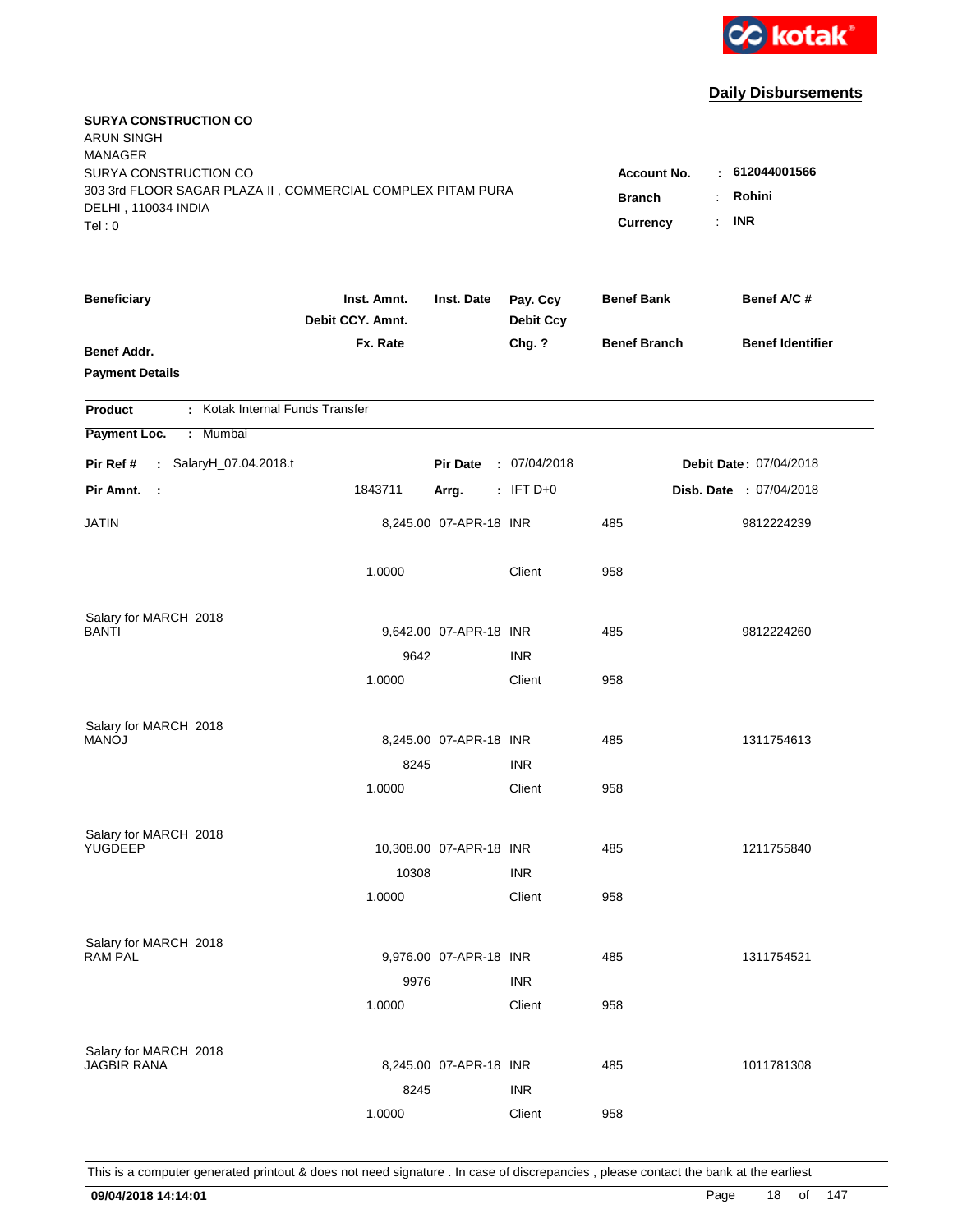

| <b>SURYA CONSTRUCTION CO</b><br><b>ARUN SINGH</b><br><b>MANAGER</b><br>SURYA CONSTRUCTION CO |                                 |                         |                              | <b>Account No.</b>        | : 612044001566                  |
|----------------------------------------------------------------------------------------------|---------------------------------|-------------------------|------------------------------|---------------------------|---------------------------------|
| 303 3rd FLOOR SAGAR PLAZA II, COMMERCIAL COMPLEX PITAM PURA<br>DELHI, 110034 INDIA<br>Tel: 0 |                                 |                         |                              | <b>Branch</b><br>Currency | Rohini<br>÷<br><b>INR</b><br>÷. |
| <b>Beneficiary</b>                                                                           | Inst. Amnt.<br>Debit CCY. Amnt. | Inst. Date              | Pay. Ccy<br><b>Debit Ccy</b> | <b>Benef Bank</b>         | Benef A/C #                     |
| Benef Addr.<br><b>Payment Details</b>                                                        | Fx. Rate                        |                         | Chg. ?                       | <b>Benef Branch</b>       | <b>Benef Identifier</b>         |
| : Kotak Internal Funds Transfer<br><b>Product</b>                                            |                                 |                         |                              |                           |                                 |
| Payment Loc.<br>: Mumbai                                                                     |                                 |                         |                              |                           |                                 |
| Pir Ref #<br>: SalaryH_07.04.2018.t                                                          |                                 | <b>Pir Date</b>         | : 07/04/2018                 |                           | Debit Date: 07/04/2018          |
| Pir Amnt.<br>- 1                                                                             | 1843711                         | Arrg.                   | $:$ IFT D+0                  |                           | Disb. Date : 07/04/2018         |
| <b>JAGBIR RANA</b>                                                                           |                                 | 8,245.00 07-APR-18 INR  |                              | 485                       | 1011781308                      |
|                                                                                              | 1.0000                          |                         | Client                       | 958                       |                                 |
| Salary for MARCH 2018                                                                        |                                 |                         |                              |                           |                                 |
| <b>PAWAN KUMAR</b>                                                                           |                                 | 10,308.00 07-APR-18 INR | <b>INR</b>                   | 485                       | 9412189952                      |
|                                                                                              | 10308<br>1.0000                 |                         | Client                       | 958                       |                                 |
|                                                                                              |                                 |                         |                              |                           |                                 |
| Salary for MARCH 2018                                                                        |                                 |                         |                              |                           |                                 |
| <b>CHARAN SINGH</b>                                                                          |                                 | 8,245.00 07-APR-18 INR  |                              | 485                       | 1011781292                      |
|                                                                                              | 8245                            |                         | <b>INR</b>                   |                           |                                 |
|                                                                                              | 1.0000                          |                         | Client                       | 958                       |                                 |
| Salary for MARCH 2018                                                                        |                                 |                         |                              |                           |                                 |
| <b>MANISH KUMAR</b>                                                                          |                                 | 10,308.00 07-APR-18 INR |                              | 485                       | 1311754675                      |
|                                                                                              | 10308                           |                         | <b>INR</b>                   |                           |                                 |
|                                                                                              | 1.0000                          |                         | Client                       | 958                       |                                 |
| Salary for MARCH 2018                                                                        |                                 |                         |                              |                           |                                 |
| <b>UDAY SINGH</b>                                                                            |                                 | 10,308.00 07-APR-18 INR |                              | 485                       | 1311754507                      |
|                                                                                              | 10308                           |                         | <b>INR</b>                   |                           |                                 |
|                                                                                              | 1.0000                          |                         | Client                       | 958                       |                                 |
|                                                                                              |                                 |                         |                              |                           |                                 |
| Salary for MARCH 2018<br><b>BINDER LAL VIRK</b>                                              |                                 | 9,976.00 07-APR-18 INR  |                              | 485                       | 1311754491                      |
|                                                                                              | 9976                            |                         | <b>INR</b>                   |                           |                                 |
|                                                                                              | 1.0000                          |                         | Client                       | 958                       |                                 |
|                                                                                              |                                 |                         |                              |                           |                                 |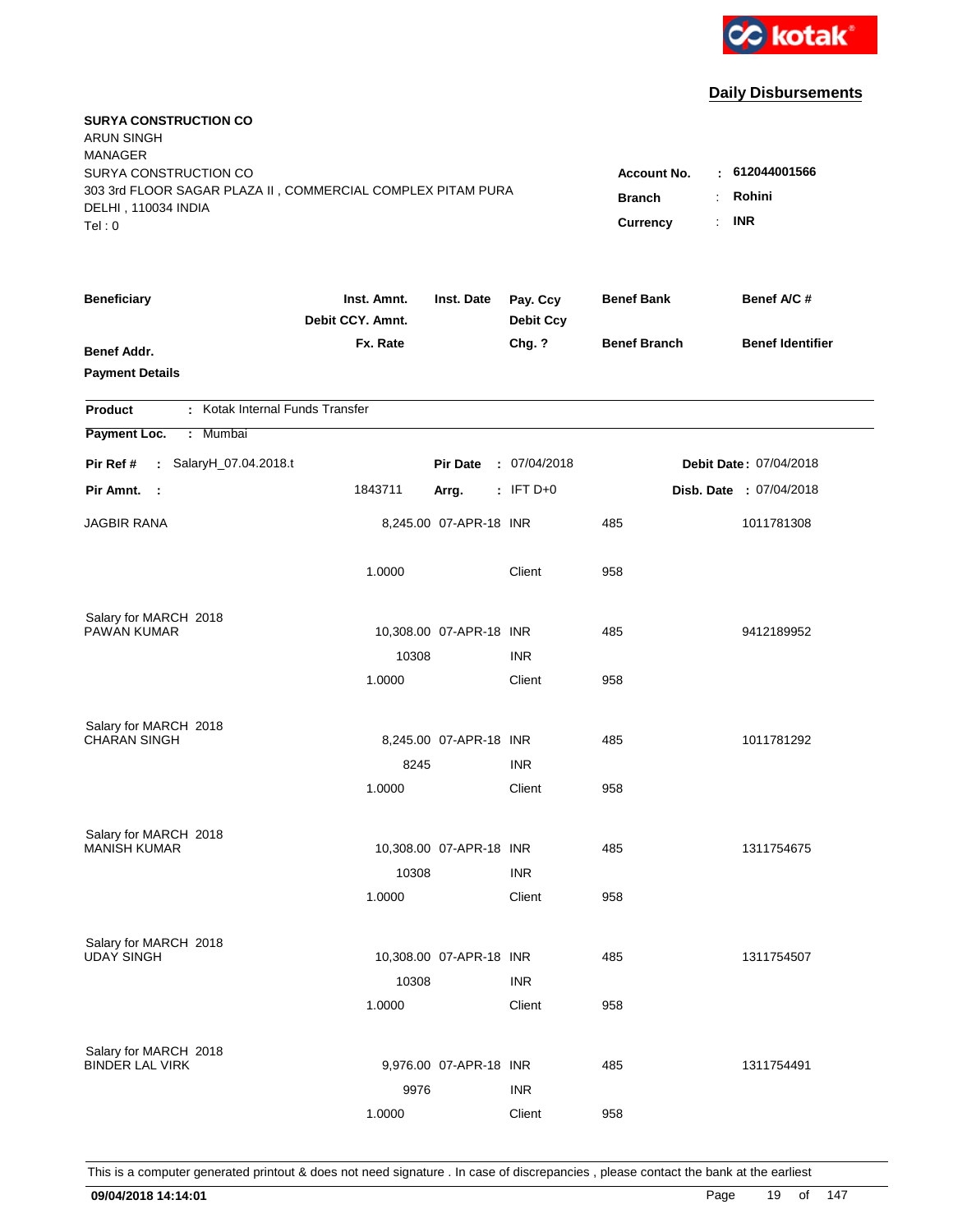

| <b>SURYA CONSTRUCTION CO</b><br><b>ARUN SINGH</b><br><b>MANAGER</b>                                         |                                     |                                |                              |                     |                         |
|-------------------------------------------------------------------------------------------------------------|-------------------------------------|--------------------------------|------------------------------|---------------------|-------------------------|
| SURYA CONSTRUCTION CO<br>303 3rd FLOOR SAGAR PLAZA II, COMMERCIAL COMPLEX PITAM PURA<br>DELHI, 110034 INDIA | <b>Account No.</b><br><b>Branch</b> | $-612044001566$<br>Rohini<br>÷ |                              |                     |                         |
| Tel: 0                                                                                                      |                                     |                                |                              | <b>Currency</b>     | <b>INR</b><br>÷.        |
| <b>Beneficiary</b>                                                                                          | Inst. Amnt.<br>Debit CCY. Amnt.     | Inst. Date                     | Pay. Ccy<br><b>Debit Ccy</b> | <b>Benef Bank</b>   | Benef A/C #             |
| Benef Addr.<br><b>Payment Details</b>                                                                       | Fx. Rate                            |                                | Chg. ?                       | <b>Benef Branch</b> | <b>Benef Identifier</b> |
| : Kotak Internal Funds Transfer<br><b>Product</b>                                                           |                                     |                                |                              |                     |                         |
| Payment Loc.<br>: Mumbai                                                                                    |                                     |                                |                              |                     |                         |
| Pir Ref #<br>: SalaryH_07.04.2018.t                                                                         |                                     | <b>Pir Date</b>                | : 07/04/2018                 |                     | Debit Date: 07/04/2018  |
| Pir Amnt.<br>- 1                                                                                            | 1843711                             | Arrg.                          | $:$ IFT D+0                  |                     | Disb. Date : 07/04/2018 |
| <b>BINDER LAL VIRK</b>                                                                                      |                                     | 9,976.00 07-APR-18 INR         |                              | 485                 | 1311754491              |
|                                                                                                             | 1.0000                              |                                | Client                       | 958                 |                         |
| Salary for MARCH 2018                                                                                       |                                     |                                |                              |                     |                         |
| <b>RAMESH CHAND</b>                                                                                         |                                     | 9,976.00 07-APR-18 INR         |                              | 485                 | 9412190033              |
|                                                                                                             | 9976<br>1.0000                      |                                | <b>INR</b><br>Client         | 958                 |                         |
|                                                                                                             |                                     |                                |                              |                     |                         |
| Salary for MARCH 2018                                                                                       |                                     |                                |                              |                     |                         |
| <b>RAJ KRISHAN</b>                                                                                          |                                     | 9,976.00 07-APR-18 INR         |                              | 485                 | 1011782022              |
|                                                                                                             | 9976                                |                                | <b>INR</b>                   |                     |                         |
|                                                                                                             | 1.0000                              |                                | Client                       | 958                 |                         |
| Salary for MARCH 2018                                                                                       |                                     |                                |                              |                     |                         |
| <b>KHEM RAJ</b>                                                                                             |                                     | 8,977.00 07-APR-18 INR         |                              | 485                 | 1011781865              |
|                                                                                                             | 8977                                |                                | <b>INR</b>                   |                     |                         |
|                                                                                                             | 1.0000                              |                                | Client                       | 958                 |                         |
| Salary for MARCH 2018                                                                                       |                                     |                                |                              |                     |                         |
| <b>RAMESH KUMAR</b>                                                                                         |                                     | 10,308.00 07-APR-18 INR        |                              | 485                 | 1211755802              |
|                                                                                                             | 10308                               |                                | <b>INR</b>                   |                     |                         |
|                                                                                                             | 1.0000                              |                                | Client                       | 958                 |                         |
| Salary for MARCH 2018                                                                                       |                                     |                                |                              |                     |                         |
| <b>MANGA RAM</b>                                                                                            |                                     | 8,245.00 07-APR-18 INR         |                              | 485                 | 1211755420              |
|                                                                                                             | 8245                                |                                | <b>INR</b>                   |                     |                         |
|                                                                                                             | 1.0000                              |                                | Client                       | 958                 |                         |
|                                                                                                             |                                     |                                |                              |                     |                         |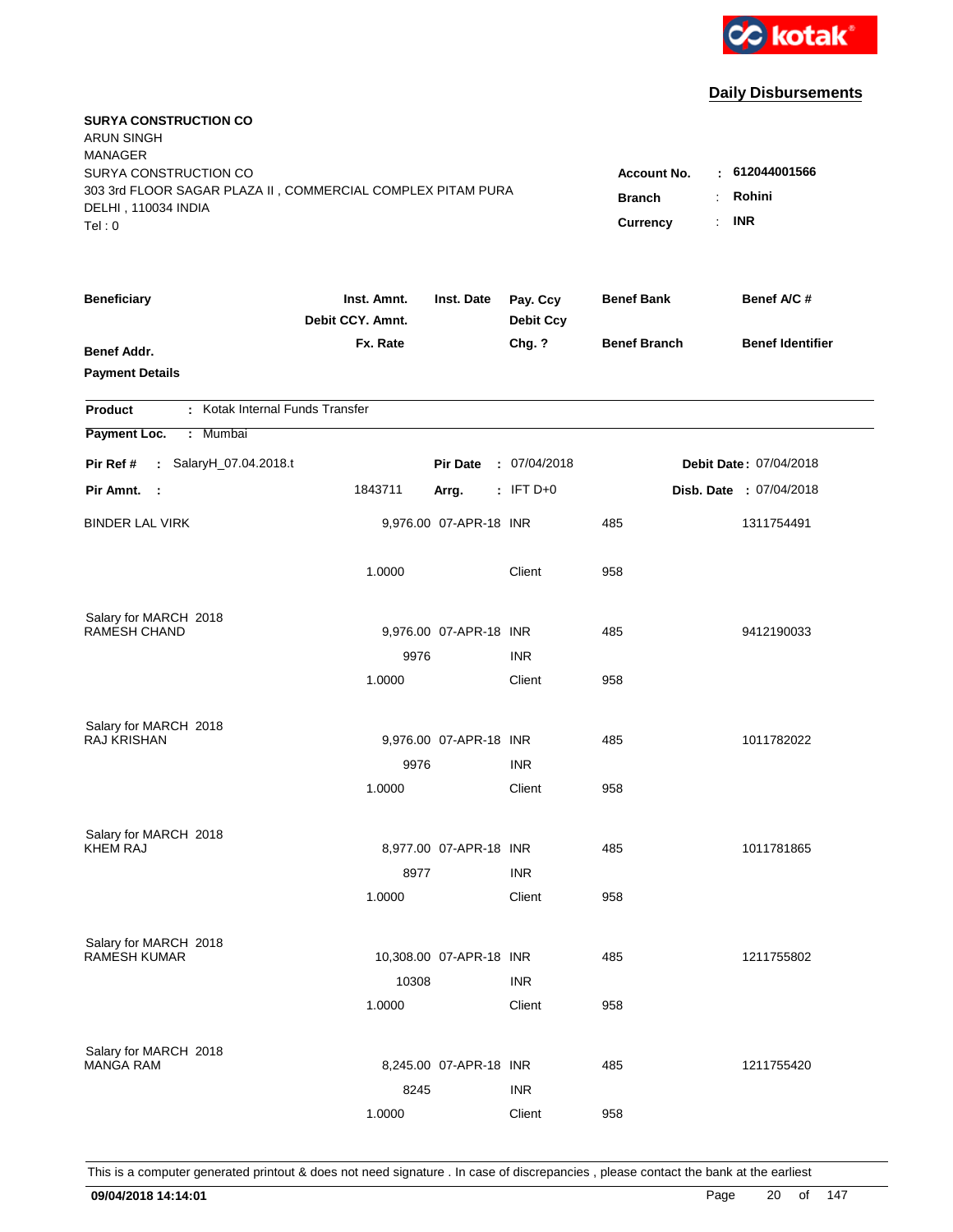

| <b>SURYA CONSTRUCTION CO</b><br><b>ARUN SINGH</b><br><b>MANAGER</b><br>SURYA CONSTRUCTION CO<br>303 3rd FLOOR SAGAR PLAZA II, COMMERCIAL COMPLEX PITAM PURA<br>DELHI, 110034 INDIA<br>Tel: 0 | <b>Account No.</b><br><b>Branch</b><br>Currency | $-612044001566$<br>Rohini<br>÷<br><b>INR</b><br>÷. |                              |                     |                         |
|----------------------------------------------------------------------------------------------------------------------------------------------------------------------------------------------|-------------------------------------------------|----------------------------------------------------|------------------------------|---------------------|-------------------------|
| <b>Beneficiary</b>                                                                                                                                                                           | Inst. Amnt.<br>Debit CCY. Amnt.                 | Inst. Date                                         | Pay. Ccy<br><b>Debit Ccy</b> | <b>Benef Bank</b>   | Benef A/C #             |
| <b>Benef Addr.</b><br><b>Payment Details</b>                                                                                                                                                 | Fx. Rate                                        |                                                    | Chg. ?                       | <b>Benef Branch</b> | <b>Benef Identifier</b> |
| : Kotak Internal Funds Transfer<br>Product                                                                                                                                                   |                                                 |                                                    |                              |                     |                         |
| Payment Loc.<br>: Mumbai                                                                                                                                                                     |                                                 |                                                    |                              |                     |                         |
| : SalaryH_07.04.2018.t<br>Pir Ref #                                                                                                                                                          |                                                 | <b>Pir Date</b>                                    | : 07/04/2018                 |                     | Debit Date: 07/04/2018  |
| Pir Amnt. :                                                                                                                                                                                  | 1843711                                         | Arrg.                                              | $:$ IFT D+0                  |                     | Disb. Date : 07/04/2018 |
| <b>MANGA RAM</b>                                                                                                                                                                             |                                                 | 8,245.00 07-APR-18 INR                             |                              | 485                 | 1211755420              |
|                                                                                                                                                                                              | 1.0000                                          |                                                    | Client                       | 958                 |                         |
| Salary for MARCH 2018                                                                                                                                                                        |                                                 |                                                    |                              |                     |                         |
| <b>MANJIT SINGH</b>                                                                                                                                                                          |                                                 | 8,245.00 07-APR-18 INR                             |                              | 485                 | 4511753066              |
|                                                                                                                                                                                              | 8245                                            |                                                    | <b>INR</b>                   |                     |                         |
|                                                                                                                                                                                              | 1.0000                                          |                                                    | Client                       | 958                 |                         |
| Salary for MARCH 2018                                                                                                                                                                        |                                                 |                                                    |                              |                     |                         |
| <b>MANISH KUMAR</b>                                                                                                                                                                          |                                                 | 7,978.00 07-APR-18 INR                             |                              | 485                 | 1011781995              |
|                                                                                                                                                                                              | 7978                                            |                                                    | <b>INR</b>                   |                     |                         |
|                                                                                                                                                                                              | 1.0000                                          |                                                    | Client                       | 958                 |                         |
| Salary for MARCH 2018                                                                                                                                                                        |                                                 |                                                    |                              |                     |                         |
| <b>DAVINDER KUMAR</b>                                                                                                                                                                        |                                                 | 9,976.00 07-APR-18 INR                             |                              | 485                 | 1011781902              |
|                                                                                                                                                                                              | 9976                                            |                                                    | <b>INR</b>                   |                     |                         |
|                                                                                                                                                                                              | 1.0000                                          |                                                    | Client                       | 958                 |                         |
|                                                                                                                                                                                              |                                                 |                                                    |                              |                     |                         |
| Salary for MARCH 2018<br><b>MANOJ KUMAR</b>                                                                                                                                                  |                                                 | 7,978.00 07-APR-18 INR                             |                              | 485                 | 0611764919              |
|                                                                                                                                                                                              | 7978                                            |                                                    | <b>INR</b>                   |                     |                         |
|                                                                                                                                                                                              | 1.0000                                          |                                                    | Client                       | 958                 |                         |
|                                                                                                                                                                                              |                                                 |                                                    |                              |                     |                         |
| Salary for MARCH 2018<br><b>SUNIL KUMAR</b>                                                                                                                                                  |                                                 | 10,308.00 07-APR-18 INR                            |                              | 485                 | 1211755697              |
|                                                                                                                                                                                              | 10308                                           |                                                    | <b>INR</b>                   |                     |                         |
|                                                                                                                                                                                              | 1.0000                                          |                                                    | Client                       | 958                 |                         |
|                                                                                                                                                                                              |                                                 |                                                    |                              |                     |                         |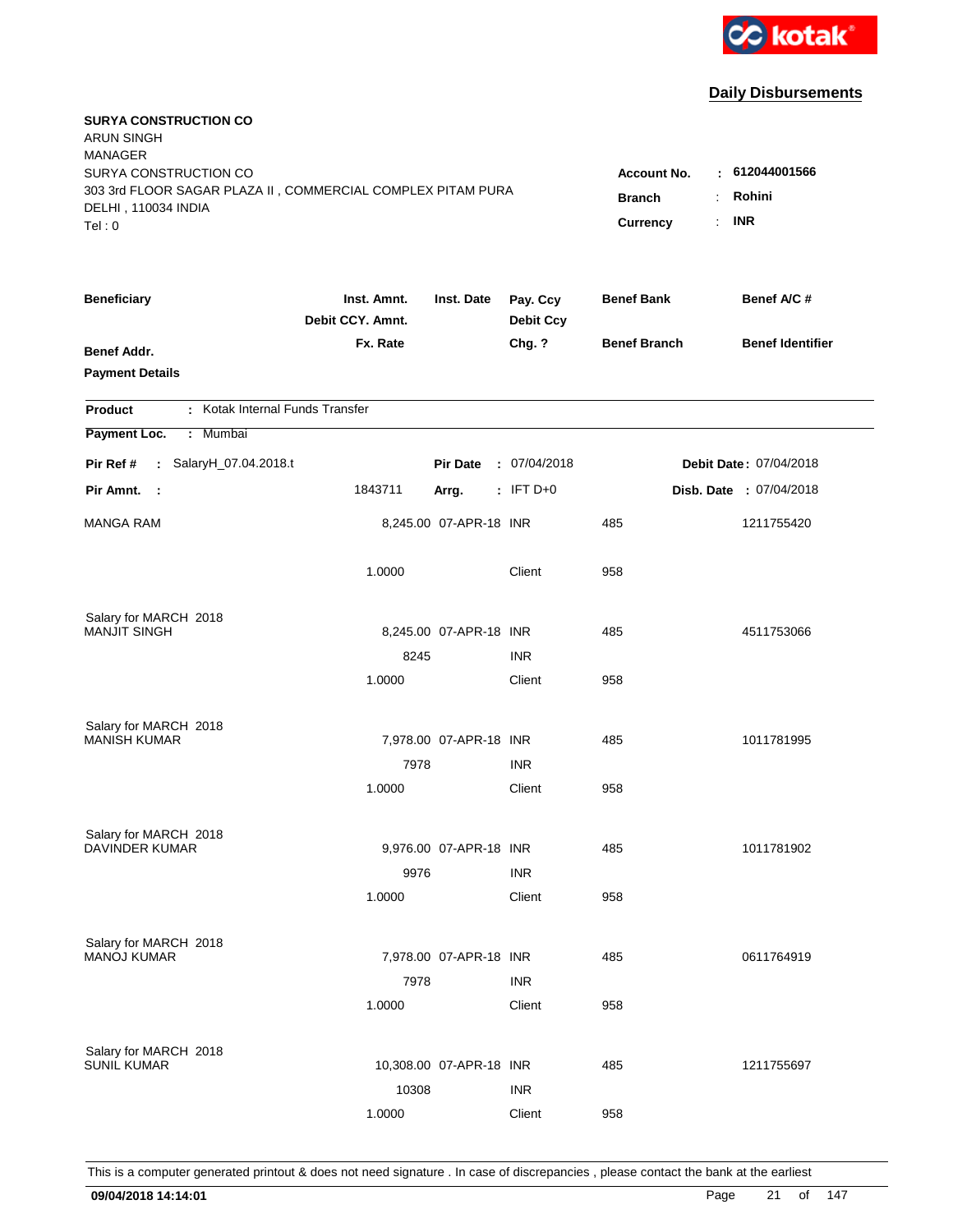

| <b>SURYA CONSTRUCTION CO</b><br><b>ARUN SINGH</b><br><b>MANAGER</b>                                         |                                     |                               |                              |                     |                         |
|-------------------------------------------------------------------------------------------------------------|-------------------------------------|-------------------------------|------------------------------|---------------------|-------------------------|
| SURYA CONSTRUCTION CO<br>303 3rd FLOOR SAGAR PLAZA II, COMMERCIAL COMPLEX PITAM PURA<br>DELHI, 110034 INDIA | <b>Account No.</b><br><b>Branch</b> | : 612044001566<br>Rohini<br>÷ |                              |                     |                         |
| Tel: 0                                                                                                      |                                     |                               |                              | Currency            | <b>INR</b><br>÷.        |
| <b>Beneficiary</b>                                                                                          | Inst. Amnt.<br>Debit CCY. Amnt.     | Inst. Date                    | Pay. Ccy<br><b>Debit Ccy</b> | <b>Benef Bank</b>   | Benef A/C #             |
| Benef Addr.<br><b>Payment Details</b>                                                                       | Fx. Rate                            |                               | Chg. ?                       | <b>Benef Branch</b> | <b>Benef Identifier</b> |
| : Kotak Internal Funds Transfer<br><b>Product</b>                                                           |                                     |                               |                              |                     |                         |
| Payment Loc.<br>: Mumbai                                                                                    |                                     |                               |                              |                     |                         |
| Pir Ref #<br>: SalaryH_07.04.2018.t                                                                         |                                     | <b>Pir Date</b>               | : 07/04/2018                 |                     | Debit Date: 07/04/2018  |
| Pir Amnt.<br>- 1                                                                                            | 1843711                             | Arrg.                         | $:$ IFT D+0                  |                     | Disb. Date : 07/04/2018 |
| <b>SUNIL KUMAR</b>                                                                                          |                                     | 10,308.00 07-APR-18 INR       |                              | 485                 | 1211755697              |
|                                                                                                             | 1.0000                              |                               | Client                       | 958                 |                         |
| Salary for MARCH 2018<br><b>NARENDER KUMAR</b>                                                              |                                     | 9,642.00 07-APR-18 INR        |                              | 485                 | 1011781988              |
|                                                                                                             | 9642                                |                               | <b>INR</b>                   |                     |                         |
|                                                                                                             | 1.0000                              |                               | Client                       | 958                 |                         |
| Salary for MARCH 2018                                                                                       |                                     |                               |                              |                     |                         |
| <b>MANDEEP KUMAR</b>                                                                                        |                                     | 7,978.00 07-APR-18 INR        |                              | 485                 | 1011782046              |
|                                                                                                             | 7978                                |                               | <b>INR</b>                   |                     |                         |
|                                                                                                             | 1.0000                              |                               | Client                       | 958                 |                         |
| Salary for MARCH 2018                                                                                       |                                     |                               |                              |                     |                         |
| <b>HARDEEP SINGH</b>                                                                                        |                                     | 8,245.00 07-APR-18 INR        | <b>INR</b>                   | 485                 | 1011781940              |
|                                                                                                             | 8245<br>1.0000                      |                               | Client                       | 958                 |                         |
|                                                                                                             |                                     |                               |                              |                     |                         |
| Salary for MARCH 2018                                                                                       |                                     |                               |                              |                     |                         |
| <b>GAURAV KUMAR</b>                                                                                         |                                     | 8,245.00 07-APR-18 INR        |                              | 485                 | 9412190088              |
|                                                                                                             | 8245                                |                               | <b>INR</b>                   |                     |                         |
|                                                                                                             | 1.0000                              |                               | Client                       | 958                 |                         |
| Salary for MARCH 2018                                                                                       |                                     |                               |                              |                     |                         |
| <b>MOHIT KUMAR</b>                                                                                          |                                     | 1,055.00 07-APR-18 INR        |                              | 485                 | 1211755963              |
|                                                                                                             | 1055                                |                               | <b>INR</b>                   |                     |                         |
|                                                                                                             | 1.0000                              |                               | Client                       | 958                 |                         |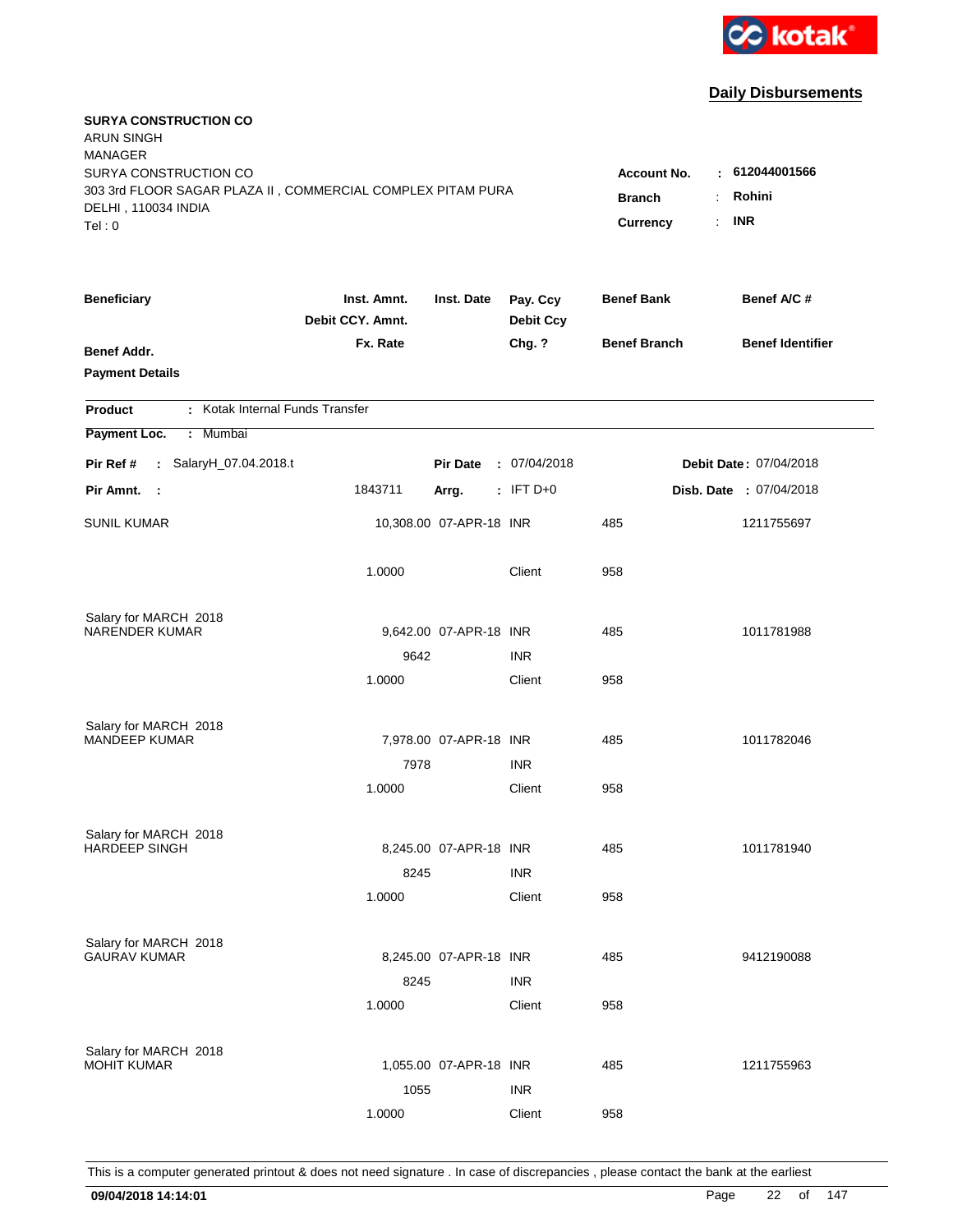

| <b>SURYA CONSTRUCTION CO</b><br><b>ARUN SINGH</b><br><b>MANAGER</b>                                         |                                     |                                |                              |                     |                         |
|-------------------------------------------------------------------------------------------------------------|-------------------------------------|--------------------------------|------------------------------|---------------------|-------------------------|
| SURYA CONSTRUCTION CO<br>303 3rd FLOOR SAGAR PLAZA II, COMMERCIAL COMPLEX PITAM PURA<br>DELHI, 110034 INDIA | <b>Account No.</b><br><b>Branch</b> | $-612044001566$<br>Rohini<br>÷ |                              |                     |                         |
| Tel: 0                                                                                                      |                                     |                                |                              | Currency            | <b>INR</b><br>÷.        |
| <b>Beneficiary</b>                                                                                          | Inst. Amnt.<br>Debit CCY. Amnt.     | Inst. Date                     | Pay. Ccy<br><b>Debit Ccy</b> | <b>Benef Bank</b>   | Benef A/C #             |
| Benef Addr.<br><b>Payment Details</b>                                                                       | Fx. Rate                            |                                | Chg. ?                       | <b>Benef Branch</b> | <b>Benef Identifier</b> |
| : Kotak Internal Funds Transfer<br><b>Product</b>                                                           |                                     |                                |                              |                     |                         |
| Payment Loc.<br>: Mumbai                                                                                    |                                     |                                |                              |                     |                         |
| Pir Ref #<br>: SalaryH_07.04.2018.t                                                                         |                                     | <b>Pir Date</b>                | : 07/04/2018                 |                     | Debit Date: 07/04/2018  |
| Pir Amnt.<br>- 1                                                                                            | 1843711                             | Arrg.                          | $:$ IFT D+0                  |                     | Disb. Date : 07/04/2018 |
| <b>MOHIT KUMAR</b>                                                                                          |                                     | 1,055.00 07-APR-18 INR         |                              | 485                 | 1211755963              |
|                                                                                                             | 1.0000                              |                                | Client                       | 958                 |                         |
| Salary for MARCH 2018                                                                                       |                                     |                                |                              |                     |                         |
| <b>TEKCHAND</b>                                                                                             |                                     | 9,976.00 07-APR-18 INR         |                              | 485                 | 1211755994              |
|                                                                                                             | 9976<br>1.0000                      |                                | <b>INR</b><br>Client         | 958                 |                         |
|                                                                                                             |                                     |                                |                              |                     |                         |
| Salary for MARCH 2018                                                                                       |                                     |                                |                              |                     |                         |
| <b>GULSHAN KUMAR</b>                                                                                        |                                     | 7,978.00 07-APR-18 INR         |                              | 485                 | 1011781407              |
|                                                                                                             | 7978                                |                                | <b>INR</b>                   |                     |                         |
|                                                                                                             | 1.0000                              |                                | Client                       | 958                 |                         |
| Salary for MARCH 2018                                                                                       |                                     |                                |                              |                     |                         |
| <b>JONI SHARMA</b>                                                                                          |                                     | 8,245.00 07-APR-18 INR         |                              | 485                 | 9412193065              |
|                                                                                                             | 8245                                |                                | <b>INR</b>                   |                     |                         |
|                                                                                                             | 1.0000                              |                                | Client                       | 958                 |                         |
| Salary for MARCH 2018                                                                                       |                                     |                                |                              |                     |                         |
| <b>RAMESH KUMAR</b>                                                                                         |                                     | 10,308.00 07-APR-18 INR        |                              | 485                 | 1211755390              |
|                                                                                                             | 10308                               |                                | <b>INR</b>                   |                     |                         |
|                                                                                                             | 1.0000                              |                                | Client                       | 958                 |                         |
| Salary for MARCH 2018                                                                                       |                                     |                                |                              |                     |                         |
| <b>MANGAT RAM</b>                                                                                           |                                     | 8,245.00 07-APR-18 INR         |                              | 485                 | 1211755857              |
|                                                                                                             | 8245                                |                                | <b>INR</b>                   |                     |                         |
|                                                                                                             | 1.0000                              |                                | Client                       | 958                 |                         |
|                                                                                                             |                                     |                                |                              |                     |                         |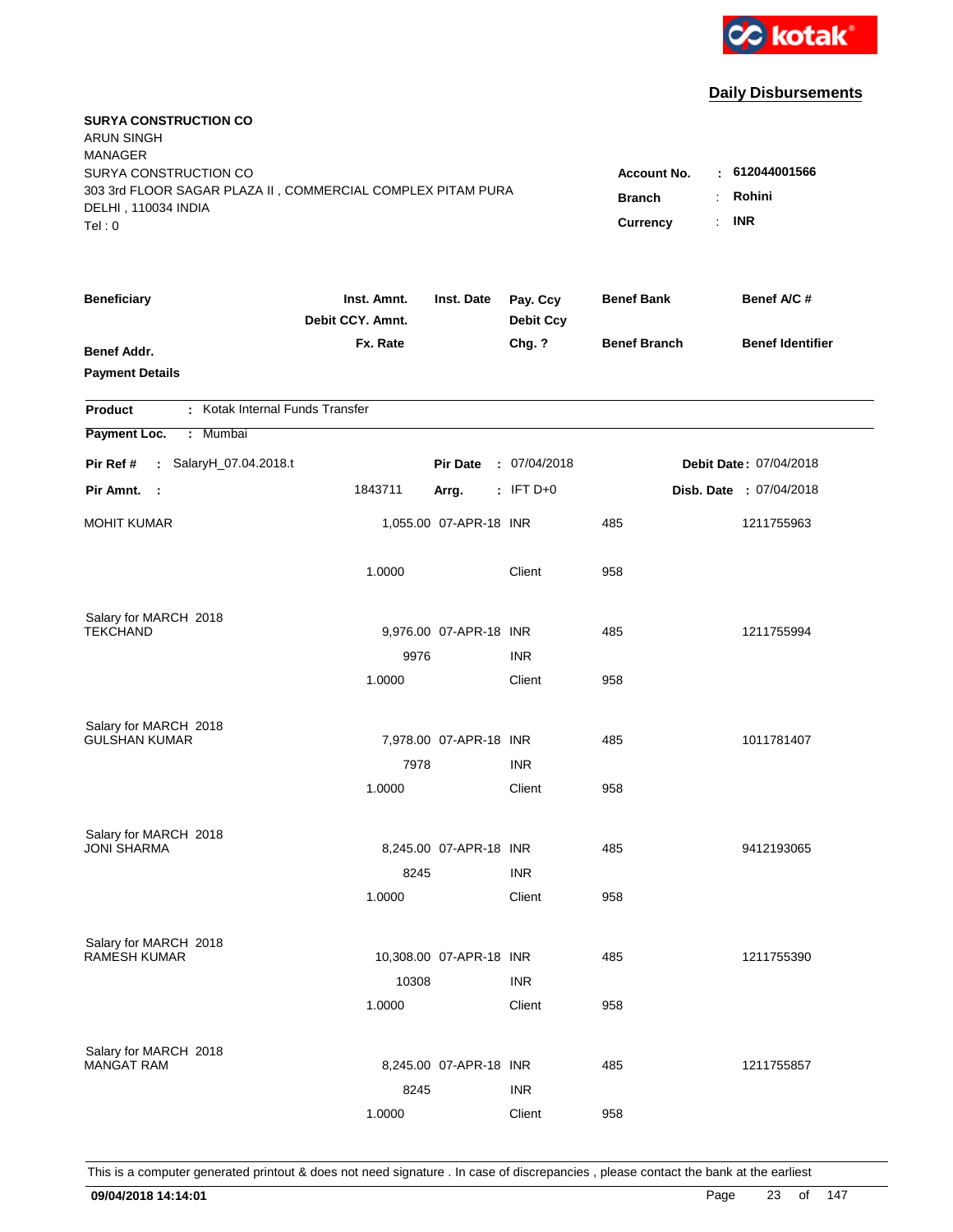

| <b>SURYA CONSTRUCTION CO</b><br><b>ARUN SINGH</b><br><b>MANAGER</b>                  |                                 |                         |                              |                     |                         |
|--------------------------------------------------------------------------------------|---------------------------------|-------------------------|------------------------------|---------------------|-------------------------|
| SURYA CONSTRUCTION CO<br>303 3rd FLOOR SAGAR PLAZA II, COMMERCIAL COMPLEX PITAM PURA |                                 |                         |                              | <b>Account No.</b>  | $-612044001566$         |
| DELHI, 110034 INDIA                                                                  |                                 |                         |                              | <b>Branch</b>       | Rohini<br>÷.            |
| Tel: 0                                                                               |                                 |                         |                              | Currency            | <b>INR</b><br>÷.        |
| <b>Beneficiary</b>                                                                   | Inst. Amnt.<br>Debit CCY. Amnt. | Inst. Date              | Pay. Ccy<br><b>Debit Ccy</b> | <b>Benef Bank</b>   | Benef A/C #             |
| Benef Addr.<br><b>Payment Details</b>                                                | Fx. Rate                        |                         | Chg. ?                       | <b>Benef Branch</b> | <b>Benef Identifier</b> |
| : Kotak Internal Funds Transfer<br><b>Product</b>                                    |                                 |                         |                              |                     |                         |
| Payment Loc.<br>: Mumbai                                                             |                                 |                         |                              |                     |                         |
| Pir Ref #<br>: SalaryH_07.04.2018.t                                                  |                                 | <b>Pir Date</b>         | : 07/04/2018                 |                     | Debit Date: 07/04/2018  |
| Pir Amnt.<br>- 1                                                                     | 1843711                         | Arrg.                   | $:$ IFT D+0                  |                     | Disb. Date : 07/04/2018 |
| <b>MANGAT RAM</b>                                                                    |                                 | 8,245.00 07-APR-18 INR  |                              | 485                 | 1211755857              |
|                                                                                      | 1.0000                          |                         | Client                       | 958                 |                         |
| Salary for MARCH 2018                                                                |                                 |                         |                              |                     |                         |
| PARDEEP KUMAR                                                                        |                                 | 8,245.00 07-APR-18 INR  |                              | 485                 | 1311748926              |
|                                                                                      | 8245                            |                         | <b>INR</b>                   |                     |                         |
|                                                                                      | 1.0000                          |                         | Client                       | 958                 |                         |
| Salary for MARCH 2018                                                                |                                 |                         |                              |                     |                         |
| <b>ROHIT</b>                                                                         |                                 | 10,308.00 07-APR-18 INR |                              | 485                 | 1311748933              |
|                                                                                      | 10308                           |                         | <b>INR</b>                   |                     |                         |
|                                                                                      | 1.0000                          |                         | Client                       | 958                 |                         |
| Salary for MARCH 2018                                                                |                                 |                         |                              |                     |                         |
| <b>HARPREET SINGH</b>                                                                |                                 | 10,308.00 07-APR-18 INR |                              | 485                 | 9412191849              |
|                                                                                      | 10308                           |                         | <b>INR</b>                   |                     |                         |
|                                                                                      | 1.0000                          |                         | Client                       | 958                 |                         |
| Salary for MARCH 2018                                                                |                                 |                         |                              |                     |                         |
| <b>SUNIL KUMAR</b>                                                                   |                                 | 8,245.00 07-APR-18 INR  |                              | 485                 | 1011781414              |
|                                                                                      | 8245                            |                         | <b>INR</b>                   |                     |                         |
|                                                                                      | 1.0000                          |                         | Client                       | 958                 |                         |
| Salary for MARCH 2018                                                                |                                 |                         |                              |                     |                         |
| <b>RAVI DHIMAN</b>                                                                   |                                 | 10,308.00 07-APR-18 INR |                              | 485                 | 1011781230              |
|                                                                                      | 10308                           |                         | <b>INR</b>                   |                     |                         |
|                                                                                      | 1.0000                          |                         | Client                       | 958                 |                         |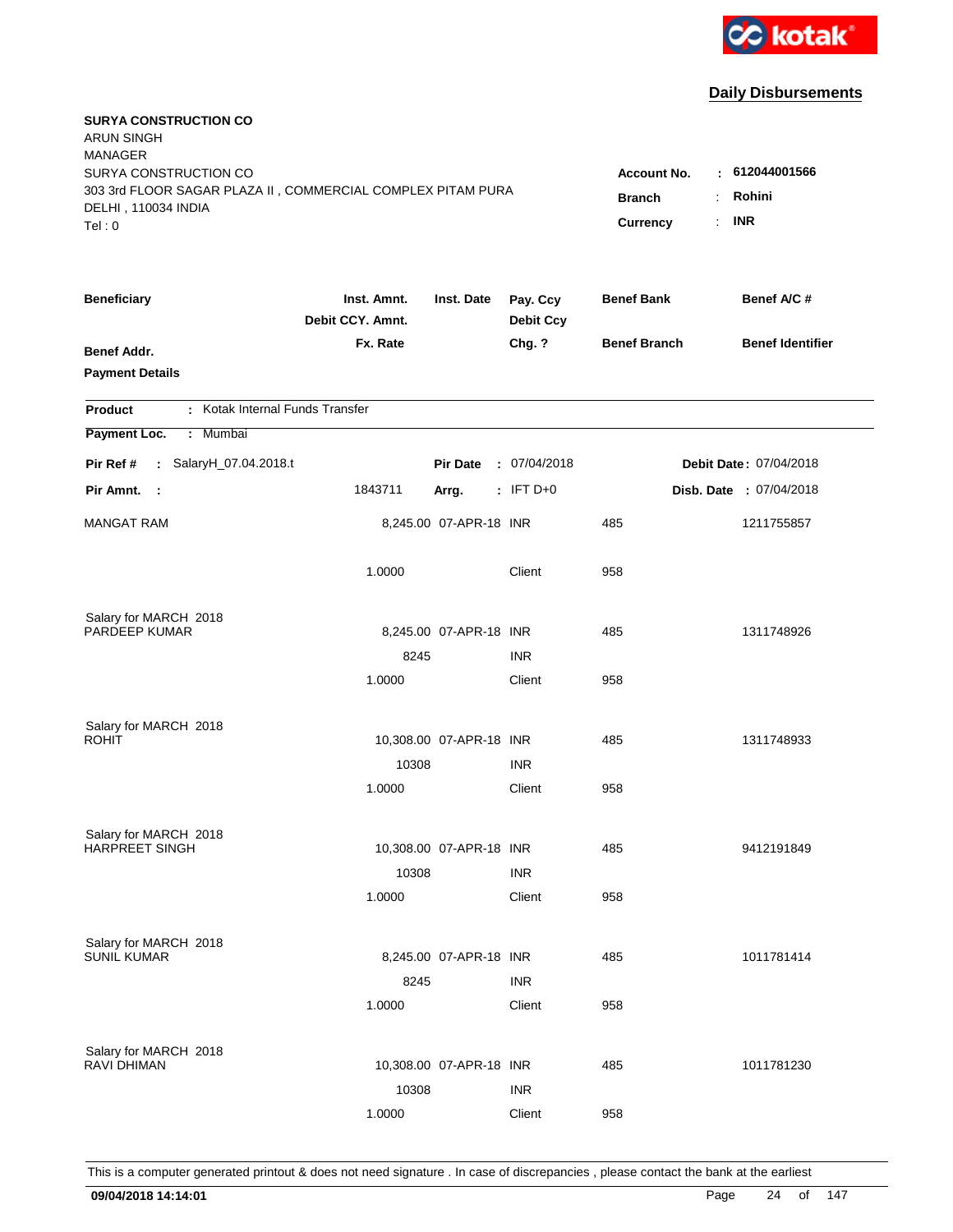

| <b>SURYA CONSTRUCTION CO</b><br><b>ARUN SINGH</b><br><b>MANAGER</b>                |                                 |                         |                              |                     |                         |
|------------------------------------------------------------------------------------|---------------------------------|-------------------------|------------------------------|---------------------|-------------------------|
| SURYA CONSTRUCTION CO                                                              |                                 |                         |                              | <b>Account No.</b>  | : 612044001566          |
| 303 3rd FLOOR SAGAR PLAZA II, COMMERCIAL COMPLEX PITAM PURA<br>DELHI, 110034 INDIA |                                 |                         |                              | <b>Branch</b>       | Rohini<br>÷             |
| Tel: 0                                                                             |                                 |                         |                              | Currency            | <b>INR</b><br>÷.        |
|                                                                                    |                                 |                         |                              |                     |                         |
| <b>Beneficiary</b>                                                                 | Inst. Amnt.<br>Debit CCY. Amnt. | Inst. Date              | Pay. Ccy<br><b>Debit Ccy</b> | <b>Benef Bank</b>   | Benef A/C #             |
| Benef Addr.                                                                        | Fx. Rate                        |                         | Chg. ?                       | <b>Benef Branch</b> | <b>Benef Identifier</b> |
| <b>Payment Details</b>                                                             |                                 |                         |                              |                     |                         |
| : Kotak Internal Funds Transfer<br><b>Product</b>                                  |                                 |                         |                              |                     |                         |
| Payment Loc.<br>: Mumbai                                                           |                                 |                         |                              |                     |                         |
| Pir Ref #<br>: SalaryH_07.04.2018.t                                                |                                 | <b>Pir Date</b>         | : 07/04/2018                 |                     | Debit Date: 07/04/2018  |
| Pir Amnt.<br>- 1                                                                   | 1843711                         | Arrg.                   | $:$ IFT D+0                  |                     | Disb. Date : 07/04/2018 |
|                                                                                    |                                 |                         |                              |                     |                         |
| <b>RAVI DHIMAN</b>                                                                 |                                 | 10,308.00 07-APR-18 INR |                              | 485                 | 1011781230              |
|                                                                                    | 1.0000                          |                         | Client                       | 958                 |                         |
|                                                                                    |                                 |                         |                              |                     |                         |
| Salary for MARCH 2018<br>PARDEEP SINGH                                             |                                 | 8,245.00 07-APR-18 INR  |                              | 485                 | 1011781964              |
|                                                                                    | 8245                            |                         | <b>INR</b>                   |                     |                         |
|                                                                                    | 1.0000                          |                         | Client                       | 958                 |                         |
|                                                                                    |                                 |                         |                              |                     |                         |
| Salary for MARCH 2018<br><b>NAVNEET KUMAR</b>                                      |                                 |                         |                              | 485                 | 1311754538              |
|                                                                                    | 10318                           | 10,318.00 07-APR-18 INR | <b>INR</b>                   |                     |                         |
|                                                                                    | 1.0000                          |                         | Client                       | 958                 |                         |
|                                                                                    |                                 |                         |                              |                     |                         |
| Salary for MARCH 2018                                                              |                                 |                         |                              |                     |                         |
| SAHIL                                                                              |                                 | 8,245.00 07-APR-18 INR  |                              | 485                 | 9412193102              |
|                                                                                    | 8245                            |                         | <b>INR</b>                   |                     |                         |
|                                                                                    | 1.0000                          |                         | Client                       | 958                 |                         |
|                                                                                    |                                 |                         |                              |                     |                         |
| Salary for MARCH 2018<br><b>VIKRAM</b>                                             |                                 | 10,308.00 07-APR-18 INR |                              | 485                 | 9412193089              |
|                                                                                    | 10308                           |                         | <b>INR</b>                   |                     |                         |
|                                                                                    | 1.0000                          |                         | Client                       | 958                 |                         |
|                                                                                    |                                 |                         |                              |                     |                         |
| Salary for MARCH 2018<br><b>ASHOK KUMAR</b>                                        |                                 | 8,245.00 07-APR-18 INR  |                              | 485                 | 1011781247              |
|                                                                                    | 8245                            |                         | <b>INR</b>                   |                     |                         |
|                                                                                    | 1.0000                          |                         | Client                       | 958                 |                         |
|                                                                                    |                                 |                         |                              |                     |                         |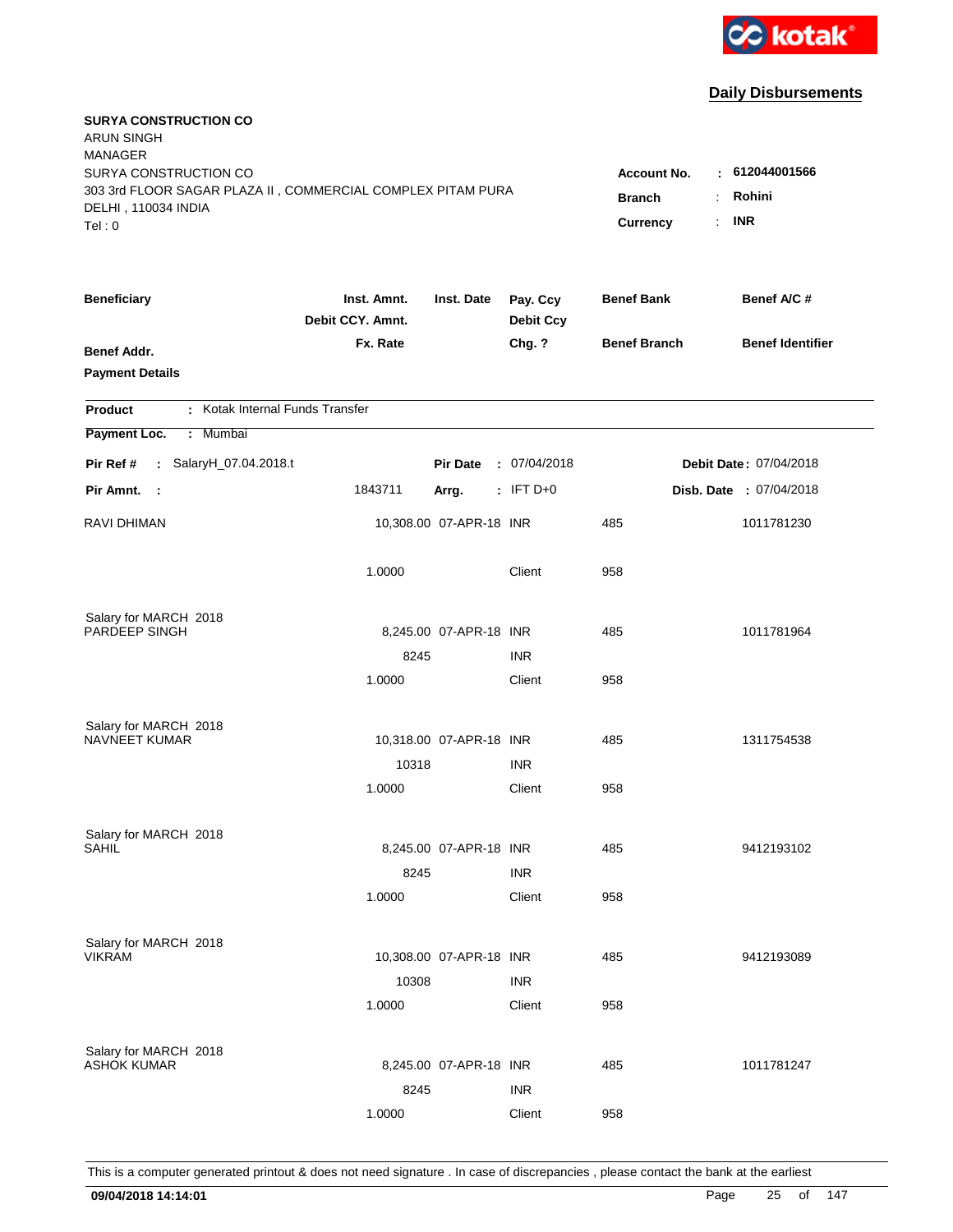

| <b>SURYA CONSTRUCTION CO</b><br><b>ARUN SINGH</b><br><b>MANAGER</b> |                                 |                         |                              |                     |                         |
|---------------------------------------------------------------------|---------------------------------|-------------------------|------------------------------|---------------------|-------------------------|
| SURYA CONSTRUCTION CO                                               |                                 |                         |                              | <b>Account No.</b>  | $\pm 612044001566$      |
| 303 3rd FLOOR SAGAR PLAZA II, COMMERCIAL COMPLEX PITAM PURA         | <b>Branch</b><br>÷.             | Rohini                  |                              |                     |                         |
| DELHI, 110034 INDIA<br>Tel: 0                                       |                                 |                         |                              | ÷.<br>Currency      | <b>INR</b>              |
|                                                                     |                                 |                         |                              |                     |                         |
| <b>Beneficiary</b>                                                  | Inst. Amnt.<br>Debit CCY. Amnt. | Inst. Date              | Pay. Ccy<br><b>Debit Ccy</b> | <b>Benef Bank</b>   | Benef A/C #             |
| <b>Benef Addr.</b>                                                  | Fx. Rate                        |                         | Chg. ?                       | <b>Benef Branch</b> | <b>Benef Identifier</b> |
| <b>Payment Details</b>                                              |                                 |                         |                              |                     |                         |
|                                                                     |                                 |                         |                              |                     |                         |
| : Kotak Internal Funds Transfer<br><b>Product</b>                   |                                 |                         |                              |                     |                         |
| : Mumbai<br>Payment Loc.                                            |                                 |                         |                              |                     |                         |
| Pir Ref #<br>: SalaryH_07.04.2018.t                                 |                                 | <b>Pir Date</b>         | : 07/04/2018                 |                     | Debit Date: 07/04/2018  |
| Pir Amnt. :                                                         | 1843711                         | Arrg.                   | $: IFT D+0$                  |                     | Disb. Date : 07/04/2018 |
| <b>ASHOK KUMAR</b>                                                  |                                 | 8,245.00 07-APR-18 INR  |                              | 485                 | 1011781247              |
|                                                                     | 1.0000                          |                         | Client                       | 958                 |                         |
| Salary for MARCH 2018                                               |                                 |                         |                              |                     |                         |
| <b>ROBIN</b>                                                        |                                 | 10,308.00 07-APR-18 INR |                              | 485                 | 1011781933              |
|                                                                     | 10308                           |                         | <b>INR</b>                   |                     |                         |
|                                                                     | 1.0000                          |                         | Client                       | 958                 |                         |
|                                                                     |                                 |                         |                              |                     |                         |
| Salary for MARCH 2018<br><b>VIPEN</b>                               |                                 | 10,308.00 07-APR-18 INR |                              | 485                 | 1011781889              |
|                                                                     | 10308                           |                         | <b>INR</b>                   |                     |                         |
|                                                                     | 1.0000                          |                         | Client                       | 958                 |                         |
|                                                                     |                                 |                         |                              |                     |                         |
| Salary for MARCH 2018                                               |                                 |                         |                              |                     |                         |
| <b>ROHIT KUMAR</b>                                                  |                                 | 8,245.00 07-APR-18 INR  |                              | 485                 | 1011781360              |
|                                                                     | 8245                            |                         | <b>INR</b>                   |                     |                         |
|                                                                     | 1.0000                          |                         | Client                       | 958                 |                         |
|                                                                     |                                 |                         |                              |                     |                         |
| Salary for MARCH 2018<br><b>GURJIT SINGH</b>                        |                                 | 9,976.00 07-APR-18 INR  |                              | 485                 | 1011781261              |
|                                                                     | 9976                            |                         | <b>INR</b>                   |                     |                         |
|                                                                     | 1.0000                          |                         | Client                       | 958                 |                         |
|                                                                     |                                 |                         |                              |                     |                         |
| Salary for MARCH 2018                                               |                                 |                         |                              |                     |                         |
| <b>MANISH</b>                                                       |                                 | 10,308.00 07-APR-18 INR |                              | 485                 | 9412193249              |
|                                                                     | 10308                           |                         | <b>INR</b>                   |                     |                         |
|                                                                     | 1.0000                          |                         | Client                       | 958                 |                         |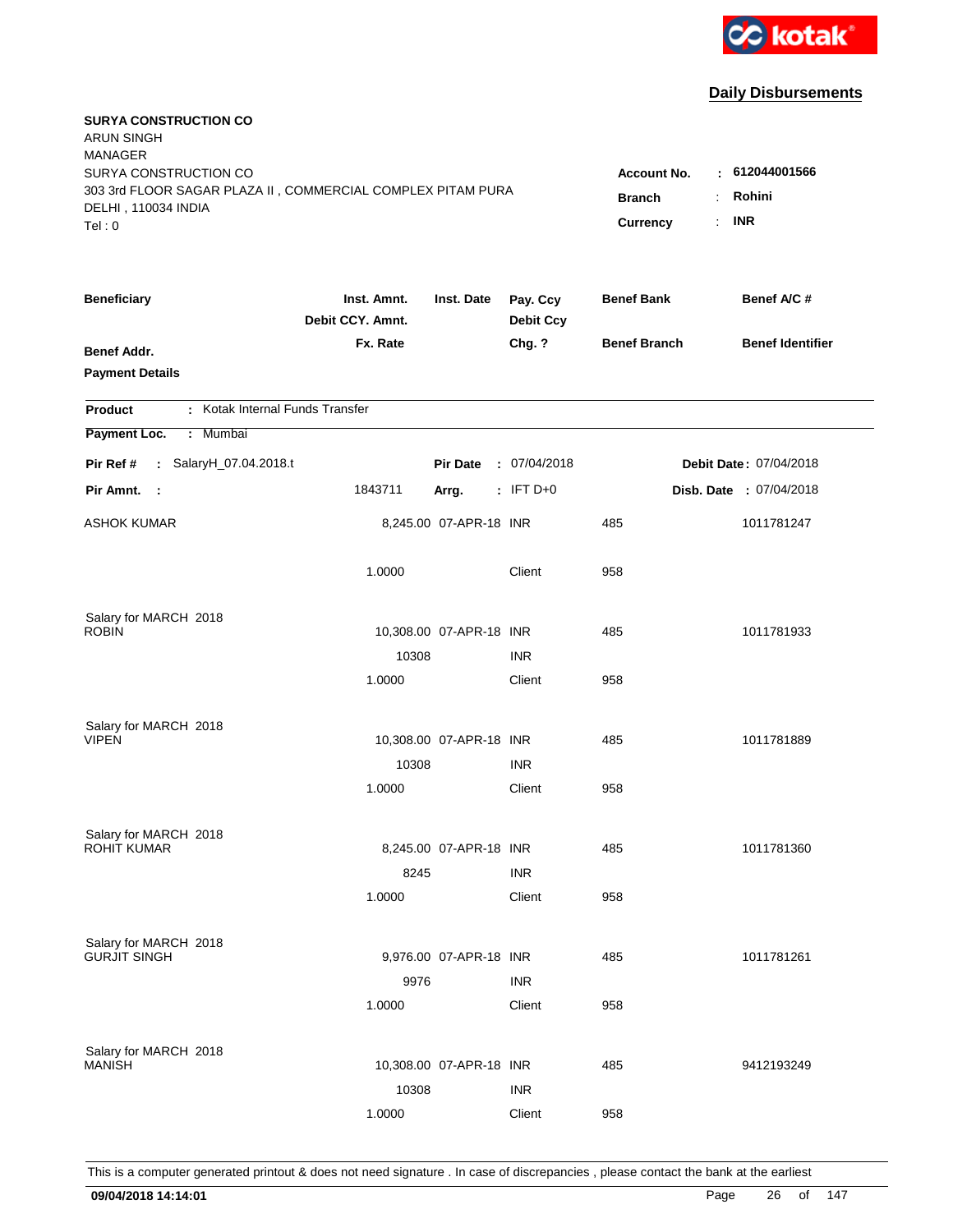

| <b>SURYA CONSTRUCTION CO</b><br><b>ARUN SINGH</b><br><b>MANAGER</b>                  |                                 |                         |                              |                                     |                                |
|--------------------------------------------------------------------------------------|---------------------------------|-------------------------|------------------------------|-------------------------------------|--------------------------------|
| SURYA CONSTRUCTION CO<br>303 3rd FLOOR SAGAR PLAZA II, COMMERCIAL COMPLEX PITAM PURA |                                 |                         |                              | <b>Account No.</b><br><b>Branch</b> | : 612044001566<br>Rohini<br>÷. |
| DELHI, 110034 INDIA<br>Tel: 0                                                        |                                 | Currency                | <b>INR</b><br>÷.             |                                     |                                |
| <b>Beneficiary</b>                                                                   | Inst. Amnt.<br>Debit CCY. Amnt. | Inst. Date              | Pay. Ccy<br><b>Debit Ccy</b> | <b>Benef Bank</b>                   | Benef A/C #                    |
| <b>Benef Addr.</b><br><b>Payment Details</b>                                         | Fx. Rate                        |                         | Chg. ?                       | <b>Benef Branch</b>                 | <b>Benef Identifier</b>        |
| : Kotak Internal Funds Transfer<br><b>Product</b>                                    |                                 |                         |                              |                                     |                                |
| Payment Loc.<br>: Mumbai                                                             |                                 |                         |                              |                                     |                                |
| Pir Ref #<br>: SalaryH_07.04.2018.t                                                  |                                 | <b>Pir Date</b>         | : 07/04/2018                 |                                     | Debit Date: 07/04/2018         |
| Pir Amnt.<br>- 1                                                                     | 1843711                         | Arrg.                   | $:$ IFT D+0                  |                                     | Disb. Date : 07/04/2018        |
| <b>MANISH</b>                                                                        |                                 | 10,308.00 07-APR-18 INR |                              | 485                                 | 9412193249                     |
|                                                                                      | 1.0000                          |                         | Client                       | 958                                 |                                |
| Salary for MARCH 2018                                                                |                                 |                         |                              |                                     |                                |
| JITENDER KUMAR                                                                       |                                 | 8,245.00 07-APR-18 INR  |                              | 485                                 | 1011781841                     |
|                                                                                      | 8245                            |                         | <b>INR</b>                   |                                     |                                |
|                                                                                      | 1.0000                          |                         | Client                       | 958                                 |                                |
| Salary for MARCH 2018                                                                |                                 |                         |                              |                                     |                                |
| SHER SINGH                                                                           |                                 | 8,245.00 07-APR-18 INR  |                              | 485                                 | 9412192389                     |
|                                                                                      | 8245                            |                         | <b>INR</b>                   |                                     |                                |
|                                                                                      | 1.0000                          |                         | Client                       | 958                                 |                                |
| Salary for MARCH 2018                                                                |                                 |                         |                              |                                     |                                |
| ANKIT                                                                                |                                 | 8,245.00 07-APR-18 INR  |                              | 485                                 | 1011781919                     |
|                                                                                      | 8245                            |                         | <b>INR</b>                   |                                     |                                |
|                                                                                      | 1.0000                          |                         | Client                       | 958                                 |                                |
| Salary for MARCH 2018                                                                |                                 |                         |                              |                                     |                                |
| <b>SANDEEP KUMAR</b>                                                                 |                                 | 10,308.00 07-APR-18 INR |                              | 485                                 | 1011781384                     |
|                                                                                      | 10308                           |                         | <b>INR</b>                   |                                     |                                |
|                                                                                      | 1.0000                          |                         | Client                       | 958                                 |                                |
| Salary for MARCH 2018                                                                |                                 |                         |                              |                                     |                                |
| DEEPAK SHARMA                                                                        |                                 | 8,245.00 07-APR-18 INR  |                              | 485                                 | 1011781377                     |
|                                                                                      | 8245                            |                         | <b>INR</b>                   |                                     |                                |
|                                                                                      | 1.0000                          |                         | Client                       | 958                                 |                                |
|                                                                                      |                                 |                         |                              |                                     |                                |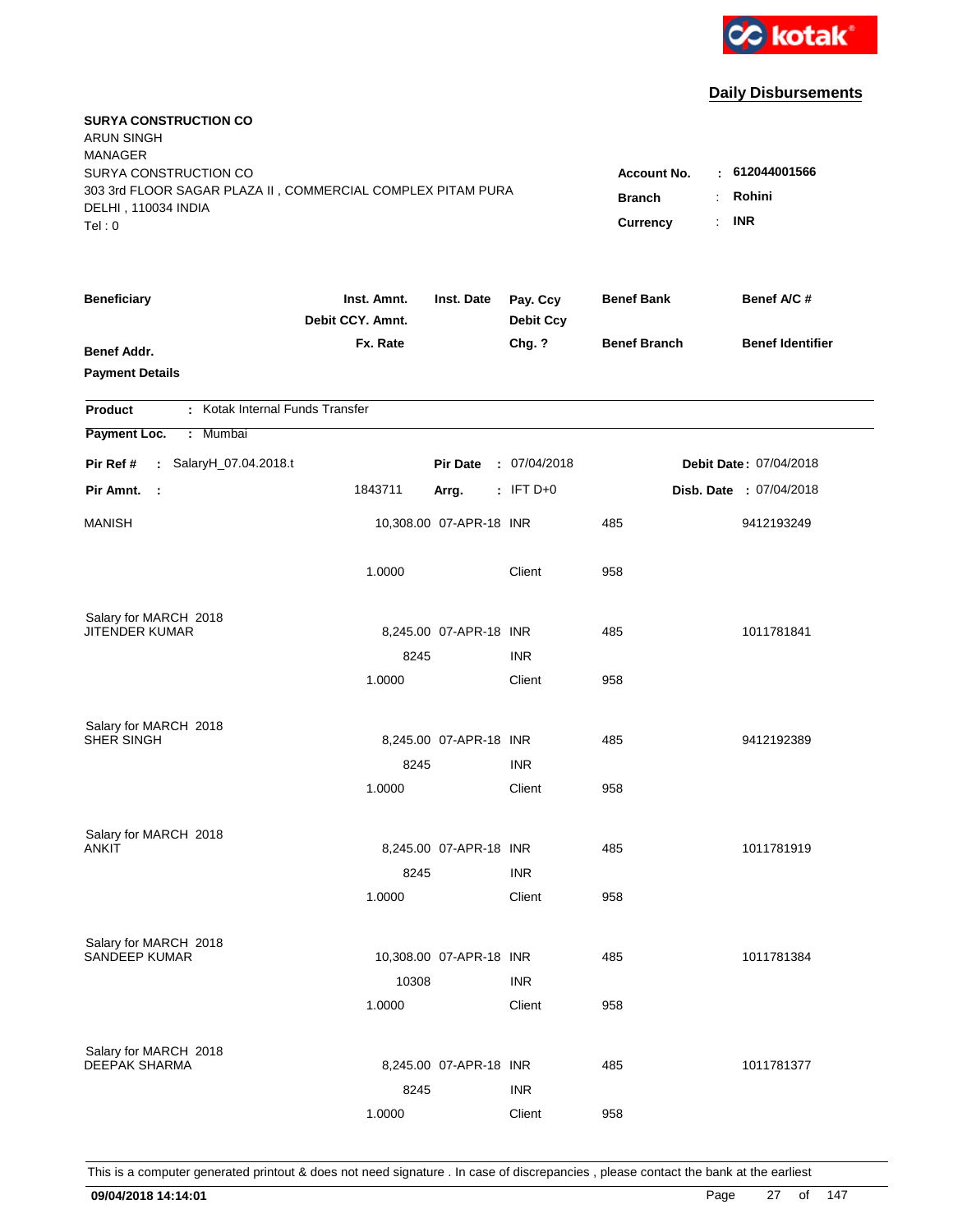

| <b>SURYA CONSTRUCTION CO</b><br><b>ARUN SINGH</b><br><b>MANAGER</b>                  |                                 |                        |                              |                     |                          |
|--------------------------------------------------------------------------------------|---------------------------------|------------------------|------------------------------|---------------------|--------------------------|
| SURYA CONSTRUCTION CO<br>303 3rd FLOOR SAGAR PLAZA II, COMMERCIAL COMPLEX PITAM PURA |                                 |                        |                              | <b>Account No.</b>  | : 612044001566<br>Rohini |
| DELHI, 110034 INDIA                                                                  |                                 |                        |                              | <b>Branch</b>       | ÷.                       |
| Tel: 0                                                                               |                                 |                        |                              | Currency            | <b>INR</b><br>÷.         |
| <b>Beneficiary</b>                                                                   | Inst. Amnt.<br>Debit CCY. Amnt. | Inst. Date             | Pay. Ccy<br><b>Debit Ccy</b> | <b>Benef Bank</b>   | Benef A/C #              |
| Benef Addr.<br><b>Payment Details</b>                                                | Fx. Rate                        |                        | Chg. ?                       | <b>Benef Branch</b> | <b>Benef Identifier</b>  |
| : Kotak Internal Funds Transfer<br><b>Product</b>                                    |                                 |                        |                              |                     |                          |
| Payment Loc.<br>: Mumbai                                                             |                                 |                        |                              |                     |                          |
| Pir Ref #<br>: SalaryH_07.04.2018.t                                                  |                                 | <b>Pir Date</b>        | : 07/04/2018                 |                     | Debit Date: 07/04/2018   |
| Pir Amnt.<br>- 1                                                                     | 1843711                         | Arrg.                  | $:$ IFT D+0                  |                     | Disb. Date : 07/04/2018  |
| <b>DEEPAK SHARMA</b>                                                                 |                                 | 8,245.00 07-APR-18 INR |                              | 485                 | 1011781377               |
|                                                                                      | 1.0000                          |                        | Client                       | 958                 |                          |
| Salary for MARCH 2018                                                                |                                 |                        |                              |                     |                          |
| <b>SHUNTY</b>                                                                        |                                 | 8,245.00 07-APR-18 INR |                              | 485                 | 1011781223               |
|                                                                                      | 8245                            |                        | <b>INR</b>                   |                     |                          |
|                                                                                      | 1.0000                          |                        | Client                       | 958                 |                          |
| Salary for MARCH 2018                                                                |                                 |                        |                              |                     |                          |
| <b>JAI PAL</b>                                                                       |                                 | 8,245.00 07-APR-18 INR |                              | 485                 | 1211755970               |
|                                                                                      | 8245                            |                        | <b>INR</b>                   |                     |                          |
|                                                                                      | 1.0000                          |                        | Client                       | 958                 |                          |
| Salary for MARCH 2018                                                                |                                 |                        |                              |                     |                          |
| <b>HITESH KUMAR</b>                                                                  |                                 | 6,648.00 07-APR-18 INR |                              | 485                 | 1311748810               |
|                                                                                      | 6648                            |                        | <b>INR</b>                   |                     |                          |
|                                                                                      | 1.0000                          |                        | Client                       | 958                 |                          |
| Salary for MARCH 2018                                                                |                                 |                        |                              |                     |                          |
| <b>MANISH KUMAR</b>                                                                  |                                 | 8,245.00 07-APR-18 INR |                              | 485                 | 1011781254               |
|                                                                                      | 8245                            |                        | <b>INR</b>                   |                     |                          |
|                                                                                      | 1.0000                          |                        | Client                       | 958                 |                          |
| Salary for MARCH 2018                                                                |                                 |                        |                              |                     |                          |
| <b>AMAN KUMAR</b>                                                                    |                                 | 8,245.00 07-APR-18 INR |                              | 485                 | 1311754569               |
|                                                                                      | 8245                            |                        | <b>INR</b>                   |                     |                          |
|                                                                                      | 1.0000                          |                        | Client                       | 958                 |                          |
|                                                                                      |                                 |                        |                              |                     |                          |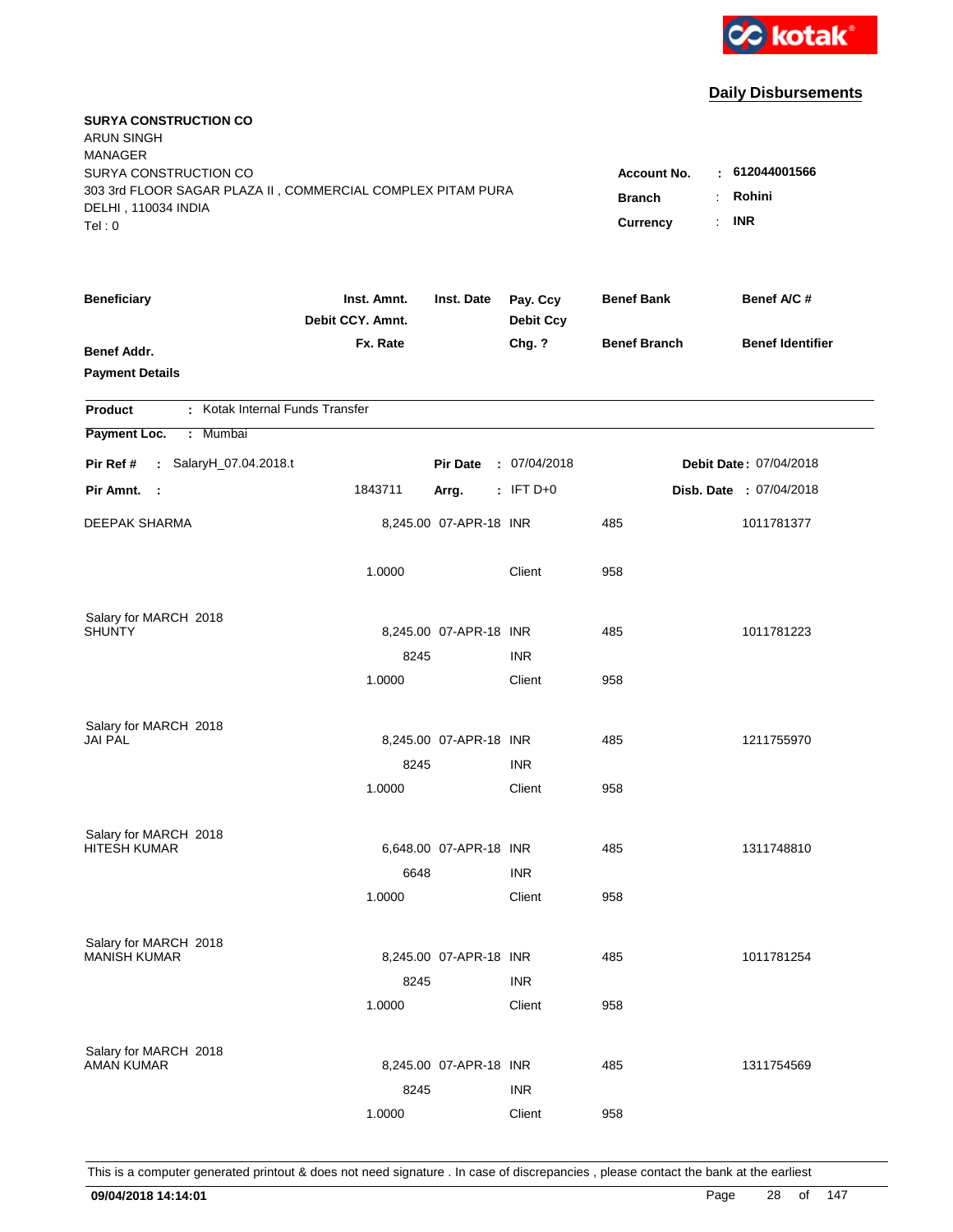

| <b>SURYA CONSTRUCTION CO</b><br><b>ARUN SINGH</b><br><b>MANAGER</b>                |                                 |                        |                              |                     |                         |
|------------------------------------------------------------------------------------|---------------------------------|------------------------|------------------------------|---------------------|-------------------------|
| SURYA CONSTRUCTION CO                                                              |                                 |                        |                              | <b>Account No.</b>  | : 612044001566          |
| 303 3rd FLOOR SAGAR PLAZA II, COMMERCIAL COMPLEX PITAM PURA<br>DELHI, 110034 INDIA |                                 |                        |                              | <b>Branch</b>       | Rohini<br>÷.            |
| Tel: 0                                                                             |                                 |                        |                              | Currency            | <b>INR</b><br>÷.        |
|                                                                                    |                                 |                        |                              |                     |                         |
| <b>Beneficiary</b>                                                                 | Inst. Amnt.<br>Debit CCY. Amnt. | Inst. Date             | Pay. Ccy<br><b>Debit Ccy</b> | <b>Benef Bank</b>   | Benef A/C #             |
| Benef Addr.                                                                        | Fx. Rate                        |                        | Chg. ?                       | <b>Benef Branch</b> | <b>Benef Identifier</b> |
| <b>Payment Details</b>                                                             |                                 |                        |                              |                     |                         |
|                                                                                    |                                 |                        |                              |                     |                         |
| : Kotak Internal Funds Transfer<br><b>Product</b>                                  |                                 |                        |                              |                     |                         |
| Payment Loc.<br>: Mumbai                                                           |                                 |                        |                              |                     |                         |
| Pir Ref #<br>: SalaryH_07.04.2018.t                                                |                                 | <b>Pir Date</b>        | : 07/04/2018                 |                     | Debit Date: 07/04/2018  |
| Pir Amnt.<br>- 1                                                                   | 1843711                         | Arrg.                  | $:$ IFT D+0                  |                     | Disb. Date : 07/04/2018 |
| AMAN KUMAR                                                                         |                                 | 8,245.00 07-APR-18 INR |                              | 485                 | 1311754569              |
|                                                                                    | 1.0000                          |                        | Client                       | 958                 |                         |
| Salary for MARCH 2018                                                              |                                 |                        |                              |                     |                         |
| <b>GOPAL</b>                                                                       |                                 | 8,245.00 07-APR-18 INR |                              | 485                 | 1211755987              |
|                                                                                    | 8245                            |                        | <b>INR</b>                   |                     |                         |
|                                                                                    | 1.0000                          |                        | Client                       | 958                 |                         |
|                                                                                    |                                 |                        |                              |                     |                         |
| Salary for MARCH 2018<br><b>KAPIL DEV</b>                                          |                                 | 8,245.00 07-APR-18 INR |                              | 485                 | 1011782039              |
|                                                                                    | 8245                            |                        | <b>INR</b>                   |                     |                         |
|                                                                                    | 1.0000                          |                        | Client                       | 958                 |                         |
|                                                                                    |                                 |                        |                              |                     |                         |
| Salary for MARCH 2018<br><b>PARDEEP</b>                                            |                                 | 7,978.00 07-APR-18 INR |                              | 485                 | 1011781421              |
|                                                                                    | 7978                            |                        | <b>INR</b>                   |                     |                         |
|                                                                                    | 1.0000                          |                        | Client                       | 958                 |                         |
|                                                                                    |                                 |                        |                              |                     |                         |
| Salary for MARCH 2018                                                              |                                 |                        |                              |                     |                         |
| <b>MAHINDER PAL</b>                                                                |                                 | 7,978.00 07-APR-18 INR |                              | 485                 | 1311754477              |
|                                                                                    | 7978                            |                        | <b>INR</b>                   |                     |                         |
|                                                                                    | 1.0000                          |                        | Client                       | 958                 |                         |
|                                                                                    |                                 |                        |                              |                     |                         |
| Salary for MARCH 2018<br><b>AJAY KUMAR</b>                                         |                                 | 8,245.00 07-APR-18 INR |                              | 485                 | 3411758065              |
|                                                                                    | 8245                            |                        | <b>INR</b>                   |                     |                         |
|                                                                                    | 1.0000                          |                        | Client                       | 958                 |                         |
|                                                                                    |                                 |                        |                              |                     |                         |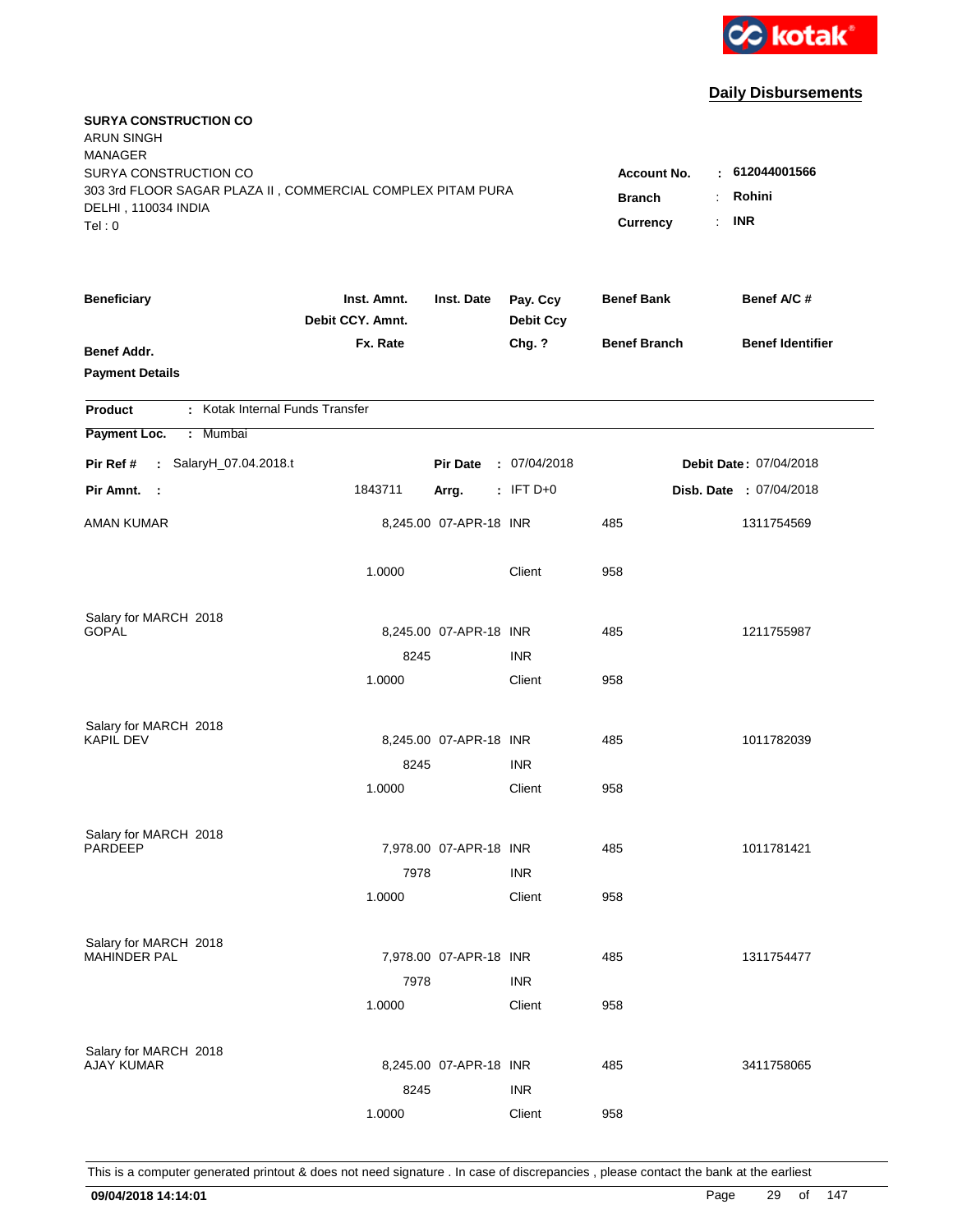

| <b>SURYA CONSTRUCTION CO</b><br><b>ARUN SINGH</b><br><b>MANAGER</b>                                         |                                 |                                     |                                |                     |                         |
|-------------------------------------------------------------------------------------------------------------|---------------------------------|-------------------------------------|--------------------------------|---------------------|-------------------------|
| SURYA CONSTRUCTION CO<br>303 3rd FLOOR SAGAR PLAZA II, COMMERCIAL COMPLEX PITAM PURA<br>DELHI, 110034 INDIA |                                 | <b>Account No.</b><br><b>Branch</b> | $-612044001566$<br>Rohini<br>÷ |                     |                         |
| Tel: 0                                                                                                      |                                 |                                     |                                | Currency            | <b>INR</b><br>÷.        |
| <b>Beneficiary</b>                                                                                          | Inst. Amnt.<br>Debit CCY. Amnt. | Inst. Date                          | Pay. Ccy<br><b>Debit Ccy</b>   | <b>Benef Bank</b>   | Benef A/C #             |
| Benef Addr.<br><b>Payment Details</b>                                                                       | Fx. Rate                        |                                     | Chg. ?                         | <b>Benef Branch</b> | <b>Benef Identifier</b> |
| : Kotak Internal Funds Transfer<br><b>Product</b>                                                           |                                 |                                     |                                |                     |                         |
| Payment Loc.<br>: Mumbai                                                                                    |                                 |                                     |                                |                     |                         |
| Pir Ref #<br>: SalaryH_07.04.2018.t                                                                         |                                 | <b>Pir Date</b>                     | : 07/04/2018                   |                     | Debit Date: 07/04/2018  |
| Pir Amnt.<br>- 1                                                                                            | 1843711                         | Arrg.                               | $:$ IFT D+0                    |                     | Disb. Date : 07/04/2018 |
| <b>AJAY KUMAR</b>                                                                                           |                                 | 8,245.00 07-APR-18 INR              |                                | 485                 | 3411758065              |
|                                                                                                             | 1.0000                          |                                     | Client                         | 958                 |                         |
| Salary for MARCH 2018                                                                                       |                                 |                                     |                                |                     |                         |
| <b>SATISH KUMAR</b>                                                                                         | 7189                            | 7,189.00 07-APR-18 INR              | <b>INR</b>                     | 485                 | 0711767117              |
|                                                                                                             | 1.0000                          |                                     | Client                         | 958                 |                         |
|                                                                                                             |                                 |                                     |                                |                     |                         |
| Salary for MARCH 2018                                                                                       |                                 |                                     |                                |                     |                         |
| <b>DEVENDER</b>                                                                                             |                                 | 10,308.00 07-APR-18 INR             |                                | 485                 | 0711767124              |
|                                                                                                             | 10308                           |                                     | <b>INR</b>                     |                     |                         |
|                                                                                                             | 1.0000                          |                                     | Client                         | 958                 |                         |
| Salary for MARCH 2018                                                                                       |                                 |                                     |                                |                     |                         |
| PARDEEP KUMAR                                                                                               |                                 | 8,245.00 07-APR-18 INR              |                                | 485                 | 0711767261              |
|                                                                                                             | 8245                            |                                     | <b>INR</b>                     |                     |                         |
|                                                                                                             | 1.0000                          |                                     | Client                         | 958                 |                         |
| Salary for MARCH 2018                                                                                       |                                 |                                     |                                |                     |                         |
| <b>SATISH KUMAR</b>                                                                                         |                                 | 7,713.00 07-APR-18 INR              |                                | 485                 | 0511766969              |
|                                                                                                             | 7713                            |                                     | <b>INR</b>                     |                     |                         |
|                                                                                                             | 1.0000                          |                                     | Client                         | 958                 |                         |
|                                                                                                             |                                 |                                     |                                |                     |                         |
| Salary for MARCH 2018<br><b>JEET SINGH</b>                                                                  |                                 | 7,978.00 07-APR-18 INR              |                                | 485                 | 1511744728              |
|                                                                                                             | 7978                            |                                     | <b>INR</b>                     |                     |                         |
|                                                                                                             | 1.0000                          |                                     | Client                         | 958                 |                         |
|                                                                                                             |                                 |                                     |                                |                     |                         |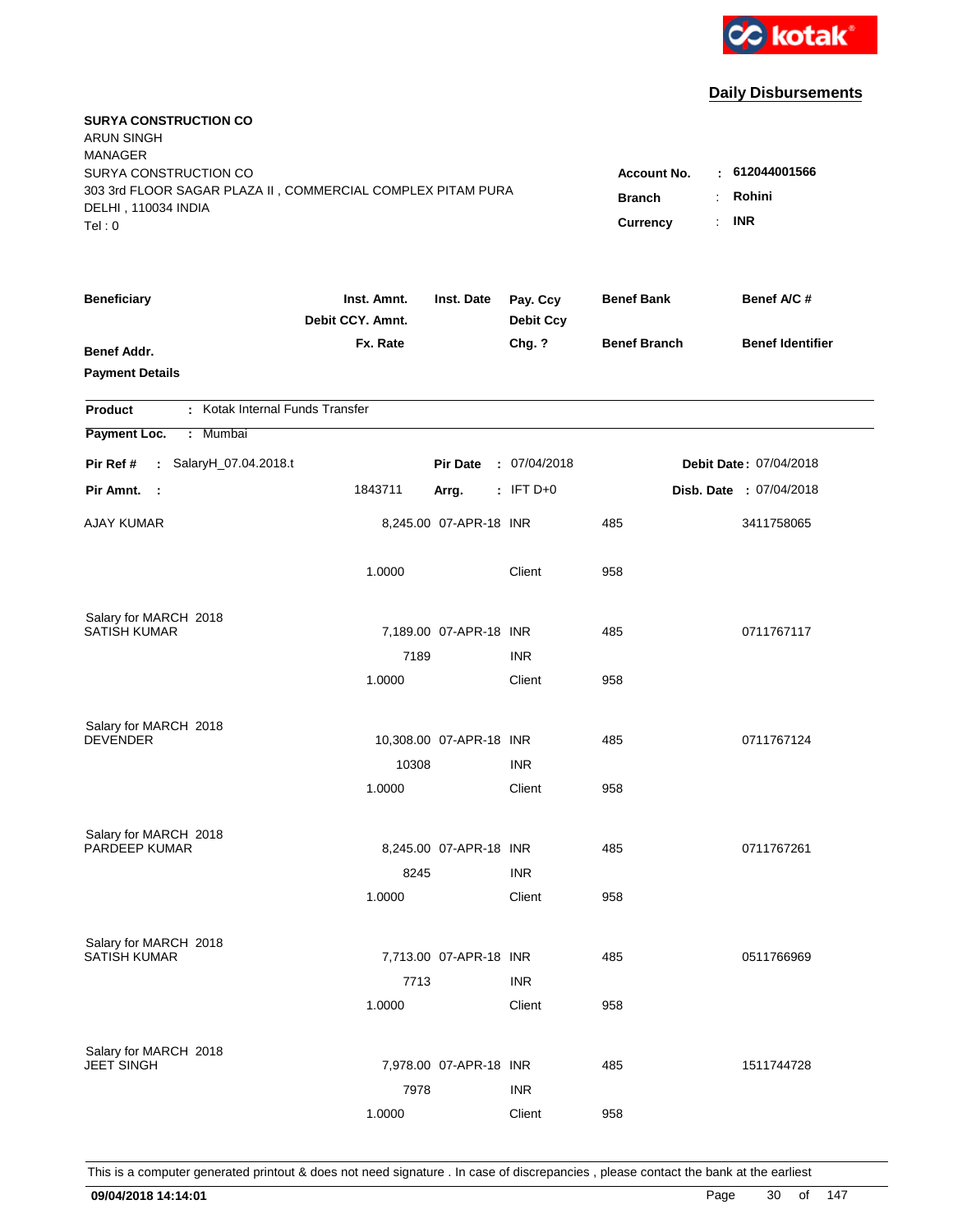

| <b>SURYA CONSTRUCTION CO</b><br><b>ARUN SINGH</b><br><b>MANAGER</b>                                         |                                 |                                     |                                                   |                     |                         |
|-------------------------------------------------------------------------------------------------------------|---------------------------------|-------------------------------------|---------------------------------------------------|---------------------|-------------------------|
| SURYA CONSTRUCTION CO<br>303 3rd FLOOR SAGAR PLAZA II, COMMERCIAL COMPLEX PITAM PURA<br>DELHI, 110034 INDIA |                                 | <b>Account No.</b><br><b>Branch</b> | : 612044001566<br>Rohini<br>÷<br><b>INR</b><br>÷. |                     |                         |
| Tel: 0                                                                                                      |                                 |                                     |                                                   | Currency            |                         |
| <b>Beneficiary</b>                                                                                          | Inst. Amnt.<br>Debit CCY. Amnt. | Inst. Date                          | Pay. Ccy<br><b>Debit Ccy</b>                      | <b>Benef Bank</b>   | Benef A/C #             |
| Benef Addr.<br><b>Payment Details</b>                                                                       | Fx. Rate                        |                                     | Chg. ?                                            | <b>Benef Branch</b> | <b>Benef Identifier</b> |
| : Kotak Internal Funds Transfer<br><b>Product</b>                                                           |                                 |                                     |                                                   |                     |                         |
| Payment Loc.<br>: Mumbai                                                                                    |                                 |                                     |                                                   |                     |                         |
| Pir Ref #<br>: SalaryH_07.04.2018.t                                                                         |                                 | <b>Pir Date</b>                     | : 07/04/2018                                      |                     | Debit Date: 07/04/2018  |
| Pir Amnt.<br>- 1                                                                                            | 1843711                         | Arrg.                               | $:$ IFT D+0                                       |                     | Disb. Date : 07/04/2018 |
| <b>JEET SINGH</b>                                                                                           |                                 | 7,978.00 07-APR-18 INR              |                                                   | 485                 | 1511744728              |
|                                                                                                             | 1.0000                          |                                     | Client                                            | 958                 |                         |
| Salary for MARCH 2018                                                                                       |                                 |                                     |                                                   |                     |                         |
| <b>NAVDEEP</b>                                                                                              | 10308                           | 10,308.00 07-APR-18 INR             | <b>INR</b>                                        | 485                 | 3311748951              |
|                                                                                                             | 1.0000                          |                                     | Client                                            | 958                 |                         |
|                                                                                                             |                                 |                                     |                                                   |                     |                         |
| Salary for MARCH 2018                                                                                       |                                 |                                     |                                                   |                     |                         |
| <b>SANJAY KUMAR</b>                                                                                         |                                 | 10,308.00 07-APR-18 INR             |                                                   | 485                 | 0511766938              |
|                                                                                                             | 10308                           |                                     | <b>INR</b>                                        |                     |                         |
|                                                                                                             | 1.0000                          |                                     | Client                                            | 958                 |                         |
| Salary for MARCH 2018                                                                                       |                                 |                                     |                                                   |                     |                         |
| <b>RAVINDER SINGH</b>                                                                                       |                                 | 10,308.00 07-APR-18 INR             |                                                   | 485                 | 0711767094              |
|                                                                                                             | 10308                           |                                     | <b>INR</b>                                        |                     |                         |
|                                                                                                             | 1.0000                          |                                     | Client                                            | 958                 |                         |
|                                                                                                             |                                 |                                     |                                                   |                     |                         |
| Salary for MARCH 2018<br><b>MANJEET KUMAR</b>                                                               |                                 | 9,976.00 07-APR-18 INR              |                                                   | 485                 | 0511766952              |
|                                                                                                             | 9976                            |                                     | <b>INR</b>                                        |                     |                         |
|                                                                                                             | 1.0000                          |                                     | Client                                            | 958                 |                         |
|                                                                                                             |                                 |                                     |                                                   |                     |                         |
| Salary for MARCH 2018<br>PARDEEP KUMAR                                                                      |                                 | 8,245.00 07-APR-18 INR              |                                                   | 485                 | 1411752335              |
|                                                                                                             | 8245                            |                                     | <b>INR</b>                                        |                     |                         |
|                                                                                                             | 1.0000                          |                                     | Client                                            | 958                 |                         |
|                                                                                                             |                                 |                                     |                                                   |                     |                         |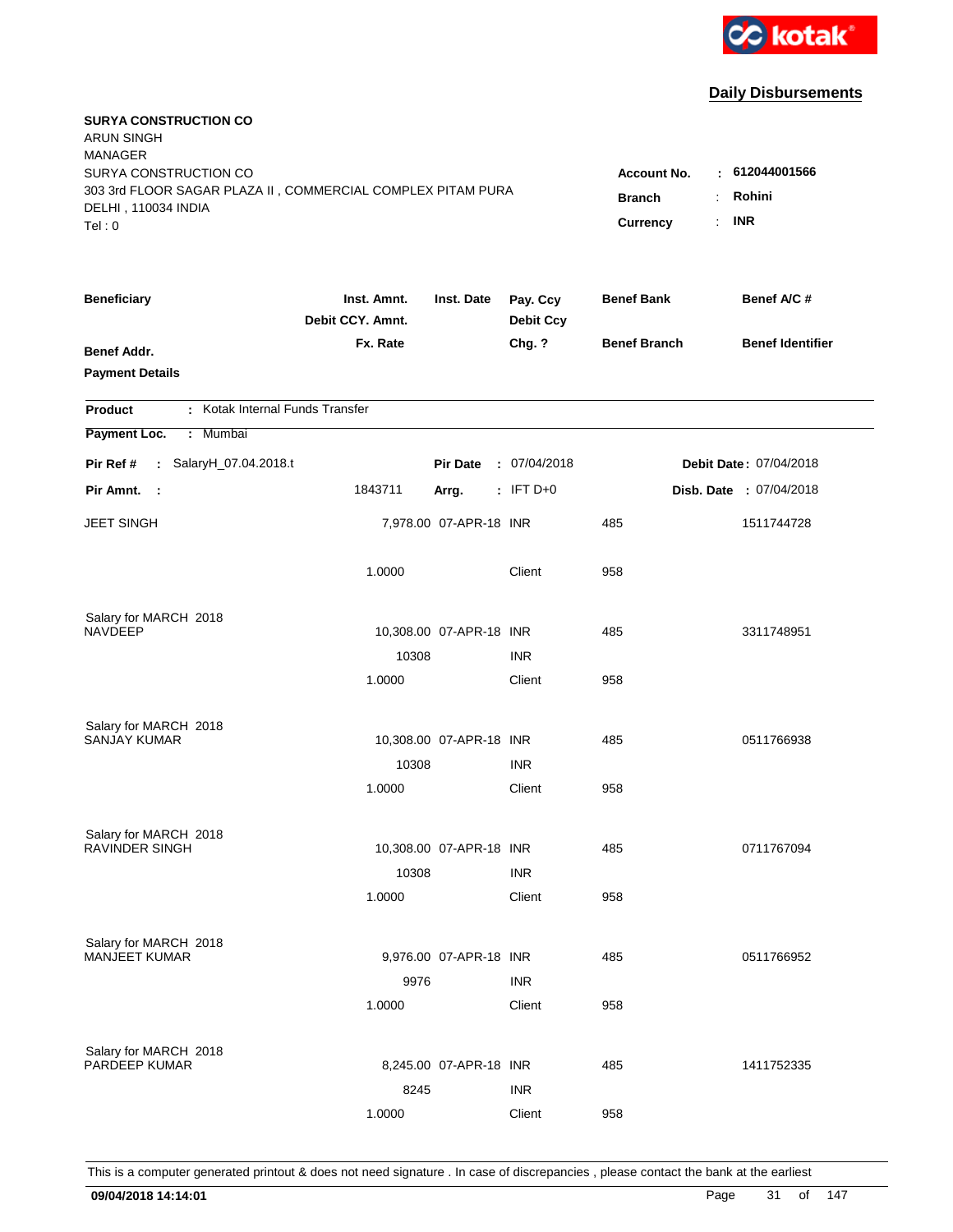

| <b>SURYA CONSTRUCTION CO</b><br><b>ARUN SINGH</b><br><b>MANAGER</b><br>SURYA CONSTRUCTION CO<br>303 3rd FLOOR SAGAR PLAZA II, COMMERCIAL COMPLEX PITAM PURA<br>DELHI, 110034 INDIA<br>Tel: 0 | <b>Account No.</b><br><b>Branch</b><br>Currency | : 612044001566<br>Rohini<br>÷<br><b>INR</b><br>÷. |                              |                     |                         |
|----------------------------------------------------------------------------------------------------------------------------------------------------------------------------------------------|-------------------------------------------------|---------------------------------------------------|------------------------------|---------------------|-------------------------|
| <b>Beneficiary</b>                                                                                                                                                                           | Inst. Amnt.<br>Debit CCY. Amnt.                 | Inst. Date                                        | Pay. Ccy<br><b>Debit Ccy</b> | <b>Benef Bank</b>   | Benef A/C #             |
| <b>Benef Addr.</b><br><b>Payment Details</b>                                                                                                                                                 | Fx. Rate                                        |                                                   | Chg. ?                       | <b>Benef Branch</b> | <b>Benef Identifier</b> |
| : Kotak Internal Funds Transfer<br>Product                                                                                                                                                   |                                                 |                                                   |                              |                     |                         |
| Payment Loc.<br>: Mumbai                                                                                                                                                                     |                                                 |                                                   |                              |                     |                         |
| : SalaryH_07.04.2018.t<br>Pir Ref #                                                                                                                                                          |                                                 | <b>Pir Date</b>                                   | : 07/04/2018                 |                     | Debit Date: 07/04/2018  |
| Pir Amnt.<br>$\sim$ 1                                                                                                                                                                        | 1843711                                         | Arrg.                                             | $:$ IFT D+0                  |                     | Disb. Date : 07/04/2018 |
| PARDEEP KUMAR                                                                                                                                                                                |                                                 | 8,245.00 07-APR-18 INR                            |                              | 485                 | 1411752335              |
|                                                                                                                                                                                              | 1.0000                                          |                                                   | Client                       | 958                 |                         |
| Salary for MARCH 2018                                                                                                                                                                        |                                                 |                                                   |                              |                     |                         |
| RAJ KUMAR                                                                                                                                                                                    |                                                 | 8,977.00 07-APR-18 INR                            |                              | 485                 | 3311748876              |
|                                                                                                                                                                                              | 8977                                            |                                                   | <b>INR</b>                   |                     |                         |
|                                                                                                                                                                                              | 1.0000                                          |                                                   | Client                       | 958                 |                         |
| Salary for MARCH 2018                                                                                                                                                                        |                                                 |                                                   |                              |                     |                         |
| <b>SANDEEP KUMAR</b>                                                                                                                                                                         |                                                 | 8,977.00 07-APR-18 INR                            |                              | 485                 | 1111760395              |
|                                                                                                                                                                                              | 8977                                            |                                                   | <b>INR</b>                   |                     |                         |
|                                                                                                                                                                                              | 1.0000                                          |                                                   | Client                       | 958                 |                         |
| Salary for MARCH 2018                                                                                                                                                                        |                                                 |                                                   |                              |                     |                         |
| <b>VIKASH KUMAR</b>                                                                                                                                                                          |                                                 | 10,308.00 07-APR-18 INR                           |                              | 485                 | 1111760715              |
|                                                                                                                                                                                              | 10308                                           |                                                   | <b>INR</b>                   |                     |                         |
|                                                                                                                                                                                              | 1.0000                                          |                                                   | Client                       | 958                 |                         |
| Salary for MARCH 2018                                                                                                                                                                        |                                                 |                                                   |                              |                     |                         |
| <b>TARUN SHARMA</b>                                                                                                                                                                          |                                                 | 8,245.00 07-APR-18 INR                            |                              | 485                 | 0711767193              |
|                                                                                                                                                                                              | 8245                                            |                                                   | <b>INR</b>                   |                     |                         |
|                                                                                                                                                                                              | 1.0000                                          |                                                   | Client                       | 958                 |                         |
|                                                                                                                                                                                              |                                                 |                                                   |                              |                     |                         |
| Salary for MARCH 2018<br><b>VIKASH KUMAR</b>                                                                                                                                                 |                                                 | 10,308.00 07-APR-18 INR                           |                              | 485                 | 0811749556              |
|                                                                                                                                                                                              | 10308                                           |                                                   | <b>INR</b>                   |                     |                         |
|                                                                                                                                                                                              | 1.0000                                          |                                                   | Client                       | 958                 |                         |
|                                                                                                                                                                                              |                                                 |                                                   |                              |                     |                         |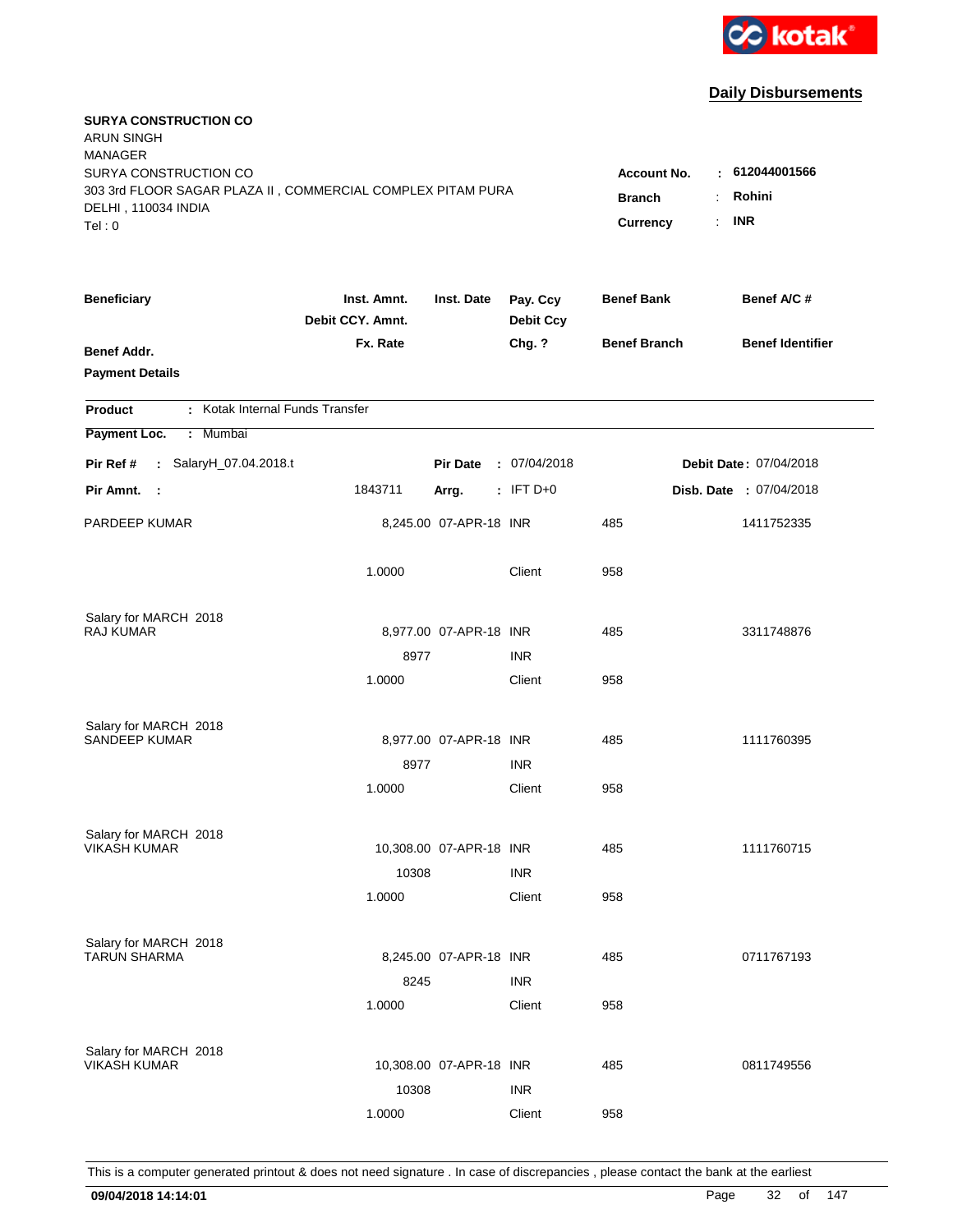

| <b>SURYA CONSTRUCTION CO</b><br>ARUN SINGH<br><b>MANAGER</b><br>SURYA CONSTRUCTION CO        |                                 |                                 |                              | <b>Account No.</b>  | : 612044001566          |
|----------------------------------------------------------------------------------------------|---------------------------------|---------------------------------|------------------------------|---------------------|-------------------------|
| 303 3rd FLOOR SAGAR PLAZA II, COMMERCIAL COMPLEX PITAM PURA<br>DELHI, 110034 INDIA<br>Tel: 0 | <b>Branch</b><br>Currency       | Rohini<br>÷<br><b>INR</b><br>÷. |                              |                     |                         |
| <b>Beneficiary</b>                                                                           | Inst. Amnt.<br>Debit CCY. Amnt. | Inst. Date                      | Pay. Ccy<br><b>Debit Ccy</b> | <b>Benef Bank</b>   | Benef A/C #             |
| <b>Benef Addr.</b><br><b>Payment Details</b>                                                 | Fx. Rate                        |                                 | Chg. ?                       | <b>Benef Branch</b> | <b>Benef Identifier</b> |
| : Kotak Internal Funds Transfer<br>Product                                                   |                                 |                                 |                              |                     |                         |
| Payment Loc.<br>: Mumbai                                                                     |                                 |                                 |                              |                     |                         |
| : SalaryH_07.04.2018.t<br>Pir Ref #                                                          |                                 | <b>Pir Date</b>                 | : 07/04/2018                 |                     | Debit Date: 07/04/2018  |
| Pir Amnt. :                                                                                  | 1843711                         | Arrg.                           | $:$ IFT D+0                  |                     | Disb. Date : 07/04/2018 |
| <b>VIKASH KUMAR</b>                                                                          |                                 | 10,308.00 07-APR-18 INR         |                              | 485                 | 0811749556              |
|                                                                                              | 1.0000                          |                                 | Client                       | 958                 |                         |
| Salary for MARCH 2018<br>PAWAN KUMAR                                                         |                                 | 10,308.00 07-APR-18 INR         |                              | 485                 | 9412162092              |
|                                                                                              | 10308                           |                                 | <b>INR</b>                   |                     |                         |
|                                                                                              | 1.0000                          |                                 | Client                       | 958                 |                         |
| Salary for MARCH 2018<br><b>SATNARAIN</b>                                                    |                                 | 10,308.00 07-APR-18 INR         |                              | 485                 | 0711766882              |
|                                                                                              | 10308                           |                                 | <b>INR</b>                   |                     |                         |
|                                                                                              | 1.0000                          |                                 | Client                       | 958                 |                         |
| Salary for MARCH 2018                                                                        |                                 |                                 |                              |                     |                         |
| YOGESH                                                                                       | 10308                           | 10,308.00 07-APR-18 INR         | <b>INR</b>                   | 485                 | 0711766905              |
|                                                                                              | 1.0000                          |                                 | Client                       | 958                 |                         |
| Salary for MARCH 2018<br><b>NEERAJ SHARMA</b>                                                |                                 | 8,245.00 07-APR-18 INR          |                              | 485                 | 0711767162              |
|                                                                                              | 8245<br>1.0000                  |                                 | <b>INR</b><br>Client         | 958                 |                         |
| Salary for MARCH 2018<br><b>MAHAVEER</b>                                                     |                                 | 8,245.00 07-APR-18 INR          |                              | 485                 | 0811749457              |
|                                                                                              | 8245<br>1.0000                  |                                 | <b>INR</b><br>Client         | 958                 |                         |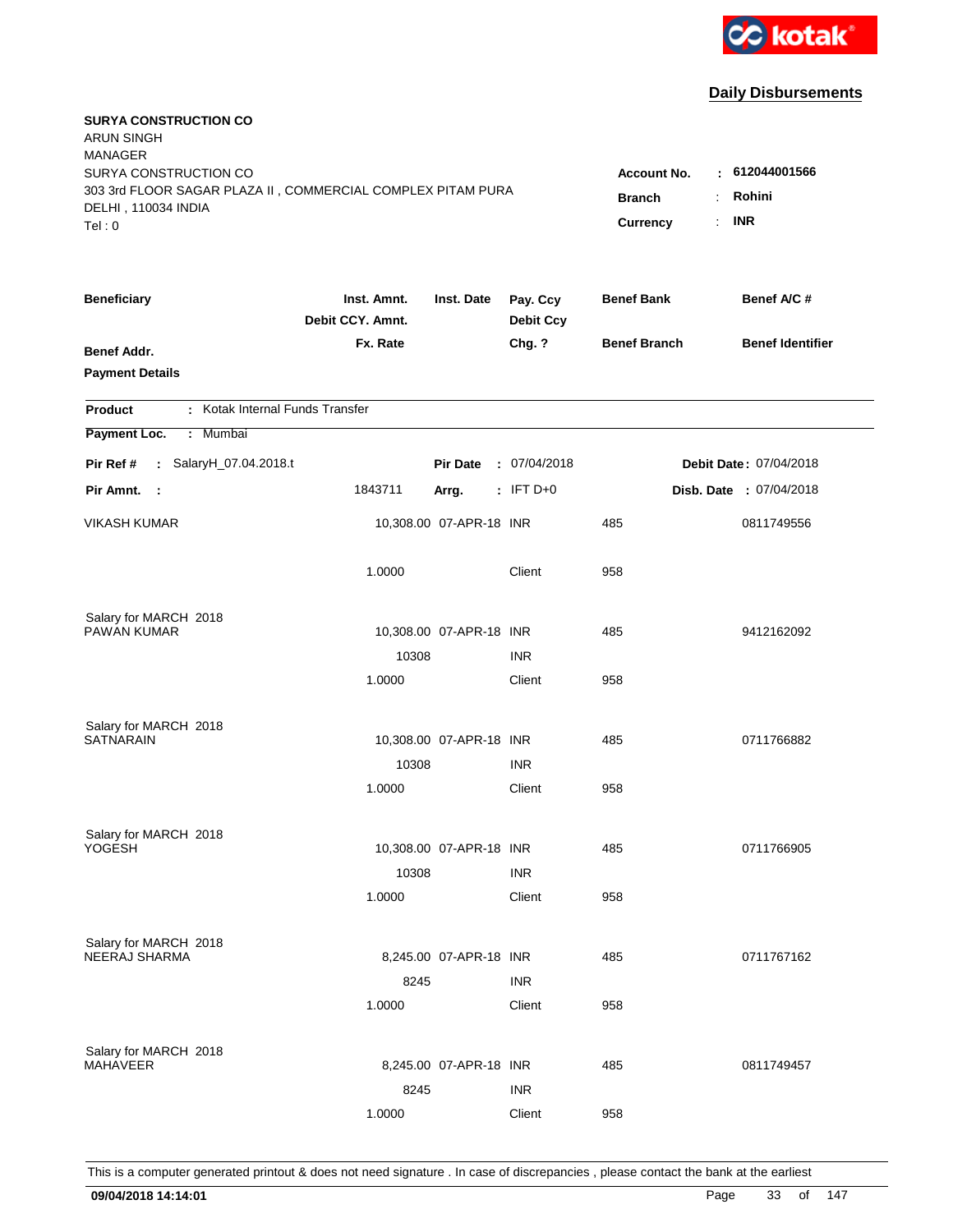

| <b>SURYA CONSTRUCTION CO</b><br>ARUN SINGH<br><b>MANAGER</b><br>SURYA CONSTRUCTION CO<br>303 3rd FLOOR SAGAR PLAZA II, COMMERCIAL COMPLEX PITAM PURA<br>DELHI, 110034 INDIA |                                 |                         |                              | <b>Account No.</b><br><b>Branch</b> | : 612044001566<br>Rohini<br>÷ |
|-----------------------------------------------------------------------------------------------------------------------------------------------------------------------------|---------------------------------|-------------------------|------------------------------|-------------------------------------|-------------------------------|
| Tel: 0                                                                                                                                                                      |                                 |                         |                              | Currency                            | <b>INR</b><br>÷.              |
| <b>Beneficiary</b>                                                                                                                                                          | Inst. Amnt.<br>Debit CCY. Amnt. | Inst. Date              | Pay. Ccy<br><b>Debit Ccy</b> | <b>Benef Bank</b>                   | Benef A/C #                   |
| <b>Benef Addr.</b><br><b>Payment Details</b>                                                                                                                                | Fx. Rate                        |                         | Chg. ?                       | <b>Benef Branch</b>                 | <b>Benef Identifier</b>       |
| : Kotak Internal Funds Transfer<br>Product                                                                                                                                  |                                 |                         |                              |                                     |                               |
| Payment Loc.<br>: Mumbai                                                                                                                                                    |                                 |                         |                              |                                     |                               |
| : SalaryH_07.04.2018.t<br>Pir Ref #                                                                                                                                         |                                 | <b>Pir Date</b>         | : 07/04/2018                 |                                     | Debit Date: 07/04/2018        |
| Pir Amnt. :                                                                                                                                                                 | 1843711                         | Arrg.                   | $:$ IFT D+0                  |                                     | Disb. Date : 07/04/2018       |
| MAHAVEER                                                                                                                                                                    |                                 | 8,245.00 07-APR-18 INR  |                              | 485                                 | 0811749457                    |
|                                                                                                                                                                             | 1.0000                          |                         | Client                       | 958                                 |                               |
| Salary for MARCH 2018                                                                                                                                                       |                                 |                         |                              |                                     |                               |
| NARENDER                                                                                                                                                                    |                                 | 10,308.00 07-APR-18 INR |                              | 485                                 | 1011781575                    |
|                                                                                                                                                                             | 10308                           |                         | <b>INR</b>                   |                                     |                               |
|                                                                                                                                                                             | 1.0000                          |                         | Client                       | 958                                 |                               |
| Salary for MARCH 2018                                                                                                                                                       |                                 |                         |                              |                                     |                               |
| SOMVIR                                                                                                                                                                      |                                 | 10,308.00 07-APR-18 INR |                              | 485                                 | 9412190248                    |
|                                                                                                                                                                             | 10308                           |                         | <b>INR</b>                   |                                     |                               |
|                                                                                                                                                                             | 1.0000                          |                         | Client                       | 958                                 |                               |
| Salary for MARCH 2018                                                                                                                                                       |                                 |                         |                              |                                     |                               |
| MANJEET                                                                                                                                                                     |                                 | 7,713.00 07-APR-18 INR  |                              | 485                                 | 3311748869                    |
|                                                                                                                                                                             | 7713                            |                         | <b>INR</b>                   |                                     |                               |
|                                                                                                                                                                             | 1.0000                          |                         | Client                       | 958                                 |                               |
| Salary for MARCH 2018                                                                                                                                                       |                                 |                         |                              |                                     |                               |
| <b>LALIT KUMAR</b>                                                                                                                                                          |                                 | 8,245.00 07-APR-18 INR  |                              | 485                                 | 3411758096                    |
|                                                                                                                                                                             | 8245                            |                         | <b>INR</b>                   |                                     |                               |
|                                                                                                                                                                             | 1.0000                          |                         | Client                       | 958                                 |                               |
|                                                                                                                                                                             |                                 |                         |                              |                                     |                               |
| Salary for MARCH 2018<br><b>MONU</b>                                                                                                                                        |                                 | 8,245.00 07-APR-18 INR  |                              | 485                                 | 0711767131                    |
|                                                                                                                                                                             | 8245                            |                         | <b>INR</b>                   |                                     |                               |
|                                                                                                                                                                             | 1.0000                          |                         | Client                       | 958                                 |                               |
|                                                                                                                                                                             |                                 |                         |                              |                                     |                               |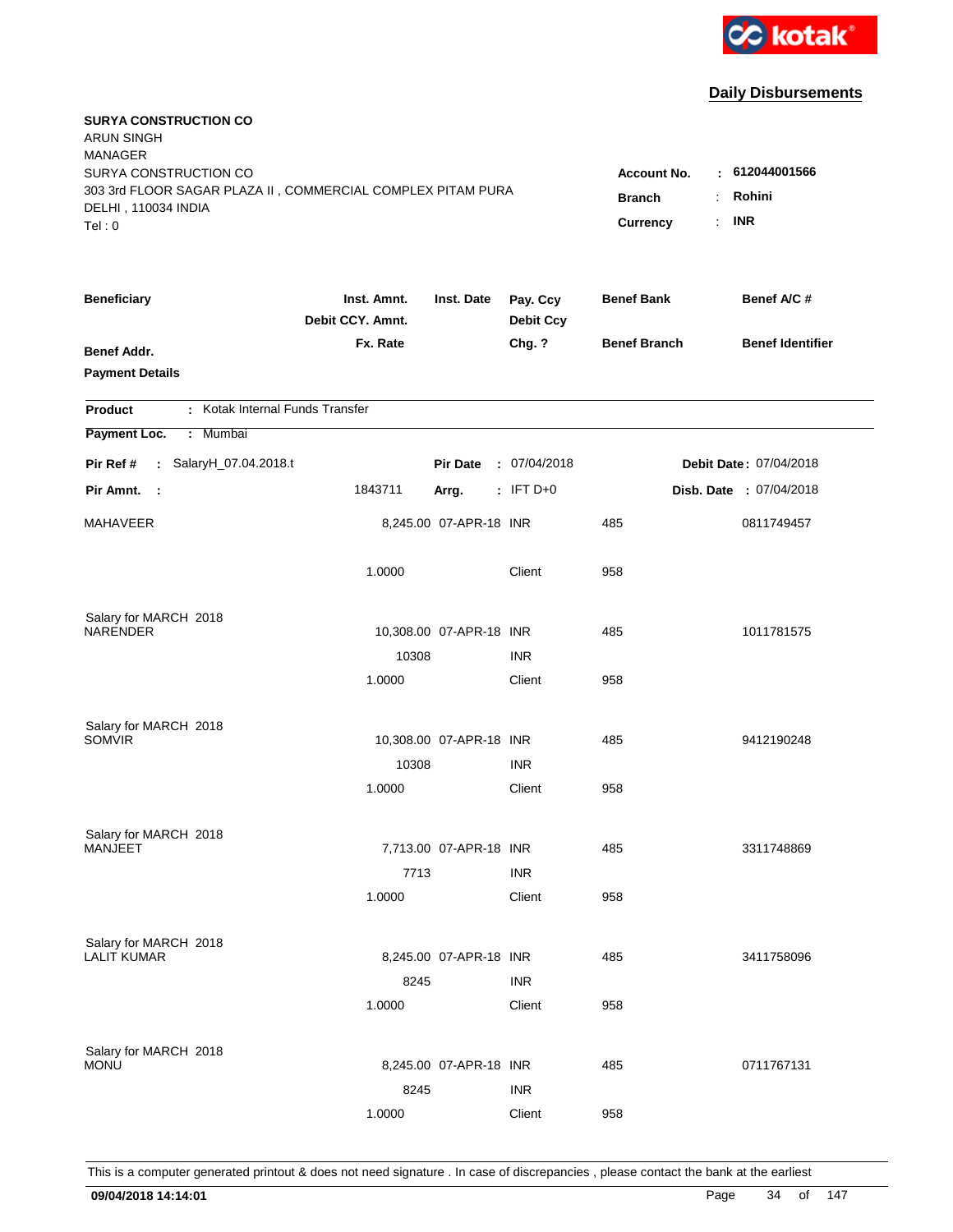

| <b>SURYA CONSTRUCTION CO</b><br><b>ARUN SINGH</b><br><b>MANAGER</b> |                                 |                         |                              |                     |                         |
|---------------------------------------------------------------------|---------------------------------|-------------------------|------------------------------|---------------------|-------------------------|
| SURYA CONSTRUCTION CO                                               |                                 |                         |                              | <b>Account No.</b>  | : 612044001566          |
| 303 3rd FLOOR SAGAR PLAZA II, COMMERCIAL COMPLEX PITAM PURA         |                                 | ÷.<br><b>Branch</b>     | Rohini                       |                     |                         |
| DELHI, 110034 INDIA<br>Tel: 0                                       |                                 |                         |                              | Currency<br>÷.      | <b>INR</b>              |
|                                                                     |                                 |                         |                              |                     |                         |
| <b>Beneficiary</b>                                                  | Inst. Amnt.<br>Debit CCY. Amnt. | Inst. Date              | Pay. Ccy<br><b>Debit Ccy</b> | <b>Benef Bank</b>   | Benef A/C #             |
| Benef Addr.                                                         | Fx. Rate                        |                         | Chg. ?                       | <b>Benef Branch</b> | <b>Benef Identifier</b> |
| <b>Payment Details</b>                                              |                                 |                         |                              |                     |                         |
|                                                                     |                                 |                         |                              |                     |                         |
| : Kotak Internal Funds Transfer<br><b>Product</b>                   |                                 |                         |                              |                     |                         |
| Payment Loc.<br>: Mumbai                                            |                                 |                         |                              |                     |                         |
| Pir Ref #<br>: SalaryH_07.04.2018.t                                 |                                 | <b>Pir Date</b>         | : 07/04/2018                 |                     | Debit Date: 07/04/2018  |
| Pir Amnt.<br>- 1                                                    | 1843711                         | Arrg.                   | $:$ IFT D+0                  |                     | Disb. Date : 07/04/2018 |
| <b>MONU</b>                                                         |                                 | 8,245.00 07-APR-18 INR  |                              | 485                 | 0711767131              |
|                                                                     | 1.0000                          |                         | Client                       | 958                 |                         |
| Salary for MARCH 2018                                               |                                 |                         |                              |                     |                         |
| <b>KULDEEP</b>                                                      |                                 | 7,978.00 07-APR-18 INR  |                              | 485                 | 0711767148              |
|                                                                     | 7978                            |                         | <b>INR</b>                   |                     |                         |
|                                                                     | 1.0000                          |                         | Client                       | 958                 |                         |
|                                                                     |                                 |                         |                              |                     |                         |
| Salary for MARCH 2018<br><b>CHAND SINGH</b>                         |                                 | 10,308.00 07-APR-18 INR |                              | 485                 | 3311748814              |
|                                                                     | 10308                           |                         | <b>INR</b>                   |                     |                         |
|                                                                     | 1.0000                          |                         | Client                       | 958                 |                         |
|                                                                     |                                 |                         |                              |                     |                         |
| Salary for MARCH 2018                                               |                                 |                         |                              |                     |                         |
| <b>RAVI KUMAR</b>                                                   |                                 | 7,446.00 07-APR-18 INR  |                              | 485                 | 1111760685              |
|                                                                     | 7446                            |                         | <b>INR</b>                   |                     |                         |
|                                                                     | 1.0000                          |                         | Client                       | 958                 |                         |
| Salary for MARCH 2018                                               |                                 |                         |                              |                     |                         |
| <b>SACHIN RANA</b>                                                  |                                 | 8,644.00 07-APR-18 INR  |                              | 485                 | 0711767247              |
|                                                                     | 8644                            |                         | <b>INR</b>                   |                     |                         |
|                                                                     | 1.0000                          |                         | Client                       | 958                 |                         |
|                                                                     |                                 |                         |                              |                     |                         |
| Salary for MARCH 2018<br><b>SAGAR SHARMA</b>                        |                                 | 15,836.00 07-APR-18 INR |                              | 485                 | 0711766950              |
|                                                                     | 15836                           |                         | <b>INR</b>                   |                     |                         |
|                                                                     | 1.0000                          |                         | Client                       | 958                 |                         |
|                                                                     |                                 |                         |                              |                     |                         |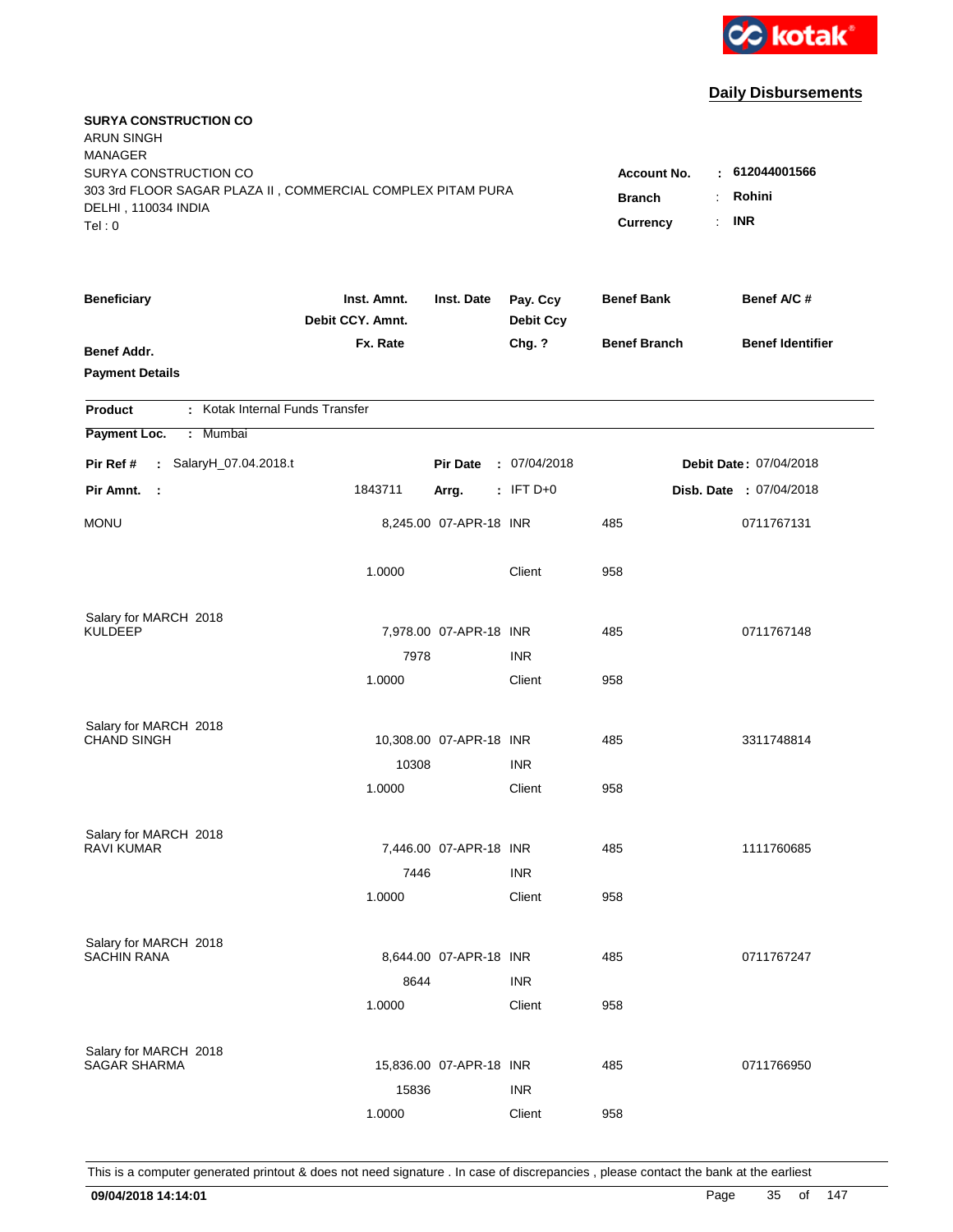

| <b>SURYA CONSTRUCTION CO</b><br><b>ARUN SINGH</b><br><b>MANAGER</b>                                         |                                 |                                          |                              |                     |                         |  |
|-------------------------------------------------------------------------------------------------------------|---------------------------------|------------------------------------------|------------------------------|---------------------|-------------------------|--|
| SURYA CONSTRUCTION CO<br>303 3rd FLOOR SAGAR PLAZA II, COMMERCIAL COMPLEX PITAM PURA<br>DELHI, 110034 INDIA |                                 | <b>Account No.</b><br><b>Branch</b><br>÷ | : 612044001566<br>Rohini     |                     |                         |  |
| Tel: 0                                                                                                      |                                 |                                          |                              | Currency<br>÷.      | <b>INR</b>              |  |
| <b>Beneficiary</b>                                                                                          | Inst. Amnt.<br>Debit CCY. Amnt. | Inst. Date                               | Pay. Ccy<br><b>Debit Ccy</b> | <b>Benef Bank</b>   | Benef A/C #             |  |
| <b>Benef Addr.</b><br><b>Payment Details</b>                                                                | Fx. Rate                        |                                          | Chg. ?                       | <b>Benef Branch</b> | <b>Benef Identifier</b> |  |
| : Kotak Internal Funds Transfer<br><b>Product</b>                                                           |                                 |                                          |                              |                     |                         |  |
| Payment Loc.<br>Mumbai<br>÷.                                                                                |                                 |                                          |                              |                     |                         |  |
| : SalaryH_07.04.2018.t<br>Pir Ref #                                                                         |                                 | <b>Pir Date</b>                          | : 07/04/2018                 |                     | Debit Date: 07/04/2018  |  |
| Pir Amnt.<br>$\sim$ 1                                                                                       | 1843711                         | Arrg.                                    | $:$ IFT D+0                  |                     | Disb. Date : 07/04/2018 |  |
| SAGAR SHARMA                                                                                                |                                 | 15,836.00 07-APR-18 INR                  |                              | 485                 | 0711766950              |  |
|                                                                                                             | 1.0000                          |                                          | Client                       | 958                 |                         |  |
| Salary for MARCH 2018                                                                                       |                                 |                                          |                              |                     |                         |  |
| <b>VIKAS</b>                                                                                                |                                 | 19,640.00 07-APR-18 INR                  |                              | 485                 | 684010099302            |  |
|                                                                                                             | 19640                           |                                          | <b>INR</b>                   |                     |                         |  |
|                                                                                                             | 1.0000                          |                                          | Client                       | 958                 |                         |  |
| Salary for MARCH 2018                                                                                       |                                 |                                          |                              |                     |                         |  |
| <b>HARIOM</b>                                                                                               |                                 | 10,308.00 07-APR-18 INR                  |                              | 485                 | 0411754028              |  |
|                                                                                                             | 10308                           |                                          | <b>INR</b>                   |                     |                         |  |
|                                                                                                             | 1.0000                          |                                          | Client                       | 958                 |                         |  |
| Salary for MARCH 2018                                                                                       |                                 |                                          |                              |                     |                         |  |
| <b>PARVEEN</b>                                                                                              |                                 | 8,245.00 07-APR-18 INR                   |                              | 485                 | 1111760661              |  |
|                                                                                                             | 8245                            |                                          | <b>INR</b>                   |                     |                         |  |
|                                                                                                             | 1.0000                          |                                          | Client                       | 958                 |                         |  |
|                                                                                                             |                                 |                                          |                              |                     |                         |  |
| Salary for MARCH 2018<br><b>DINESH KUMAR</b>                                                                |                                 | 7,446.00 07-APR-18 INR                   |                              | 485                 | 0511767027              |  |
|                                                                                                             | 7446                            |                                          | <b>INR</b>                   |                     |                         |  |
|                                                                                                             | 1.0000                          |                                          | Client                       | 958                 |                         |  |
|                                                                                                             |                                 |                                          |                              |                     |                         |  |
| Salary for MARCH 2018<br><b>SUNIL KUMAR</b>                                                                 |                                 | 10,308.00 07-APR-18 INR                  |                              | 485                 | 1111760708              |  |
|                                                                                                             | 10308                           |                                          | <b>INR</b>                   |                     |                         |  |
|                                                                                                             | 1.0000                          |                                          | Client                       | 958                 |                         |  |
|                                                                                                             |                                 |                                          |                              |                     |                         |  |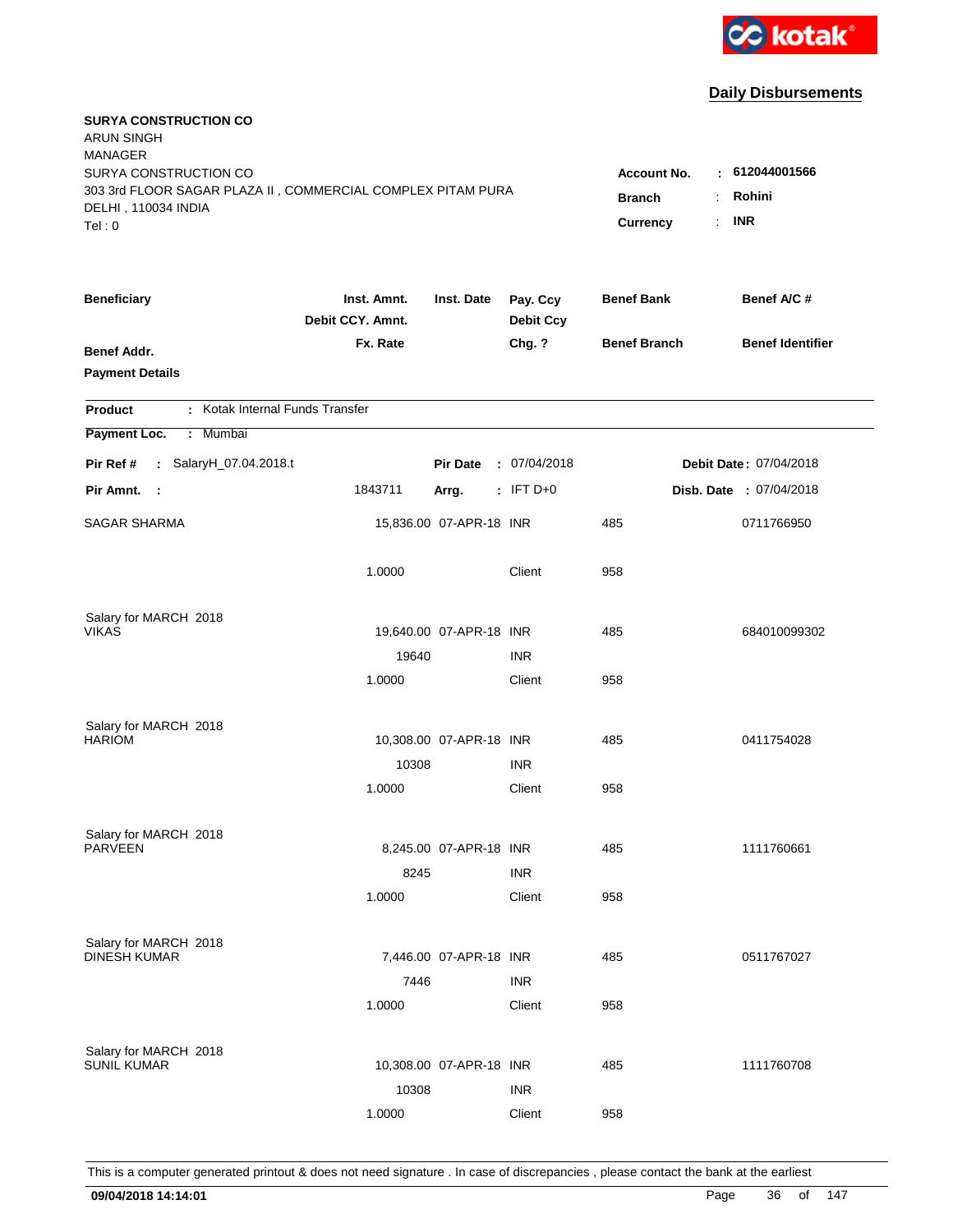

| <b>SURYA CONSTRUCTION CO</b><br><b>ARUN SINGH</b><br><b>MANAGER</b>                  |                                                                       |                         |                              |                     |                         |
|--------------------------------------------------------------------------------------|-----------------------------------------------------------------------|-------------------------|------------------------------|---------------------|-------------------------|
| SURYA CONSTRUCTION CO<br>303 3rd FLOOR SAGAR PLAZA II, COMMERCIAL COMPLEX PITAM PURA | $-612044001566$<br><b>Account No.</b><br>Rohini<br><b>Branch</b><br>÷ |                         |                              |                     |                         |
| DELHI, 110034 INDIA<br>Tel: 0                                                        |                                                                       |                         | Currency                     | <b>INR</b><br>÷.    |                         |
| <b>Beneficiary</b>                                                                   | Inst. Amnt.<br>Debit CCY. Amnt.                                       | Inst. Date              | Pay. Ccy<br><b>Debit Ccy</b> | <b>Benef Bank</b>   | Benef A/C #             |
| Benef Addr.<br><b>Payment Details</b>                                                | Fx. Rate                                                              |                         | Chg. ?                       | <b>Benef Branch</b> | <b>Benef Identifier</b> |
| : Kotak Internal Funds Transfer<br><b>Product</b>                                    |                                                                       |                         |                              |                     |                         |
| Payment Loc.<br>: Mumbai                                                             |                                                                       |                         |                              |                     |                         |
| Pir Ref #<br>: SalaryH_07.04.2018.t                                                  |                                                                       | <b>Pir Date</b>         | : 07/04/2018                 |                     | Debit Date: 07/04/2018  |
| Pir Amnt.<br>- 1                                                                     | 1843711                                                               | Arrg.                   | $:$ IFT D+0                  |                     | Disb. Date : 07/04/2018 |
| <b>SUNIL KUMAR</b>                                                                   |                                                                       | 10,308.00 07-APR-18 INR |                              | 485                 | 1111760708              |
|                                                                                      | 1.0000                                                                |                         | Client                       | 958                 |                         |
| Salary for MARCH 2018                                                                |                                                                       |                         |                              |                     |                         |
| SANJAY                                                                               |                                                                       | 10,308.00 07-APR-18 INR | <b>INR</b>                   | 485                 | 1011781582              |
|                                                                                      | 10308<br>1.0000                                                       |                         | Client                       | 958                 |                         |
|                                                                                      |                                                                       |                         |                              |                     |                         |
| Salary for MARCH 2018                                                                |                                                                       |                         |                              |                     |                         |
| <b>RAMESH KUMAR</b>                                                                  |                                                                       | 8,245.00 07-APR-18 INR  |                              | 485                 | 3411758027              |
|                                                                                      | 8245                                                                  |                         | <b>INR</b>                   |                     |                         |
|                                                                                      | 1.0000                                                                |                         | Client                       | 958                 |                         |
| Salary for MARCH 2018                                                                |                                                                       |                         |                              |                     |                         |
| <b>AMIT KUMAR</b>                                                                    |                                                                       | 8,245.00 07-APR-18 INR  |                              | 485                 | 3311748920              |
|                                                                                      | 8245                                                                  |                         | <b>INR</b>                   |                     |                         |
|                                                                                      | 1.0000                                                                |                         | Client                       | 958                 |                         |
| Salary for MARCH 2018                                                                |                                                                       |                         |                              |                     |                         |
| <b>MOHIT</b>                                                                         |                                                                       | 8,245.00 07-APR-18 INR  |                              | 485                 | 9412162177              |
|                                                                                      | 8245                                                                  |                         | <b>INR</b>                   |                     |                         |
|                                                                                      | 1.0000                                                                |                         | Client                       | 958                 |                         |
|                                                                                      |                                                                       |                         |                              |                     |                         |
| Salary for MARCH 2018<br><b>SUKHMANDER</b>                                           |                                                                       | 10,308.00 07-APR-18 INR |                              | 485                 | 0711766899              |
|                                                                                      | 10308                                                                 |                         | <b>INR</b>                   |                     |                         |
|                                                                                      | 1.0000                                                                |                         | Client                       | 958                 |                         |
|                                                                                      |                                                                       |                         |                              |                     |                         |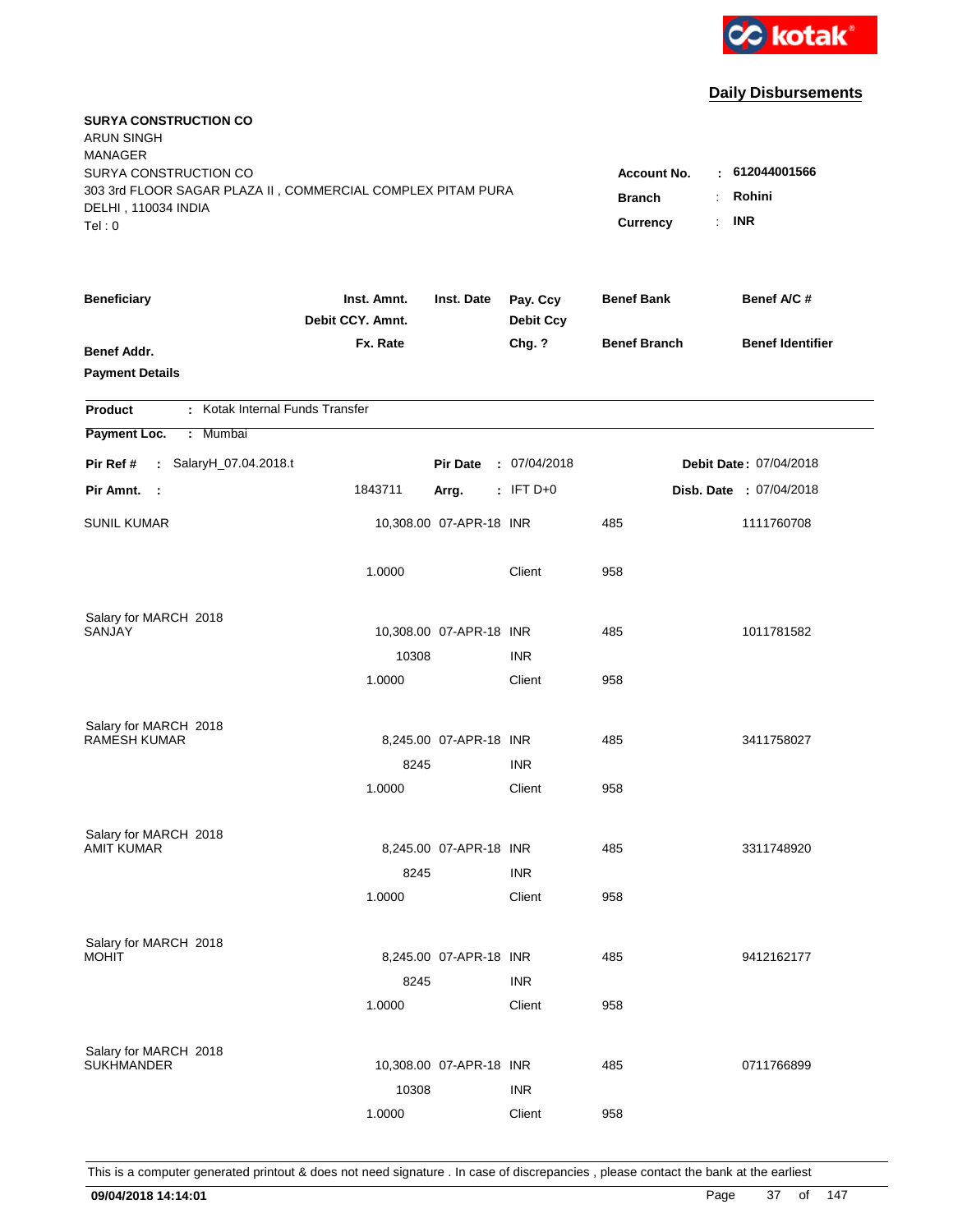

| <b>SURYA CONSTRUCTION CO</b><br><b>ARUN SINGH</b><br><b>MANAGER</b>                |                                 |                         |                              |                     |                            |
|------------------------------------------------------------------------------------|---------------------------------|-------------------------|------------------------------|---------------------|----------------------------|
| SURYA CONSTRUCTION CO                                                              |                                 |                         |                              | <b>Account No.</b>  | : 612044001566             |
| 303 3rd FLOOR SAGAR PLAZA II, COMMERCIAL COMPLEX PITAM PURA<br>DELHI, 110034 INDIA | <b>Branch</b>                   | Rohini<br>÷.            |                              |                     |                            |
| Tel:0                                                                              |                                 |                         |                              | Currency            | <b>INR</b><br>$\mathbf{r}$ |
| <b>Beneficiary</b>                                                                 | Inst. Amnt.<br>Debit CCY. Amnt. | Inst. Date              | Pay. Ccy<br><b>Debit Ccy</b> | <b>Benef Bank</b>   | Benef A/C #                |
| <b>Benef Addr.</b>                                                                 | Fx. Rate                        |                         | Chg. ?                       | <b>Benef Branch</b> | <b>Benef Identifier</b>    |
| <b>Payment Details</b>                                                             |                                 |                         |                              |                     |                            |
| : Kotak Internal Funds Transfer<br><b>Product</b>                                  |                                 |                         |                              |                     |                            |
| Payment Loc.<br>: Mumbai                                                           |                                 |                         |                              |                     |                            |
| : SalaryH_07.04.2018.t<br>Pir Ref #                                                |                                 | <b>Pir Date</b>         | : 07/04/2018                 |                     | Debit Date: 07/04/2018     |
| Pir Amnt. :                                                                        | 1843711                         | Arrg.                   | $:$ IFT D+0                  |                     | Disb. Date : 07/04/2018    |
| <b>SUKHMANDER</b>                                                                  |                                 | 10,308.00 07-APR-18 INR |                              | 485                 | 0711766899                 |
|                                                                                    | 1.0000                          |                         | Client                       | 958                 |                            |
| Salary for MARCH 2018                                                              |                                 |                         |                              |                     |                            |
| <b>SUDHIR KUMAR</b>                                                                |                                 | 8,245.00 07-APR-18 INR  |                              | 485                 | 9412162030                 |
|                                                                                    | 8245                            |                         | <b>INR</b>                   |                     |                            |
|                                                                                    | 1.0000                          |                         | Client                       | 958                 |                            |
| Salary for MARCH 2018                                                              |                                 |                         |                              |                     |                            |
| <b>PRITAM</b>                                                                      |                                 | 9,310.00 07-APR-18 INR  |                              | 485                 | 9812224253                 |
|                                                                                    | 9310                            |                         | <b>INR</b>                   |                     |                            |
|                                                                                    | 1.0000                          |                         | Client                       | 958                 |                            |
| Salary for MARCH 2018                                                              |                                 |                         |                              |                     |                            |
| <b>PARVEEN</b>                                                                     |                                 | 8,245.00 07-APR-18 INR  |                              | 485                 | 3311748883                 |
|                                                                                    | 8245                            |                         | <b>INR</b>                   |                     |                            |
|                                                                                    | 1.0000                          |                         | Client                       | 958                 |                            |
| Salary for MARCH 2018                                                              |                                 |                         |                              |                     |                            |
| <b>SUMIT</b>                                                                       |                                 | 10,308.00 07-APR-18 INR |                              | 485                 | 1011776083                 |
|                                                                                    | 10308                           |                         | <b>INR</b>                   |                     |                            |
|                                                                                    | 1.0000                          |                         | Client                       | 958                 |                            |
| Salary for MARCH 2018                                                              |                                 |                         |                              |                     |                            |
| AJIT                                                                               |                                 | 6,381.00 07-APR-18 INR  |                              | 485                 | 9412162221                 |
|                                                                                    | 6381                            |                         | <b>INR</b>                   |                     |                            |
|                                                                                    | 1.0000                          |                         | Client                       | 958                 |                            |
|                                                                                    |                                 |                         |                              |                     |                            |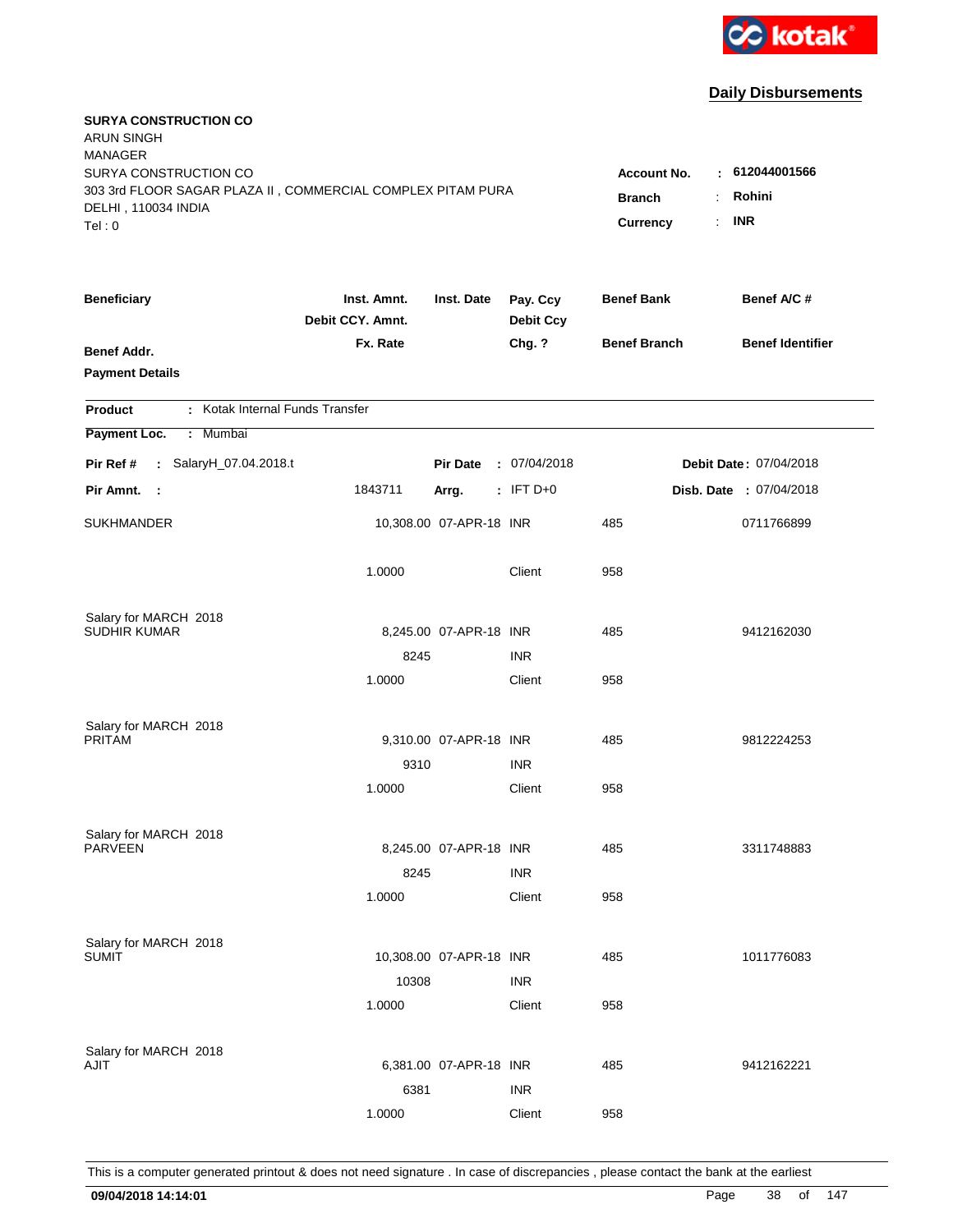

| <b>SURYA CONSTRUCTION CO</b><br><b>ARUN SINGH</b><br><b>MANAGER</b> |                                       |                         |                              |                     |                         |
|---------------------------------------------------------------------|---------------------------------------|-------------------------|------------------------------|---------------------|-------------------------|
| SURYA CONSTRUCTION CO                                               |                                       |                         |                              | <b>Account No.</b>  | : 612044001566          |
| 303 3rd FLOOR SAGAR PLAZA II, COMMERCIAL COMPLEX PITAM PURA         | <b>Branch</b><br>$\ddot{\phantom{a}}$ | Rohini                  |                              |                     |                         |
| DELHI, 110034 INDIA<br>Tel: 0                                       |                                       |                         |                              | Currency<br>÷.      | <b>INR</b>              |
|                                                                     |                                       |                         |                              |                     |                         |
| <b>Beneficiary</b>                                                  | Inst. Amnt.<br>Debit CCY. Amnt.       | Inst. Date              | Pay. Ccy<br><b>Debit Ccy</b> | <b>Benef Bank</b>   | Benef A/C #             |
| <b>Benef Addr.</b>                                                  | Fx. Rate                              |                         | Chg. ?                       | <b>Benef Branch</b> | <b>Benef Identifier</b> |
| <b>Payment Details</b>                                              |                                       |                         |                              |                     |                         |
| : Kotak Internal Funds Transfer<br><b>Product</b>                   |                                       |                         |                              |                     |                         |
| Payment Loc.<br>Mumbai<br>÷.                                        |                                       |                         |                              |                     |                         |
| : SalaryH_07.04.2018.t<br>Pir Ref #                                 |                                       | <b>Pir Date</b>         | : 07/04/2018                 |                     | Debit Date: 07/04/2018  |
| Pir Amnt.<br>- 1                                                    | 1843711                               | Arrg.                   | $:$ IFT D+0                  |                     | Disb. Date : 07/04/2018 |
| <b>AJIT</b>                                                         |                                       | 6,381.00 07-APR-18 INR  |                              | 485                 | 9412162221              |
|                                                                     | 1.0000                                |                         | Client                       | 958                 |                         |
| Salary for MARCH 2018                                               |                                       |                         |                              |                     |                         |
| <b>HARDEEP</b>                                                      |                                       | 6,648.00 07-APR-18 INR  |                              | 485                 | 3311748968              |
|                                                                     | 6648                                  |                         | <b>INR</b>                   |                     |                         |
|                                                                     | 1.0000                                |                         | Client                       | 958                 |                         |
| Salary for MARCH 2018                                               |                                       |                         |                              |                     |                         |
| <b>NITESH KUMAR</b>                                                 |                                       | 8,245.00 07-APR-18 INR  |                              | 485                 | 1111760692              |
|                                                                     | 8245                                  |                         | <b>INR</b>                   |                     |                         |
|                                                                     | 1.0000                                |                         | Client                       | 958                 |                         |
| Salary for MARCH 2018                                               |                                       |                         |                              |                     |                         |
| <b>KULDEEP</b>                                                      |                                       | 10,308.00 07-APR-18 INR |                              | 485                 | 0511766945              |
|                                                                     | 10308                                 |                         | <b>INR</b>                   |                     |                         |
|                                                                     | 1.0000                                |                         | Client                       | 958                 |                         |
| Salary for MARCH 2018                                               |                                       |                         |                              |                     |                         |
| <b>ANIL</b>                                                         |                                       | 8,245.00 07-APR-18 INR  |                              | 485                 | 9412162078              |
|                                                                     | 8245                                  |                         | <b>INR</b>                   |                     |                         |
|                                                                     | 1.0000                                |                         | Client                       | 958                 |                         |
| Salary for MARCH 2018                                               |                                       |                         |                              |                     |                         |
| <b>PARVEEN</b>                                                      |                                       | 9,976.00 07-APR-18 INR  |                              | 485                 | 9812221962              |
|                                                                     | 9976                                  |                         | <b>INR</b>                   |                     |                         |
|                                                                     | 1.0000                                |                         | Client                       | 958                 |                         |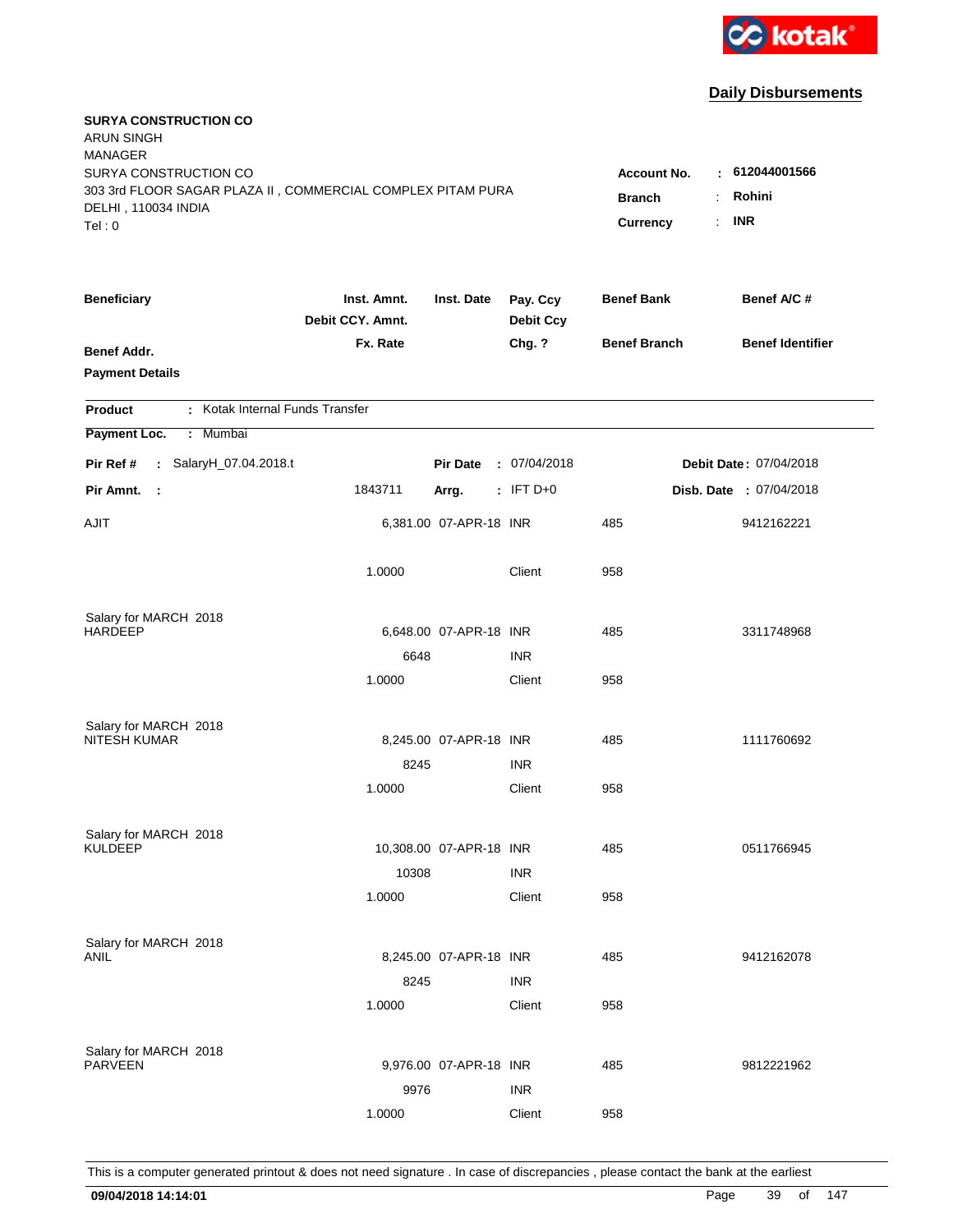

| <b>SURYA CONSTRUCTION CO</b><br><b>ARUN SINGH</b>                                  |                  |                         |                  |                         |                         |  |
|------------------------------------------------------------------------------------|------------------|-------------------------|------------------|-------------------------|-------------------------|--|
| <b>MANAGER</b>                                                                     |                  |                         |                  |                         |                         |  |
| SURYA CONSTRUCTION CO                                                              |                  |                         |                  | <b>Account No.</b>      | : 612044001566          |  |
| 303 3rd FLOOR SAGAR PLAZA II, COMMERCIAL COMPLEX PITAM PURA<br>DELHI, 110034 INDIA |                  |                         |                  | <b>Branch</b>           | Rohini<br>÷             |  |
| Tel:0                                                                              |                  |                         |                  | Currency                | <b>INR</b><br>÷         |  |
| <b>Beneficiary</b>                                                                 | Inst. Amnt.      | Inst. Date              | Pay. Ccy         | <b>Benef Bank</b>       | Benef A/C #             |  |
|                                                                                    | Debit CCY. Amnt. |                         | <b>Debit Ccy</b> |                         |                         |  |
| <b>Benef Addr.</b>                                                                 | Fx. Rate         |                         | Chg. ?           | <b>Benef Branch</b>     | <b>Benef Identifier</b> |  |
| <b>Payment Details</b>                                                             |                  |                         |                  |                         |                         |  |
| : Kotak Internal Funds Transfer<br>Product                                         |                  |                         |                  |                         |                         |  |
| Payment Loc.<br>Mumbai<br>÷.                                                       |                  |                         |                  |                         |                         |  |
| : SalaryH_07.04.2018.t<br>Pir Ref #                                                |                  | <b>Pir Date</b>         | : 07/04/2018     |                         | Debit Date: 07/04/2018  |  |
| Pir Amnt.<br>$\mathbb{R}^2$                                                        | 1843711          | $:$ IFT D+0<br>Arrg.    |                  | Disb. Date : 07/04/2018 |                         |  |
| <b>PARVEEN</b>                                                                     |                  | 9,976.00 07-APR-18 INR  |                  | 485                     | 9812221962              |  |
|                                                                                    | 1.0000           |                         | Client           | 958                     |                         |  |
| Salary for MARCH 2018                                                              |                  |                         |                  |                         |                         |  |
| PURAN SINGH                                                                        |                  | 10,308.00 07-APR-18 INR |                  | 485                     | 9412162061              |  |
|                                                                                    | 10308            |                         | <b>INR</b>       |                         |                         |  |
|                                                                                    | 1.0000           |                         | Client           | 958                     |                         |  |
| Salary for MARCH 2018<br>PARVEEN KUMAR                                             |                  | 8,245.00 07-APR-18 INR  |                  | 485                     | 9812188029              |  |
|                                                                                    | 8245             |                         | <b>INR</b>       |                         |                         |  |
|                                                                                    | 1.0000           |                         | Client           | 958                     |                         |  |
|                                                                                    |                  |                         |                  |                         |                         |  |
| Salary for MARCH 2018                                                              |                  |                         |                  |                         |                         |  |
| RAKESH AHLAWAT                                                                     |                  | 6,913.00 07-APR-18 INR  |                  | 485                     | 9412162016              |  |
|                                                                                    | 6913             |                         | <b>INR</b>       |                         |                         |  |
|                                                                                    | 1.0000           |                         | Client           | 958                     |                         |  |

Salary for MARCH 2018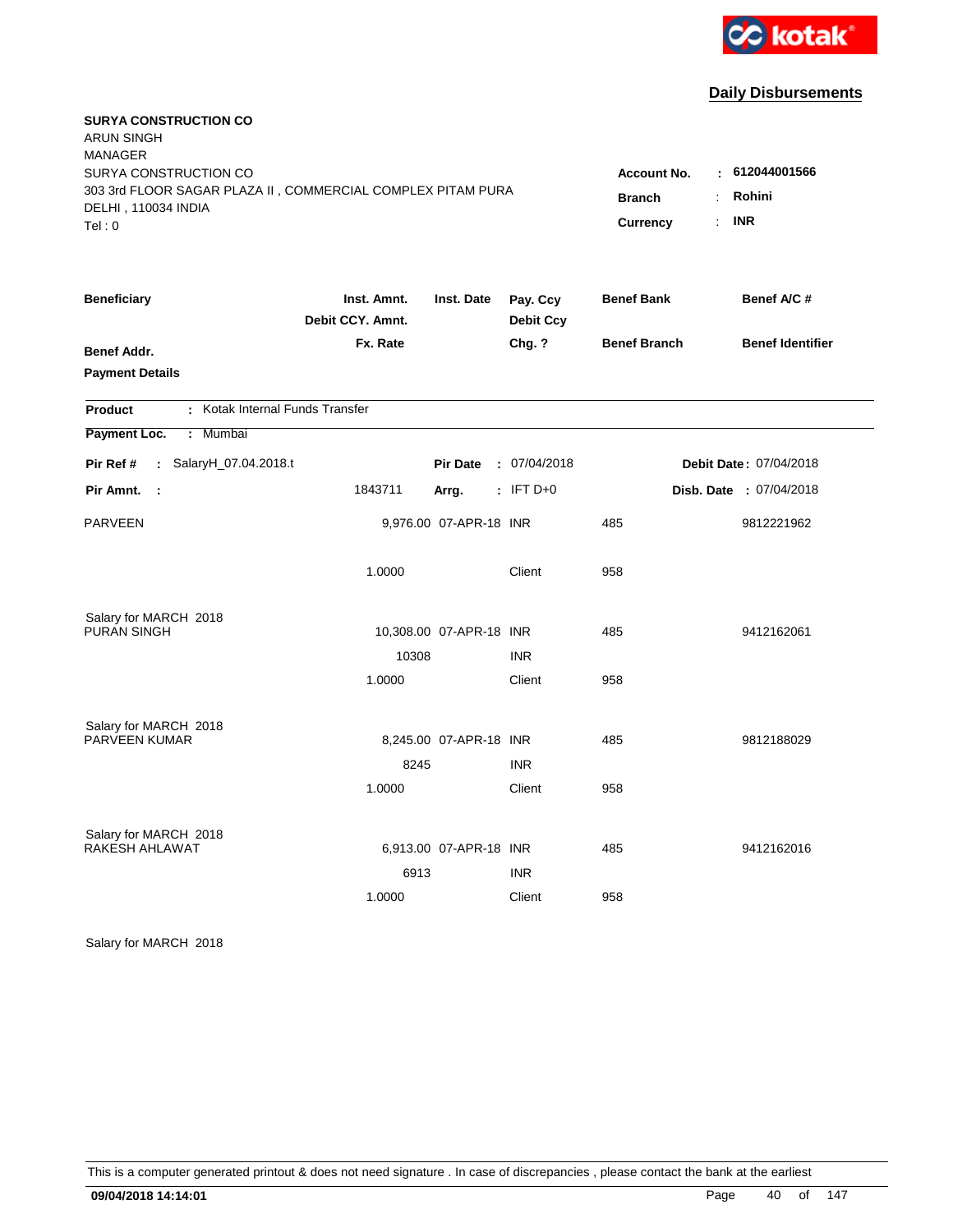

| <b>SURYA CONSTRUCTION CO</b><br><b>ARUN SINGH</b><br><b>MANAGER</b><br>SURYA CONSTRUCTION CO<br>303 3rd FLOOR SAGAR PLAZA II, COMMERCIAL COMPLEX PITAM PURA<br>DELHI, 110034 INDIA<br>Tel:0 | <b>Account No.</b><br><b>Branch</b><br>Currency | $\mathcal{L}_{\mathcal{A}}$ | 612044001566<br>Rohini<br><b>INR</b> |                     |  |                         |
|---------------------------------------------------------------------------------------------------------------------------------------------------------------------------------------------|-------------------------------------------------|-----------------------------|--------------------------------------|---------------------|--|-------------------------|
| <b>Beneficiary</b>                                                                                                                                                                          | Inst. Amnt.<br>Debit CCY. Amnt.                 | Inst. Date                  | Pay. Ccy<br><b>Debit Ccy</b>         | <b>Benef Bank</b>   |  | Benef A/C #             |
| <b>Benef Addr.</b><br><b>Payment Details</b>                                                                                                                                                | Fx. Rate                                        |                             | Chg. ?                               | <b>Benef Branch</b> |  | <b>Benef Identifier</b> |
| : Kotak Internal Funds Transfer<br><b>Product</b>                                                                                                                                           |                                                 |                             |                                      |                     |  |                         |
| Payment Loc.<br>: Mumbai                                                                                                                                                                    |                                                 |                             |                                      |                     |  |                         |
| : Salary_07.04.2018.tx<br>Pir Ref #                                                                                                                                                         |                                                 | <b>Pir Date</b>             | : 07/04/2018                         |                     |  | Debit Date: 07/04/2018  |
| Pir Amnt. :                                                                                                                                                                                 | 130048                                          | Arrg.                       | $:$ IFT D+0                          |                     |  | Disb. Date : 07/04/2018 |
| <b>ANIL KUMAR</b>                                                                                                                                                                           |                                                 | 3,930.00 07-APR-18 INR      |                                      | 485                 |  | 3211703159              |
|                                                                                                                                                                                             | 3930                                            |                             | <b>INR</b>                           |                     |  |                         |
|                                                                                                                                                                                             | 1.0000                                          |                             | Client                               | 958                 |  |                         |
| Salary for MARCH 2018                                                                                                                                                                       |                                                 |                             |                                      |                     |  |                         |
| <b>MD SADIK HUSAIN</b>                                                                                                                                                                      |                                                 | 12,189.00 07-APR-18 INR     |                                      | 485                 |  | 9412165390              |
|                                                                                                                                                                                             | 12189                                           |                             | <b>INR</b>                           |                     |  |                         |
|                                                                                                                                                                                             | 1.0000                                          |                             | Client                               | 958                 |  |                         |
| Salary for MARCH 2018                                                                                                                                                                       |                                                 |                             |                                      |                     |  |                         |
| ANIL KUMAR JHA                                                                                                                                                                              |                                                 | 12,189.00 07-APR-18 INR     |                                      | 485                 |  | 3511708991              |
|                                                                                                                                                                                             | 12189                                           |                             | <b>INR</b>                           |                     |  |                         |
|                                                                                                                                                                                             | 1.0000                                          |                             | Client                               | 958                 |  |                         |
| Salary for MARCH 2018                                                                                                                                                                       |                                                 |                             |                                      |                     |  |                         |
| <b>JAI BHAGWAN</b>                                                                                                                                                                          |                                                 | 14,300.00 07-APR-18 INR     |                                      | 485                 |  | 807010006292            |
|                                                                                                                                                                                             | 14300                                           |                             | <b>INR</b>                           |                     |  |                         |
|                                                                                                                                                                                             | 1.0000                                          |                             | Client                               | 958                 |  |                         |
| Salary for MARCH 2018                                                                                                                                                                       |                                                 |                             |                                      |                     |  |                         |
| <b>KAILASH CHAND</b>                                                                                                                                                                        |                                                 | 14,776.00 07-APR-18 INR     |                                      | 485                 |  | 645010259054            |
|                                                                                                                                                                                             | 14776                                           |                             | <b>INR</b>                           |                     |  |                         |
|                                                                                                                                                                                             | 1.0000                                          |                             | Client                               | 958                 |  |                         |
| Salary for MARCH 2018                                                                                                                                                                       |                                                 |                             |                                      |                     |  |                         |
| <b>AMIT MEHTA</b>                                                                                                                                                                           |                                                 | 12,869.00 07-APR-18 INR     |                                      | 485                 |  | 631010097035            |
|                                                                                                                                                                                             | 12869                                           |                             | <b>INR</b>                           |                     |  |                         |
|                                                                                                                                                                                             | 1.0000                                          |                             | Client                               | 958                 |  |                         |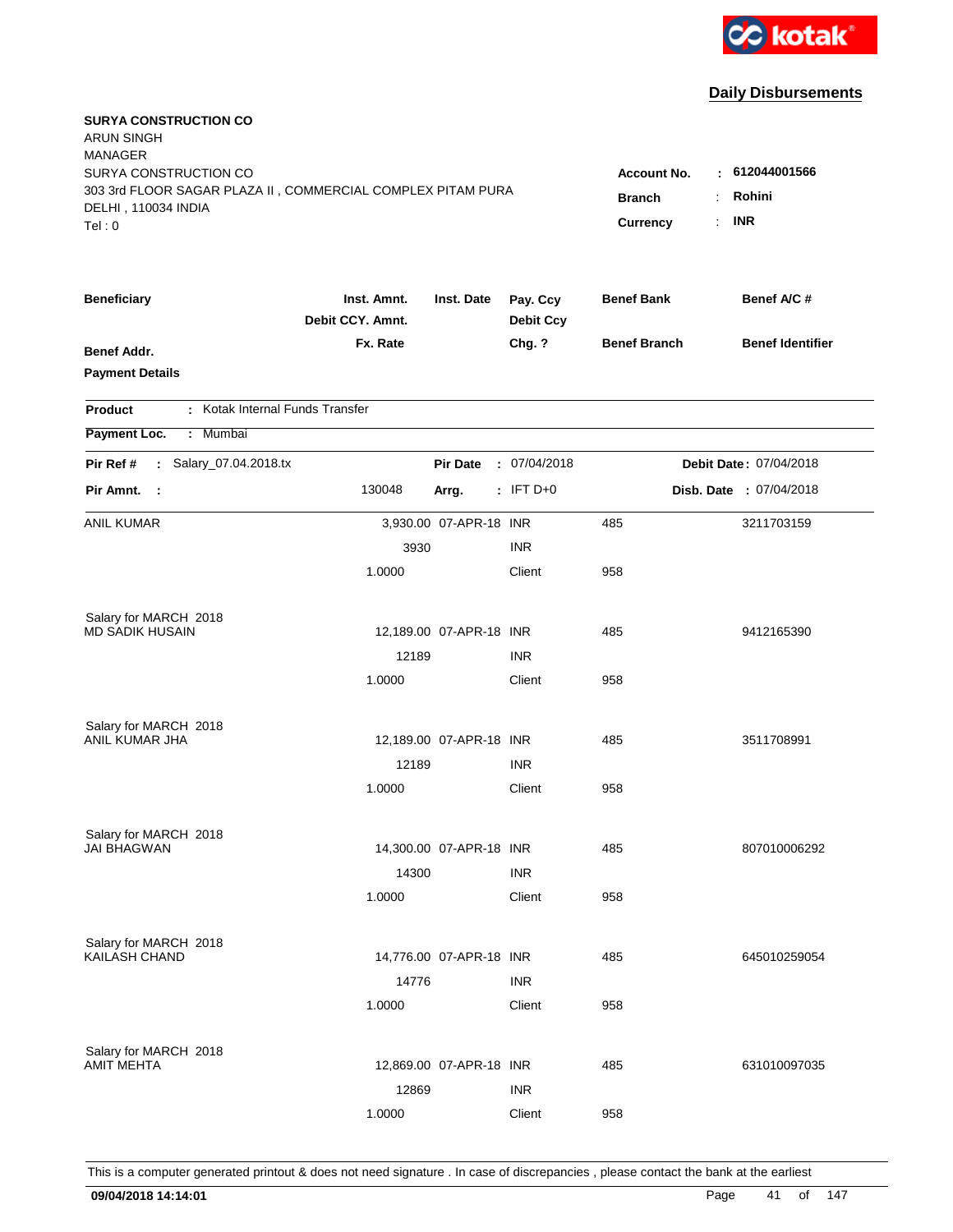

| <b>SURYA CONSTRUCTION CO</b><br><b>ARUN SINGH</b>                                    |                                 |                         |                              |                     |                         |
|--------------------------------------------------------------------------------------|---------------------------------|-------------------------|------------------------------|---------------------|-------------------------|
| <b>MANAGER</b>                                                                       |                                 |                         |                              |                     |                         |
| SURYA CONSTRUCTION CO<br>303 3rd FLOOR SAGAR PLAZA II, COMMERCIAL COMPLEX PITAM PURA | <b>Account No.</b>              | : 612044001566          |                              |                     |                         |
| DELHI, 110034 INDIA                                                                  |                                 |                         |                              | <b>Branch</b>       | Rohini<br><b>INR</b>    |
| Tel: 0                                                                               |                                 |                         |                              | Currency            | ÷.                      |
| <b>Beneficiary</b>                                                                   | Inst. Amnt.<br>Debit CCY. Amnt. | Inst. Date              | Pay. Ccy<br><b>Debit Ccy</b> | <b>Benef Bank</b>   | Benef A/C #             |
| Benef Addr.                                                                          | Fx. Rate                        |                         | Chg. ?                       | <b>Benef Branch</b> | <b>Benef Identifier</b> |
| <b>Payment Details</b>                                                               |                                 |                         |                              |                     |                         |
| : Kotak Internal Funds Transfer<br><b>Product</b>                                    |                                 |                         |                              |                     |                         |
| Payment Loc.<br>: Mumbai                                                             |                                 |                         |                              |                     |                         |
| : Salary_07.04.2018.tx<br>Pir Ref #                                                  |                                 | <b>Pir Date</b>         | : 07/04/2018                 |                     | Debit Date: 07/04/2018  |
| Pir Amnt. :                                                                          | 130048                          | Arrg.                   | $:$ IFT D+0                  |                     | Disb. Date : 07/04/2018 |
| <b>AMIT MEHTA</b>                                                                    |                                 | 12,869.00 07-APR-18 INR |                              | 485                 | 631010097035            |
|                                                                                      | 1.0000                          |                         | Client                       | 958                 |                         |
| Salary for MARCH 2018<br><b>SUNDER LAL</b>                                           |                                 | 14,776.00 07-APR-18 INR |                              | 485                 | 584010309638            |
|                                                                                      | 14776                           |                         | <b>INR</b>                   |                     |                         |
|                                                                                      | 1.0000                          |                         | Client                       | 958                 |                         |
| Salary for MARCH 2018<br>Narender                                                    |                                 | 16,075.00 07-APR-18 INR |                              | 485                 | 0312524058              |
|                                                                                      | 16075                           |                         | <b>INR</b>                   |                     |                         |
|                                                                                      | 1.0000                          |                         | Client                       | 958                 |                         |
| Salary for MARCH 2018                                                                |                                 |                         |                              |                     |                         |
| SHISHU PAL SINGH                                                                     |                                 | 12,869.00 07-APR-18 INR |                              | 485                 | 807010080780            |
|                                                                                      | 12869<br>1.0000                 |                         | <b>INR</b><br>Client         | 958                 |                         |
|                                                                                      |                                 |                         |                              |                     |                         |
| Salary for MARCH 2018                                                                |                                 |                         |                              |                     |                         |
| <b>ARUN SINGH</b>                                                                    |                                 | 16,075.00 07-APR-18 INR |                              | 485                 | 588010123978            |
|                                                                                      | 16075                           |                         | <b>INR</b>                   |                     |                         |
|                                                                                      | 1.0000                          |                         | Client                       | 958                 |                         |
| Salary for MARCH 2018                                                                |                                 |                         |                              |                     |                         |
| : National Electronic Funds Transfer<br><b>Product</b>                               |                                 |                         |                              |                     |                         |
| Payment Loc.<br>: Mumbai                                                             |                                 |                         |                              |                     |                         |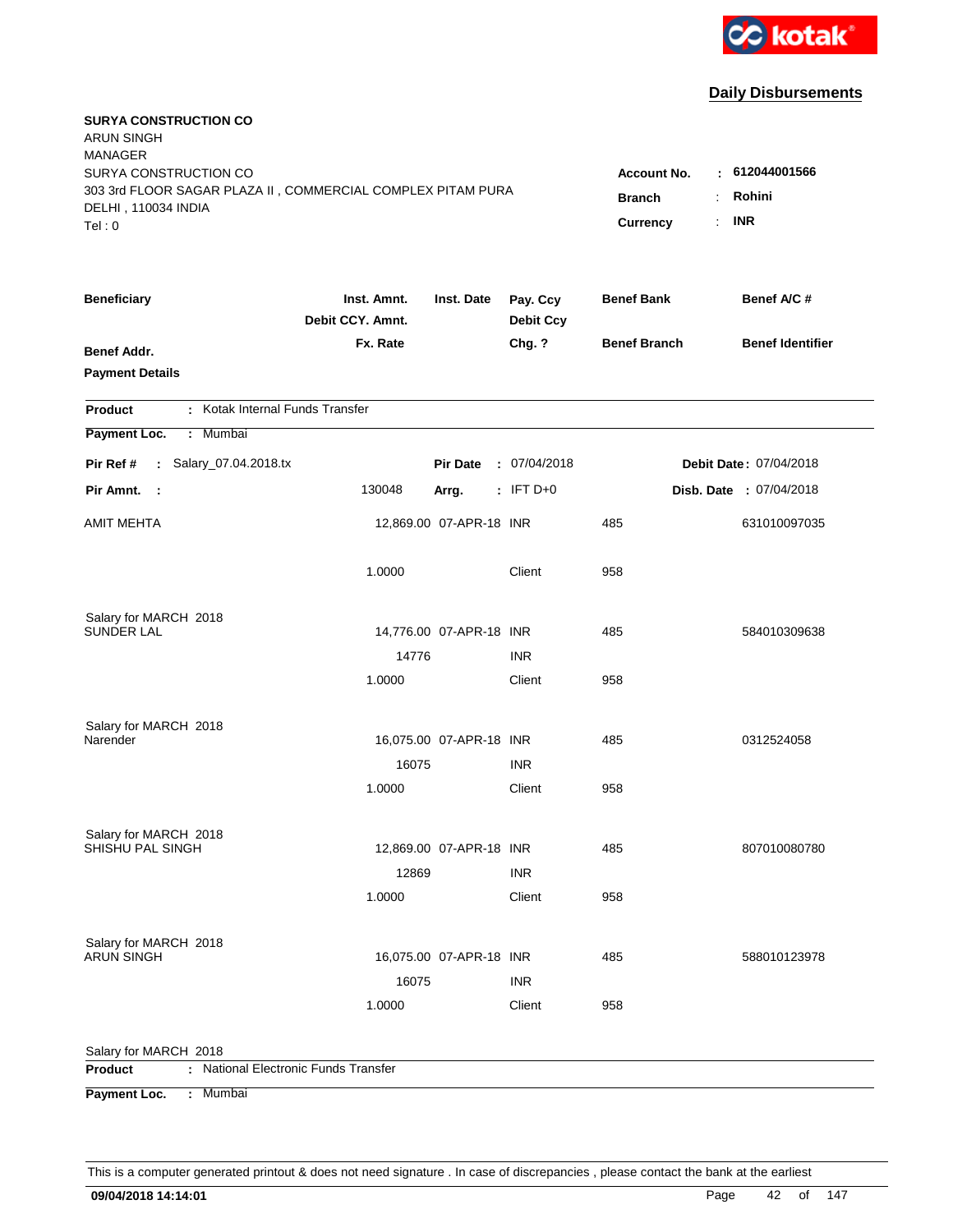

| <b>SURYA CONSTRUCTION CO</b><br><b>ARUN SINGH</b><br><b>MANAGER</b>                  |                                 |                         |                                    |                      |                         |  |
|--------------------------------------------------------------------------------------|---------------------------------|-------------------------|------------------------------------|----------------------|-------------------------|--|
| SURYA CONSTRUCTION CO<br>303 3rd FLOOR SAGAR PLAZA II, COMMERCIAL COMPLEX PITAM PURA |                                 |                         | 612044001566<br><b>Account No.</b> |                      |                         |  |
| DELHI, 110034 INDIA                                                                  |                                 |                         |                                    | <b>Branch</b>        | Rohini                  |  |
| Tel:0                                                                                |                                 |                         |                                    | <b>Currency</b><br>÷ | <b>INR</b>              |  |
| <b>Beneficiary</b>                                                                   | Inst. Amnt.<br>Debit CCY. Amnt. | Inst. Date              | Pay. Ccy<br><b>Debit Ccy</b>       | <b>Benef Bank</b>    | Benef A/C #             |  |
| <b>Benef Addr.</b><br><b>Payment Details</b>                                         | Fx. Rate                        |                         | Chg. ?                             | <b>Benef Branch</b>  | <b>Benef Identifier</b> |  |
| : National Electronic Funds Transfer<br><b>Product</b>                               |                                 |                         |                                    |                      |                         |  |
| Payment Loc.<br>: Mumbai                                                             |                                 |                         |                                    |                      |                         |  |
| : Salary_07.04.2018.tx<br>Pir Ref #                                                  |                                 | <b>Pir Date</b>         | : 07/04/2018                       |                      | Debit Date: 07/04/2018  |  |
| Pir Amnt.<br>- 1                                                                     | 5242060                         | Arrg.                   | : NEFT $D+0$                       |                      | Disb. Date : 07/04/2018 |  |
| ANUJ KUMAR TYAGI                                                                     |                                 | 25,000.00 07-APR-18 INR |                                    | 259                  | 1283104000046002        |  |
|                                                                                      | 25000                           |                         | <b>INR</b>                         |                      |                         |  |
|                                                                                      | 1.0000                          |                         | Client                             | IBKL001283           |                         |  |
| Salary for MARCH 2018                                                                |                                 |                         |                                    |                      |                         |  |
| <b>BABLU MANDAL</b>                                                                  |                                 | 14,776.00 07-APR-18 INR |                                    | 259                  | 1283104000048949        |  |
|                                                                                      | 14776                           |                         | <b>INR</b>                         |                      |                         |  |
|                                                                                      | 1.0000                          |                         | Client                             | <b>IBKL001283</b>    |                         |  |
| Salary for MARCH 2018                                                                |                                 |                         |                                    |                      |                         |  |
| <b>SHRI PAL</b>                                                                      |                                 | 14,776.00 07-APR-18 INR |                                    | 259                  | 1283104000043777        |  |
|                                                                                      | 14776                           |                         | <b>INR</b>                         |                      |                         |  |
|                                                                                      | 1.0000                          |                         | Client                             | IBKL001283           |                         |  |
| Salary for MARCH 2018                                                                |                                 |                         |                                    |                      |                         |  |
| <b>CHETAN KUMAR</b>                                                                  |                                 | 14,776.00 07-APR-18 INR |                                    | 259                  | 1283104000043795        |  |
|                                                                                      | 14776                           |                         | <b>INR</b>                         |                      |                         |  |
|                                                                                      | 1.0000                          |                         | Client                             | <b>IBKL001283</b>    |                         |  |
| Salary for MARCH 2018                                                                |                                 |                         |                                    |                      |                         |  |
| <b>MURARI JHA</b>                                                                    |                                 | 14,776.00 07-APR-18 INR |                                    | 259                  | 0201104000138567        |  |
|                                                                                      | 14776                           |                         | <b>INR</b>                         |                      |                         |  |
|                                                                                      | 1.0000                          |                         | Client                             | IBK0000201           |                         |  |
| Salary for MARCH 2018                                                                |                                 |                         |                                    |                      |                         |  |
| <b>HARISH</b>                                                                        |                                 | 14,776.00 07-APR-18 INR |                                    | 259                  | 1283104000044484        |  |
|                                                                                      | 14776                           |                         | <b>INR</b>                         |                      |                         |  |
|                                                                                      | 1.0000                          |                         | Client                             | <b>IBKL001283</b>    |                         |  |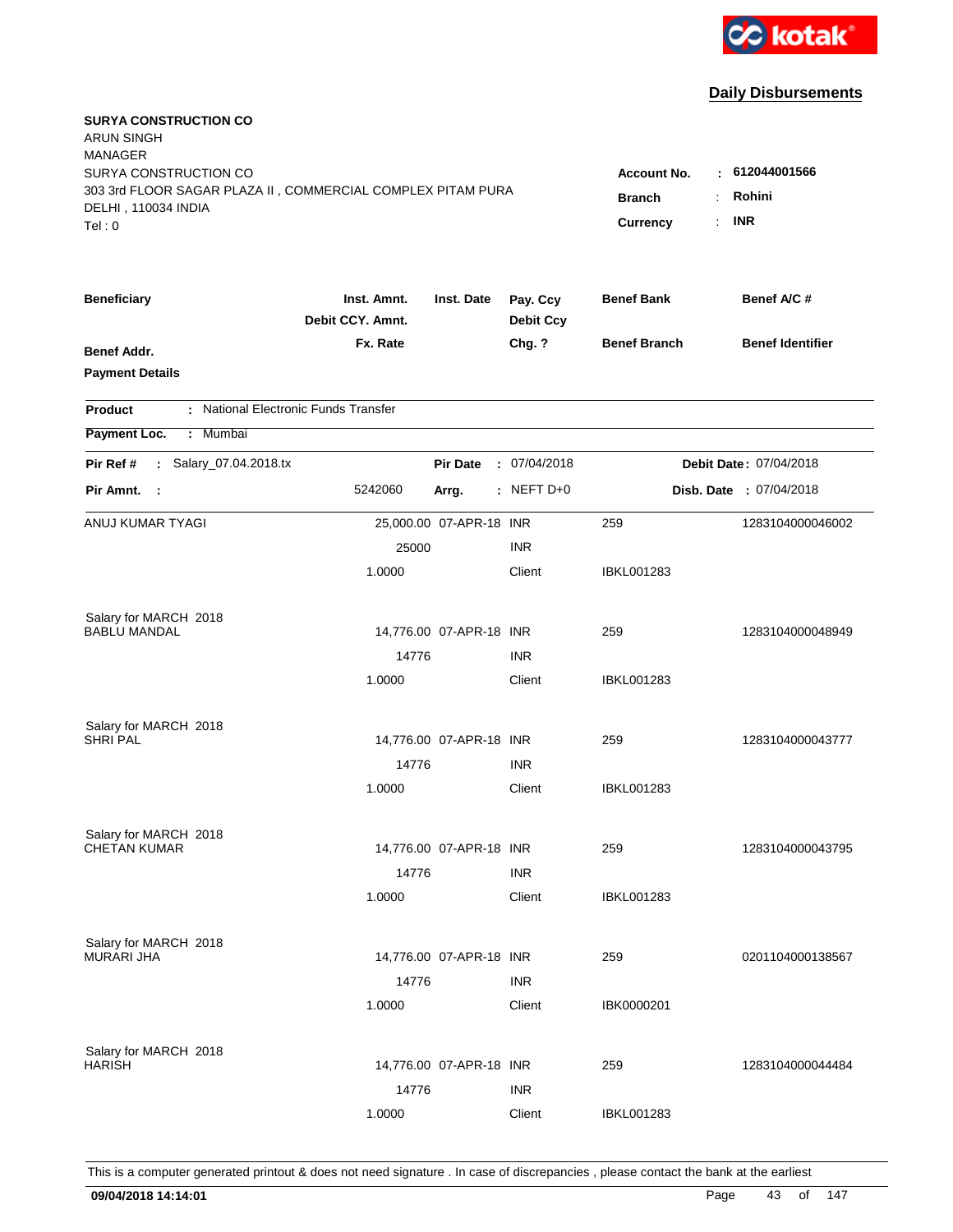

| <b>SURYA CONSTRUCTION CO</b><br><b>ARUN SINGH</b><br><b>MANAGER</b>                                         |                                                                       |                                        |                              |                     |                         |
|-------------------------------------------------------------------------------------------------------------|-----------------------------------------------------------------------|----------------------------------------|------------------------------|---------------------|-------------------------|
| SURYA CONSTRUCTION CO<br>303 3rd FLOOR SAGAR PLAZA II, COMMERCIAL COMPLEX PITAM PURA<br>DELHI, 110034 INDIA | <b>Account No.</b><br><b>Branch</b><br>÷<br>$\mathbb{R}^{\mathbb{Z}}$ | : 612044001566<br>Rohini<br><b>INR</b> |                              |                     |                         |
| Tel: 0                                                                                                      |                                                                       |                                        |                              | <b>Currency</b>     |                         |
| <b>Beneficiary</b>                                                                                          | Inst. Amnt.<br>Debit CCY. Amnt.                                       | Inst. Date                             | Pay. Ccy<br><b>Debit Ccy</b> | <b>Benef Bank</b>   | Benef A/C #             |
| Benef Addr.<br><b>Payment Details</b>                                                                       | Fx. Rate                                                              |                                        | Chg. ?                       | <b>Benef Branch</b> | <b>Benef Identifier</b> |
| : National Electronic Funds Transfer<br><b>Product</b>                                                      |                                                                       |                                        |                              |                     |                         |
| Payment Loc.<br>Mumbai<br>÷                                                                                 |                                                                       |                                        |                              |                     |                         |
| : Salary_07.04.2018.tx<br>Pir Ref #                                                                         |                                                                       | <b>Pir Date</b>                        | : 07/04/2018                 |                     | Debit Date: 07/04/2018  |
| Pir Amnt.<br>$\mathbb{R}^2$                                                                                 | 5242060                                                               | Arrg.                                  | : NEFT D+0                   |                     | Disb. Date: 07/04/2018  |
| <b>HARISH</b>                                                                                               |                                                                       | 14,776.00 07-APR-18 INR                |                              | 259                 | 1283104000044484        |
|                                                                                                             | 1.0000                                                                |                                        | Client                       | <b>IBKL001283</b>   |                         |
| Salary for MARCH 2018                                                                                       |                                                                       |                                        |                              |                     |                         |
| CHHOTE LAL                                                                                                  | 14776                                                                 | 14,776.00 07-APR-18 INR                | <b>INR</b>                   | 259                 | 0201104000138871        |
|                                                                                                             | 1.0000                                                                |                                        | Client                       | IBK0000201          |                         |
|                                                                                                             |                                                                       |                                        |                              |                     |                         |
| Salary for MARCH 2018                                                                                       |                                                                       |                                        |                              |                     |                         |
| <b>MOHINDER KUMAR</b>                                                                                       |                                                                       | 14,776.00 07-APR-18 INR                |                              | 259                 | 1283104000048000        |
|                                                                                                             | 14776                                                                 |                                        | <b>INR</b>                   |                     |                         |
|                                                                                                             | 1.0000                                                                |                                        | Client                       | <b>IBKL001283</b>   |                         |
| Salary for MARCH 2018                                                                                       |                                                                       |                                        |                              |                     |                         |
| <b>DHARMENDER KUMAR</b>                                                                                     |                                                                       | 14,776.00 07-APR-18 INR                |                              | 259                 | 1283104000043500        |
|                                                                                                             | 14776                                                                 |                                        | <b>INR</b>                   |                     |                         |
|                                                                                                             | 1.0000                                                                |                                        | Client                       | IBKL001283          |                         |
| Salary for MARCH 2018                                                                                       |                                                                       |                                        |                              |                     |                         |
| <b>RAVINDER KUMAR</b>                                                                                       |                                                                       | 14,776.00 07-APR-18 INR                |                              | 259                 | 1283104000043537        |
|                                                                                                             | 14776                                                                 |                                        | <b>INR</b>                   |                     |                         |
|                                                                                                             | 1.0000                                                                |                                        | Client                       | <b>IBKL001283</b>   |                         |
|                                                                                                             |                                                                       |                                        |                              |                     |                         |
| Salary for MARCH 2018<br><b>JAI BHAGWAN</b>                                                                 |                                                                       | 14,776.00 07-APR-18 INR                |                              | 259                 | 1283104000043759        |
|                                                                                                             | 14776                                                                 |                                        | <b>INR</b>                   |                     |                         |
|                                                                                                             | 1.0000                                                                |                                        | Client                       | <b>IBKL001283</b>   |                         |
|                                                                                                             |                                                                       |                                        |                              |                     |                         |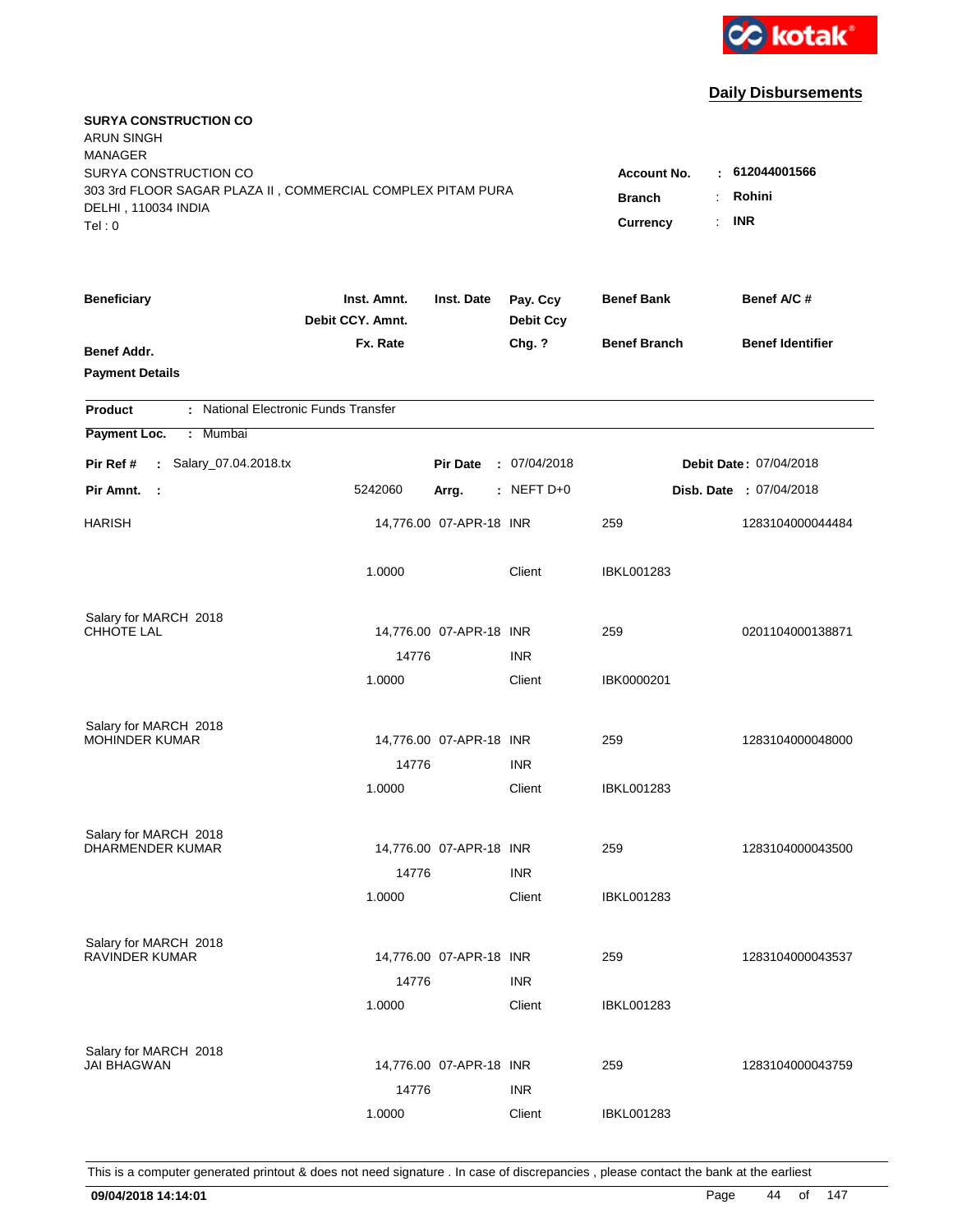

| <b>SURYA CONSTRUCTION CO</b><br><b>ARUN SINGH</b><br><b>MANAGER</b><br>SURYA CONSTRUCTION CO |                                 |                         |                              | <b>Account No.</b>                                             | $-612044001566$                |
|----------------------------------------------------------------------------------------------|---------------------------------|-------------------------|------------------------------|----------------------------------------------------------------|--------------------------------|
| 303 3rd FLOOR SAGAR PLAZA II, COMMERCIAL COMPLEX PITAM PURA<br>DELHI, 110034 INDIA<br>Tel: 0 |                                 |                         |                              | <b>Branch</b><br>$\ddot{\phantom{a}}$<br><b>Currency</b><br>÷. | Rohini<br><b>INR</b>           |
| <b>Beneficiary</b>                                                                           | Inst. Amnt.<br>Debit CCY. Amnt. | Inst. Date              | Pay. Ccy<br><b>Debit Ccy</b> | <b>Benef Bank</b>                                              | Benef A/C#                     |
| Benef Addr.<br><b>Payment Details</b>                                                        | Fx. Rate                        |                         | Chg. ?                       | <b>Benef Branch</b>                                            | <b>Benef Identifier</b>        |
| : National Electronic Funds Transfer<br><b>Product</b>                                       |                                 |                         |                              |                                                                |                                |
| Payment Loc.<br>: Mumbai                                                                     |                                 |                         |                              |                                                                |                                |
| : Salary_07.04.2018.tx<br>Pir Ref #                                                          |                                 | <b>Pir Date</b>         | : 07/04/2018                 |                                                                | Debit Date: 07/04/2018         |
| Pir Amnt. :                                                                                  | 5242060                         | Arrg.                   | $:$ NEFT D+0                 |                                                                | <b>Disb. Date : 07/04/2018</b> |
| JAI BHAGWAN                                                                                  |                                 | 14,776.00 07-APR-18 INR |                              | 259                                                            | 1283104000043759               |
|                                                                                              | 1.0000                          |                         | Client                       | <b>IBKL001283</b>                                              |                                |
| Salary for MARCH 2018<br><b>SURENDER SHARMA</b>                                              |                                 |                         |                              |                                                                |                                |
|                                                                                              | 14776                           | 14,776.00 07-APR-18 INR | <b>INR</b>                   | 259                                                            | 0201104000138437               |
|                                                                                              | 1.0000                          |                         | Client                       | IBK0000201                                                     |                                |
| Salary for MARCH 2018<br>LOKESH BHORA                                                        |                                 | 14,776.00 07-APR-18 INR |                              | 259                                                            | 1283104000046039¿              |
|                                                                                              | 14776                           |                         | <b>INR</b>                   |                                                                |                                |
|                                                                                              | 1.0000                          |                         | Client                       | <b>IBKL001283</b>                                              |                                |
| Salary for MARCH 2018                                                                        |                                 |                         |                              |                                                                |                                |
| <b>BIRENDER</b>                                                                              |                                 | 14,776.00 07-APR-18 INR |                              | 259                                                            | 1283104000043883               |
|                                                                                              | 14776<br>1.0000                 |                         | <b>INR</b><br>Client         | IBKL001283                                                     |                                |
| Salary for MARCH 2018                                                                        |                                 |                         |                              |                                                                |                                |
| <b>SUNIL KR PANDAY</b>                                                                       |                                 | 14,776.00 07-APR-18 INR |                              | 259                                                            | 1283104000043519               |
|                                                                                              | 14776<br>1.0000                 |                         | <b>INR</b><br>Client         | <b>IBKL001283</b>                                              |                                |
| Salary for MARCH 2018<br><b>ANOOP DAHIYA</b>                                                 |                                 | 14,776.00 07-APR-18 INR |                              | 259                                                            | 1283104000044226               |
|                                                                                              | 14776                           |                         | <b>INR</b>                   |                                                                |                                |
|                                                                                              | 1.0000                          |                         | Client                       | <b>IBKL001283</b>                                              |                                |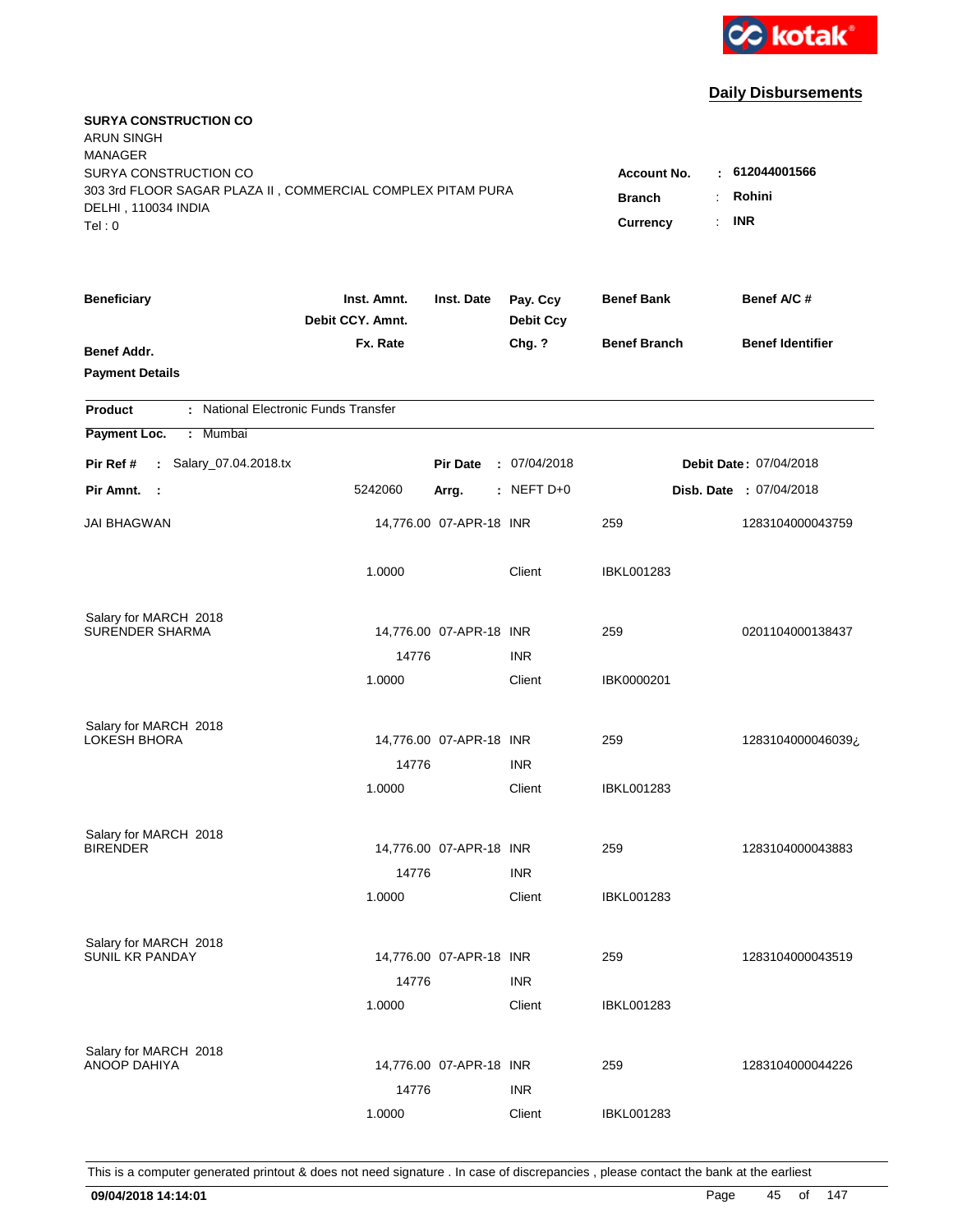

| <b>SURYA CONSTRUCTION CO</b><br><b>ARUN SINGH</b><br><b>MANAGER</b><br>SURYA CONSTRUCTION CO<br>303 3rd FLOOR SAGAR PLAZA II, COMMERCIAL COMPLEX PITAM PURA<br>DELHI, 110034 INDIA<br>Tel: 0 | <b>Account No.</b><br><b>Branch</b><br>$\ddot{\cdot}$<br><b>Currency</b><br>÷. | $-612044001566$<br>Rohini<br><b>INR</b> |                              |                     |                         |
|----------------------------------------------------------------------------------------------------------------------------------------------------------------------------------------------|--------------------------------------------------------------------------------|-----------------------------------------|------------------------------|---------------------|-------------------------|
| <b>Beneficiary</b>                                                                                                                                                                           | Inst. Amnt.<br>Debit CCY. Amnt.                                                | Inst. Date                              | Pay. Ccy<br><b>Debit Ccy</b> | <b>Benef Bank</b>   | Benef A/C#              |
| Benef Addr.<br><b>Payment Details</b>                                                                                                                                                        | Fx. Rate                                                                       |                                         | Chg. ?                       | <b>Benef Branch</b> | <b>Benef Identifier</b> |
| : National Electronic Funds Transfer<br><b>Product</b>                                                                                                                                       |                                                                                |                                         |                              |                     |                         |
| Payment Loc.<br>: Mumbai                                                                                                                                                                     |                                                                                |                                         |                              |                     |                         |
| : Salary_07.04.2018.tx<br>Pir Ref #                                                                                                                                                          |                                                                                | <b>Pir Date</b>                         | : 07/04/2018                 |                     | Debit Date: 07/04/2018  |
| Pir Amnt. :                                                                                                                                                                                  | 5242060                                                                        | Arrg.                                   | $:$ NEFT D+0                 |                     | Disb. Date: 07/04/2018  |
| ANOOP DAHIYA                                                                                                                                                                                 |                                                                                | 14,776.00 07-APR-18 INR                 |                              | 259                 | 1283104000044226        |
|                                                                                                                                                                                              | 1.0000                                                                         |                                         | Client                       | <b>IBKL001283</b>   |                         |
| Salary for MARCH 2018                                                                                                                                                                        |                                                                                |                                         |                              |                     |                         |
| <b>ANUP SINGH</b>                                                                                                                                                                            |                                                                                | 14,776.00 07-APR-18 INR                 |                              | 259                 | 1283104000043908        |
|                                                                                                                                                                                              | 14776                                                                          |                                         | <b>INR</b><br>Client         |                     |                         |
|                                                                                                                                                                                              | 1.0000                                                                         |                                         |                              | <b>IBKL001283</b>   |                         |
| Salary for MARCH 2018                                                                                                                                                                        |                                                                                |                                         |                              |                     |                         |
| <b>MOHAN KUMAR</b>                                                                                                                                                                           |                                                                                | 12,189.00 07-APR-18 INR                 |                              | 259                 | 0201104000138895        |
|                                                                                                                                                                                              | 12189                                                                          |                                         | <b>INR</b>                   |                     |                         |
|                                                                                                                                                                                              | 1.0000                                                                         |                                         | Client                       | IBK0000201          |                         |
| Salary for MARCH 2018                                                                                                                                                                        |                                                                                |                                         |                              |                     |                         |
| <b>ASHOK YADAV</b>                                                                                                                                                                           |                                                                                | 12,189.00 07-APR-18 INR                 |                              | 259                 | 1283104000046057        |
|                                                                                                                                                                                              | 12189                                                                          |                                         | <b>INR</b>                   |                     |                         |
|                                                                                                                                                                                              | 1.0000                                                                         |                                         | Client                       | IBKL001283          |                         |
|                                                                                                                                                                                              |                                                                                |                                         |                              |                     |                         |
| Salary for MARCH 2018<br><b>CHAMAN</b>                                                                                                                                                       |                                                                                | 12,189.00 07-APR-18 INR                 |                              | 259                 | 0201104000145299        |
|                                                                                                                                                                                              | 12189                                                                          |                                         | <b>INR</b>                   |                     |                         |
|                                                                                                                                                                                              | 1.0000                                                                         |                                         | Client                       | IBK0000201          |                         |
|                                                                                                                                                                                              |                                                                                |                                         |                              |                     |                         |
| Salary for MARCH 2018<br><b>HIRA LAL</b>                                                                                                                                                     |                                                                                | 12,189.00 07-APR-18 INR                 |                              | 259                 | 1283104000043467        |
|                                                                                                                                                                                              | 12189                                                                          |                                         | <b>INR</b>                   |                     |                         |
|                                                                                                                                                                                              | 1.0000                                                                         |                                         | Client                       | <b>IBKL001283</b>   |                         |
|                                                                                                                                                                                              |                                                                                |                                         |                              |                     |                         |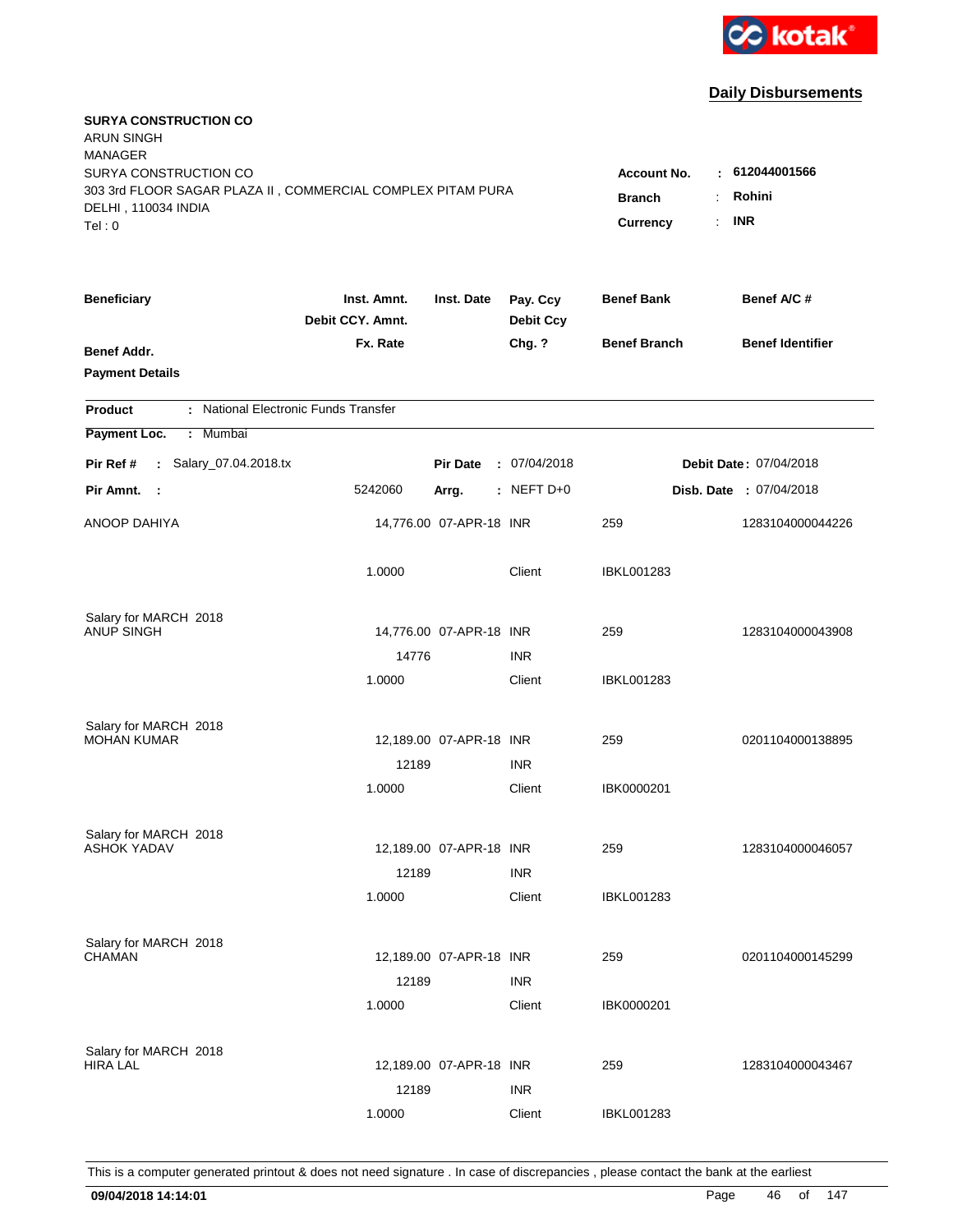

| <b>SURYA CONSTRUCTION CO</b><br><b>ARUN SINGH</b><br><b>MANAGER</b><br>SURYA CONSTRUCTION CO<br>303 3rd FLOOR SAGAR PLAZA II, COMMERCIAL COMPLEX PITAM PURA<br>DELHI, 110034 INDIA<br>Tel: 0 | <b>Account No.</b><br><b>Branch</b><br>Currency | $-612044001566$<br>Rohini<br>÷<br><b>INR</b><br>$\mathbf{r}$ |                              |                     |                               |
|----------------------------------------------------------------------------------------------------------------------------------------------------------------------------------------------|-------------------------------------------------|--------------------------------------------------------------|------------------------------|---------------------|-------------------------------|
| <b>Beneficiary</b>                                                                                                                                                                           | Inst. Amnt.<br>Debit CCY. Amnt.                 | Inst. Date                                                   | Pay. Ccy<br><b>Debit Ccy</b> | <b>Benef Bank</b>   | Benef A/C #                   |
| Benef Addr.<br><b>Payment Details</b>                                                                                                                                                        | Fx. Rate                                        |                                                              | Chg. ?                       | <b>Benef Branch</b> | <b>Benef Identifier</b>       |
| : National Electronic Funds Transfer<br><b>Product</b>                                                                                                                                       |                                                 |                                                              |                              |                     |                               |
| Payment Loc.<br>Mumbai<br>÷.                                                                                                                                                                 |                                                 |                                                              |                              |                     |                               |
| : Salary_07.04.2018.tx<br>Pir Ref #                                                                                                                                                          |                                                 | <b>Pir Date</b>                                              | : 07/04/2018                 |                     | <b>Debit Date: 07/04/2018</b> |
| Pir Amnt.<br>- 1                                                                                                                                                                             | 5242060                                         | Arrg.                                                        | $:$ NEFT D+0                 |                     | Disb. Date: 07/04/2018        |
| <b>HIRA LAL</b>                                                                                                                                                                              |                                                 | 12,189.00 07-APR-18 INR                                      |                              | 259                 | 1283104000043467              |
|                                                                                                                                                                                              | 1.0000                                          |                                                              | Client                       | <b>IBKL001283</b>   |                               |
| Salary for MARCH 2018                                                                                                                                                                        |                                                 |                                                              |                              |                     |                               |
| <b>GUPTESHWAR PRASAD</b>                                                                                                                                                                     |                                                 | 12,189.00 07-APR-18 INR                                      |                              | 259                 | 0201104000145206              |
|                                                                                                                                                                                              | 12189                                           |                                                              | <b>INR</b>                   |                     |                               |
|                                                                                                                                                                                              | 1.0000                                          |                                                              | Client                       | IBK0000201          |                               |
| Salary for MARCH 2018                                                                                                                                                                        |                                                 |                                                              |                              |                     |                               |
| <b>SURENDER SINGH</b>                                                                                                                                                                        |                                                 | 12,189.00 07-APR-18 INR                                      |                              | 259                 | 1283104000043670              |
|                                                                                                                                                                                              | 12189                                           |                                                              | <b>INR</b>                   |                     |                               |
|                                                                                                                                                                                              | 1.0000                                          |                                                              | Client                       | IBKL001283          |                               |
| Salary for MARCH 2018                                                                                                                                                                        |                                                 |                                                              |                              |                     |                               |
| <b>DINESH KUMAR</b>                                                                                                                                                                          |                                                 | 12,189.00 07-APR-18 INR                                      |                              | 259                 | 1283104000043476              |
|                                                                                                                                                                                              | 12189                                           |                                                              | <b>INR</b>                   |                     |                               |
|                                                                                                                                                                                              | 1.0000                                          |                                                              | Client                       | <b>IBKL001283</b>   |                               |
|                                                                                                                                                                                              |                                                 |                                                              |                              |                     |                               |
| Salary for MARCH 2018<br><b>MANOJ KUMAR</b>                                                                                                                                                  |                                                 | 12,189.00 07-APR-18 INR                                      |                              | 259                 | 1283104000043485              |
|                                                                                                                                                                                              | 12189                                           |                                                              | <b>INR</b>                   |                     |                               |
|                                                                                                                                                                                              | 1.0000                                          |                                                              | Client                       | <b>IBKL001283</b>   |                               |
|                                                                                                                                                                                              |                                                 |                                                              |                              |                     |                               |
| Salary for MARCH 2018<br>ROSHAN YADAV                                                                                                                                                        |                                                 | 12,189.00 07-APR-18 INR                                      |                              | 259                 | 0201104000138673              |
|                                                                                                                                                                                              | 12189                                           |                                                              | <b>INR</b>                   |                     |                               |
|                                                                                                                                                                                              | 1.0000                                          |                                                              | Client                       | IBK0000201          |                               |
|                                                                                                                                                                                              |                                                 |                                                              |                              |                     |                               |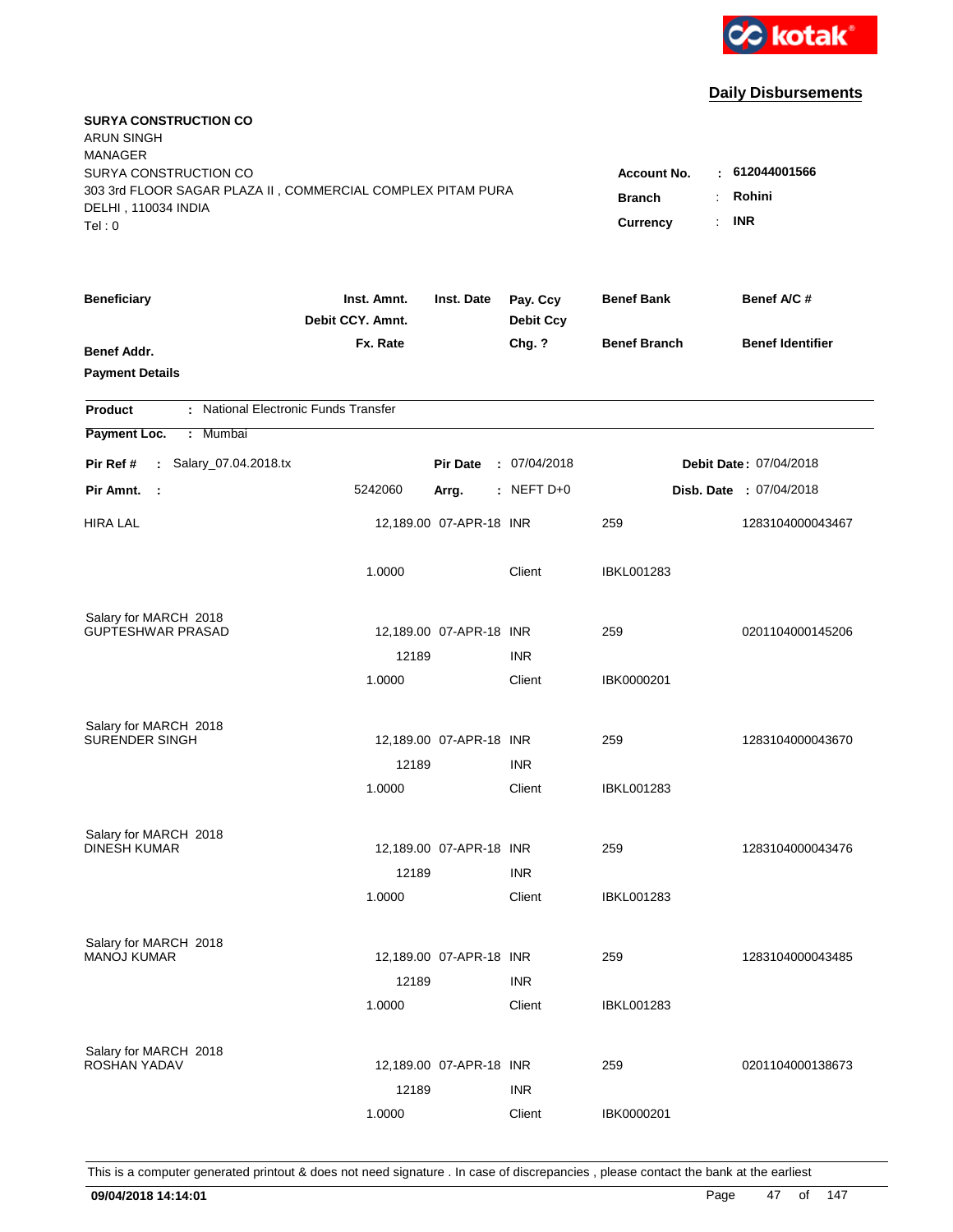

| <b>SURYA CONSTRUCTION CO</b><br><b>ARUN SINGH</b><br><b>MANAGER</b><br>SURYA CONSTRUCTION CO |                                 |                         |                              | <b>Account No.</b>        | : 612044001566                   |
|----------------------------------------------------------------------------------------------|---------------------------------|-------------------------|------------------------------|---------------------------|----------------------------------|
| 303 3rd FLOOR SAGAR PLAZA II, COMMERCIAL COMPLEX PITAM PURA<br>DELHI, 110034 INDIA<br>Tel: 0 |                                 |                         |                              | <b>Branch</b><br>Currency | Rohini<br>÷.<br><b>INR</b><br>t. |
| <b>Beneficiary</b>                                                                           | Inst. Amnt.<br>Debit CCY. Amnt. | Inst. Date              | Pay. Ccy<br><b>Debit Ccy</b> | <b>Benef Bank</b>         | Benef A/C #                      |
| Benef Addr.<br><b>Payment Details</b>                                                        | Fx. Rate                        |                         | Chg. ?                       | <b>Benef Branch</b>       | <b>Benef Identifier</b>          |
| : National Electronic Funds Transfer<br><b>Product</b>                                       |                                 |                         |                              |                           |                                  |
| Payment Loc.<br>: Mumbai                                                                     |                                 |                         |                              |                           |                                  |
| : Salary_07.04.2018.tx<br>Pir Ref #                                                          |                                 | <b>Pir Date</b>         | : 07/04/2018                 |                           | Debit Date: 07/04/2018           |
| Pir Amnt. :                                                                                  | 5242060                         | Arrg.                   | $:$ NEFT D+0                 |                           | Disb. Date: 07/04/2018           |
| ROSHAN YADAV                                                                                 |                                 | 12,189.00 07-APR-18 INR |                              | 259                       | 0201104000138673                 |
|                                                                                              | 1.0000                          |                         | Client                       | IBK0000201                |                                  |
| Salary for MARCH 2018                                                                        |                                 |                         |                              |                           |                                  |
| <b>SHIV SARAN</b>                                                                            | 12189                           | 12,189.00 07-APR-18 INR | <b>INR</b>                   | 259                       | 1283104000044129                 |
|                                                                                              | 1.0000                          |                         | Client                       | IBKL001283                |                                  |
| Salary for MARCH 2018                                                                        |                                 |                         |                              |                           |                                  |
| SANJEET JHA                                                                                  |                                 | 5,112.00 07-APR-18 INR  |                              | 259                       | 1283104000043999                 |
|                                                                                              | 5112                            |                         | <b>INR</b>                   |                           |                                  |
|                                                                                              | 1.0000                          |                         | Client                       | IBKL001283                |                                  |
| Salary for MARCH 2018                                                                        |                                 |                         |                              |                           |                                  |
| <b>JITENDER</b>                                                                              |                                 | 12,189.00 07-APR-18 INR |                              | 259                       | 1283104000050731                 |
|                                                                                              | 12189                           |                         | <b>INR</b>                   |                           |                                  |
|                                                                                              | 1.0000                          |                         | Client                       | <b>IBKL001283</b>         |                                  |
| Salary for MARCH 2018                                                                        |                                 |                         |                              |                           |                                  |
| <b>MANOJ SINGH</b>                                                                           |                                 | 12,189.00 07-APR-18 INR |                              | 259                       | 0201104000139076                 |
|                                                                                              | 12189<br>1.0000                 |                         | <b>INR</b><br>Client         | IBK0000201                |                                  |
|                                                                                              |                                 |                         |                              |                           |                                  |
| Salary for MARCH 2018                                                                        |                                 |                         |                              |                           |                                  |
| <b>RAJBEER</b>                                                                               |                                 | 12,189.00 07-APR-18 INR |                              | 259                       | 1283104000061436                 |
|                                                                                              | 12189                           |                         | <b>INR</b>                   |                           |                                  |
|                                                                                              | 1.0000                          |                         | Client                       | <b>IBKL001283</b>         |                                  |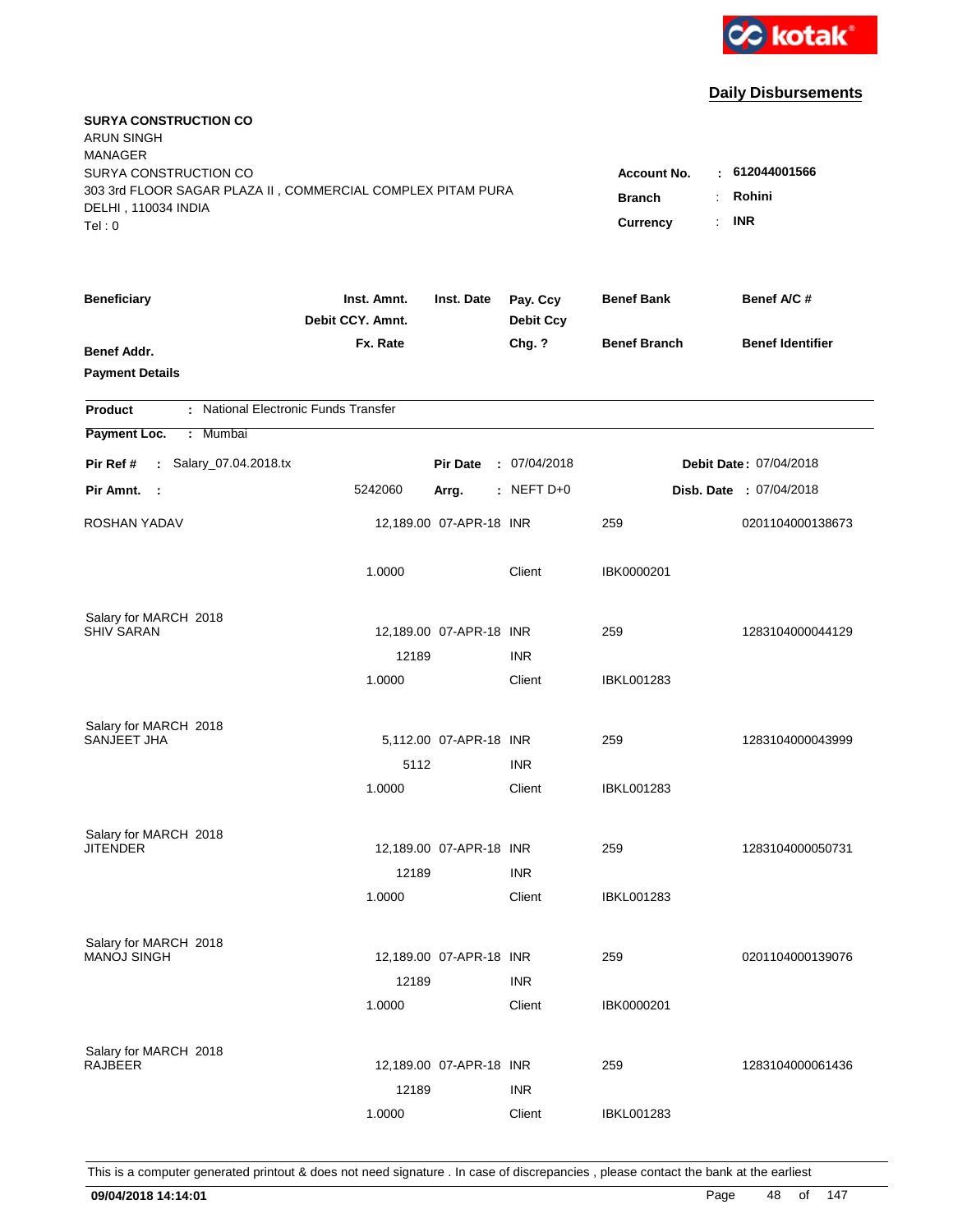

| <b>SURYA CONSTRUCTION CO</b><br><b>ARUN SINGH</b><br><b>MANAGER</b><br>SURYA CONSTRUCTION CO |                                 |                                                                         |                              | Account No.         | $-612044001566$               |
|----------------------------------------------------------------------------------------------|---------------------------------|-------------------------------------------------------------------------|------------------------------|---------------------|-------------------------------|
| 303 3rd FLOOR SAGAR PLAZA II, COMMERCIAL COMPLEX PITAM PURA<br>DELHI, 110034 INDIA<br>Tel: 0 |                                 | Rohini<br><b>Branch</b><br>÷.<br><b>INR</b><br>Currency<br>$\mathbf{r}$ |                              |                     |                               |
| <b>Beneficiary</b>                                                                           | Inst. Amnt.<br>Debit CCY. Amnt. | Inst. Date                                                              | Pay. Ccy<br><b>Debit Ccy</b> | <b>Benef Bank</b>   | Benef A/C #                   |
| Benef Addr.<br><b>Payment Details</b>                                                        | Fx. Rate                        |                                                                         | Chg. ?                       | <b>Benef Branch</b> | <b>Benef Identifier</b>       |
| : National Electronic Funds Transfer<br><b>Product</b>                                       |                                 |                                                                         |                              |                     |                               |
| Payment Loc.<br>Mumbai<br>÷.                                                                 |                                 |                                                                         |                              |                     |                               |
| : Salary_07.04.2018.tx<br>Pir Ref #                                                          |                                 | <b>Pir Date</b>                                                         | : 07/04/2018                 |                     | <b>Debit Date: 07/04/2018</b> |
| Pir Amnt.<br>- 1                                                                             | 5242060                         | Arrg.                                                                   | $:$ NEFT D+0                 |                     | Disb. Date: 07/04/2018        |
| RAJBEER                                                                                      |                                 | 12,189.00 07-APR-18 INR                                                 |                              | 259                 | 1283104000061436              |
|                                                                                              | 1.0000                          |                                                                         | Client                       | <b>IBKL001283</b>   |                               |
| Salary for MARCH 2018<br>SANDEEP KUMAR JAISWAL                                               |                                 |                                                                         |                              |                     |                               |
|                                                                                              | 12189                           | 12,189.00 07-APR-18 INR                                                 | <b>INR</b>                   | 259                 | 1283104000046075              |
|                                                                                              | 1.0000                          |                                                                         | Client                       | IBKL001283          |                               |
| Salary for MARCH 2018<br>AMAN SHARMA                                                         |                                 | 23,000.00 07-APR-18 INR                                                 |                              | 259                 | 1283104000048958              |
|                                                                                              | 23000                           |                                                                         | <b>INR</b>                   |                     |                               |
|                                                                                              | 1.0000                          |                                                                         | Client                       | IBKL001283          |                               |
| Salary for MARCH 2018                                                                        |                                 |                                                                         |                              |                     |                               |
| OM KANWAR                                                                                    |                                 | 14,776.00 07-APR-18 INR                                                 |                              | 259                 | 1283104000046154              |
|                                                                                              | 14776                           |                                                                         | <b>INR</b>                   |                     |                               |
|                                                                                              | 1.0000                          |                                                                         | Client                       | IBKL001283          |                               |
| Salary for MARCH 2018                                                                        |                                 |                                                                         |                              |                     |                               |
| <b>BIJENDER KUMAR</b>                                                                        |                                 | 14,776.00 07-APR-18 INR                                                 |                              | 259                 | 0201104000138475              |
|                                                                                              | 14776<br>1.0000                 |                                                                         | <b>INR</b><br>Client         | IBK0000201          |                               |
|                                                                                              |                                 |                                                                         |                              |                     |                               |
| Salary for MARCH 2018                                                                        |                                 |                                                                         |                              |                     |                               |
| <b>MOHAN DASS</b>                                                                            |                                 | 14,776.00 07-APR-18 INR                                                 |                              | 259                 | 0201104000138864              |
|                                                                                              | 14776                           |                                                                         | <b>INR</b>                   |                     |                               |
|                                                                                              | 1.0000                          |                                                                         | Client                       | IBK0000201          |                               |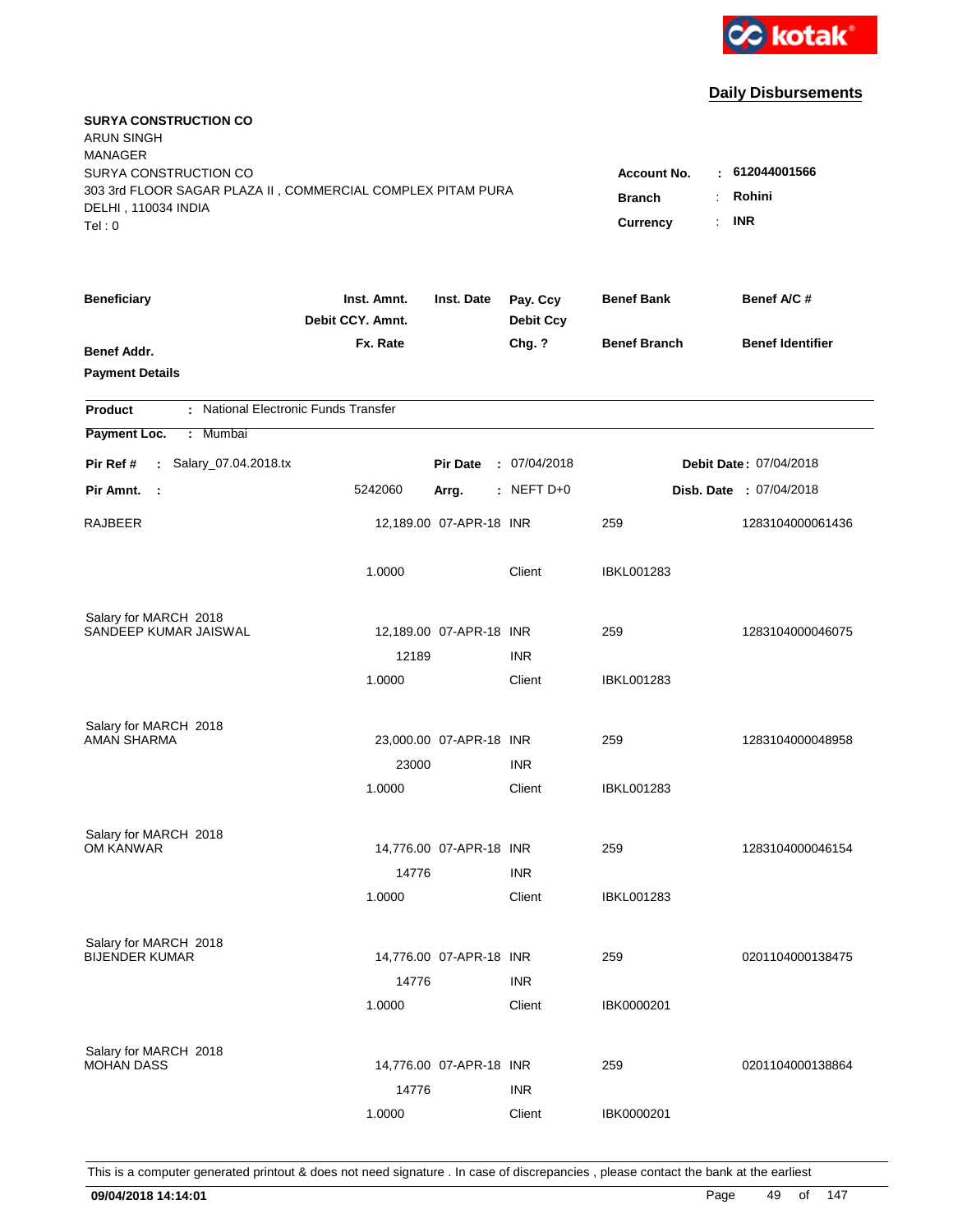

| <b>SURYA CONSTRUCTION CO</b><br><b>ARUN SINGH</b><br><b>MANAGER</b><br>SURYA CONSTRUCTION CO |                                                                     |                         |                              | <b>Account No.</b>  | : 612044001566          |
|----------------------------------------------------------------------------------------------|---------------------------------------------------------------------|-------------------------|------------------------------|---------------------|-------------------------|
| 303 3rd FLOOR SAGAR PLAZA II, COMMERCIAL COMPLEX PITAM PURA<br>DELHI, 110034 INDIA<br>Tel: 0 | Rohini<br><b>Branch</b><br>÷<br><b>INR</b><br><b>Currency</b><br>÷. |                         |                              |                     |                         |
| <b>Beneficiary</b>                                                                           | Inst. Amnt.<br>Debit CCY. Amnt.                                     | Inst. Date              | Pay. Ccy<br><b>Debit Ccy</b> | <b>Benef Bank</b>   | Benef A/C #             |
| Benef Addr.<br><b>Payment Details</b>                                                        | Fx. Rate                                                            |                         | Chg. ?                       | <b>Benef Branch</b> | <b>Benef Identifier</b> |
| : National Electronic Funds Transfer<br><b>Product</b>                                       |                                                                     |                         |                              |                     |                         |
| Payment Loc.<br>Mumbai<br>÷                                                                  |                                                                     |                         |                              |                     |                         |
| : Salary_07.04.2018.tx<br>Pir Ref #                                                          |                                                                     | <b>Pir Date</b>         | : 07/04/2018                 |                     | Debit Date: 07/04/2018  |
| Pir Amnt.<br>$\sim$ :                                                                        | 5242060                                                             | Arrg.                   | : NEFT D+0                   |                     | Disb. Date: 07/04/2018  |
| <b>MOHAN DASS</b>                                                                            |                                                                     | 14,776.00 07-APR-18 INR |                              | 259                 | 0201104000138864        |
|                                                                                              | 1.0000                                                              |                         | Client                       | IBK0000201          |                         |
| Salary for MARCH 2018<br>NARENDER                                                            |                                                                     |                         |                              |                     |                         |
|                                                                                              | 14776                                                               | 14,776.00 07-APR-18 INR | <b>INR</b>                   | 259                 | 1283104000043564        |
|                                                                                              | 1.0000                                                              |                         | Client                       | <b>IBKL001283</b>   |                         |
| Salary for MARCH 2018<br><b>MOMRAJ SINGH</b>                                                 |                                                                     | 14,776.00 07-APR-18 INR |                              | 053                 | 4112166000013474        |
|                                                                                              | 14776                                                               |                         | <b>INR</b>                   |                     |                         |
|                                                                                              | 1.0000                                                              |                         | Client                       | KVBL004112          |                         |
| Salary for MARCH 2018                                                                        |                                                                     |                         |                              |                     |                         |
| <b>NARENDER</b>                                                                              |                                                                     | 14,776.00 07-APR-18 INR |                              | 259                 | 1283104000043494        |
|                                                                                              | 14776                                                               |                         | <b>INR</b>                   |                     |                         |
|                                                                                              | 1.0000                                                              |                         | Client                       | IBKL001283          |                         |
| Salary for MARCH 2018                                                                        |                                                                     |                         |                              |                     |                         |
| <b>VIPIN KUMAR</b>                                                                           |                                                                     | 14,776.00 07-APR-18 INR |                              | 259                 | 1283104000043421        |
|                                                                                              | 14776<br>1.0000                                                     |                         | <b>INR</b><br>Client         | <b>IBKL001283</b>   |                         |
|                                                                                              |                                                                     |                         |                              |                     |                         |
| Salary for MARCH 2018                                                                        |                                                                     |                         |                              |                     |                         |
| <b>KRISHAN KUMAR</b>                                                                         |                                                                     | 14,776.00 07-APR-18 INR |                              | 259                 | 0201104000138697        |
|                                                                                              | 14776                                                               |                         | <b>INR</b>                   |                     |                         |
|                                                                                              | 1.0000                                                              |                         | Client                       | IBK0000201          |                         |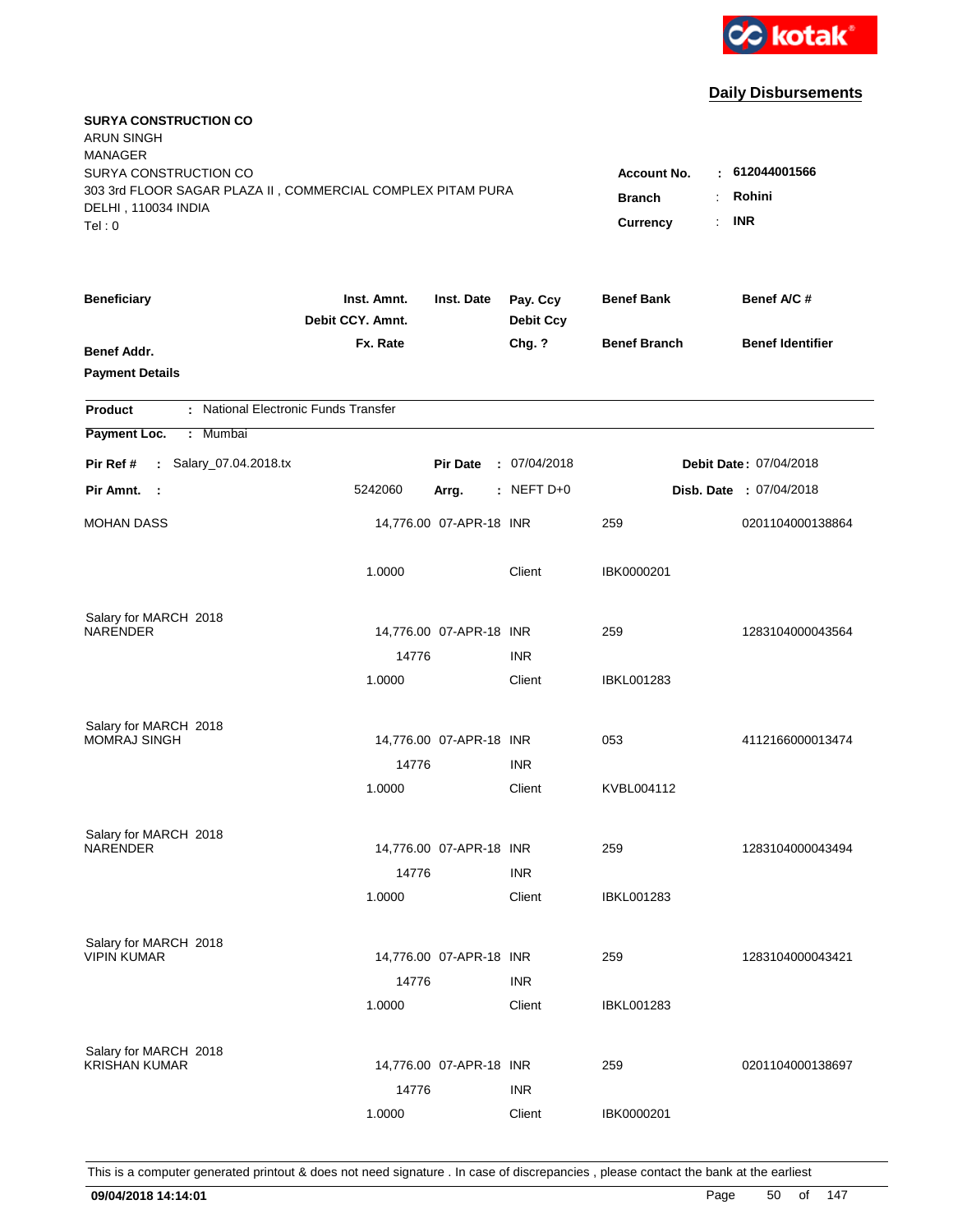

| <b>SURYA CONSTRUCTION CO</b><br><b>ARUN SINGH</b><br><b>MANAGER</b><br>SURYA CONSTRUCTION CO<br>303 3rd FLOOR SAGAR PLAZA II, COMMERCIAL COMPLEX PITAM PURA<br>DELHI, 110034 INDIA<br>Tel: 0 | <b>Account No.</b><br><b>Branch</b><br>Currency | : 612044001566<br>Rohini<br>÷.<br><b>INR</b><br>$\mathbf{r}$ |                              |                     |                               |
|----------------------------------------------------------------------------------------------------------------------------------------------------------------------------------------------|-------------------------------------------------|--------------------------------------------------------------|------------------------------|---------------------|-------------------------------|
| <b>Beneficiary</b>                                                                                                                                                                           | Inst. Amnt.<br>Debit CCY. Amnt.                 | Inst. Date                                                   | Pay. Ccy<br><b>Debit Ccy</b> | <b>Benef Bank</b>   | Benef A/C #                   |
| Benef Addr.<br><b>Payment Details</b>                                                                                                                                                        | Fx. Rate                                        |                                                              | Chg. ?                       | <b>Benef Branch</b> | <b>Benef Identifier</b>       |
| : National Electronic Funds Transfer<br><b>Product</b>                                                                                                                                       |                                                 |                                                              |                              |                     |                               |
| Payment Loc.<br>Mumbai<br>÷.                                                                                                                                                                 |                                                 |                                                              |                              |                     |                               |
| : Salary_07.04.2018.tx<br>Pir Ref #                                                                                                                                                          |                                                 | <b>Pir Date</b>                                              | : 07/04/2018                 |                     | <b>Debit Date: 07/04/2018</b> |
| Pir Amnt. :                                                                                                                                                                                  | 5242060                                         | Arrg.                                                        | $:$ NEFT D+0                 |                     | Disb. Date: 07/04/2018        |
| <b>KRISHAN KUMAR</b>                                                                                                                                                                         |                                                 | 14,776.00 07-APR-18 INR                                      |                              | 259                 | 0201104000138697              |
|                                                                                                                                                                                              | 1.0000                                          |                                                              | Client                       | IBK0000201          |                               |
| Salary for MARCH 2018                                                                                                                                                                        |                                                 |                                                              |                              |                     |                               |
| <b>KRISHAN RANA</b>                                                                                                                                                                          |                                                 | 14,776.00 07-APR-18 INR                                      |                              | 259                 | 0201104000138741              |
|                                                                                                                                                                                              | 14776                                           |                                                              | <b>INR</b>                   |                     |                               |
|                                                                                                                                                                                              | 1.0000                                          |                                                              | Client                       | IBK0000201          |                               |
| Salary for MARCH 2018                                                                                                                                                                        |                                                 |                                                              |                              |                     |                               |
| MUNNA KUMAR SHAH                                                                                                                                                                             |                                                 | 14,776.00 07-APR-18 INR                                      |                              | 259                 | 1283104000043689              |
|                                                                                                                                                                                              | 14776                                           |                                                              | <b>INR</b>                   |                     |                               |
|                                                                                                                                                                                              | 1.0000                                          |                                                              | Client                       | IBKL001283          |                               |
| Salary for MARCH 2018                                                                                                                                                                        |                                                 |                                                              |                              |                     |                               |
| <b>SUBHASH THAKUR</b>                                                                                                                                                                        |                                                 | 14,776.00 07-APR-18 INR                                      |                              | 259                 | 1283104000043768              |
|                                                                                                                                                                                              | 14776                                           |                                                              | <b>INR</b>                   |                     |                               |
|                                                                                                                                                                                              | 1.0000                                          |                                                              | Client                       | <b>IBKL001283</b>   |                               |
| Salary for MARCH 2018                                                                                                                                                                        |                                                 |                                                              |                              |                     |                               |
| <b>RAM KUMAR</b>                                                                                                                                                                             |                                                 | 14,776.00 07-APR-18 INR                                      |                              | 259                 | 0201104000138819              |
|                                                                                                                                                                                              | 14776                                           |                                                              | <b>INR</b>                   |                     |                               |
|                                                                                                                                                                                              | 1.0000                                          |                                                              | Client                       | IBK0000201          |                               |
| Salary for MARCH 2018                                                                                                                                                                        |                                                 |                                                              |                              |                     |                               |
| TRIBHUWAN PRASAD                                                                                                                                                                             |                                                 | 14,776.00 07-APR-18 INR                                      |                              | 259                 | 0201104000138666              |
|                                                                                                                                                                                              | 14776                                           |                                                              | <b>INR</b>                   |                     |                               |
|                                                                                                                                                                                              | 1.0000                                          |                                                              | Client                       | IBK0000201          |                               |
|                                                                                                                                                                                              |                                                 |                                                              |                              |                     |                               |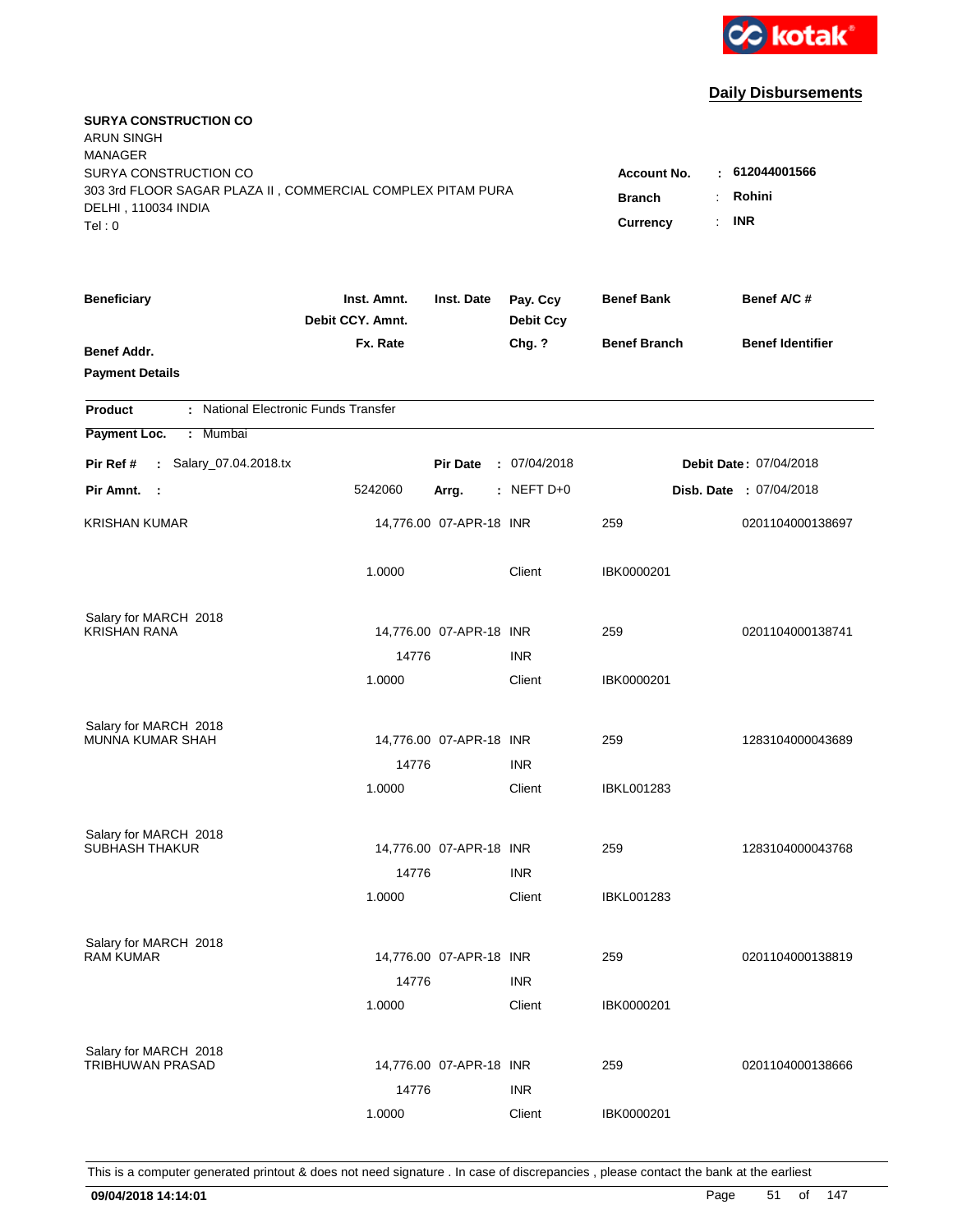

| <b>SURYA CONSTRUCTION CO</b><br><b>ARUN SINGH</b><br><b>MANAGER</b>                                                   |                                                            |                                         |                              |                     |                         |
|-----------------------------------------------------------------------------------------------------------------------|------------------------------------------------------------|-----------------------------------------|------------------------------|---------------------|-------------------------|
| SURYA CONSTRUCTION CO<br>303 3rd FLOOR SAGAR PLAZA II, COMMERCIAL COMPLEX PITAM PURA<br>DELHI, 110034 INDIA<br>Tel: 0 | <b>Account No.</b><br><b>Branch</b><br>÷<br>Currency<br>÷. | $-612044001566$<br>Rohini<br><b>INR</b> |                              |                     |                         |
| <b>Beneficiary</b>                                                                                                    | Inst. Amnt.<br>Debit CCY. Amnt.                            | Inst. Date                              | Pay. Ccy<br><b>Debit Ccy</b> | <b>Benef Bank</b>   | Benef A/C #             |
| Benef Addr.<br><b>Payment Details</b>                                                                                 | Fx. Rate                                                   |                                         | Chg. ?                       | <b>Benef Branch</b> | <b>Benef Identifier</b> |
| : National Electronic Funds Transfer<br><b>Product</b>                                                                |                                                            |                                         |                              |                     |                         |
| Payment Loc.<br>: Mumbai                                                                                              |                                                            |                                         |                              |                     |                         |
| : Salary_07.04.2018.tx<br>Pir Ref #                                                                                   |                                                            | <b>Pir Date</b>                         | : 07/04/2018                 |                     | Debit Date: 07/04/2018  |
| Pir Amnt.<br>- 1                                                                                                      | 5242060                                                    | Arrg.                                   | : NEFT $D+0$                 |                     | Disb. Date : 07/04/2018 |
| <b>TRIBHUWAN PRASAD</b>                                                                                               |                                                            | 14,776.00 07-APR-18 INR                 |                              | 259                 | 0201104000138666        |
|                                                                                                                       | 1.0000                                                     |                                         | Client                       | IBK0000201          |                         |
| Salary for MARCH 2018                                                                                                 |                                                            |                                         |                              |                     |                         |
| <b>PRAMOD</b>                                                                                                         |                                                            | 14,776.00 07-APR-18 INR                 |                              | 259                 | 0201104000138840        |
|                                                                                                                       | 14776<br>1.0000                                            |                                         | <b>INR</b><br>Client         | IBK0000201          |                         |
|                                                                                                                       |                                                            |                                         |                              |                     |                         |
| Salary for MARCH 2018<br><b>SURENDRA</b>                                                                              |                                                            | 14,776.00 07-APR-18 INR                 |                              | 259                 | 0201104000138482        |
|                                                                                                                       | 14776                                                      |                                         | <b>INR</b>                   |                     |                         |
|                                                                                                                       | 1.0000                                                     |                                         | Client                       | IBK0000201          |                         |
|                                                                                                                       |                                                            |                                         |                              |                     |                         |
| Salary for MARCH 2018<br><b>RAFFIK</b>                                                                                |                                                            | 14,776.00 07-APR-18 INR                 |                              | 259                 | 0201104000138857        |
|                                                                                                                       | 14776                                                      |                                         | <b>INR</b>                   |                     |                         |
|                                                                                                                       | 1.0000                                                     |                                         | Client                       | IBK0000201          |                         |
|                                                                                                                       |                                                            |                                         |                              |                     |                         |
| Salary for MARCH 2018<br><b>RAJPAL</b>                                                                                |                                                            | 14,776.00 07-APR-18 INR                 |                              | 259                 | 1283104000048064        |
|                                                                                                                       | 14776                                                      |                                         | <b>INR</b>                   |                     |                         |
|                                                                                                                       | 1.0000                                                     |                                         | Client                       | <b>IBKL001283</b>   |                         |
|                                                                                                                       |                                                            |                                         |                              |                     |                         |
| Salary for MARCH 2018<br>RAMANAND SAW                                                                                 |                                                            | 14,776.00 07-APR-18 INR                 |                              | 259                 | 1283104000043458        |
|                                                                                                                       | 14776                                                      |                                         | <b>INR</b>                   |                     |                         |
|                                                                                                                       | 1.0000                                                     |                                         | Client                       | <b>IBKL001283</b>   |                         |
|                                                                                                                       |                                                            |                                         |                              |                     |                         |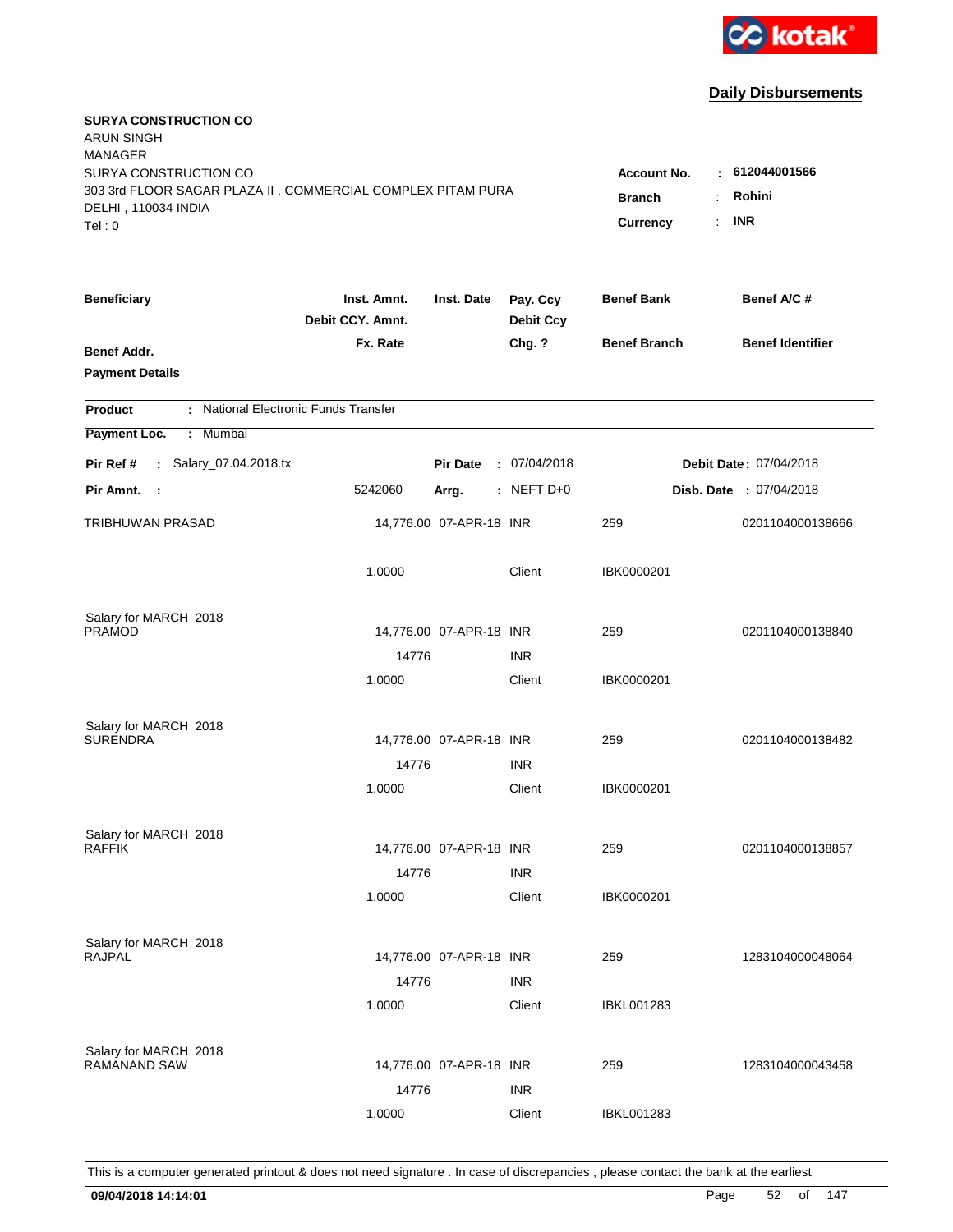

| <b>SURYA CONSTRUCTION CO</b><br><b>ARUN SINGH</b><br><b>MANAGER</b><br>SURYA CONSTRUCTION CO |                                                                    |                         |                              | <b>Account No.</b>  | : 612044001566          |
|----------------------------------------------------------------------------------------------|--------------------------------------------------------------------|-------------------------|------------------------------|---------------------|-------------------------|
| 303 3rd FLOOR SAGAR PLAZA II, COMMERCIAL COMPLEX PITAM PURA<br>DELHI, 110034 INDIA<br>Tel: 0 | <b>Branch</b><br>÷<br>$\mathbb{R}^{\mathbb{Z}}$<br><b>Currency</b> | Rohini<br><b>INR</b>    |                              |                     |                         |
| <b>Beneficiary</b>                                                                           | Inst. Amnt.<br>Debit CCY. Amnt.                                    | Inst. Date              | Pay. Ccy<br><b>Debit Ccy</b> | <b>Benef Bank</b>   | Benef A/C #             |
| Benef Addr.<br><b>Payment Details</b>                                                        | Fx. Rate                                                           |                         | Chg. ?                       | <b>Benef Branch</b> | <b>Benef Identifier</b> |
| : National Electronic Funds Transfer<br><b>Product</b>                                       |                                                                    |                         |                              |                     |                         |
| Payment Loc.<br>Mumbai<br>÷                                                                  |                                                                    |                         |                              |                     |                         |
| : Salary_07.04.2018.tx<br>Pir Ref #                                                          |                                                                    | <b>Pir Date</b>         | : 07/04/2018                 |                     | Debit Date: 07/04/2018  |
| Pir Amnt.<br>$\sim$ :                                                                        | 5242060                                                            | Arrg.                   | : NEFT D+0                   |                     | Disb. Date: 07/04/2018  |
| RAMANAND SAW                                                                                 |                                                                    | 14,776.00 07-APR-18 INR |                              | 259                 | 1283104000043458        |
|                                                                                              | 1.0000                                                             |                         | Client                       | <b>IBKL001283</b>   |                         |
| Salary for MARCH 2018<br><b>PYARE LAL</b>                                                    |                                                                    | 14,776.00 07-APR-18 INR |                              | 259                 | 1283104000043430        |
|                                                                                              | 14776                                                              |                         | <b>INR</b>                   |                     |                         |
|                                                                                              | 1.0000                                                             |                         | Client                       | <b>IBKL001283</b>   |                         |
| Salary for MARCH 2018<br><b>ALVIN KUMAR</b>                                                  |                                                                    | 14,776.00 07-APR-18 INR |                              | 259                 | 1283104000043449        |
|                                                                                              | 14776                                                              |                         | <b>INR</b>                   |                     |                         |
|                                                                                              | 1.0000                                                             |                         | Client                       | <b>IBKL001283</b>   |                         |
| Salary for MARCH 2018<br><b>RAJENDER</b>                                                     |                                                                    | 14,776.00 07-APR-18 INR |                              | 259                 | 1283104000043801        |
|                                                                                              | 14776                                                              |                         | <b>INR</b>                   |                     |                         |
|                                                                                              | 1.0000                                                             |                         | Client                       | IBKL001283          |                         |
| Salary for MARCH 2018<br><b>PARMOD KUMAR</b>                                                 |                                                                    | 12,189.00 07-APR-18 INR |                              | 259                 | 0201104000138451        |
|                                                                                              | 12189<br>1.0000                                                    |                         | <b>INR</b><br>Client         | IBK0000201          |                         |
| Salary for MARCH 2018<br><b>MANBIR SINGH</b>                                                 | 12189                                                              | 12,189.00 07-APR-18 INR | <b>INR</b>                   | 259                 | 1283104000044475        |
|                                                                                              | 1.0000                                                             |                         | Client                       | <b>IBKL001283</b>   |                         |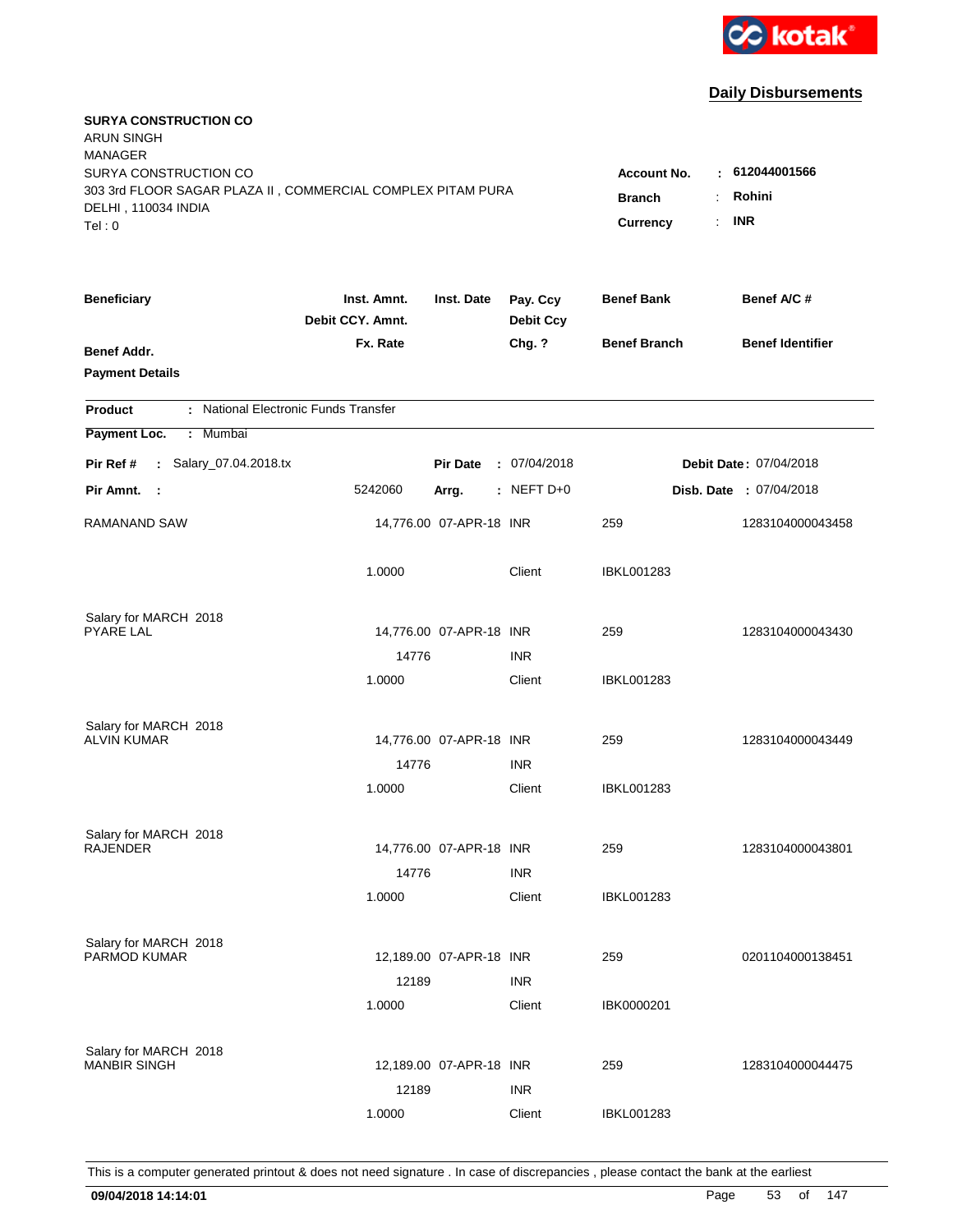

| <b>SURYA CONSTRUCTION CO</b><br><b>ARUN SINGH</b><br><b>MANAGER</b><br>SURYA CONSTRUCTION CO |                                 |                                                              |                              | <b>Account No.</b>  | : 612044001566          |
|----------------------------------------------------------------------------------------------|---------------------------------|--------------------------------------------------------------|------------------------------|---------------------|-------------------------|
| 303 3rd FLOOR SAGAR PLAZA II, COMMERCIAL COMPLEX PITAM PURA<br>DELHI, 110034 INDIA<br>Tel: 0 |                                 | Rohini<br><b>Branch</b><br>÷<br><b>INR</b><br>Currency<br>÷. |                              |                     |                         |
| <b>Beneficiary</b>                                                                           | Inst. Amnt.<br>Debit CCY. Amnt. | Inst. Date                                                   | Pay. Ccy<br><b>Debit Ccy</b> | <b>Benef Bank</b>   | Benef A/C #             |
| Benef Addr.<br><b>Payment Details</b>                                                        | Fx. Rate                        |                                                              | Chg. ?                       | <b>Benef Branch</b> | <b>Benef Identifier</b> |
| : National Electronic Funds Transfer<br><b>Product</b>                                       |                                 |                                                              |                              |                     |                         |
| Payment Loc.<br>: Mumbai                                                                     |                                 |                                                              |                              |                     |                         |
| : Salary_07.04.2018.tx<br>Pir Ref #                                                          |                                 | <b>Pir Date</b>                                              | : 07/04/2018                 |                     | Debit Date: 07/04/2018  |
| Pir Amnt. :                                                                                  | 5242060                         | Arrg.                                                        | $:$ NEFT D+0                 |                     | Disb. Date : 07/04/2018 |
| <b>MANBIR SINGH</b>                                                                          |                                 | 12,189.00 07-APR-18 INR                                      |                              | 259                 | 1283104000044475        |
|                                                                                              | 1.0000                          |                                                              | Client                       | <b>IBKL001283</b>   |                         |
| Salary for MARCH 2018                                                                        |                                 |                                                              |                              |                     |                         |
| <b>RAJPAL</b>                                                                                | 12189                           | 12,189.00 07-APR-18 INR                                      |                              | 259                 | 0201104000138758        |
|                                                                                              | 1.0000                          |                                                              | <b>INR</b><br>Client         | IBK0000201          |                         |
| Salary for MARCH 2018                                                                        |                                 |                                                              |                              |                     |                         |
| <b>RAKESH KUMAR</b>                                                                          |                                 | 12,189.00 07-APR-18 INR                                      | <b>INR</b>                   | 259                 | 1283104000046932        |
|                                                                                              | 12189<br>1.0000                 |                                                              | Client                       | <b>IBKL001283</b>   |                         |
| Salary for MARCH 2018                                                                        |                                 |                                                              |                              |                     |                         |
| <b>BYAS PRASAD</b>                                                                           |                                 | 12,189.00 07-APR-18 INR                                      |                              | 259                 | 1283104000046215        |
|                                                                                              | 12189                           |                                                              | <b>INR</b>                   |                     |                         |
|                                                                                              | 1.0000                          |                                                              | Client                       | <b>IBKL001283</b>   |                         |
| Salary for MARCH 2018                                                                        |                                 |                                                              |                              |                     |                         |
| <b>SATYWAN</b>                                                                               |                                 | 12,189.00 07-APR-18 INR                                      |                              | 259                 | 0201104000139038        |
|                                                                                              | 12189<br>1.0000                 |                                                              | <b>INR</b><br>Client         | IBK0000201          |                         |
| Salary for MARCH 2018<br><b>RAVI KUMAR RAJBHAR</b>                                           |                                 | 12,189.00 07-APR-18 INR                                      |                              | 259                 | 1283104000061454        |
|                                                                                              | 12189                           |                                                              | <b>INR</b>                   |                     |                         |
|                                                                                              | 1.0000                          |                                                              | Client                       | <b>IBKL001283</b>   |                         |
|                                                                                              |                                 |                                                              |                              |                     |                         |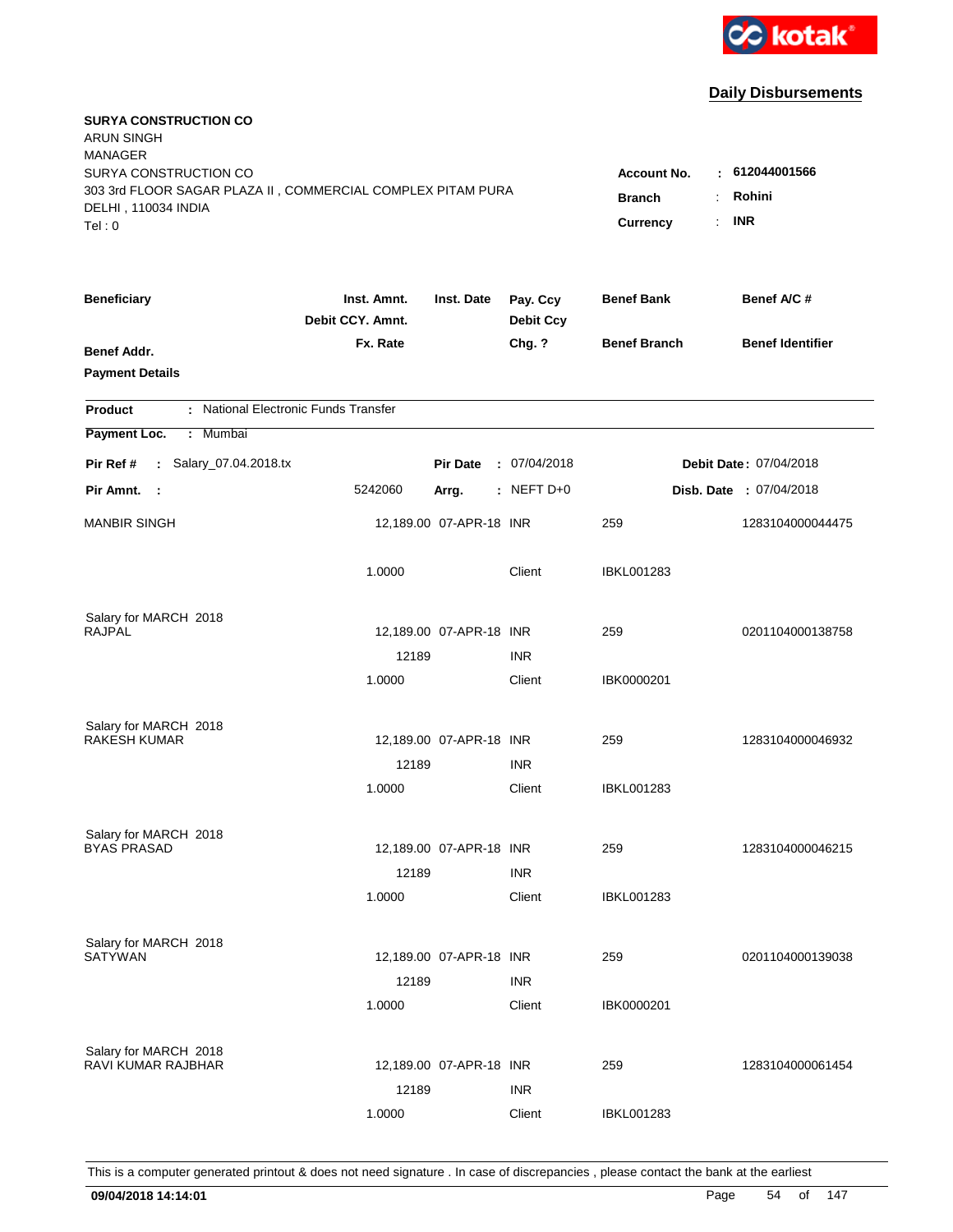

| <b>SURYA CONSTRUCTION CO</b><br><b>ARUN SINGH</b><br><b>MANAGER</b><br>SURYA CONSTRUCTION CO |                                 |                                                              |                              | <b>Account No.</b>  | : 612044001566          |
|----------------------------------------------------------------------------------------------|---------------------------------|--------------------------------------------------------------|------------------------------|---------------------|-------------------------|
| 303 3rd FLOOR SAGAR PLAZA II, COMMERCIAL COMPLEX PITAM PURA<br>DELHI, 110034 INDIA<br>Tel: 0 |                                 | Rohini<br><b>Branch</b><br>÷<br><b>INR</b><br>Currency<br>÷. |                              |                     |                         |
| <b>Beneficiary</b>                                                                           | Inst. Amnt.<br>Debit CCY. Amnt. | Inst. Date                                                   | Pay. Ccy<br><b>Debit Ccy</b> | <b>Benef Bank</b>   | Benef A/C #             |
| Benef Addr.<br><b>Payment Details</b>                                                        | Fx. Rate                        |                                                              | Chg. ?                       | <b>Benef Branch</b> | <b>Benef Identifier</b> |
| : National Electronic Funds Transfer<br><b>Product</b>                                       |                                 |                                                              |                              |                     |                         |
| Payment Loc.<br>: Mumbai                                                                     |                                 |                                                              |                              |                     |                         |
| : Salary_07.04.2018.tx<br>Pir Ref #                                                          |                                 | <b>Pir Date</b>                                              | : 07/04/2018                 |                     | Debit Date: 07/04/2018  |
| Pir Amnt.<br>- 1                                                                             | 5242060                         | Arrg.                                                        | : NEFT $D+0$                 |                     | Disb. Date : 07/04/2018 |
| RAVI KUMAR RAJBHAR                                                                           |                                 | 12,189.00 07-APR-18 INR                                      |                              | 259                 | 1283104000061454        |
|                                                                                              | 1.0000                          |                                                              | Client                       | <b>IBKL001283</b>   |                         |
| Salary for MARCH 2018                                                                        |                                 |                                                              |                              |                     |                         |
| <b>SURENDER</b>                                                                              | 12189                           | 12,189.00 07-APR-18 INR                                      | <b>INR</b>                   | 259                 | 0201104000139052        |
|                                                                                              | 1.0000                          |                                                              | Client                       | IBK0000201          |                         |
| Salary for MARCH 2018                                                                        |                                 |                                                              |                              |                     |                         |
| <b>KRISHAN KUMAR</b>                                                                         |                                 | 12,189.00 07-APR-18 INR                                      |                              | 259                 | 0201104000138628        |
|                                                                                              | 12189                           |                                                              | <b>INR</b>                   |                     |                         |
|                                                                                              | 1.0000                          |                                                              | Client                       | IBK0000201          |                         |
| Salary for MARCH 2018                                                                        |                                 |                                                              |                              |                     |                         |
| <b>NARESH</b>                                                                                |                                 | 11,795.00 07-APR-18 INR                                      |                              | 259                 | 1283104000051402        |
|                                                                                              | 11795                           |                                                              | <b>INR</b>                   |                     |                         |
|                                                                                              | 1.0000                          |                                                              | Client                       | <b>IBKL001283</b>   |                         |
| Salary for MARCH 2018                                                                        |                                 |                                                              |                              |                     |                         |
| RAJ PAL                                                                                      |                                 | 12,189.00 07-APR-18 INR                                      |                              | 259                 | 0201104000138918        |
|                                                                                              | 12189                           |                                                              | <b>INR</b>                   |                     |                         |
|                                                                                              | 1.0000                          |                                                              | Client                       | IBK0000201          |                         |
| Salary for MARCH 2018                                                                        |                                 |                                                              |                              |                     |                         |
| <b>PAWAN KUMAR</b>                                                                           |                                 | 12,189.00 07-APR-18 INR                                      |                              | 259                 | 0201104000138512        |
|                                                                                              | 12189                           |                                                              | <b>INR</b>                   |                     |                         |
|                                                                                              | 1.0000                          |                                                              | Client                       | IBK0000201          |                         |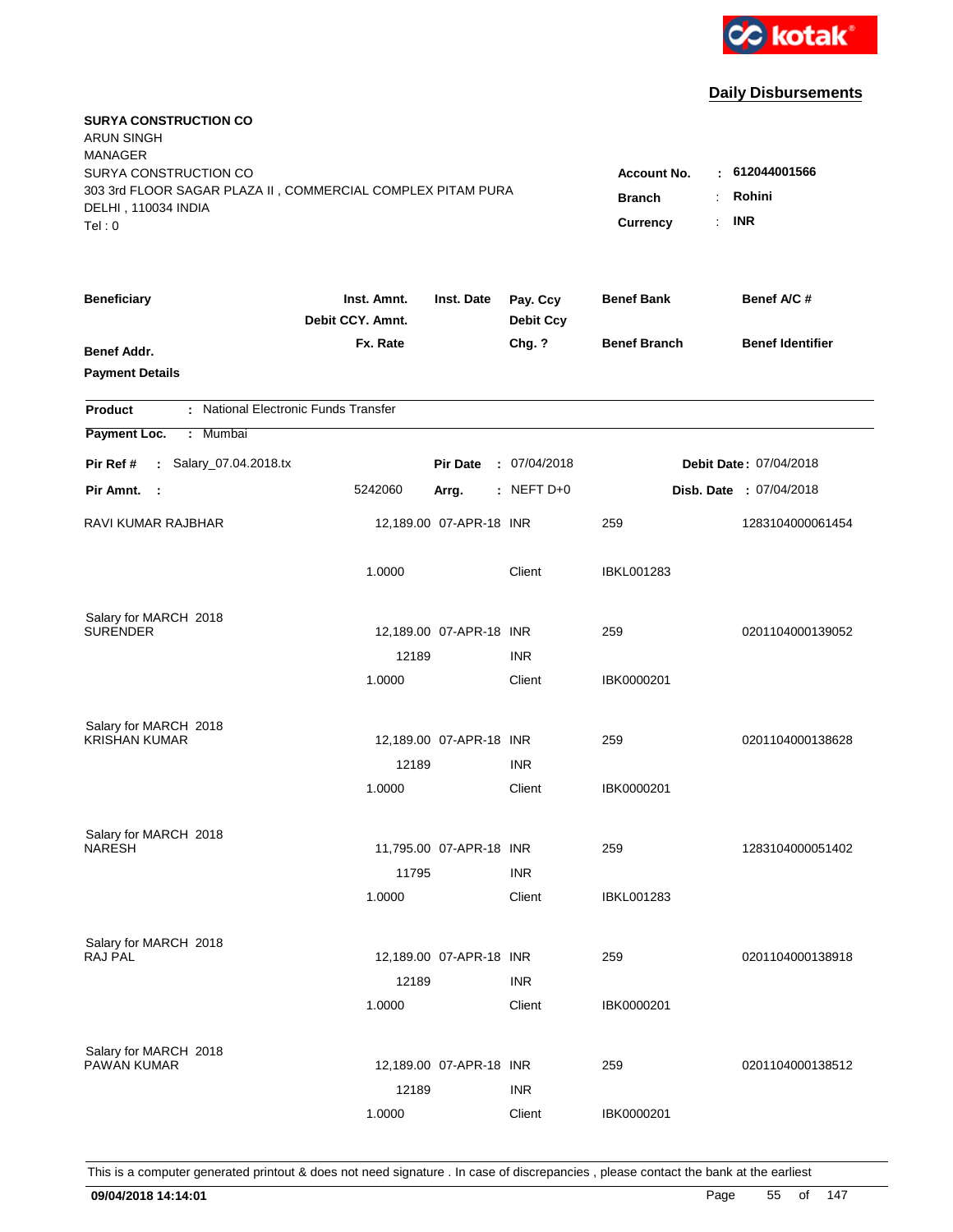

| <b>SURYA CONSTRUCTION CO</b><br><b>ARUN SINGH</b><br><b>MANAGER</b>                                                   |                                                 |                                                              |                              |                     |                                |
|-----------------------------------------------------------------------------------------------------------------------|-------------------------------------------------|--------------------------------------------------------------|------------------------------|---------------------|--------------------------------|
| SURYA CONSTRUCTION CO<br>303 3rd FLOOR SAGAR PLAZA II, COMMERCIAL COMPLEX PITAM PURA<br>DELHI, 110034 INDIA<br>Tel: 0 | <b>Account No.</b><br><b>Branch</b><br>Currency | : 612044001566<br>Rohini<br>÷.<br><b>INR</b><br>$\mathbf{r}$ |                              |                     |                                |
| <b>Beneficiary</b>                                                                                                    | Inst. Amnt.<br>Debit CCY. Amnt.                 | Inst. Date                                                   | Pay. Ccy<br><b>Debit Ccy</b> | <b>Benef Bank</b>   | Benef A/C #                    |
| Benef Addr.<br><b>Payment Details</b>                                                                                 | Fx. Rate                                        |                                                              | Chg. ?                       | <b>Benef Branch</b> | <b>Benef Identifier</b>        |
| : National Electronic Funds Transfer<br><b>Product</b>                                                                |                                                 |                                                              |                              |                     |                                |
| Payment Loc.<br>Mumbai<br>÷.                                                                                          |                                                 |                                                              |                              |                     |                                |
| : Salary_07.04.2018.tx<br>Pir Ref #                                                                                   |                                                 | <b>Pir Date</b>                                              | : 07/04/2018                 |                     | <b>Debit Date: 07/04/2018</b>  |
| Pir Amnt. :                                                                                                           | 5242060                                         | Arrg.                                                        | $:$ NEFT D+0                 |                     | <b>Disb. Date : 07/04/2018</b> |
| PAWAN KUMAR                                                                                                           |                                                 | 12,189.00 07-APR-18 INR                                      |                              | 259                 | 0201104000138512               |
|                                                                                                                       | 1.0000                                          |                                                              | Client                       | IBK0000201          |                                |
| Salary for MARCH 2018                                                                                                 |                                                 |                                                              |                              |                     |                                |
| ANIL KUMAR SHAH                                                                                                       |                                                 | 12,189.00 07-APR-18 INR                                      |                              | 259                 | 1283104000043546               |
|                                                                                                                       | 12189                                           |                                                              | <b>INR</b>                   |                     |                                |
|                                                                                                                       | 1.0000                                          |                                                              | Client                       | IBKL001283          |                                |
| Salary for MARCH 2018                                                                                                 |                                                 |                                                              |                              |                     |                                |
| PRITAM SINGH                                                                                                          |                                                 | 12,189.00 07-APR-18 INR                                      |                              | 259                 | 1283104000043713               |
|                                                                                                                       | 12189                                           |                                                              | <b>INR</b>                   |                     |                                |
|                                                                                                                       | 1.0000                                          |                                                              | Client                       | IBKL001283          |                                |
| Salary for MARCH 2018                                                                                                 |                                                 |                                                              |                              |                     |                                |
| <b>MANJEET</b>                                                                                                        |                                                 | 12,189.00 07-APR-18 INR                                      |                              | 259                 | 1283104000046181               |
|                                                                                                                       | 12189                                           |                                                              | <b>INR</b>                   |                     |                                |
|                                                                                                                       | 1.0000                                          |                                                              | Client                       | <b>IBKL001283</b>   |                                |
| Salary for MARCH 2018                                                                                                 |                                                 |                                                              |                              |                     |                                |
| ARJUN                                                                                                                 |                                                 | 12,189.00 07-APR-18 INR                                      |                              | 259                 | 0201104000145305               |
|                                                                                                                       | 12189                                           |                                                              | <b>INR</b>                   |                     |                                |
|                                                                                                                       | 1.0000                                          |                                                              | Client                       | IBK0000201          |                                |
|                                                                                                                       |                                                 |                                                              |                              |                     |                                |
| Salary for MARCH 2018<br><b>RAHUL</b>                                                                                 |                                                 | 12,189.00 07-APR-18 INR                                      |                              | 259                 | 1283104000049009               |
|                                                                                                                       | 12189                                           |                                                              | <b>INR</b>                   |                     |                                |
|                                                                                                                       | 1.0000                                          |                                                              | Client                       | <b>IBKL001283</b>   |                                |
|                                                                                                                       |                                                 |                                                              |                              |                     |                                |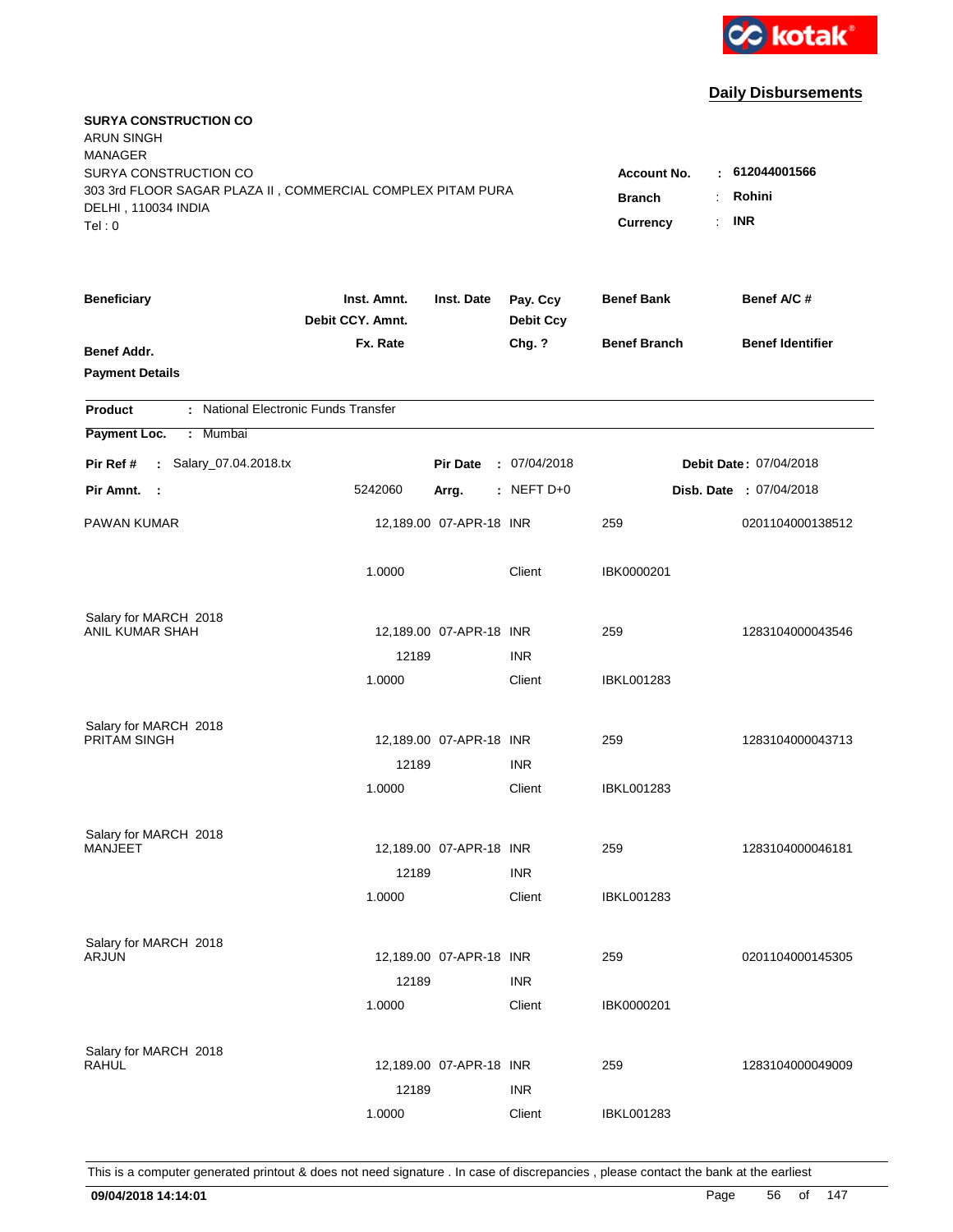

| <b>SURYA CONSTRUCTION CO</b><br><b>ARUN SINGH</b><br><b>MANAGER</b>                                                   |                                                                |                                         |                              |                     |                               |
|-----------------------------------------------------------------------------------------------------------------------|----------------------------------------------------------------|-----------------------------------------|------------------------------|---------------------|-------------------------------|
| SURYA CONSTRUCTION CO<br>303 3rd FLOOR SAGAR PLAZA II, COMMERCIAL COMPLEX PITAM PURA<br>DELHI, 110034 INDIA<br>Tel: 0 | Account No.<br><b>Branch</b><br>÷.<br>Currency<br>$\mathbf{r}$ | $-612044001566$<br>Rohini<br><b>INR</b> |                              |                     |                               |
|                                                                                                                       |                                                                |                                         |                              |                     |                               |
| <b>Beneficiary</b>                                                                                                    | Inst. Amnt.<br>Debit CCY. Amnt.                                | Inst. Date                              | Pay. Ccy<br><b>Debit Ccy</b> | <b>Benef Bank</b>   | Benef A/C #                   |
| Benef Addr.<br><b>Payment Details</b>                                                                                 | Fx. Rate                                                       |                                         | Chg. ?                       | <b>Benef Branch</b> | <b>Benef Identifier</b>       |
| : National Electronic Funds Transfer<br><b>Product</b>                                                                |                                                                |                                         |                              |                     |                               |
| Payment Loc.<br>Mumbai<br>÷.                                                                                          |                                                                |                                         |                              |                     |                               |
| : Salary_07.04.2018.tx<br>Pir Ref #                                                                                   |                                                                | <b>Pir Date</b>                         | : 07/04/2018                 |                     | <b>Debit Date: 07/04/2018</b> |
| Pir Amnt.<br>- 1                                                                                                      | 5242060                                                        | Arrg.                                   | $:$ NEFT D+0                 |                     | Disb. Date: 07/04/2018        |
| <b>RAHUL</b>                                                                                                          |                                                                | 12,189.00 07-APR-18 INR                 |                              | 259                 | 1283104000049009              |
|                                                                                                                       | 1.0000                                                         |                                         | Client                       | <b>IBKL001283</b>   |                               |
| Salary for MARCH 2018                                                                                                 |                                                                |                                         |                              |                     |                               |
| CHHOTAKAN MUKHIYA                                                                                                     |                                                                | 12,189.00 07-APR-18 INR                 |                              | 259                 | 0201104000138888              |
|                                                                                                                       | 12189<br>1.0000                                                |                                         | <b>INR</b><br>Client         | IBK0000201          |                               |
|                                                                                                                       |                                                                |                                         |                              |                     |                               |
| Salary for MARCH 2018                                                                                                 |                                                                |                                         |                              |                     |                               |
| ANUJ KUMAR TIWARI                                                                                                     |                                                                | 12,189.00 07-APR-18 INR                 |                              | 259                 | 0201104000138505              |
|                                                                                                                       | 12189                                                          |                                         | <b>INR</b>                   |                     |                               |
|                                                                                                                       | 1.0000                                                         |                                         | Client                       | IBK0000201          |                               |
| Salary for MARCH 2018                                                                                                 |                                                                |                                         |                              |                     |                               |
| SHYAMABABU                                                                                                            |                                                                | 12,189.00 07-APR-18 INR                 |                              | 016                 | 2979409211                    |
|                                                                                                                       | 12189                                                          |                                         | <b>INR</b>                   |                     |                               |
|                                                                                                                       | 1.0000                                                         |                                         | Client                       | CBIN282924          |                               |
| Salary for MARCH 2018                                                                                                 |                                                                |                                         |                              |                     |                               |
| <b>VIPIN KUMAR</b>                                                                                                    |                                                                | 25,000.00 07-APR-18 INR                 |                              | 259                 | 1283104000047250              |
|                                                                                                                       | 25000                                                          |                                         | <b>INR</b>                   |                     |                               |
|                                                                                                                       | 1.0000                                                         |                                         | Client                       | <b>IBKL001283</b>   |                               |
|                                                                                                                       |                                                                |                                         |                              |                     |                               |
| Salary for MARCH 2018<br><b>PYARE LAL</b>                                                                             |                                                                | 14,776.00 07-APR-18 INR                 |                              | 259                 | 201104000043245               |
|                                                                                                                       | 14776                                                          |                                         | <b>INR</b>                   |                     |                               |
|                                                                                                                       | 1.0000                                                         |                                         | Client                       | IBK0000201          |                               |
|                                                                                                                       |                                                                |                                         |                              |                     |                               |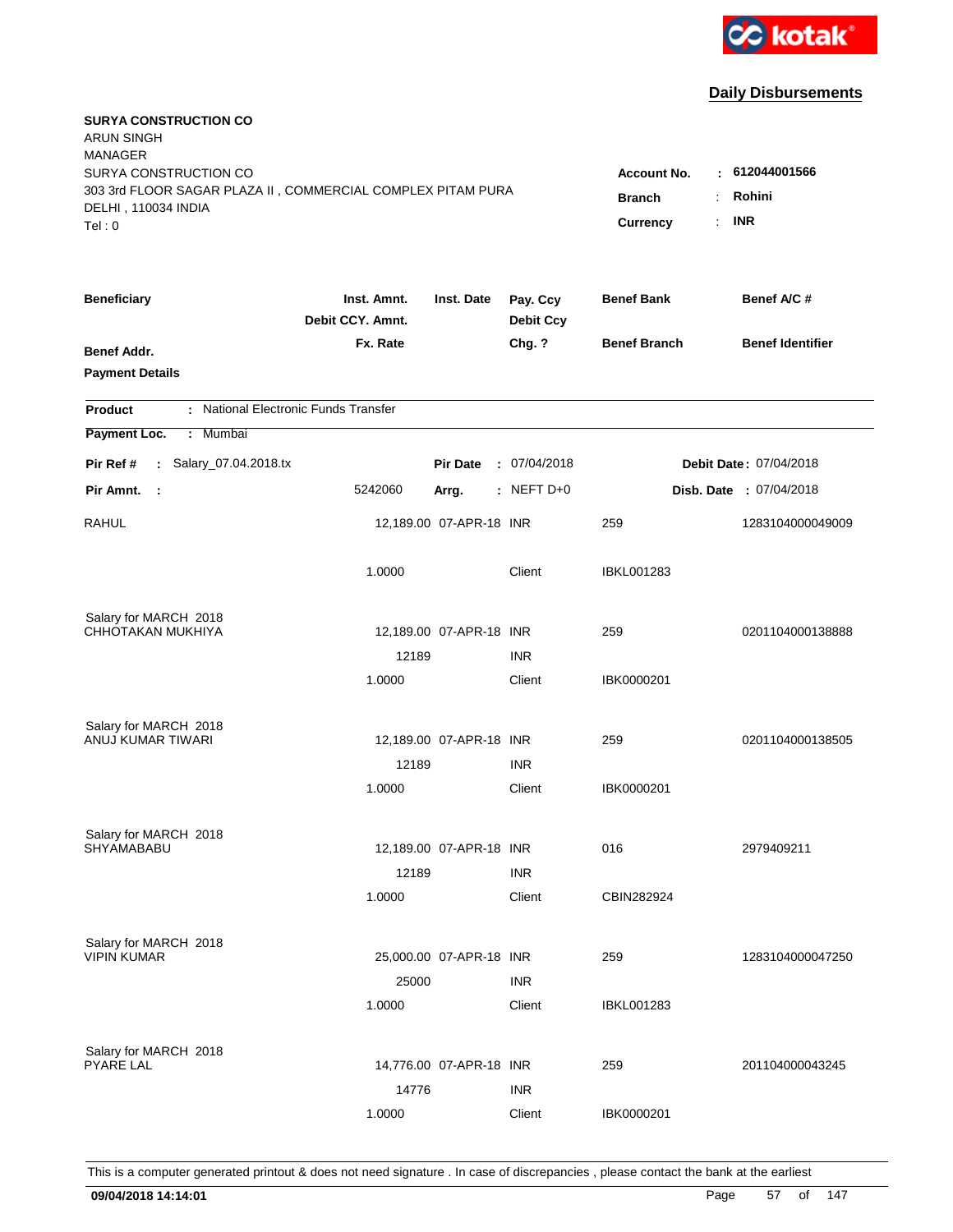

| <b>SURYA CONSTRUCTION CO</b><br><b>ARUN SINGH</b><br><b>MANAGER</b><br>SURYA CONSTRUCTION CO<br>303 3rd FLOOR SAGAR PLAZA II, COMMERCIAL COMPLEX PITAM PURA |                                 |                         |                              | <b>Account No.</b><br><b>Branch</b> | : 612044001566<br>Rohini<br>÷. |
|-------------------------------------------------------------------------------------------------------------------------------------------------------------|---------------------------------|-------------------------|------------------------------|-------------------------------------|--------------------------------|
| DELHI, 110034 INDIA<br>Tel: 0                                                                                                                               |                                 |                         |                              | Currency                            | <b>INR</b><br>$\mathbf{r}$     |
| <b>Beneficiary</b>                                                                                                                                          | Inst. Amnt.<br>Debit CCY. Amnt. | Inst. Date              | Pay. Ccy<br><b>Debit Ccy</b> | <b>Benef Bank</b>                   | Benef A/C #                    |
| Benef Addr.<br><b>Payment Details</b>                                                                                                                       | Fx. Rate                        |                         | Chg. ?                       | <b>Benef Branch</b>                 | <b>Benef Identifier</b>        |
| : National Electronic Funds Transfer<br><b>Product</b>                                                                                                      |                                 |                         |                              |                                     |                                |
| Payment Loc.<br>Mumbai<br>÷.                                                                                                                                |                                 |                         |                              |                                     |                                |
| : Salary_07.04.2018.tx<br>Pir Ref #                                                                                                                         |                                 | <b>Pir Date</b>         | : 07/04/2018                 |                                     | <b>Debit Date: 07/04/2018</b>  |
| Pir Amnt. :                                                                                                                                                 | 5242060                         | Arrg.                   | $:$ NEFT D+0                 |                                     | <b>Disb. Date : 07/04/2018</b> |
| PYARE LAL                                                                                                                                                   |                                 | 14,776.00 07-APR-18 INR |                              | 259                                 | 201104000043245                |
|                                                                                                                                                             | 1.0000                          |                         | Client                       | IBK0000201                          |                                |
| Salary for MARCH 2018                                                                                                                                       |                                 |                         |                              |                                     |                                |
| <b>DHARAM SINGH</b>                                                                                                                                         |                                 | 8,103.00 07-APR-18 INR  |                              | 259                                 | 1283104000043698               |
|                                                                                                                                                             | 8103<br>1.0000                  |                         | <b>INR</b><br>Client         | IBKL001283                          |                                |
|                                                                                                                                                             |                                 |                         |                              |                                     |                                |
| Salary for MARCH 2018                                                                                                                                       |                                 |                         |                              |                                     |                                |
| <b>RAM LAKHAN</b>                                                                                                                                           |                                 | 14,776.00 07-APR-18 INR |                              | 259                                 | 1283104000043786               |
|                                                                                                                                                             | 14776<br>1.0000                 |                         | <b>INR</b><br>Client         | IBKL001283                          |                                |
|                                                                                                                                                             |                                 |                         |                              |                                     |                                |
| Salary for MARCH 2018                                                                                                                                       |                                 |                         |                              |                                     |                                |
| <b>NAROTTAM</b>                                                                                                                                             |                                 | 14,776.00 07-APR-18 INR |                              | 259                                 | 1283104000043810               |
|                                                                                                                                                             | 14776                           |                         | <b>INR</b>                   |                                     |                                |
|                                                                                                                                                             | 1.0000                          |                         | Client                       | <b>IBKL001283</b>                   |                                |
| Salary for MARCH 2018                                                                                                                                       |                                 |                         |                              |                                     |                                |
| SANDEEP                                                                                                                                                     |                                 | 14,776.00 07-APR-18 INR |                              | 259                                 | 0201104000139069               |
|                                                                                                                                                             | 14776                           |                         | <b>INR</b>                   |                                     |                                |
|                                                                                                                                                             | 1.0000                          |                         | Client                       | IBK0000201                          |                                |
| Salary for MARCH 2018                                                                                                                                       |                                 |                         |                              |                                     |                                |
| <b>DINESH SAROHA</b>                                                                                                                                        |                                 | 14,776.00 07-APR-18 INR |                              | 259                                 | 1283104000043953               |
|                                                                                                                                                             | 14776                           |                         | <b>INR</b>                   |                                     |                                |
|                                                                                                                                                             | 1.0000                          |                         | Client                       | <b>IBKL001283</b>                   |                                |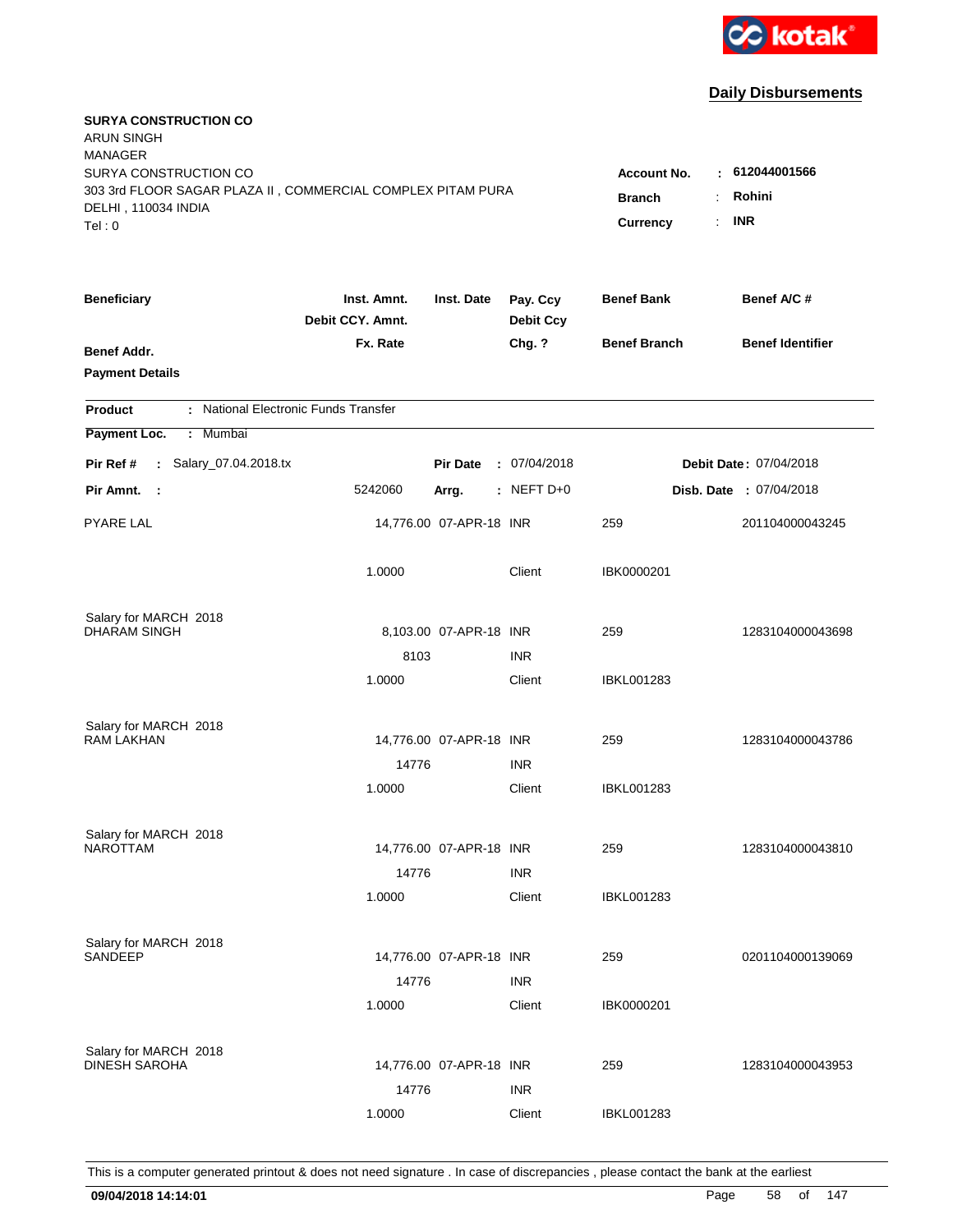

| <b>SURYA CONSTRUCTION CO</b><br><b>ARUN SINGH</b><br><b>MANAGER</b><br>SURYA CONSTRUCTION CO<br>303 3rd FLOOR SAGAR PLAZA II, COMMERCIAL COMPLEX PITAM PURA<br>DELHI, 110034 INDIA |                                 |                         |                              | <b>Account No.</b><br><b>Branch</b><br>÷<br>$\mathbb{R}^{\mathbb{Z}}$<br><b>Currency</b> | : 612044001566<br>Rohini<br><b>INR</b> |
|------------------------------------------------------------------------------------------------------------------------------------------------------------------------------------|---------------------------------|-------------------------|------------------------------|------------------------------------------------------------------------------------------|----------------------------------------|
| Tel: 0                                                                                                                                                                             |                                 |                         |                              |                                                                                          |                                        |
| <b>Beneficiary</b>                                                                                                                                                                 | Inst. Amnt.<br>Debit CCY. Amnt. | Inst. Date              | Pay. Ccy<br><b>Debit Ccy</b> | <b>Benef Bank</b>                                                                        | Benef A/C #                            |
| Benef Addr.<br><b>Payment Details</b>                                                                                                                                              | Fx. Rate                        |                         | Chg. ?                       | <b>Benef Branch</b>                                                                      | <b>Benef Identifier</b>                |
| : National Electronic Funds Transfer<br><b>Product</b>                                                                                                                             |                                 |                         |                              |                                                                                          |                                        |
| Payment Loc.<br>Mumbai<br>÷                                                                                                                                                        |                                 |                         |                              |                                                                                          |                                        |
| : Salary_07.04.2018.tx<br>Pir Ref #                                                                                                                                                |                                 | <b>Pir Date</b>         | : 07/04/2018                 |                                                                                          | Debit Date: 07/04/2018                 |
| Pir Amnt.<br>$\sim$ 1                                                                                                                                                              | 5242060                         | Arrg.                   | : NEFT D+0                   |                                                                                          | Disb. Date: 07/04/2018                 |
| <b>DINESH SAROHA</b>                                                                                                                                                               |                                 | 14,776.00 07-APR-18 INR |                              | 259                                                                                      | 1283104000043953                       |
|                                                                                                                                                                                    | 1.0000                          |                         | Client                       | <b>IBKL001283</b>                                                                        |                                        |
| Salary for MARCH 2018                                                                                                                                                              |                                 |                         |                              |                                                                                          |                                        |
| <b>KRISHAN KUMAR</b>                                                                                                                                                               |                                 | 14,776.00 07-APR-18 INR |                              | 259                                                                                      | 1283104000044350                       |
|                                                                                                                                                                                    | 14776<br>1.0000                 |                         | <b>INR</b><br>Client         | <b>IBKL001283</b>                                                                        |                                        |
|                                                                                                                                                                                    |                                 |                         |                              |                                                                                          |                                        |
| Salary for MARCH 2018                                                                                                                                                              |                                 |                         |                              |                                                                                          |                                        |
| <b>MANOJ SINGH</b>                                                                                                                                                                 |                                 | 14,776.00 07-APR-18 INR |                              | 259                                                                                      | 1283104000043980                       |
|                                                                                                                                                                                    | 14776                           |                         | <b>INR</b>                   |                                                                                          |                                        |
|                                                                                                                                                                                    | 1.0000                          |                         | Client                       | <b>IBKL001283</b>                                                                        |                                        |
| Salary for MARCH 2018                                                                                                                                                              |                                 |                         |                              |                                                                                          |                                        |
| <b>SATISH</b>                                                                                                                                                                      |                                 | 14,776.00 07-APR-18 INR |                              | 259                                                                                      | 0201104000138734                       |
|                                                                                                                                                                                    | 14776                           |                         | <b>INR</b>                   |                                                                                          |                                        |
|                                                                                                                                                                                    | 1.0000                          |                         | Client                       | IBK0000201                                                                               |                                        |
|                                                                                                                                                                                    |                                 |                         |                              |                                                                                          |                                        |
| Salary for MARCH 2018<br><b>RAJ KUMAR</b>                                                                                                                                          |                                 | 14,776.00 07-APR-18 INR |                              | 259                                                                                      | 1283104000044280                       |
|                                                                                                                                                                                    | 14776                           |                         | <b>INR</b>                   |                                                                                          |                                        |
|                                                                                                                                                                                    | 1.0000                          |                         | Client                       | <b>IBKL001283</b>                                                                        |                                        |
|                                                                                                                                                                                    |                                 |                         |                              |                                                                                          |                                        |
| Salary for MARCH 2018<br><b>SANTOSH</b>                                                                                                                                            |                                 | 14,776.00 07-APR-18 INR |                              | 259                                                                                      | 0201104000138390                       |
|                                                                                                                                                                                    | 14776                           |                         | <b>INR</b>                   |                                                                                          |                                        |
|                                                                                                                                                                                    | 1.0000                          |                         | Client                       | IBK0000201                                                                               |                                        |
|                                                                                                                                                                                    |                                 |                         |                              |                                                                                          |                                        |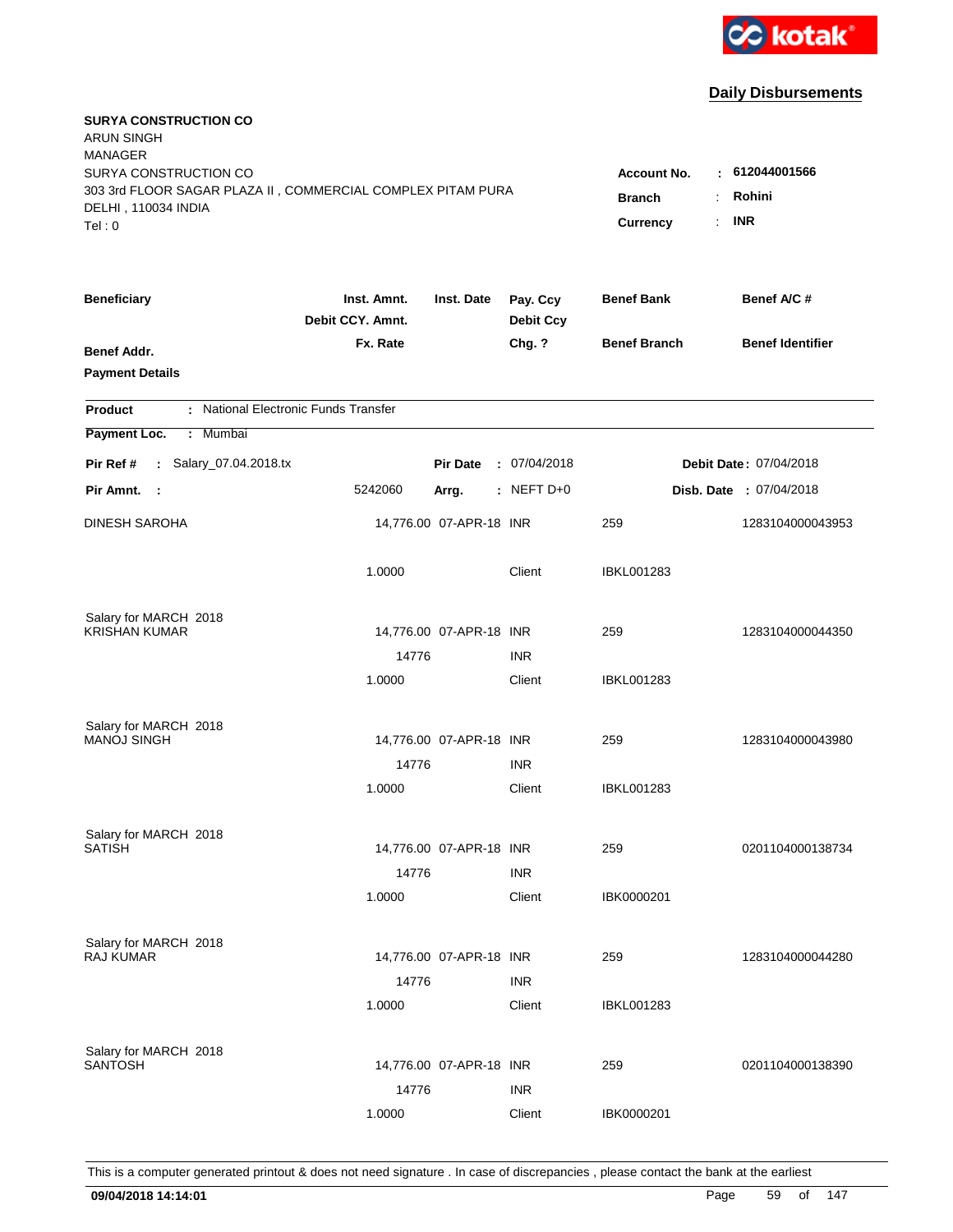

| <b>SURYA CONSTRUCTION CO</b><br><b>ARUN SINGH</b><br><b>MANAGER</b><br>SURYA CONSTRUCTION CO |                                 |                                            |                              | <b>Account No.</b>  | $-612044001566$                |
|----------------------------------------------------------------------------------------------|---------------------------------|--------------------------------------------|------------------------------|---------------------|--------------------------------|
| 303 3rd FLOOR SAGAR PLAZA II, COMMERCIAL COMPLEX PITAM PURA<br>DELHI, 110034 INDIA<br>Tel: 0 | <b>Branch</b><br>Currency       | Rohini<br>÷.<br><b>INR</b><br>$\mathbf{r}$ |                              |                     |                                |
| <b>Beneficiary</b>                                                                           | Inst. Amnt.<br>Debit CCY. Amnt. | Inst. Date                                 | Pay. Ccy<br><b>Debit Ccy</b> | <b>Benef Bank</b>   | Benef A/C #                    |
| Benef Addr.<br><b>Payment Details</b>                                                        | Fx. Rate                        |                                            | Chg. ?                       | <b>Benef Branch</b> | <b>Benef Identifier</b>        |
| : National Electronic Funds Transfer<br><b>Product</b>                                       |                                 |                                            |                              |                     |                                |
| Payment Loc.<br>Mumbai<br>÷.                                                                 |                                 |                                            |                              |                     |                                |
| : Salary_07.04.2018.tx<br>Pir Ref #                                                          |                                 | <b>Pir Date</b>                            | : 07/04/2018                 |                     | <b>Debit Date: 07/04/2018</b>  |
| Pir Amnt.<br>$\sim$ 1                                                                        | 5242060                         | Arrg.                                      | $:$ NEFT D+0                 |                     | <b>Disb. Date : 07/04/2018</b> |
| <b>SANTOSH</b>                                                                               |                                 | 14,776.00 07-APR-18 INR                    |                              | 259                 | 0201104000138390               |
|                                                                                              | 1.0000                          |                                            | Client                       | IBK0000201          |                                |
| Salary for MARCH 2018<br><b>LALIT</b>                                                        |                                 |                                            |                              |                     |                                |
|                                                                                              | 14776                           | 14,776.00 07-APR-18 INR                    | <b>INR</b>                   | 259                 | 1283104000044323               |
|                                                                                              | 1.0000                          |                                            | Client                       | IBKL001283          |                                |
| Salary for MARCH 2018<br><b>SULTAN SINGH TOMER</b>                                           |                                 | 14,776.00 07-APR-18 INR                    |                              | 259                 | 1283104000043847               |
|                                                                                              | 14776                           |                                            | <b>INR</b>                   |                     |                                |
|                                                                                              | 1.0000                          |                                            | Client                       | IBKL001283          |                                |
| Salary for MARCH 2018                                                                        |                                 |                                            |                              |                     |                                |
| DAYAKANT THAKUR                                                                              |                                 | 14,776.00 07-APR-18 INR                    |                              | 259                 | 1283104000043926               |
|                                                                                              | 14776                           |                                            | <b>INR</b>                   |                     |                                |
|                                                                                              | 1.0000                          |                                            | Client                       | IBKL001283          |                                |
| Salary for MARCH 2018                                                                        |                                 |                                            |                              |                     |                                |
| <b>SAJJAN SINGH</b>                                                                          |                                 | 14,776.00 07-APR-18 INR                    |                              | 259                 | 0201104000138635               |
|                                                                                              | 14776                           |                                            | <b>INR</b>                   |                     |                                |
|                                                                                              | 1.0000                          |                                            | Client                       | IBK0000201          |                                |
| Salary for MARCH 2018                                                                        |                                 |                                            |                              |                     |                                |
| <b>MUKESH KUMAR</b>                                                                          |                                 | 14,776.00 07-APR-18 INR                    |                              | 259                 | 1283104000048994               |
|                                                                                              | 14776                           |                                            | <b>INR</b>                   |                     |                                |
|                                                                                              | 1.0000                          |                                            | Client                       | <b>IBKL001283</b>   |                                |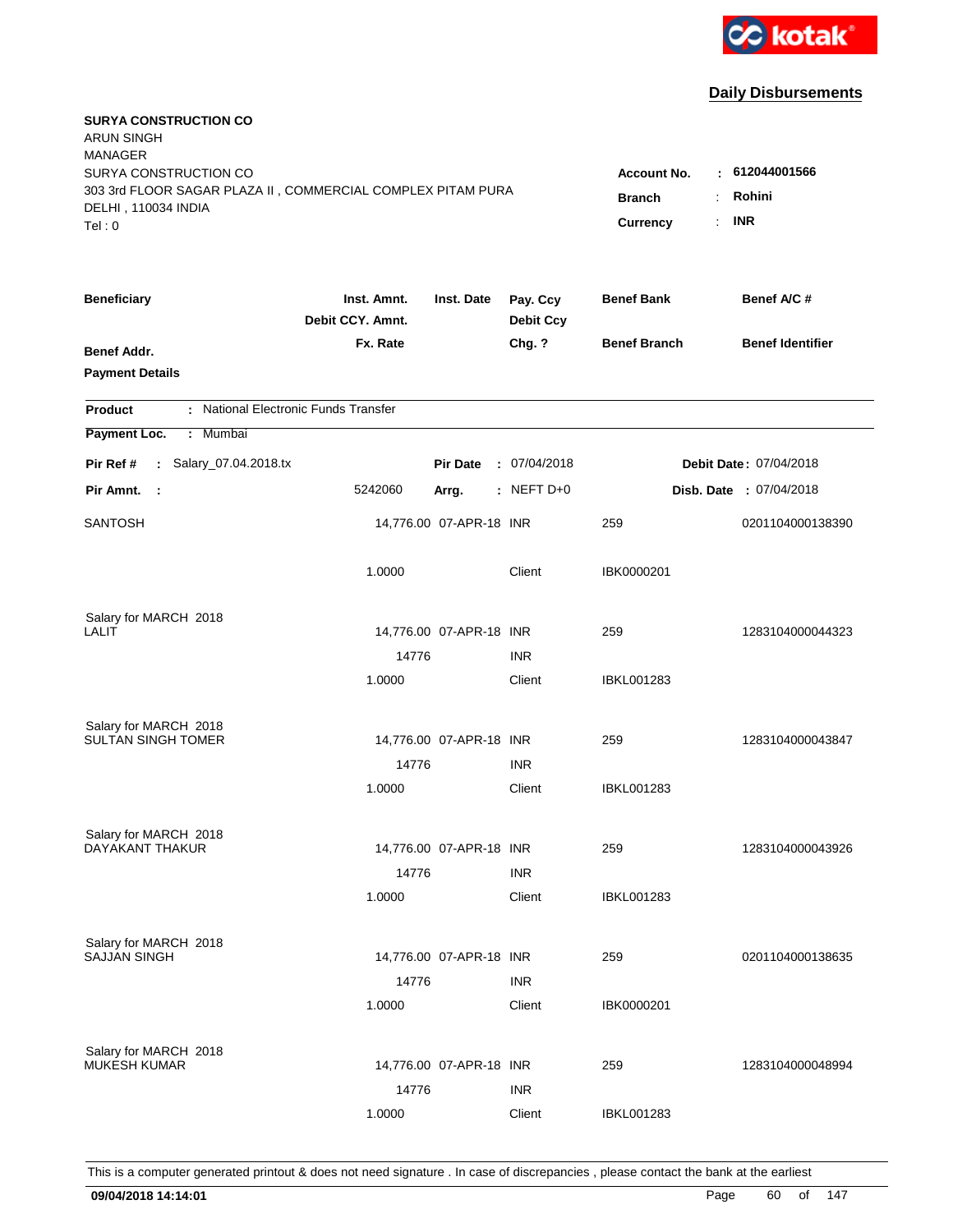

| <b>SURYA CONSTRUCTION CO</b><br><b>ARUN SINGH</b><br><b>MANAGER</b><br>SURYA CONSTRUCTION CO<br>303 3rd FLOOR SAGAR PLAZA II, COMMERCIAL COMPLEX PITAM PURA<br>DELHI, 110034 INDIA<br>Tel: 0 | <b>Account No.</b><br><b>Branch</b><br>$\ddot{\cdot}$<br><b>Currency</b><br>÷. | $-612044001566$<br>Rohini<br><b>INR</b> |                              |                     |                         |
|----------------------------------------------------------------------------------------------------------------------------------------------------------------------------------------------|--------------------------------------------------------------------------------|-----------------------------------------|------------------------------|---------------------|-------------------------|
| <b>Beneficiary</b>                                                                                                                                                                           | Inst. Amnt.<br>Debit CCY. Amnt.                                                | Inst. Date                              | Pay. Ccy<br><b>Debit Ccy</b> | <b>Benef Bank</b>   | Benef A/C#              |
| Benef Addr.<br><b>Payment Details</b>                                                                                                                                                        | Fx. Rate                                                                       |                                         | Chg. ?                       | <b>Benef Branch</b> | <b>Benef Identifier</b> |
| : National Electronic Funds Transfer<br><b>Product</b>                                                                                                                                       |                                                                                |                                         |                              |                     |                         |
| Payment Loc.<br>: Mumbai                                                                                                                                                                     |                                                                                |                                         |                              |                     |                         |
| : Salary_07.04.2018.tx<br>Pir Ref #                                                                                                                                                          |                                                                                | <b>Pir Date</b>                         | : 07/04/2018                 |                     | Debit Date: 07/04/2018  |
| Pir Amnt. :                                                                                                                                                                                  | 5242060                                                                        | Arrg.                                   | $:$ NEFT D+0                 |                     | Disb. Date: 07/04/2018  |
| <b>MUKESH KUMAR</b>                                                                                                                                                                          |                                                                                | 14,776.00 07-APR-18 INR                 |                              | 259                 | 1283104000048994        |
|                                                                                                                                                                                              | 1.0000                                                                         |                                         | Client                       | <b>IBKL001283</b>   |                         |
| Salary for MARCH 2018                                                                                                                                                                        |                                                                                |                                         |                              |                     |                         |
| <b>SHIVSHANKAR</b>                                                                                                                                                                           |                                                                                | 12,189.00 07-APR-18 INR                 |                              | 259                 | 1283104000043962        |
|                                                                                                                                                                                              | 12189<br>1.0000                                                                |                                         | <b>INR</b><br>Client         | <b>IBKL001283</b>   |                         |
|                                                                                                                                                                                              |                                                                                |                                         |                              |                     |                         |
| Salary for MARCH 2018                                                                                                                                                                        |                                                                                |                                         |                              |                     |                         |
| <b>DEEPAK PAL</b>                                                                                                                                                                            |                                                                                | 12,189.00 07-APR-18 INR                 |                              | 259                 | 1283104000044138        |
|                                                                                                                                                                                              | 12189                                                                          |                                         | <b>INR</b>                   |                     |                         |
|                                                                                                                                                                                              | 1.0000                                                                         |                                         | Client                       | <b>IBKL001283</b>   |                         |
| Salary for MARCH 2018                                                                                                                                                                        |                                                                                |                                         |                              |                     |                         |
| <b>NARESH KUMAR</b>                                                                                                                                                                          |                                                                                | 12,189.00 07-APR-18 INR                 |                              | 259                 | 1283104000043528        |
|                                                                                                                                                                                              | 12189                                                                          |                                         | <b>INR</b>                   |                     |                         |
|                                                                                                                                                                                              | 1.0000                                                                         |                                         | Client                       | IBKL001283          |                         |
| Salary for MARCH 2018                                                                                                                                                                        |                                                                                |                                         |                              |                     |                         |
| <b>RAMESH KUMAR</b>                                                                                                                                                                          |                                                                                | 12,189.00 07-APR-18 INR                 |                              | 259                 | 1283104000058414        |
|                                                                                                                                                                                              | 12189                                                                          |                                         | <b>INR</b>                   |                     |                         |
|                                                                                                                                                                                              | 1.0000                                                                         |                                         | Client                       | <b>IBKL001283</b>   |                         |
|                                                                                                                                                                                              |                                                                                |                                         |                              |                     |                         |
| Salary for MARCH 2018<br><b>KRISHAN PAL</b>                                                                                                                                                  |                                                                                | 12,189.00 07-APR-18 INR                 |                              | 259                 | 0201104000138536        |
|                                                                                                                                                                                              | 12189                                                                          |                                         | <b>INR</b>                   |                     |                         |
|                                                                                                                                                                                              | 1.0000                                                                         |                                         | Client                       | IBK0000201          |                         |
|                                                                                                                                                                                              |                                                                                |                                         |                              |                     |                         |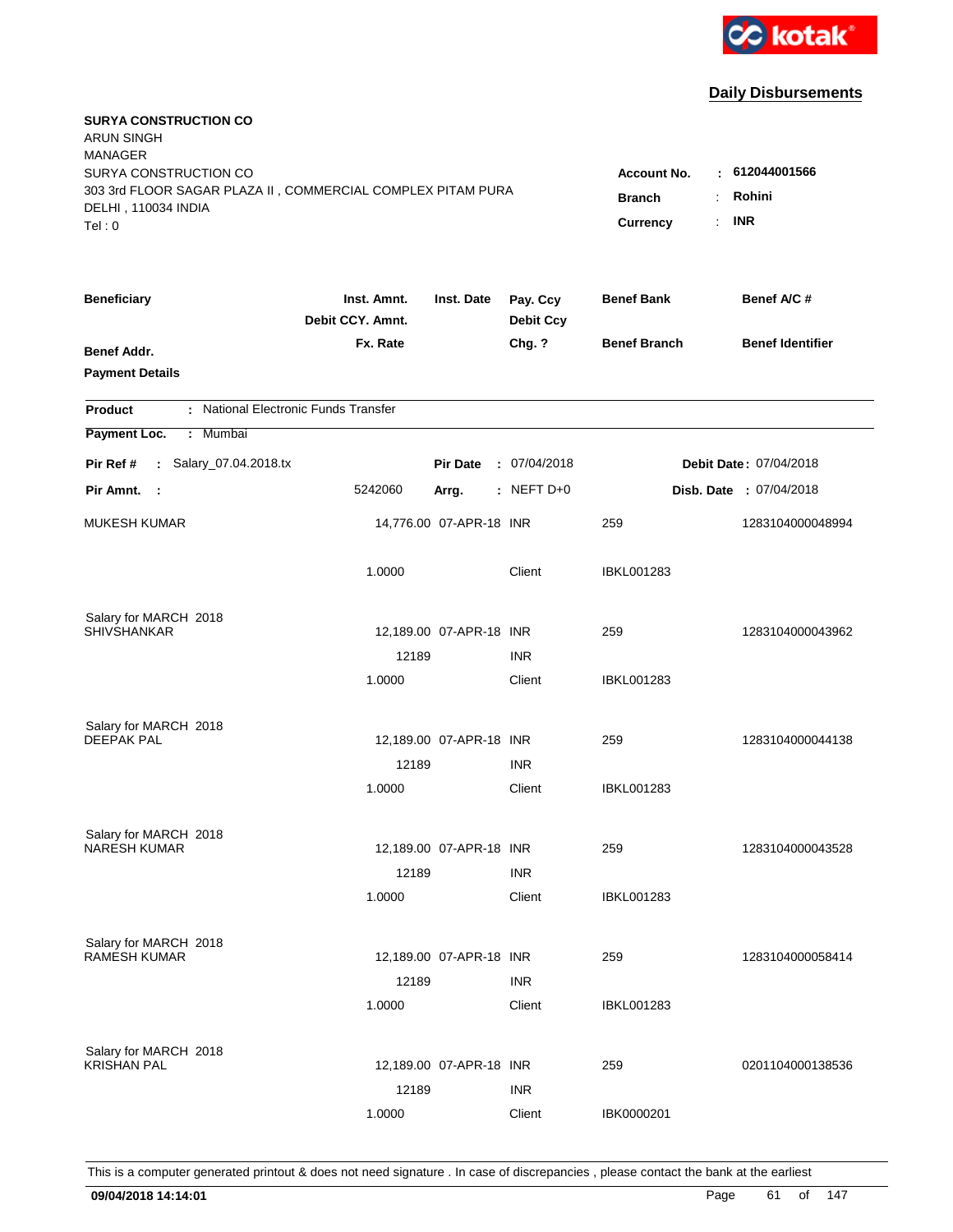

| <b>SURYA CONSTRUCTION CO</b><br><b>ARUN SINGH</b><br><b>MANAGER</b><br>SURYA CONSTRUCTION CO |                                 |                         |                              | <b>Account No.</b>                          | : 612044001566          |
|----------------------------------------------------------------------------------------------|---------------------------------|-------------------------|------------------------------|---------------------------------------------|-------------------------|
| 303 3rd FLOOR SAGAR PLAZA II, COMMERCIAL COMPLEX PITAM PURA<br>DELHI, 110034 INDIA<br>Tel: 0 |                                 |                         |                              | <b>Branch</b><br>÷<br><b>Currency</b><br>÷. | Rohini<br><b>INR</b>    |
| <b>Beneficiary</b>                                                                           | Inst. Amnt.<br>Debit CCY. Amnt. | Inst. Date              | Pay. Ccy<br><b>Debit Ccy</b> | <b>Benef Bank</b>                           | Benef A/C #             |
| Benef Addr.<br><b>Payment Details</b>                                                        | Fx. Rate                        |                         | Chg. ?                       | <b>Benef Branch</b>                         | <b>Benef Identifier</b> |
| : National Electronic Funds Transfer<br><b>Product</b>                                       |                                 |                         |                              |                                             |                         |
| Payment Loc.<br>Mumbai<br>÷                                                                  |                                 |                         |                              |                                             |                         |
| : Salary_07.04.2018.tx<br>Pir Ref #                                                          |                                 | <b>Pir Date</b>         | : 07/04/2018                 |                                             | Debit Date: 07/04/2018  |
| Pir Amnt.<br>$\sim$ 1                                                                        | 5242060                         | Arrg.                   | : NEFT D+0                   |                                             | Disb. Date: 07/04/2018  |
| <b>KRISHAN PAL</b>                                                                           |                                 | 12,189.00 07-APR-18 INR |                              | 259                                         | 0201104000138536        |
|                                                                                              | 1.0000                          |                         | Client                       | IBK0000201                                  |                         |
| Salary for MARCH 2018<br><b>BIJENDER SINGH</b>                                               |                                 | 12,189.00 07-APR-18 INR |                              | 259                                         | 0201104000138680        |
|                                                                                              | 12189                           |                         | <b>INR</b>                   |                                             |                         |
|                                                                                              | 1.0000                          |                         | Client                       | IBK0000201                                  |                         |
| Salary for MARCH 2018<br><b>AMAR NATH</b>                                                    |                                 | 12,189.00 07-APR-18 INR |                              | 259                                         | 1283104000043555        |
|                                                                                              | 12189                           |                         | <b>INR</b>                   |                                             |                         |
|                                                                                              | 1.0000                          |                         | Client                       | <b>IBKL001283</b>                           |                         |
| Salary for MARCH 2018                                                                        |                                 |                         |                              |                                             |                         |
| <b>MANI KANT JHA</b>                                                                         |                                 | 12,189.00 07-APR-18 INR |                              | 259                                         | 1283104000044493        |
|                                                                                              | 12189<br>1.0000                 |                         | <b>INR</b><br>Client         | IBKL001283                                  |                         |
|                                                                                              |                                 |                         |                              |                                             |                         |
| Salary for MARCH 2018<br>SUBHASH SAH                                                         |                                 | 12,189.00 07-APR-18 INR |                              | 259                                         | 1283104000043412        |
|                                                                                              | 12189                           |                         | <b>INR</b>                   |                                             |                         |
|                                                                                              | 1.0000                          |                         | Client                       | <b>IBKL001283</b>                           |                         |
| Salary for MARCH 2018<br><b>NARESH</b>                                                       |                                 | 12,189.00 07-APR-18 INR |                              | 259                                         | 1283104000048967        |
|                                                                                              | 12189                           |                         | <b>INR</b>                   |                                             |                         |
|                                                                                              | 1.0000                          |                         | Client                       | <b>IBKL001283</b>                           |                         |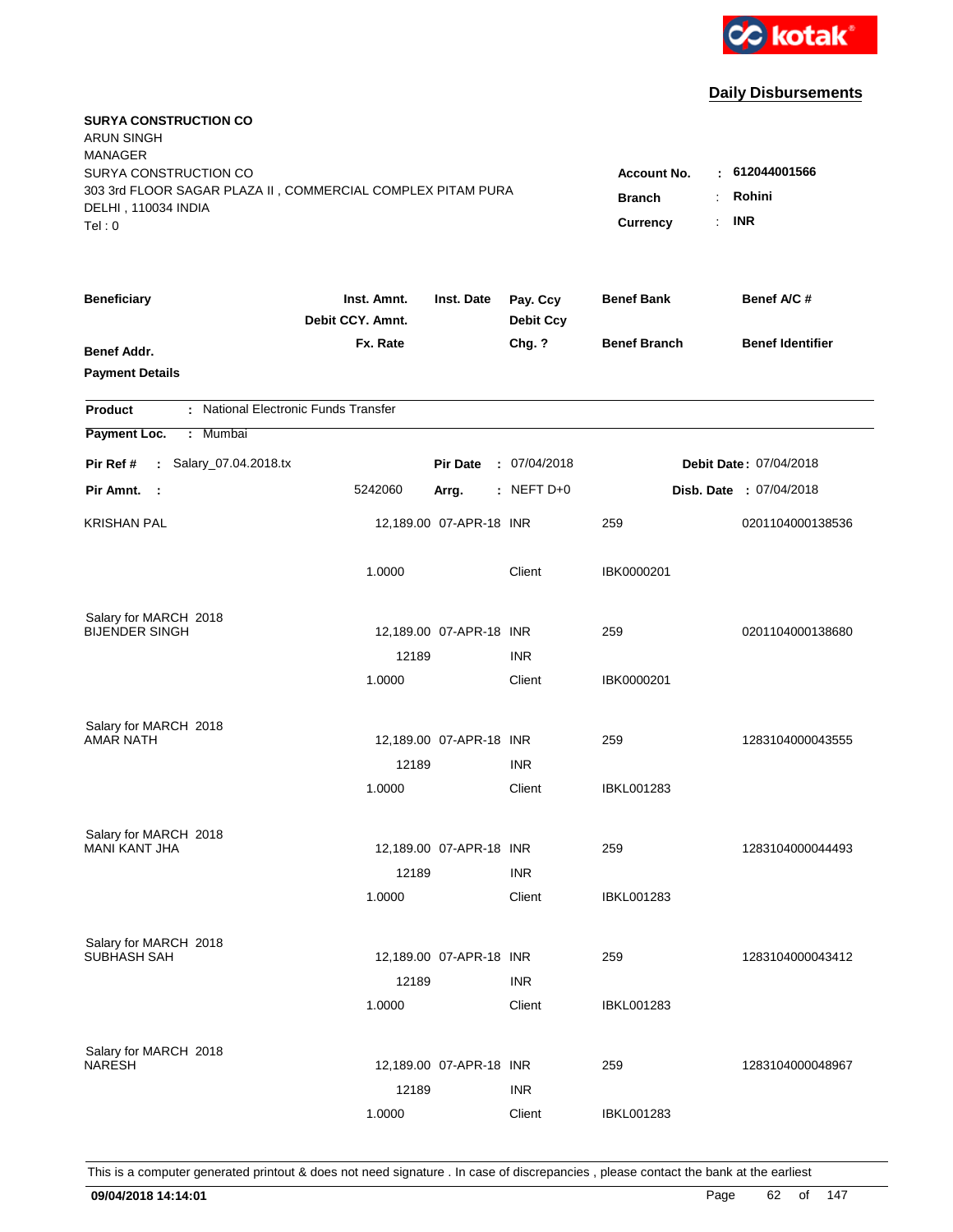

| <b>SURYA CONSTRUCTION CO</b><br><b>ARUN SINGH</b><br><b>MANAGER</b><br>SURYA CONSTRUCTION CO |                                                                                                             |                         |                              |                     |                         |
|----------------------------------------------------------------------------------------------|-------------------------------------------------------------------------------------------------------------|-------------------------|------------------------------|---------------------|-------------------------|
| 303 3rd FLOOR SAGAR PLAZA II, COMMERCIAL COMPLEX PITAM PURA<br>DELHI, 110034 INDIA<br>Tel: 0 | : 612044001566<br><b>Account No.</b><br>Rohini<br><b>Branch</b><br>÷<br><b>INR</b><br><b>Currency</b><br>÷. |                         |                              |                     |                         |
| <b>Beneficiary</b>                                                                           | Inst. Amnt.<br>Debit CCY. Amnt.                                                                             | Inst. Date              | Pay. Ccy<br><b>Debit Ccy</b> | <b>Benef Bank</b>   | Benef A/C #             |
| Benef Addr.<br><b>Payment Details</b>                                                        | Fx. Rate                                                                                                    |                         | Chg. ?                       | <b>Benef Branch</b> | <b>Benef Identifier</b> |
| : National Electronic Funds Transfer<br><b>Product</b>                                       |                                                                                                             |                         |                              |                     |                         |
| Payment Loc.<br>Mumbai<br>÷                                                                  |                                                                                                             |                         |                              |                     |                         |
| : Salary_07.04.2018.tx<br>Pir Ref #                                                          |                                                                                                             | <b>Pir Date</b>         | : 07/04/2018                 |                     | Debit Date: 07/04/2018  |
| Pir Amnt.<br>$\mathbb{R}^2$                                                                  | 5242060                                                                                                     | Arrg.                   | : NEFT D+0                   |                     | Disb. Date: 07/04/2018  |
| <b>NARESH</b>                                                                                |                                                                                                             | 12,189.00 07-APR-18 INR |                              | 259                 | 1283104000048967        |
|                                                                                              | 1.0000                                                                                                      |                         | Client                       | <b>IBKL001283</b>   |                         |
| Salary for MARCH 2018                                                                        |                                                                                                             |                         |                              |                     |                         |
| <b>KAMLESH KUMAR</b>                                                                         |                                                                                                             | 12,189.00 07-APR-18 INR |                              | 259                 | 0201104000138550        |
|                                                                                              | 12189                                                                                                       |                         | <b>INR</b><br>Client         |                     |                         |
|                                                                                              | 1.0000                                                                                                      |                         |                              | IBK0000201          |                         |
| Salary for MARCH 2018                                                                        |                                                                                                             |                         |                              |                     |                         |
| <b>MURLI MANOHAR</b>                                                                         |                                                                                                             | 12,189.00 07-APR-18 INR |                              | 259                 | 0201104000138765        |
|                                                                                              | 12189                                                                                                       |                         | <b>INR</b>                   |                     |                         |
|                                                                                              | 1.0000                                                                                                      |                         | Client                       | IBK0000201          |                         |
| Salary for MARCH 2018                                                                        |                                                                                                             |                         |                              |                     |                         |
| <b>RAVINDER</b>                                                                              |                                                                                                             | 12,189.00 07-APR-18 INR |                              | 259                 | 1283104000043971        |
|                                                                                              | 12189                                                                                                       |                         | <b>INR</b>                   |                     |                         |
|                                                                                              | 1.0000                                                                                                      |                         | Client                       | <b>IBKL001283</b>   |                         |
|                                                                                              |                                                                                                             |                         |                              |                     |                         |
| Salary for MARCH 2018<br>LEKH RAJ                                                            |                                                                                                             | 12,189.00 07-APR-18 INR |                              | 259                 | 1283104000044448        |
|                                                                                              | 12189                                                                                                       |                         | <b>INR</b>                   |                     |                         |
|                                                                                              | 1.0000                                                                                                      |                         | Client                       | <b>IBKL001283</b>   |                         |
|                                                                                              |                                                                                                             |                         |                              |                     |                         |
| Salary for MARCH 2018<br>PANKAJ KUMAR                                                        |                                                                                                             | 12,189.00 07-APR-18 INR |                              | 259                 | 1283104000047959        |
| CHAUDHARI                                                                                    | 12189                                                                                                       |                         | <b>INR</b>                   |                     |                         |
|                                                                                              | 1.0000                                                                                                      |                         | Client                       | <b>IBKL001283</b>   |                         |
|                                                                                              |                                                                                                             |                         |                              |                     |                         |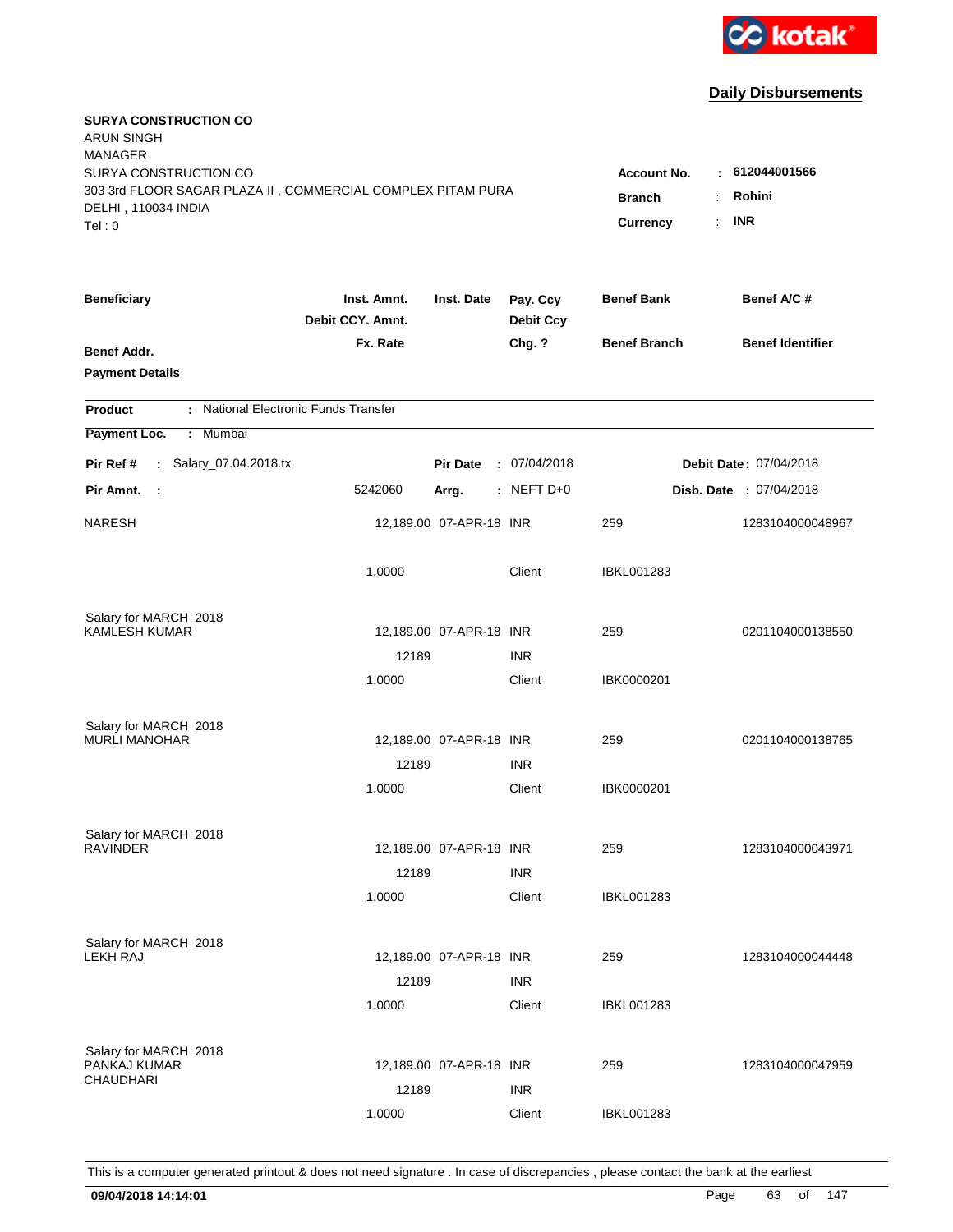

| <b>SURYA CONSTRUCTION CO</b><br><b>ARUN SINGH</b>           |                                 |                         |                              |                          |                               |
|-------------------------------------------------------------|---------------------------------|-------------------------|------------------------------|--------------------------|-------------------------------|
| <b>MANAGER</b><br>SURYA CONSTRUCTION CO                     |                                 |                         |                              | Account No.              | : 612044001566                |
| 303 3rd FLOOR SAGAR PLAZA II, COMMERCIAL COMPLEX PITAM PURA |                                 |                         | Rohini                       |                          |                               |
| DELHI, 110034 INDIA                                         |                                 |                         | <b>Branch</b><br>÷.          |                          |                               |
| Tel: 0                                                      |                                 |                         |                              | Currency<br>$\mathbf{r}$ | <b>INR</b>                    |
| <b>Beneficiary</b>                                          | Inst. Amnt.<br>Debit CCY. Amnt. | Inst. Date              | Pay. Ccy<br><b>Debit Ccy</b> | <b>Benef Bank</b>        | Benef A/C #                   |
| Benef Addr.                                                 | Fx. Rate                        |                         | Chg. ?                       | <b>Benef Branch</b>      | <b>Benef Identifier</b>       |
| <b>Payment Details</b>                                      |                                 |                         |                              |                          |                               |
| : National Electronic Funds Transfer<br><b>Product</b>      |                                 |                         |                              |                          |                               |
| Payment Loc.<br>Mumbai<br>÷.                                |                                 |                         |                              |                          |                               |
| : Salary_07.04.2018.tx<br>Pir Ref #                         |                                 | <b>Pir Date</b>         | : 07/04/2018                 |                          | <b>Debit Date: 07/04/2018</b> |
| Pir Amnt. :                                                 | 5242060                         | Arrg.                   | $:$ NEFT D+0                 |                          | Disb. Date: 07/04/2018        |
| PANKAJ KUMAR<br><b>CHAUDHARI</b>                            |                                 | 12,189.00 07-APR-18 INR |                              | 259                      | 1283104000047959              |
|                                                             | 1.0000                          |                         | Client                       | <b>IBKL001283</b>        |                               |
| Salary for MARCH 2018                                       |                                 |                         |                              |                          |                               |
| <b>KISHORI LAL</b>                                          |                                 | 7,863.00 07-APR-18 INR  |                              | 259                      | 1283104000046163              |
|                                                             | 7863                            |                         | <b>INR</b>                   |                          |                               |
|                                                             | 1.0000                          |                         | Client                       | IBKL001283               |                               |
| Salary for MARCH 2018                                       |                                 |                         |                              |                          |                               |
| <b>VINOD KUMAR</b>                                          |                                 | 35,000.00 07-APR-18 INR |                              | 240                      | 03931050007835                |
|                                                             | 35000                           |                         | <b>INR</b>                   |                          |                               |
|                                                             | 1.0000                          |                         | Client                       | 110240060                |                               |
| Salary for MARCH 2018                                       |                                 |                         |                              |                          |                               |
| YOGESH KUMAR                                                |                                 | 14,776.00 07-APR-18 INR |                              | 053                      | 4112166000012710              |
|                                                             | 14776                           |                         | <b>INR</b>                   |                          |                               |
|                                                             | 1.0000                          |                         | Client                       | KVBL004112               |                               |
| Salary for MARCH 2018                                       |                                 |                         |                              |                          |                               |
| <b>DEVENDER KUMAR</b>                                       |                                 | 12,189.00 07-APR-18 INR |                              | 053                      | 4112166000013251              |
|                                                             | 12189                           |                         | <b>INR</b>                   |                          |                               |
|                                                             | 1.0000                          |                         | Client                       | KVBL004112               |                               |
| Salary for MARCH 2018                                       |                                 |                         |                              |                          |                               |
| <b>JAG MOHAN</b>                                            |                                 | 14,776.00 07-APR-18 INR |                              | 053                      | 4112166000007470              |
|                                                             | 14776                           |                         | <b>INR</b>                   |                          |                               |
|                                                             | 1.0000                          |                         | Client                       | KVBL004112               |                               |
|                                                             |                                 |                         |                              |                          |                               |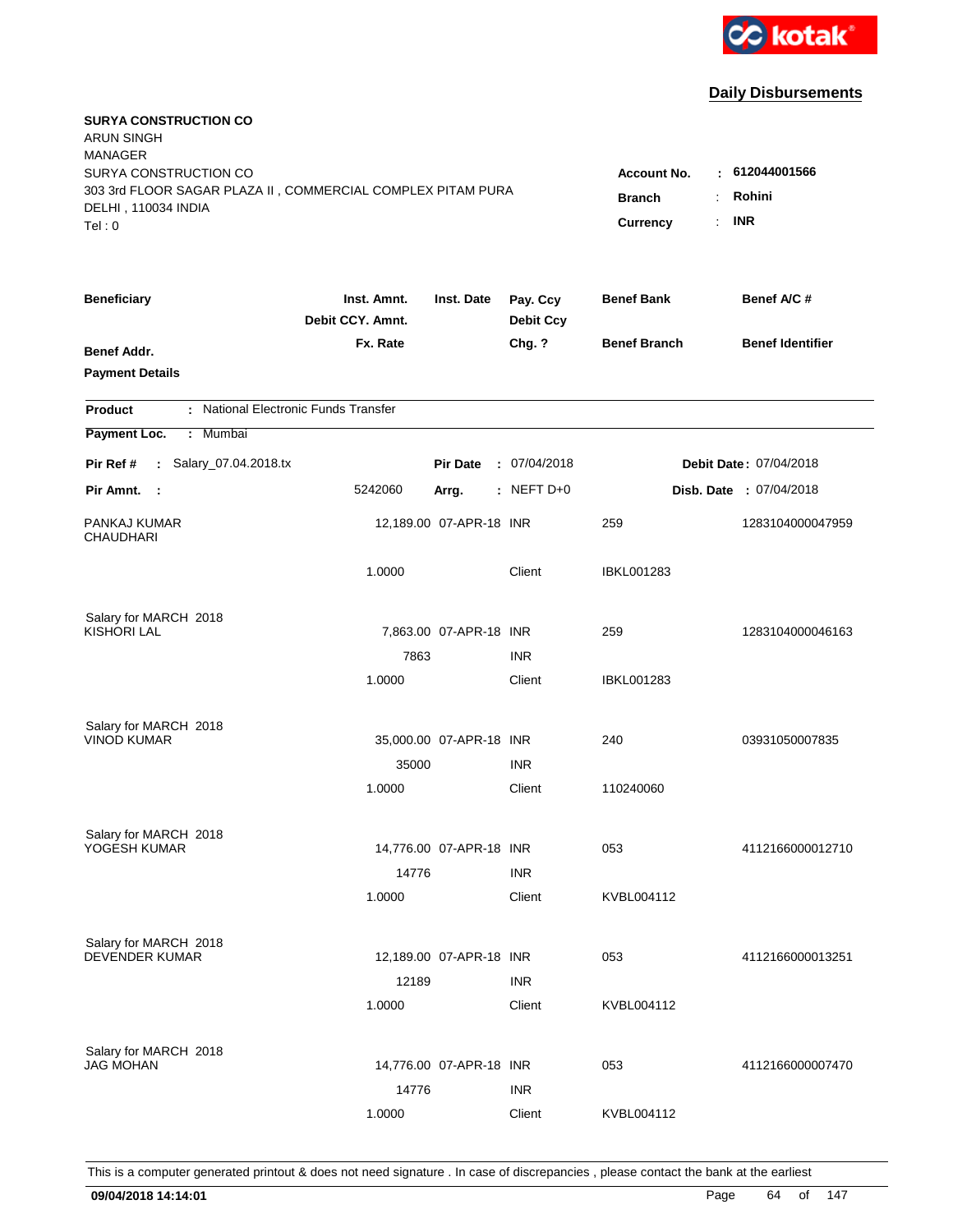

| <b>SURYA CONSTRUCTION CO</b><br><b>ARUN SINGH</b><br><b>MANAGER</b><br>SURYA CONSTRUCTION CO |                                 |                         |                              | Account No.               | : 612044001566                             |
|----------------------------------------------------------------------------------------------|---------------------------------|-------------------------|------------------------------|---------------------------|--------------------------------------------|
| 303 3rd FLOOR SAGAR PLAZA II, COMMERCIAL COMPLEX PITAM PURA<br>DELHI, 110034 INDIA<br>Tel: 0 |                                 |                         |                              | <b>Branch</b><br>Currency | Rohini<br>÷.<br><b>INR</b><br>$\mathbf{r}$ |
| <b>Beneficiary</b>                                                                           | Inst. Amnt.<br>Debit CCY. Amnt. | Inst. Date              | Pay. Ccy<br><b>Debit Ccy</b> | <b>Benef Bank</b>         | Benef A/C #                                |
| Benef Addr.<br><b>Payment Details</b>                                                        | Fx. Rate                        |                         | Chg. ?                       | <b>Benef Branch</b>       | <b>Benef Identifier</b>                    |
| : National Electronic Funds Transfer<br><b>Product</b>                                       |                                 |                         |                              |                           |                                            |
| Payment Loc.<br>Mumbai<br>÷.                                                                 |                                 |                         |                              |                           |                                            |
| : Salary_07.04.2018.tx<br>Pir Ref #                                                          |                                 | <b>Pir Date</b>         | : 07/04/2018                 |                           | <b>Debit Date: 07/04/2018</b>              |
| Pir Amnt. :                                                                                  | 5242060                         | Arrg.                   | : NEFT $D+0$                 |                           | Disb. Date: 07/04/2018                     |
| <b>JAG MOHAN</b>                                                                             |                                 | 14,776.00 07-APR-18 INR |                              | 053                       | 4112166000007470                           |
|                                                                                              | 1.0000                          |                         | Client                       | KVBL004112                |                                            |
| Salary for MARCH 2018                                                                        |                                 |                         |                              |                           |                                            |
| <b>MUKESH KUMAR</b>                                                                          |                                 | 12,189.00 07-APR-18 INR |                              | 053                       | 4112166000013931                           |
|                                                                                              | 12189<br>1.0000                 |                         | <b>INR</b><br>Client         | KVBL004112                |                                            |
|                                                                                              |                                 |                         |                              |                           |                                            |
| Salary for MARCH 2018                                                                        |                                 |                         |                              |                           |                                            |
| <b>NARESH</b>                                                                                |                                 | 12,189.00 07-APR-18 INR |                              | 053                       | 4112166000012663                           |
|                                                                                              | 12189                           |                         | <b>INR</b>                   |                           |                                            |
|                                                                                              | 1.0000                          |                         | Client                       | KVBL004112                |                                            |
| Salary for MARCH 2018                                                                        |                                 |                         |                              |                           |                                            |
| <b>RAM KHILAWAN</b>                                                                          |                                 | 12,189.00 07-APR-18 INR |                              | 053                       | 4112166000012601                           |
|                                                                                              | 12189                           |                         | <b>INR</b>                   |                           |                                            |
|                                                                                              | 1.0000                          |                         | Client                       | KVBL004112                |                                            |
| Salary for MARCH 2018                                                                        |                                 |                         |                              |                           |                                            |
| <b>RAM SUMER</b>                                                                             |                                 | 12,189.00 07-APR-18 INR |                              | 053                       | 4112166000012580                           |
|                                                                                              | 12189                           |                         | <b>INR</b>                   |                           |                                            |
|                                                                                              | 1.0000                          |                         | Client                       | KVBL004112                |                                            |
|                                                                                              |                                 |                         |                              |                           |                                            |
| Salary for MARCH 2018<br><b>RANJEET</b>                                                      |                                 | 16,179.00 07-APR-18 INR |                              | 053                       | 4112166000012682                           |
|                                                                                              | 16179                           |                         | <b>INR</b>                   |                           |                                            |
|                                                                                              | 1.0000                          |                         | Client                       | KVBL004112                |                                            |
|                                                                                              |                                 |                         |                              |                           |                                            |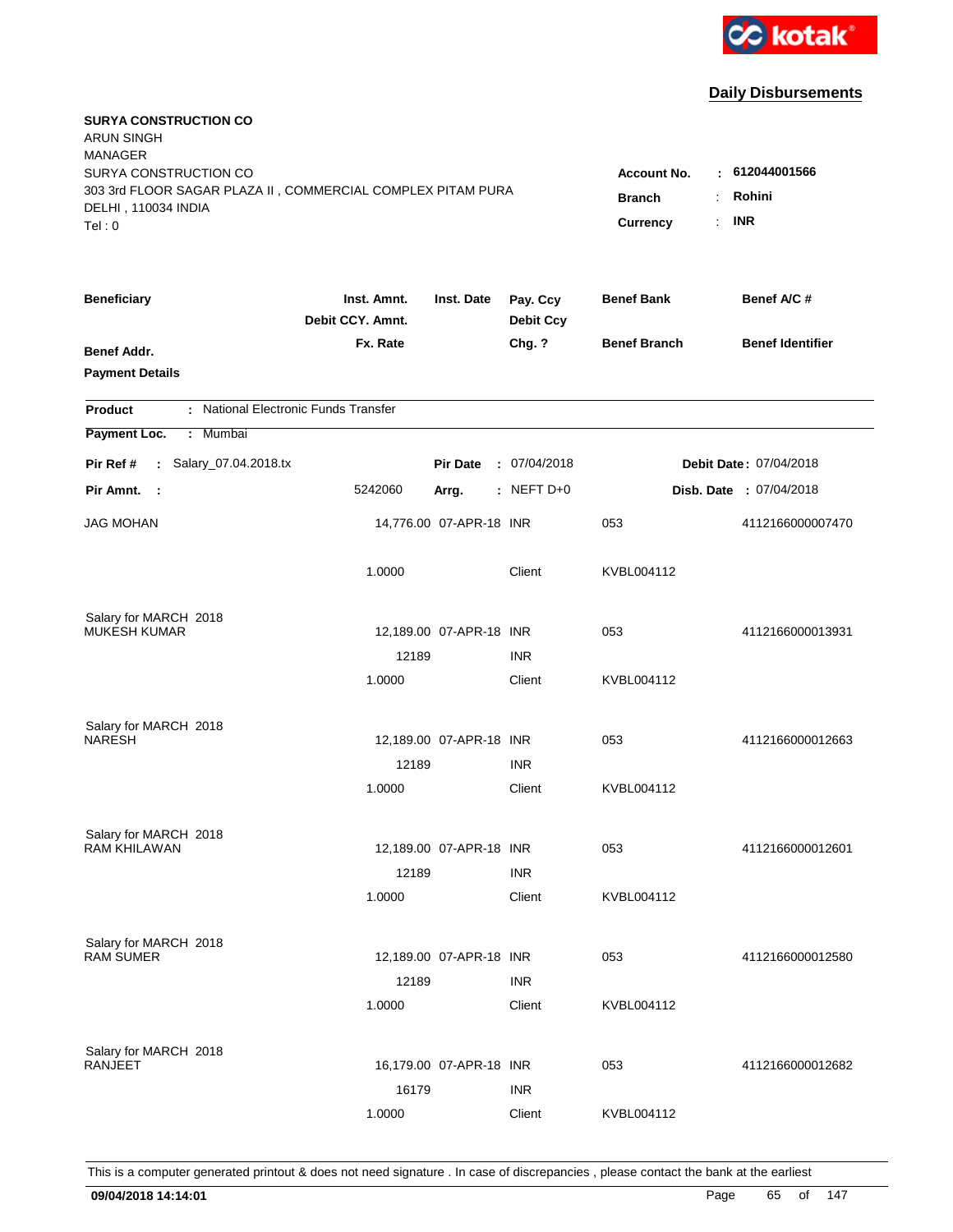

| <b>SURYA CONSTRUCTION CO</b><br><b>ARUN SINGH</b><br><b>MANAGER</b>                                                   |                                                                                |                                         |                  |                     |                         |
|-----------------------------------------------------------------------------------------------------------------------|--------------------------------------------------------------------------------|-----------------------------------------|------------------|---------------------|-------------------------|
| SURYA CONSTRUCTION CO<br>303 3rd FLOOR SAGAR PLAZA II, COMMERCIAL COMPLEX PITAM PURA<br>DELHI, 110034 INDIA<br>Tel: 0 | <b>Account No.</b><br><b>Branch</b><br>$\ddot{\cdot}$<br>÷.<br><b>Currency</b> | $-612044001566$<br>Rohini<br><b>INR</b> |                  |                     |                         |
| <b>Beneficiary</b>                                                                                                    | Inst. Amnt.                                                                    | Inst. Date                              | Pay. Ccy         | <b>Benef Bank</b>   | Benef A/C#              |
|                                                                                                                       | Debit CCY. Amnt.                                                               |                                         | <b>Debit Ccy</b> |                     |                         |
| Benef Addr.<br><b>Payment Details</b>                                                                                 | Fx. Rate                                                                       |                                         | Chg. ?           | <b>Benef Branch</b> | <b>Benef Identifier</b> |
| : National Electronic Funds Transfer<br><b>Product</b>                                                                |                                                                                |                                         |                  |                     |                         |
| Payment Loc.<br>: Mumbai                                                                                              |                                                                                |                                         |                  |                     |                         |
| : Salary_07.04.2018.tx<br>Pir Ref #                                                                                   |                                                                                | <b>Pir Date</b>                         | : 07/04/2018     |                     | Debit Date: 07/04/2018  |
| Pir Amnt.<br>$\sim$ 1.                                                                                                | 5242060                                                                        | Arrg.                                   | $:$ NEFT D+0     |                     | Disb. Date : 07/04/2018 |
| <b>RANJEET</b>                                                                                                        |                                                                                | 16,179.00 07-APR-18 INR                 |                  | 053                 | 4112166000012682        |
|                                                                                                                       | 1.0000                                                                         |                                         | Client           | KVBL004112          |                         |
| Salary for MARCH 2018                                                                                                 |                                                                                |                                         |                  |                     |                         |
| SATYA NARAYAN                                                                                                         |                                                                                | 12,189.00 07-APR-18 INR                 |                  | 053                 | 4112166000014152        |
|                                                                                                                       | 12189                                                                          |                                         | <b>INR</b>       |                     |                         |
|                                                                                                                       | 1.0000                                                                         |                                         | Client           | KVBL004112          |                         |
| Salary for MARCH 2018                                                                                                 |                                                                                |                                         |                  |                     |                         |
| <b>SHIV NARAYAN</b>                                                                                                   |                                                                                | 14,776.00 07-APR-18 INR                 |                  | 053                 | 4112166000012542        |
|                                                                                                                       | 14776                                                                          |                                         | <b>INR</b>       |                     |                         |
|                                                                                                                       | 1.0000                                                                         |                                         | Client           | KVBL004112          |                         |
| Salary for MARCH 2018                                                                                                 |                                                                                |                                         |                  |                     |                         |
| <b>VISHNU PANDIT</b>                                                                                                  |                                                                                | 14,776.00 07-APR-18 INR                 |                  | 053                 | 4112166000007534        |
|                                                                                                                       | 14776                                                                          |                                         | <b>INR</b>       |                     |                         |
|                                                                                                                       | 1.0000                                                                         |                                         | Client           | KVBL004112          |                         |
| Salary for MARCH 2018                                                                                                 |                                                                                |                                         |                  |                     |                         |
| KAILASH RAJPUT                                                                                                        |                                                                                | 14,776.00 07-APR-18 INR                 |                  | 053                 | 4112166000013794        |
|                                                                                                                       | 14776                                                                          |                                         | <b>INR</b>       |                     |                         |
|                                                                                                                       | 1.0000                                                                         |                                         | Client           | KVBL004112          |                         |
| Salary for MARCH 2018                                                                                                 |                                                                                |                                         |                  |                     |                         |
| RAKESH SAROHA                                                                                                         |                                                                                | 14,776.00 07-APR-18 INR                 |                  | 053                 | 4112166000012722        |
|                                                                                                                       | 14776                                                                          |                                         | <b>INR</b>       |                     |                         |
|                                                                                                                       | 1.0000                                                                         |                                         | Client           | KVBL004112          |                         |
|                                                                                                                       |                                                                                |                                         |                  |                     |                         |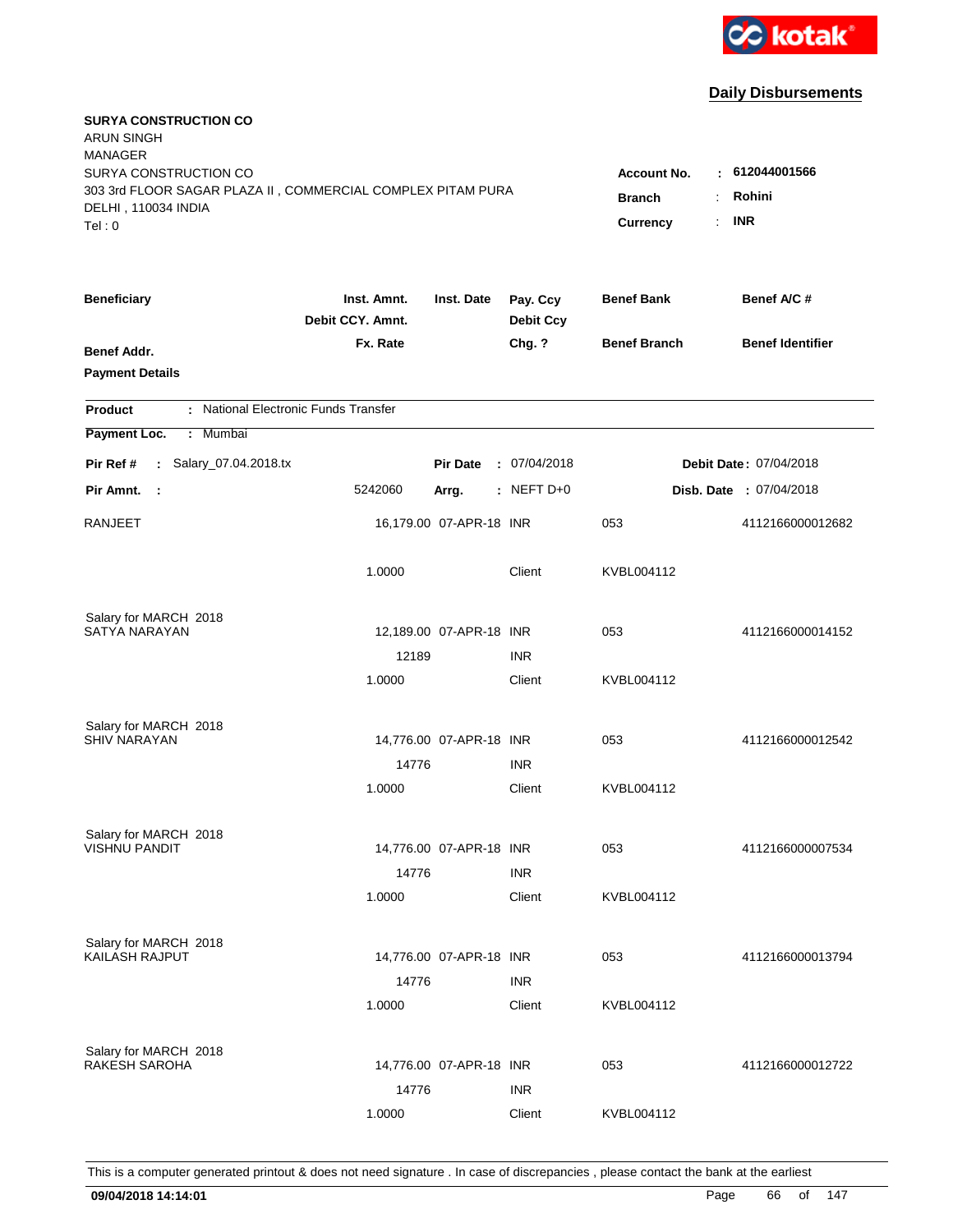

| <b>SURYA CONSTRUCTION CO</b><br><b>ARUN SINGH</b><br><b>MANAGER</b><br>SURYA CONSTRUCTION CO<br>303 3rd FLOOR SAGAR PLAZA II, COMMERCIAL COMPLEX PITAM PURA<br>DELHI, 110034 INDIA<br>Tel: 0 | <b>Account No.</b><br><b>Branch</b><br>÷<br>Currency<br>÷. | : 612044001566<br>Rohini<br><b>INR</b> |                              |                     |                         |
|----------------------------------------------------------------------------------------------------------------------------------------------------------------------------------------------|------------------------------------------------------------|----------------------------------------|------------------------------|---------------------|-------------------------|
| <b>Beneficiary</b>                                                                                                                                                                           | Inst. Amnt.<br>Debit CCY. Amnt.                            | Inst. Date                             | Pay. Ccy<br><b>Debit Ccy</b> | <b>Benef Bank</b>   | Benef A/C #             |
| Benef Addr.<br><b>Payment Details</b>                                                                                                                                                        | Fx. Rate                                                   |                                        | Chg. ?                       | <b>Benef Branch</b> | <b>Benef Identifier</b> |
| : National Electronic Funds Transfer<br><b>Product</b>                                                                                                                                       |                                                            |                                        |                              |                     |                         |
| Payment Loc.<br>: Mumbai                                                                                                                                                                     |                                                            |                                        |                              |                     |                         |
| : Salary_07.04.2018.tx<br>Pir Ref #                                                                                                                                                          |                                                            | <b>Pir Date</b>                        | : 07/04/2018                 |                     | Debit Date: 07/04/2018  |
| Pir Amnt.<br>$\sim$ 1                                                                                                                                                                        | 5242060                                                    | Arrg.                                  | : NEFT D+0                   |                     | Disb. Date : 07/04/2018 |
| RAKESH SAROHA                                                                                                                                                                                |                                                            | 14,776.00 07-APR-18 INR                |                              | 053                 | 4112166000012722        |
|                                                                                                                                                                                              | 1.0000                                                     |                                        | Client                       | KVBL004112          |                         |
| Salary for MARCH 2018                                                                                                                                                                        |                                                            |                                        |                              |                     |                         |
| <b>BHOPAL</b>                                                                                                                                                                                |                                                            | 14,776.00 07-APR-18 INR                |                              | 053                 | 4112166000012812        |
|                                                                                                                                                                                              | 14776<br>1.0000                                            |                                        | <b>INR</b><br>Client         | KVBL004112          |                         |
| Salary for MARCH 2018<br><b>SACHIN RUHELA</b>                                                                                                                                                |                                                            | 12,189.00 07-APR-18 INR                |                              | 053                 | 4112166000012554        |
|                                                                                                                                                                                              | 12189                                                      |                                        | <b>INR</b>                   |                     |                         |
|                                                                                                                                                                                              | 1.0000                                                     |                                        | Client                       | KVBL004112          |                         |
| Salary for MARCH 2018                                                                                                                                                                        |                                                            |                                        |                              |                     |                         |
| <b>JITENDER</b>                                                                                                                                                                              |                                                            | 12,189.00 07-APR-18 INR                |                              | 053                 | 4112166000013533        |
|                                                                                                                                                                                              | 12189                                                      |                                        | <b>INR</b>                   |                     |                         |
|                                                                                                                                                                                              | 1.0000                                                     |                                        | Client                       | KVBL004112          |                         |
| Salary for MARCH 2018                                                                                                                                                                        |                                                            |                                        |                              |                     |                         |
| PINTOO YADAV                                                                                                                                                                                 |                                                            | 12,189.00 07-APR-18 INR                |                              | 053                 | 4112166000013310        |
|                                                                                                                                                                                              | 12189<br>1.0000                                            |                                        | <b>INR</b><br>Client         | KVBL004112          |                         |
| Salary for MARCH 2018                                                                                                                                                                        |                                                            |                                        |                              |                     |                         |
| <b>SURENDER KUMAR</b>                                                                                                                                                                        |                                                            | 14,776.00 07-APR-18 INR                |                              | 053                 | 4112166000012566        |
|                                                                                                                                                                                              | 14776                                                      |                                        | <b>INR</b>                   |                     |                         |
|                                                                                                                                                                                              | 1.0000                                                     |                                        | Client                       | KVBL004112          |                         |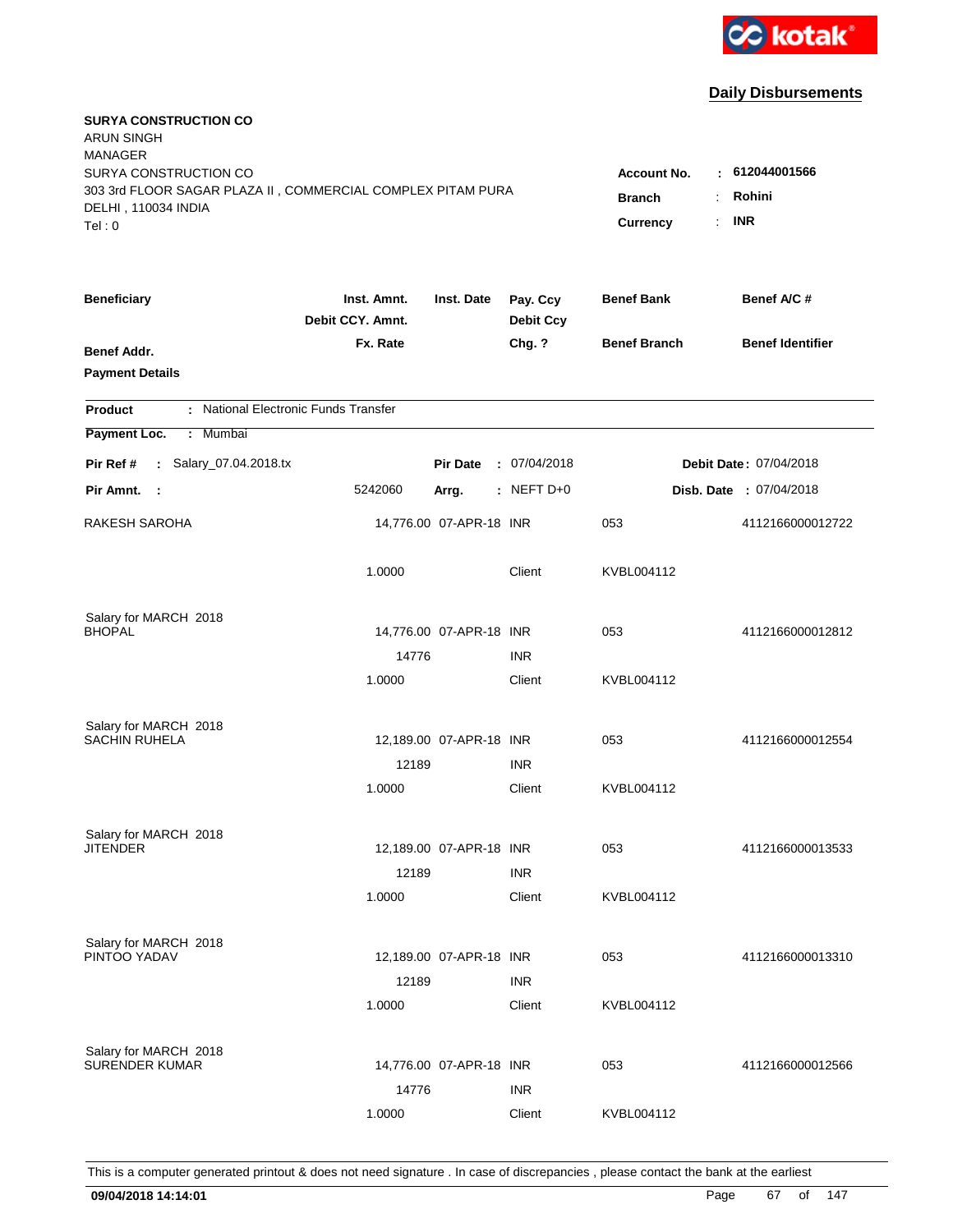

| <b>SURYA CONSTRUCTION CO</b><br><b>ARUN SINGH</b><br><b>MANAGER</b>                                                   |                                                                                                                                                 |                         |                              |                     |                         |
|-----------------------------------------------------------------------------------------------------------------------|-------------------------------------------------------------------------------------------------------------------------------------------------|-------------------------|------------------------------|---------------------|-------------------------|
| SURYA CONSTRUCTION CO<br>303 3rd FLOOR SAGAR PLAZA II, COMMERCIAL COMPLEX PITAM PURA<br>DELHI, 110034 INDIA<br>Tel: 0 | : 612044001566<br><b>Account No.</b><br>Rohini<br><b>Branch</b><br>$\ddot{\cdot}$<br><b>INR</b><br>$\mathbb{R}^{\mathbb{Z}}$<br><b>Currency</b> |                         |                              |                     |                         |
| <b>Beneficiary</b>                                                                                                    | Inst. Amnt.<br>Debit CCY. Amnt.                                                                                                                 | Inst. Date              | Pay. Ccy<br><b>Debit Ccy</b> | <b>Benef Bank</b>   | Benef A/C#              |
| Benef Addr.<br><b>Payment Details</b>                                                                                 | Fx. Rate                                                                                                                                        |                         | Chg. ?                       | <b>Benef Branch</b> | <b>Benef Identifier</b> |
| : National Electronic Funds Transfer<br><b>Product</b>                                                                |                                                                                                                                                 |                         |                              |                     |                         |
| Payment Loc.<br>: Mumbai                                                                                              |                                                                                                                                                 |                         |                              |                     |                         |
| : Salary_07.04.2018.tx<br>Pir Ref #                                                                                   |                                                                                                                                                 | <b>Pir Date</b>         | : 07/04/2018                 |                     | Debit Date: 07/04/2018  |
| Pir Amnt. :                                                                                                           | 5242060                                                                                                                                         | Arrg.                   | $:$ NEFT D+0                 |                     | Disb. Date : 07/04/2018 |
| <b>SURENDER KUMAR</b>                                                                                                 |                                                                                                                                                 | 14,776.00 07-APR-18 INR |                              | 053                 | 4112166000012566        |
|                                                                                                                       | 1.0000                                                                                                                                          |                         | Client                       | KVBL004112          |                         |
| Salary for MARCH 2018                                                                                                 |                                                                                                                                                 |                         |                              |                     |                         |
| RAJVEER SHARMA                                                                                                        |                                                                                                                                                 | 14,776.00 07-APR-18 INR |                              | 053                 | 4112166000013263        |
|                                                                                                                       | 14776<br>1.0000                                                                                                                                 |                         | <b>INR</b><br>Client         | KVBL004112          |                         |
|                                                                                                                       |                                                                                                                                                 |                         |                              |                     |                         |
| Salary for MARCH 2018                                                                                                 |                                                                                                                                                 |                         |                              |                     |                         |
| RAMESH YADAV                                                                                                          |                                                                                                                                                 | 14,776.00 07-APR-18 INR |                              | 053                 | 4112166000013372        |
|                                                                                                                       | 14776                                                                                                                                           |                         | <b>INR</b>                   |                     |                         |
|                                                                                                                       | 1.0000                                                                                                                                          |                         | Client                       | KVBL004112          |                         |
| Salary for MARCH 2018                                                                                                 |                                                                                                                                                 |                         |                              |                     |                         |
| <b>RAVINDER PAL</b>                                                                                                   |                                                                                                                                                 | 14,776.00 07-APR-18 INR |                              | 053                 | 4112166000012578        |
|                                                                                                                       | 14776                                                                                                                                           |                         | <b>INR</b>                   |                     |                         |
|                                                                                                                       | 1.0000                                                                                                                                          |                         | Client                       | KVBL004112          |                         |
| Salary for MARCH 2018                                                                                                 |                                                                                                                                                 |                         |                              |                     |                         |
| SUBHASH YADAV                                                                                                         |                                                                                                                                                 | 14,776.00 07-APR-18 INR |                              | 053                 | 4112166000012824        |
|                                                                                                                       | 14776                                                                                                                                           |                         | <b>INR</b>                   |                     |                         |
|                                                                                                                       | 1.0000                                                                                                                                          |                         | Client                       | KVBL004112          |                         |
|                                                                                                                       |                                                                                                                                                 |                         |                              |                     |                         |
| Salary for MARCH 2018<br><b>UMESH YADAV</b>                                                                           |                                                                                                                                                 | 10,615.00 07-APR-18 INR |                              | 053                 | 4112166000012850        |
|                                                                                                                       | 10615                                                                                                                                           |                         | <b>INR</b>                   |                     |                         |
|                                                                                                                       | 1.0000                                                                                                                                          |                         | Client                       | KVBL004112          |                         |
|                                                                                                                       |                                                                                                                                                 |                         |                              |                     |                         |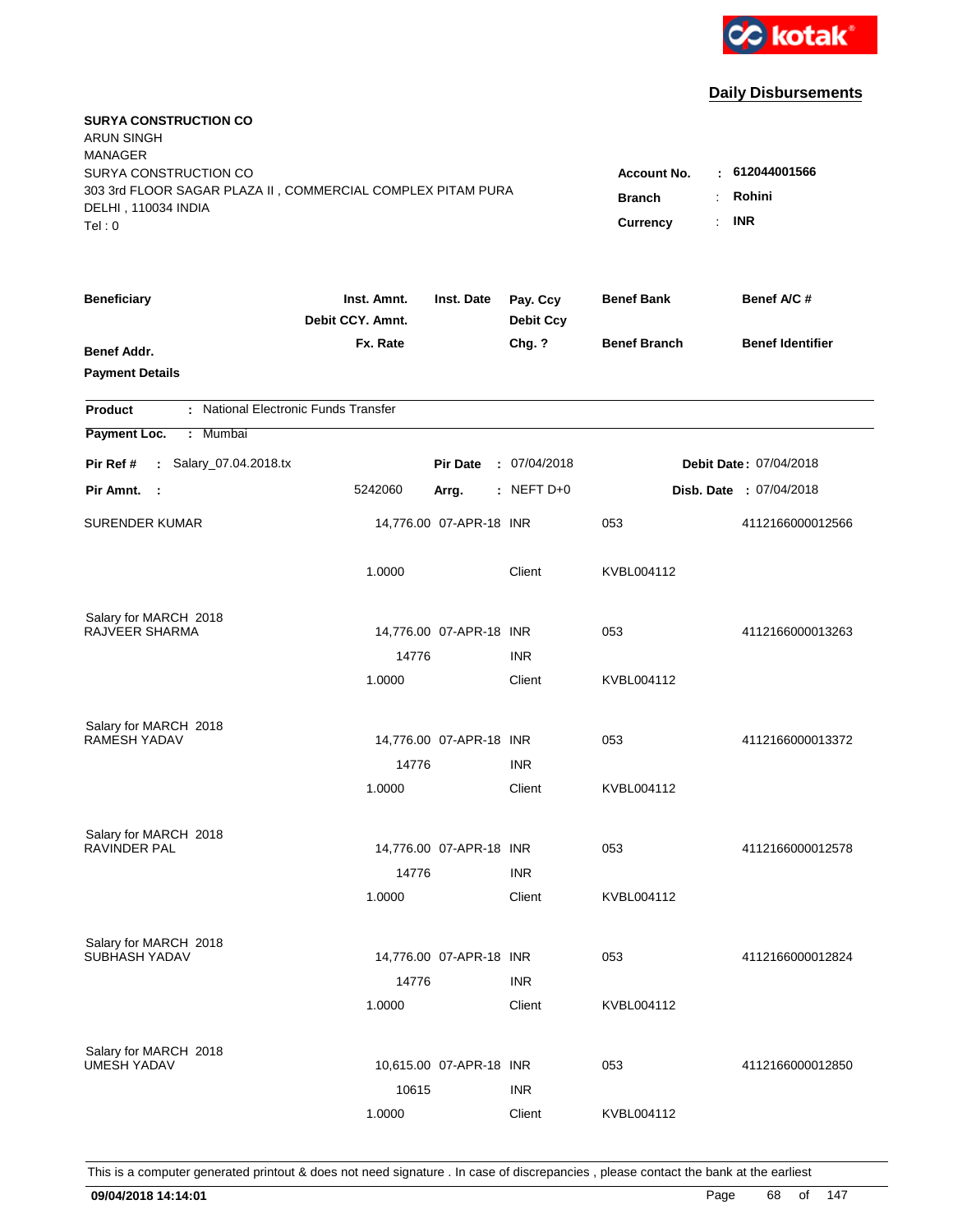

| <b>SURYA CONSTRUCTION CO</b><br><b>ARUN SINGH</b><br><b>MANAGER</b><br>SURYA CONSTRUCTION CO<br>303 3rd FLOOR SAGAR PLAZA II, COMMERCIAL COMPLEX PITAM PURA |                                 |                         |                              | <b>Account No.</b>                                                 | : 612044001566          |
|-------------------------------------------------------------------------------------------------------------------------------------------------------------|---------------------------------|-------------------------|------------------------------|--------------------------------------------------------------------|-------------------------|
| DELHI, 110034 INDIA<br>Tel: 0                                                                                                                               |                                 |                         |                              | <b>Branch</b><br>÷<br>$\mathbb{R}^{\mathbb{Z}}$<br><b>Currency</b> | Rohini<br><b>INR</b>    |
| <b>Beneficiary</b>                                                                                                                                          | Inst. Amnt.<br>Debit CCY. Amnt. | Inst. Date              | Pay. Ccy<br><b>Debit Ccy</b> | <b>Benef Bank</b>                                                  | Benef A/C #             |
| Benef Addr.<br><b>Payment Details</b>                                                                                                                       | Fx. Rate                        |                         | Chg. ?                       | <b>Benef Branch</b>                                                | <b>Benef Identifier</b> |
| : National Electronic Funds Transfer<br><b>Product</b>                                                                                                      |                                 |                         |                              |                                                                    |                         |
| Payment Loc.<br>Mumbai<br>÷                                                                                                                                 |                                 |                         |                              |                                                                    |                         |
| : Salary_07.04.2018.tx<br>Pir Ref #                                                                                                                         |                                 | <b>Pir Date</b>         | : 07/04/2018                 |                                                                    | Debit Date: 07/04/2018  |
| Pir Amnt.<br>$\sim$ 1                                                                                                                                       | 5242060                         | Arrg.                   | : NEFT D+0                   |                                                                    | Disb. Date: 07/04/2018  |
| <b>UMESH YADAV</b>                                                                                                                                          |                                 | 10,615.00 07-APR-18 INR |                              | 053                                                                | 4112166000012850        |
|                                                                                                                                                             | 1.0000                          |                         | Client                       | KVBL004112                                                         |                         |
| Salary for MARCH 2018<br><b>VIJAY KUMAR</b>                                                                                                                 |                                 |                         |                              |                                                                    |                         |
|                                                                                                                                                             | 14776                           | 14,776.00 07-APR-18 INR | <b>INR</b>                   | 053                                                                | 4112166000012789        |
|                                                                                                                                                             | 1.0000                          |                         | Client                       | KVBL004112                                                         |                         |
| Salary for MARCH 2018<br><b>SATPAL</b>                                                                                                                      |                                 | 14,776.00 07-APR-18 INR |                              | 053                                                                | 4112166000013900        |
|                                                                                                                                                             | 14776                           |                         | <b>INR</b>                   |                                                                    |                         |
|                                                                                                                                                             | 1.0000                          |                         | Client                       | KVBL004112                                                         |                         |
| Salary for MARCH 2018                                                                                                                                       |                                 |                         |                              |                                                                    |                         |
| <b>VASHIST</b>                                                                                                                                              | 12189                           | 12,189.00 07-APR-18 INR | <b>INR</b>                   | 053                                                                | 4112166000012753        |
|                                                                                                                                                             | 1.0000                          |                         | Client                       | KVBL004112                                                         |                         |
| Salary for MARCH 2018<br><b>RAJ KUMAR YADAV</b>                                                                                                             | 14776                           | 14,776.00 07-APR-18 INR | <b>INR</b>                   | 053                                                                | 4112166000012765        |
|                                                                                                                                                             | 1.0000                          |                         | Client                       | KVBL004112                                                         |                         |
| Salary for MARCH 2018<br><b>GREAT MINZ</b>                                                                                                                  | 12189                           | 12,189.00 07-APR-18 INR | <b>INR</b>                   | 053                                                                | 4112166000012800        |
|                                                                                                                                                             | 1.0000                          |                         | Client                       | KVBL004112                                                         |                         |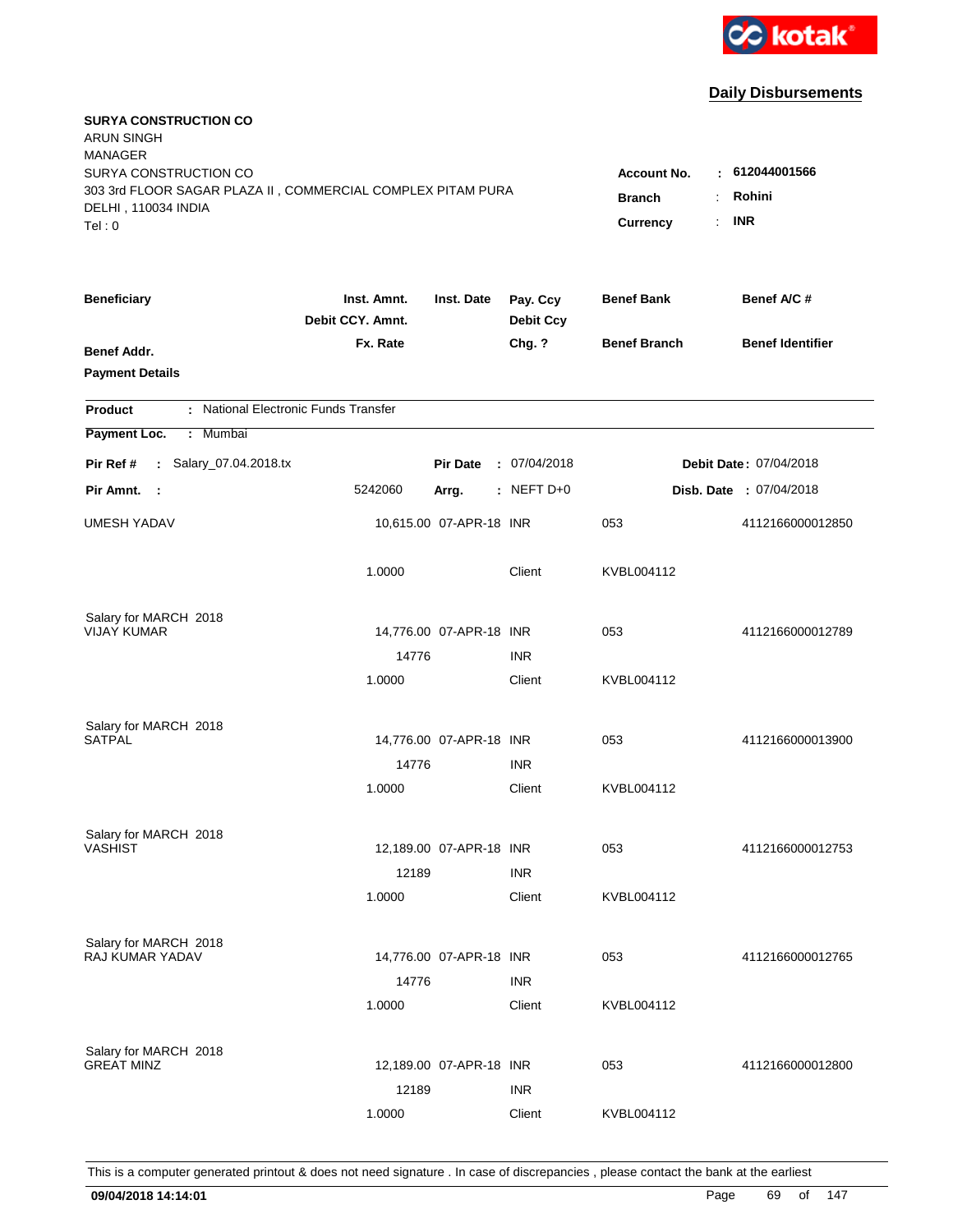

| <b>SURYA CONSTRUCTION CO</b><br><b>ARUN SINGH</b><br><b>MANAGER</b>                                         |                                                                                           |                                        |                              |                     |                                |
|-------------------------------------------------------------------------------------------------------------|-------------------------------------------------------------------------------------------|----------------------------------------|------------------------------|---------------------|--------------------------------|
| SURYA CONSTRUCTION CO<br>303 3rd FLOOR SAGAR PLAZA II, COMMERCIAL COMPLEX PITAM PURA<br>DELHI, 110034 INDIA | <b>Account No.</b><br><b>Branch</b><br>÷.<br>$\mathbb{R}^{\mathbb{Z}}$<br><b>Currency</b> | : 612044001566<br>Rohini<br><b>INR</b> |                              |                     |                                |
| Tel: 0                                                                                                      |                                                                                           |                                        |                              |                     |                                |
| <b>Beneficiary</b>                                                                                          | Inst. Amnt.<br>Debit CCY, Amnt.                                                           | Inst. Date                             | Pay. Ccy<br><b>Debit Ccy</b> | <b>Benef Bank</b>   | Benef A/C #                    |
| Benef Addr.<br><b>Payment Details</b>                                                                       | Fx. Rate                                                                                  |                                        | Chg. ?                       | <b>Benef Branch</b> | <b>Benef Identifier</b>        |
| : National Electronic Funds Transfer<br><b>Product</b>                                                      |                                                                                           |                                        |                              |                     |                                |
| Payment Loc.<br>Mumbai<br>÷.                                                                                |                                                                                           |                                        |                              |                     |                                |
| : Salary_07.04.2018.tx<br>Pir Ref #                                                                         |                                                                                           | <b>Pir Date</b>                        | : 07/04/2018                 |                     | Debit Date: 07/04/2018         |
| Pir Amnt. :                                                                                                 | 5242060                                                                                   | Arrg.                                  | : NEFT D+0                   |                     | <b>Disb. Date : 07/04/2018</b> |
| <b>GREAT MINZ</b>                                                                                           |                                                                                           | 12,189.00 07-APR-18 INR                |                              | 053                 | 4112166000012800               |
|                                                                                                             | 1.0000                                                                                    |                                        | Client                       | KVBL004112          |                                |
| Salary for MARCH 2018                                                                                       |                                                                                           |                                        |                              |                     |                                |
| <b>SHYAM LAL</b>                                                                                            |                                                                                           | 14,776.00 07-APR-18 INR                |                              | 053                 | 4112166000012848               |
|                                                                                                             | 14776<br>1.0000                                                                           |                                        | <b>INR</b><br>Client         | KVBL004112          |                                |
|                                                                                                             |                                                                                           |                                        |                              |                     |                                |
| Salary for MARCH 2018                                                                                       |                                                                                           |                                        |                              |                     |                                |
| <b>ASHOK KUMAR</b>                                                                                          |                                                                                           | 12,189.00 07-APR-18 INR                |                              | 053                 | 4112166000014164               |
|                                                                                                             | 12189                                                                                     |                                        | <b>INR</b>                   |                     |                                |
|                                                                                                             | 1.0000                                                                                    |                                        | Client                       | KVBL004112          |                                |
| Salary for MARCH 2018                                                                                       |                                                                                           |                                        |                              |                     |                                |
| OM PRAKASH                                                                                                  |                                                                                           | 14,776.00 07-APR-18 INR                |                              | 053                 | 4112166000013673               |
|                                                                                                             | 14776                                                                                     |                                        | <b>INR</b>                   |                     |                                |
|                                                                                                             | 1.0000                                                                                    |                                        | Client                       | KVBL004112          |                                |
| Salary for MARCH 2018                                                                                       |                                                                                           |                                        |                              |                     |                                |
| <b>SURESH PAL</b>                                                                                           |                                                                                           | 12,189.00 07-APR-18 INR                |                              | 053                 | 4112166000013685               |
|                                                                                                             | 12189                                                                                     |                                        | <b>INR</b>                   |                     |                                |
|                                                                                                             | 1.0000                                                                                    |                                        | Client                       | KVBL004112          |                                |
|                                                                                                             |                                                                                           |                                        |                              |                     |                                |
| Salary for MARCH 2018<br>SANDEEP KUMAR                                                                      |                                                                                           | 12,189.00 07-APR-18 INR                |                              | 053                 | 4112166000013514               |
|                                                                                                             | 12189                                                                                     |                                        | <b>INR</b>                   |                     |                                |
|                                                                                                             | 1.0000                                                                                    |                                        | Client                       | KVBL004112          |                                |
|                                                                                                             |                                                                                           |                                        |                              |                     |                                |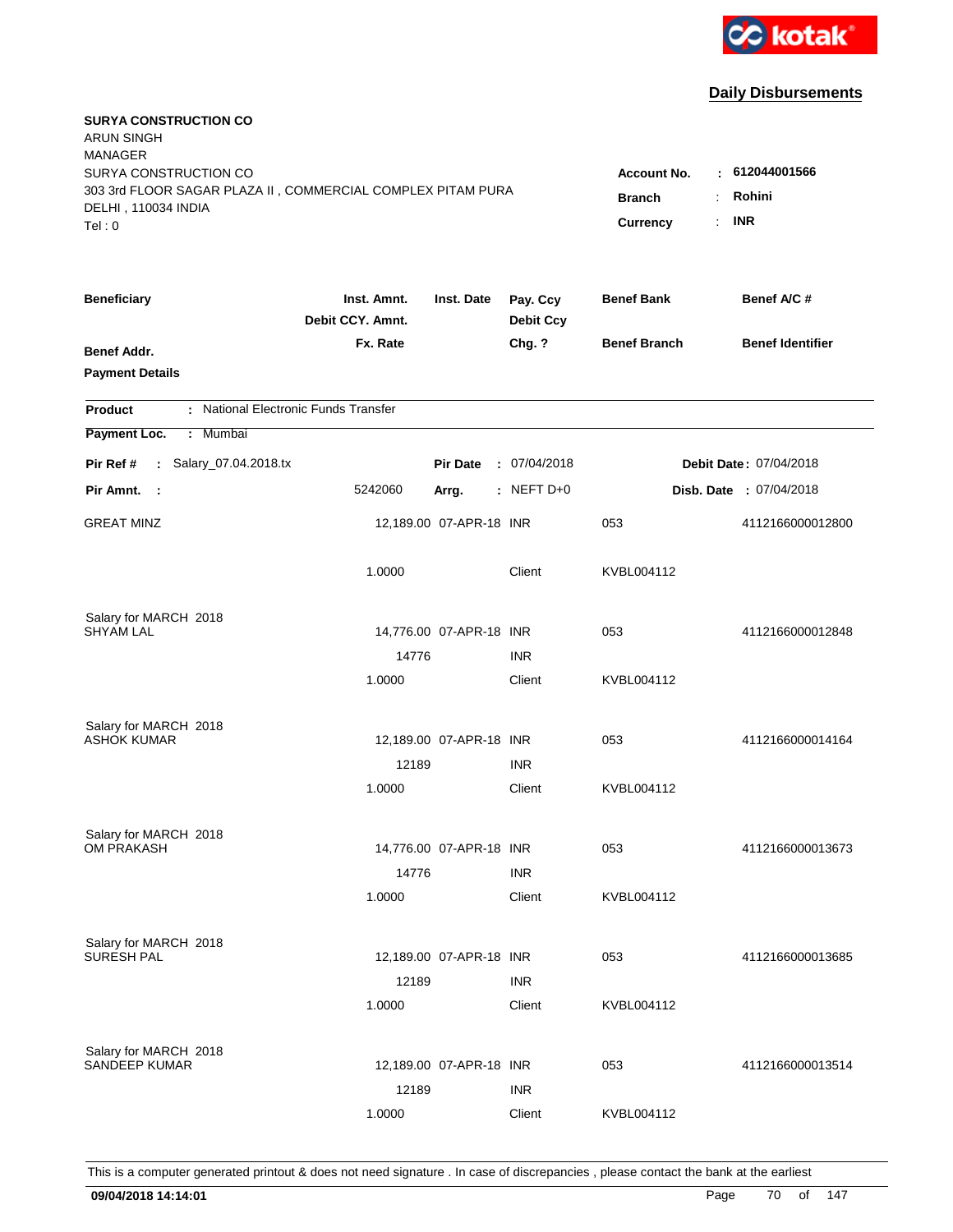

| <b>SURYA CONSTRUCTION CO</b><br><b>ARUN SINGH</b><br><b>MANAGER</b><br>SURYA CONSTRUCTION CO |                                 |                         |                              | <b>Account No.</b>                                       | $-612044001566$         |
|----------------------------------------------------------------------------------------------|---------------------------------|-------------------------|------------------------------|----------------------------------------------------------|-------------------------|
| 303 3rd FLOOR SAGAR PLAZA II, COMMERCIAL COMPLEX PITAM PURA<br>DELHI, 110034 INDIA<br>Tel: 0 |                                 |                         |                              | <b>Branch</b><br>$\ddot{\cdot}$<br><b>Currency</b><br>÷. | Rohini<br><b>INR</b>    |
| <b>Beneficiary</b>                                                                           | Inst. Amnt.<br>Debit CCY. Amnt. | Inst. Date              | Pay. Ccy<br><b>Debit Ccy</b> | <b>Benef Bank</b>                                        | Benef A/C #             |
| Benef Addr.<br><b>Payment Details</b>                                                        | Fx. Rate                        |                         | Chg. ?                       | <b>Benef Branch</b>                                      | <b>Benef Identifier</b> |
| : National Electronic Funds Transfer<br><b>Product</b>                                       |                                 |                         |                              |                                                          |                         |
| Payment Loc.<br>: Mumbai                                                                     |                                 |                         |                              |                                                          |                         |
| : Salary_07.04.2018.tx<br>Pir Ref #                                                          |                                 | <b>Pir Date</b>         | : 07/04/2018                 |                                                          | Debit Date: 07/04/2018  |
| Pir Amnt.<br>- 1                                                                             | 5242060                         | Arrg.                   | $:$ NEFT D+0                 |                                                          | Disb. Date : 07/04/2018 |
| SANDEEP KUMAR                                                                                |                                 | 12,189.00 07-APR-18 INR |                              | 053                                                      | 4112166000013514        |
|                                                                                              | 1.0000                          |                         | Client                       | KVBL004112                                               |                         |
| Salary for MARCH 2018<br><b>RANJEET</b>                                                      |                                 |                         |                              | 053                                                      | 4112166000013924        |
|                                                                                              | 14776                           | 14,776.00 07-APR-18 INR | <b>INR</b>                   |                                                          |                         |
|                                                                                              | 1.0000                          |                         | Client                       | KVBL004112                                               |                         |
| Salary for MARCH 2018<br><b>RAM NARESH</b>                                                   |                                 | 14,776.00 07-APR-18 INR |                              | 053                                                      | 4112166000013744        |
|                                                                                              | 14776                           |                         | <b>INR</b>                   |                                                          |                         |
|                                                                                              | 1.0000                          |                         | Client                       | KVBL004112                                               |                         |
| Salary for MARCH 2018<br><b>JAGDISH YADAV</b>                                                |                                 | 12,189.00 07-APR-18 INR |                              |                                                          |                         |
|                                                                                              |                                 |                         | <b>INR</b>                   | 053                                                      | 4112166000013860        |
|                                                                                              | 12189<br>1.0000                 |                         | Client                       | KVBL004112                                               |                         |
| Salary for MARCH 2018<br><b>AMOD KUMAR</b>                                                   |                                 | 12,189.00 07-APR-18 INR |                              | 053                                                      | 4112166000013628        |
|                                                                                              | 12189<br>1.0000                 |                         | <b>INR</b><br>Client         | KVBL004112                                               |                         |
| Salary for MARCH 2018<br><b>JATA SHANKAR</b>                                                 | 14776                           | 14,776.00 07-APR-18 INR | <b>INR</b>                   | 053                                                      | 4112166000013642        |
|                                                                                              | 1.0000                          |                         | Client                       | KVBL004112                                               |                         |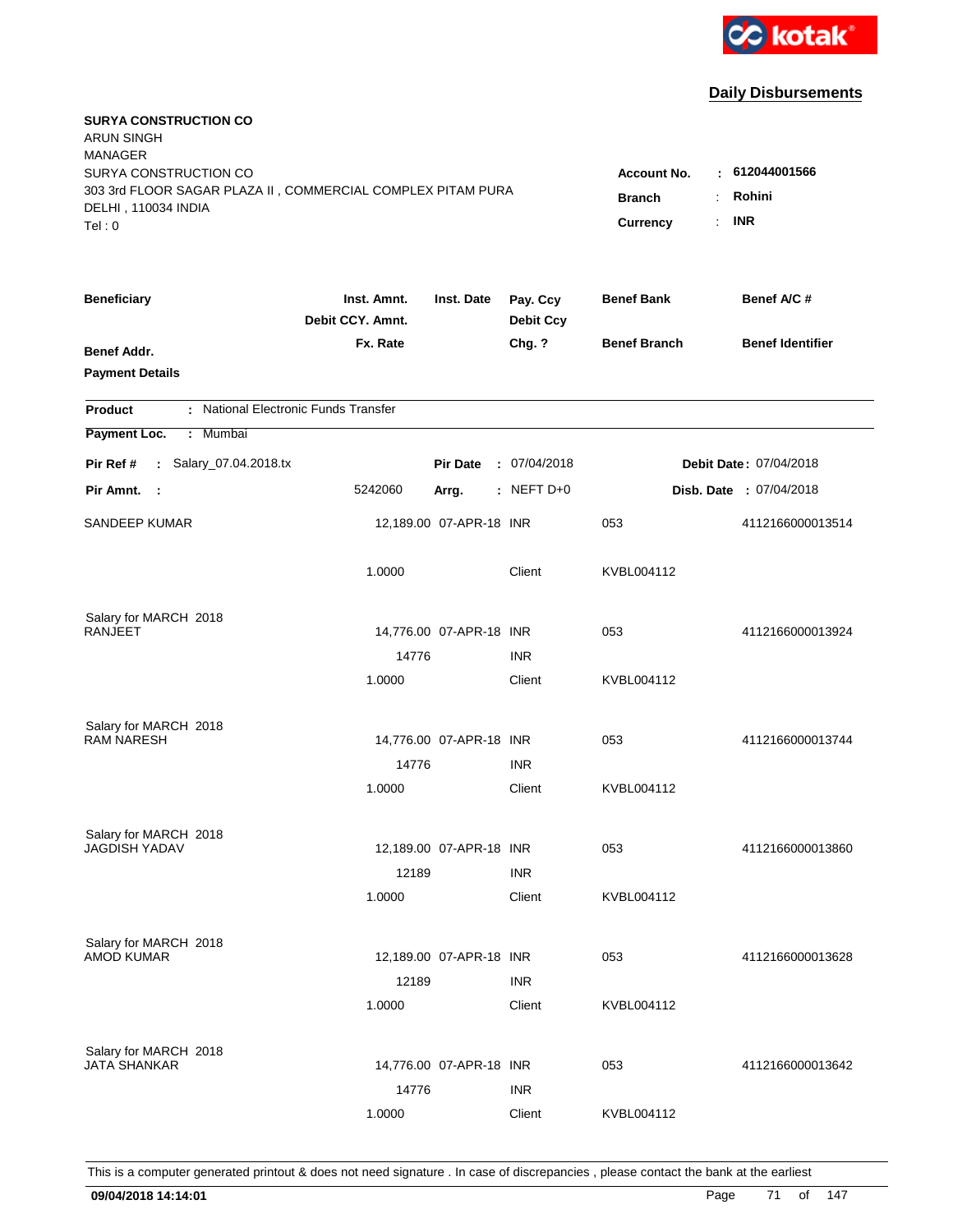

| <b>SURYA CONSTRUCTION CO</b><br><b>ARUN SINGH</b><br><b>MANAGER</b><br>SURYA CONSTRUCTION CO |                                 |                         |                              | <b>Account No.</b>                                       | $-612044001566$         |
|----------------------------------------------------------------------------------------------|---------------------------------|-------------------------|------------------------------|----------------------------------------------------------|-------------------------|
| 303 3rd FLOOR SAGAR PLAZA II, COMMERCIAL COMPLEX PITAM PURA<br>DELHI, 110034 INDIA<br>Tel: 0 |                                 |                         |                              | <b>Branch</b><br>$\ddot{\cdot}$<br><b>Currency</b><br>÷. | Rohini<br><b>INR</b>    |
| <b>Beneficiary</b>                                                                           | Inst. Amnt.<br>Debit CCY. Amnt. | Inst. Date              | Pay. Ccy<br><b>Debit Ccy</b> | <b>Benef Bank</b>                                        | Benef A/C#              |
| Benef Addr.<br><b>Payment Details</b>                                                        | Fx. Rate                        |                         | Chg. ?                       | <b>Benef Branch</b>                                      | <b>Benef Identifier</b> |
| : National Electronic Funds Transfer<br><b>Product</b>                                       |                                 |                         |                              |                                                          |                         |
| Payment Loc.<br>: Mumbai                                                                     |                                 |                         |                              |                                                          |                         |
| : Salary_07.04.2018.tx<br>Pir Ref #                                                          |                                 | <b>Pir Date</b>         | : 07/04/2018                 |                                                          | Debit Date: 07/04/2018  |
| Pir Amnt. :                                                                                  | 5242060                         | Arrg.                   | : NEFT D+0                   |                                                          | Disb. Date : 07/04/2018 |
| JATA SHANKAR                                                                                 |                                 | 14,776.00 07-APR-18 INR |                              | 053                                                      | 4112166000013642        |
|                                                                                              | 1.0000                          |                         | Client                       | KVBL004112                                               |                         |
| Salary for MARCH 2018                                                                        |                                 |                         |                              |                                                          |                         |
| <b>MANSA RAM</b>                                                                             | 12189                           | 12,189.00 07-APR-18 INR | <b>INR</b>                   | 053                                                      | 4112166000013604        |
|                                                                                              | 1.0000                          |                         | Client                       | KVBL004112                                               |                         |
| Salary for MARCH 2018                                                                        |                                 |                         |                              |                                                          |                         |
| <b>MUKESH KUMAR</b>                                                                          |                                 | 12,189.00 07-APR-18 INR |                              | 053                                                      | 4112166000013713        |
|                                                                                              | 12189                           |                         | <b>INR</b>                   |                                                          |                         |
|                                                                                              | 1.0000                          |                         | Client                       | KVBL004112                                               |                         |
| Salary for MARCH 2018                                                                        |                                 |                         |                              |                                                          |                         |
| <b>NATHU RAM</b>                                                                             |                                 | 14,776.00 07-APR-18 INR |                              | 053                                                      | 4112166000013993        |
|                                                                                              | 14776                           |                         | <b>INR</b>                   |                                                          |                         |
|                                                                                              | 1.0000                          |                         | Client                       | KVBL004112                                               |                         |
| Salary for MARCH 2018                                                                        |                                 |                         |                              |                                                          |                         |
| RAJINDER PAL                                                                                 | 12189                           | 12,189.00 07-APR-18 INR |                              | 053                                                      | 4112166000013756        |
|                                                                                              | 1.0000                          |                         | <b>INR</b><br>Client         | KVBL004112                                               |                         |
|                                                                                              |                                 |                         |                              |                                                          |                         |
| Salary for MARCH 2018<br><b>RAJ KARAN</b>                                                    |                                 | 12,189.00 07-APR-18 INR |                              | 053                                                      | 4112166000013545        |
|                                                                                              | 12189                           |                         | <b>INR</b>                   |                                                          |                         |
|                                                                                              | 1.0000                          |                         | Client                       | KVBL004112                                               |                         |
|                                                                                              |                                 |                         |                              |                                                          |                         |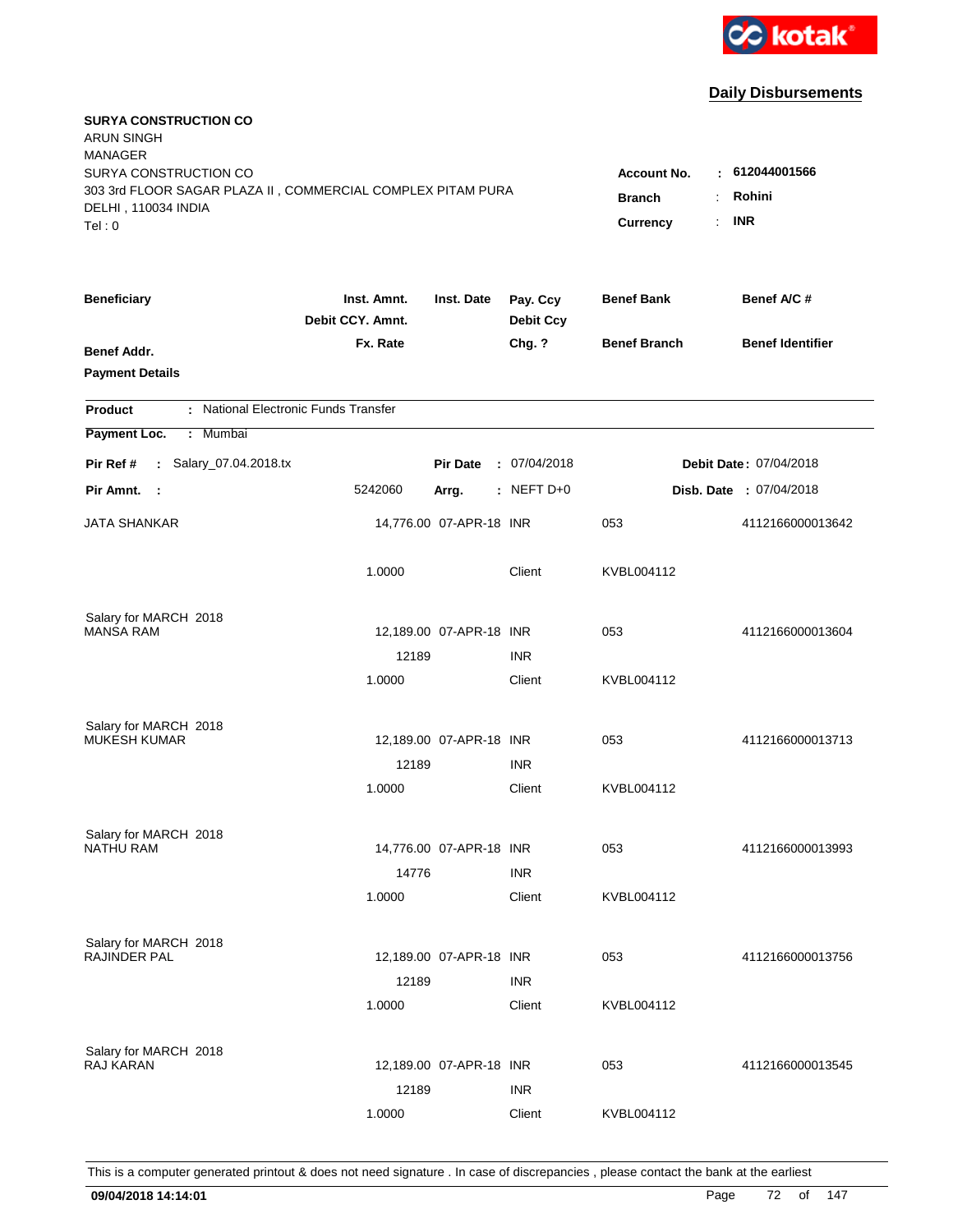

| <b>SURYA CONSTRUCTION CO</b><br><b>ARUN SINGH</b><br><b>MANAGER</b>                                                   |                                                                                |                                         |                              |                     |                         |
|-----------------------------------------------------------------------------------------------------------------------|--------------------------------------------------------------------------------|-----------------------------------------|------------------------------|---------------------|-------------------------|
| SURYA CONSTRUCTION CO<br>303 3rd FLOOR SAGAR PLAZA II, COMMERCIAL COMPLEX PITAM PURA<br>DELHI, 110034 INDIA<br>Tel: 0 | <b>Account No.</b><br><b>Branch</b><br>$\ddot{\cdot}$<br><b>Currency</b><br>÷. | $-612044001566$<br>Rohini<br><b>INR</b> |                              |                     |                         |
| <b>Beneficiary</b>                                                                                                    | Inst. Amnt.<br>Debit CCY. Amnt.                                                | Inst. Date                              | Pay. Ccy<br><b>Debit Ccy</b> | <b>Benef Bank</b>   | Benef A/C #             |
| Benef Addr.<br><b>Payment Details</b>                                                                                 | Fx. Rate                                                                       |                                         | Chg. ?                       | <b>Benef Branch</b> | <b>Benef Identifier</b> |
| : National Electronic Funds Transfer<br><b>Product</b>                                                                |                                                                                |                                         |                              |                     |                         |
| Payment Loc.<br>: Mumbai                                                                                              |                                                                                |                                         |                              |                     |                         |
| : Salary_07.04.2018.tx<br>Pir Ref #                                                                                   |                                                                                | <b>Pir Date</b>                         | : 07/04/2018                 |                     | Debit Date: 07/04/2018  |
| Pir Amnt. :                                                                                                           | 5242060                                                                        | Arrg.                                   | $:$ NEFT D+0                 |                     | Disb. Date : 07/04/2018 |
| RAJ KARAN                                                                                                             |                                                                                | 12,189.00 07-APR-18 INR                 |                              | 053                 | 4112166000013545        |
|                                                                                                                       | 1.0000                                                                         |                                         | Client                       | KVBL004112          |                         |
| Salary for MARCH 2018                                                                                                 |                                                                                |                                         |                              |                     |                         |
| <b>KANAHIYA LAL</b>                                                                                                   |                                                                                | 14,776.00 07-APR-18 INR                 |                              | 051                 | 0001040100009362        |
|                                                                                                                       | 14776<br>1.0000                                                                |                                         | <b>INR</b><br>Client         | 110051002           |                         |
|                                                                                                                       |                                                                                |                                         |                              |                     |                         |
| Salary for MARCH 2018                                                                                                 |                                                                                |                                         |                              |                     |                         |
| <b>RAM SAROOP</b>                                                                                                     |                                                                                | 14,776.00 07-APR-18 INR                 |                              | 053                 | 4112166000013872        |
|                                                                                                                       | 14776                                                                          |                                         | <b>INR</b>                   |                     |                         |
|                                                                                                                       | 1.0000                                                                         |                                         | Client                       | KVBL004112          |                         |
| Salary for MARCH 2018                                                                                                 |                                                                                |                                         |                              |                     |                         |
| <b>SHIV KUMAR</b>                                                                                                     |                                                                                | 14,776.00 07-APR-18 INR                 |                              | 053                 | 4112166000013853        |
|                                                                                                                       | 14776                                                                          |                                         | <b>INR</b>                   |                     |                         |
|                                                                                                                       | 1.0000                                                                         |                                         | Client                       | KVBL004112          |                         |
| Salary for MARCH 2018                                                                                                 |                                                                                |                                         |                              |                     |                         |
| SHREE CHAND                                                                                                           |                                                                                | 12,189.00 07-APR-18 INR                 |                              | 053                 | 4112166000013569        |
|                                                                                                                       | 12189                                                                          |                                         | <b>INR</b>                   |                     |                         |
|                                                                                                                       | 1.0000                                                                         |                                         | Client                       | KVBL004112          |                         |
|                                                                                                                       |                                                                                |                                         |                              |                     |                         |
| Salary for MARCH 2018<br><b>SUSHIL KUMAR</b>                                                                          |                                                                                | 14,776.00 07-APR-18 INR                 |                              | 053                 | 4112166000013654        |
|                                                                                                                       | 14776                                                                          |                                         | <b>INR</b>                   |                     |                         |
|                                                                                                                       | 1.0000                                                                         |                                         | Client                       | KVBL004112          |                         |
|                                                                                                                       |                                                                                |                                         |                              |                     |                         |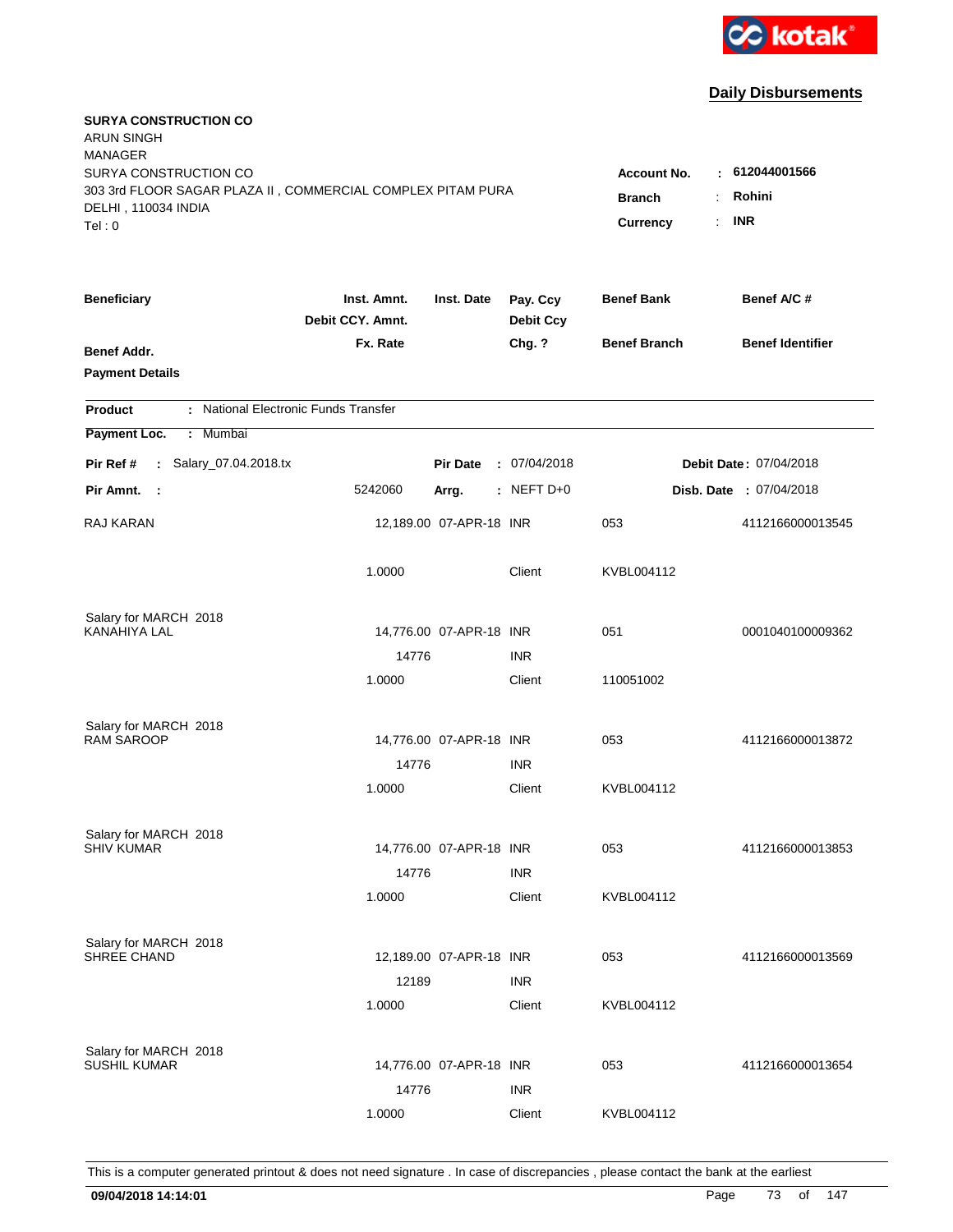

| <b>SURYA CONSTRUCTION CO</b><br><b>ARUN SINGH</b><br><b>MANAGER</b><br>SURYA CONSTRUCTION CO<br>303 3rd FLOOR SAGAR PLAZA II, COMMERCIAL COMPLEX PITAM PURA |                                 |                         |                              | <b>Account No.</b><br><b>Branch</b><br>$\ddot{\cdot}$ | $-612044001566$<br>Rohini |
|-------------------------------------------------------------------------------------------------------------------------------------------------------------|---------------------------------|-------------------------|------------------------------|-------------------------------------------------------|---------------------------|
| DELHI, 110034 INDIA<br>Tel: 0                                                                                                                               |                                 |                         |                              | <b>Currency</b><br>÷.                                 | <b>INR</b>                |
| <b>Beneficiary</b>                                                                                                                                          | Inst. Amnt.<br>Debit CCY. Amnt. | Inst. Date              | Pay. Ccy<br><b>Debit Ccy</b> | <b>Benef Bank</b>                                     | Benef A/C#                |
| Benef Addr.<br><b>Payment Details</b>                                                                                                                       | Fx. Rate                        |                         | Chg. ?                       | <b>Benef Branch</b>                                   | <b>Benef Identifier</b>   |
| : National Electronic Funds Transfer<br><b>Product</b>                                                                                                      |                                 |                         |                              |                                                       |                           |
| Payment Loc.<br>: Mumbai                                                                                                                                    |                                 |                         |                              |                                                       |                           |
| : Salary_07.04.2018.tx<br>Pir Ref #                                                                                                                         |                                 | <b>Pir Date</b>         | : 07/04/2018                 |                                                       | Debit Date: 07/04/2018    |
| Pir Amnt. :                                                                                                                                                 | 5242060                         | Arrg.                   | $:$ NEFT D+0                 |                                                       | Disb. Date : 07/04/2018   |
| <b>SUSHIL KUMAR</b>                                                                                                                                         |                                 | 14,776.00 07-APR-18 INR |                              | 053                                                   | 4112166000013654          |
|                                                                                                                                                             | 1.0000                          |                         | Client                       | KVBL004112                                            |                           |
| Salary for MARCH 2018                                                                                                                                       |                                 |                         |                              |                                                       |                           |
| <b>UDAY KUMAR</b>                                                                                                                                           | 14776                           | 14,776.00 07-APR-18 INR | <b>INR</b>                   | 053                                                   | 4112166000014000          |
|                                                                                                                                                             | 1.0000                          |                         | Client                       | KVBL004112                                            |                           |
| Salary for MARCH 2018<br><b>VIPIN KUMAR</b>                                                                                                                 |                                 | 12,189.00 07-APR-18 INR |                              | 053                                                   | 4112166000013701          |
|                                                                                                                                                             | 12189                           |                         | <b>INR</b>                   |                                                       |                           |
|                                                                                                                                                             | 1.0000                          |                         | Client                       | KVBL004112                                            |                           |
| Salary for MARCH 2018                                                                                                                                       |                                 |                         |                              |                                                       |                           |
| RAJ PAL                                                                                                                                                     |                                 | 10,009.00 07-APR-18 INR |                              | 053                                                   | 4112166000013841          |
|                                                                                                                                                             | 10009<br>1.0000                 |                         | <b>INR</b><br>Client         | KVBL004112                                            |                           |
|                                                                                                                                                             |                                 |                         |                              |                                                       |                           |
| Salary for MARCH 2018<br>RAMU CHAUHAN                                                                                                                       |                                 | 12,189.00 07-APR-18 INR |                              |                                                       |                           |
|                                                                                                                                                             | 12189                           |                         | <b>INR</b>                   | 053                                                   | 4112166000013981          |
|                                                                                                                                                             | 1.0000                          |                         | Client                       | KVBL004112                                            |                           |
| Salary for MARCH 2018<br>SUBHASH SINGH                                                                                                                      |                                 | 14,776.00 07-APR-18 INR |                              | 053                                                   | 4112166000013803          |
|                                                                                                                                                             | 14776                           |                         | <b>INR</b>                   |                                                       |                           |
|                                                                                                                                                             | 1.0000                          |                         | Client                       | KVBL004112                                            |                           |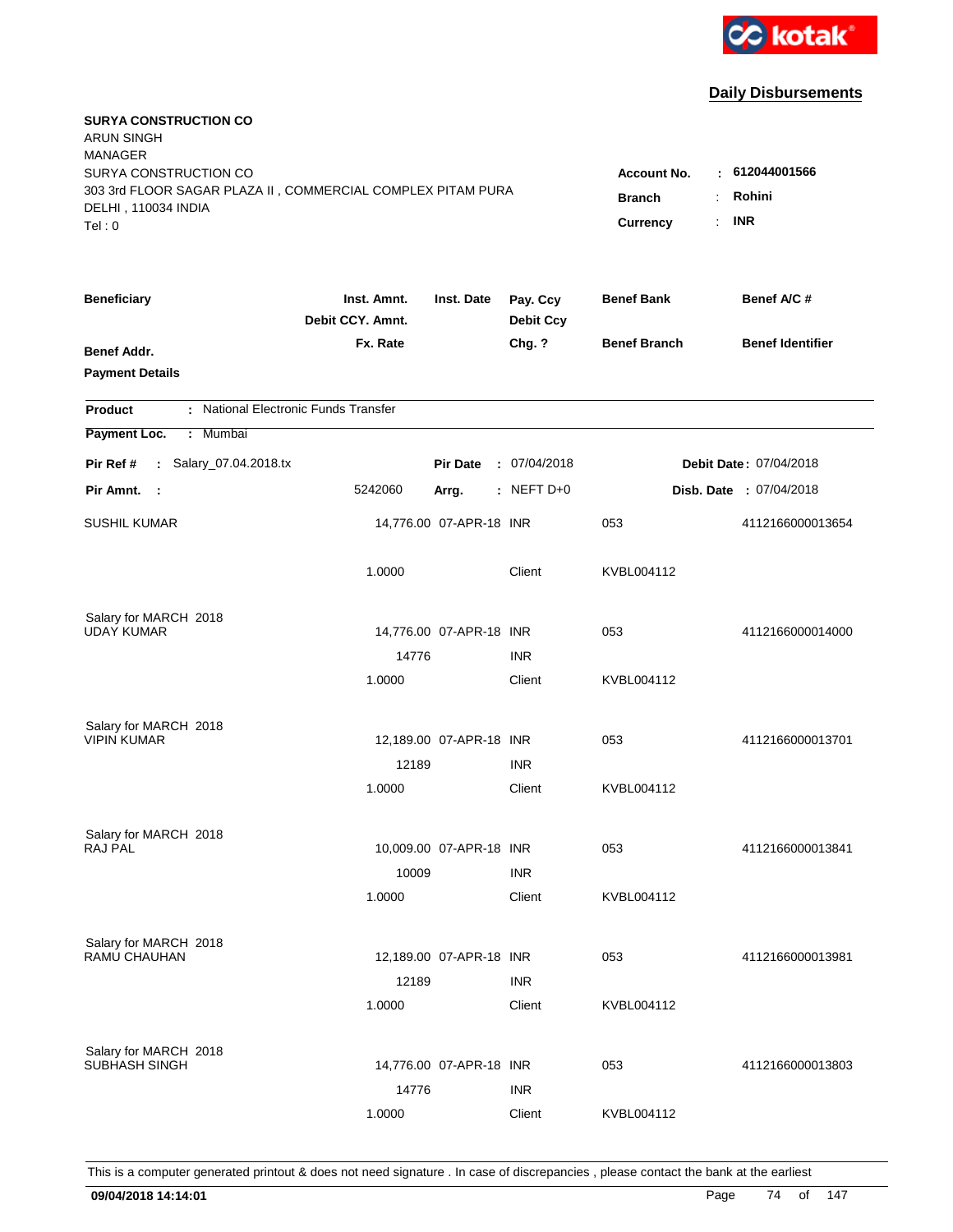

| <b>SURYA CONSTRUCTION CO</b><br><b>ARUN SINGH</b><br><b>MANAGER</b> |                                 |                         |                              |                                              |                                |
|---------------------------------------------------------------------|---------------------------------|-------------------------|------------------------------|----------------------------------------------|--------------------------------|
| SURYA CONSTRUCTION CO                                               |                                 |                         |                              | <b>Account No.</b>                           | : 612044001566                 |
| 303 3rd FLOOR SAGAR PLAZA II, COMMERCIAL COMPLEX PITAM PURA         |                                 |                         |                              | <b>Branch</b><br>÷.                          | Rohini                         |
| DELHI, 110034 INDIA<br>Tel: 0                                       |                                 |                         |                              | $\mathbb{R}^{\mathbb{Z}}$<br><b>Currency</b> | <b>INR</b>                     |
|                                                                     |                                 |                         |                              |                                              |                                |
| <b>Beneficiary</b>                                                  | Inst. Amnt.<br>Debit CCY, Amnt. | Inst. Date              | Pay. Ccy<br><b>Debit Ccy</b> | <b>Benef Bank</b>                            | Benef A/C #                    |
| Benef Addr.                                                         | Fx. Rate                        |                         | Chg. ?                       | <b>Benef Branch</b>                          | <b>Benef Identifier</b>        |
| <b>Payment Details</b>                                              |                                 |                         |                              |                                              |                                |
| : National Electronic Funds Transfer<br><b>Product</b>              |                                 |                         |                              |                                              |                                |
| Payment Loc.<br>: Mumbai                                            |                                 |                         |                              |                                              |                                |
| : Salary_07.04.2018.tx<br>Pir Ref #                                 |                                 | <b>Pir Date</b>         | : 07/04/2018                 |                                              | Debit Date: 07/04/2018         |
| Pir Amnt. :                                                         | 5242060                         | Arrg.                   | $:$ NEFT D+0                 |                                              | <b>Disb. Date : 07/04/2018</b> |
| SUBHASH SINGH                                                       |                                 | 14,776.00 07-APR-18 INR |                              | 053                                          | 4112166000013803               |
|                                                                     | 1.0000                          |                         | Client                       | KVBL004112                                   |                                |
| Salary for MARCH 2018                                               |                                 |                         |                              |                                              |                                |
| <b>SONE LAL</b>                                                     |                                 | 12,189.00 07-APR-18 INR |                              | 053                                          | 4112166000013912               |
|                                                                     | 12189                           |                         | <b>INR</b>                   |                                              |                                |
|                                                                     | 1.0000                          |                         | Client                       | KVBL004112                                   |                                |
| Salary for MARCH 2018                                               |                                 |                         |                              |                                              |                                |
| ASHOK VERMA                                                         |                                 | 14,776.00 07-APR-18 INR |                              | 053                                          | 4112166000013697               |
|                                                                     | 14776                           |                         | <b>INR</b>                   |                                              |                                |
|                                                                     | 1.0000                          |                         | Client                       | KVBL004112                                   |                                |
| Salary for MARCH 2018                                               |                                 |                         |                              |                                              |                                |
| <b>RAM SURAT YADAV</b>                                              |                                 | 14,776.00 07-APR-18 INR |                              | 053                                          | 4112166000013884               |
|                                                                     | 14776                           |                         | <b>INR</b>                   |                                              |                                |
|                                                                     | 1.0000                          |                         | Client                       | KVBL004112                                   |                                |
| Salary for MARCH 2018                                               |                                 |                         |                              |                                              |                                |
| <b>SUKHBIR SINGH</b>                                                |                                 | 12,189.00 07-APR-18 INR |                              | 053                                          | 4112166000014024               |
|                                                                     | 12189                           |                         | <b>INR</b>                   |                                              |                                |
|                                                                     | 1.0000                          |                         | Client                       | KVBL004112                                   |                                |
| Salary for MARCH 2018                                               |                                 |                         |                              |                                              |                                |
| <b>NARESH KUMAR</b>                                                 |                                 | 14,776.00 07-APR-18 INR |                              | 053                                          | 4112166000013630               |
|                                                                     | 14776                           |                         | <b>INR</b>                   |                                              |                                |
|                                                                     | 1.0000                          |                         | Client                       | KVBL004112                                   |                                |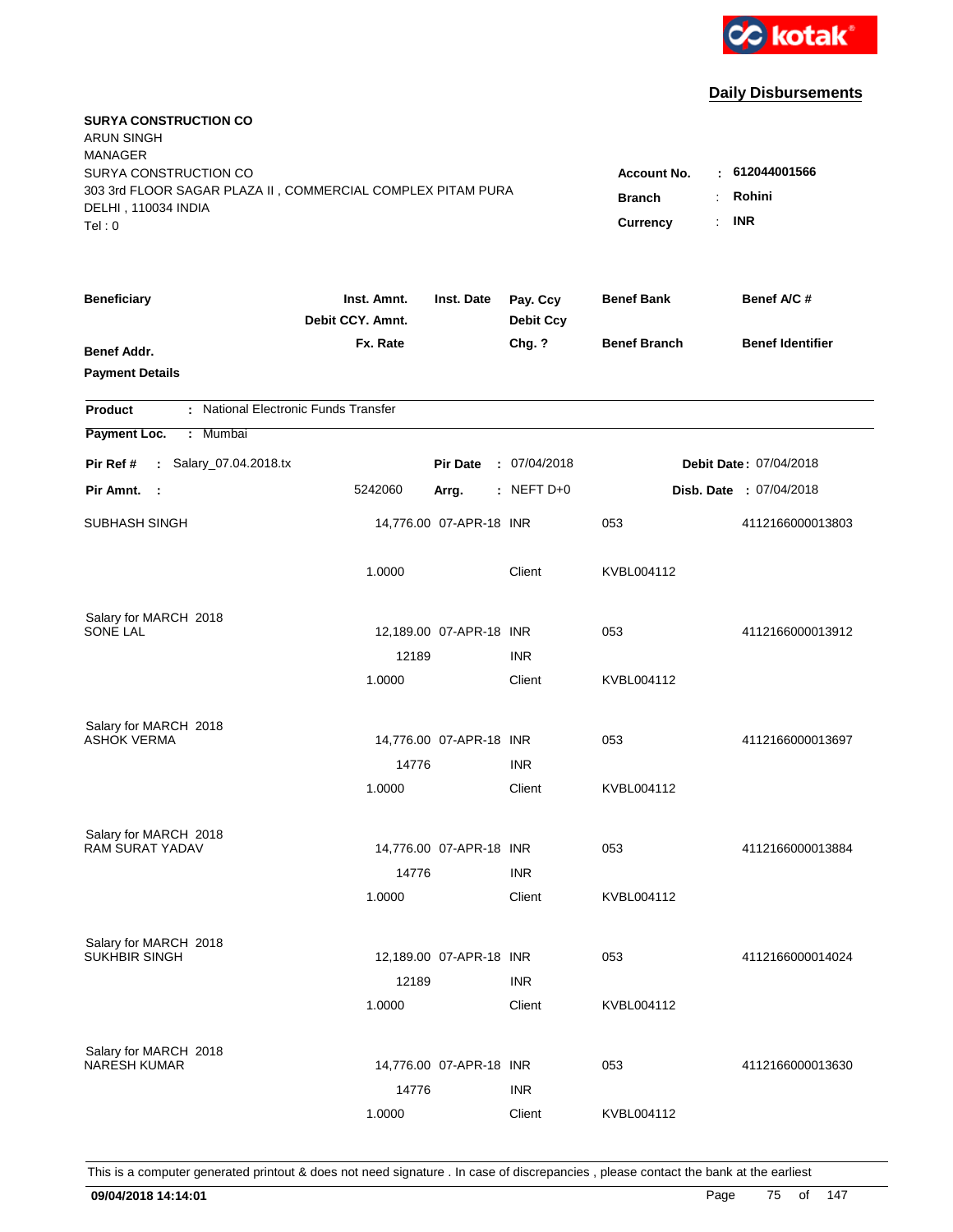

| <b>SURYA CONSTRUCTION CO</b><br><b>ARUN SINGH</b><br><b>MANAGER</b><br>SURYA CONSTRUCTION CO<br>303 3rd FLOOR SAGAR PLAZA II, COMMERCIAL COMPLEX PITAM PURA<br>DELHI, 110034 INDIA<br>Tel: 0 | <b>Account No.</b><br><b>Branch</b><br><b>Currency</b> | $-612044001566$<br>Rohini<br>$\ddot{\cdot}$<br><b>INR</b><br>÷. |                              |                     |                         |
|----------------------------------------------------------------------------------------------------------------------------------------------------------------------------------------------|--------------------------------------------------------|-----------------------------------------------------------------|------------------------------|---------------------|-------------------------|
| <b>Beneficiary</b>                                                                                                                                                                           | Inst. Amnt.<br>Debit CCY. Amnt.                        | Inst. Date                                                      | Pay. Ccy<br><b>Debit Ccy</b> | <b>Benef Bank</b>   | Benef A/C #             |
| Benef Addr.<br><b>Payment Details</b>                                                                                                                                                        | Fx. Rate                                               |                                                                 | Chg. ?                       | <b>Benef Branch</b> | <b>Benef Identifier</b> |
| : National Electronic Funds Transfer<br><b>Product</b>                                                                                                                                       |                                                        |                                                                 |                              |                     |                         |
| Payment Loc.<br>: Mumbai                                                                                                                                                                     |                                                        |                                                                 |                              |                     |                         |
| : Salary_07.04.2018.tx<br>Pir Ref #                                                                                                                                                          |                                                        | <b>Pir Date</b>                                                 | : 07/04/2018                 |                     | Debit Date: 07/04/2018  |
| Pir Amnt.<br>- 1                                                                                                                                                                             | 5242060                                                | Arrg.                                                           | $:$ NEFT D+0                 |                     | Disb. Date : 07/04/2018 |
| <b>NARESH KUMAR</b>                                                                                                                                                                          |                                                        | 14,776.00 07-APR-18 INR                                         |                              | 053                 | 4112166000013630        |
|                                                                                                                                                                                              | 1.0000                                                 |                                                                 | Client                       | KVBL004112          |                         |
| Salary for MARCH 2018                                                                                                                                                                        |                                                        |                                                                 |                              |                     |                         |
| <b>SOMPAL SINGH</b>                                                                                                                                                                          |                                                        | 12,189.00 07-APR-18 INR                                         |                              | 053                 | 4112166000013770        |
|                                                                                                                                                                                              | 12189<br>1.0000                                        |                                                                 | <b>INR</b><br>Client         | KVBL004112          |                         |
|                                                                                                                                                                                              |                                                        |                                                                 |                              |                     |                         |
| Salary for MARCH 2018                                                                                                                                                                        |                                                        |                                                                 |                              |                     |                         |
| RAJ KUMAR                                                                                                                                                                                    |                                                        | 12,189.00 07-APR-18 INR                                         |                              | 053                 | 4112166000013720        |
|                                                                                                                                                                                              | 12189                                                  |                                                                 | <b>INR</b>                   |                     |                         |
|                                                                                                                                                                                              | 1.0000                                                 |                                                                 | Client                       | KVBL004112          |                         |
| Salary for MARCH 2018                                                                                                                                                                        |                                                        |                                                                 |                              |                     |                         |
| PARMOD KUMAR                                                                                                                                                                                 |                                                        | 6,683.00 07-APR-18 INR                                          |                              | 053                 | 4112166000013827        |
|                                                                                                                                                                                              | 6683                                                   |                                                                 | <b>INR</b>                   |                     |                         |
|                                                                                                                                                                                              | 1.0000                                                 |                                                                 | Client                       | KVBL004112          |                         |
| Salary for MARCH 2018                                                                                                                                                                        |                                                        |                                                                 |                              |                     |                         |
| RAJBAHADUR YADAV                                                                                                                                                                             |                                                        | 14,776.00 07-APR-18 INR                                         |                              | 053                 | 4112166000013287        |
|                                                                                                                                                                                              | 14776                                                  |                                                                 | <b>INR</b>                   |                     |                         |
|                                                                                                                                                                                              | 1.0000                                                 |                                                                 | Client                       | KVBL004112          |                         |
|                                                                                                                                                                                              |                                                        |                                                                 |                              |                     |                         |
| Salary for MARCH 2018<br><b>MAHADEV YADAV</b>                                                                                                                                                |                                                        | 12,189.00 07-APR-18 INR                                         |                              | 053                 | 4112166000013322        |
|                                                                                                                                                                                              | 12189                                                  |                                                                 | <b>INR</b>                   |                     |                         |
|                                                                                                                                                                                              | 1.0000                                                 |                                                                 | Client                       | KVBL004112          |                         |
|                                                                                                                                                                                              |                                                        |                                                                 |                              |                     |                         |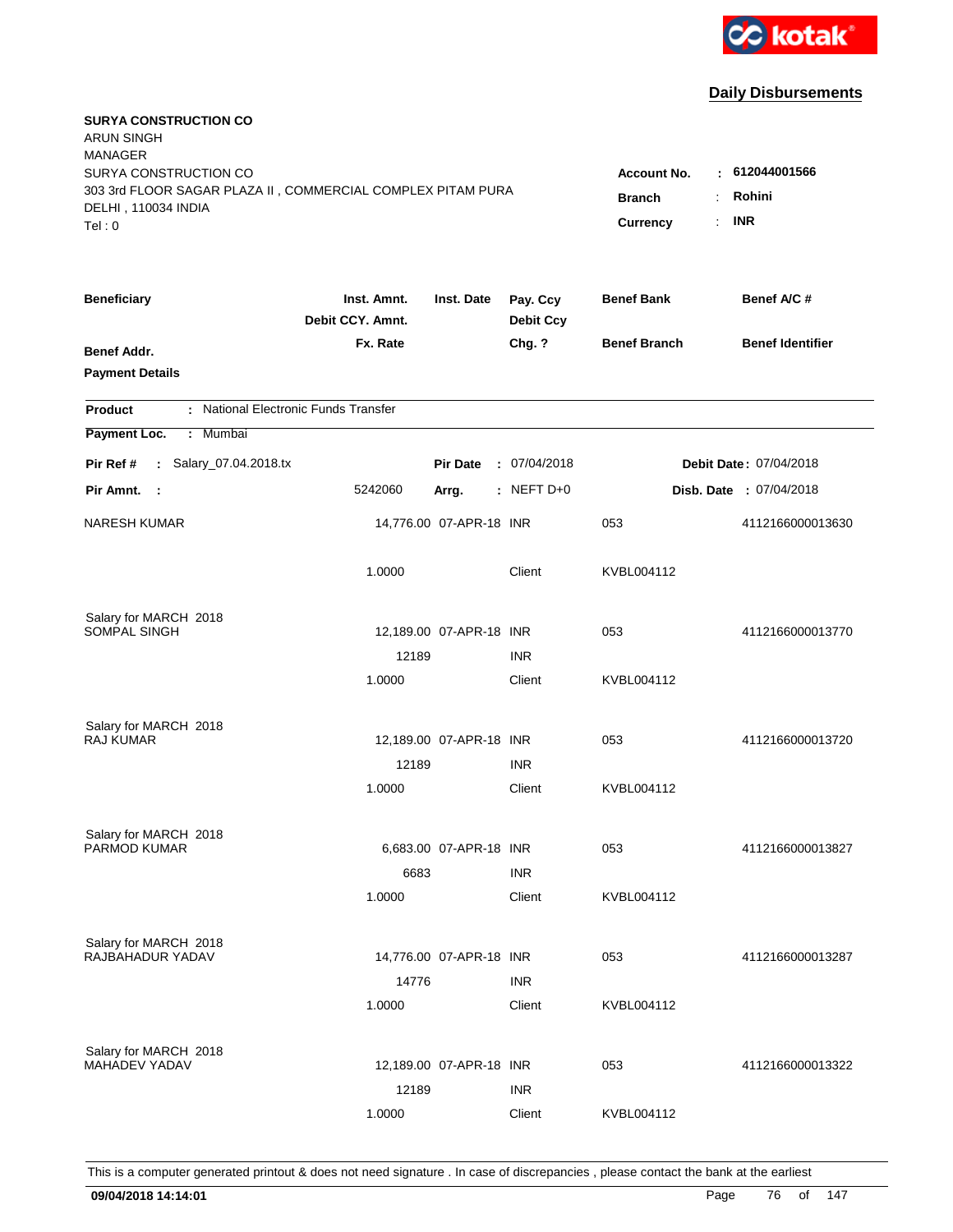

| <b>SURYA CONSTRUCTION CO</b><br><b>ARUN SINGH</b><br><b>MANAGER</b><br>SURYA CONSTRUCTION CO<br>303 3rd FLOOR SAGAR PLAZA II, COMMERCIAL COMPLEX PITAM PURA<br>DELHI, 110034 INDIA<br>Tel: 0 | <b>Account No.</b><br><b>Branch</b><br>÷<br><b>Currency</b> | : 612044001566<br>Rohini<br><b>INR</b><br>$\mathbb{R}^{\mathbb{Z}}$ |                              |                     |                         |
|----------------------------------------------------------------------------------------------------------------------------------------------------------------------------------------------|-------------------------------------------------------------|---------------------------------------------------------------------|------------------------------|---------------------|-------------------------|
| <b>Beneficiary</b>                                                                                                                                                                           | Inst. Amnt.<br>Debit CCY. Amnt.                             | Inst. Date                                                          | Pay. Ccy<br><b>Debit Ccy</b> | <b>Benef Bank</b>   | Benef A/C #             |
| Benef Addr.<br><b>Payment Details</b>                                                                                                                                                        | Fx. Rate                                                    |                                                                     | Chg. ?                       | <b>Benef Branch</b> | <b>Benef Identifier</b> |
| : National Electronic Funds Transfer<br><b>Product</b>                                                                                                                                       |                                                             |                                                                     |                              |                     |                         |
| Payment Loc.<br>Mumbai<br>÷                                                                                                                                                                  |                                                             |                                                                     |                              |                     |                         |
| : Salary_07.04.2018.tx<br>Pir Ref #                                                                                                                                                          |                                                             | <b>Pir Date</b>                                                     | : 07/04/2018                 |                     | Debit Date: 07/04/2018  |
| Pir Amnt.<br>$\sim$ 1                                                                                                                                                                        | 5242060                                                     | Arrg.                                                               | : NEFT D+0                   |                     | Disb. Date: 07/04/2018  |
| MAHADEV YADAV                                                                                                                                                                                |                                                             | 12,189.00 07-APR-18 INR                                             |                              | 053                 | 4112166000013322        |
|                                                                                                                                                                                              | 1.0000                                                      |                                                                     | Client                       | KVBL004112          |                         |
| Salary for MARCH 2018<br>MAHAVEER PRASAD                                                                                                                                                     |                                                             |                                                                     |                              |                     |                         |
|                                                                                                                                                                                              | 14776                                                       | 14,776.00 07-APR-18 INR                                             | <b>INR</b>                   | 053                 | 4112166000013590        |
|                                                                                                                                                                                              | 1.0000                                                      |                                                                     | Client                       | KVBL004112          |                         |
| Salary for MARCH 2018<br><b>ASHOK</b>                                                                                                                                                        | 12189                                                       | 12,189.00 07-APR-18 INR                                             | <b>INR</b>                   | 053                 | 4112166000013732        |
|                                                                                                                                                                                              | 1.0000                                                      |                                                                     | Client                       | KVBL004112          |                         |
| Salary for MARCH 2018<br><b>SIVASANKAR</b>                                                                                                                                                   | 11010                                                       | 11,010.00 07-APR-18 INR                                             | <b>INR</b>                   | 053                 | 4112166000012592        |
|                                                                                                                                                                                              | 1.0000                                                      |                                                                     | Client                       | KVBL004112          |                         |
| Salary for MARCH 2018<br><b>AMOD KUMAR</b>                                                                                                                                                   | 14776<br>1.0000                                             | 14,776.00 07-APR-18 INR                                             | <b>INR</b><br>Client         | 053<br>KVBL004112   | 4112166000013616        |
| Salary for MARCH 2018<br><b>VIVEK TYAGI</b>                                                                                                                                                  | 14776<br>1.0000                                             | 14,776.00 07-APR-18 INR                                             | <b>INR</b><br>Client         | 053                 | 4112166000013896        |
|                                                                                                                                                                                              |                                                             |                                                                     |                              | KVBL004112          |                         |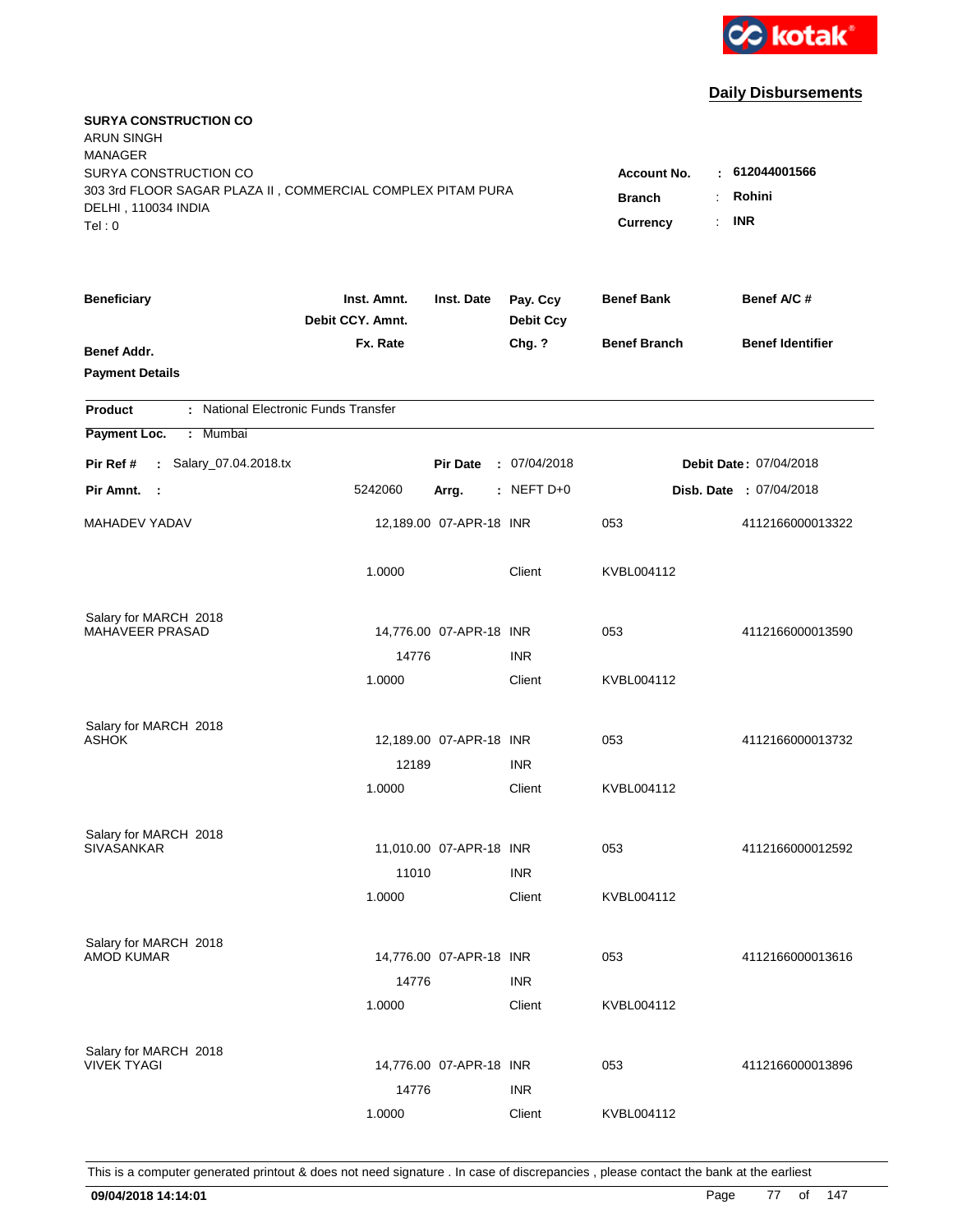

| <b>SURYA CONSTRUCTION CO</b><br><b>ARUN SINGH</b><br><b>MANAGER</b>                                                   |                                                                                |                                         |                              |                     |                         |
|-----------------------------------------------------------------------------------------------------------------------|--------------------------------------------------------------------------------|-----------------------------------------|------------------------------|---------------------|-------------------------|
| SURYA CONSTRUCTION CO<br>303 3rd FLOOR SAGAR PLAZA II, COMMERCIAL COMPLEX PITAM PURA<br>DELHI, 110034 INDIA<br>Tel: 0 | <b>Account No.</b><br><b>Branch</b><br>$\ddot{\cdot}$<br><b>Currency</b><br>÷. | $-612044001566$<br>Rohini<br><b>INR</b> |                              |                     |                         |
| <b>Beneficiary</b>                                                                                                    | Inst. Amnt.<br>Debit CCY. Amnt.                                                | Inst. Date                              | Pay. Ccy<br><b>Debit Ccy</b> | <b>Benef Bank</b>   | Benef A/C#              |
| Benef Addr.<br><b>Payment Details</b>                                                                                 | Fx. Rate                                                                       |                                         | Chg. ?                       | <b>Benef Branch</b> | <b>Benef Identifier</b> |
| : National Electronic Funds Transfer<br><b>Product</b>                                                                |                                                                                |                                         |                              |                     |                         |
| Payment Loc.<br>: Mumbai                                                                                              |                                                                                |                                         |                              |                     |                         |
| : Salary_07.04.2018.tx<br>Pir Ref #                                                                                   |                                                                                | <b>Pir Date</b>                         | : 07/04/2018                 |                     | Debit Date: 07/04/2018  |
| Pir Amnt. :                                                                                                           | 5242060                                                                        | Arrg.                                   | $:$ NEFT D+0                 |                     | Disb. Date : 07/04/2018 |
| <b>VIVEK TYAGI</b>                                                                                                    |                                                                                | 14,776.00 07-APR-18 INR                 |                              | 053                 | 4112166000013896        |
|                                                                                                                       | 1.0000                                                                         |                                         | Client                       | KVBL004112          |                         |
| Salary for MARCH 2018                                                                                                 |                                                                                |                                         |                              |                     |                         |
| PRADEEP CHAUHAN                                                                                                       |                                                                                | 29,500.00 07-APR-18 INR                 |                              | 053                 | 4112166000012741        |
|                                                                                                                       | 29500<br>1.0000                                                                |                                         | <b>INR</b><br>Client         | KVBL004112          |                         |
| Salary for MARCH 2018<br><b>VEER PAL</b>                                                                              |                                                                                | 12,189.00 07-APR-18 INR                 |                              | 053                 | 4112166000012791        |
|                                                                                                                       | 12189<br>1.0000                                                                |                                         | <b>INR</b><br>Client         | KVBL004112          |                         |
| Salary for MARCH 2018<br><b>NARENDER</b>                                                                              | 12189                                                                          | 12,189.00 07-APR-18 INR                 | <b>INR</b>                   | 053                 | 4112166000013815        |
|                                                                                                                       | 1.0000                                                                         |                                         | Client                       | KVBL004112          |                         |
| Salary for MARCH 2018<br>JANMEJAY                                                                                     | 12189                                                                          | 12,189.00 07-APR-18 INR                 | <b>INR</b>                   | 053                 | 4112166000012734        |
|                                                                                                                       | 1.0000                                                                         |                                         | Client                       | KVBL004112          |                         |
| Salary for MARCH 2018<br><b>SHRIDHAR</b>                                                                              | 16179<br>1.0000                                                                | 16,179.00 07-APR-18 INR                 | <b>INR</b><br>Client         | 053<br>KVBL004112   | 4112166000013431        |
|                                                                                                                       |                                                                                |                                         |                              |                     |                         |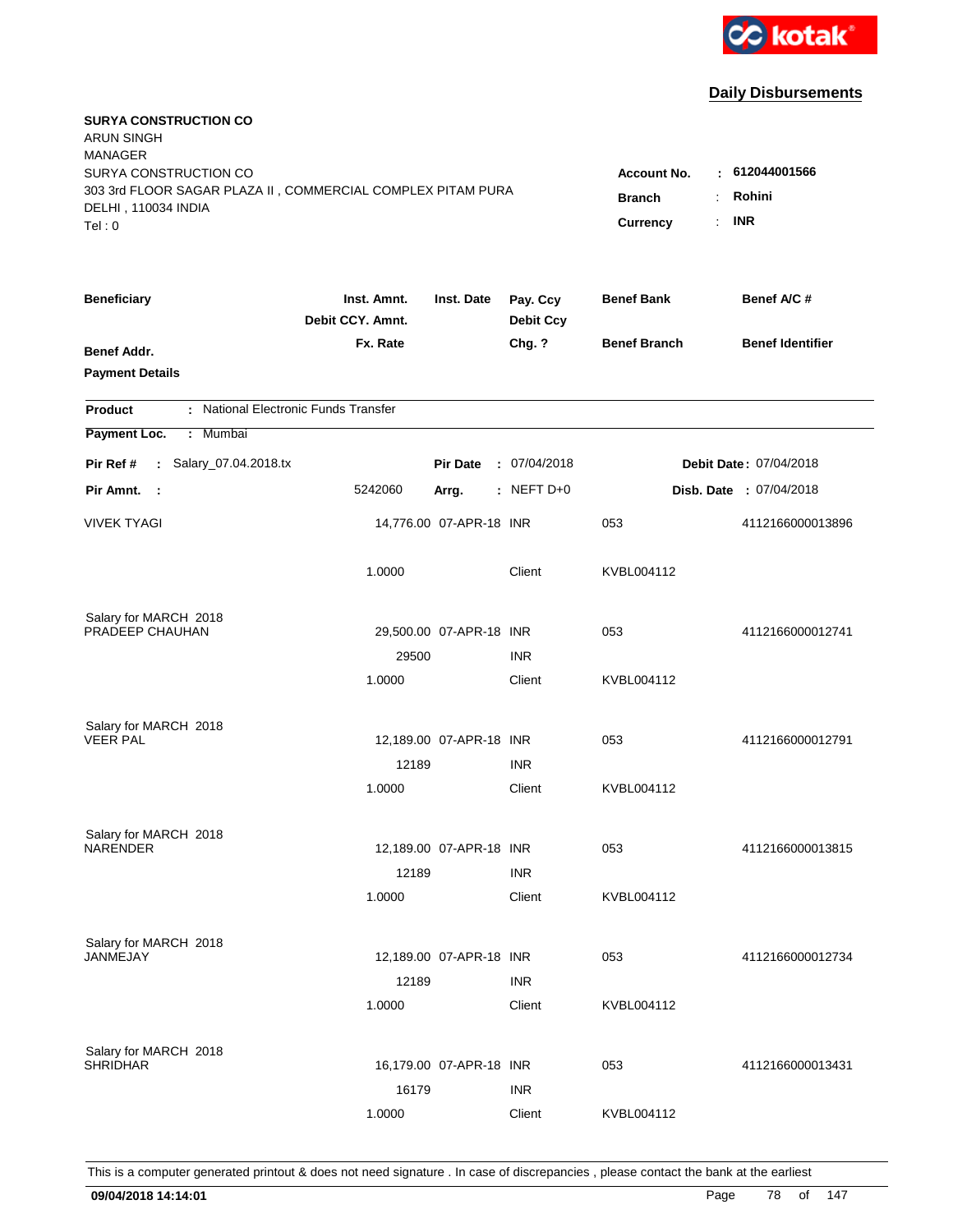

| <b>SURYA CONSTRUCTION CO</b><br><b>ARUN SINGH</b><br><b>MANAGER</b><br>SURYA CONSTRUCTION CO |                                                            |                         |                              |                     | : 612044001566          |
|----------------------------------------------------------------------------------------------|------------------------------------------------------------|-------------------------|------------------------------|---------------------|-------------------------|
| 303 3rd FLOOR SAGAR PLAZA II, COMMERCIAL COMPLEX PITAM PURA<br>DELHI, 110034 INDIA<br>Tel: 0 | <b>Account No.</b><br><b>Branch</b><br>÷<br>Currency<br>÷. | Rohini<br><b>INR</b>    |                              |                     |                         |
| <b>Beneficiary</b>                                                                           | Inst. Amnt.<br>Debit CCY. Amnt.                            | Inst. Date              | Pay. Ccy<br><b>Debit Ccy</b> | <b>Benef Bank</b>   | Benef A/C #             |
| Benef Addr.<br><b>Payment Details</b>                                                        | Fx. Rate                                                   |                         | Chg. ?                       | <b>Benef Branch</b> | <b>Benef Identifier</b> |
| : National Electronic Funds Transfer<br><b>Product</b>                                       |                                                            |                         |                              |                     |                         |
| Payment Loc.<br>Mumbai<br>÷.                                                                 |                                                            |                         |                              |                     |                         |
| : Salary_07.04.2018.tx<br>Pir Ref #                                                          |                                                            | <b>Pir Date</b>         | : 07/04/2018                 |                     | Debit Date: 07/04/2018  |
| Pir Amnt.<br>$\sim$ 1                                                                        | 5242060                                                    | Arrg.                   | : NEFT D+0                   |                     | Disb. Date : 07/04/2018 |
| <b>SHRIDHAR</b>                                                                              |                                                            | 16,179.00 07-APR-18 INR |                              | 053                 | 4112166000013431        |
|                                                                                              | 1.0000                                                     |                         | Client                       | KVBL004112          |                         |
| Salary for MARCH 2018                                                                        |                                                            |                         |                              |                     |                         |
| <b>SUMIT</b>                                                                                 |                                                            | 24,000.00 07-APR-18 INR |                              | 053                 | 4112166000013521        |
|                                                                                              | 24000<br>1.0000                                            |                         | <b>INR</b><br>Client         | KVBL004112          |                         |
|                                                                                              |                                                            |                         |                              |                     |                         |
| Salary for MARCH 2018<br>RAJ NARAYAN                                                         |                                                            |                         |                              |                     |                         |
|                                                                                              |                                                            | 16,179.00 07-APR-18 INR |                              | 053                 | 4112166000012777        |
|                                                                                              | 16179                                                      |                         | <b>INR</b>                   |                     |                         |
|                                                                                              | 1.0000                                                     |                         | Client                       | KVBL004112          |                         |
| Salary for MARCH 2018                                                                        |                                                            |                         |                              |                     |                         |
| <b>VIMAL</b>                                                                                 |                                                            | 12,189.00 07-APR-18 INR |                              | 053                 | 4112166000014140        |
|                                                                                              | 12189                                                      |                         | <b>INR</b>                   |                     |                         |
|                                                                                              | 1.0000                                                     |                         | Client                       | KVBL004112          |                         |
| Salary for MARCH 2018                                                                        |                                                            |                         |                              |                     |                         |
| LAXMAN                                                                                       |                                                            | 12,189.00 07-APR-18 INR |                              | 053                 | 4112166000008172        |
|                                                                                              | 12189                                                      |                         | <b>INR</b>                   |                     |                         |
|                                                                                              | 1.0000                                                     |                         | Client                       | KVBL004112          |                         |
|                                                                                              |                                                            |                         |                              |                     |                         |
| Salary for MARCH 2018<br><b>RAM SAGAR</b>                                                    |                                                            | 16,179.00 07-APR-18 INR |                              | 053                 | 4112166000013571        |
|                                                                                              | 16179                                                      |                         | <b>INR</b>                   |                     |                         |
|                                                                                              | 1.0000                                                     |                         | Client                       | KVBL004112          |                         |
|                                                                                              |                                                            |                         |                              |                     |                         |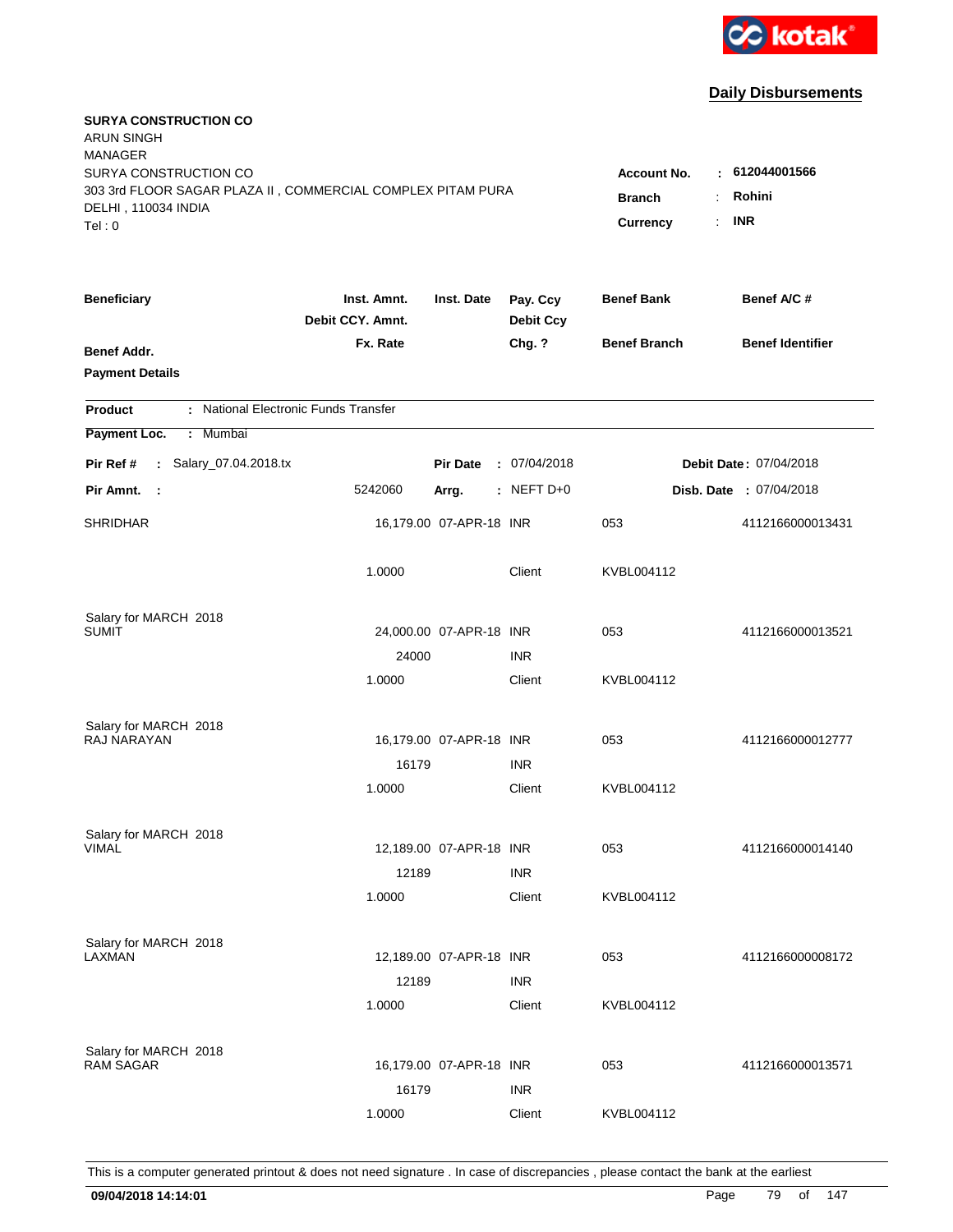

| <b>SURYA CONSTRUCTION CO</b><br><b>ARUN SINGH</b><br><b>MANAGER</b><br>SURYA CONSTRUCTION CO |                                 |                                            |                              | <b>Account No.</b>  | : 612044001566                 |
|----------------------------------------------------------------------------------------------|---------------------------------|--------------------------------------------|------------------------------|---------------------|--------------------------------|
| 303 3rd FLOOR SAGAR PLAZA II, COMMERCIAL COMPLEX PITAM PURA<br>DELHI, 110034 INDIA<br>Tel: 0 | <b>Branch</b><br>Currency       | Rohini<br>÷.<br><b>INR</b><br>$\mathbf{r}$ |                              |                     |                                |
| <b>Beneficiary</b>                                                                           | Inst. Amnt.<br>Debit CCY. Amnt. | Inst. Date                                 | Pay. Ccy<br><b>Debit Ccy</b> | <b>Benef Bank</b>   | Benef A/C #                    |
| Benef Addr.<br><b>Payment Details</b>                                                        | Fx. Rate                        |                                            | Chg. ?                       | <b>Benef Branch</b> | <b>Benef Identifier</b>        |
| : National Electronic Funds Transfer<br><b>Product</b>                                       |                                 |                                            |                              |                     |                                |
| Payment Loc.<br>Mumbai<br>÷.                                                                 |                                 |                                            |                              |                     |                                |
| : Salary_07.04.2018.tx<br>Pir Ref #                                                          |                                 | <b>Pir Date</b>                            | : 07/04/2018                 |                     | Debit Date: 07/04/2018         |
| Pir Amnt. :                                                                                  | 5242060                         | Arrg.                                      | $:$ NEFT D+0                 |                     | <b>Disb. Date : 07/04/2018</b> |
| <b>RAM SAGAR</b>                                                                             |                                 | 16,179.00 07-APR-18 INR                    |                              | 053                 | 4112166000013571               |
|                                                                                              | 1.0000                          |                                            | Client                       | KVBL004112          |                                |
| Salary for MARCH 2018                                                                        |                                 |                                            |                              |                     |                                |
| <b>SARVAN PAL</b>                                                                            |                                 | 12,189.00 07-APR-18 INR                    |                              | 053                 | 4112166000013557               |
|                                                                                              | 12189<br>1.0000                 |                                            | <b>INR</b><br>Client         | KVBL004112          |                                |
| Salary for MARCH 2018                                                                        |                                 |                                            |                              |                     |                                |
| <b>VEERENDER PAL</b>                                                                         |                                 | 12,189.00 07-APR-18 INR                    |                              | 053                 | 4112166000013782               |
|                                                                                              | 12189<br>1.0000                 |                                            | <b>INR</b><br>Client         | KVBL004112          |                                |
|                                                                                              |                                 |                                            |                              |                     |                                |
| Salary for MARCH 2018                                                                        |                                 |                                            |                              |                     |                                |
| SACHIN KUMAR SHARMA                                                                          |                                 | 24,000.00 07-APR-18 INR                    |                              | 053                 | 4112166000003570               |
|                                                                                              | 24000<br>1.0000                 |                                            | <b>INR</b><br>Client         | KVBL004112          |                                |
|                                                                                              |                                 |                                            |                              |                     |                                |
| Salary for MARCH 2018                                                                        |                                 |                                            |                              |                     |                                |
| <b>RAJEEV</b>                                                                                |                                 | 9,056.00 07-APR-18 INR                     |                              | 053                 | 4112166000008160               |
|                                                                                              | 9056<br>1.0000                  |                                            | <b>INR</b><br>Client         | KVBL004112          |                                |
| Salary for MARCH 2018                                                                        |                                 |                                            |                              |                     |                                |
| <b>DHRAMPAL</b>                                                                              |                                 | 11,010.00 07-APR-18 INR                    |                              | 053                 | 4112166000008231               |
|                                                                                              | 11010                           |                                            | <b>INR</b>                   |                     |                                |
|                                                                                              | 1.0000                          |                                            | Client                       | KVBL004112          |                                |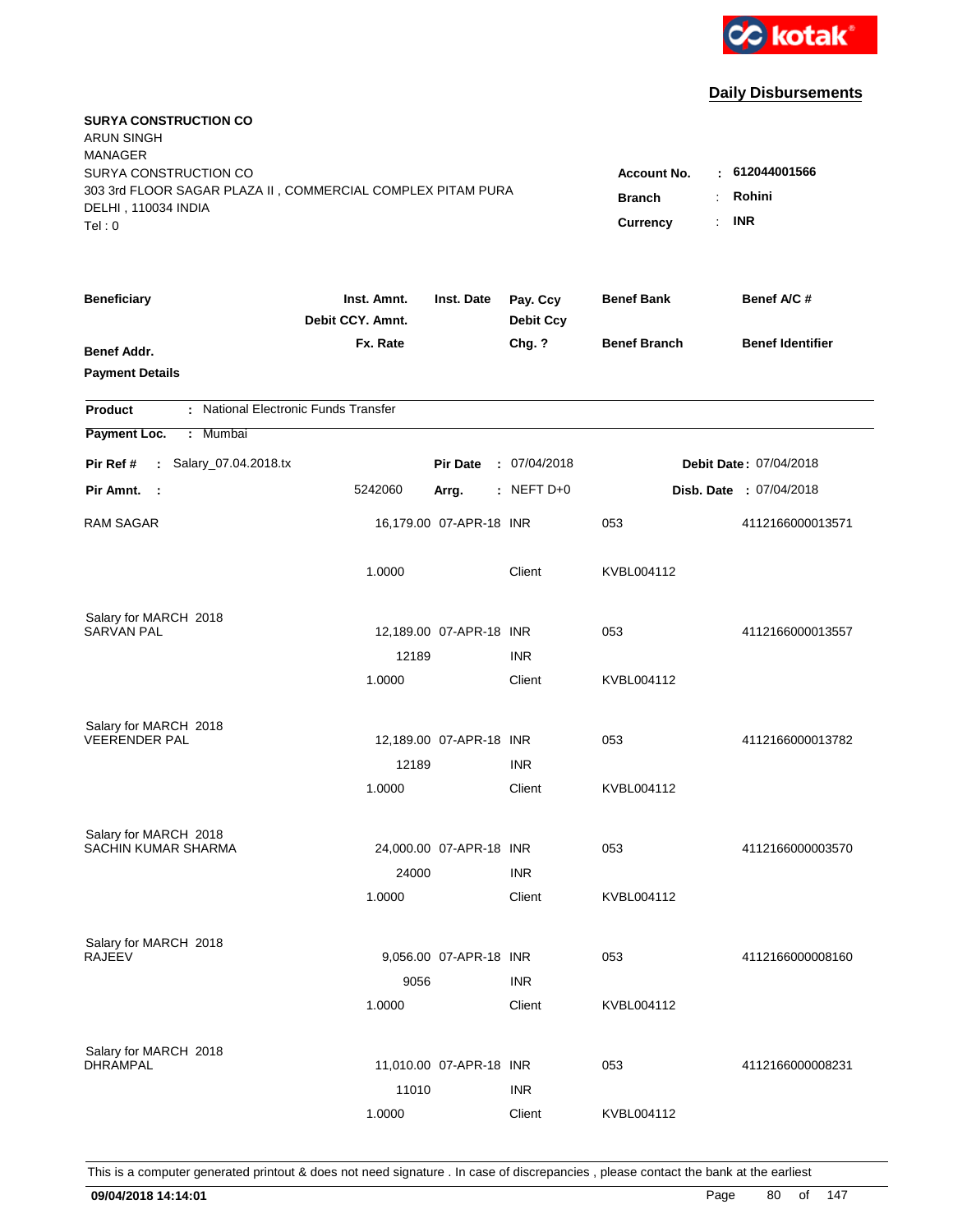

| <b>SURYA CONSTRUCTION CO</b><br><b>ARUN SINGH</b><br><b>MANAGER</b>                                                   |                                                            |                                         |                              |                     |                         |
|-----------------------------------------------------------------------------------------------------------------------|------------------------------------------------------------|-----------------------------------------|------------------------------|---------------------|-------------------------|
| SURYA CONSTRUCTION CO<br>303 3rd FLOOR SAGAR PLAZA II, COMMERCIAL COMPLEX PITAM PURA<br>DELHI, 110034 INDIA<br>Tel: 0 | <b>Account No.</b><br><b>Branch</b><br>÷<br>Currency<br>÷. | $-612044001566$<br>Rohini<br><b>INR</b> |                              |                     |                         |
| <b>Beneficiary</b>                                                                                                    | Inst. Amnt.<br>Debit CCY. Amnt.                            | Inst. Date                              | Pay. Ccy<br><b>Debit Ccy</b> | <b>Benef Bank</b>   | Benef A/C #             |
| Benef Addr.<br><b>Payment Details</b>                                                                                 | Fx. Rate                                                   |                                         | Chg. ?                       | <b>Benef Branch</b> | <b>Benef Identifier</b> |
| : National Electronic Funds Transfer<br><b>Product</b>                                                                |                                                            |                                         |                              |                     |                         |
| Payment Loc.<br>: Mumbai                                                                                              |                                                            |                                         |                              |                     |                         |
| : Salary_07.04.2018.tx<br>Pir Ref #                                                                                   |                                                            | <b>Pir Date</b>                         | : 07/04/2018                 |                     | Debit Date: 07/04/2018  |
| Pir Amnt. :                                                                                                           | 5242060                                                    | Arrg.                                   | $:$ NEFT D+0                 |                     | Disb. Date : 07/04/2018 |
| DHRAMPAL                                                                                                              |                                                            | 11,010.00 07-APR-18 INR                 |                              | 053                 | 4112166000008231        |
|                                                                                                                       | 1.0000                                                     |                                         | Client                       | KVBL004112          |                         |
| Salary for MARCH 2018                                                                                                 |                                                            |                                         |                              |                     |                         |
| SANJAY                                                                                                                |                                                            | 12,189.00 07-APR-18 INR                 |                              | 053                 | 4112166000009921        |
|                                                                                                                       | 12189                                                      |                                         | <b>INR</b>                   |                     |                         |
|                                                                                                                       | 1.0000                                                     |                                         | Client                       | KVBL004112          |                         |
| Salary for MARCH 2018                                                                                                 |                                                            |                                         |                              |                     |                         |
| RAJESH KUMAR                                                                                                          |                                                            | 14,776.00 07-APR-18 INR                 |                              | 053                 | 4112166000009632        |
|                                                                                                                       | 14776                                                      |                                         | <b>INR</b>                   |                     |                         |
|                                                                                                                       | 1.0000                                                     |                                         | Client                       | KVBL004112          |                         |
| Salary for MARCH 2018                                                                                                 |                                                            |                                         |                              |                     |                         |
| <b>TARANJET SINGH</b>                                                                                                 |                                                            | 12,189.00 07-APR-18 INR                 |                              | 053                 | 4112166000009644        |
|                                                                                                                       | 12189                                                      |                                         | <b>INR</b>                   |                     |                         |
|                                                                                                                       | 1.0000                                                     |                                         | Client                       | KVBL004112          |                         |
| Salary for MARCH 2018                                                                                                 |                                                            |                                         |                              |                     |                         |
| SONU                                                                                                                  |                                                            | 14,776.00 07-APR-18 INR                 |                              | 053                 | 4112166000009990        |
|                                                                                                                       | 14776                                                      |                                         | <b>INR</b>                   |                     |                         |
|                                                                                                                       | 1.0000                                                     |                                         | Client                       | KVBL004112          |                         |
|                                                                                                                       |                                                            |                                         |                              |                     |                         |
| Salary for MARCH 2018<br><b>DEVENDRA KUMAR</b>                                                                        |                                                            | 13,823.00 07-APR-18 INR                 |                              | 053                 | 4112166000009971        |
|                                                                                                                       | 13823                                                      |                                         | <b>INR</b>                   |                     |                         |
|                                                                                                                       | 1.0000                                                     |                                         | Client                       | KVBL004112          |                         |
|                                                                                                                       |                                                            |                                         |                              |                     |                         |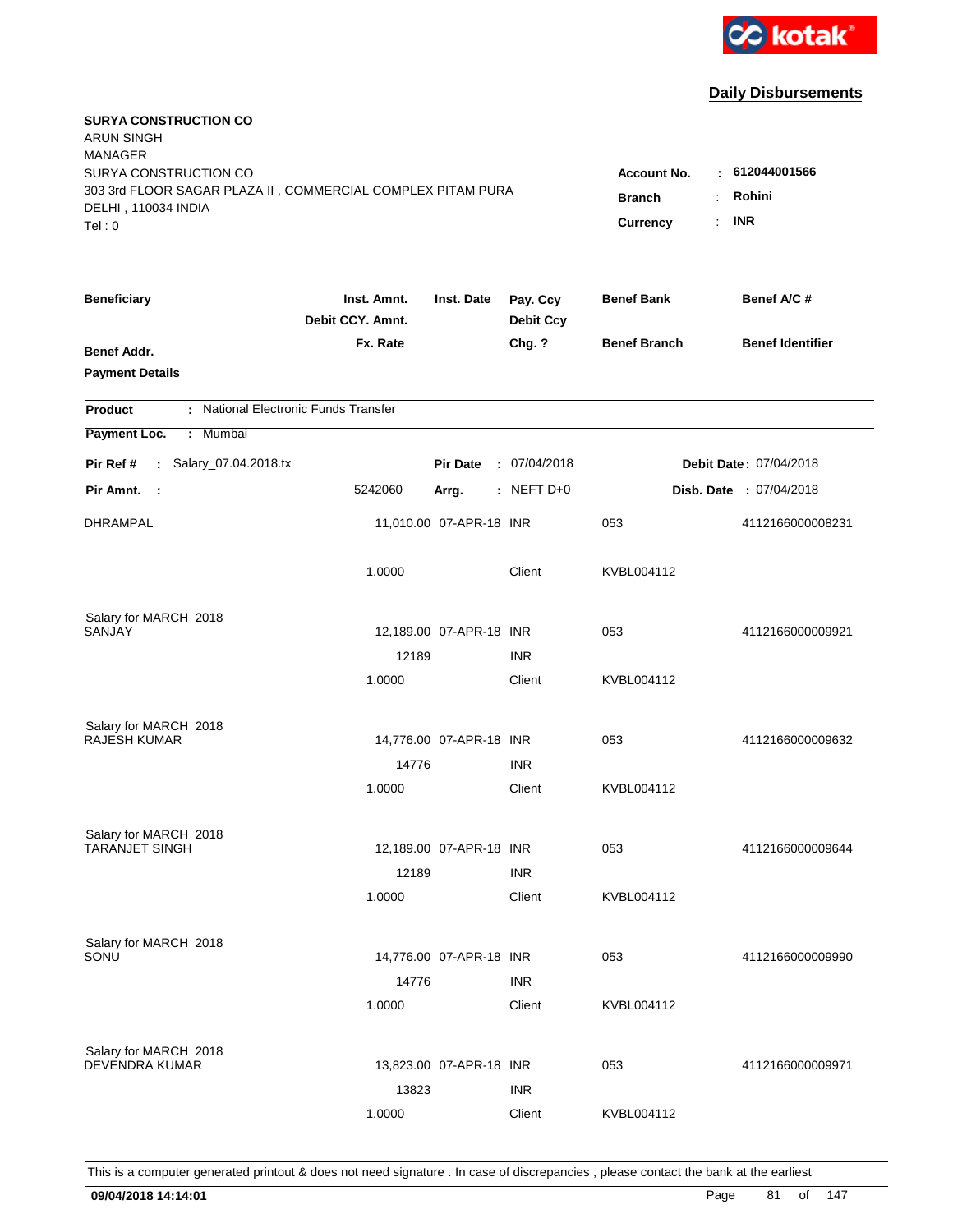

| <b>SURYA CONSTRUCTION CO</b><br><b>ARUN SINGH</b><br><b>MANAGER</b><br>SURYA CONSTRUCTION CO<br>303 3rd FLOOR SAGAR PLAZA II, COMMERCIAL COMPLEX PITAM PURA<br>DELHI, 110034 INDIA<br>Tel: 0 | <b>Account No.</b><br><b>Branch</b><br>Currency | 612044001566<br>Rohini<br>$\cdot$ INR |                              |                     |                         |
|----------------------------------------------------------------------------------------------------------------------------------------------------------------------------------------------|-------------------------------------------------|---------------------------------------|------------------------------|---------------------|-------------------------|
| <b>Beneficiary</b>                                                                                                                                                                           | Inst. Amnt.<br>Debit CCY. Amnt.                 | Inst. Date                            | Pay. Ccy<br><b>Debit Ccy</b> | <b>Benef Bank</b>   | Benef A/C #             |
| <b>Benef Addr.</b><br><b>Payment Details</b>                                                                                                                                                 | Fx. Rate                                        |                                       | Chg. ?                       | <b>Benef Branch</b> | <b>Benef Identifier</b> |
| : National Electronic Funds Transfer<br><b>Product</b>                                                                                                                                       |                                                 |                                       |                              |                     |                         |
| Payment Loc.<br>Mumbai<br>÷.                                                                                                                                                                 |                                                 |                                       |                              |                     |                         |
| : Salary_07.04.2018.tx<br>Pir Ref #                                                                                                                                                          |                                                 | <b>Pir Date</b>                       | : 07/04/2018                 |                     | Debit Date: 07/04/2018  |
| Pir Amnt.<br>$\sim$ 1                                                                                                                                                                        | 5242060                                         | Arrg.                                 | $:$ NEFT D+0                 |                     | Disb. Date: 07/04/2018  |
| DEVENDRA KUMAR                                                                                                                                                                               |                                                 | 13,823.00 07-APR-18 INR               |                              | 053                 | 4112166000009971        |
|                                                                                                                                                                                              | 1.0000                                          |                                       | Client                       | KVBL004112          |                         |
| Salary for MARCH 2018                                                                                                                                                                        |                                                 |                                       |                              |                     |                         |
| <b>GANESH YADAV</b>                                                                                                                                                                          |                                                 | 14,776.00 07-APR-18 INR               |                              | 053                 | 4 11216600000352E 15    |
|                                                                                                                                                                                              | 14776                                           |                                       | <b>INR</b>                   |                     |                         |
|                                                                                                                                                                                              | 1.0000                                          |                                       | Client                       | KVBL004112          |                         |
| Salary for MARCH 2018                                                                                                                                                                        |                                                 |                                       |                              |                     |                         |
| <b>SUNIL</b>                                                                                                                                                                                 |                                                 | 10,009.00 07-APR-18 INR               |                              | 053                 | 4112166000007131        |
|                                                                                                                                                                                              | 10009                                           |                                       | <b>INR</b>                   |                     |                         |
|                                                                                                                                                                                              | 1.0000                                          |                                       | Client                       | KVBL004112          |                         |
| Salary for MARCH 2018                                                                                                                                                                        |                                                 |                                       |                              |                     |                         |
| SURENDRA YADAV                                                                                                                                                                               |                                                 | 14,776.00 07-APR-18 INR               |                              | 015                 | 6092101002969           |
|                                                                                                                                                                                              | 14776                                           |                                       | <b>INR</b>                   |                     |                         |
|                                                                                                                                                                                              | 1.0000                                          |                                       | Client                       | CNRB006092          |                         |
| Salary for MARCH 2018                                                                                                                                                                        |                                                 |                                       |                              |                     |                         |
| KAILASH KUMAR KAUSHIK                                                                                                                                                                        |                                                 | 12,189.00 07-APR-18 INR               |                              | 053                 | 4112178000001741        |
|                                                                                                                                                                                              | 12189                                           |                                       | <b>INR</b>                   |                     |                         |
|                                                                                                                                                                                              | 1.0000                                          |                                       | Client                       | KVBL004112          |                         |
| Salary for MARCH 2018                                                                                                                                                                        |                                                 |                                       |                              |                     |                         |
| MUNISH KUMAR SAXENA                                                                                                                                                                          |                                                 | 28,000.00 07-APR-18 INR               |                              | 019                 | 600223753               |
|                                                                                                                                                                                              | 28000                                           |                                       | <b>INR</b>                   |                     |                         |
|                                                                                                                                                                                              | 1.0000                                          |                                       | Client                       | 110019056           |                         |
|                                                                                                                                                                                              |                                                 |                                       |                              |                     |                         |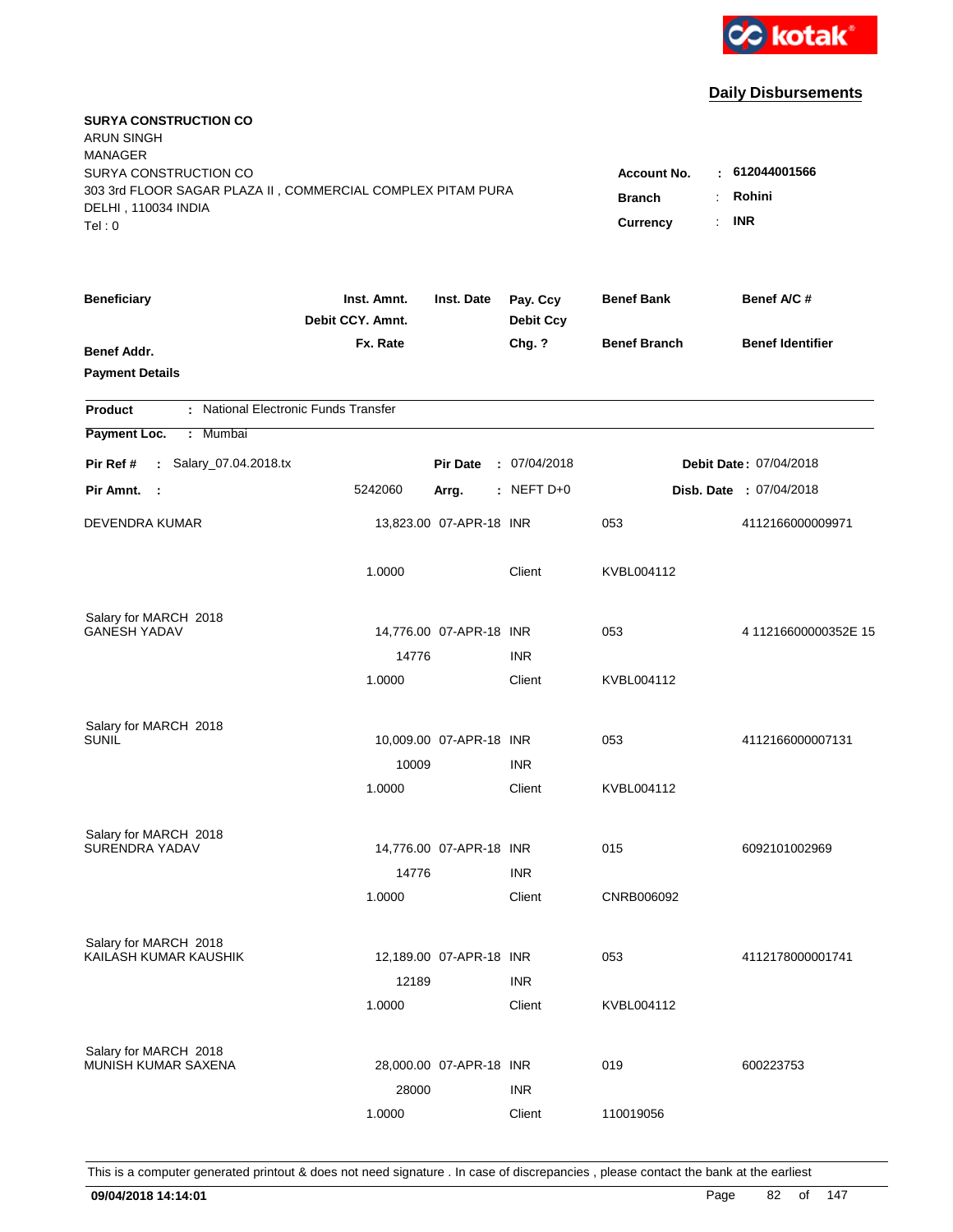

| <b>SURYA CONSTRUCTION CO</b><br><b>ARUN SINGH</b><br><b>MANAGER</b>                                         |                                 |                         |                              |                                     |                                |
|-------------------------------------------------------------------------------------------------------------|---------------------------------|-------------------------|------------------------------|-------------------------------------|--------------------------------|
| SURYA CONSTRUCTION CO<br>303 3rd FLOOR SAGAR PLAZA II, COMMERCIAL COMPLEX PITAM PURA<br>DELHI, 110034 INDIA |                                 |                         |                              | <b>Account No.</b><br><b>Branch</b> | : 612044001566<br>Rohini<br>÷. |
| Tel: 0                                                                                                      |                                 |                         |                              | Currency                            | <b>INR</b><br>÷.               |
| <b>Beneficiary</b>                                                                                          | Inst. Amnt.<br>Debit CCY. Amnt. | Inst. Date              | Pay. Ccy<br><b>Debit Ccy</b> | <b>Benef Bank</b>                   | Benef A/C #                    |
| Benef Addr.<br><b>Payment Details</b>                                                                       | Fx. Rate                        |                         | Chg. ?                       | <b>Benef Branch</b>                 | <b>Benef Identifier</b>        |
| : National Electronic Funds Transfer<br><b>Product</b>                                                      |                                 |                         |                              |                                     |                                |
| Payment Loc.<br>: Mumbai                                                                                    |                                 |                         |                              |                                     |                                |
| : Salary_07.04.2018.tx<br>Pir Ref #                                                                         |                                 | <b>Pir Date</b>         | : 07/04/2018                 |                                     | Debit Date: 07/04/2018         |
| Pir Amnt. :                                                                                                 | 5242060                         | Arrg.                   | : NEFT $D+0$                 |                                     | Disb. Date : 07/04/2018        |
| MUNISH KUMAR SAXENA                                                                                         |                                 | 28,000.00 07-APR-18 INR |                              | 019                                 | 600223753                      |
|                                                                                                             | 1.0000                          |                         | Client                       | 110019056                           |                                |
| Salary for MARCH 2018                                                                                       |                                 |                         |                              |                                     |                                |
| <b>SUMIT KUMAR</b>                                                                                          |                                 | 12,189.00 07-APR-18 INR |                              | 019                                 | 6044614177                     |
|                                                                                                             | 12189                           |                         | <b>INR</b>                   |                                     |                                |
|                                                                                                             | 1.0000                          |                         | Client                       | 110019056                           |                                |
| Salary for MARCH 2018                                                                                       |                                 |                         |                              |                                     |                                |
| <b>MANOJ KUMAR</b>                                                                                          |                                 | 12,189.00 07-APR-18 INR |                              | 019                                 | 600224644                      |
|                                                                                                             | 12189                           |                         | <b>INR</b>                   |                                     |                                |
|                                                                                                             | 1.0000                          |                         | Client                       | 110019056                           |                                |
| Salary for MARCH 2018                                                                                       |                                 |                         |                              |                                     |                                |
| CHHEDA LAL SHARMA                                                                                           |                                 | 14,776.00 07-APR-18 INR |                              | 019                                 | 600224713                      |
|                                                                                                             | 14776                           |                         | <b>INR</b>                   |                                     |                                |
|                                                                                                             | 1.0000                          |                         | Client                       | 110019056                           |                                |
| Salary for MARCH 2018                                                                                       |                                 |                         |                              |                                     |                                |
| ANUJ KUMAR                                                                                                  |                                 | 14,776.00 07-APR-18 INR |                              | 019                                 | 600225127                      |
|                                                                                                             | 14776                           |                         | <b>INR</b>                   |                                     |                                |
|                                                                                                             | 1.0000                          |                         | Client                       | 110019056                           |                                |
| Salary for MARCH 2018                                                                                       |                                 |                         |                              |                                     |                                |
| <b>KAMLESH KUMAR</b>                                                                                        |                                 | 14,776.00 07-APR-18 INR |                              | 019                                 | 600224826                      |
|                                                                                                             | 14776                           |                         | <b>INR</b>                   |                                     |                                |
|                                                                                                             | 1.0000                          |                         | Client                       | 110019056                           |                                |
|                                                                                                             |                                 |                         |                              |                                     |                                |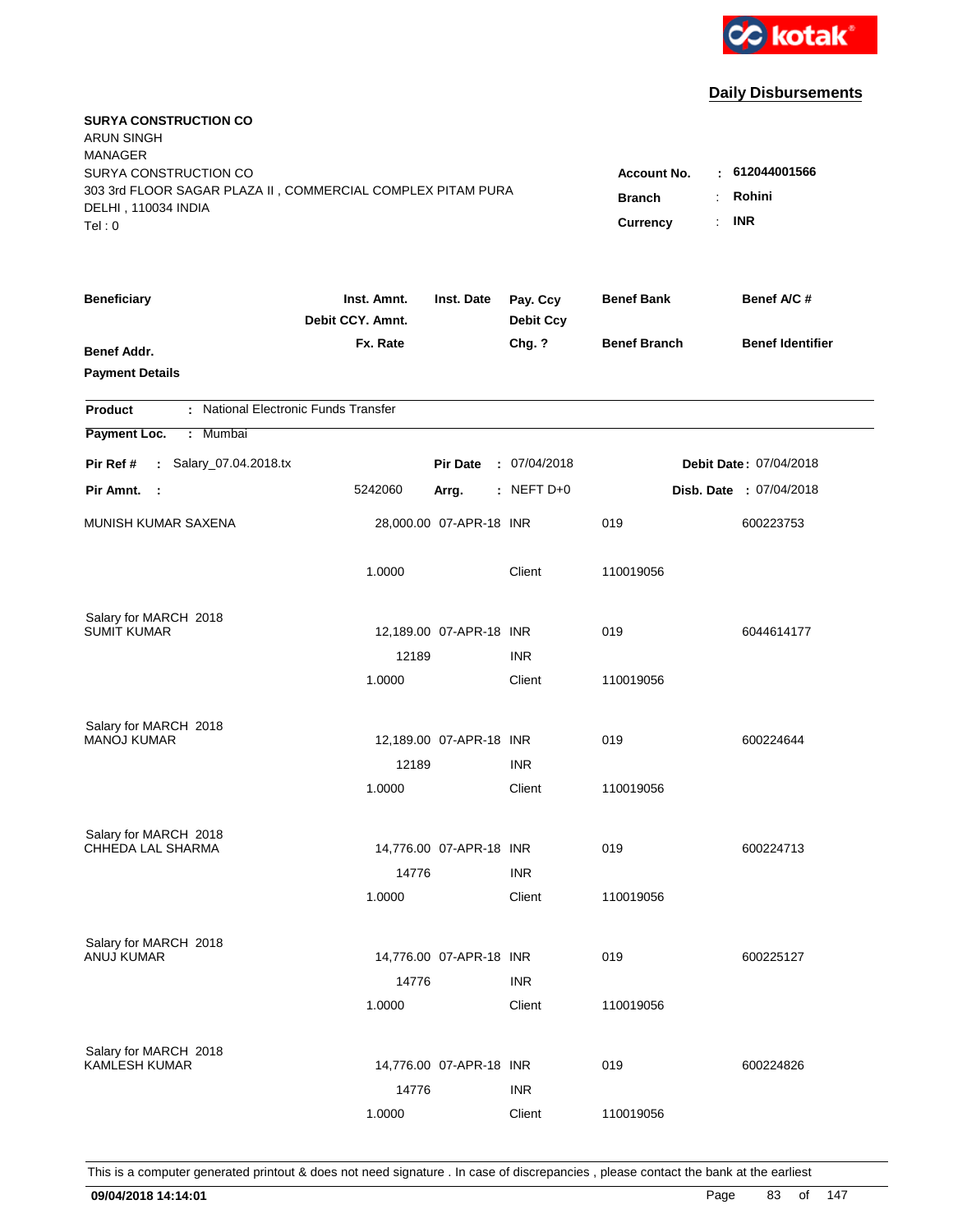

| <b>SURYA CONSTRUCTION CO</b><br><b>ARUN SINGH</b><br><b>MANAGER</b>                                                   |                                                 |                                                     |                              |                     |                         |
|-----------------------------------------------------------------------------------------------------------------------|-------------------------------------------------|-----------------------------------------------------|------------------------------|---------------------|-------------------------|
| SURYA CONSTRUCTION CO<br>303 3rd FLOOR SAGAR PLAZA II, COMMERCIAL COMPLEX PITAM PURA<br>DELHI, 110034 INDIA<br>Tel: 0 | <b>Account No.</b><br><b>Branch</b><br>Currency | $-612044001566$<br>Rohini<br>÷.<br><b>INR</b><br>t. |                              |                     |                         |
| <b>Beneficiary</b>                                                                                                    | Inst. Amnt.<br>Debit CCY. Amnt.                 | Inst. Date                                          | Pay. Ccy<br><b>Debit Ccy</b> | <b>Benef Bank</b>   | Benef A/C #             |
| Benef Addr.<br><b>Payment Details</b>                                                                                 | Fx. Rate                                        |                                                     | Chg. ?                       | <b>Benef Branch</b> | <b>Benef Identifier</b> |
| : National Electronic Funds Transfer<br><b>Product</b>                                                                |                                                 |                                                     |                              |                     |                         |
| Payment Loc.<br>: Mumbai                                                                                              |                                                 |                                                     |                              |                     |                         |
| : Salary_07.04.2018.tx<br>Pir Ref #                                                                                   |                                                 | <b>Pir Date</b>                                     | : 07/04/2018                 |                     | Debit Date: 07/04/2018  |
| Pir Amnt. :                                                                                                           | 5242060                                         | Arrg.                                               | $:$ NEFT D+0                 |                     | Disb. Date: 07/04/2018  |
| <b>KAMLESH KUMAR</b>                                                                                                  |                                                 | 14,776.00 07-APR-18 INR                             |                              | 019                 | 600224826               |
|                                                                                                                       | 1.0000                                          |                                                     | Client                       | 110019056           |                         |
| Salary for MARCH 2018                                                                                                 |                                                 |                                                     |                              |                     |                         |
| <b>SHIV NARAYAN</b>                                                                                                   |                                                 | 13,347.00 07-APR-18 INR                             |                              | 019                 | 600224837               |
|                                                                                                                       | 13347                                           |                                                     | <b>INR</b>                   |                     |                         |
|                                                                                                                       | 1.0000                                          |                                                     | Client                       | 110019056           |                         |
| Salary for MARCH 2018                                                                                                 |                                                 |                                                     |                              |                     |                         |
| <b>JAWAHAR RAI</b>                                                                                                    |                                                 | 14,776.00 07-APR-18 INR                             |                              | 019                 | 600224871               |
|                                                                                                                       | 14776                                           |                                                     | <b>INR</b>                   |                     |                         |
|                                                                                                                       | 1.0000                                          |                                                     | Client                       | 110019056           |                         |
| Salary for MARCH 2018                                                                                                 |                                                 |                                                     |                              |                     |                         |
| RAJ KUMAR DAS                                                                                                         |                                                 | 14,776.00 07-APR-18 INR                             |                              | 019                 | 600224984               |
|                                                                                                                       | 14776                                           |                                                     | <b>INR</b>                   |                     |                         |
|                                                                                                                       | 1.0000                                          |                                                     | Client                       | 110019056           |                         |
| Salary for MARCH 2018                                                                                                 |                                                 |                                                     |                              |                     |                         |
| <b>AMAR SINGH</b>                                                                                                     |                                                 | 14,776.00 07-APR-18 INR                             |                              | 019                 | 603552742               |
|                                                                                                                       | 14776                                           |                                                     | <b>INR</b>                   |                     |                         |
|                                                                                                                       | 1.0000                                          |                                                     | Client                       | 110019056           |                         |
| Salary for MARCH 2018                                                                                                 |                                                 |                                                     |                              |                     |                         |
| <b>KRISHAN KUMAR</b>                                                                                                  |                                                 | 14,776.00 07-APR-18 INR                             |                              | 019                 | 604838016               |
|                                                                                                                       | 14776                                           |                                                     | <b>INR</b>                   |                     |                         |
|                                                                                                                       | 1.0000                                          |                                                     | Client                       | 110019056           |                         |
|                                                                                                                       |                                                 |                                                     |                              |                     |                         |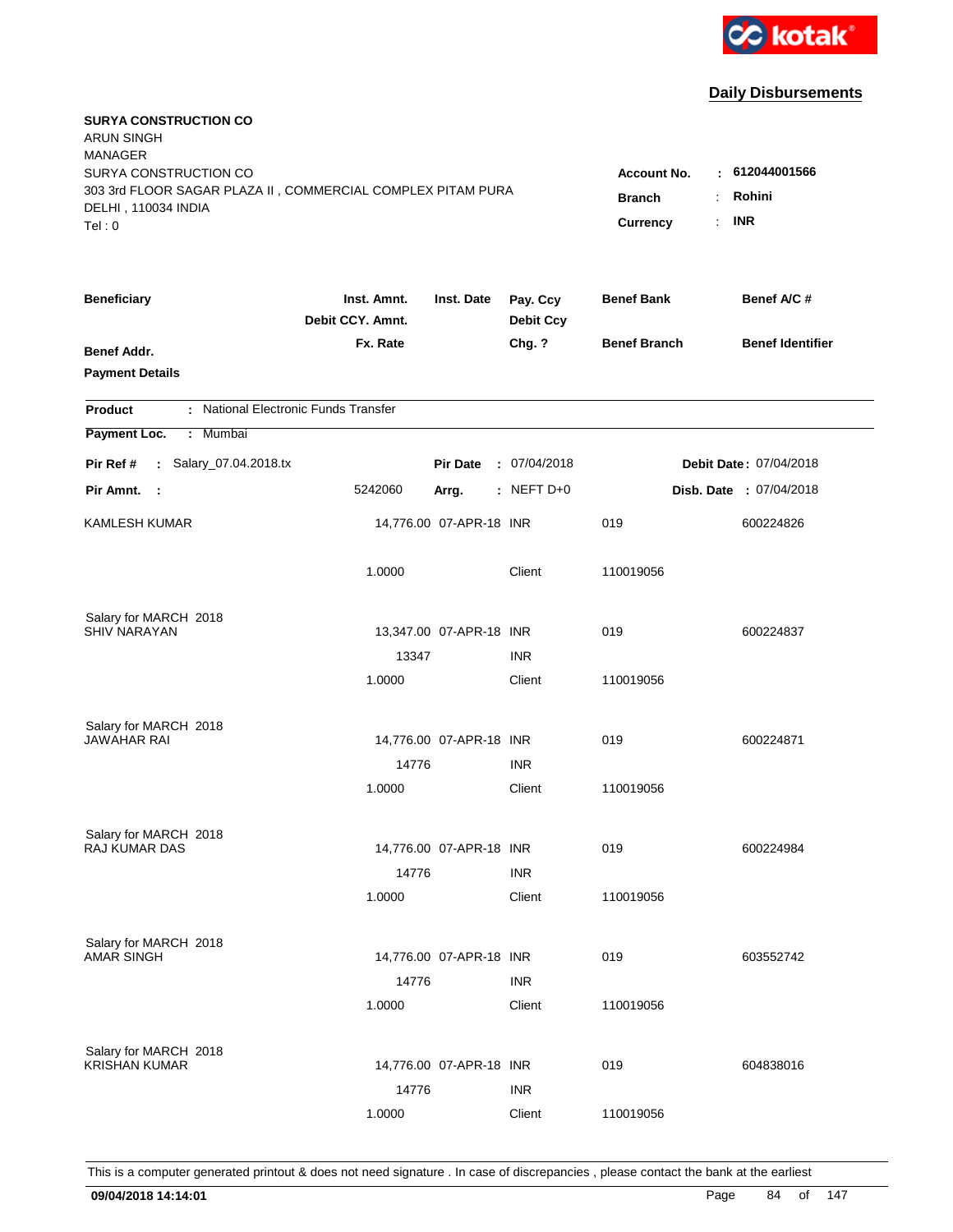

| <b>SURYA CONSTRUCTION CO</b><br><b>ARUN SINGH</b><br><b>MANAGER</b> |                                 |                                         |                              |                     |                                |
|---------------------------------------------------------------------|---------------------------------|-----------------------------------------|------------------------------|---------------------|--------------------------------|
| SURYA CONSTRUCTION CO                                               |                                 |                                         |                              | <b>Account No.</b>  | : 612044001566                 |
| 303 3rd FLOOR SAGAR PLAZA II, COMMERCIAL COMPLEX PITAM PURA         |                                 | <b>Branch</b>                           | Rohini<br>÷.                 |                     |                                |
| DELHI, 110034 INDIA                                                 |                                 | <b>INR</b><br>$\mathbb{R}^{\mathbb{Z}}$ |                              |                     |                                |
| Tel: 0                                                              |                                 |                                         |                              | Currency            |                                |
| <b>Beneficiary</b>                                                  | Inst. Amnt.<br>Debit CCY. Amnt. | Inst. Date                              | Pay. Ccy<br><b>Debit Ccy</b> | <b>Benef Bank</b>   | Benef A/C #                    |
| Benef Addr.                                                         | Fx. Rate                        |                                         | Chg. ?                       | <b>Benef Branch</b> | <b>Benef Identifier</b>        |
| <b>Payment Details</b>                                              |                                 |                                         |                              |                     |                                |
| : National Electronic Funds Transfer<br><b>Product</b>              |                                 |                                         |                              |                     |                                |
| Payment Loc.<br>: Mumbai                                            |                                 |                                         |                              |                     |                                |
| : Salary_07.04.2018.tx<br>Pir Ref #                                 |                                 | <b>Pir Date</b>                         | : 07/04/2018                 |                     | Debit Date: 07/04/2018         |
| Pir Amnt. :                                                         | 5242060                         | Arrg.                                   | : NEFT $D+0$                 |                     | <b>Disb. Date : 07/04/2018</b> |
| <b>KRISHAN KUMAR</b>                                                |                                 | 14,776.00 07-APR-18 INR                 |                              | 019                 | 604838016                      |
|                                                                     | 1.0000                          |                                         | Client                       | 110019056           |                                |
| Salary for MARCH 2018                                               |                                 |                                         |                              |                     |                                |
| <b>PANKAJ</b>                                                       |                                 | 14,776.00 07-APR-18 INR                 |                              | 019                 | 6384356467                     |
|                                                                     | 14776                           |                                         | <b>INR</b>                   |                     |                                |
|                                                                     | 1.0000                          |                                         | Client                       | 110019056           |                                |
| Salary for MARCH 2018                                               |                                 |                                         |                              |                     |                                |
| RAJU                                                                |                                 | 12,393.00 07-APR-18 INR                 |                              | 019                 | 6361131858                     |
|                                                                     | 12393                           |                                         | <b>INR</b>                   |                     |                                |
|                                                                     | 1.0000                          |                                         | Client                       | 110019056           |                                |
| Salary for MARCH 2018                                               |                                 |                                         |                              |                     |                                |
| RANJEET BHARDWAJ                                                    |                                 | 14,776.00 07-APR-18 INR                 |                              | 019                 | 604838027                      |
|                                                                     | 14776                           |                                         | <b>INR</b>                   |                     |                                |
|                                                                     | 1.0000                          |                                         | Client                       | 110019056           |                                |
| Salary for MARCH 2018                                               |                                 |                                         |                              |                     |                                |
| <b>MOHAN LAL</b>                                                    |                                 | 12,189.00 07-APR-18 INR                 |                              | 019                 | 600225070                      |
|                                                                     | 12189                           |                                         | <b>INR</b>                   |                     |                                |
|                                                                     | 1.0000                          |                                         | Client                       | 110019056           |                                |
| Salary for MARCH 2018                                               |                                 |                                         |                              |                     |                                |
| <b>JITENDER PATHAK</b>                                              |                                 | 12,189.00 07-APR-18 INR                 |                              | 019                 | 600224917                      |
|                                                                     | 12189                           |                                         | <b>INR</b>                   |                     |                                |
|                                                                     | 1.0000                          |                                         | Client                       | 110019056           |                                |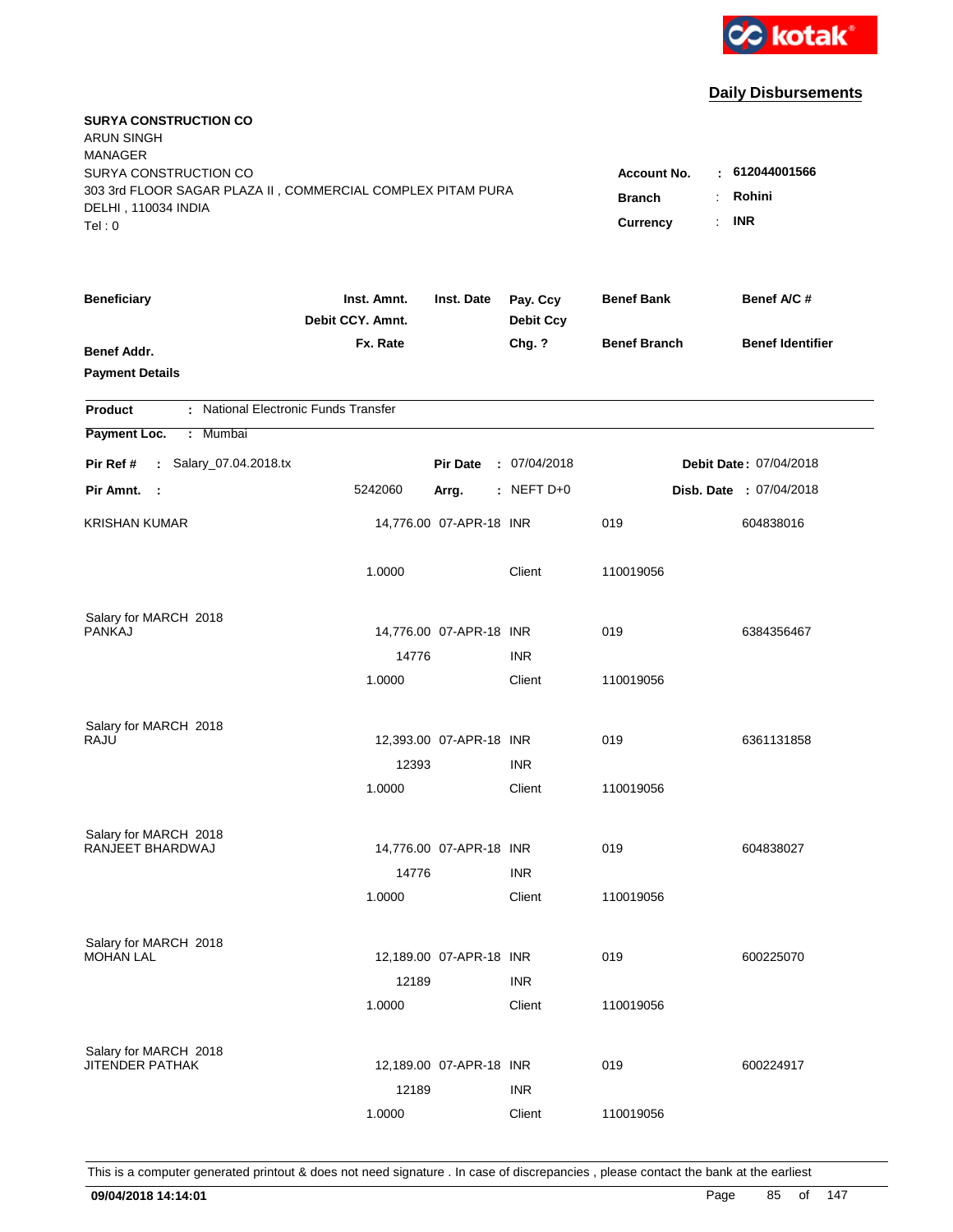

| <b>SURYA CONSTRUCTION CO</b><br><b>ARUN SINGH</b><br><b>MANAGER</b>                  |                                 |                           |                                                         |                     |                         |
|--------------------------------------------------------------------------------------|---------------------------------|---------------------------|---------------------------------------------------------|---------------------|-------------------------|
| SURYA CONSTRUCTION CO<br>303 3rd FLOOR SAGAR PLAZA II, COMMERCIAL COMPLEX PITAM PURA |                                 |                           |                                                         | <b>Account No.</b>  | : 612044001566          |
| DELHI, 110034 INDIA<br>Tel: 0                                                        |                                 | <b>Branch</b><br>Currency | Rohini<br>÷.<br><b>INR</b><br>$\mathbb{R}^{\mathbb{Z}}$ |                     |                         |
| <b>Beneficiary</b>                                                                   | Inst. Amnt.<br>Debit CCY. Amnt. | Inst. Date                | Pay. Ccy<br><b>Debit Ccy</b>                            | <b>Benef Bank</b>   | Benef A/C #             |
| Benef Addr.<br><b>Payment Details</b>                                                | Fx. Rate                        |                           | Chg. ?                                                  | <b>Benef Branch</b> | <b>Benef Identifier</b> |
| : National Electronic Funds Transfer<br><b>Product</b>                               |                                 |                           |                                                         |                     |                         |
| Payment Loc.<br>: Mumbai                                                             |                                 |                           |                                                         |                     |                         |
| : Salary_07.04.2018.tx<br>Pir Ref #                                                  |                                 | <b>Pir Date</b>           | : 07/04/2018                                            |                     | Debit Date: 07/04/2018  |
| Pir Amnt. :                                                                          | 5242060                         | Arrg.                     | : NEFT $D+0$                                            |                     | Disb. Date : 07/04/2018 |
| <b>JITENDER PATHAK</b>                                                               |                                 | 12,189.00 07-APR-18 INR   |                                                         | 019                 | 600224917               |
|                                                                                      | 1.0000                          |                           | Client                                                  | 110019056           |                         |
| Salary for MARCH 2018                                                                |                                 |                           |                                                         |                     |                         |
| RADHEY SHYAM                                                                         |                                 | 12,189.00 07-APR-18 INR   |                                                         | 019                 | 600225241               |
|                                                                                      | 12189                           |                           | <b>INR</b>                                              |                     |                         |
|                                                                                      | 1.0000                          |                           | Client                                                  | 110019056           |                         |
| Salary for MARCH 2018                                                                |                                 |                           |                                                         |                     |                         |
| <b>RAJ PAL</b>                                                                       |                                 | 9,436.00 07-APR-18 INR    |                                                         | 019                 | 603552800               |
|                                                                                      | 9436                            |                           | <b>INR</b>                                              |                     |                         |
|                                                                                      | 1.0000                          |                           | Client                                                  | 110019056           |                         |
| Salary for MARCH 2018                                                                |                                 |                           |                                                         |                     |                         |
| <b>SANTOSH DASS</b>                                                                  |                                 | 5,504.00 07-APR-18 INR    |                                                         | 019                 | 601249669               |
|                                                                                      | 5504                            |                           | <b>INR</b>                                              |                     |                         |
|                                                                                      | 1.0000                          |                           | Client                                                  | 110019056           |                         |
| Salary for MARCH 2018                                                                |                                 |                           |                                                         |                     |                         |
| <b>SURENDRA KUMAR</b>                                                                |                                 | 12,189.00 07-APR-18 INR   |                                                         | 019                 | 603552833               |
|                                                                                      | 12189                           |                           | <b>INR</b>                                              |                     |                         |
|                                                                                      | 1.0000                          |                           | Client                                                  | 110019056           |                         |
| Salary for MARCH 2018                                                                |                                 |                           |                                                         |                     |                         |
| <b>CHANDAN SINGH</b>                                                                 |                                 | 6,291.00 07-APR-18 INR    |                                                         | 019                 | 604838130               |
|                                                                                      | 6291                            |                           | <b>INR</b>                                              |                     |                         |
|                                                                                      | 1.0000                          |                           | Client                                                  | 110019056           |                         |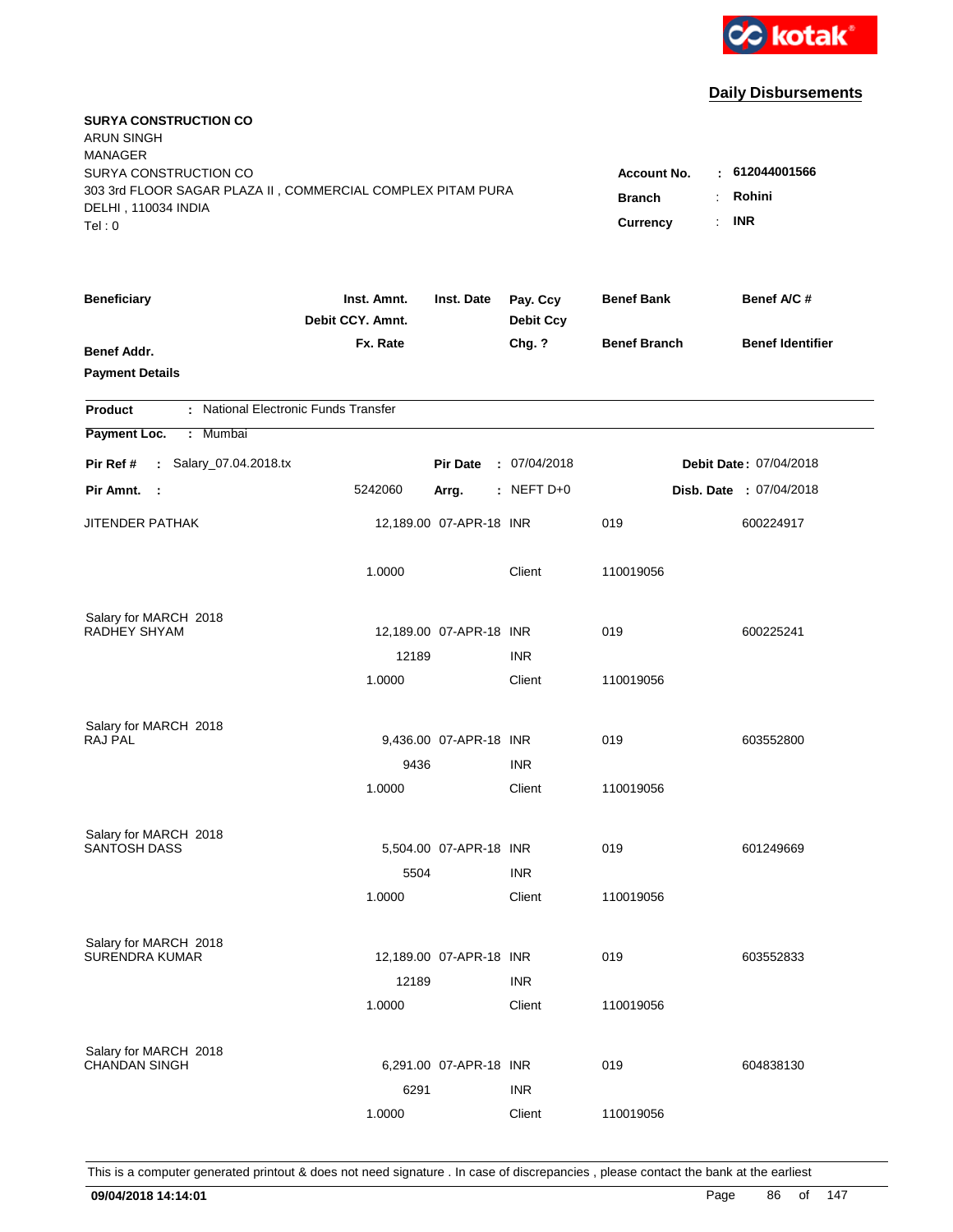

| <b>SURYA CONSTRUCTION CO</b><br><b>ARUN SINGH</b><br><b>MANAGER</b> |                                 |                         |                              |                     |                               |
|---------------------------------------------------------------------|---------------------------------|-------------------------|------------------------------|---------------------|-------------------------------|
| SURYA CONSTRUCTION CO                                               |                                 |                         |                              | <b>Account No.</b>  | : 612044001566                |
| 303 3rd FLOOR SAGAR PLAZA II, COMMERCIAL COMPLEX PITAM PURA         |                                 | <b>Branch</b><br>÷.     | Rohini                       |                     |                               |
| DELHI, 110034 INDIA                                                 |                                 |                         |                              | Currency            | <b>INR</b><br>÷.              |
| Tel: 0                                                              |                                 |                         |                              |                     |                               |
| <b>Beneficiary</b>                                                  | Inst. Amnt.<br>Debit CCY. Amnt. | Inst. Date              | Pay. Ccy<br><b>Debit Ccy</b> | <b>Benef Bank</b>   | Benef A/C #                   |
| Benef Addr.                                                         | Fx. Rate                        |                         | Chg. ?                       | <b>Benef Branch</b> | <b>Benef Identifier</b>       |
| <b>Payment Details</b>                                              |                                 |                         |                              |                     |                               |
| : National Electronic Funds Transfer<br><b>Product</b>              |                                 |                         |                              |                     |                               |
| Payment Loc.<br>: Mumbai                                            |                                 |                         |                              |                     |                               |
| : Salary_07.04.2018.tx<br>Pir Ref #                                 |                                 | <b>Pir Date</b>         | : 07/04/2018                 |                     | <b>Debit Date: 07/04/2018</b> |
| Pir Amnt. :                                                         | 5242060                         | Arrg.                   | : NEFT $D+0$                 |                     | Disb. Date : 07/04/2018       |
| <b>CHANDAN SINGH</b>                                                |                                 | 6,291.00 07-APR-18 INR  |                              | 019                 | 604838130                     |
|                                                                     | 1.0000                          |                         | Client                       | 110019056           |                               |
| Salary for MARCH 2018                                               |                                 |                         |                              |                     |                               |
| SHEETAL PRASAD                                                      |                                 | 12,189.00 07-APR-18 INR |                              | 019                 | 602908383                     |
|                                                                     | 12189                           |                         | <b>INR</b>                   |                     |                               |
|                                                                     | 1.0000                          |                         | Client                       | 110019056           |                               |
| Salary for MARCH 2018                                               |                                 |                         |                              |                     |                               |
| <b>HARI KISHORE DAS</b>                                             |                                 | 12,189.00 07-APR-18 INR |                              | 019                 | 604838265                     |
|                                                                     | 12189                           |                         | <b>INR</b>                   |                     |                               |
|                                                                     | 1.0000                          |                         | Client                       | 110019056           |                               |
| Salary for MARCH 2018                                               |                                 |                         |                              |                     |                               |
| <b>SHIV LAL</b>                                                     |                                 | 7,863.00 07-APR-18 INR  |                              | 019                 | 600224995                     |
|                                                                     | 7863                            |                         | <b>INR</b>                   |                     |                               |
|                                                                     | 1.0000                          |                         | Client                       | 110019056           |                               |
| Salary for MARCH 2018                                               |                                 |                         |                              |                     |                               |
| <b>UMESH KUMAR</b>                                                  |                                 | 12,189.00 07-APR-18 INR |                              | 019                 | 6044613468                    |
|                                                                     | 12189                           |                         | <b>INR</b>                   |                     |                               |
|                                                                     | 1.0000                          |                         | Client                       | 110019056           |                               |
| Salary for MARCH 2018                                               |                                 |                         |                              |                     |                               |
| <b>VIKASH</b>                                                       |                                 | 12,189.00 07-APR-18 INR |                              | 019                 | 6044609564                    |
|                                                                     | 12189                           |                         | <b>INR</b>                   |                     |                               |
|                                                                     | 1.0000                          |                         | Client                       | 110019056           |                               |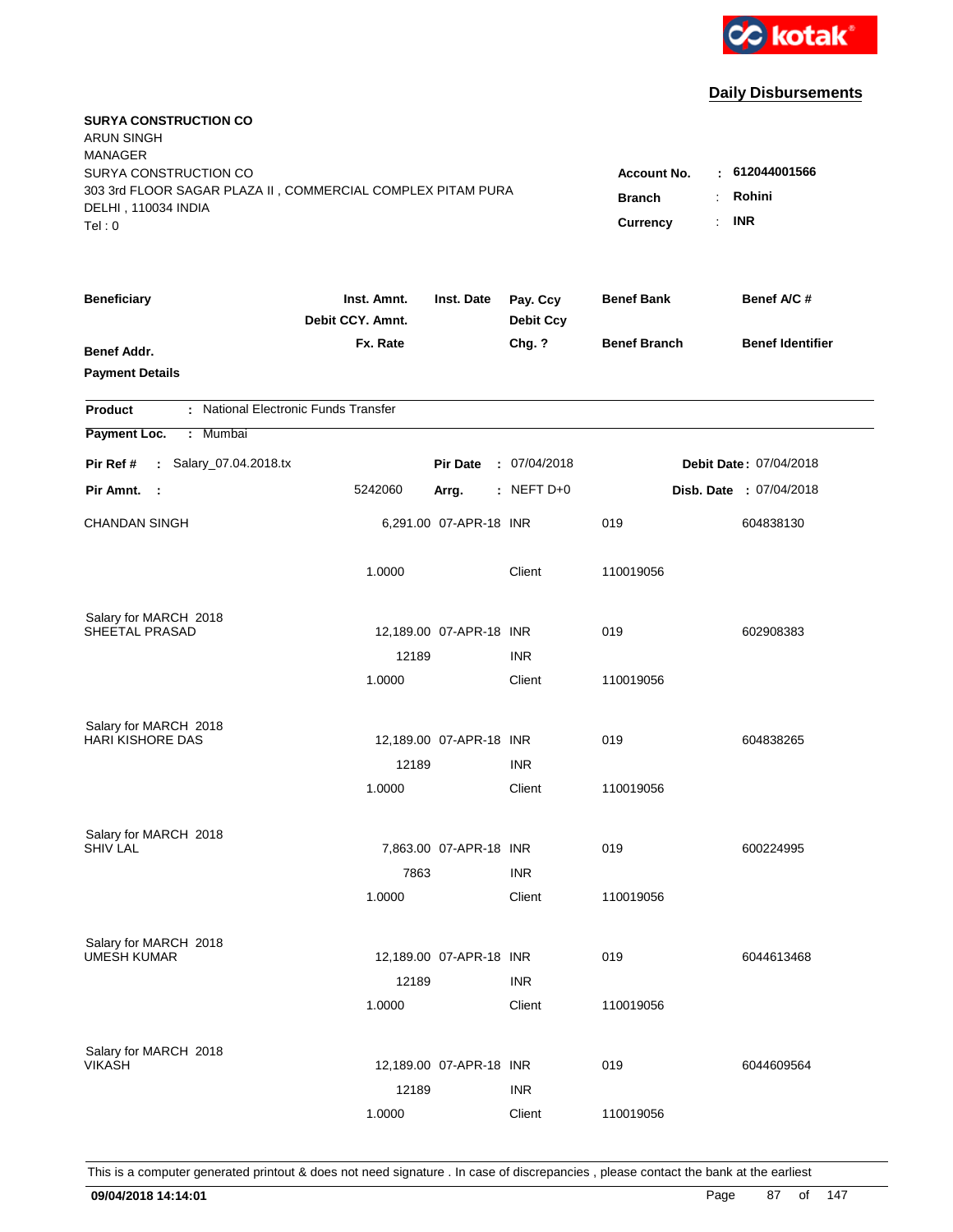

| <b>SURYA CONSTRUCTION CO</b><br><b>ARUN SINGH</b><br><b>MANAGER</b><br>SURYA CONSTRUCTION CO |                                 |                         |                              | <b>Account No.</b>  | : 612044001566                 |
|----------------------------------------------------------------------------------------------|---------------------------------|-------------------------|------------------------------|---------------------|--------------------------------|
| 303 3rd FLOOR SAGAR PLAZA II, COMMERCIAL COMPLEX PITAM PURA<br>DELHI, 110034 INDIA<br>Tel: 0 | <b>Branch</b><br>Currency       | Rohini<br>÷.<br>$:$ INR |                              |                     |                                |
| <b>Beneficiary</b>                                                                           | Inst. Amnt.<br>Debit CCY. Amnt. | Inst. Date              | Pay. Ccy<br><b>Debit Ccy</b> | <b>Benef Bank</b>   | Benef A/C #                    |
| Benef Addr.<br><b>Payment Details</b>                                                        | Fx. Rate                        |                         | Chg. ?                       | <b>Benef Branch</b> | <b>Benef Identifier</b>        |
| : National Electronic Funds Transfer<br><b>Product</b>                                       |                                 |                         |                              |                     |                                |
| Payment Loc.<br>: Mumbai                                                                     |                                 |                         |                              |                     |                                |
| : Salary_07.04.2018.tx<br>Pir Ref #                                                          |                                 | <b>Pir Date</b>         | : 07/04/2018                 |                     | Debit Date: 07/04/2018         |
| Pir Amnt.<br>$\mathbf{L}$                                                                    | 5242060                         | Arrg.                   | : NEFT $D+0$                 |                     | <b>Disb. Date : 07/04/2018</b> |
| VIKASH                                                                                       |                                 | 12,189.00 07-APR-18 INR |                              | 019                 | 6044609564                     |
|                                                                                              | 1.0000                          |                         | Client                       | 110019056           |                                |
| Salary for MARCH 2018                                                                        |                                 |                         |                              |                     |                                |
| <b>SHIV NARESH</b>                                                                           |                                 | 11,010.00 07-APR-18 INR | <b>INR</b>                   | 019                 | 600224951                      |
|                                                                                              | 11010<br>1.0000                 |                         | Client                       | 110019056           |                                |
| Salary for MARCH 2018                                                                        |                                 |                         |                              |                     |                                |
| SANJEEV KUMAR                                                                                |                                 | 12,189.00 07-APR-18 INR |                              | 002                 | 30580964403                    |
|                                                                                              | 12189                           |                         | <b>INR</b>                   |                     |                                |
|                                                                                              | 1.0000                          |                         | Client                       | 110002180           |                                |
| Salary for MARCH 2018                                                                        |                                 |                         |                              |                     |                                |
| <b>RANVIR KUMAR</b>                                                                          |                                 | 12,189.00 07-APR-18 INR |                              | 019                 | 604838163                      |
|                                                                                              | 12189<br>1.0000                 |                         | <b>INR</b>                   |                     |                                |
|                                                                                              |                                 |                         | Client                       | 110019056           |                                |
| Salary for MARCH 2018                                                                        |                                 |                         |                              |                     |                                |
| <b>KADIR ANSARI</b>                                                                          |                                 | 14,776.00 07-APR-18 INR |                              | 019                 | 600224906                      |
|                                                                                              | 14776                           |                         | <b>INR</b>                   |                     |                                |
|                                                                                              | 1.0000                          |                         | Client                       | 110019056           |                                |
| Salary for MARCH 2018                                                                        |                                 |                         |                              |                     |                                |
| <b>SHRI LAL</b>                                                                              |                                 | 9,056.00 07-APR-18 INR  |                              | 019                 | 600224633                      |
|                                                                                              | 9056                            |                         | <b>INR</b>                   |                     |                                |
|                                                                                              | 1.0000                          |                         | Client                       | 110019056           |                                |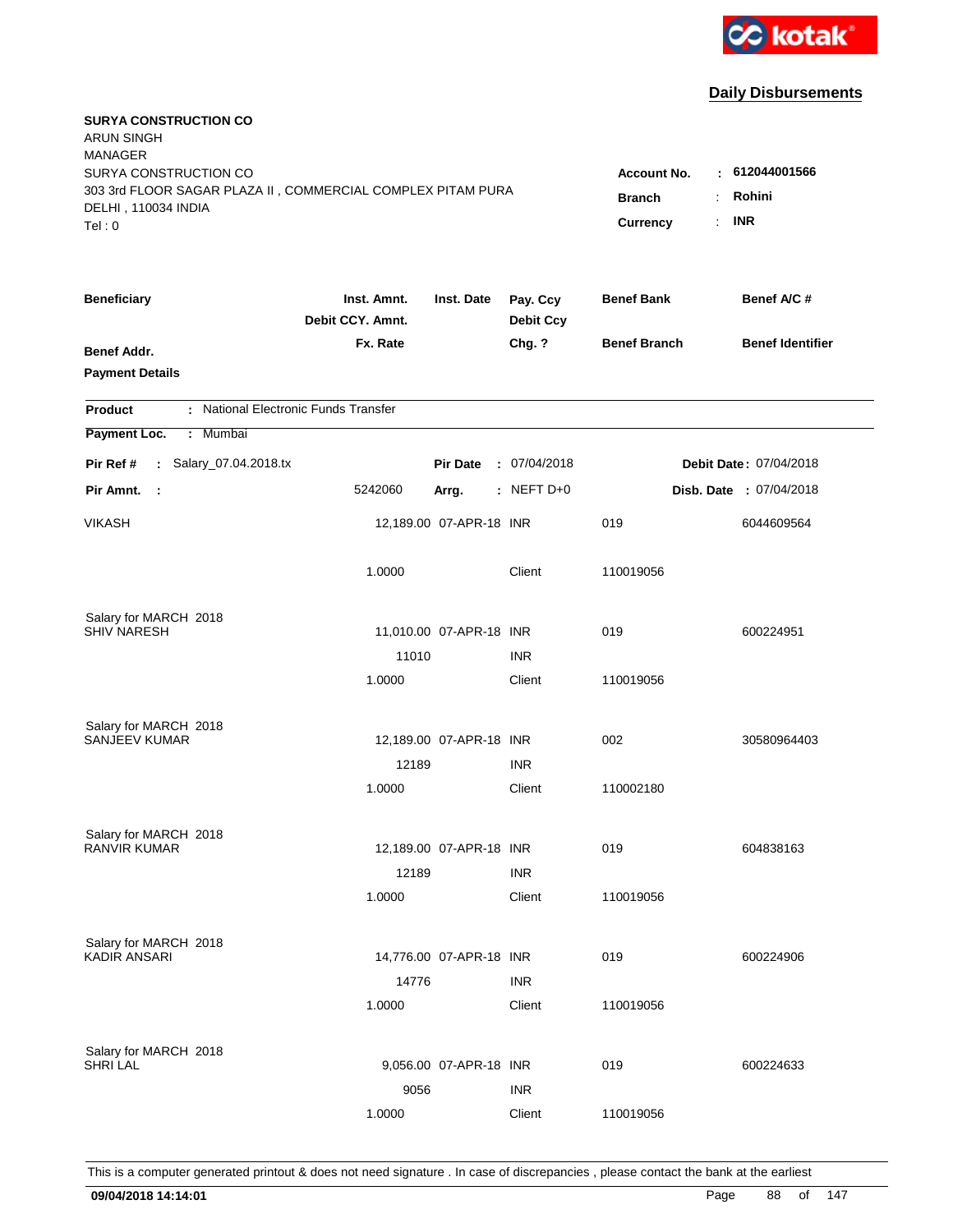

| <b>SURYA CONSTRUCTION CO</b><br><b>ARUN SINGH</b><br><b>MANAGER</b>                                         |                                           |                          |                              |                     |                         |
|-------------------------------------------------------------------------------------------------------------|-------------------------------------------|--------------------------|------------------------------|---------------------|-------------------------|
| SURYA CONSTRUCTION CO<br>303 3rd FLOOR SAGAR PLAZA II, COMMERCIAL COMPLEX PITAM PURA<br>DELHI, 110034 INDIA | <b>Account No.</b><br><b>Branch</b><br>÷. | : 612044001566<br>Rohini |                              |                     |                         |
| Tel: 0                                                                                                      |                                           |                          |                              | Currency<br>÷.      | <b>INR</b>              |
| <b>Beneficiary</b>                                                                                          | Inst. Amnt.<br>Debit CCY. Amnt.           | Inst. Date               | Pay. Ccy<br><b>Debit Ccy</b> | <b>Benef Bank</b>   | Benef A/C #             |
| Benef Addr.<br><b>Payment Details</b>                                                                       | Fx. Rate                                  |                          | Chg. ?                       | <b>Benef Branch</b> | <b>Benef Identifier</b> |
| : National Electronic Funds Transfer<br><b>Product</b>                                                      |                                           |                          |                              |                     |                         |
| Payment Loc.<br>Mumbai<br>÷.                                                                                |                                           |                          |                              |                     |                         |
| : Salary_07.04.2018.tx<br>Pir Ref #                                                                         |                                           | <b>Pir Date</b>          | : 07/04/2018                 |                     | Debit Date: 07/04/2018  |
| Pir Amnt.<br>- 1                                                                                            | 5242060                                   | Arrg.                    | : NEFT D+0                   |                     | Disb. Date : 07/04/2018 |
| <b>SHRI LAL</b>                                                                                             |                                           | 9,056.00 07-APR-18 INR   |                              | 019                 | 600224633               |
|                                                                                                             | 1.0000                                    |                          | Client                       | 110019056           |                         |
| Salary for MARCH 2018                                                                                       |                                           |                          |                              |                     |                         |
| <b>SATENDR KUMAR</b>                                                                                        |                                           | 13,347.00 07-APR-18 INR  |                              | 015                 | 0998101022666           |
|                                                                                                             | 13347                                     |                          | <b>INR</b>                   |                     |                         |
|                                                                                                             | 1.0000                                    |                          | Client                       | <b>CABPURDILN</b>   |                         |
| Salary for MARCH 2018                                                                                       |                                           |                          |                              |                     |                         |
| <b>MINTOO MANDAL</b>                                                                                        |                                           | 14,776.00 07-APR-18 INR  |                              | 019                 | 600225047               |
|                                                                                                             | 14776                                     |                          | <b>INR</b>                   |                     |                         |
|                                                                                                             | 1.0000                                    |                          | Client                       | 110019056           |                         |
| Salary for MARCH 2018                                                                                       |                                           |                          |                              |                     |                         |
| LAL BABU                                                                                                    |                                           | 12,189.00 07-APR-18 INR  |                              | 019                 | 600224485               |
|                                                                                                             | 12189                                     |                          | <b>INR</b>                   |                     |                         |
|                                                                                                             | 1.0000                                    |                          | Client                       | 110019056           |                         |
| Salary for MARCH 2018                                                                                       |                                           |                          |                              |                     |                         |
| <b>MOHAN LAL</b>                                                                                            |                                           | 12,189.00 07-APR-18 INR  |                              | 019                 | 600224123               |
|                                                                                                             | 12189                                     |                          | <b>INR</b>                   |                     |                         |
|                                                                                                             | 1.0000                                    |                          | Client                       | 110019056           |                         |
|                                                                                                             |                                           |                          |                              |                     |                         |
| Salary for MARCH 2018<br><b>ANVAR ANSARI</b>                                                                |                                           | 4,767.00 07-APR-18 INR   |                              | 019                 | 600224768               |
|                                                                                                             | 4767                                      |                          | <b>INR</b>                   |                     |                         |
|                                                                                                             | 1.0000                                    |                          | Client                       | 110019056           |                         |
|                                                                                                             |                                           |                          |                              |                     |                         |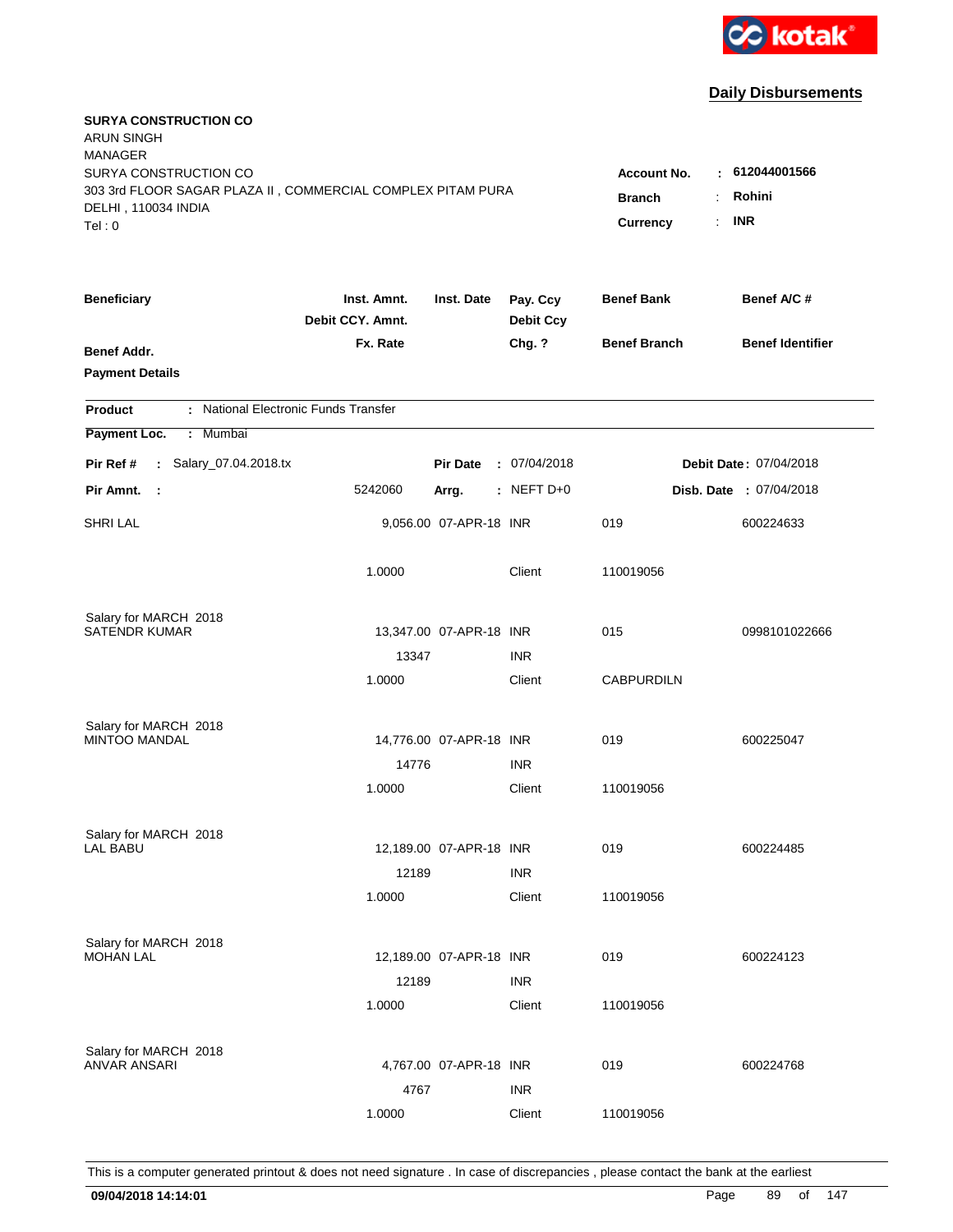

| <b>SURYA CONSTRUCTION CO</b><br><b>ARUN SINGH</b><br><b>MANAGER</b>                                                   |                                                 |                                                   |                              |                     |                         |
|-----------------------------------------------------------------------------------------------------------------------|-------------------------------------------------|---------------------------------------------------|------------------------------|---------------------|-------------------------|
| SURYA CONSTRUCTION CO<br>303 3rd FLOOR SAGAR PLAZA II, COMMERCIAL COMPLEX PITAM PURA<br>DELHI, 110034 INDIA<br>Tel: 0 | <b>Account No.</b><br><b>Branch</b><br>Currency | : 612044001566<br>Rohini<br>÷<br><b>INR</b><br>÷. |                              |                     |                         |
| <b>Beneficiary</b>                                                                                                    | Inst. Amnt.<br>Debit CCY. Amnt.                 | Inst. Date                                        | Pay. Ccy<br><b>Debit Ccy</b> | <b>Benef Bank</b>   | Benef A/C #             |
| Benef Addr.<br><b>Payment Details</b>                                                                                 | Fx. Rate                                        |                                                   | Chg. ?                       | <b>Benef Branch</b> | <b>Benef Identifier</b> |
| : National Electronic Funds Transfer<br><b>Product</b>                                                                |                                                 |                                                   |                              |                     |                         |
| Payment Loc.<br>: Mumbai                                                                                              |                                                 |                                                   |                              |                     |                         |
| : Salary_07.04.2018.tx<br>Pir Ref #                                                                                   |                                                 | <b>Pir Date</b>                                   | : 07/04/2018                 |                     | Debit Date: 07/04/2018  |
| Pir Amnt. :                                                                                                           | 5242060                                         | Arrg.                                             | : NEFT $D+0$                 |                     | Disb. Date : 07/04/2018 |
| ANVAR ANSARI                                                                                                          |                                                 | 4,767.00 07-APR-18 INR                            |                              | 019                 | 600224768               |
|                                                                                                                       | 1.0000                                          |                                                   | Client                       | 110019056           |                         |
| Salary for MARCH 2018                                                                                                 |                                                 |                                                   |                              |                     |                         |
| DINESH KUMAR PAL                                                                                                      |                                                 | 14,776.00 07-APR-18 INR                           |                              | 019                 | 600225207               |
|                                                                                                                       | 14776                                           |                                                   | <b>INR</b>                   |                     |                         |
|                                                                                                                       | 1.0000                                          |                                                   | Client                       | 110019056           |                         |
| Salary for MARCH 2018                                                                                                 |                                                 |                                                   |                              |                     |                         |
| <b>HARENDER PAL</b>                                                                                                   |                                                 | 9,056.00 07-APR-18 INR                            |                              | 019                 | 604837873               |
|                                                                                                                       | 9056                                            |                                                   | <b>INR</b>                   |                     |                         |
|                                                                                                                       | 1.0000                                          |                                                   | Client                       | 110019056           |                         |
| Salary for MARCH 2018                                                                                                 |                                                 |                                                   |                              |                     |                         |
| <b>MUKESH KUMAR</b>                                                                                                   |                                                 | 14,776.00 07-APR-18 INR                           |                              | 019                 | 604837737               |
|                                                                                                                       | 14776                                           |                                                   | <b>INR</b>                   |                     |                         |
|                                                                                                                       | 1.0000                                          |                                                   | Client                       | 110019056           |                         |
| Salary for MARCH 2018                                                                                                 |                                                 |                                                   |                              |                     |                         |
| <b>OM PRAKASH</b>                                                                                                     |                                                 | 11,917.00 07-APR-18 INR                           |                              | 019                 | 600224532               |
|                                                                                                                       | 11917                                           |                                                   | <b>INR</b>                   |                     |                         |
|                                                                                                                       | 1.0000                                          |                                                   | Client                       | 110019056           |                         |
| Salary for MARCH 2018                                                                                                 |                                                 |                                                   |                              |                     |                         |
| <b>RAJESH KUMAR</b>                                                                                                   |                                                 | 14,776.00 07-APR-18 INR                           |                              | 019                 | 602908441               |
|                                                                                                                       | 14776                                           |                                                   | <b>INR</b>                   |                     |                         |
|                                                                                                                       | 1.0000                                          |                                                   | Client                       | 110019056           |                         |
|                                                                                                                       |                                                 |                                                   |                              |                     |                         |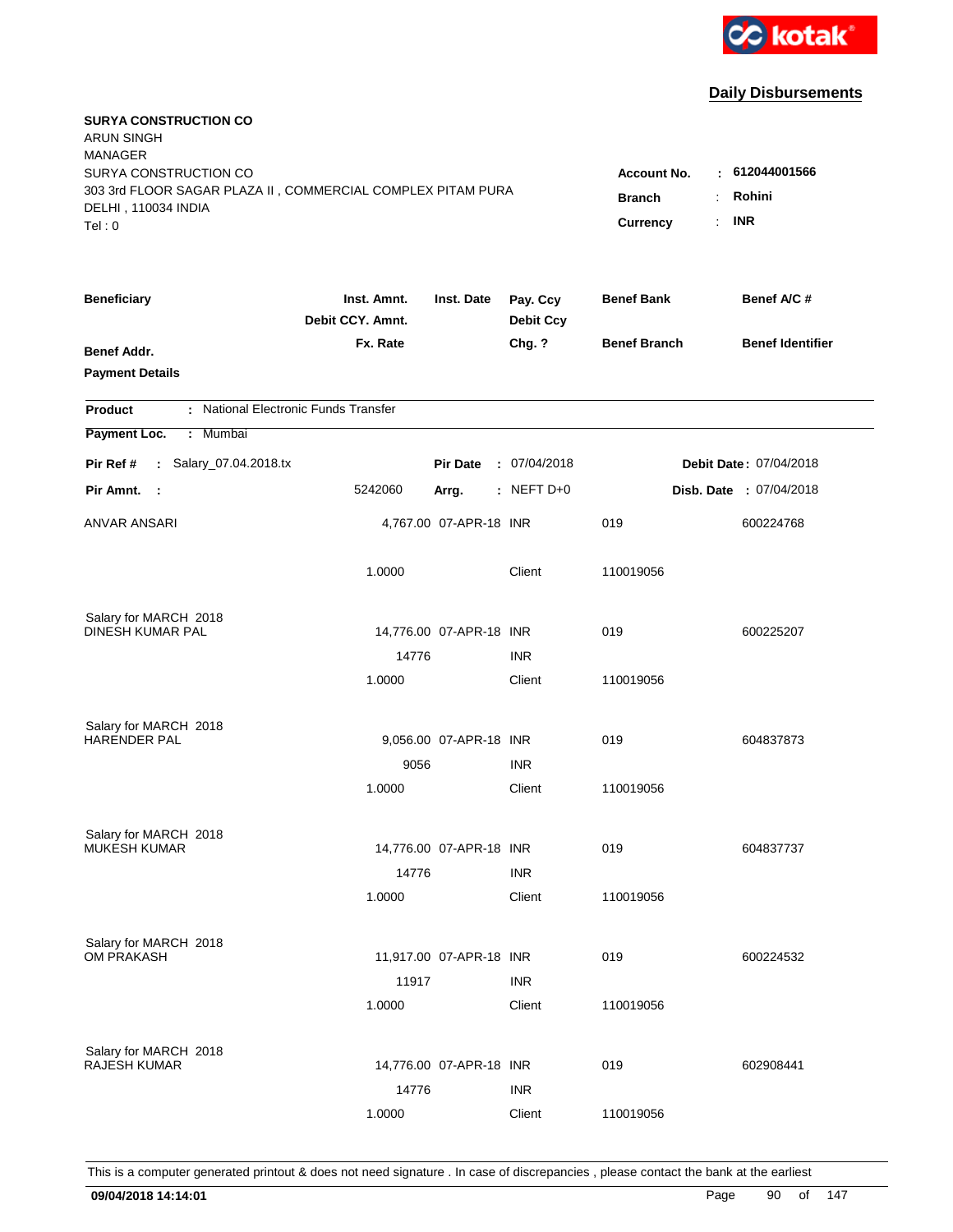

| <b>SURYA CONSTRUCTION CO</b><br><b>ARUN SINGH</b><br><b>MANAGER</b>                  |                                 |                         |                              |                                  |                         |
|--------------------------------------------------------------------------------------|---------------------------------|-------------------------|------------------------------|----------------------------------|-------------------------|
| SURYA CONSTRUCTION CO<br>303 3rd FLOOR SAGAR PLAZA II, COMMERCIAL COMPLEX PITAM PURA |                                 |                         |                              | <b>Account No.</b>               | $-612044001566$         |
| DELHI, 110034 INDIA<br>Tel: 0                                                        |                                 |                         | <b>Branch</b><br>Currency    | Rohini<br>÷.<br><b>INR</b><br>÷. |                         |
| <b>Beneficiary</b>                                                                   | Inst. Amnt.<br>Debit CCY. Amnt. | Inst. Date              | Pay. Ccy<br><b>Debit Ccy</b> | <b>Benef Bank</b>                | Benef A/C #             |
| Benef Addr.<br><b>Payment Details</b>                                                | Fx. Rate                        |                         | Chg. ?                       | <b>Benef Branch</b>              | <b>Benef Identifier</b> |
| : National Electronic Funds Transfer<br><b>Product</b>                               |                                 |                         |                              |                                  |                         |
| Payment Loc.<br>: Mumbai                                                             |                                 |                         |                              |                                  |                         |
| : Salary_07.04.2018.tx<br>Pir Ref #                                                  |                                 | <b>Pir Date</b>         | : 07/04/2018                 |                                  | Debit Date: 07/04/2018  |
| Pir Amnt. :                                                                          | 5242060                         | Arrg.                   | : NEFT $D+0$                 |                                  | Disb. Date : 07/04/2018 |
| RAJESH KUMAR                                                                         |                                 | 14,776.00 07-APR-18 INR |                              | 019                              | 602908441               |
|                                                                                      | 1.0000                          |                         | Client                       | 110019056                        |                         |
| Salary for MARCH 2018                                                                |                                 |                         |                              |                                  |                         |
| <b>RAMAN</b>                                                                         |                                 | 8,579.00 07-APR-18 INR  |                              | 019                              | 603552811               |
|                                                                                      | 8579                            |                         | <b>INR</b>                   |                                  |                         |
|                                                                                      | 1.0000                          |                         | Client                       | 110019056                        |                         |
| Salary for MARCH 2018                                                                |                                 |                         |                              |                                  |                         |
| ROHIT KUMAR GAUTAM                                                                   |                                 | 14,776.00 07-APR-18 INR |                              | 019                              | 603040700               |
|                                                                                      | 14776                           |                         | <b>INR</b>                   |                                  |                         |
|                                                                                      | 1.0000                          |                         | Client                       | 110019056                        |                         |
| Salary for MARCH 2018                                                                |                                 |                         |                              |                                  |                         |
| <b>SURYA BALI</b>                                                                    |                                 | 14,776.00 07-APR-18 INR |                              | 019                              | 600224791               |
|                                                                                      | 14776                           |                         | <b>INR</b>                   |                                  |                         |
|                                                                                      | 1.0000                          |                         | Client                       | 110019056                        |                         |
| Salary for MARCH 2018                                                                |                                 |                         |                              |                                  |                         |
| <b>UMESH KUMAR</b>                                                                   |                                 | 14,776.00 07-APR-18 INR |                              | 019                              | 6203286791              |
|                                                                                      | 14776                           |                         | <b>INR</b>                   |                                  |                         |
|                                                                                      | 1.0000                          |                         | Client                       | 110019056                        |                         |
| Salary for MARCH 2018                                                                |                                 |                         |                              |                                  |                         |
| MOHAN LAL YADAV                                                                      |                                 | 12,189.00 07-APR-18 INR |                              | 019                              | 601249727               |
|                                                                                      | 12189                           |                         | <b>INR</b>                   |                                  |                         |
|                                                                                      | 1.0000                          |                         | Client                       | 110019056                        |                         |
|                                                                                      |                                 |                         |                              |                                  |                         |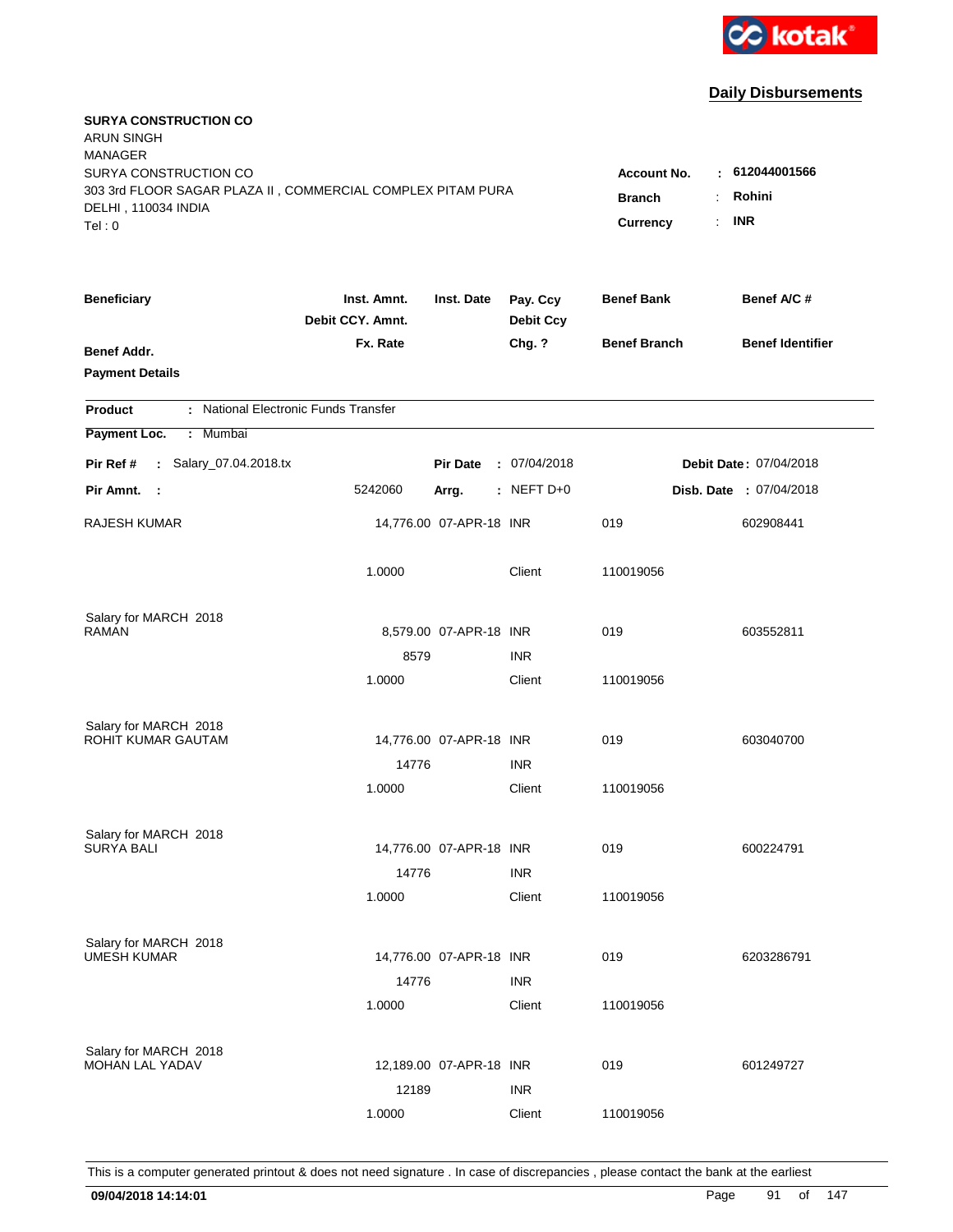

| <b>SURYA CONSTRUCTION CO</b><br><b>ARUN SINGH</b><br><b>MANAGER</b><br>SURYA CONSTRUCTION CO<br>303 3rd FLOOR SAGAR PLAZA II, COMMERCIAL COMPLEX PITAM PURA<br>DELHI, 110034 INDIA<br>Tel: 0 | <b>Account No.</b><br><b>Branch</b><br>Currency | : 612044001566<br>Rohini<br><b>INR</b><br>÷. |                              |                     |                               |
|----------------------------------------------------------------------------------------------------------------------------------------------------------------------------------------------|-------------------------------------------------|----------------------------------------------|------------------------------|---------------------|-------------------------------|
| <b>Beneficiary</b>                                                                                                                                                                           | Inst. Amnt.<br>Debit CCY. Amnt.                 | Inst. Date                                   | Pay. Ccy<br><b>Debit Ccy</b> | <b>Benef Bank</b>   | Benef A/C #                   |
| Benef Addr.<br><b>Payment Details</b>                                                                                                                                                        | Fx. Rate                                        |                                              | Chg. ?                       | <b>Benef Branch</b> | <b>Benef Identifier</b>       |
| : National Electronic Funds Transfer<br><b>Product</b>                                                                                                                                       |                                                 |                                              |                              |                     |                               |
| Payment Loc.<br>: Mumbai                                                                                                                                                                     |                                                 |                                              |                              |                     |                               |
| : Salary_07.04.2018.tx<br>Pir Ref #                                                                                                                                                          |                                                 | <b>Pir Date</b>                              | : 07/04/2018                 |                     | <b>Debit Date: 07/04/2018</b> |
| Pir Amnt. :                                                                                                                                                                                  | 5242060                                         | Arrg.                                        | : NEFT D+0                   |                     | Disb. Date : 07/04/2018       |
| <b>MOHAN LAL YADAV</b>                                                                                                                                                                       |                                                 | 12,189.00 07-APR-18 INR                      |                              | 019                 | 601249727                     |
|                                                                                                                                                                                              | 1.0000                                          |                                              | Client                       | 110019056           |                               |
| Salary for MARCH 2018<br><b>NARESH KUMAR</b>                                                                                                                                                 |                                                 |                                              |                              | 019                 |                               |
|                                                                                                                                                                                              | 12189                                           | 12,189.00 07-APR-18 INR                      | <b>INR</b>                   |                     | 600224973                     |
|                                                                                                                                                                                              | 1.0000                                          |                                              | Client                       | 110019056           |                               |
| Salary for MARCH 2018<br><b>RAKESH KUMAR</b>                                                                                                                                                 |                                                 | 12,189.00 07-APR-18 INR                      |                              | 019                 | 600224576                     |
|                                                                                                                                                                                              | 12189                                           |                                              | <b>INR</b>                   |                     |                               |
|                                                                                                                                                                                              | 1.0000                                          |                                              | Client                       | 110019056           |                               |
| Salary for MARCH 2018                                                                                                                                                                        |                                                 |                                              |                              |                     |                               |
| <b>RAM NARAYAN</b>                                                                                                                                                                           |                                                 | 10,615.00 07-APR-18 INR                      |                              | 019                 | 600224939                     |
|                                                                                                                                                                                              | 10615                                           |                                              | <b>INR</b>                   |                     |                               |
|                                                                                                                                                                                              | 1.0000                                          |                                              | Client                       | 110019056           |                               |
| Salary for MARCH 2018                                                                                                                                                                        |                                                 |                                              |                              |                     |                               |
| <b>RAM SHANKAR</b>                                                                                                                                                                           |                                                 | 12,189.00 07-APR-18 INR                      |                              | 012                 | 53110100001753                |
|                                                                                                                                                                                              | 12189<br>1.0000                                 |                                              | <b>INR</b><br>Client         | <b>BARBROHSEC</b>   |                               |
|                                                                                                                                                                                              |                                                 |                                              |                              |                     |                               |
| Salary for MARCH 2018<br>RANJEET MANDAL                                                                                                                                                      |                                                 | 12,189.00 07-APR-18 INR                      |                              | 019                 | 600225149                     |
|                                                                                                                                                                                              | 12189                                           |                                              | <b>INR</b>                   |                     |                               |
|                                                                                                                                                                                              | 1.0000                                          |                                              | Client                       | 110019056           |                               |
|                                                                                                                                                                                              |                                                 |                                              |                              |                     |                               |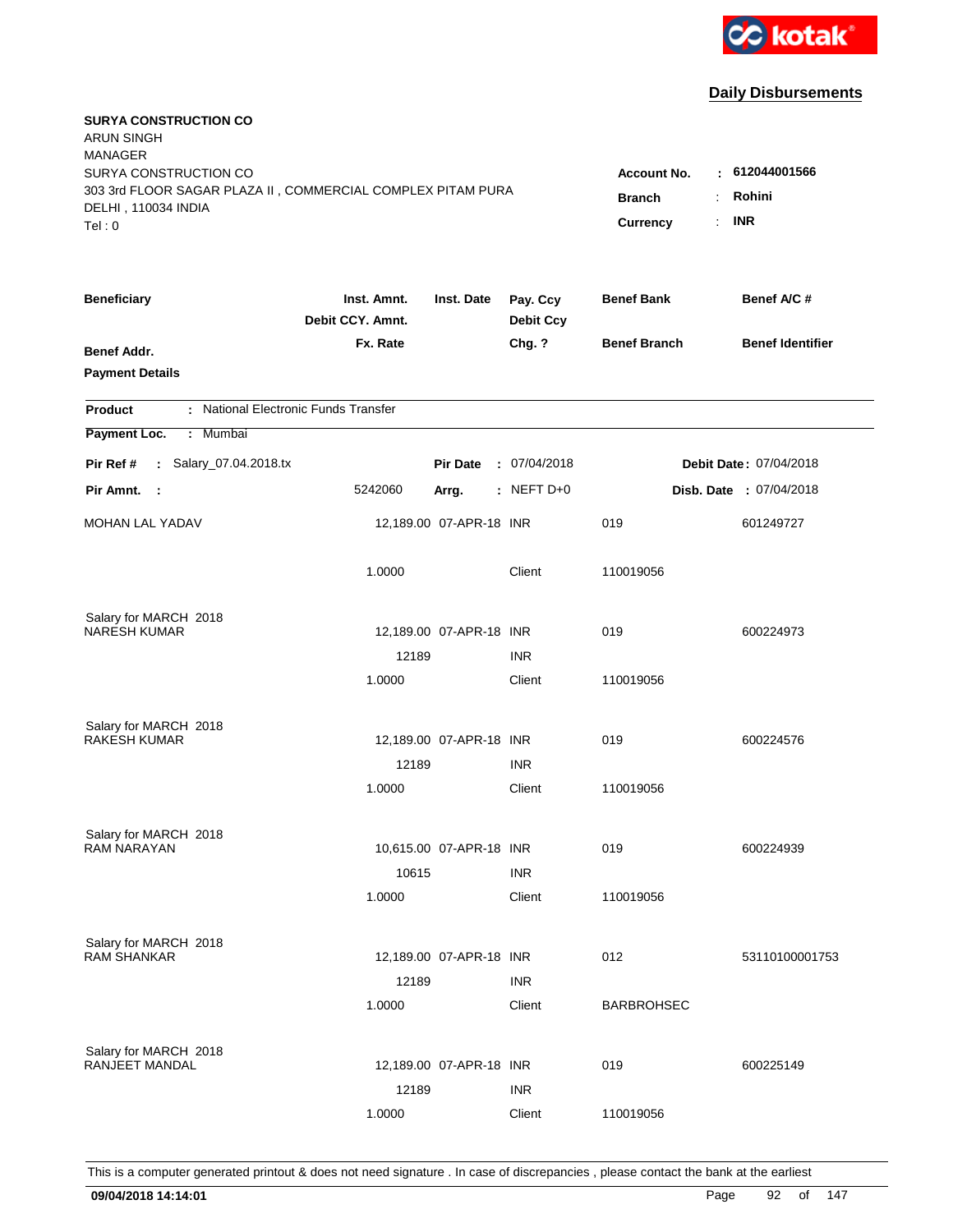

| SURYA CONSTRUCTION CO                                                                        |                                                 |                                                                           |                              |                     |                               |
|----------------------------------------------------------------------------------------------|-------------------------------------------------|---------------------------------------------------------------------------|------------------------------|---------------------|-------------------------------|
| 303 3rd FLOOR SAGAR PLAZA II, COMMERCIAL COMPLEX PITAM PURA<br>DELHI, 110034 INDIA<br>Tel: 0 | <b>Account No.</b><br><b>Branch</b><br>Currency | : 612044001566<br>Rohini<br>÷.<br><b>INR</b><br>$\mathbb{R}^{\mathbb{Z}}$ |                              |                     |                               |
| <b>Beneficiary</b>                                                                           | Inst. Amnt.<br>Debit CCY. Amnt.                 | Inst. Date                                                                | Pay. Ccy<br><b>Debit Ccy</b> | <b>Benef Bank</b>   | Benef A/C #                   |
| Benef Addr.<br><b>Payment Details</b>                                                        | Fx. Rate                                        |                                                                           | Chg. ?                       | <b>Benef Branch</b> | <b>Benef Identifier</b>       |
| <b>Product</b>                                                                               | : National Electronic Funds Transfer            |                                                                           |                              |                     |                               |
| Payment Loc.<br>: Mumbai                                                                     |                                                 |                                                                           |                              |                     |                               |
| : Salary_07.04.2018.tx<br>Pir Ref #                                                          |                                                 | <b>Pir Date</b>                                                           | : 07/04/2018                 |                     | <b>Debit Date: 07/04/2018</b> |
| Pir Amnt. :                                                                                  | 5242060                                         | Arrg.                                                                     | : NEFT $D+0$                 |                     | Disb. Date : 07/04/2018       |
| RANJEET MANDAL                                                                               |                                                 | 12,189.00 07-APR-18 INR                                                   |                              | 019                 | 600225149                     |
|                                                                                              | 1.0000                                          |                                                                           | Client                       | 110019056           |                               |
| Salary for MARCH 2018                                                                        |                                                 |                                                                           |                              |                     |                               |
| <b>ROHTASH</b>                                                                               |                                                 | 12,189.00 07-APR-18 INR                                                   |                              | 019                 | 600224677                     |
|                                                                                              | 12189                                           |                                                                           | <b>INR</b>                   |                     |                               |
|                                                                                              | 1.0000                                          |                                                                           | Client                       | 110019056           |                               |
| Salary for MARCH 2018                                                                        |                                                 |                                                                           |                              |                     |                               |
| <b>SARVESH KUMAR</b>                                                                         |                                                 | 12,189.00 07-APR-18 INR                                                   |                              | 019                 | 600224565                     |
|                                                                                              | 12189                                           |                                                                           | <b>INR</b>                   |                     |                               |
|                                                                                              | 1.0000                                          |                                                                           | Client                       | 110019056           |                               |
| Salary for MARCH 2018                                                                        |                                                 |                                                                           |                              |                     |                               |
| <b>SHIV PRASHAD</b>                                                                          |                                                 | 7,076.00 07-APR-18 INR                                                    |                              | 019                 | 600224815                     |
|                                                                                              | 7076                                            |                                                                           | <b>INR</b>                   |                     |                               |
|                                                                                              | 1.0000                                          |                                                                           | Client                       | 110019056           |                               |
| Salary for MARCH 2018                                                                        |                                                 |                                                                           |                              |                     |                               |
| <b>SHRI RAM</b>                                                                              |                                                 | 11,795.00 07-APR-18 INR                                                   |                              | 019                 | 600225194                     |
|                                                                                              | 11795                                           |                                                                           | <b>INR</b>                   |                     |                               |
|                                                                                              | 1.0000                                          |                                                                           | Client                       | 110019056           |                               |
| Salary for MARCH 2018                                                                        |                                                 |                                                                           |                              |                     |                               |
| <b>BUDDHAN JHA</b>                                                                           |                                                 | 11,402.00 07-APR-18 INR                                                   |                              | 019                 | 603552276                     |
|                                                                                              | 11402                                           |                                                                           | <b>INR</b>                   |                     |                               |
|                                                                                              | 1.0000                                          |                                                                           | Client                       | 110019056           |                               |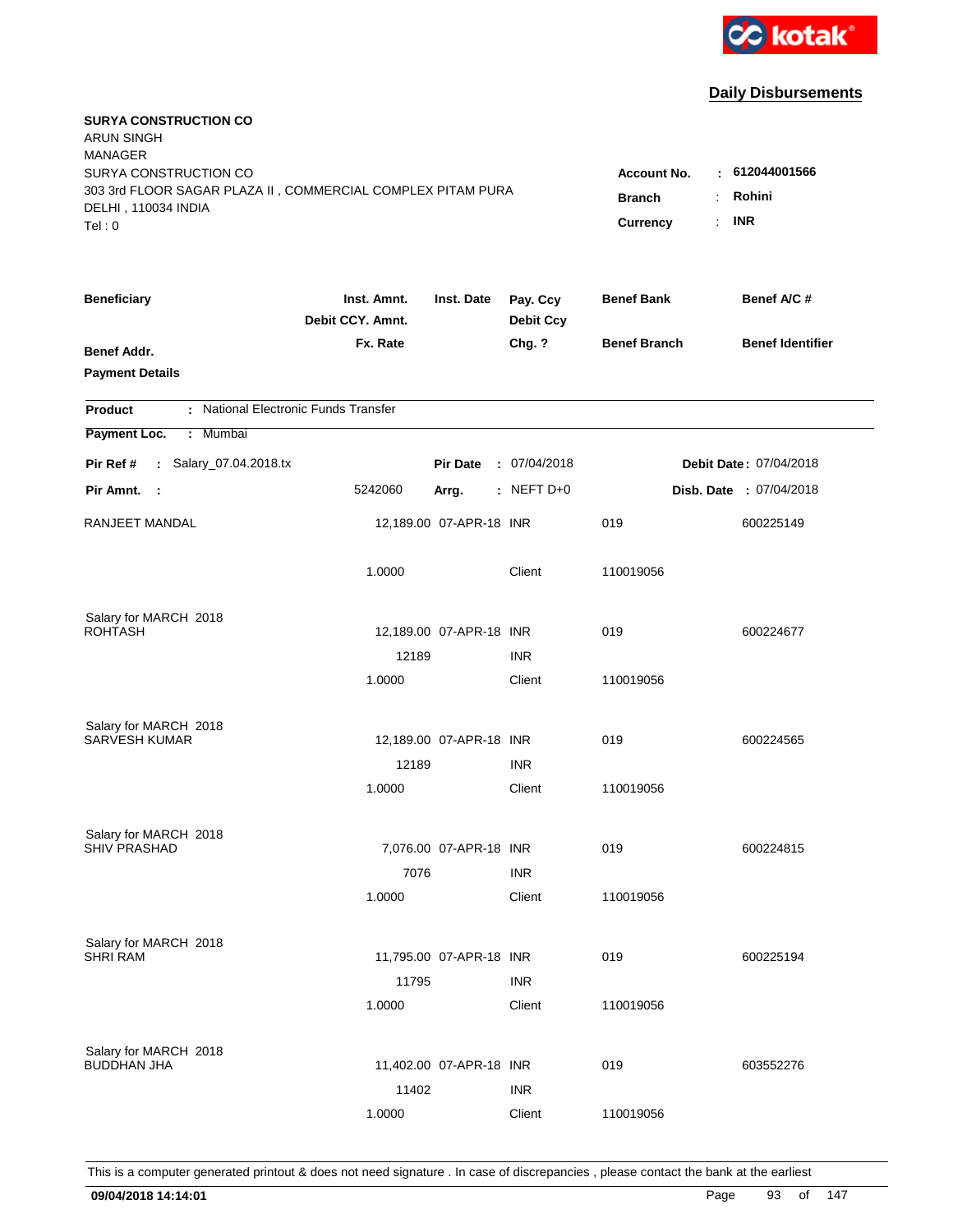

| <b>SURYA CONSTRUCTION CO</b><br><b>ARUN SINGH</b><br><b>MANAGER</b>                  |                                 |                         |                              |                                           |                               |
|--------------------------------------------------------------------------------------|---------------------------------|-------------------------|------------------------------|-------------------------------------------|-------------------------------|
| SURYA CONSTRUCTION CO<br>303 3rd FLOOR SAGAR PLAZA II, COMMERCIAL COMPLEX PITAM PURA |                                 |                         |                              | <b>Account No.</b><br><b>Branch</b><br>÷. | : 612044001566<br>Rohini      |
| DELHI, 110034 INDIA<br>Tel: 0                                                        |                                 |                         |                              | Currency<br>÷.                            | <b>INR</b>                    |
| <b>Beneficiary</b>                                                                   | Inst. Amnt.<br>Debit CCY. Amnt. | Inst. Date              | Pay. Ccy<br><b>Debit Ccy</b> | <b>Benef Bank</b>                         | Benef A/C #                   |
| Benef Addr.<br><b>Payment Details</b>                                                | Fx. Rate                        |                         | Chg. ?                       | <b>Benef Branch</b>                       | <b>Benef Identifier</b>       |
| : National Electronic Funds Transfer<br><b>Product</b>                               |                                 |                         |                              |                                           |                               |
| Payment Loc.<br>: Mumbai                                                             |                                 |                         |                              |                                           |                               |
| : Salary_07.04.2018.tx<br>Pir Ref #                                                  |                                 | <b>Pir Date</b>         | : 07/04/2018                 |                                           | <b>Debit Date: 07/04/2018</b> |
| Pir Amnt. :                                                                          | 5242060                         | Arrg.                   | : NEFT $D+0$                 |                                           | Disb. Date : 07/04/2018       |
| <b>BUDDHAN JHA</b>                                                                   |                                 | 11,402.00 07-APR-18 INR |                              | 019                                       | 603552276                     |
|                                                                                      | 1.0000                          |                         | Client                       | 110019056                                 |                               |
| Salary for MARCH 2018                                                                |                                 |                         |                              |                                           |                               |
| <b>SATENDER KUMAR</b>                                                                |                                 | 12,189.00 07-APR-18 INR |                              | 012                                       | 53110100001799                |
|                                                                                      | 12189                           |                         | <b>INR</b>                   |                                           |                               |
|                                                                                      | 1.0000                          |                         | Client                       | <b>BARBROHSEC</b>                         |                               |
| Salary for MARCH 2018                                                                |                                 |                         |                              |                                           |                               |
| <b>RAHUL</b>                                                                         |                                 | 12,189.00 07-APR-18 INR |                              | 019                                       | 603552855                     |
|                                                                                      | 12189                           |                         | <b>INR</b>                   |                                           |                               |
|                                                                                      | 1.0000                          |                         | Client                       | 110019056                                 |                               |
| Salary for MARCH 2018                                                                |                                 |                         |                              |                                           |                               |
| <b>SHANKAR LAL</b>                                                                   |                                 | 14,776.00 07-APR-18 INR |                              | 019                                       | 600224190                     |
|                                                                                      | 14776                           |                         | <b>INR</b>                   |                                           |                               |
|                                                                                      | 1.0000                          |                         | Client                       | 110019056                                 |                               |
| Salary for MARCH 2018                                                                |                                 |                         |                              |                                           |                               |
| <b>SHARVAN KUMAR</b>                                                                 |                                 | 12,189.00 07-APR-18 INR |                              | 012                                       | 53110100002061                |
|                                                                                      | 12189                           |                         | <b>INR</b>                   |                                           |                               |
|                                                                                      | 1.0000                          |                         | Client                       | <b>BARBROHSEC</b>                         |                               |
|                                                                                      |                                 |                         |                              |                                           |                               |
| Salary for MARCH 2018<br><b>RAM PRAVESH</b>                                          |                                 | 14,776.00 07-APR-18 INR |                              | 019                                       | 602908190                     |
|                                                                                      | 14776                           |                         | <b>INR</b>                   |                                           |                               |
|                                                                                      | 1.0000                          |                         | Client                       | 110019056                                 |                               |
|                                                                                      |                                 |                         |                              |                                           |                               |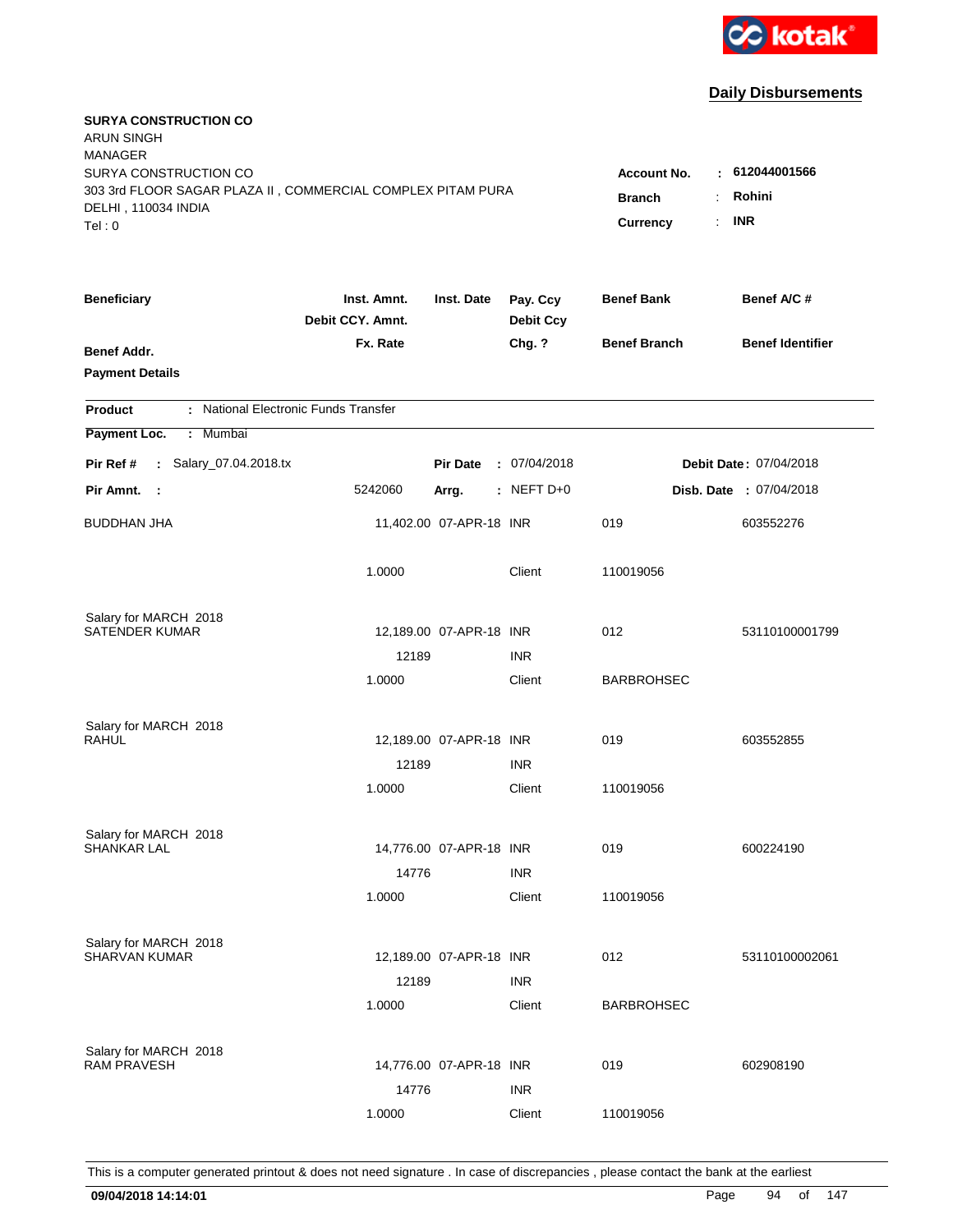

| <b>SURYA CONSTRUCTION CO</b><br><b>ARUN SINGH</b><br><b>MANAGER</b><br>SURYA CONSTRUCTION CO |                                               |                         |                              |                     | 612044001566            |
|----------------------------------------------------------------------------------------------|-----------------------------------------------|-------------------------|------------------------------|---------------------|-------------------------|
| 303 3rd FLOOR SAGAR PLAZA II, COMMERCIAL COMPLEX PITAM PURA<br>DELHI, 110034 INDIA<br>Tel: 0 | Account No.<br>÷<br><b>Branch</b><br>Currency | Rohini<br><b>INR</b>    |                              |                     |                         |
| <b>Beneficiary</b>                                                                           | Inst. Amnt.<br>Debit CCY. Amnt.               | Inst. Date              | Pay. Ccy<br><b>Debit Ccy</b> | <b>Benef Bank</b>   | Benef A/C #             |
| Benef Addr.<br><b>Payment Details</b>                                                        | Fx. Rate                                      |                         | Chg. ?                       | <b>Benef Branch</b> | <b>Benef Identifier</b> |
| : National Electronic Funds Transfer<br><b>Product</b>                                       |                                               |                         |                              |                     |                         |
| Payment Loc.<br>: Mumbai                                                                     |                                               |                         |                              |                     |                         |
| : Salary_07.04.2018.tx<br>Pir Ref #                                                          |                                               | <b>Pir Date</b>         | : 07/04/2018                 |                     | Debit Date: 07/04/2018  |
| Pir Amnt. :                                                                                  | 5242060                                       | Arrg.                   | $:$ NEFT D+0                 |                     | Disb. Date : 07/04/2018 |
| <b>RAM PRAVESH</b>                                                                           |                                               | 14,776.00 07-APR-18 INR |                              | 019                 | 602908190               |
|                                                                                              | 1.0000                                        |                         | Client                       | 110019056           |                         |
| Salary for MARCH 2018                                                                        |                                               |                         |                              |                     |                         |
| <b>LAL BIHARI</b>                                                                            |                                               | 14,776.00 07-APR-18 INR |                              | 012                 | 53110100002352          |
|                                                                                              | 14776<br>1.0000                               |                         | <b>INR</b><br>Client         | <b>BARBROHSEC</b>   |                         |
|                                                                                              |                                               |                         |                              |                     |                         |
| Salary for MARCH 2018<br><b>KANCHAN SINGH</b>                                                |                                               | 14,300.00 07-APR-18 INR |                              | 012                 | 27600100010056          |
|                                                                                              | 14300                                         |                         | <b>INR</b>                   |                     |                         |
|                                                                                              | 1.0000                                        |                         | Client                       | 110012079           |                         |
|                                                                                              |                                               |                         |                              |                     |                         |
| Salary for MARCH 2018                                                                        |                                               |                         |                              |                     |                         |
| <b>MAHESH</b>                                                                                |                                               | 12,189.00 07-APR-18 INR |                              | 019                 | 600224699               |
|                                                                                              | 12189<br>1.0000                               |                         | <b>INR</b><br>Client         | 110019056           |                         |
|                                                                                              |                                               |                         |                              |                     |                         |
| Salary for MARCH 2018                                                                        |                                               |                         |                              |                     |                         |
| <b>RAJNISH</b>                                                                               |                                               | 11,917.00 07-APR-18 INR |                              | 012                 | 21250100035373          |
|                                                                                              | 11917                                         |                         | <b>INR</b>                   |                     |                         |
|                                                                                              | 1.0000                                        |                         | Client                       | 110012045           |                         |
| Salary for MARCH 2018                                                                        |                                               |                         |                              |                     |                         |
| RAJESH GAUTAM                                                                                |                                               | 14,776.00 07-APR-18 INR |                              | 024                 | 2113000100177517        |
|                                                                                              | 14776                                         |                         | <b>INR</b>                   |                     |                         |
|                                                                                              | 1.0000                                        |                         | Client                       | PUN0211300          |                         |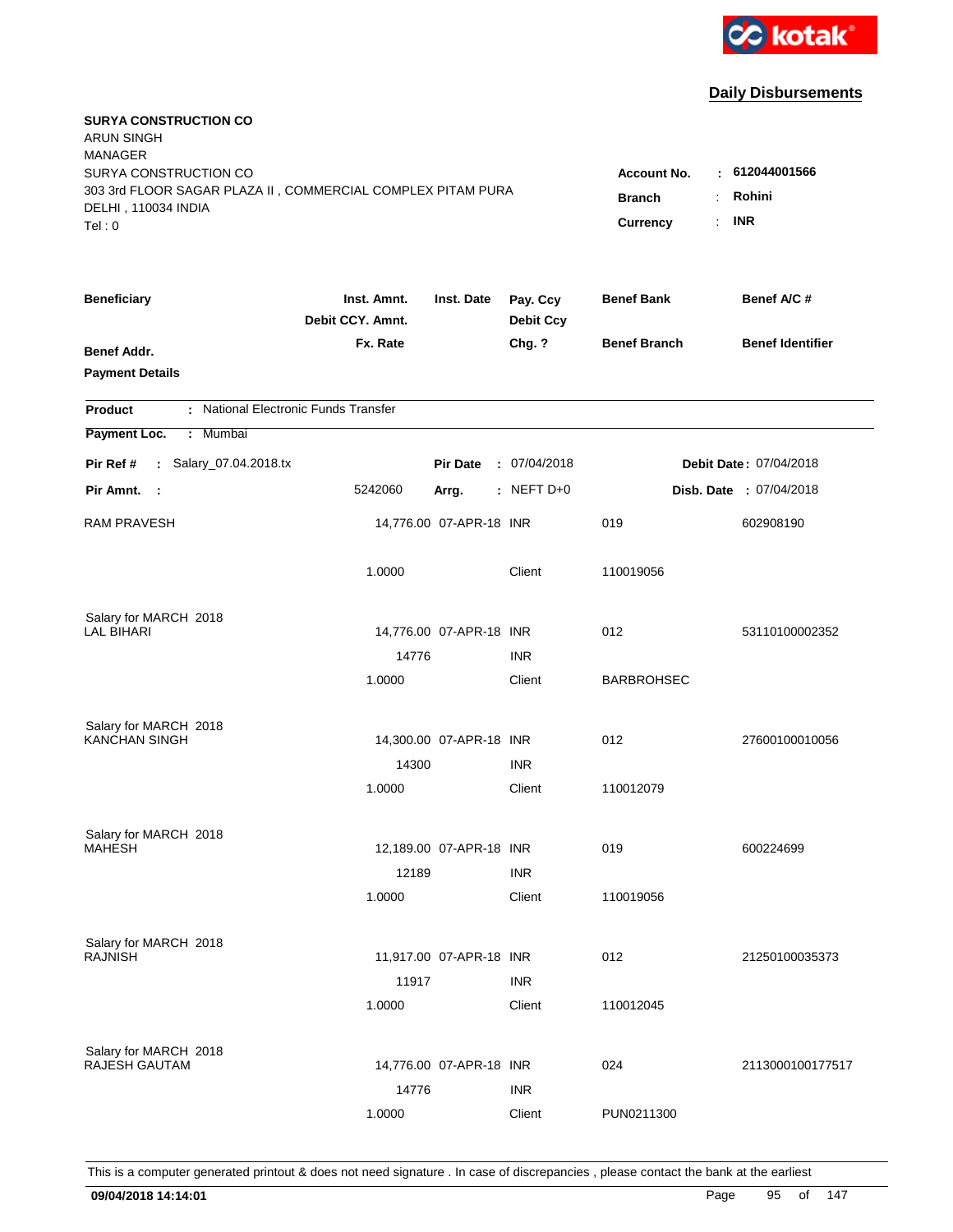

| <b>SURYA CONSTRUCTION CO</b><br>ARUN SINGH<br><b>MANAGER</b> |                                 |                         |                              |                     |                                |
|--------------------------------------------------------------|---------------------------------|-------------------------|------------------------------|---------------------|--------------------------------|
| SURYA CONSTRUCTION CO                                        |                                 |                         |                              | <b>Account No.</b>  | : 612044001566                 |
| 303 3rd FLOOR SAGAR PLAZA II, COMMERCIAL COMPLEX PITAM PURA  |                                 |                         |                              | <b>Branch</b><br>÷. | Rohini                         |
| DELHI, 110034 INDIA                                          |                                 |                         |                              | Currency<br>÷.      | <b>INR</b>                     |
| Tel: 0                                                       |                                 |                         |                              |                     |                                |
| <b>Beneficiary</b>                                           | Inst. Amnt.<br>Debit CCY. Amnt. | Inst. Date              | Pay. Ccy<br><b>Debit Ccy</b> | <b>Benef Bank</b>   | Benef A/C #                    |
| Benef Addr.                                                  | Fx. Rate                        |                         | Chg. ?                       | <b>Benef Branch</b> | <b>Benef Identifier</b>        |
| <b>Payment Details</b>                                       |                                 |                         |                              |                     |                                |
| : National Electronic Funds Transfer<br><b>Product</b>       |                                 |                         |                              |                     |                                |
| Payment Loc.<br>: Mumbai                                     |                                 |                         |                              |                     |                                |
| : Salary_07.04.2018.tx<br>Pir Ref #                          |                                 | <b>Pir Date</b>         | : 07/04/2018                 |                     | Debit Date: 07/04/2018         |
| Pir Amnt.<br>$\sim$ 1                                        | 5242060                         | Arrg.                   | $:$ NEFT D+0                 |                     | <b>Disb. Date : 07/04/2018</b> |
| RAJESH GAUTAM                                                |                                 | 14,776.00 07-APR-18 INR |                              | 024                 | 2113000100177517               |
|                                                              | 1.0000                          |                         | Client                       | PUN0211300          |                                |
| Salary for MARCH 2018                                        |                                 |                         |                              |                     |                                |
| <b>BHAVISHAN MANDAL</b>                                      |                                 | 11,795.00 07-APR-18 INR |                              | 012                 | 53118100001528                 |
|                                                              | 11795                           |                         | <b>INR</b>                   |                     |                                |
|                                                              | 1.0000                          |                         | Client                       | <b>BARBROHSEC</b>   |                                |
| Salary for MARCH 2018                                        |                                 |                         |                              |                     |                                |
| <b>ANKUR CHAUHAN</b>                                         |                                 | 16,151.00 07-APR-18 INR |                              | 240                 | 50100224554620                 |
|                                                              | 16151                           |                         | <b>INR</b>                   |                     |                                |
|                                                              | 1.0000                          |                         | Client                       | HDFC009191          |                                |
| Salary for MARCH 2018                                        |                                 |                         |                              |                     |                                |
| <b>ASHOK KUMAR</b>                                           |                                 | 28,700.00 07-APR-18 INR |                              | 024                 | 0903001500002884               |
|                                                              | 28700                           |                         | <b>INR</b>                   |                     |                                |
|                                                              | 1.0000                          |                         | Client                       | PUN0090300          |                                |
| Salary for MARCH 2018                                        |                                 |                         |                              |                     |                                |
| <b>SHIV PYARE</b>                                            |                                 | 14,776.00 07-APR-18 INR |                              | 019                 | 600225229                      |
|                                                              | 14776                           |                         | <b>INR</b>                   |                     |                                |
|                                                              | 1.0000                          |                         | Client                       | 110019056           |                                |
| Salary for MARCH 2018                                        |                                 |                         |                              |                     |                                |
| <b>DINESH KUMAR</b>                                          |                                 | 14,776.00 07-APR-18 INR |                              | 019                 | 600224928                      |
|                                                              | 14776                           |                         | <b>INR</b>                   |                     |                                |
|                                                              | 1.0000                          |                         | Client                       | 110019056           |                                |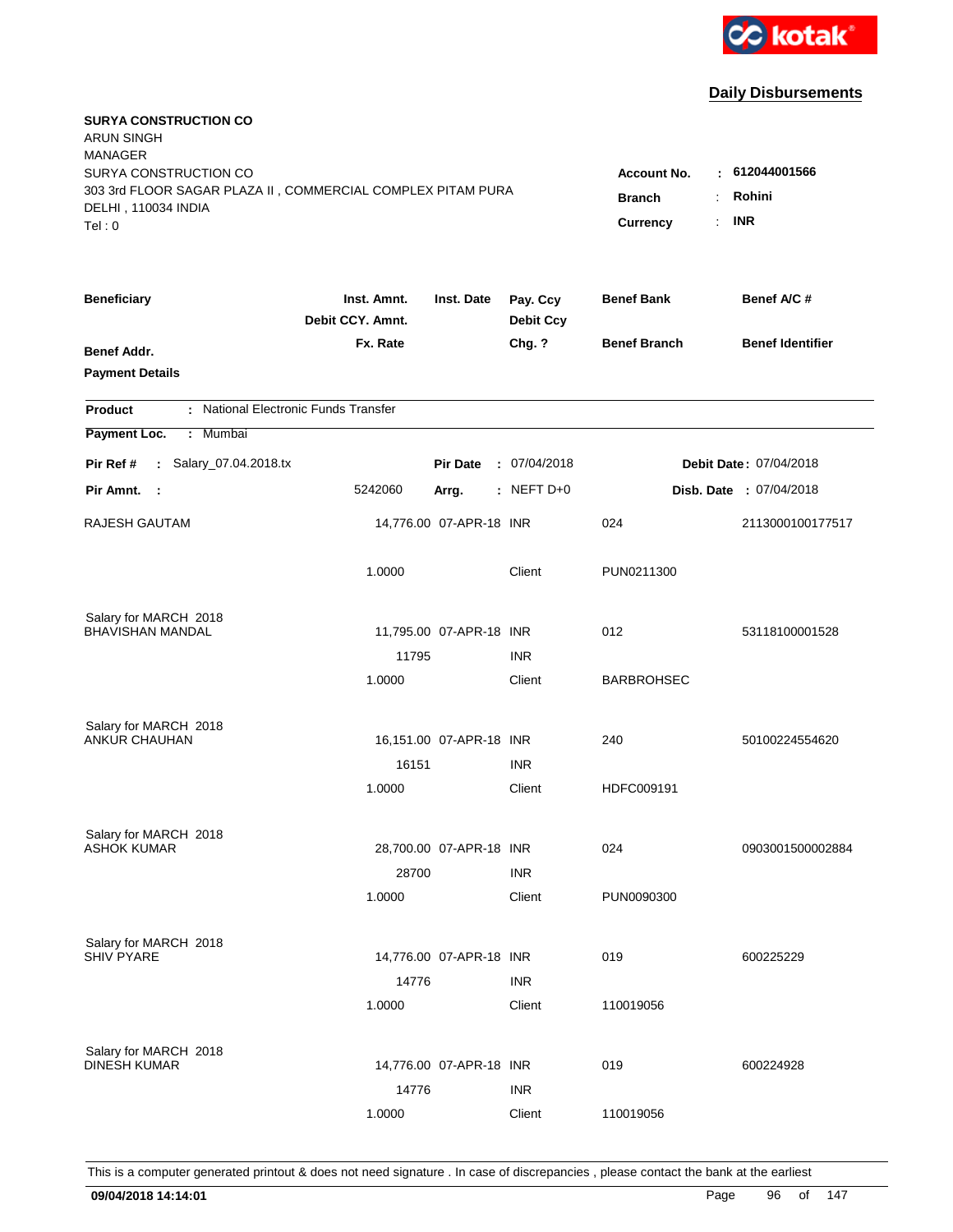

| <b>SURYA CONSTRUCTION CO</b><br><b>ARUN SINGH</b><br><b>MANAGER</b>                  |                                 |                         |                              |                           |                                 |
|--------------------------------------------------------------------------------------|---------------------------------|-------------------------|------------------------------|---------------------------|---------------------------------|
| SURYA CONSTRUCTION CO<br>303 3rd FLOOR SAGAR PLAZA II, COMMERCIAL COMPLEX PITAM PURA |                                 |                         |                              | <b>Account No.</b>        | $-612044001566$<br>Rohini<br>÷. |
| DELHI, 110034 INDIA<br>Tel: 0                                                        |                                 |                         |                              | <b>Branch</b><br>Currency | <b>INR</b><br>t.                |
| <b>Beneficiary</b>                                                                   | Inst. Amnt.<br>Debit CCY. Amnt. | Inst. Date              | Pay. Ccy<br><b>Debit Ccy</b> | <b>Benef Bank</b>         | Benef A/C #                     |
| Benef Addr.<br><b>Payment Details</b>                                                | Fx. Rate                        |                         | Chg. ?                       | <b>Benef Branch</b>       | <b>Benef Identifier</b>         |
| : National Electronic Funds Transfer<br><b>Product</b>                               |                                 |                         |                              |                           |                                 |
| Payment Loc.<br>: Mumbai                                                             |                                 |                         |                              |                           |                                 |
| : Salary_07.04.2018.tx<br>Pir Ref #                                                  |                                 | <b>Pir Date</b>         | : 07/04/2018                 |                           | Debit Date: 07/04/2018          |
| Pir Amnt. :                                                                          | 5242060                         | Arrg.                   | $:$ NEFT D+0                 |                           | Disb. Date: 07/04/2018          |
| <b>DINESH KUMAR</b>                                                                  |                                 | 14,776.00 07-APR-18 INR |                              | 019                       | 600224928                       |
|                                                                                      | 1.0000                          |                         | Client                       | 110019056                 |                                 |
| Salary for MARCH 2018                                                                |                                 |                         |                              |                           |                                 |
| <b>MANOJ KUMAR</b>                                                                   |                                 | 14,776.00 07-APR-18 INR |                              | 019                       | 600224156                       |
|                                                                                      | 14776                           |                         | <b>INR</b>                   |                           |                                 |
|                                                                                      | 1.0000                          |                         | Client                       | 110019056                 |                                 |
| Salary for MARCH 2018                                                                |                                 |                         |                              |                           |                                 |
| NATHU SINGH                                                                          |                                 | 14,776.00 07-APR-18 INR |                              | 019                       | 600224622                       |
|                                                                                      | 14776                           |                         | <b>INR</b>                   |                           |                                 |
|                                                                                      | 1.0000                          |                         | Client                       | 110019056                 |                                 |
| Salary for MARCH 2018                                                                |                                 |                         |                              |                           |                                 |
| <b>SHIV BAHADUR</b>                                                                  |                                 | 14,776.00 07-APR-18 INR |                              | 019                       | 600225218                       |
|                                                                                      | 14776                           |                         | <b>INR</b>                   |                           |                                 |
|                                                                                      | 1.0000                          |                         | Client                       | 110019056                 |                                 |
| Salary for MARCH 2018                                                                |                                 |                         |                              |                           |                                 |
| <b>RAJAN MAJHI</b>                                                                   |                                 | 11,917.00 07-APR-18 INR |                              | 019                       | 601250562                       |
|                                                                                      | 11917                           |                         | <b>INR</b>                   |                           |                                 |
|                                                                                      | 1.0000                          |                         | Client                       | 110019056                 |                                 |
| Salary for MARCH 2018                                                                |                                 |                         |                              |                           |                                 |
| <b>DURGESH</b>                                                                       |                                 | 14,776.00 07-APR-18 INR |                              | 019                       | 600224655                       |
|                                                                                      | 14776                           |                         | <b>INR</b>                   |                           |                                 |
|                                                                                      | 1.0000                          |                         | Client                       | 110019056                 |                                 |
|                                                                                      |                                 |                         |                              |                           |                                 |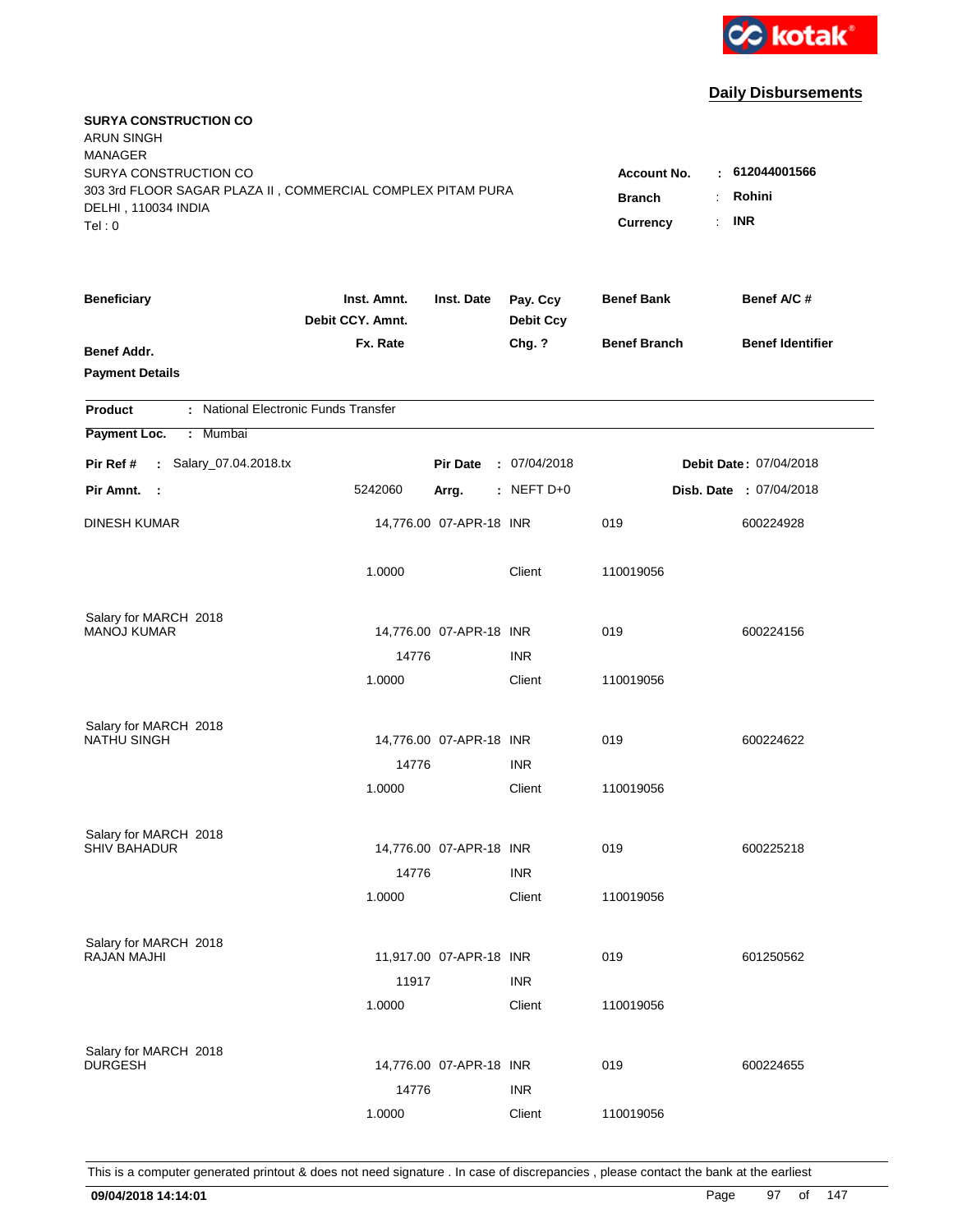

| <b>SURYA CONSTRUCTION CO</b><br><b>ARUN SINGH</b><br><b>MANAGER</b> |                                 |                         |                              |                     |                         |
|---------------------------------------------------------------------|---------------------------------|-------------------------|------------------------------|---------------------|-------------------------|
| SURYA CONSTRUCTION CO                                               |                                 |                         |                              | <b>Account No.</b>  | $\pm 612044001566$      |
| 303 3rd FLOOR SAGAR PLAZA II, COMMERCIAL COMPLEX PITAM PURA         |                                 | <b>Branch</b>           | Rohini                       |                     |                         |
| DELHI, 110034 INDIA                                                 |                                 |                         |                              |                     | <b>INR</b>              |
| Tel: 0                                                              |                                 |                         |                              | <b>Currency</b>     | ÷.                      |
| <b>Beneficiary</b>                                                  | Inst. Amnt.<br>Debit CCY. Amnt. | Inst. Date              | Pay. Ccy<br><b>Debit Ccy</b> | <b>Benef Bank</b>   | Benef A/C #             |
| Benef Addr.                                                         | Fx. Rate                        |                         | Chg. ?                       | <b>Benef Branch</b> | <b>Benef Identifier</b> |
| <b>Payment Details</b>                                              |                                 |                         |                              |                     |                         |
| : National Electronic Funds Transfer<br><b>Product</b>              |                                 |                         |                              |                     |                         |
| Payment Loc.<br>Mumbai<br>÷.                                        |                                 |                         |                              |                     |                         |
| : Salary_07.04.2018.tx<br>Pir Ref #                                 |                                 | <b>Pir Date</b>         | : 07/04/2018                 |                     | Debit Date: 07/04/2018  |
| Pir Amnt.<br>$\sim$ 1                                               | 5242060                         | Arrg.                   | : NEFT D+0                   |                     | Disb. Date : 07/04/2018 |
| <b>DURGESH</b>                                                      |                                 | 14,776.00 07-APR-18 INR |                              | 019                 | 600224655               |
|                                                                     | 1.0000                          |                         | Client                       | 110019056           |                         |
| Salary for MARCH 2018                                               |                                 |                         |                              |                     |                         |
| SAJJAN KUMAR SHARMA                                                 |                                 | 14,776.00 07-APR-18 INR |                              | 019                 | 600224145               |
|                                                                     | 14776                           |                         | <b>INR</b>                   |                     |                         |
|                                                                     | 1.0000                          |                         | Client                       | 110019056           |                         |
| Salary for MARCH 2018                                               |                                 |                         |                              |                     |                         |
| <b>RAM DULARE</b>                                                   |                                 | 11,917.00 07-APR-18 INR |                              | 019                 | 602908474               |
|                                                                     | 11917                           |                         | <b>INR</b>                   |                     |                         |
|                                                                     | 1.0000                          |                         | Client                       | 110019056           |                         |
| Salary for MARCH 2018                                               |                                 |                         |                              |                     |                         |
| <b>JAGESHWAR</b>                                                    |                                 | 14,776.00 07-APR-18 INR |                              | 019                 | 600225116               |
|                                                                     | 14776                           |                         | <b>INR</b>                   |                     |                         |
|                                                                     | 1.0000                          |                         | Client                       | 110019056           |                         |
| Salary for MARCH 2018                                               |                                 |                         |                              |                     |                         |
| <b>LALLAN RAWAT</b>                                                 |                                 | 14,776.00 07-APR-18 INR |                              | 019                 | 600224203               |
|                                                                     | 14776                           |                         | <b>INR</b>                   |                     |                         |
|                                                                     | 1.0000                          |                         | Client                       | 110019056           |                         |
| Salary for MARCH 2018                                               |                                 |                         |                              |                     |                         |
| JITENDER PAL                                                        |                                 | 14,776.00 07-APR-18 INR |                              | 019                 | 602907800               |
|                                                                     | 14776                           |                         | <b>INR</b>                   |                     |                         |
|                                                                     | 1.0000                          |                         | Client                       | 110019056           |                         |
|                                                                     |                                 |                         |                              |                     |                         |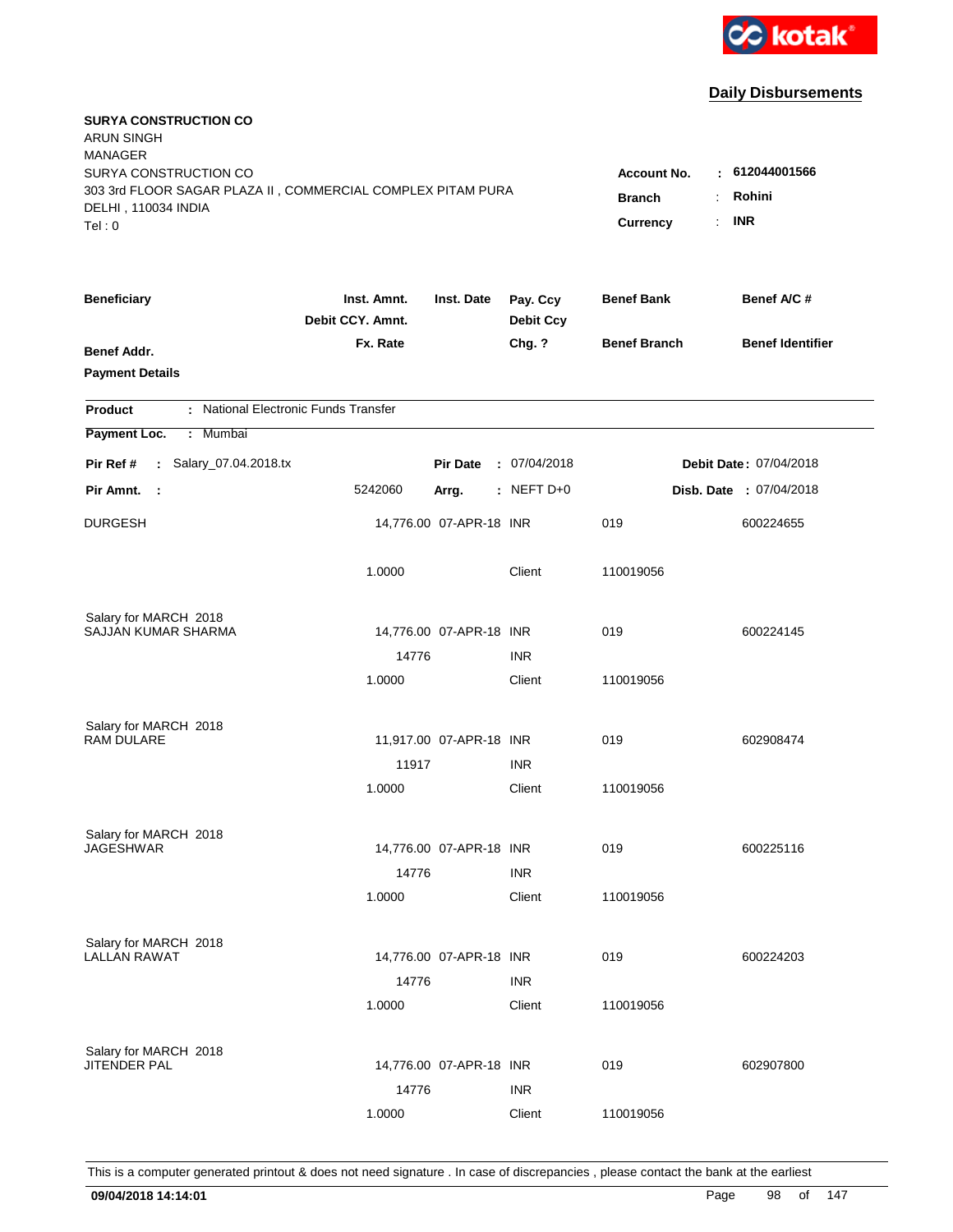

| <b>SURYA CONSTRUCTION CO</b><br><b>ARUN SINGH</b><br><b>MANAGER</b><br>SURYA CONSTRUCTION CO<br>303 3rd FLOOR SAGAR PLAZA II, COMMERCIAL COMPLEX PITAM PURA<br>DELHI, 110034 INDIA<br>Tel: 0 | <b>Account No.</b><br><b>Branch</b><br>Currency<br>÷. | $-612044001566$<br>Rohini<br><b>INR</b> |                              |                     |                                |
|----------------------------------------------------------------------------------------------------------------------------------------------------------------------------------------------|-------------------------------------------------------|-----------------------------------------|------------------------------|---------------------|--------------------------------|
| <b>Beneficiary</b>                                                                                                                                                                           | Inst. Amnt.<br>Debit CCY. Amnt.                       | Inst. Date                              | Pay. Ccy<br><b>Debit Ccy</b> | <b>Benef Bank</b>   | Benef A/C #                    |
| Benef Addr.<br><b>Payment Details</b>                                                                                                                                                        | Fx. Rate                                              |                                         | Chg. ?                       | <b>Benef Branch</b> | <b>Benef Identifier</b>        |
| : National Electronic Funds Transfer<br><b>Product</b>                                                                                                                                       |                                                       |                                         |                              |                     |                                |
| Payment Loc.<br>: Mumbai                                                                                                                                                                     |                                                       |                                         |                              |                     |                                |
| : Salary_07.04.2018.tx<br>Pir Ref #                                                                                                                                                          |                                                       | <b>Pir Date</b>                         | : 07/04/2018                 |                     | Debit Date: 07/04/2018         |
| Pir Amnt.<br>$\sim$ 1                                                                                                                                                                        | 5242060                                               | Arrg.                                   | : NEFT $D+0$                 |                     | <b>Disb. Date : 07/04/2018</b> |
| JITENDER PAL                                                                                                                                                                                 |                                                       | 14,776.00 07-APR-18 INR                 |                              | 019                 | 602907800                      |
|                                                                                                                                                                                              | 1.0000                                                |                                         | Client                       | 110019056           |                                |
| Salary for MARCH 2018                                                                                                                                                                        |                                                       |                                         |                              |                     |                                |
| <b>MUNENDER</b>                                                                                                                                                                              | 14776                                                 | 14,776.00 07-APR-18 INR                 | <b>INR</b>                   | 022                 | 08462281003156                 |
|                                                                                                                                                                                              | 1.0000                                                |                                         | Client                       | 110022077           |                                |
| Salary for MARCH 2018                                                                                                                                                                        |                                                       |                                         |                              |                     |                                |
| <b>BHAGWAN DEEN</b>                                                                                                                                                                          |                                                       | 10,615.00 07-APR-18 INR                 |                              | 019                 | 600224225                      |
|                                                                                                                                                                                              | 10615                                                 |                                         | <b>INR</b>                   |                     |                                |
|                                                                                                                                                                                              | 1.0000                                                |                                         | Client                       | 110019056           |                                |
| Salary for MARCH 2018                                                                                                                                                                        |                                                       |                                         |                              |                     |                                |
| <b>KAILASH CHAND</b>                                                                                                                                                                         |                                                       | 12,189.00 07-APR-18 INR                 |                              | 019                 | 600224327                      |
|                                                                                                                                                                                              | 12189<br>1.0000                                       |                                         | <b>INR</b><br>Client         | 110019056           |                                |
|                                                                                                                                                                                              |                                                       |                                         |                              |                     |                                |
| Salary for MARCH 2018                                                                                                                                                                        |                                                       |                                         |                              |                     |                                |
| SATENDER PATHAK                                                                                                                                                                              |                                                       | 12,189.00 07-APR-18 INR                 |                              | 017                 | 086000101006215                |
|                                                                                                                                                                                              | 12189<br>1.0000                                       |                                         | <b>INR</b><br>Client         | 110017074           |                                |
|                                                                                                                                                                                              |                                                       |                                         |                              |                     |                                |
| Salary for MARCH 2018<br>PAPPU RAJBHAR                                                                                                                                                       |                                                       |                                         |                              |                     |                                |
|                                                                                                                                                                                              |                                                       | 12,189.00 07-APR-18 INR                 |                              | 019                 | 601250776                      |
|                                                                                                                                                                                              | 12189<br>1.0000                                       |                                         | <b>INR</b><br>Client         | 110019056           |                                |
|                                                                                                                                                                                              |                                                       |                                         |                              |                     |                                |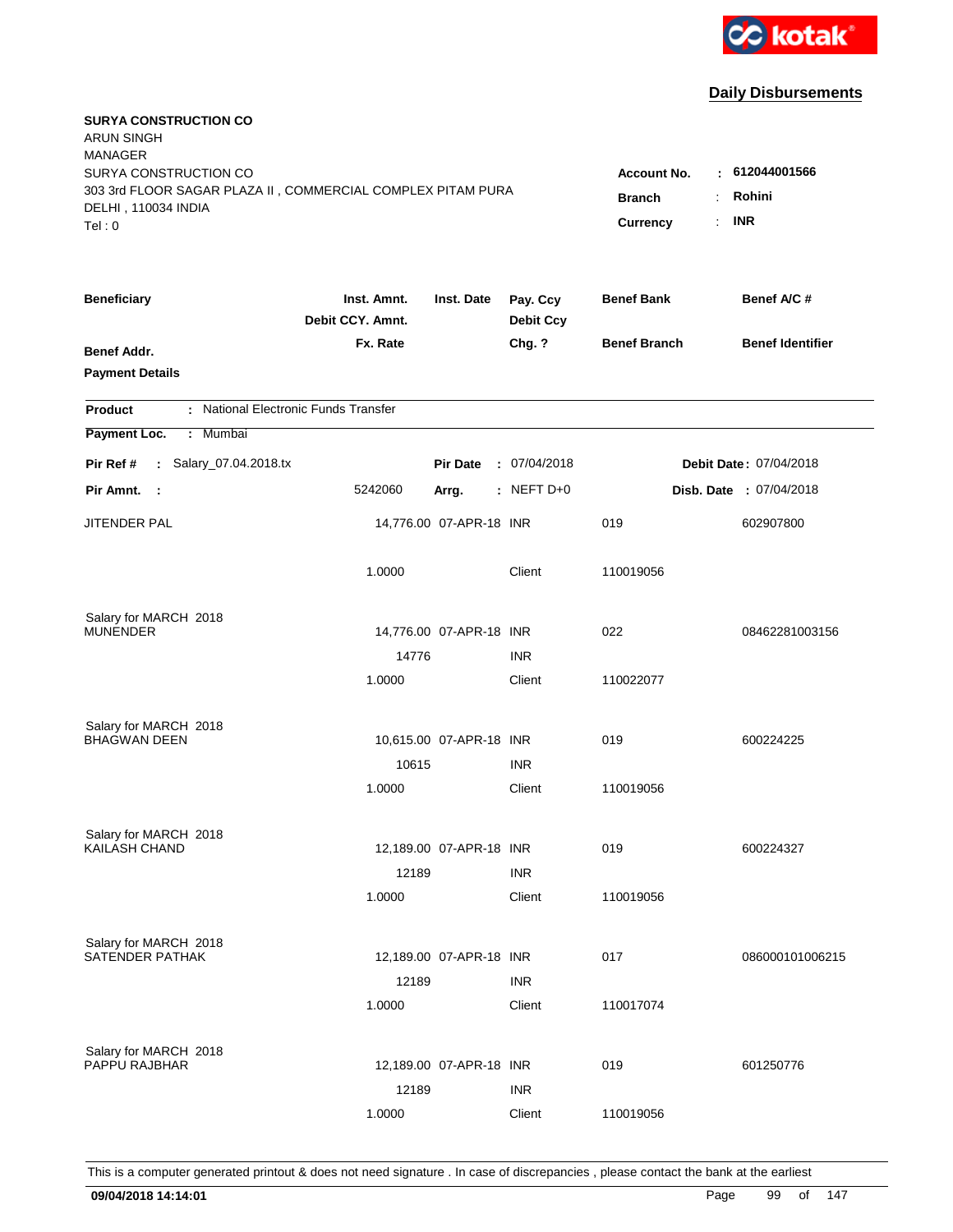

| <b>SURYA CONSTRUCTION CO</b><br><b>ARUN SINGH</b><br><b>MANAGER</b>                                                   |                                                                                |                         |                              |                     | $-612044001566$               |
|-----------------------------------------------------------------------------------------------------------------------|--------------------------------------------------------------------------------|-------------------------|------------------------------|---------------------|-------------------------------|
| SURYA CONSTRUCTION CO<br>303 3rd FLOOR SAGAR PLAZA II, COMMERCIAL COMPLEX PITAM PURA<br>DELHI, 110034 INDIA<br>Tel: 0 | <b>Account No.</b><br><b>Branch</b><br>$\ddot{\cdot}$<br>÷.<br><b>Currency</b> | Rohini<br><b>INR</b>    |                              |                     |                               |
| <b>Beneficiary</b>                                                                                                    | Inst. Amnt.<br>Debit CCY. Amnt.                                                | Inst. Date              | Pay. Ccy<br><b>Debit Ccy</b> | <b>Benef Bank</b>   | Benef A/C#                    |
| Benef Addr.<br><b>Payment Details</b>                                                                                 | Fx. Rate                                                                       |                         | Chg. ?                       | <b>Benef Branch</b> | <b>Benef Identifier</b>       |
| : National Electronic Funds Transfer<br><b>Product</b>                                                                |                                                                                |                         |                              |                     |                               |
| Payment Loc.<br>: Mumbai                                                                                              |                                                                                |                         |                              |                     |                               |
| : Salary_07.04.2018.tx<br>Pir Ref #                                                                                   |                                                                                | <b>Pir Date</b>         | : 07/04/2018                 |                     | <b>Debit Date: 07/04/2018</b> |
| Pir Amnt. :                                                                                                           | 5242060                                                                        | Arrg.                   | : NEFT D+0                   |                     | Disb. Date : 07/04/2018       |
| PAPPU RAJBHAR                                                                                                         |                                                                                | 12,189.00 07-APR-18 INR |                              | 019                 | 601250776                     |
|                                                                                                                       | 1.0000                                                                         |                         | Client                       | 110019056           |                               |
| Salary for MARCH 2018                                                                                                 |                                                                                |                         |                              |                     |                               |
| SHIV NARAYAN MANJHI                                                                                                   |                                                                                | 12,189.00 07-APR-18 INR |                              | 012                 | 21188100001511                |
|                                                                                                                       | 12189<br>1.0000                                                                |                         | <b>INR</b><br>Client         | 110012044           |                               |
|                                                                                                                       |                                                                                |                         |                              |                     |                               |
| Salary for MARCH 2018                                                                                                 |                                                                                |                         |                              |                     |                               |
| <b>DEVENDER SINGH</b>                                                                                                 |                                                                                | 12,189.00 07-APR-18 INR |                              | 019                 | 600224292                     |
|                                                                                                                       | 12189                                                                          |                         | <b>INR</b>                   |                     |                               |
|                                                                                                                       | 1.0000                                                                         |                         | Client                       | 110019056           |                               |
| Salary for MARCH 2018                                                                                                 |                                                                                |                         |                              |                     |                               |
| <b>RAMESH CHAND</b>                                                                                                   |                                                                                | 12,189.00 07-APR-18 INR |                              | 019                 | 600224394                     |
|                                                                                                                       | 12189                                                                          |                         | <b>INR</b>                   |                     |                               |
|                                                                                                                       | 1.0000                                                                         |                         | Client                       | 110019056           |                               |
| Salary for MARCH 2018                                                                                                 |                                                                                |                         |                              |                     |                               |
| <b>SANOJ KUMAR</b>                                                                                                    |                                                                                | 12,189.00 07-APR-18 INR |                              | 019                 | 600224247                     |
|                                                                                                                       | 12189                                                                          |                         | <b>INR</b>                   |                     |                               |
|                                                                                                                       | 1.0000                                                                         |                         | Client                       | 110019056           |                               |
|                                                                                                                       |                                                                                |                         |                              |                     |                               |
| Salary for MARCH 2018<br><b>RAM PRAVESH</b>                                                                           |                                                                                | 12,189.00 07-APR-18 INR |                              | 019                 | 600224305                     |
|                                                                                                                       | 12189                                                                          |                         | <b>INR</b>                   |                     |                               |
|                                                                                                                       | 1.0000                                                                         |                         | Client                       | 110019056           |                               |
|                                                                                                                       |                                                                                |                         |                              |                     |                               |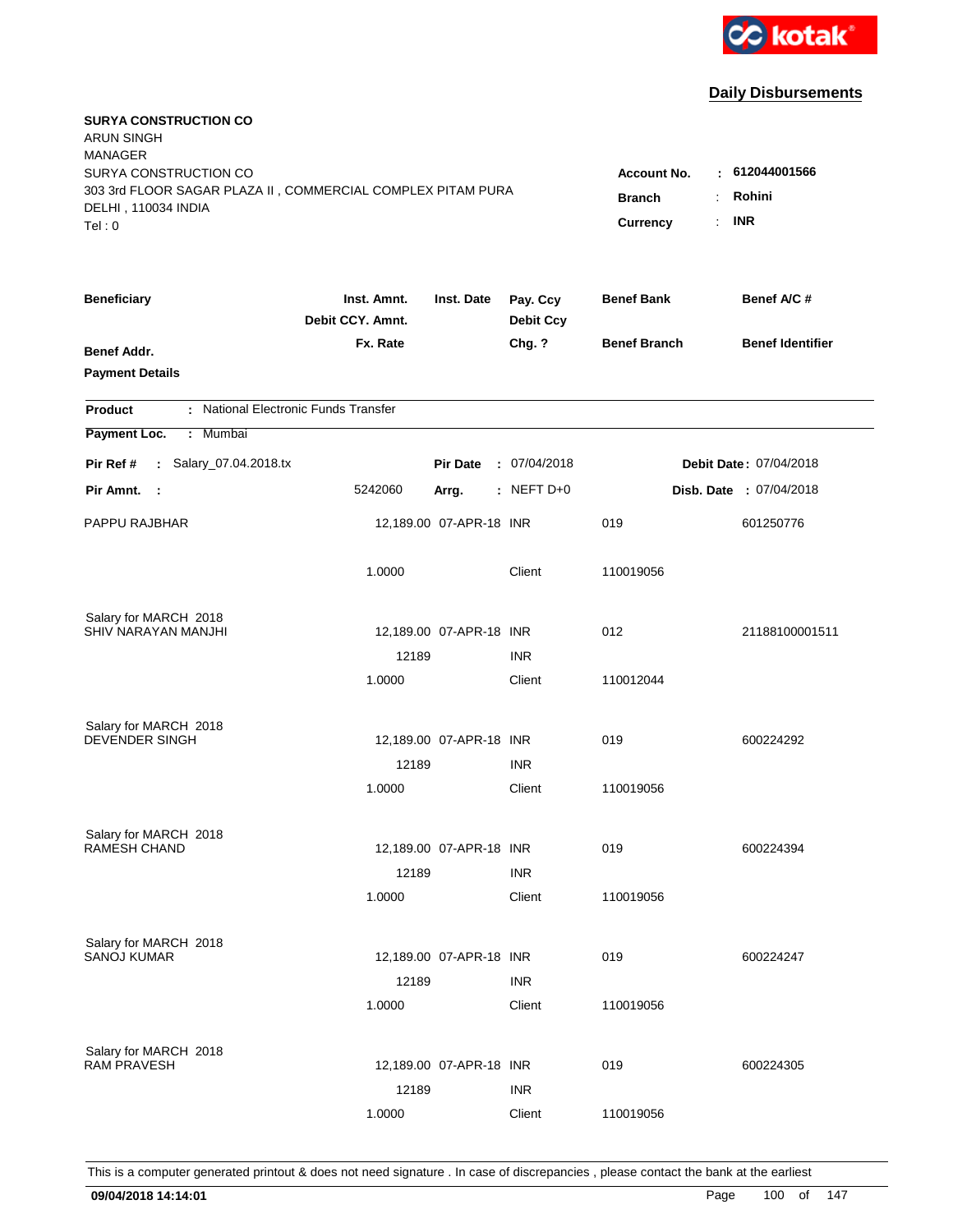

| <b>SURYA CONSTRUCTION CO</b><br><b>ARUN SINGH</b><br><b>MANAGER</b>                                         |                                     |                          |                              |                       |                                |
|-------------------------------------------------------------------------------------------------------------|-------------------------------------|--------------------------|------------------------------|-----------------------|--------------------------------|
| SURYA CONSTRUCTION CO<br>303 3rd FLOOR SAGAR PLAZA II, COMMERCIAL COMPLEX PITAM PURA<br>DELHI, 110034 INDIA | <b>Account No.</b><br><b>Branch</b> | : 612044001566<br>Rohini |                              |                       |                                |
| Tel: 0                                                                                                      |                                     |                          |                              | <b>Currency</b><br>÷. | <b>INR</b>                     |
| <b>Beneficiary</b>                                                                                          | Inst. Amnt.<br>Debit CCY. Amnt.     | Inst. Date               | Pay. Ccy<br><b>Debit Ccy</b> | <b>Benef Bank</b>     | Benef A/C #                    |
| Benef Addr.<br><b>Payment Details</b>                                                                       | Fx. Rate                            |                          | Chg. ?                       | <b>Benef Branch</b>   | <b>Benef Identifier</b>        |
| : National Electronic Funds Transfer<br><b>Product</b>                                                      |                                     |                          |                              |                       |                                |
| : Mumbai<br>Payment Loc.                                                                                    |                                     |                          |                              |                       |                                |
| : Salary_07.04.2018.tx<br>Pir Ref #                                                                         |                                     | <b>Pir Date</b>          | : 07/04/2018                 |                       | Debit Date: 07/04/2018         |
| Pir Amnt. :                                                                                                 | 5242060                             | Arrg.                    | $:$ NEFT D+0                 |                       | <b>Disb. Date : 07/04/2018</b> |
| <b>RAM PRAVESH</b>                                                                                          |                                     | 12,189.00 07-APR-18 INR  |                              | 019                   | 600224305                      |
|                                                                                                             | 1.0000                              |                          | Client                       | 110019056             |                                |
| Salary for MARCH 2018                                                                                       |                                     |                          |                              |                       |                                |
| <b>JAI KUMAR</b>                                                                                            |                                     | 12,189.00 07-APR-18 INR  |                              | 019                   | 600224361                      |
|                                                                                                             | 12189                               |                          | <b>INR</b><br>Client         |                       |                                |
|                                                                                                             | 1.0000                              |                          |                              | 110019056             |                                |
| Salary for MARCH 2018                                                                                       |                                     |                          |                              |                       |                                |
| <b>ASHOK KUMAR</b>                                                                                          |                                     | 12,189.00 07-APR-18 INR  |                              | 019                   | 600224372                      |
|                                                                                                             | 12189                               |                          | <b>INR</b>                   |                       |                                |
|                                                                                                             | 1.0000                              |                          | Client                       | 110019056             |                                |
| Salary for MARCH 2018                                                                                       |                                     |                          |                              |                       |                                |
| <b>RAMESH PANDEY</b>                                                                                        |                                     | 12,189.00 07-APR-18 INR  |                              | 019                   | 600224316                      |
|                                                                                                             | 12189                               |                          | <b>INR</b>                   |                       |                                |
|                                                                                                             | 1.0000                              |                          | Client                       | 110019056             |                                |
| Salary for MARCH 2018                                                                                       |                                     |                          |                              |                       |                                |
| <b>HARIKESH</b>                                                                                             |                                     | 12,189.00 07-APR-18 INR  |                              | 019                   | 600224236                      |
|                                                                                                             | 12189                               |                          | <b>INR</b>                   |                       |                                |
|                                                                                                             | 1.0000                              |                          | Client                       | 110019056             |                                |
|                                                                                                             |                                     |                          |                              |                       |                                |
| Salary for MARCH 2018<br><b>MOHIT KUMAR</b>                                                                 |                                     | 16,151.00 07-APR-18 INR  |                              | 259                   | 1283104000044156               |
|                                                                                                             | 16151                               |                          | <b>INR</b>                   |                       |                                |
|                                                                                                             | 1.0000                              |                          | Client                       | IBKL001283            |                                |
|                                                                                                             |                                     |                          |                              |                       |                                |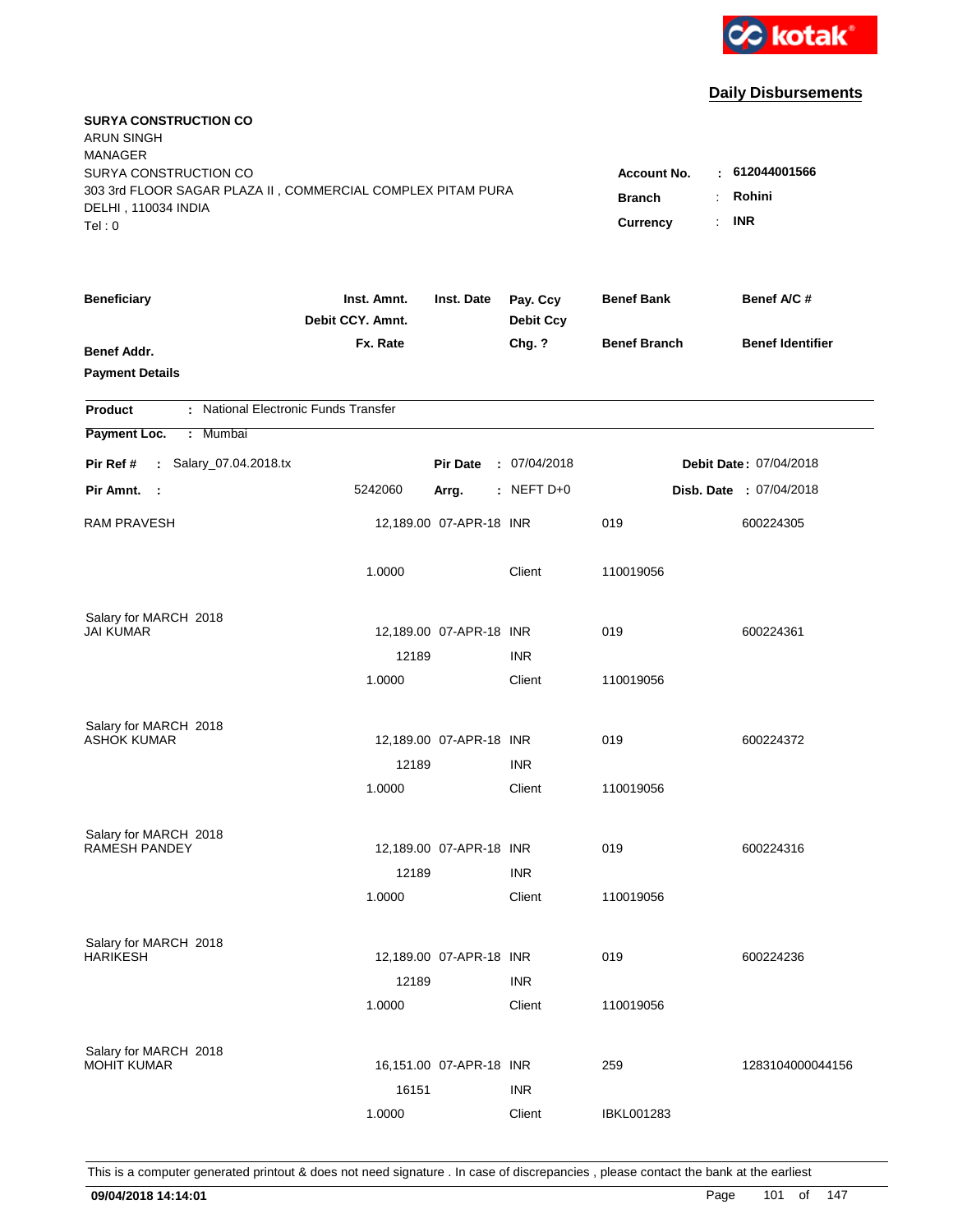

| <b>SURYA CONSTRUCTION CO</b><br><b>ARUN SINGH</b><br><b>MANAGER</b><br>SURYA CONSTRUCTION CO |                                 |                                            |                              | <b>Account No.</b>  | $-612044001566$               |
|----------------------------------------------------------------------------------------------|---------------------------------|--------------------------------------------|------------------------------|---------------------|-------------------------------|
| 303 3rd FLOOR SAGAR PLAZA II, COMMERCIAL COMPLEX PITAM PURA<br>DELHI, 110034 INDIA<br>Tel: 0 | <b>Branch</b><br>Currency       | Rohini<br>÷.<br><b>INR</b><br>$\mathbf{r}$ |                              |                     |                               |
| <b>Beneficiary</b>                                                                           | Inst. Amnt.<br>Debit CCY. Amnt. | Inst. Date                                 | Pay. Ccy<br><b>Debit Ccy</b> | <b>Benef Bank</b>   | Benef A/C #                   |
| Benef Addr.<br><b>Payment Details</b>                                                        | Fx. Rate                        |                                            | Chg. ?                       | <b>Benef Branch</b> | <b>Benef Identifier</b>       |
| : National Electronic Funds Transfer<br><b>Product</b>                                       |                                 |                                            |                              |                     |                               |
| Payment Loc.<br>Mumbai<br>÷.                                                                 |                                 |                                            |                              |                     |                               |
| : Salary_07.04.2018.tx<br>Pir Ref #                                                          |                                 | <b>Pir Date</b>                            | : 07/04/2018                 |                     | <b>Debit Date: 07/04/2018</b> |
| Pir Amnt. :                                                                                  | 5242060                         | Arrg.                                      | $:$ NEFT D+0                 |                     | Disb. Date: 07/04/2018        |
| <b>MOHIT KUMAR</b>                                                                           |                                 | 16,151.00 07-APR-18 INR                    |                              | 259                 | 1283104000044156              |
|                                                                                              | 1.0000                          |                                            | Client                       | <b>IBKL001283</b>   |                               |
| Salary for MARCH 2018                                                                        |                                 |                                            |                              |                     |                               |
| RAJESH KUMAR GUPTA                                                                           |                                 | 25,000.00 07-APR-18 INR                    |                              | 053                 | 4112178000000094              |
|                                                                                              | 25000<br>1.0000                 |                                            | <b>INR</b><br>Client         | KVBL004112          |                               |
| Salary for MARCH 2018<br><b>JHOORI</b>                                                       |                                 | 14,776.00 07-APR-18 INR                    |                              | 053                 | 4112166000000270              |
|                                                                                              | 14776                           |                                            | <b>INR</b>                   |                     |                               |
|                                                                                              | 1.0000                          |                                            | Client                       | KVBL004112          |                               |
| Salary for MARCH 2018                                                                        |                                 |                                            |                              |                     |                               |
| <b>GANGA SEWAK</b>                                                                           |                                 | 12,869.00 07-APR-18 INR                    |                              | 053                 | 4112166000005130              |
|                                                                                              | 12869                           |                                            | <b>INR</b>                   |                     |                               |
|                                                                                              | 1.0000                          |                                            | Client                       | KVBL004112          |                               |
| Salary for MARCH 2018                                                                        |                                 |                                            |                              |                     |                               |
| <b>JAI RAM</b>                                                                               |                                 | 14,776.00 07-APR-18 INR                    |                              | 053                 | 4112166000000294              |
|                                                                                              | 14776<br>1.0000                 |                                            | <b>INR</b><br>Client         | KVBL004112          |                               |
| Salary for MARCH 2018<br><b>MEVA RAM PAL</b>                                                 |                                 | 14,776.00 07-APR-18 INR                    |                              | 053                 | 4112166000000770              |
|                                                                                              | 14776                           |                                            | <b>INR</b>                   |                     |                               |
|                                                                                              | 1.0000                          |                                            | Client                       | KVBL004112          |                               |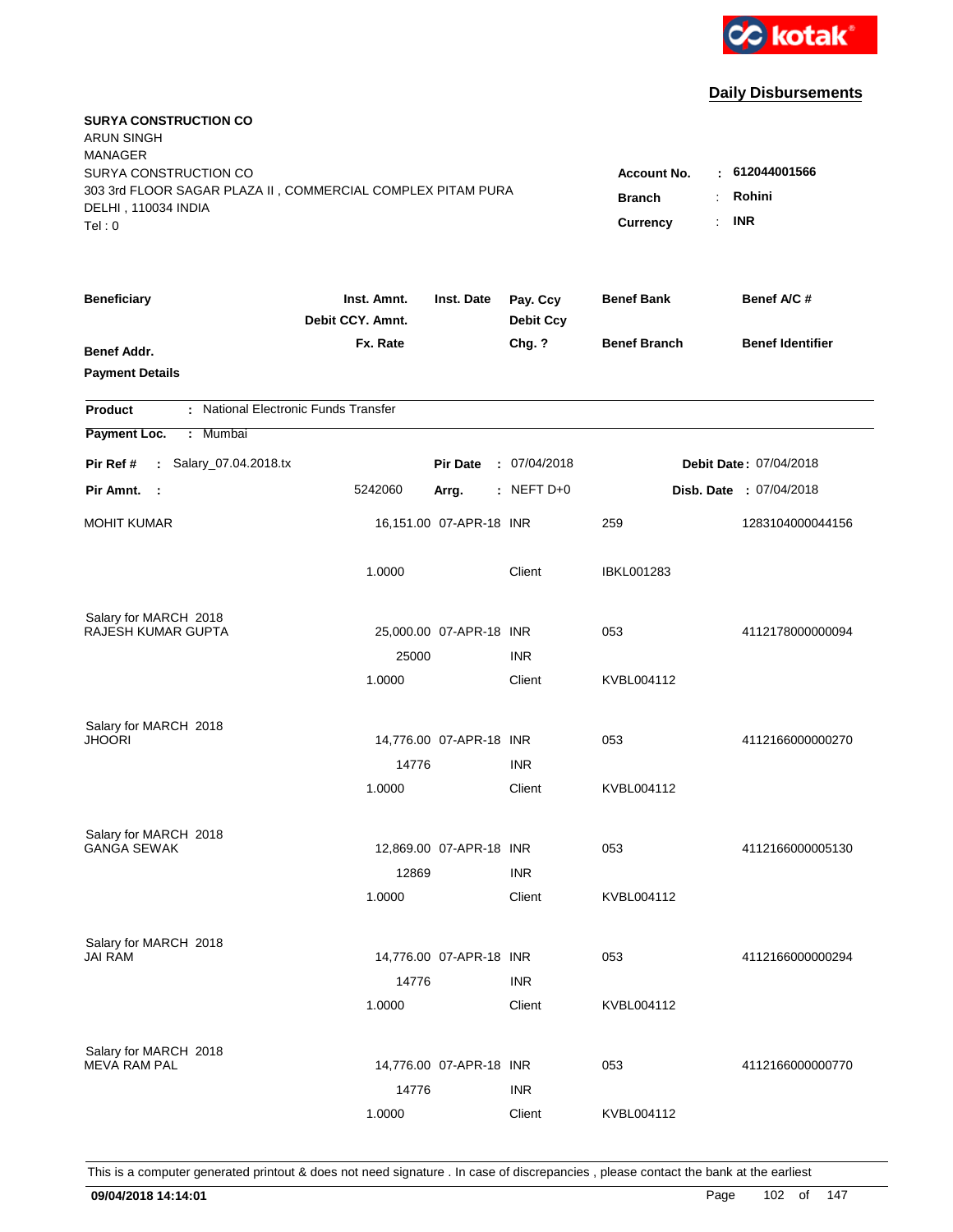

| <b>SURYA CONSTRUCTION CO</b><br><b>ARUN SINGH</b><br><b>MANAGER</b> |                                 |                         |                              |                                              |                                |
|---------------------------------------------------------------------|---------------------------------|-------------------------|------------------------------|----------------------------------------------|--------------------------------|
| SURYA CONSTRUCTION CO                                               |                                 |                         |                              | <b>Account No.</b>                           | : 612044001566                 |
| 303 3rd FLOOR SAGAR PLAZA II, COMMERCIAL COMPLEX PITAM PURA         |                                 | <b>Branch</b><br>÷.     | Rohini                       |                                              |                                |
| DELHI, 110034 INDIA<br>Tel: 0                                       |                                 |                         |                              | <b>Currency</b><br>$\mathbb{R}^{\mathbb{Z}}$ | <b>INR</b>                     |
|                                                                     |                                 |                         |                              |                                              |                                |
| <b>Beneficiary</b>                                                  | Inst. Amnt.<br>Debit CCY, Amnt. | Inst. Date              | Pay. Ccy<br><b>Debit Ccy</b> | <b>Benef Bank</b>                            | Benef A/C #                    |
| Benef Addr.                                                         | Fx. Rate                        |                         | Chg. ?                       | <b>Benef Branch</b>                          | <b>Benef Identifier</b>        |
| <b>Payment Details</b>                                              |                                 |                         |                              |                                              |                                |
| : National Electronic Funds Transfer<br><b>Product</b>              |                                 |                         |                              |                                              |                                |
| Payment Loc.<br>Mumbai<br>÷.                                        |                                 |                         |                              |                                              |                                |
| : Salary_07.04.2018.tx<br>Pir Ref #                                 |                                 | <b>Pir Date</b>         | : 07/04/2018                 |                                              | Debit Date: 07/04/2018         |
| Pir Amnt. :                                                         | 5242060                         | Arrg.                   | : NEFT D+0                   |                                              | <b>Disb. Date : 07/04/2018</b> |
| <b>MEVA RAM PAL</b>                                                 |                                 | 14,776.00 07-APR-18 INR |                              | 053                                          | 4112166000000770               |
|                                                                     | 1.0000                          |                         | Client                       | KVBL004112                                   |                                |
| Salary for MARCH 2018                                               |                                 |                         |                              |                                              |                                |
| <b>SHYAM LAL</b>                                                    |                                 | 14,776.00 07-APR-18 INR |                              | 053                                          | 4112155000009641               |
|                                                                     | 14776                           |                         | <b>INR</b>                   |                                              |                                |
|                                                                     | 1.0000                          |                         | Client                       | KVBL004112                                   |                                |
| Salary for MARCH 2018                                               |                                 |                         |                              |                                              |                                |
| <b>SUNDER LAL</b>                                                   |                                 | 10,963.00 07-APR-18 INR |                              | 002                                          | 30289273340                    |
|                                                                     | 10963                           |                         | <b>INR</b>                   |                                              |                                |
|                                                                     | 1.0000                          |                         | Client                       | SBI0009083                                   |                                |
| Salary for MARCH 2018                                               |                                 |                         |                              |                                              |                                |
| RAMU VERMA                                                          |                                 | 7,627.00 07-APR-18 INR  |                              | 053                                          | 4112166000002311               |
|                                                                     | 7627                            |                         | <b>INR</b>                   |                                              |                                |
|                                                                     | 1.0000                          |                         | Client                       | KVBL004112                                   |                                |
| Salary for MARCH 2018                                               |                                 |                         |                              |                                              |                                |
| SANTOSH KUMAR                                                       |                                 | 14,776.00 07-APR-18 INR |                              | 053                                          | 4112166000000642               |
|                                                                     | 14776                           |                         | <b>INR</b>                   |                                              |                                |
|                                                                     | 1.0000                          |                         | Client                       | KVBL004112                                   |                                |
| Salary for MARCH 2018                                               |                                 |                         |                              |                                              |                                |
| <b>PAWAN KUMAR</b>                                                  |                                 | 10,615.00 07-APR-18 INR |                              | 053                                          | 4112166000001730               |
|                                                                     | 10615                           |                         | <b>INR</b>                   |                                              |                                |
|                                                                     | 1.0000                          |                         | Client                       | KVBL004112                                   |                                |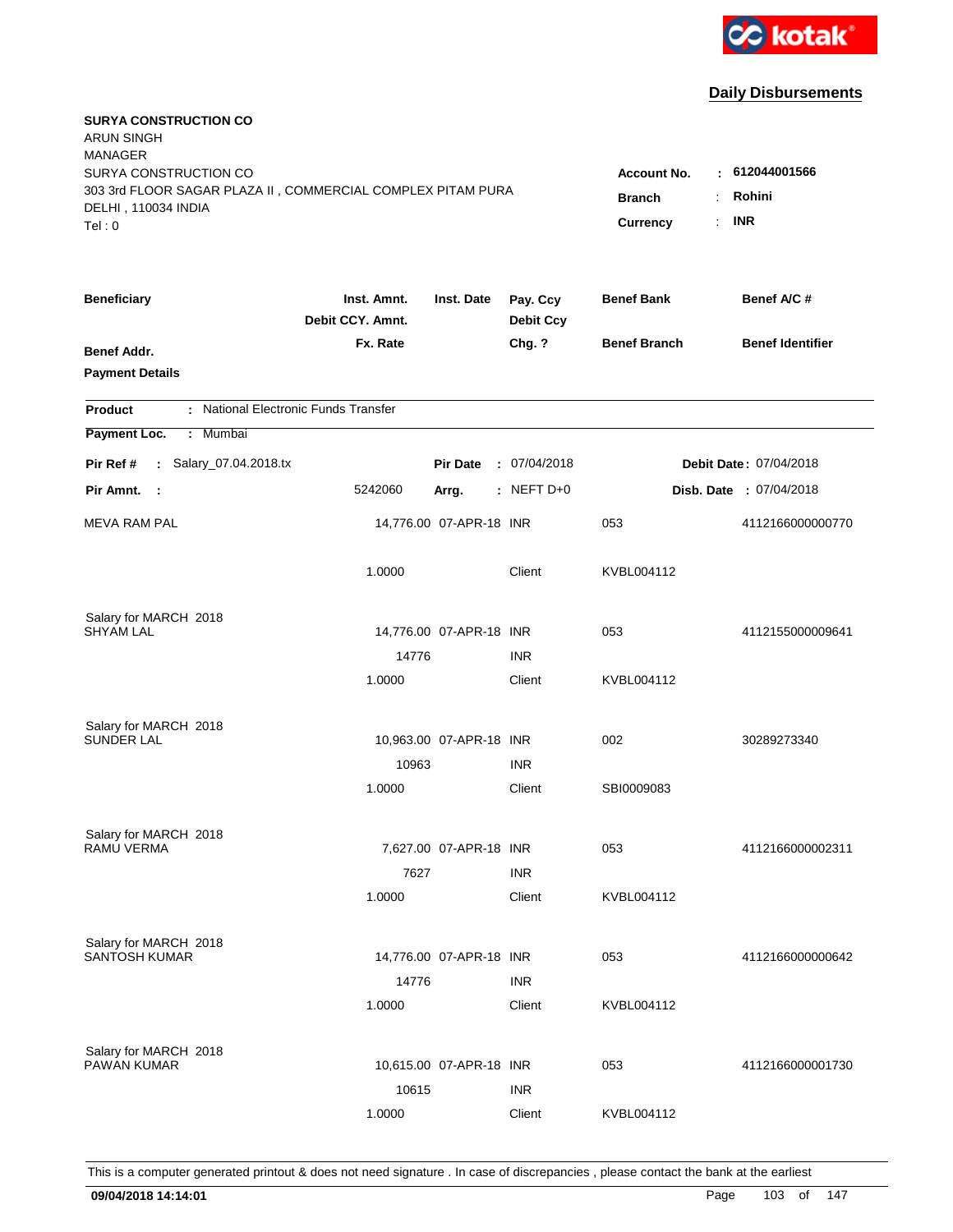

| <b>SURYA CONSTRUCTION CO</b><br><b>ARUN SINGH</b><br><b>MANAGER</b><br>SURYA CONSTRUCTION CO<br>303 3rd FLOOR SAGAR PLAZA II, COMMERCIAL COMPLEX PITAM PURA<br>DELHI, 110034 INDIA<br>Tel: 0 | <b>Account No.</b><br><b>Branch</b><br>÷<br>$\mathbb{R}^{\mathbb{Z}}$<br><b>Currency</b> | : 612044001566<br>Rohini<br><b>INR</b> |                              |                     |                                |
|----------------------------------------------------------------------------------------------------------------------------------------------------------------------------------------------|------------------------------------------------------------------------------------------|----------------------------------------|------------------------------|---------------------|--------------------------------|
|                                                                                                                                                                                              |                                                                                          |                                        |                              |                     |                                |
| <b>Beneficiary</b>                                                                                                                                                                           | Inst. Amnt.<br>Debit CCY. Amnt.                                                          | Inst. Date                             | Pay. Ccy<br><b>Debit Ccy</b> | <b>Benef Bank</b>   | Benef A/C #                    |
| Benef Addr.<br><b>Payment Details</b>                                                                                                                                                        | Fx. Rate                                                                                 |                                        | Chg. ?                       | <b>Benef Branch</b> | <b>Benef Identifier</b>        |
| : National Electronic Funds Transfer<br><b>Product</b>                                                                                                                                       |                                                                                          |                                        |                              |                     |                                |
| Payment Loc.<br>Mumbai<br>÷                                                                                                                                                                  |                                                                                          |                                        |                              |                     |                                |
| : Salary_07.04.2018.tx<br>Pir Ref #                                                                                                                                                          |                                                                                          | <b>Pir Date</b>                        | : 07/04/2018                 |                     | Debit Date: 07/04/2018         |
| Pir Amnt.<br>$\sim$ 1                                                                                                                                                                        | 5242060                                                                                  | Arrg.                                  | : NEFT D+0                   |                     | <b>Disb. Date : 07/04/2018</b> |
| PAWAN KUMAR                                                                                                                                                                                  |                                                                                          | 10,615.00 07-APR-18 INR                |                              | 053                 | 4112166000001730               |
|                                                                                                                                                                                              | 1.0000                                                                                   |                                        | Client                       | KVBL004112          |                                |
| Salary for MARCH 2018                                                                                                                                                                        |                                                                                          |                                        |                              |                     |                                |
| <b>RAKESH KUMAR</b>                                                                                                                                                                          |                                                                                          | 9,042.00 07-APR-18 INR                 |                              | 053                 | 4112166000005865               |
|                                                                                                                                                                                              | 9042<br>1.0000                                                                           |                                        | <b>INR</b><br>Client         | KVBL004112          |                                |
|                                                                                                                                                                                              |                                                                                          |                                        |                              |                     |                                |
| Salary for MARCH 2018                                                                                                                                                                        |                                                                                          |                                        |                              |                     |                                |
| <b>RAM KARAN</b>                                                                                                                                                                             |                                                                                          | 12,189.00 07-APR-18 INR                |                              | 053                 | 4112166000000161               |
|                                                                                                                                                                                              | 12189                                                                                    |                                        | <b>INR</b>                   |                     |                                |
|                                                                                                                                                                                              | 1.0000                                                                                   |                                        | Client                       | KVBL004112          |                                |
| Salary for MARCH 2018                                                                                                                                                                        |                                                                                          |                                        |                              |                     |                                |
| <b>ARVIND KUMAR</b>                                                                                                                                                                          |                                                                                          | 10,222.00 07-APR-18 INR                |                              | 053                 | 4112166000001927               |
|                                                                                                                                                                                              | 10222                                                                                    |                                        | <b>INR</b>                   |                     |                                |
|                                                                                                                                                                                              | 1.0000                                                                                   |                                        | Client                       | KVBL004112          |                                |
| Salary for MARCH 2018                                                                                                                                                                        |                                                                                          |                                        |                              |                     |                                |
| <b>DEEPAK KUMAR</b>                                                                                                                                                                          |                                                                                          | 12,189.00 07-APR-18 INR                |                              | 053                 | 4112166000002238               |
|                                                                                                                                                                                              | 12189                                                                                    |                                        | <b>INR</b>                   |                     |                                |
|                                                                                                                                                                                              | 1.0000                                                                                   |                                        | Client                       | KVBL004112          |                                |
|                                                                                                                                                                                              |                                                                                          |                                        |                              |                     |                                |
| Salary for MARCH 2018<br><b>DEV NARAYAN</b>                                                                                                                                                  |                                                                                          | 10,615.00 07-APR-18 INR                |                              | 053                 | 4112166000000595               |
|                                                                                                                                                                                              | 10615                                                                                    |                                        | <b>INR</b>                   |                     |                                |
|                                                                                                                                                                                              | 1.0000                                                                                   |                                        | Client                       | KVBL004112          |                                |
|                                                                                                                                                                                              |                                                                                          |                                        |                              |                     |                                |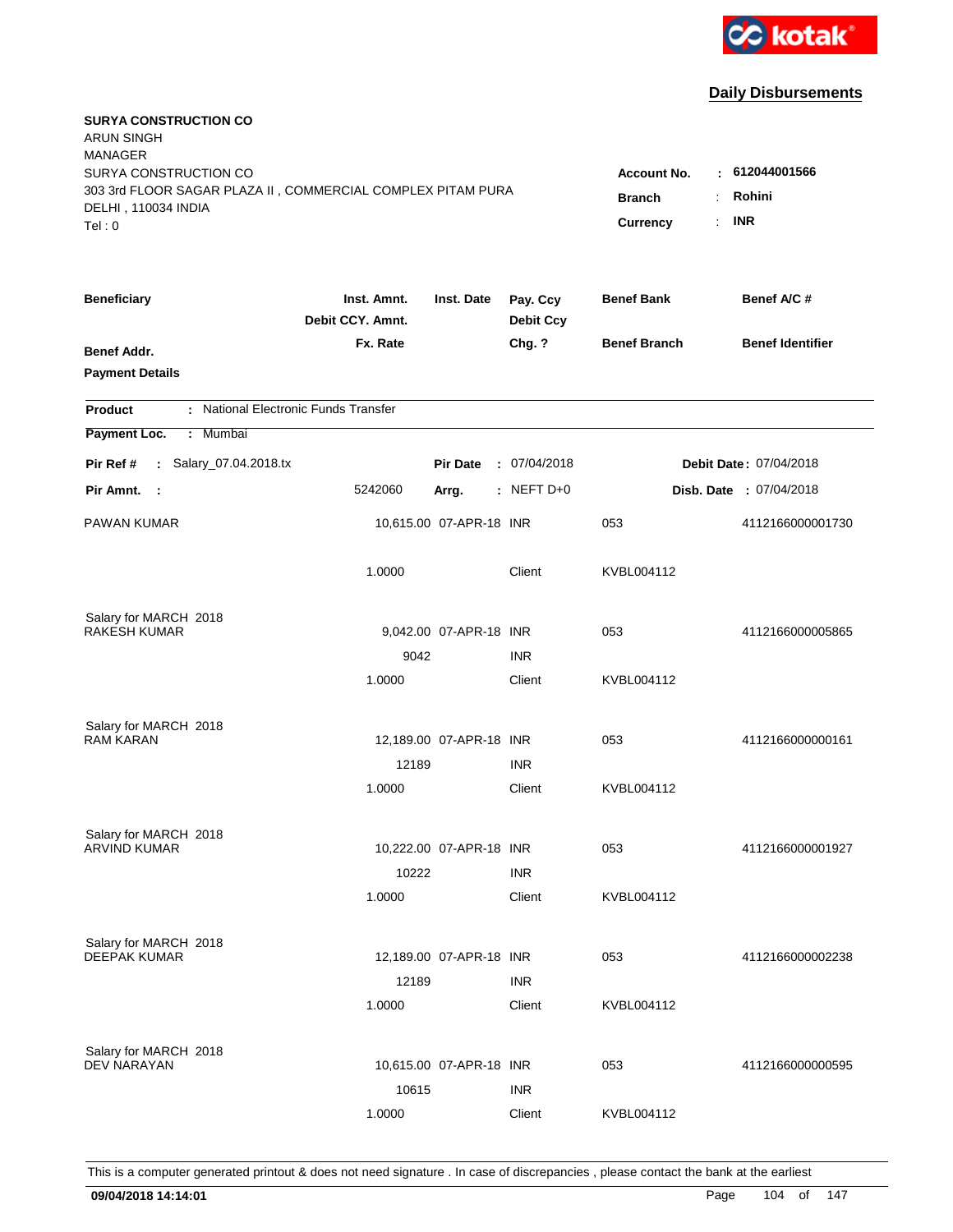

| <b>SURYA CONSTRUCTION CO</b><br><b>ARUN SINGH</b><br><b>MANAGER</b><br>SURYA CONSTRUCTION CO<br>303 3rd FLOOR SAGAR PLAZA II, COMMERCIAL COMPLEX PITAM PURA |                                                               |                         |                              | <b>Account No.</b><br>÷ | : 612044001566<br>Rohini       |
|-------------------------------------------------------------------------------------------------------------------------------------------------------------|---------------------------------------------------------------|-------------------------|------------------------------|-------------------------|--------------------------------|
| DELHI, 110034 INDIA<br>Tel: 0                                                                                                                               | <b>Branch</b><br>$\mathbb{R}^{\mathbb{Z}}$<br><b>Currency</b> | <b>INR</b>              |                              |                         |                                |
| <b>Beneficiary</b>                                                                                                                                          | Inst. Amnt.<br>Debit CCY. Amnt.                               | Inst. Date              | Pay. Ccy<br><b>Debit Ccy</b> | <b>Benef Bank</b>       | Benef A/C #                    |
| Benef Addr.<br><b>Payment Details</b>                                                                                                                       | Fx. Rate                                                      |                         | Chg. ?                       | <b>Benef Branch</b>     | <b>Benef Identifier</b>        |
| : National Electronic Funds Transfer<br><b>Product</b>                                                                                                      |                                                               |                         |                              |                         |                                |
| Payment Loc.<br>Mumbai<br>÷                                                                                                                                 |                                                               |                         |                              |                         |                                |
| : Salary_07.04.2018.tx<br>Pir Ref #                                                                                                                         |                                                               | <b>Pir Date</b>         | : 07/04/2018                 |                         | Debit Date: 07/04/2018         |
| Pir Amnt.<br>$\sim$ :                                                                                                                                       | 5242060                                                       | Arrg.                   | : NEFT D+0                   |                         | <b>Disb. Date : 07/04/2018</b> |
| DEV NARAYAN                                                                                                                                                 |                                                               | 10,615.00 07-APR-18 INR |                              | 053                     | 4112166000000595               |
|                                                                                                                                                             | 1.0000                                                        |                         | Client                       | KVBL004112              |                                |
| Salary for MARCH 2018<br><b>RAM NARESH</b>                                                                                                                  |                                                               |                         |                              |                         |                                |
|                                                                                                                                                             | 12189                                                         | 12,189.00 07-APR-18 INR | <b>INR</b>                   | 053                     | 4112166000000763               |
|                                                                                                                                                             | 1.0000                                                        |                         | Client                       | KVBL004112              |                                |
| Salary for MARCH 2018                                                                                                                                       |                                                               |                         |                              |                         |                                |
| <b>RAVI SHANKAR</b>                                                                                                                                         |                                                               | 7,470.00 07-APR-18 INR  |                              | 053                     | 4112166000002181               |
|                                                                                                                                                             | 7470                                                          |                         | <b>INR</b>                   |                         |                                |
|                                                                                                                                                             | 1.0000                                                        |                         | Client                       | KVBL004112              |                                |
| Salary for MARCH 2018                                                                                                                                       |                                                               |                         |                              |                         |                                |
| <b>SHIV PRAKASH</b>                                                                                                                                         |                                                               | 11,402.00 07-APR-18 INR |                              | 053                     | 4112166000005737               |
|                                                                                                                                                             | 11402                                                         |                         | <b>INR</b>                   |                         |                                |
|                                                                                                                                                             | 1.0000                                                        |                         | Client                       | KVBL004112              |                                |
| Salary for MARCH 2018<br><b>VINOD KUMAR</b>                                                                                                                 |                                                               |                         |                              |                         |                                |
|                                                                                                                                                             |                                                               | 7,470.00 07-APR-18 INR  | <b>INR</b>                   | 053                     | 4112166000000692               |
|                                                                                                                                                             | 7470<br>1.0000                                                |                         | Client                       | KVBL004112              |                                |
|                                                                                                                                                             |                                                               |                         |                              |                         |                                |
| Salary for MARCH 2018<br><b>SUMAN RAI</b>                                                                                                                   |                                                               | 11,440.00 07-APR-18 INR |                              | 053                     | 4112166000000609               |
|                                                                                                                                                             | 11440                                                         |                         | <b>INR</b>                   |                         |                                |
|                                                                                                                                                             | 1.0000                                                        |                         | Client                       | KVBL004112              |                                |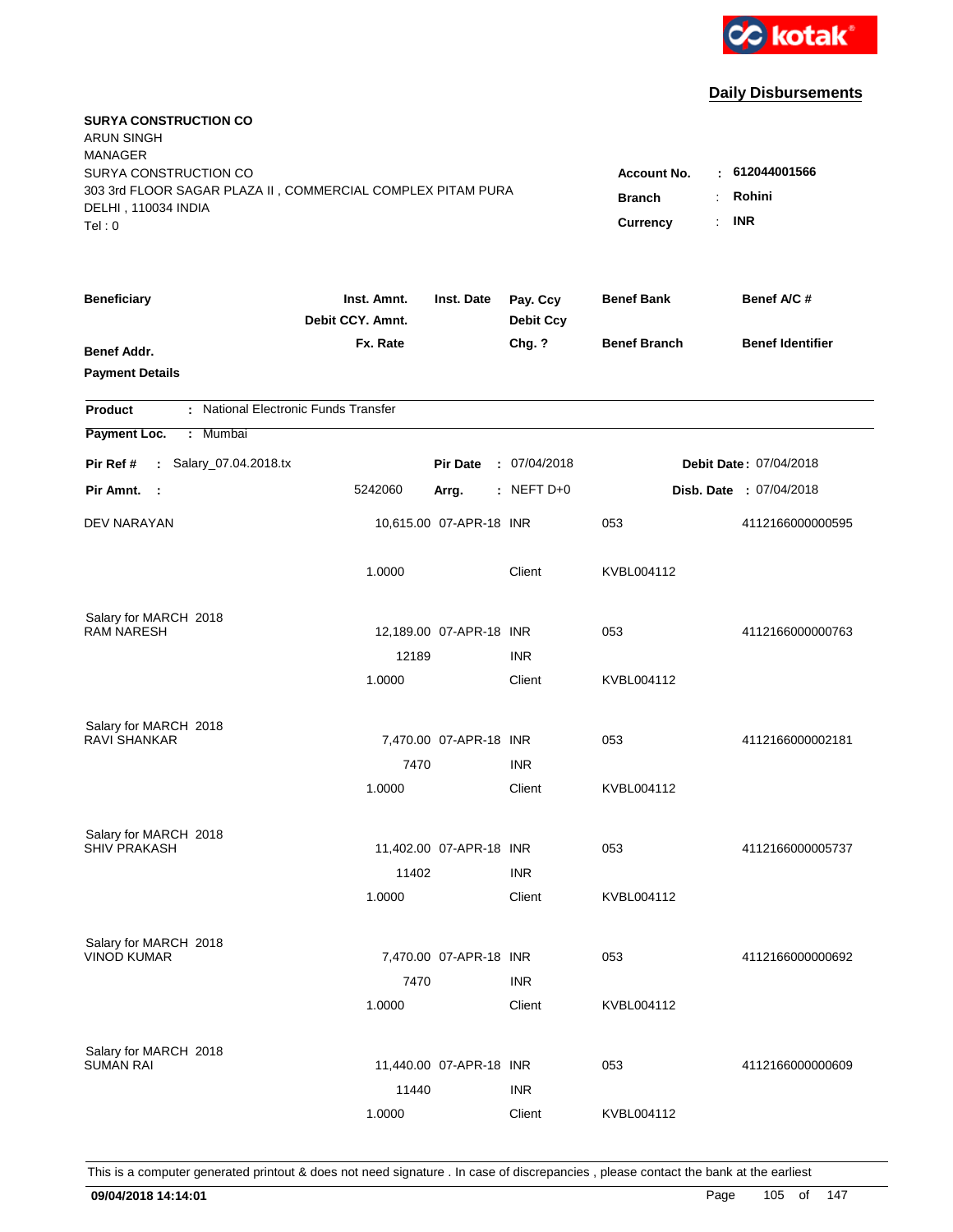

| <b>SURYA CONSTRUCTION CO</b><br><b>ARUN SINGH</b><br><b>MANAGER</b>                                         |                                 |                                                                        |                                        |                     |                                |
|-------------------------------------------------------------------------------------------------------------|---------------------------------|------------------------------------------------------------------------|----------------------------------------|---------------------|--------------------------------|
| SURYA CONSTRUCTION CO<br>303 3rd FLOOR SAGAR PLAZA II, COMMERCIAL COMPLEX PITAM PURA<br>DELHI, 110034 INDIA |                                 | <b>Account No.</b><br><b>Branch</b><br>÷.<br>$\mathbb{R}^{\mathbb{Z}}$ | : 612044001566<br>Rohini<br><b>INR</b> |                     |                                |
| Tel: 0                                                                                                      |                                 |                                                                        |                                        | <b>Currency</b>     |                                |
| <b>Beneficiary</b>                                                                                          | Inst. Amnt.<br>Debit CCY, Amnt. | Inst. Date                                                             | Pay. Ccy<br><b>Debit Ccy</b>           | <b>Benef Bank</b>   | Benef A/C #                    |
| Benef Addr.<br><b>Payment Details</b>                                                                       | Fx. Rate                        |                                                                        | Chg. ?                                 | <b>Benef Branch</b> | <b>Benef Identifier</b>        |
| : National Electronic Funds Transfer<br><b>Product</b>                                                      |                                 |                                                                        |                                        |                     |                                |
| Payment Loc.<br>Mumbai<br>÷.                                                                                |                                 |                                                                        |                                        |                     |                                |
| : Salary_07.04.2018.tx<br>Pir Ref #                                                                         |                                 | <b>Pir Date</b>                                                        | : 07/04/2018                           |                     | Debit Date: 07/04/2018         |
| Pir Amnt. :                                                                                                 | 5242060                         | Arrg.                                                                  | : NEFT D+0                             |                     | <b>Disb. Date : 07/04/2018</b> |
| <b>SUMAN RAI</b>                                                                                            |                                 | 11,440.00 07-APR-18 INR                                                |                                        | 053                 | 4112166000000609               |
|                                                                                                             | 1.0000                          |                                                                        | Client                                 | KVBL004112          |                                |
| Salary for MARCH 2018                                                                                       |                                 |                                                                        |                                        |                     |                                |
| <b>NARESH</b>                                                                                               | 14776                           | 14,776.00 07-APR-18 INR                                                | <b>INR</b>                             | 053                 | 4112166000000116               |
|                                                                                                             | 1.0000                          |                                                                        | Client                                 | KVBL004112          |                                |
| Salary for MARCH 2018<br><b>HARI KISHAN</b>                                                                 |                                 | 14,776.00 07-APR-18 INR                                                |                                        | 053                 | 4112166000004933               |
|                                                                                                             | 14776                           |                                                                        | <b>INR</b>                             |                     |                                |
|                                                                                                             | 1.0000                          |                                                                        | Client                                 | KVBL004112          |                                |
| Salary for MARCH 2018                                                                                       |                                 |                                                                        |                                        |                     |                                |
| HARIHAR KUSHWAHA                                                                                            |                                 | 12,189.00 07-APR-18 INR                                                |                                        | 053                 | 4112166000001742               |
|                                                                                                             | 12189                           |                                                                        | <b>INR</b>                             |                     |                                |
|                                                                                                             | 1.0000                          |                                                                        | Client                                 | KVBL004112          |                                |
| Salary for MARCH 2018                                                                                       |                                 |                                                                        |                                        |                     |                                |
| <b>SHIV KUMAR</b>                                                                                           |                                 | 12,189.00 07-APR-18 INR                                                |                                        | 053                 | 4112166000000083               |
|                                                                                                             | 12189<br>1.0000                 |                                                                        | <b>INR</b><br>Client                   | KVBL004112          |                                |
|                                                                                                             |                                 |                                                                        |                                        |                     |                                |
| Salary for MARCH 2018<br>MANISH JAISWAL                                                                     |                                 | 12,189.00 07-APR-18 INR                                                |                                        | 053                 | 4112166000000666               |
|                                                                                                             | 12189                           |                                                                        | <b>INR</b>                             |                     |                                |
|                                                                                                             | 1.0000                          |                                                                        | Client                                 | KVBL004112          |                                |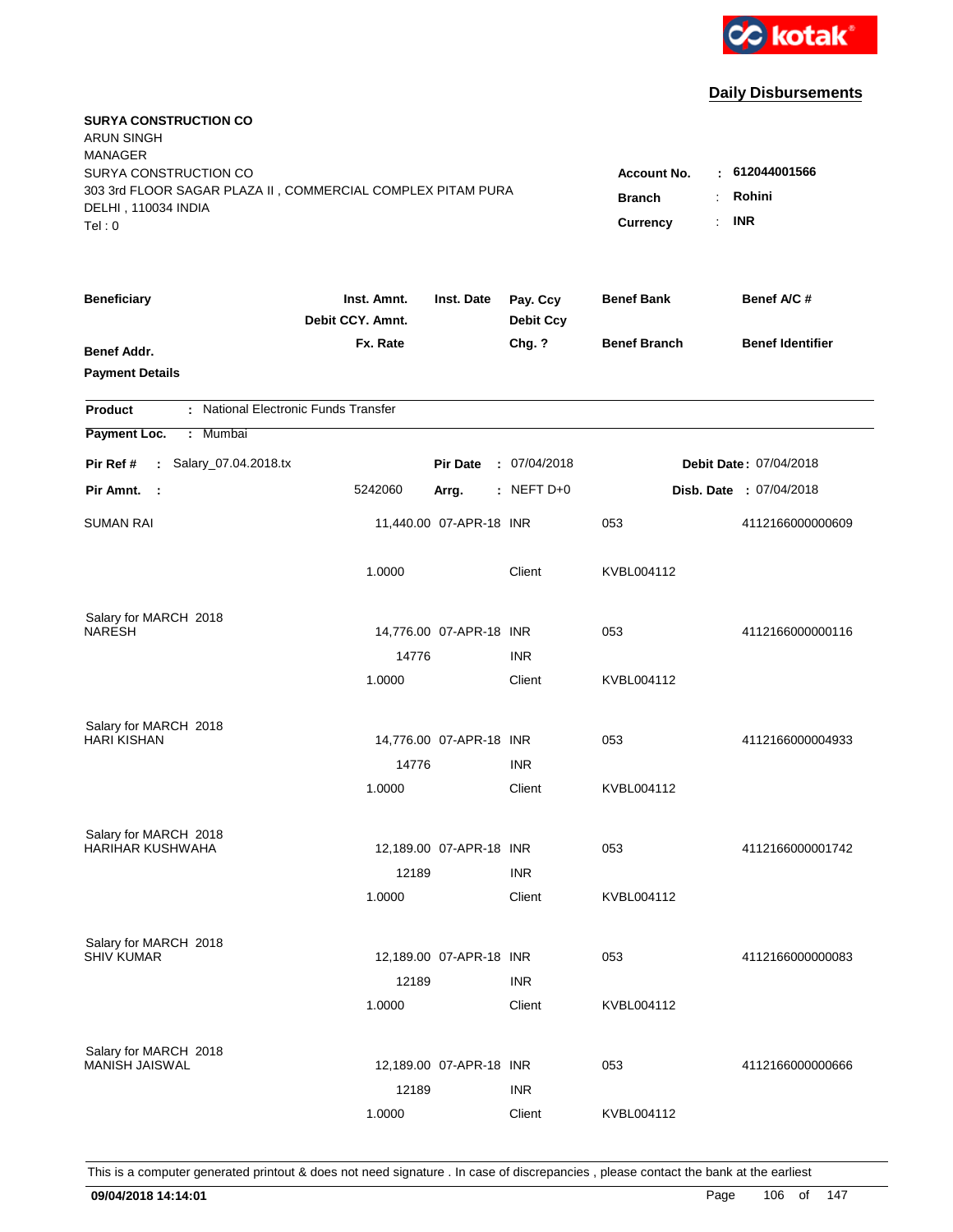

| <b>SURYA CONSTRUCTION CO</b><br><b>ARUN SINGH</b><br><b>MANAGER</b> |                                 |                         |                              |                                              |                                |
|---------------------------------------------------------------------|---------------------------------|-------------------------|------------------------------|----------------------------------------------|--------------------------------|
| SURYA CONSTRUCTION CO                                               |                                 |                         |                              | <b>Account No.</b>                           | : 612044001566                 |
| 303 3rd FLOOR SAGAR PLAZA II, COMMERCIAL COMPLEX PITAM PURA         |                                 |                         |                              | <b>Branch</b><br>÷.                          | Rohini                         |
| DELHI, 110034 INDIA<br>Tel: 0                                       |                                 |                         |                              | $\mathbb{R}^{\mathbb{Z}}$<br><b>Currency</b> | <b>INR</b>                     |
|                                                                     |                                 |                         |                              |                                              |                                |
| <b>Beneficiary</b>                                                  | Inst. Amnt.<br>Debit CCY, Amnt. | Inst. Date              | Pay. Ccy<br><b>Debit Ccy</b> | <b>Benef Bank</b>                            | Benef A/C #                    |
| Benef Addr.                                                         | Fx. Rate                        |                         | Chg. ?                       | <b>Benef Branch</b>                          | <b>Benef Identifier</b>        |
| <b>Payment Details</b>                                              |                                 |                         |                              |                                              |                                |
| : National Electronic Funds Transfer<br><b>Product</b>              |                                 |                         |                              |                                              |                                |
| Payment Loc.<br>Mumbai<br>÷.                                        |                                 |                         |                              |                                              |                                |
| : Salary_07.04.2018.tx<br>Pir Ref #                                 |                                 | <b>Pir Date</b>         | : 07/04/2018                 |                                              | <b>Debit Date: 07/04/2018</b>  |
| Pir Amnt. :                                                         | 5242060                         | Arrg.                   | $:$ NEFT D+0                 |                                              | <b>Disb. Date : 07/04/2018</b> |
| <b>MANISH JAISWAL</b>                                               |                                 | 12,189.00 07-APR-18 INR |                              | 053                                          | 4112166000000666               |
|                                                                     | 1.0000                          |                         | Client                       | KVBL004112                                   |                                |
| Salary for MARCH 2018                                               |                                 |                         |                              |                                              |                                |
| <b>MANTUN MAHTO</b>                                                 |                                 | 12,189.00 07-APR-18 INR |                              | 053                                          | 4112166000000033               |
|                                                                     | 12189                           |                         | <b>INR</b>                   |                                              |                                |
|                                                                     | 1.0000                          |                         | Client                       | KVBL004112                                   |                                |
| Salary for MARCH 2018                                               |                                 |                         |                              |                                              |                                |
| SHOBHA LAL                                                          |                                 | 14,776.00 07-APR-18 INR |                              | 053                                          | 4112166000002124               |
|                                                                     | 14776                           |                         | <b>INR</b>                   |                                              |                                |
|                                                                     | 1.0000                          |                         | Client                       | KVBL004112                                   |                                |
| Salary for MARCH 2018                                               |                                 |                         |                              |                                              |                                |
| RAJI AHMAD                                                          |                                 | 14,776.00 07-APR-18 INR |                              | 053                                          | 4112166000000090               |
|                                                                     | 14776                           |                         | <b>INR</b>                   |                                              |                                |
|                                                                     | 1.0000                          |                         | Client                       | KVBL004112                                   |                                |
| Salary for MARCH 2018                                               |                                 |                         |                              |                                              |                                |
| <b>PRAMOD KUMAR</b>                                                 |                                 | 14,776.00 07-APR-18 INR |                              | 053                                          | 4112166000002015               |
|                                                                     | 14776                           |                         | <b>INR</b>                   |                                              |                                |
|                                                                     | 1.0000                          |                         | Client                       | KVBL004112                                   |                                |
| Salary for MARCH 2018                                               |                                 |                         |                              |                                              |                                |
| <b>RAJENDER KUMAR</b>                                               |                                 | 14,776.00 07-APR-18 INR |                              | 053                                          | 4112166000000071               |
|                                                                     | 14776                           |                         | <b>INR</b>                   |                                              |                                |
|                                                                     | 1.0000                          |                         | Client                       | KVBL004112                                   |                                |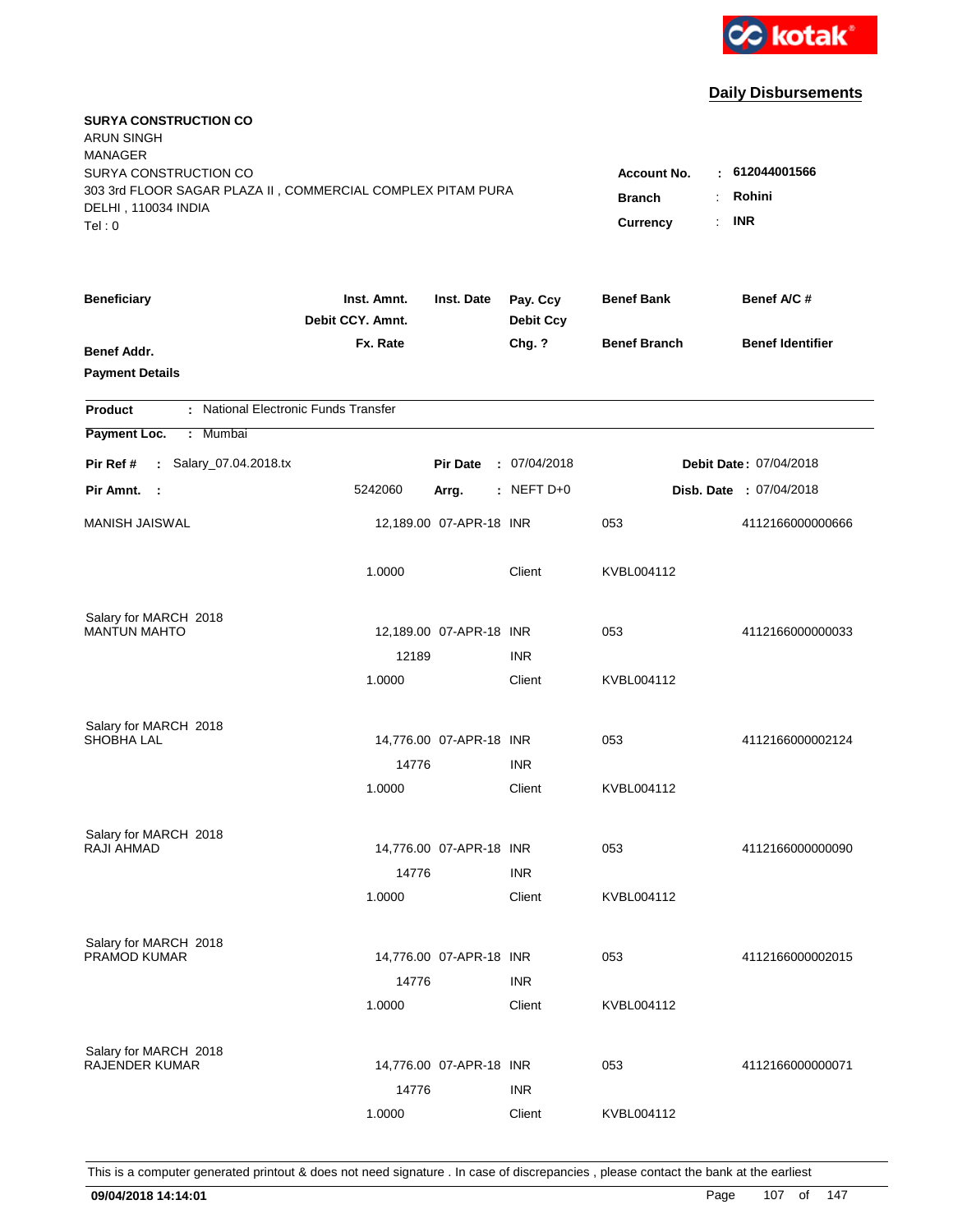

| <b>SURYA CONSTRUCTION CO</b><br><b>ARUN SINGH</b><br><b>MANAGER</b><br>SURYA CONSTRUCTION CO |                                                                                                         |                         |                              | <b>Account No.</b>  | $-612044001566$         |
|----------------------------------------------------------------------------------------------|---------------------------------------------------------------------------------------------------------|-------------------------|------------------------------|---------------------|-------------------------|
| 303 3rd FLOOR SAGAR PLAZA II, COMMERCIAL COMPLEX PITAM PURA<br>DELHI, 110034 INDIA<br>Tel: 0 | Rohini<br><b>Branch</b><br>$\ddot{\cdot}$<br><b>INR</b><br>$\mathbb{R}^{\mathbb{Z}}$<br><b>Currency</b> |                         |                              |                     |                         |
| <b>Beneficiary</b>                                                                           | Inst. Amnt.<br>Debit CCY. Amnt.                                                                         | Inst. Date              | Pay. Ccy<br><b>Debit Ccy</b> | <b>Benef Bank</b>   | Benef A/C #             |
| Benef Addr.<br><b>Payment Details</b>                                                        | Fx. Rate                                                                                                |                         | Chg. ?                       | <b>Benef Branch</b> | <b>Benef Identifier</b> |
| : National Electronic Funds Transfer<br><b>Product</b>                                       |                                                                                                         |                         |                              |                     |                         |
| Payment Loc.<br>: Mumbai                                                                     |                                                                                                         |                         |                              |                     |                         |
| : Salary_07.04.2018.tx<br>Pir Ref #                                                          |                                                                                                         | <b>Pir Date</b>         | : 07/04/2018                 |                     | Debit Date: 07/04/2018  |
| Pir Amnt.<br>- 1                                                                             | 5242060                                                                                                 | Arrg.                   | $:$ NEFT D+0                 |                     | Disb. Date : 07/04/2018 |
| RAJENDER KUMAR                                                                               |                                                                                                         | 14,776.00 07-APR-18 INR |                              | 053                 | 4112166000000071        |
|                                                                                              | 1.0000                                                                                                  |                         | Client                       | KVBL004112          |                         |
| Salary for MARCH 2018                                                                        |                                                                                                         |                         |                              |                     |                         |
| <b>CHHOTE LAL</b>                                                                            |                                                                                                         | 14,776.00 07-APR-18 INR |                              | 053                 | 4112166000005924        |
|                                                                                              | 14776<br>1.0000                                                                                         |                         | <b>INR</b><br>Client         | KVBL004112          |                         |
|                                                                                              |                                                                                                         |                         |                              |                     |                         |
| Salary for MARCH 2018                                                                        |                                                                                                         |                         |                              |                     |                         |
| <b>RAKESH KUMAR</b>                                                                          |                                                                                                         | 14,776.00 07-APR-18 INR |                              | 053                 | 4112166000001870        |
|                                                                                              | 14776                                                                                                   |                         | <b>INR</b>                   |                     |                         |
|                                                                                              | 1.0000                                                                                                  |                         | Client                       | KVBL004112          |                         |
| Salary for MARCH 2018                                                                        |                                                                                                         |                         |                              |                     |                         |
| <b>GANGA RAM</b>                                                                             |                                                                                                         | 14,776.00 07-APR-18 INR |                              | 053                 | 4112166000001690        |
|                                                                                              | 14776                                                                                                   |                         | <b>INR</b>                   |                     |                         |
|                                                                                              | 1.0000                                                                                                  |                         | Client                       | KVBL004112          |                         |
| Salary for MARCH 2018                                                                        |                                                                                                         |                         |                              |                     |                         |
| <b>SANTOSH KUMAR</b>                                                                         |                                                                                                         | 14,776.00 07-APR-18 INR |                              | 053                 | 4112166000001972        |
|                                                                                              | 14776                                                                                                   |                         | <b>INR</b>                   |                     |                         |
|                                                                                              | 1.0000                                                                                                  |                         | Client                       | KVBL004112          |                         |
|                                                                                              |                                                                                                         |                         |                              |                     |                         |
| Salary for MARCH 2018<br>VIJAY                                                               |                                                                                                         | 13,347.00 07-APR-18 INR |                              | 053                 | 4112166000001915        |
|                                                                                              | 13347                                                                                                   |                         | <b>INR</b>                   |                     |                         |
|                                                                                              | 1.0000                                                                                                  |                         | Client                       | KVBL004112          |                         |
|                                                                                              |                                                                                                         |                         |                              |                     |                         |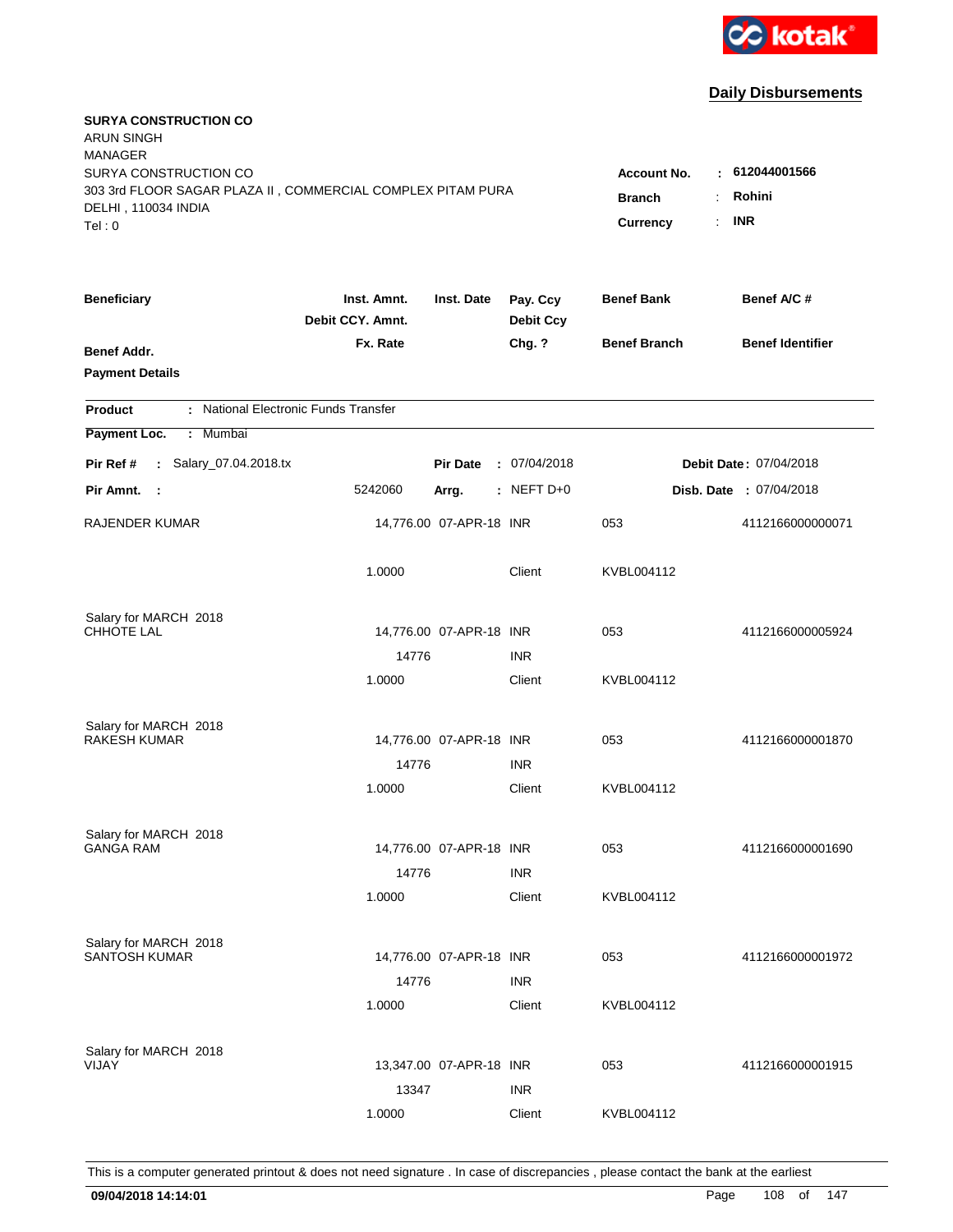

| <b>SURYA CONSTRUCTION CO</b><br><b>ARUN SINGH</b><br><b>MANAGER</b><br>SURYA CONSTRUCTION CO<br>303 3rd FLOOR SAGAR PLAZA II, COMMERCIAL COMPLEX PITAM PURA<br>DELHI, 110034 INDIA |                                 |                         |                              | <b>Account No.</b><br><b>Branch</b> | $-612044001566$<br>Rohini<br>÷. |
|------------------------------------------------------------------------------------------------------------------------------------------------------------------------------------|---------------------------------|-------------------------|------------------------------|-------------------------------------|---------------------------------|
| Tel: 0                                                                                                                                                                             |                                 |                         |                              | Currency                            | <b>INR</b><br>$\mathbf{r}$      |
| <b>Beneficiary</b>                                                                                                                                                                 | Inst. Amnt.<br>Debit CCY. Amnt. | Inst. Date              | Pay. Ccy<br><b>Debit Ccy</b> | <b>Benef Bank</b>                   | Benef A/C #                     |
| Benef Addr.<br><b>Payment Details</b>                                                                                                                                              | Fx. Rate                        |                         | Chg. ?                       | <b>Benef Branch</b>                 | <b>Benef Identifier</b>         |
| : National Electronic Funds Transfer<br><b>Product</b>                                                                                                                             |                                 |                         |                              |                                     |                                 |
| Payment Loc.<br>Mumbai<br>÷.                                                                                                                                                       |                                 |                         |                              |                                     |                                 |
| : Salary_07.04.2018.tx<br>Pir Ref #                                                                                                                                                |                                 | <b>Pir Date</b>         | : 07/04/2018                 |                                     | Debit Date: 07/04/2018          |
| Pir Amnt.<br>- 1                                                                                                                                                                   | 5242060                         | Arrg.                   | $:$ NEFT D+0                 |                                     | Disb. Date : 07/04/2018         |
| VIJAY                                                                                                                                                                              |                                 | 13,347.00 07-APR-18 INR |                              | 053                                 | 4112166000001915                |
|                                                                                                                                                                                    | 1.0000                          |                         | Client                       | KVBL004112                          |                                 |
| Salary for MARCH 2018                                                                                                                                                              |                                 |                         |                              |                                     |                                 |
| <b>SUNIL KUMAR</b>                                                                                                                                                                 |                                 | 14,776.00 07-APR-18 INR |                              | 053                                 | 4112166000000057                |
|                                                                                                                                                                                    | 14776<br>1.0000                 |                         | <b>INR</b><br>Client         | KVBL004112                          |                                 |
|                                                                                                                                                                                    |                                 |                         |                              |                                     |                                 |
| Salary for MARCH 2018                                                                                                                                                              |                                 |                         |                              |                                     |                                 |
| DHARMENDER KUMAR                                                                                                                                                                   |                                 | 12,189.00 07-APR-18 INR |                              | 053                                 | 4112166000000104                |
|                                                                                                                                                                                    | 12189                           |                         | <b>INR</b><br>Client         | KVBL004112                          |                                 |
|                                                                                                                                                                                    | 1.0000                          |                         |                              |                                     |                                 |
| Salary for MARCH 2018                                                                                                                                                              |                                 |                         |                              |                                     |                                 |
| PHOOL CHANDRA                                                                                                                                                                      |                                 | 12,189.00 07-APR-18 INR |                              | 053                                 | 4112166000002226                |
|                                                                                                                                                                                    | 12189                           |                         | <b>INR</b>                   |                                     |                                 |
|                                                                                                                                                                                    | 1.0000                          |                         | Client                       | KVBL004112                          |                                 |
| Salary for MARCH 2018                                                                                                                                                              |                                 |                         |                              |                                     |                                 |
| <b>PUTAN KUMAR</b>                                                                                                                                                                 |                                 | 12,189.00 07-APR-18 INR |                              | 053                                 | 4112166000005749                |
|                                                                                                                                                                                    | 12189                           |                         | <b>INR</b>                   |                                     |                                 |
|                                                                                                                                                                                    | 1.0000                          |                         | Client                       | KVBL004112                          |                                 |
| Salary for MARCH 2018                                                                                                                                                              |                                 |                         |                              |                                     |                                 |
| RAJ BAHADUR                                                                                                                                                                        |                                 | 12,189.00 07-APR-18 INR |                              | 053                                 | 4112166000001574                |
|                                                                                                                                                                                    | 12189                           |                         | <b>INR</b>                   |                                     |                                 |
|                                                                                                                                                                                    | 1.0000                          |                         | Client                       | KVBL004112                          |                                 |
|                                                                                                                                                                                    |                                 |                         |                              |                                     |                                 |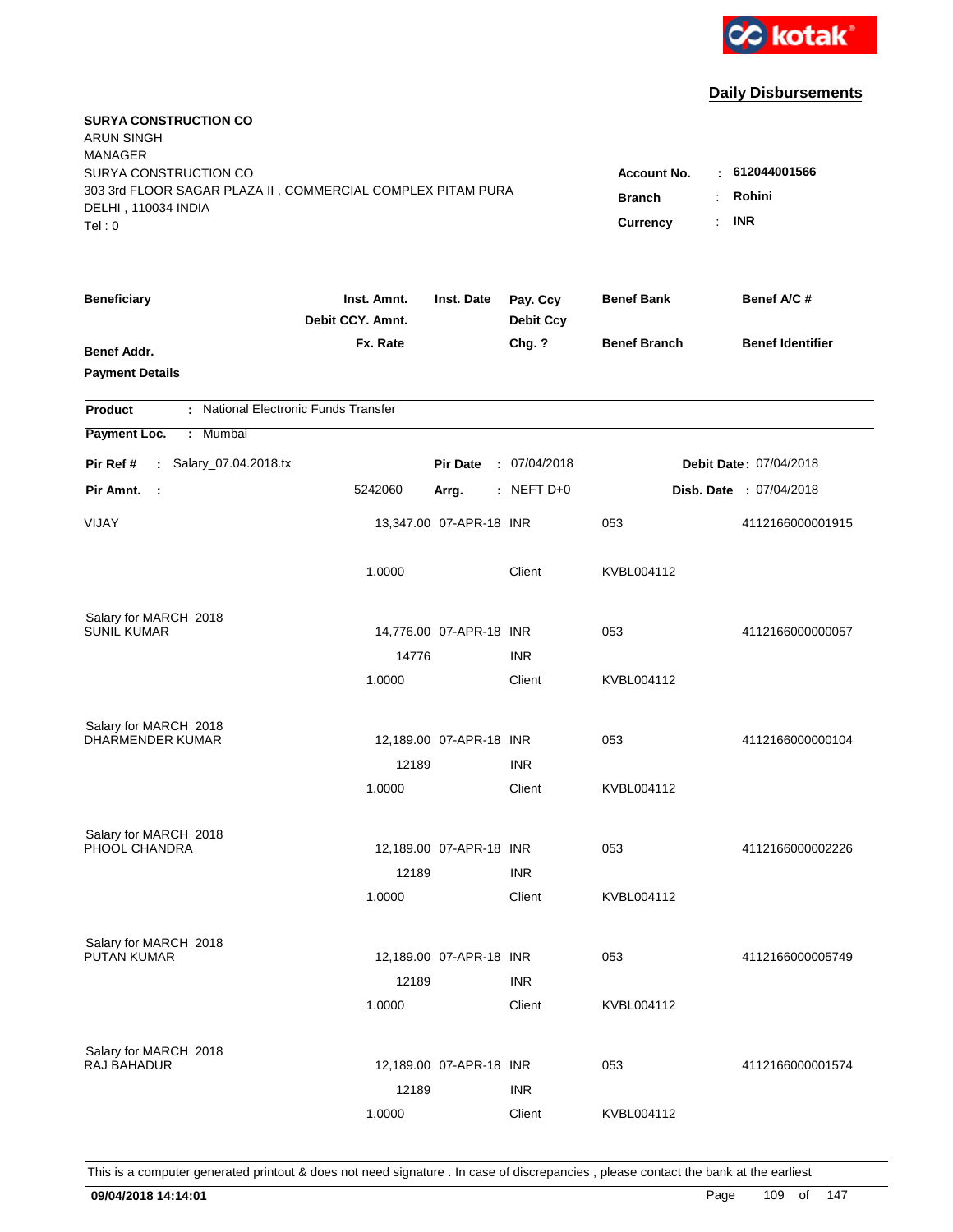

| <b>SURYA CONSTRUCTION CO</b><br><b>ARUN SINGH</b><br><b>MANAGER</b> |                                 |                         |                              |                       |                               |
|---------------------------------------------------------------------|---------------------------------|-------------------------|------------------------------|-----------------------|-------------------------------|
| SURYA CONSTRUCTION CO                                               |                                 |                         |                              | <b>Account No.</b>    | $-612044001566$               |
| 303 3rd FLOOR SAGAR PLAZA II, COMMERCIAL COMPLEX PITAM PURA         | <b>Branch</b><br>$\ddot{\cdot}$ | Rohini                  |                              |                       |                               |
| DELHI, 110034 INDIA<br>Tel: 0                                       |                                 |                         |                              | <b>Currency</b><br>÷. | <b>INR</b>                    |
|                                                                     |                                 |                         |                              |                       |                               |
| <b>Beneficiary</b>                                                  | Inst. Amnt.<br>Debit CCY. Amnt. | Inst. Date              | Pay. Ccy<br><b>Debit Ccy</b> | <b>Benef Bank</b>     | Benef A/C#                    |
| Benef Addr.                                                         | Fx. Rate                        |                         | Chg. ?                       | <b>Benef Branch</b>   | <b>Benef Identifier</b>       |
| <b>Payment Details</b>                                              |                                 |                         |                              |                       |                               |
| : National Electronic Funds Transfer<br><b>Product</b>              |                                 |                         |                              |                       |                               |
| Payment Loc.<br>: Mumbai                                            |                                 |                         |                              |                       |                               |
| : Salary_07.04.2018.tx<br>Pir Ref #                                 |                                 | <b>Pir Date</b>         | : 07/04/2018                 |                       | <b>Debit Date: 07/04/2018</b> |
| Pir Amnt. :                                                         | 5242060                         | Arrg.                   | $:$ NEFT D+0                 |                       | Disb. Date : 07/04/2018       |
| RAJ BAHADUR                                                         |                                 | 12,189.00 07-APR-18 INR |                              | 053                   | 4112166000001574              |
|                                                                     | 1.0000                          |                         | Client                       | KVBL004112            |                               |
| Salary for MARCH 2018                                               |                                 |                         |                              |                       |                               |
| RAJ KUMAR                                                           |                                 | 12,189.00 07-APR-18 INR |                              | 053                   | 4112166000005654              |
|                                                                     | 12189                           |                         | <b>INR</b>                   |                       |                               |
|                                                                     | 1.0000                          |                         | Client                       | KVBL004112            |                               |
| Salary for MARCH 2018                                               |                                 |                         |                              |                       |                               |
| <b>GUDDU</b>                                                        |                                 | 12,189.00 07-APR-18 INR |                              | 053                   | 4112166000000623              |
|                                                                     | 12189                           |                         | <b>INR</b>                   |                       |                               |
|                                                                     | 1.0000                          |                         | Client                       | KVBL004112            |                               |
| Salary for MARCH 2018                                               |                                 |                         |                              |                       |                               |
| RAJENDRA PASWAN                                                     |                                 | 12,189.00 07-APR-18 INR |                              | 053                   | 4112166000001813              |
|                                                                     | 12189                           |                         | <b>INR</b>                   |                       |                               |
|                                                                     | 1.0000                          |                         | Client                       | KVBL004112            |                               |
| Salary for MARCH 2018                                               |                                 |                         |                              |                       |                               |
| <b>BANWARI LAL</b>                                                  |                                 | 12,189.00 07-APR-18 INR |                              | 053                   | 4112166000000810              |
|                                                                     | 12189                           |                         | <b>INR</b>                   |                       |                               |
|                                                                     | 1.0000                          |                         | Client                       | KVBL004112            |                               |
| Salary for MARCH 2018                                               |                                 |                         |                              |                       |                               |
| <b>RANJIT KUMAR</b>                                                 |                                 | 7,863.00 07-APR-18 INR  |                              | 053                   | 4112166000000045              |
|                                                                     | 7863                            |                         | <b>INR</b>                   |                       |                               |
|                                                                     | 1.0000                          |                         | Client                       | KVBL004112            |                               |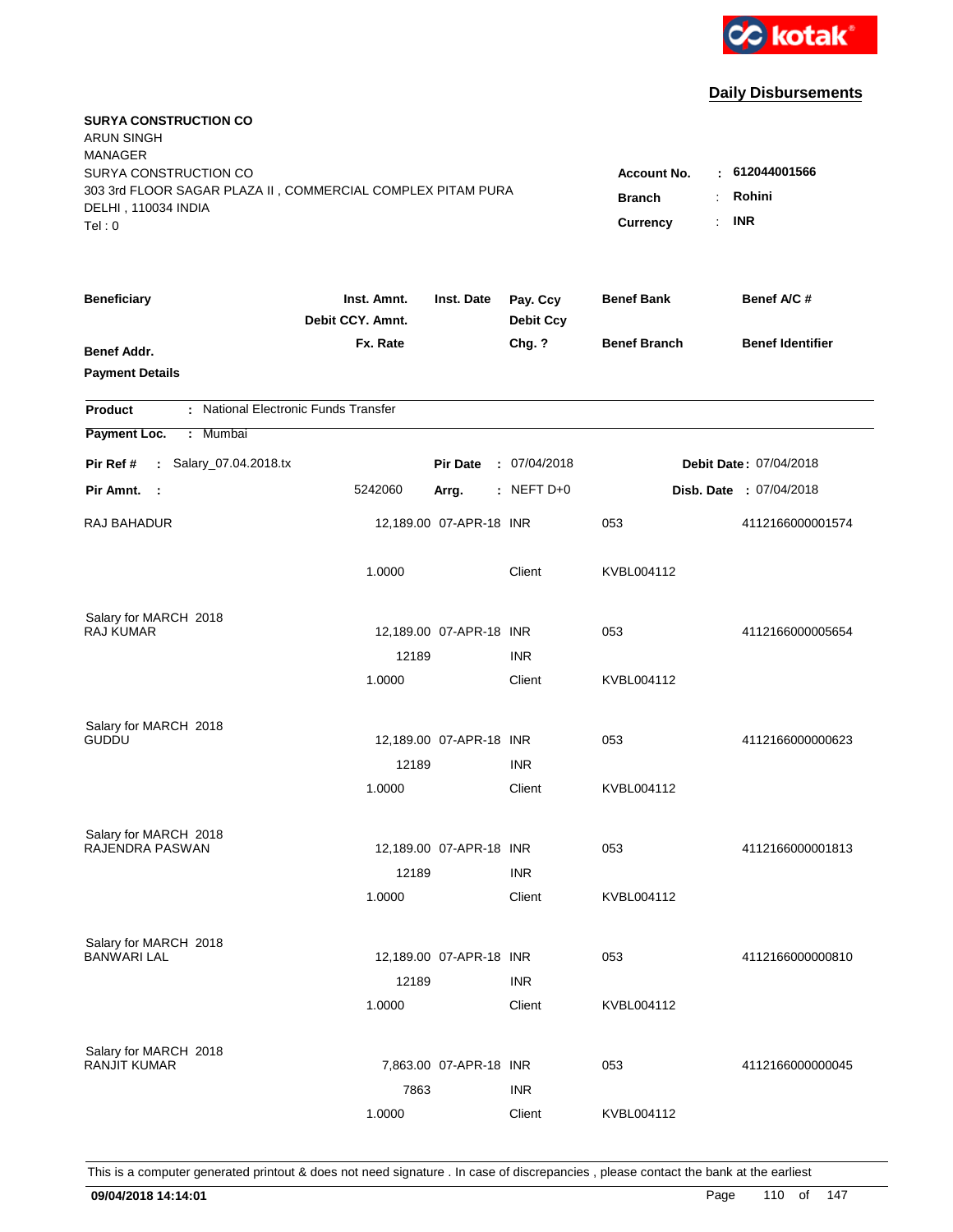

| <b>SURYA CONSTRUCTION CO</b><br><b>ARUN SINGH</b><br><b>MANAGER</b> |                                 |                         |                              |                                              |                         |
|---------------------------------------------------------------------|---------------------------------|-------------------------|------------------------------|----------------------------------------------|-------------------------|
| SURYA CONSTRUCTION CO                                               |                                 |                         |                              | <b>Account No.</b>                           | : 612044001566          |
| 303 3rd FLOOR SAGAR PLAZA II, COMMERCIAL COMPLEX PITAM PURA         |                                 |                         |                              | <b>Branch</b><br>÷.                          | Rohini                  |
| DELHI, 110034 INDIA<br>Tel: 0                                       |                                 |                         |                              | $\mathbb{R}^{\mathbb{Z}}$<br><b>Currency</b> | <b>INR</b>              |
|                                                                     |                                 |                         |                              |                                              |                         |
| <b>Beneficiary</b>                                                  | Inst. Amnt.<br>Debit CCY, Amnt. | Inst. Date              | Pay. Ccy<br><b>Debit Ccy</b> | <b>Benef Bank</b>                            | Benef A/C #             |
| Benef Addr.                                                         | Fx. Rate                        |                         | Chg. ?                       | <b>Benef Branch</b>                          | <b>Benef Identifier</b> |
| <b>Payment Details</b>                                              |                                 |                         |                              |                                              |                         |
| : National Electronic Funds Transfer<br><b>Product</b>              |                                 |                         |                              |                                              |                         |
| Payment Loc.<br>Mumbai<br>÷.                                        |                                 |                         |                              |                                              |                         |
| : Salary_07.04.2018.tx<br>Pir Ref #                                 |                                 | <b>Pir Date</b>         | : 07/04/2018                 |                                              | Debit Date: 07/04/2018  |
| Pir Amnt. :                                                         | 5242060                         | Arrg.                   | : NEFT D+0                   |                                              | Disb. Date: 07/04/2018  |
| <b>RANJIT KUMAR</b>                                                 |                                 | 7,863.00 07-APR-18 INR  |                              | 053                                          | 4112166000000045        |
|                                                                     | 1.0000                          |                         | Client                       | KVBL004112                                   |                         |
| Salary for MARCH 2018                                               |                                 |                         |                              |                                              |                         |
| <b>SAPTMI LAL</b>                                                   |                                 | 12,189.00 07-APR-18 INR |                              | 053                                          | 4112166000005725        |
|                                                                     | 12189                           |                         | <b>INR</b>                   |                                              |                         |
|                                                                     | 1.0000                          |                         | Client                       | KVBL004112                                   |                         |
| Salary for MARCH 2018                                               |                                 |                         |                              |                                              |                         |
| <b>VEERENDRA KUMAR</b>                                              |                                 | 12,189.00 07-APR-18 INR |                              | 053                                          | 4112166000000360        |
|                                                                     | 12189                           |                         | <b>INR</b>                   |                                              |                         |
|                                                                     | 1.0000                          |                         | Client                       | KVBL004112                                   |                         |
| Salary for MARCH 2018                                               |                                 |                         |                              |                                              |                         |
| <b>GAUTAM SINGH</b>                                                 |                                 | 12,189.00 07-APR-18 INR |                              | 053                                          | 4112166000001633        |
|                                                                     | 12189                           |                         | <b>INR</b>                   |                                              |                         |
|                                                                     | 1.0000                          |                         | Client                       | KVBL004112                                   |                         |
| Salary for MARCH 2018                                               |                                 |                         |                              |                                              |                         |
| <b>JAGDEV</b>                                                       |                                 | 14,776.00 07-APR-18 INR |                              | 053                                          | 4112178000001438        |
|                                                                     | 14776                           |                         | <b>INR</b>                   |                                              |                         |
|                                                                     | 1.0000                          |                         | Client                       | KVBL004112                                   |                         |
| Salary for MARCH 2018                                               |                                 |                         |                              |                                              |                         |
| <b>AKASH TYAGI</b>                                                  |                                 | 14,776.00 07-APR-18 INR |                              | 053                                          | 4112166000000339        |
|                                                                     | 14776                           |                         | <b>INR</b>                   |                                              |                         |
|                                                                     | 1.0000                          |                         | Client                       | KVBL004112                                   |                         |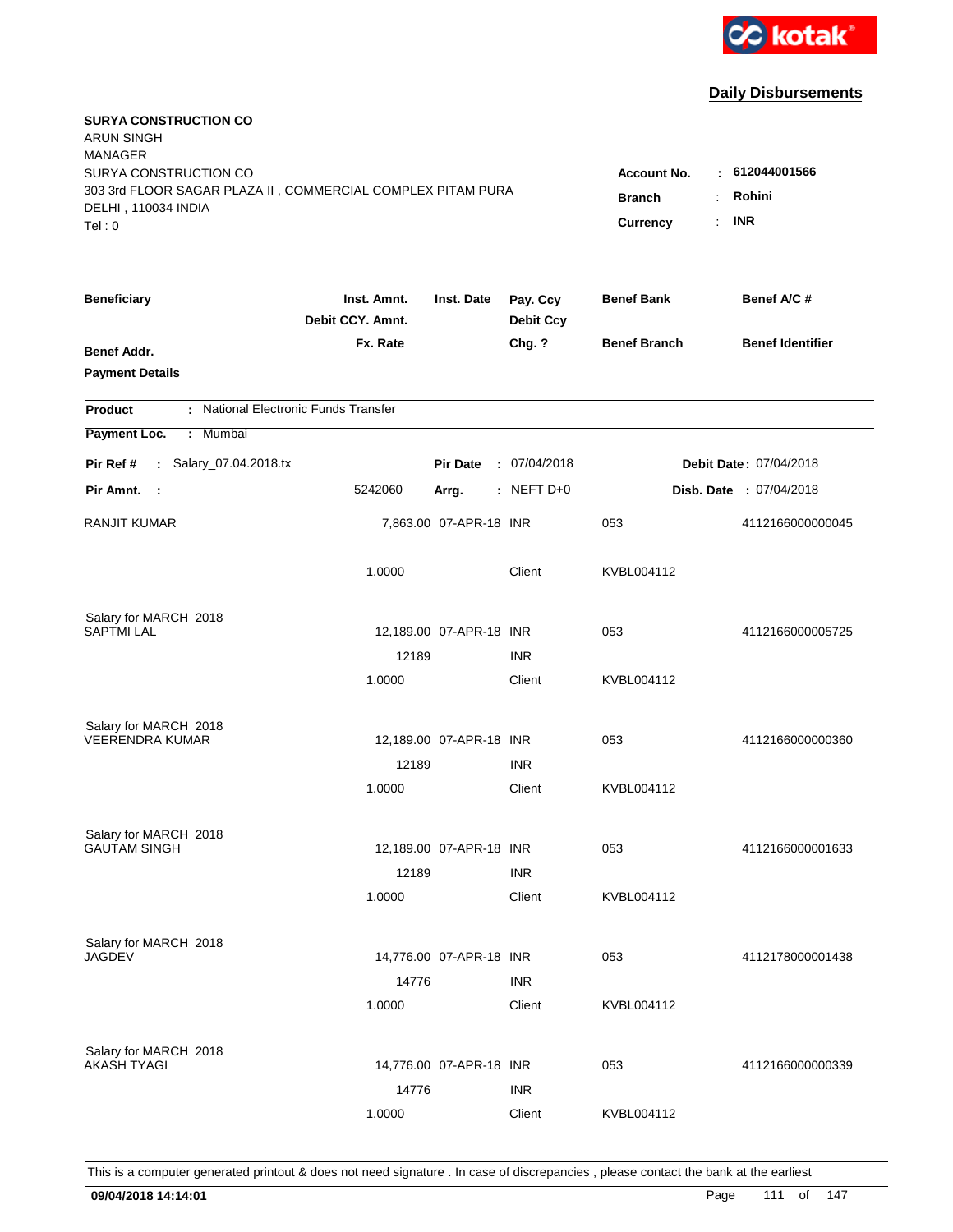

| <b>SURYA CONSTRUCTION CO</b><br><b>ARUN SINGH</b><br><b>MANAGER</b> |                                 |                         |                              |                                              |                         |
|---------------------------------------------------------------------|---------------------------------|-------------------------|------------------------------|----------------------------------------------|-------------------------|
| SURYA CONSTRUCTION CO                                               |                                 |                         |                              | <b>Account No.</b>                           | : 612044001566          |
| 303 3rd FLOOR SAGAR PLAZA II, COMMERCIAL COMPLEX PITAM PURA         |                                 |                         |                              | <b>Branch</b><br>÷.                          | Rohini                  |
| DELHI, 110034 INDIA<br>Tel: 0                                       |                                 |                         |                              | $\mathbb{R}^{\mathbb{Z}}$<br><b>Currency</b> | <b>INR</b>              |
|                                                                     |                                 |                         |                              |                                              |                         |
| <b>Beneficiary</b>                                                  | Inst. Amnt.<br>Debit CCY, Amnt. | Inst. Date              | Pay. Ccy<br><b>Debit Ccy</b> | <b>Benef Bank</b>                            | Benef A/C #             |
| Benef Addr.                                                         | Fx. Rate                        |                         | Chg. ?                       | <b>Benef Branch</b>                          | <b>Benef Identifier</b> |
| <b>Payment Details</b>                                              |                                 |                         |                              |                                              |                         |
| : National Electronic Funds Transfer<br><b>Product</b>              |                                 |                         |                              |                                              |                         |
| Payment Loc.<br>Mumbai<br>÷.                                        |                                 |                         |                              |                                              |                         |
| : Salary_07.04.2018.tx<br>Pir Ref #                                 |                                 | <b>Pir Date</b>         | : 07/04/2018                 |                                              | Debit Date: 07/04/2018  |
| Pir Amnt. :                                                         | 5242060                         | Arrg.                   | : NEFT D+0                   |                                              | Disb. Date: 07/04/2018  |
| AKASH TYAGI                                                         |                                 | 14,776.00 07-APR-18 INR |                              | 053                                          | 4112166000000339        |
|                                                                     | 1.0000                          |                         | Client                       | KVBL004112                                   |                         |
| Salary for MARCH 2018                                               |                                 |                         |                              |                                              |                         |
| <b>RAM PRASAD</b>                                                   |                                 | 14,776.00 07-APR-18 INR |                              | 053                                          | 4112166000000220        |
|                                                                     | 14776                           |                         | <b>INR</b>                   |                                              |                         |
|                                                                     | 1.0000                          |                         | Client                       | KVBL004112                                   |                         |
| Salary for MARCH 2018                                               |                                 |                         |                              |                                              |                         |
| AVDESH                                                              |                                 | 14,776.00 07-APR-18 INR |                              | 053                                          | 4112166000000303        |
|                                                                     | 14776                           |                         | <b>INR</b>                   |                                              |                         |
|                                                                     | 1.0000                          |                         | Client                       | KVBL004112                                   |                         |
| Salary for MARCH 2018                                               |                                 |                         |                              |                                              |                         |
| <b>RAM KISHOR</b>                                                   |                                 | 4,767.00 07-APR-18 INR  |                              | 053                                          | 4112166000000213        |
|                                                                     | 4767                            |                         | <b>INR</b>                   |                                              |                         |
|                                                                     | 1.0000                          |                         | Client                       | KVBL004112                                   |                         |
| Salary for MARCH 2018                                               |                                 |                         |                              |                                              |                         |
| <b>RAM DHANI</b>                                                    |                                 | 8,103.00 07-APR-18 INR  |                              | 053                                          | 4112166000005270        |
|                                                                     | 8103                            |                         | <b>INR</b>                   |                                              |                         |
|                                                                     | 1.0000                          |                         | Client                       | KVBL004112                                   |                         |
| Salary for MARCH 2018                                               |                                 |                         |                              |                                              |                         |
| <b>VIRENDER KUMAR</b>                                               |                                 | 14,776.00 07-APR-18 INR |                              | 053                                          | 4112166000000232        |
|                                                                     | 14776                           |                         | <b>INR</b>                   |                                              |                         |
|                                                                     | 1.0000                          |                         | Client                       | KVBL004112                                   |                         |
|                                                                     |                                 |                         |                              |                                              |                         |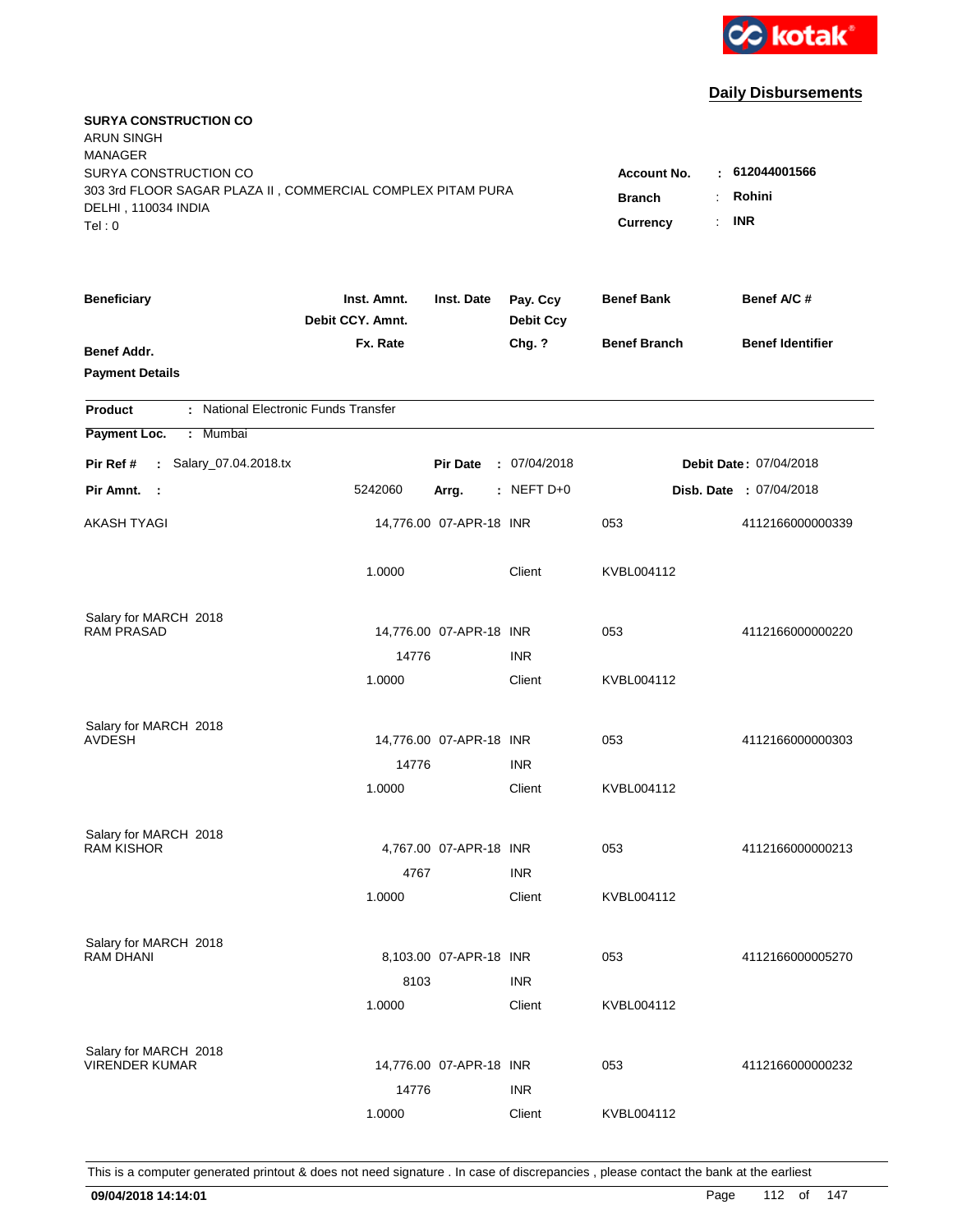

| <b>SURYA CONSTRUCTION CO</b><br><b>ARUN SINGH</b><br><b>MANAGER</b><br>SURYA CONSTRUCTION CO<br>303 3rd FLOOR SAGAR PLAZA II, COMMERCIAL COMPLEX PITAM PURA<br>DELHI, 110034 INDIA |                                 |                         |                              | <b>Account No.</b><br><b>Branch</b><br>÷     | : 612044001566<br>Rohini |
|------------------------------------------------------------------------------------------------------------------------------------------------------------------------------------|---------------------------------|-------------------------|------------------------------|----------------------------------------------|--------------------------|
| Tel: 0                                                                                                                                                                             |                                 |                         |                              | $\mathbb{R}^{\mathbb{Z}}$<br><b>Currency</b> | <b>INR</b>               |
| <b>Beneficiary</b>                                                                                                                                                                 | Inst. Amnt.<br>Debit CCY. Amnt. | Inst. Date              | Pay. Ccy<br><b>Debit Ccy</b> | <b>Benef Bank</b>                            | Benef A/C #              |
| Benef Addr.<br><b>Payment Details</b>                                                                                                                                              | Fx. Rate                        |                         | Chg. ?                       | <b>Benef Branch</b>                          | <b>Benef Identifier</b>  |
| : National Electronic Funds Transfer<br><b>Product</b>                                                                                                                             |                                 |                         |                              |                                              |                          |
| Payment Loc.<br>Mumbai<br>÷                                                                                                                                                        |                                 |                         |                              |                                              |                          |
| : Salary_07.04.2018.tx<br>Pir Ref #                                                                                                                                                |                                 | <b>Pir Date</b>         | : 07/04/2018                 |                                              | Debit Date: 07/04/2018   |
| Pir Amnt.<br>$\sim$ 1                                                                                                                                                              | 5242060                         | Arrg.                   | : NEFT D+0                   |                                              | Disb. Date: 07/04/2018   |
| <b>VIRENDER KUMAR</b>                                                                                                                                                              |                                 | 14,776.00 07-APR-18 INR |                              | 053                                          | 4112166000000232         |
|                                                                                                                                                                                    | 1.0000                          |                         | Client                       | KVBL004112                                   |                          |
| Salary for MARCH 2018                                                                                                                                                              |                                 |                         |                              |                                              |                          |
| <b>VIRENDER SINGH</b>                                                                                                                                                              |                                 | 14,300.00 07-APR-18 INR |                              | 053                                          | 4112166000001529         |
|                                                                                                                                                                                    | 14300<br>1.0000                 |                         | <b>INR</b><br>Client         | KVBL004112                                   |                          |
|                                                                                                                                                                                    |                                 |                         |                              |                                              |                          |
| Salary for MARCH 2018                                                                                                                                                              |                                 |                         |                              |                                              |                          |
| <b>VISHNU PRASAD</b>                                                                                                                                                               |                                 | 14,776.00 07-APR-18 INR |                              | 053                                          | 4112166000001820         |
|                                                                                                                                                                                    | 14776                           |                         | <b>INR</b>                   |                                              |                          |
|                                                                                                                                                                                    | 1.0000                          |                         | Client                       | KVBL004112                                   |                          |
| Salary for MARCH 2018                                                                                                                                                              |                                 |                         |                              |                                              |                          |
| <b>JITENDER KUMAR</b>                                                                                                                                                              |                                 | 14,776.00 07-APR-18 INR |                              | 053                                          | 4112166000001773         |
|                                                                                                                                                                                    | 14776                           |                         | <b>INR</b>                   |                                              |                          |
|                                                                                                                                                                                    | 1.0000                          |                         | Client                       | KVBL004112                                   |                          |
| Salary for MARCH 2018                                                                                                                                                              |                                 |                         |                              |                                              |                          |
| <b>DILEEP SINGH</b>                                                                                                                                                                |                                 | 12,189.00 07-APR-18 INR |                              | 053                                          | 4112166000000201         |
|                                                                                                                                                                                    | 12189                           |                         | <b>INR</b>                   |                                              |                          |
|                                                                                                                                                                                    | 1.0000                          |                         | Client                       | KVBL004112                                   |                          |
|                                                                                                                                                                                    |                                 |                         |                              |                                              |                          |
| Salary for MARCH 2018<br>RAJOL KUMAR                                                                                                                                               |                                 | 12,189.00 07-APR-18 INR |                              | 053                                          | 4112166000001704         |
|                                                                                                                                                                                    | 12189                           |                         | <b>INR</b>                   |                                              |                          |
|                                                                                                                                                                                    | 1.0000                          |                         | Client                       | KVBL004112                                   |                          |
|                                                                                                                                                                                    |                                 |                         |                              |                                              |                          |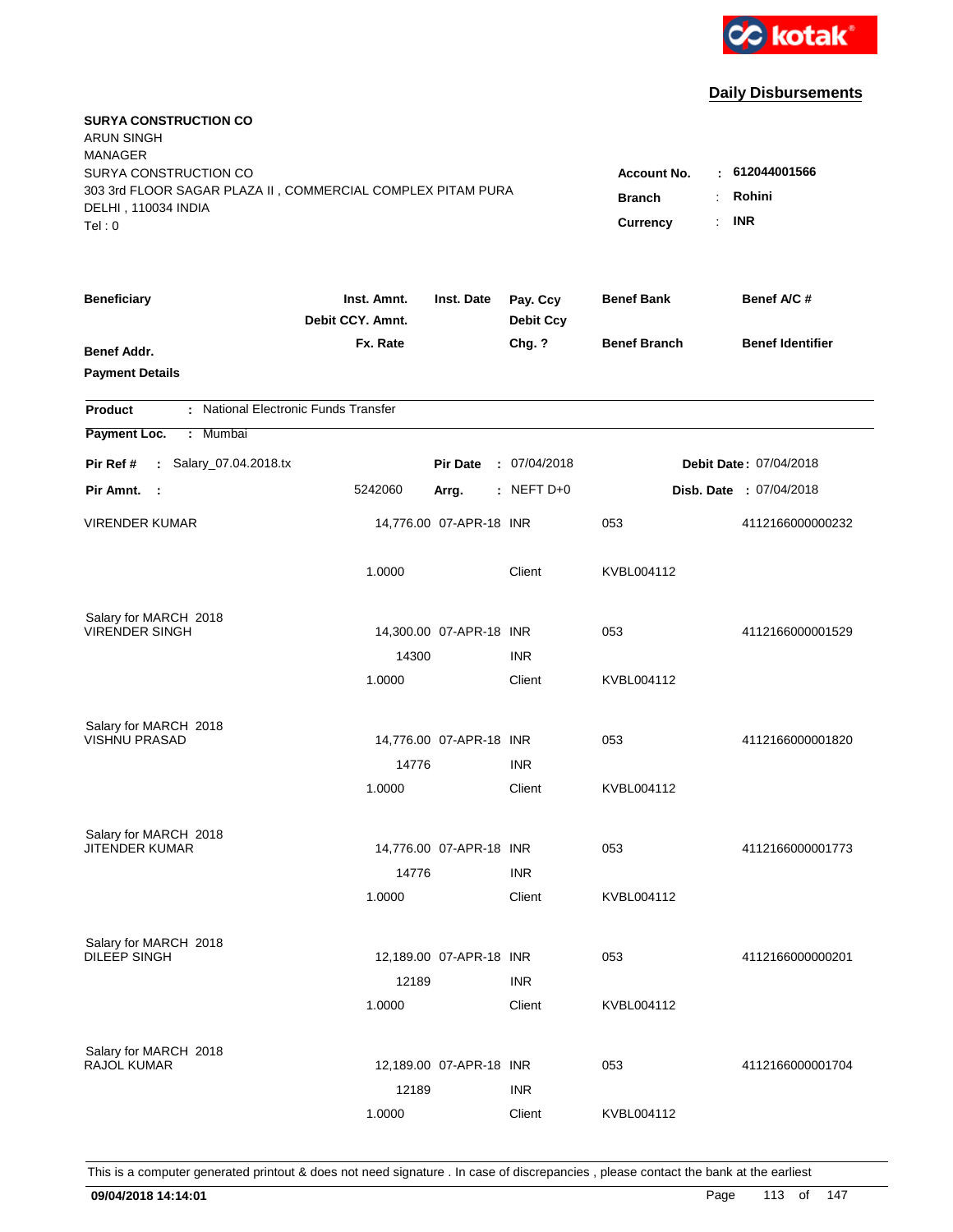

| <b>SURYA CONSTRUCTION CO</b><br><b>ARUN SINGH</b><br><b>MANAGER</b><br>SURYA CONSTRUCTION CO<br>303 3rd FLOOR SAGAR PLAZA II, COMMERCIAL COMPLEX PITAM PURA |                                                                    |                         |                              | <b>Account No.</b>  | : 612044001566                 |
|-------------------------------------------------------------------------------------------------------------------------------------------------------------|--------------------------------------------------------------------|-------------------------|------------------------------|---------------------|--------------------------------|
| DELHI, 110034 INDIA<br>Tel: 0                                                                                                                               | <b>Branch</b><br>÷<br>$\mathbb{R}^{\mathbb{Z}}$<br><b>Currency</b> | Rohini<br><b>INR</b>    |                              |                     |                                |
| <b>Beneficiary</b>                                                                                                                                          | Inst. Amnt.<br>Debit CCY. Amnt.                                    | Inst. Date              | Pay. Ccy<br><b>Debit Ccy</b> | <b>Benef Bank</b>   | Benef A/C #                    |
| Benef Addr.<br><b>Payment Details</b>                                                                                                                       | Fx. Rate                                                           |                         | Chg. ?                       | <b>Benef Branch</b> | <b>Benef Identifier</b>        |
| : National Electronic Funds Transfer<br><b>Product</b>                                                                                                      |                                                                    |                         |                              |                     |                                |
| Payment Loc.<br>Mumbai<br>÷                                                                                                                                 |                                                                    |                         |                              |                     |                                |
| : Salary_07.04.2018.tx<br>Pir Ref #                                                                                                                         |                                                                    | <b>Pir Date</b>         | : 07/04/2018                 |                     | Debit Date: 07/04/2018         |
| Pir Amnt.<br>$\sim$ 1                                                                                                                                       | 5242060                                                            | Arrg.                   | : NEFT D+0                   |                     | <b>Disb. Date : 07/04/2018</b> |
| RAJOL KUMAR                                                                                                                                                 |                                                                    | 12,189.00 07-APR-18 INR |                              | 053                 | 4112166000001704               |
|                                                                                                                                                             | 1.0000                                                             |                         | Client                       | KVBL004112          |                                |
| Salary for MARCH 2018<br><b>RAKESH KUMAR</b>                                                                                                                |                                                                    | 10,222.00 07-APR-18 INR |                              | 053                 | 4112166000001844               |
|                                                                                                                                                             | 10222                                                              |                         | <b>INR</b>                   |                     |                                |
|                                                                                                                                                             | 1.0000                                                             |                         | Client                       | KVBL004112          |                                |
| Salary for MARCH 2018                                                                                                                                       |                                                                    |                         |                              |                     |                                |
| <b>RAKESH KUMAR</b>                                                                                                                                         |                                                                    | 12,189.00 07-APR-18 INR |                              | 053                 | 4112166000000737               |
|                                                                                                                                                             | 12189                                                              |                         | <b>INR</b>                   |                     |                                |
|                                                                                                                                                             | 1.0000                                                             |                         | Client                       | KVBL004112          |                                |
| Salary for MARCH 2018                                                                                                                                       |                                                                    |                         |                              |                     |                                |
| <b>AKHILESH KUMAR</b>                                                                                                                                       |                                                                    | 10,222.00 07-APR-18 INR |                              | 053                 | 4112166000000268               |
|                                                                                                                                                             | 10222                                                              |                         | <b>INR</b>                   |                     |                                |
|                                                                                                                                                             | 1.0000                                                             |                         | Client                       | KVBL004112          |                                |
| Salary for MARCH 2018<br><b>ASHISH KUMAR</b>                                                                                                                |                                                                    | 11,402.00 07-APR-18 INR |                              | 053                 | 4112166000000128               |
|                                                                                                                                                             | 11402                                                              |                         | <b>INR</b>                   |                     |                                |
|                                                                                                                                                             | 1.0000                                                             |                         | Client                       | KVBL004112          |                                |
|                                                                                                                                                             |                                                                    |                         |                              |                     |                                |
| Salary for MARCH 2018<br><b>NARESH KUMAR</b>                                                                                                                |                                                                    | 12,189.00 07-APR-18 INR |                              | 053                 | 4112166000001996               |
|                                                                                                                                                             | 12189                                                              |                         | <b>INR</b>                   |                     |                                |
|                                                                                                                                                             | 1.0000                                                             |                         | Client                       | KVBL004112          |                                |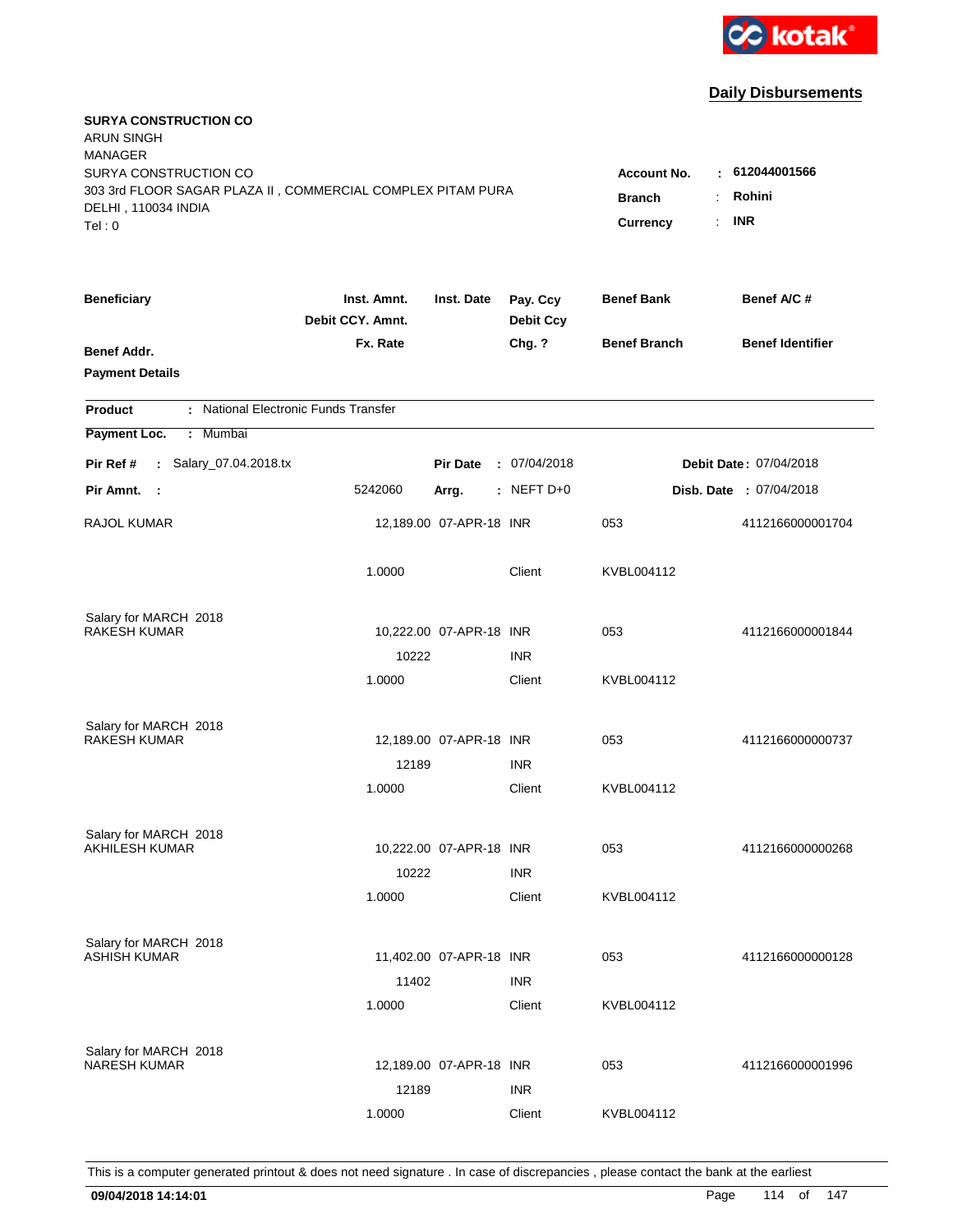

| <b>SURYA CONSTRUCTION CO</b><br><b>ARUN SINGH</b><br><b>MANAGER</b><br>SURYA CONSTRUCTION CO |                                                          |                         |                              | <b>Account No.</b>  | $-612044001566$         |
|----------------------------------------------------------------------------------------------|----------------------------------------------------------|-------------------------|------------------------------|---------------------|-------------------------|
| 303 3rd FLOOR SAGAR PLAZA II, COMMERCIAL COMPLEX PITAM PURA<br>DELHI, 110034 INDIA<br>Tel: 0 | <b>Branch</b><br>$\ddot{\cdot}$<br><b>Currency</b><br>÷. | Rohini<br><b>INR</b>    |                              |                     |                         |
| <b>Beneficiary</b>                                                                           | Inst. Amnt.<br>Debit CCY. Amnt.                          | Inst. Date              | Pay. Ccy<br><b>Debit Ccy</b> | <b>Benef Bank</b>   | Benef A/C#              |
| Benef Addr.<br><b>Payment Details</b>                                                        | Fx. Rate                                                 |                         | Chg. ?                       | <b>Benef Branch</b> | <b>Benef Identifier</b> |
| : National Electronic Funds Transfer<br><b>Product</b>                                       |                                                          |                         |                              |                     |                         |
| Payment Loc.<br>: Mumbai                                                                     |                                                          |                         |                              |                     |                         |
| : Salary_07.04.2018.tx<br>Pir Ref #                                                          |                                                          | <b>Pir Date</b>         | : 07/04/2018                 |                     | Debit Date: 07/04/2018  |
| Pir Amnt. :                                                                                  | 5242060                                                  | Arrg.                   | $:$ NEFT D+0                 |                     | Disb. Date : 07/04/2018 |
| <b>NARESH KUMAR</b>                                                                          |                                                          | 12,189.00 07-APR-18 INR |                              | 053                 | 4112166000001996        |
|                                                                                              | 1.0000                                                   |                         | Client                       | KVBL004112          |                         |
| Salary for MARCH 2018                                                                        |                                                          |                         |                              |                     |                         |
| <b>SUSHIL KUMAR</b>                                                                          | 8650                                                     | 8,650.00 07-APR-18 INR  | <b>INR</b>                   | 053                 | 4112166000000256        |
|                                                                                              | 1.0000                                                   |                         | Client                       | KVBL004112          |                         |
| Salary for MARCH 2018<br><b>MANOJ KUMAR</b>                                                  |                                                          | 12,189.00 07-APR-18 INR |                              | 053                 | 4112178000001324        |
|                                                                                              | 12189                                                    |                         | <b>INR</b>                   |                     |                         |
|                                                                                              | 1.0000                                                   |                         | Client                       | KVBL004112          |                         |
| Salary for MARCH 2018                                                                        |                                                          |                         |                              |                     |                         |
| <b>RAVINDER</b>                                                                              |                                                          | 12,189.00 07-APR-18 INR |                              | 053                 | 4112166000000244        |
|                                                                                              | 12189                                                    |                         | <b>INR</b>                   |                     |                         |
|                                                                                              | 1.0000                                                   |                         | Client                       | KVBL004112          |                         |
| Salary for MARCH 2018                                                                        |                                                          |                         |                              |                     |                         |
| <b>BHAGIRATH</b>                                                                             |                                                          | 14,776.00 07-APR-18 INR |                              | 053                 | 4112166000005891        |
|                                                                                              | 14776<br>1.0000                                          |                         | <b>INR</b><br>Client         | KVBL004112          |                         |
|                                                                                              |                                                          |                         |                              |                     |                         |
| Salary for MARCH 2018<br><b>RAMESH CHAND</b>                                                 |                                                          | 14,776.00 07-APR-18 INR |                              | 053                 | 4112166000005794        |
|                                                                                              | 14776                                                    |                         | <b>INR</b>                   |                     |                         |
|                                                                                              | 1.0000                                                   |                         | Client                       | KVBL004112          |                         |
|                                                                                              |                                                          |                         |                              |                     |                         |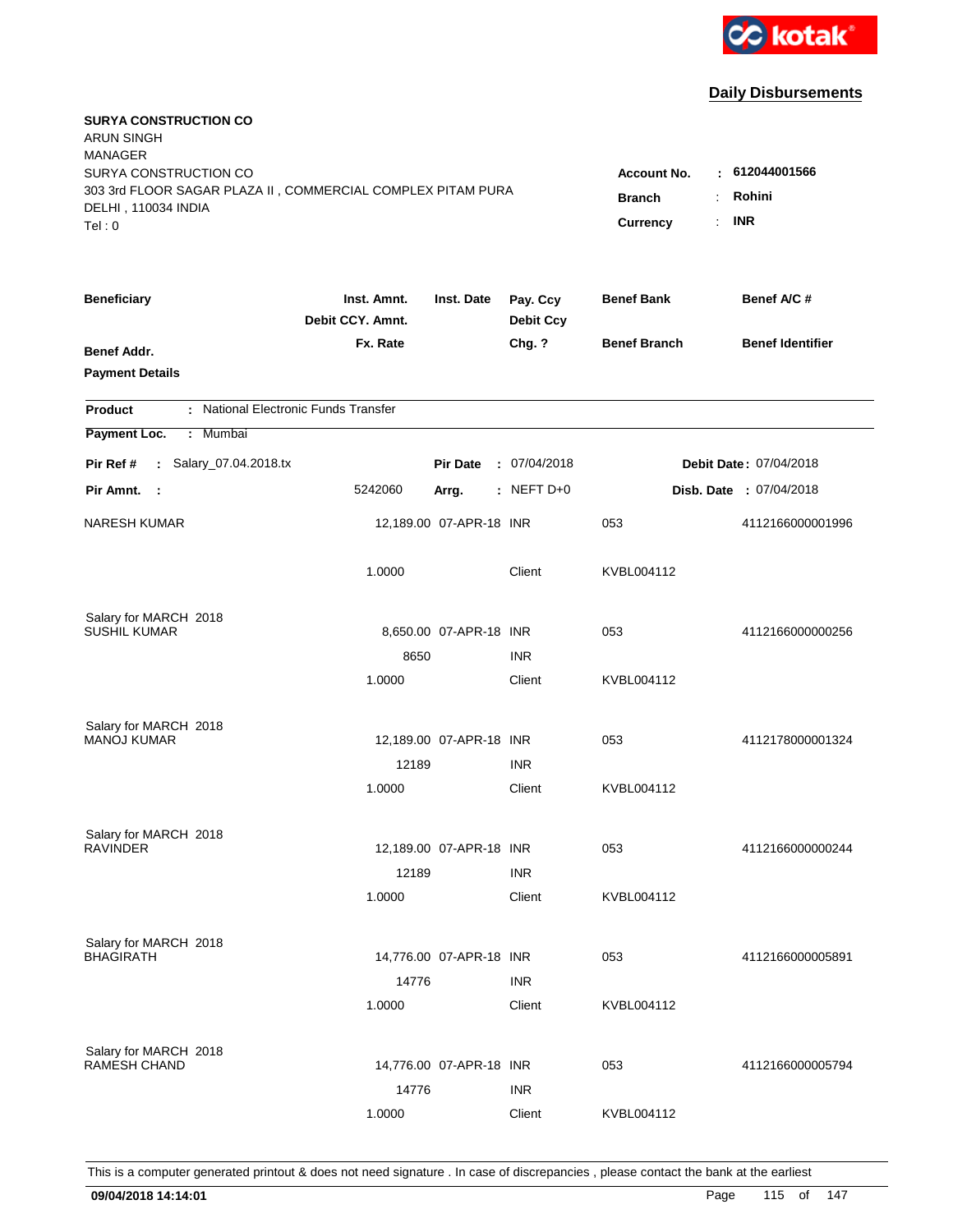

| <b>SURYA CONSTRUCTION CO</b><br><b>ARUN SINGH</b><br><b>MANAGER</b>                                         |                                                                       |                                        |                              |                     |                         |
|-------------------------------------------------------------------------------------------------------------|-----------------------------------------------------------------------|----------------------------------------|------------------------------|---------------------|-------------------------|
| SURYA CONSTRUCTION CO<br>303 3rd FLOOR SAGAR PLAZA II, COMMERCIAL COMPLEX PITAM PURA<br>DELHI, 110034 INDIA | <b>Account No.</b><br><b>Branch</b><br>÷<br>$\mathbb{R}^{\mathbb{Z}}$ | : 612044001566<br>Rohini<br><b>INR</b> |                              |                     |                         |
| Tel: 0                                                                                                      |                                                                       |                                        |                              | Currency            |                         |
| <b>Beneficiary</b>                                                                                          | Inst. Amnt.<br>Debit CCY, Amnt.                                       | Inst. Date                             | Pay. Ccy<br><b>Debit Ccy</b> | <b>Benef Bank</b>   | Benef A/C #             |
| Benef Addr.<br><b>Payment Details</b>                                                                       | Fx. Rate                                                              |                                        | Chg. ?                       | <b>Benef Branch</b> | <b>Benef Identifier</b> |
| : National Electronic Funds Transfer<br><b>Product</b>                                                      |                                                                       |                                        |                              |                     |                         |
| Payment Loc.<br>: Mumbai                                                                                    |                                                                       |                                        |                              |                     |                         |
| : Salary_07.04.2018.tx<br>Pir Ref #                                                                         |                                                                       | <b>Pir Date</b>                        | : 07/04/2018                 |                     | Debit Date: 07/04/2018  |
| Pir Amnt. :                                                                                                 | 5242060                                                               | Arrg.                                  | : NEFT D+0                   |                     | Disb. Date: 07/04/2018  |
| <b>RAMESH CHAND</b>                                                                                         |                                                                       | 14,776.00 07-APR-18 INR                |                              | 053                 | 4112166000005794        |
|                                                                                                             | 1.0000                                                                |                                        | Client                       | KVBL004112          |                         |
| Salary for MARCH 2018                                                                                       |                                                                       |                                        |                              |                     |                         |
| <b>MUKESH</b>                                                                                               |                                                                       | 14,776.00 07-APR-18 INR                |                              | 053                 | 4112166000000630        |
|                                                                                                             | 14776<br>1.0000                                                       |                                        | <b>INR</b><br>Client         | KVBL004112          |                         |
|                                                                                                             |                                                                       |                                        |                              |                     |                         |
| Salary for MARCH 2018                                                                                       |                                                                       |                                        |                              |                     |                         |
| PHOOL KUMAR                                                                                                 |                                                                       | 14,776.00 07-APR-18 INR                |                              | 053                 | 4112166000000197        |
|                                                                                                             | 14776                                                                 |                                        | <b>INR</b>                   |                     |                         |
|                                                                                                             | 1.0000                                                                |                                        | Client                       | KVBL004112          |                         |
| Salary for MARCH 2018                                                                                       |                                                                       |                                        |                              |                     |                         |
| <b>RAJENDER KUMAR</b>                                                                                       |                                                                       | 14,776.00 07-APR-18 INR                |                              | 053                 | 4112166000000583        |
|                                                                                                             | 14776                                                                 |                                        | <b>INR</b>                   |                     |                         |
|                                                                                                             | 1.0000                                                                |                                        | Client                       | KVBL004112          |                         |
| Salary for MARCH 2018                                                                                       |                                                                       |                                        |                              |                     |                         |
| <b>RAM BARAN</b>                                                                                            |                                                                       | 14,776.00 07-APR-18 INR                |                              | 053                 | 4112166000005493        |
|                                                                                                             | 14776                                                                 |                                        | <b>INR</b>                   |                     |                         |
|                                                                                                             | 1.0000                                                                |                                        | Client                       | KVBL004112          |                         |
|                                                                                                             |                                                                       |                                        |                              |                     |                         |
| Salary for MARCH 2018<br><b>RAVI SHANKAR</b>                                                                |                                                                       | 14,776.00 07-APR-18 INR                |                              | 053                 | 4112166000004969        |
|                                                                                                             | 14776                                                                 |                                        | <b>INR</b>                   |                     |                         |
|                                                                                                             | 1.0000                                                                |                                        | Client                       | KVBL004112          |                         |
|                                                                                                             |                                                                       |                                        |                              |                     |                         |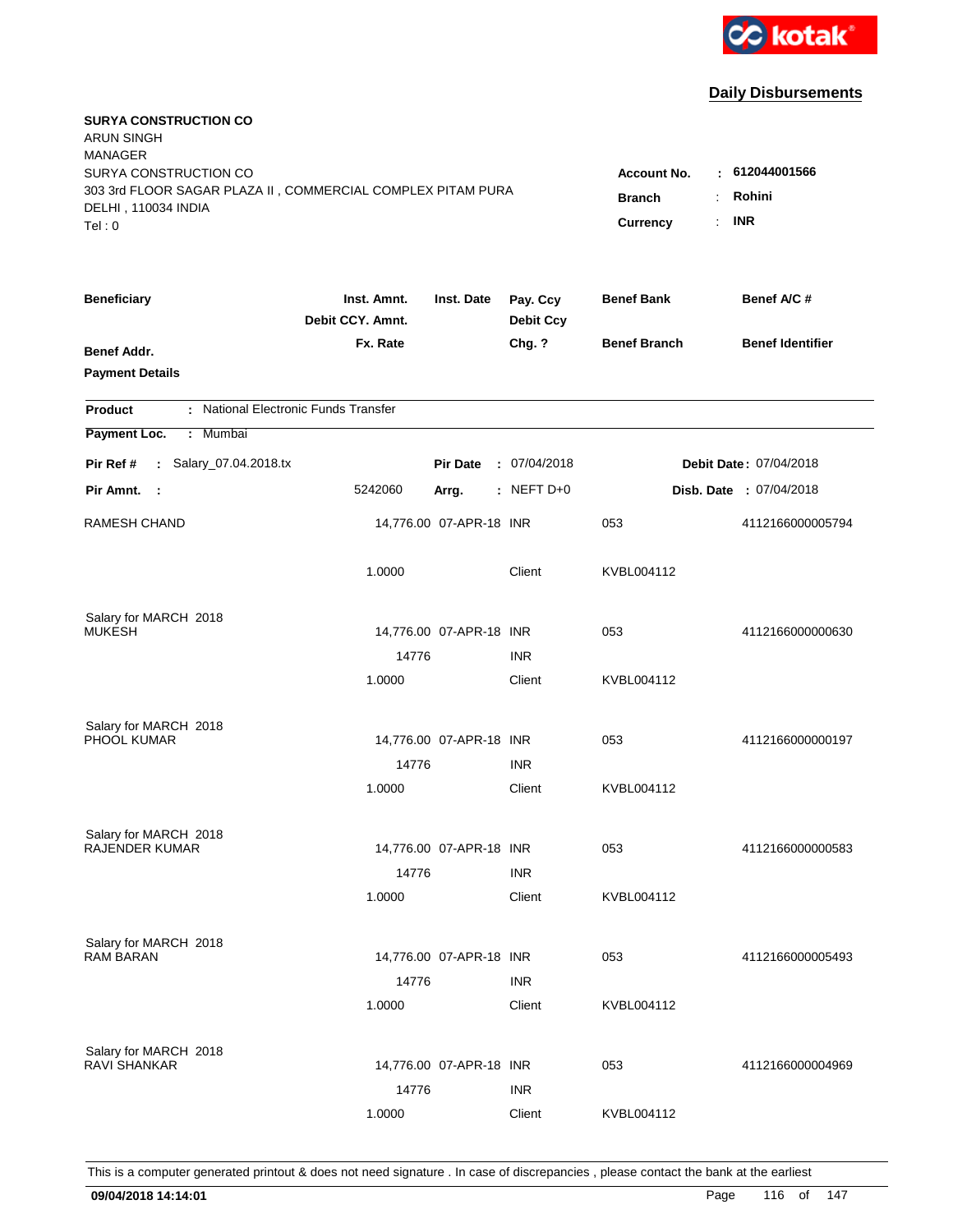

| <b>SURYA CONSTRUCTION CO</b><br><b>ARUN SINGH</b><br><b>MANAGER</b>                |                                 |                         |                              |                                       |                                |
|------------------------------------------------------------------------------------|---------------------------------|-------------------------|------------------------------|---------------------------------------|--------------------------------|
| SURYA CONSTRUCTION CO                                                              |                                 |                         |                              | <b>Account No.</b>                    | : 612044001566                 |
| 303 3rd FLOOR SAGAR PLAZA II, COMMERCIAL COMPLEX PITAM PURA<br>DELHI, 110034 INDIA |                                 | <b>Branch</b><br>÷.     | Rohini                       |                                       |                                |
| Tel: 0                                                                             |                                 |                         |                              | $\mathbb{R}^{\mathbb{Z}}$<br>Currency | <b>INR</b>                     |
|                                                                                    |                                 |                         |                              |                                       |                                |
| <b>Beneficiary</b>                                                                 | Inst. Amnt.<br>Debit CCY, Amnt. | Inst. Date              | Pay. Ccy<br><b>Debit Ccy</b> | <b>Benef Bank</b>                     | Benef A/C #                    |
| Benef Addr.                                                                        | Fx. Rate                        |                         | Chg. ?                       | <b>Benef Branch</b>                   | <b>Benef Identifier</b>        |
| <b>Payment Details</b>                                                             |                                 |                         |                              |                                       |                                |
| : National Electronic Funds Transfer<br><b>Product</b>                             |                                 |                         |                              |                                       |                                |
| Payment Loc.<br>Mumbai<br>÷.                                                       |                                 |                         |                              |                                       |                                |
| : Salary_07.04.2018.tx<br>Pir Ref #                                                |                                 | <b>Pir Date</b>         | : 07/04/2018                 |                                       | Debit Date: 07/04/2018         |
| Pir Amnt. :                                                                        | 5242060                         | Arrg.                   | $:$ NEFT D+0                 |                                       | <b>Disb. Date : 07/04/2018</b> |
|                                                                                    |                                 |                         |                              |                                       |                                |
| <b>RAVI SHANKAR</b>                                                                |                                 | 14,776.00 07-APR-18 INR |                              | 053                                   | 4112166000004969               |
|                                                                                    | 1.0000                          |                         | Client                       | KVBL004112                            |                                |
| Salary for MARCH 2018                                                              |                                 |                         |                              |                                       |                                |
| <b>TOTA RAM</b>                                                                    |                                 | 14,776.00 07-APR-18 INR |                              | 053                                   | 4112166000000154               |
|                                                                                    | 14776                           |                         | <b>INR</b>                   |                                       |                                |
|                                                                                    | 1.0000                          |                         | Client                       | KVBL004112                            |                                |
| Salary for MARCH 2018                                                              |                                 |                         |                              |                                       |                                |
| AMIT KUMAR                                                                         |                                 | 12,189.00 07-APR-18 INR |                              | 053                                   | 4112166000003454               |
|                                                                                    | 12189                           |                         | <b>INR</b>                   |                                       |                                |
|                                                                                    | 1.0000                          |                         | Client                       | KVBL004112                            |                                |
| Salary for MARCH 2018                                                              |                                 |                         |                              |                                       |                                |
| <b>SHISHPAL</b>                                                                    |                                 | 12,189.00 07-APR-18 INR |                              | 053                                   | 4112166000001903               |
|                                                                                    | 12189                           |                         | <b>INR</b>                   |                                       |                                |
|                                                                                    | 1.0000                          |                         | Client                       | KVBL004112                            |                                |
| Salary for MARCH 2018                                                              |                                 |                         |                              |                                       |                                |
| <b>SURENDRA KUMAR</b>                                                              |                                 | 12,189.00 07-APR-18 INR |                              | 053                                   | 4112166000001960               |
|                                                                                    | 12189                           |                         | <b>INR</b>                   |                                       |                                |
|                                                                                    | 1.0000                          |                         | Client                       | KVBL004112                            |                                |
| Salary for MARCH 2018                                                              |                                 |                         |                              |                                       |                                |
| <b>TUTTY</b>                                                                       |                                 | 12,189.00 07-APR-18 INR |                              | 053                                   | 4112166000002167               |
|                                                                                    | 12189                           |                         | <b>INR</b>                   |                                       |                                |
|                                                                                    | 1.0000                          |                         | Client                       | KVBL004112                            |                                |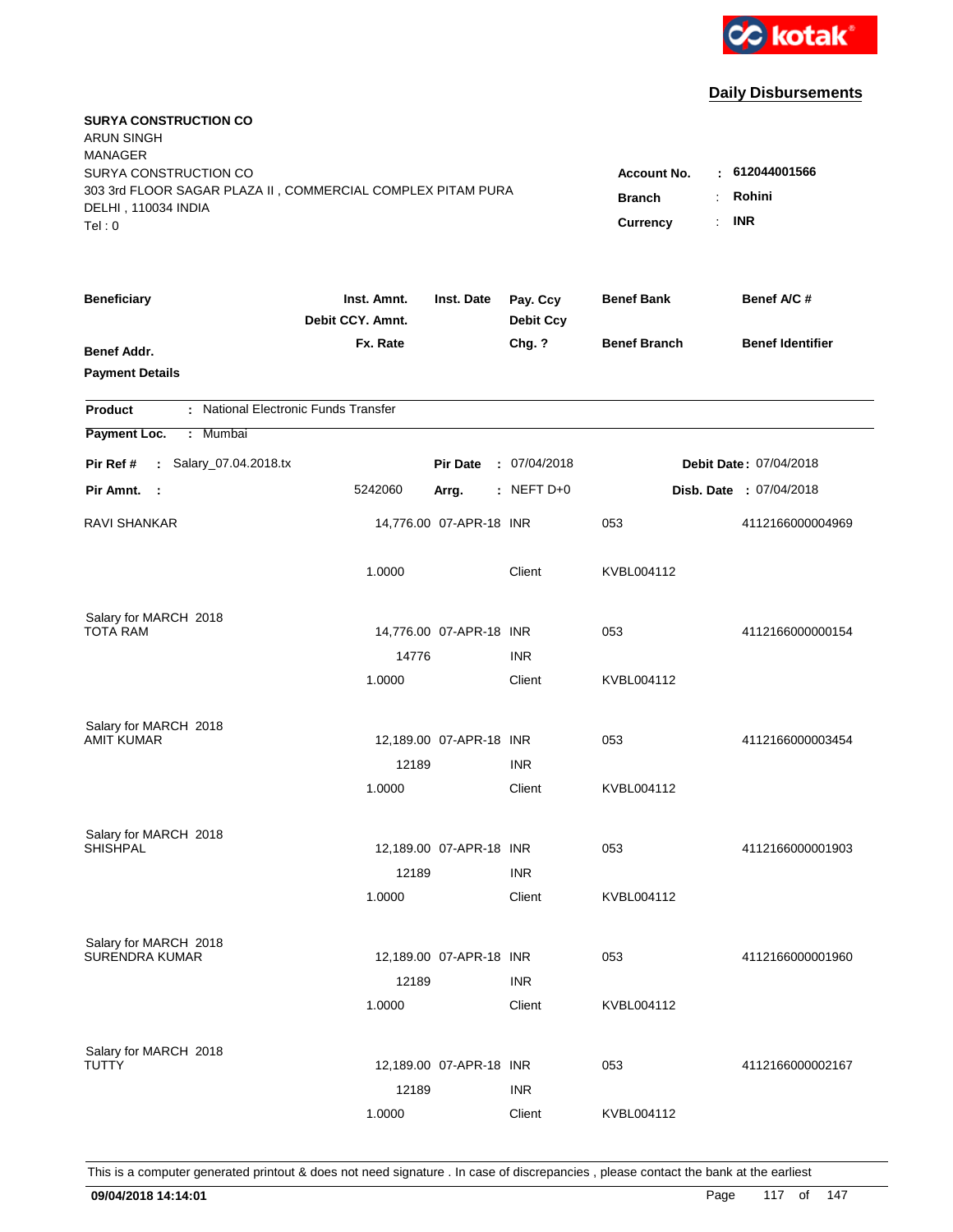

| <b>SURYA CONSTRUCTION CO</b><br><b>ARUN SINGH</b>                                            |                                                                                              |                         |                              |                     |                         |
|----------------------------------------------------------------------------------------------|----------------------------------------------------------------------------------------------|-------------------------|------------------------------|---------------------|-------------------------|
| <b>MANAGER</b><br>SURYA CONSTRUCTION CO                                                      |                                                                                              |                         |                              |                     | 612044001566            |
| 303 3rd FLOOR SAGAR PLAZA II, COMMERCIAL COMPLEX PITAM PURA<br>DELHI, 110034 INDIA<br>Tel: 0 | <b>Account No.</b><br>$\sim$<br>Rohini<br><b>Branch</b><br>÷<br><b>INR</b><br>Currency<br>÷. |                         |                              |                     |                         |
|                                                                                              |                                                                                              |                         |                              |                     |                         |
| <b>Beneficiary</b>                                                                           | Inst. Amnt.<br>Debit CCY. Amnt.                                                              | Inst. Date              | Pay. Ccy<br><b>Debit Ccy</b> | <b>Benef Bank</b>   | Benef A/C #             |
| Benef Addr.<br><b>Payment Details</b>                                                        | Fx. Rate                                                                                     |                         | Chg. ?                       | <b>Benef Branch</b> | <b>Benef Identifier</b> |
| : National Electronic Funds Transfer<br><b>Product</b>                                       |                                                                                              |                         |                              |                     |                         |
| Payment Loc.<br>: Mumbai                                                                     |                                                                                              |                         |                              |                     |                         |
| : Salary_07.04.2018.tx<br>Pir Ref #                                                          |                                                                                              | <b>Pir Date</b>         | : 07/04/2018                 |                     | Debit Date: 07/04/2018  |
| Pir Amnt.<br>- 1                                                                             | 5242060                                                                                      | Arrg.                   | $:$ NEFT D+0                 |                     | Disb. Date : 07/04/2018 |
| TUTTY                                                                                        |                                                                                              | 12,189.00 07-APR-18 INR |                              | 053                 | 4112166000002167        |
|                                                                                              | 1.0000                                                                                       |                         | Client                       | KVBL004112          |                         |
| Salary for MARCH 2018                                                                        |                                                                                              |                         |                              |                     |                         |
| <b>UMESH KUMAR</b>                                                                           |                                                                                              | 8,256.00 07-APR-18 INR  |                              | 053                 | 4112166000004957        |
|                                                                                              | 8256<br>1.0000                                                                               |                         | <b>INR</b><br>Client         | KVBL004112          |                         |
|                                                                                              |                                                                                              |                         |                              |                     |                         |
| Salary for MARCH 2018                                                                        |                                                                                              |                         |                              |                     |                         |
| <b>ASHISH KUMAR</b>                                                                          |                                                                                              | 8,650.00 07-APR-18 INR  |                              | 012                 | 19040100018482          |
|                                                                                              | 8650                                                                                         |                         | <b>INR</b>                   |                     |                         |
|                                                                                              | 1.0000                                                                                       |                         | Client                       | 110012032           |                         |
| Salary for MARCH 2018                                                                        |                                                                                              |                         |                              |                     |                         |
| RAM PRAKASH KHURANA                                                                          |                                                                                              | 26,000.00 07-APR-18 INR |                              | 259                 | 201104000056045         |
|                                                                                              | 26000                                                                                        |                         | <b>INR</b>                   |                     |                         |
|                                                                                              | 1.0000                                                                                       |                         | Client                       | IBK0000201          |                         |
| Salary for MARCH 2018                                                                        |                                                                                              |                         |                              |                     |                         |
| AMBER KATARIA                                                                                |                                                                                              | 19,650.00 07-APR-18 INR |                              | 229                 | 180401537831            |
|                                                                                              | 19650                                                                                        |                         | <b>INR</b>                   |                     |                         |
|                                                                                              | 1.0000                                                                                       |                         | Client                       | ICIC001804          |                         |
| Salary for MARCH 2018                                                                        |                                                                                              |                         |                              |                     |                         |
| <b>MAHENDER</b>                                                                              |                                                                                              | 6,197.00 07-APR-18 INR  |                              | 259                 | 201104000040488         |
|                                                                                              | 6197                                                                                         |                         | <b>INR</b>                   |                     |                         |
|                                                                                              | 1.0000                                                                                       |                         | Client                       | IBK0000201          |                         |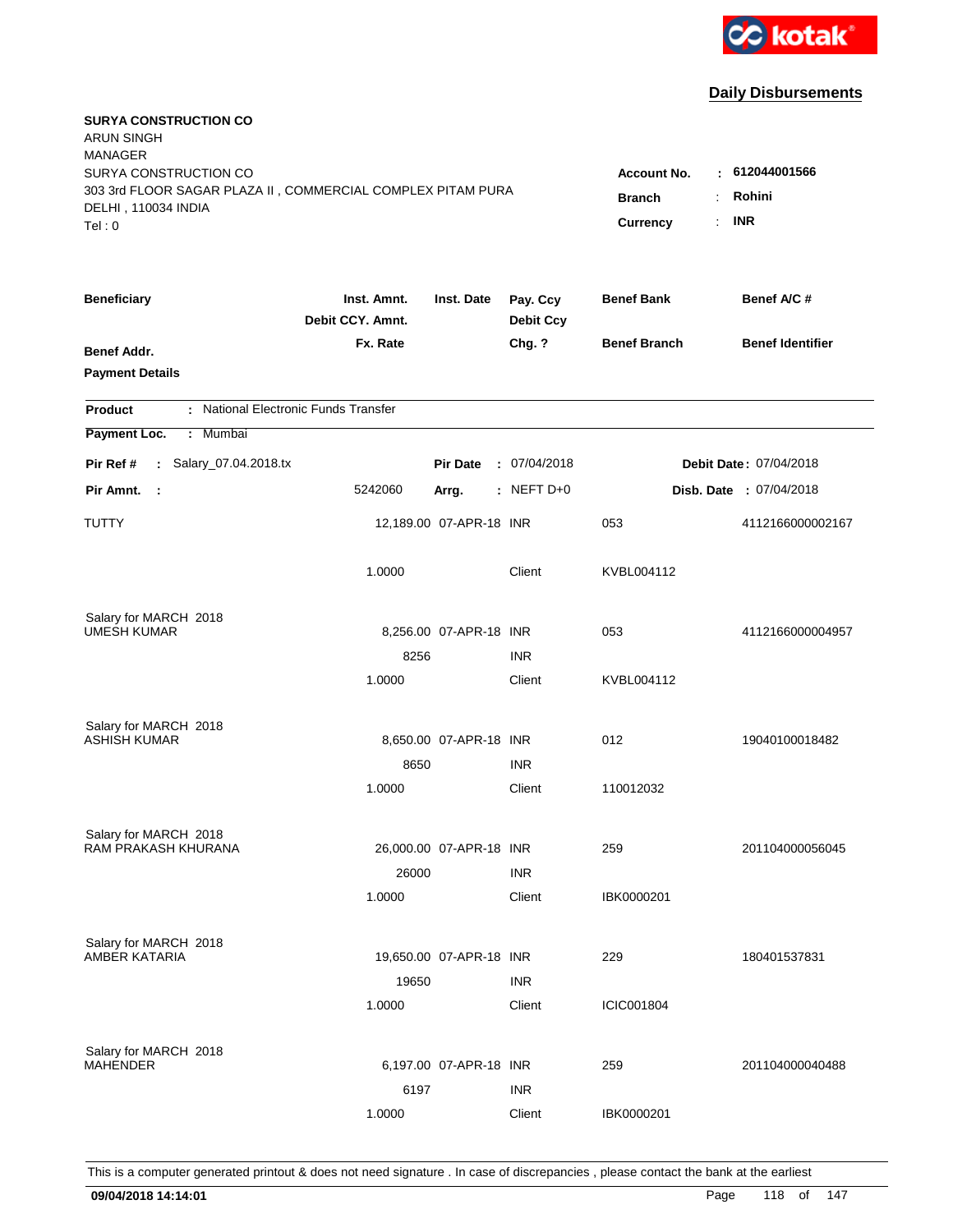

| <b>SURYA CONSTRUCTION CO</b><br><b>ARUN SINGH</b><br><b>MANAGER</b><br>SURYA CONSTRUCTION CO<br>303 3rd FLOOR SAGAR PLAZA II, COMMERCIAL COMPLEX PITAM PURA |                                 |                                                 |                              | <b>Account No.</b>  | $-612044001566$                |
|-------------------------------------------------------------------------------------------------------------------------------------------------------------|---------------------------------|-------------------------------------------------|------------------------------|---------------------|--------------------------------|
| DELHI, 110034 INDIA<br>Tel: 0                                                                                                                               |                                 | <b>Branch</b><br>÷.<br>Currency<br>$\mathbf{r}$ | Rohini<br><b>INR</b>         |                     |                                |
| <b>Beneficiary</b>                                                                                                                                          | Inst. Amnt.<br>Debit CCY. Amnt. | Inst. Date                                      | Pay. Ccy<br><b>Debit Ccy</b> | <b>Benef Bank</b>   | Benef A/C #                    |
| Benef Addr.<br><b>Payment Details</b>                                                                                                                       | Fx. Rate                        |                                                 | Chg. ?                       | <b>Benef Branch</b> | <b>Benef Identifier</b>        |
| : National Electronic Funds Transfer<br><b>Product</b>                                                                                                      |                                 |                                                 |                              |                     |                                |
| Payment Loc.<br>Mumbai<br>÷.                                                                                                                                |                                 |                                                 |                              |                     |                                |
| : Salary_07.04.2018.tx<br>Pir Ref #                                                                                                                         |                                 | <b>Pir Date</b>                                 | : 07/04/2018                 |                     | Debit Date: 07/04/2018         |
| Pir Amnt. :                                                                                                                                                 | 5242060                         | Arrg.                                           | $:$ NEFT D+0                 |                     | <b>Disb. Date : 07/04/2018</b> |
| MAHENDER                                                                                                                                                    |                                 | 6,197.00 07-APR-18 INR                          |                              | 259                 | 201104000040488                |
|                                                                                                                                                             | 1.0000                          |                                                 | Client                       | IBK0000201          |                                |
| Salary for MARCH 2018<br>MOHAMMAD SANJUR ALAM                                                                                                               |                                 |                                                 |                              | 012                 | 46240100010745                 |
|                                                                                                                                                             | 11009                           | 11,009.00 07-APR-18 INR                         | <b>INR</b>                   |                     |                                |
|                                                                                                                                                             | 1.0000                          |                                                 | Client                       | <b>BARBSECROH</b>   |                                |
| Salary for MARCH 2018                                                                                                                                       |                                 |                                                 |                              |                     |                                |
| <b>MUNNA LAL</b>                                                                                                                                            |                                 | 13,823.00 07-APR-18 INR                         |                              | 011                 | 165310100018325                |
|                                                                                                                                                             | 13823                           |                                                 | <b>INR</b>                   |                     |                                |
|                                                                                                                                                             | 1.0000                          |                                                 | Client                       | ANDB001653          |                                |
| Salary for MARCH 2018                                                                                                                                       |                                 |                                                 |                              |                     |                                |
| <b>RAM KUMAR</b>                                                                                                                                            |                                 | 13,823.00 07-APR-18 INR                         |                              | 024                 | 1519000100332276               |
|                                                                                                                                                             | 13823                           |                                                 | <b>INR</b>                   |                     |                                |
|                                                                                                                                                             | 1.0000                          |                                                 | Client                       | 110024066           |                                |
| Salary for MARCH 2018                                                                                                                                       |                                 |                                                 |                              |                     |                                |
| <b>MANOJ</b>                                                                                                                                                |                                 | 15,038.00 07-APR-18 INR                         |                              | 014                 | 60277033964                    |
|                                                                                                                                                             | 15038                           |                                                 | <b>INR</b>                   |                     |                                |
|                                                                                                                                                             | 1.0000                          |                                                 | Client                       | MAHB001854          |                                |
| Salary for MARCH 2018                                                                                                                                       |                                 |                                                 |                              |                     |                                |
| <b>SHAYAM JI</b>                                                                                                                                            |                                 | 13,823.00 07-APR-18 INR                         |                              | 011                 | 16531010004308                 |
|                                                                                                                                                             | 13823                           |                                                 | <b>INR</b>                   |                     |                                |
|                                                                                                                                                             | 1.0000                          |                                                 | Client                       | ANDB001653          |                                |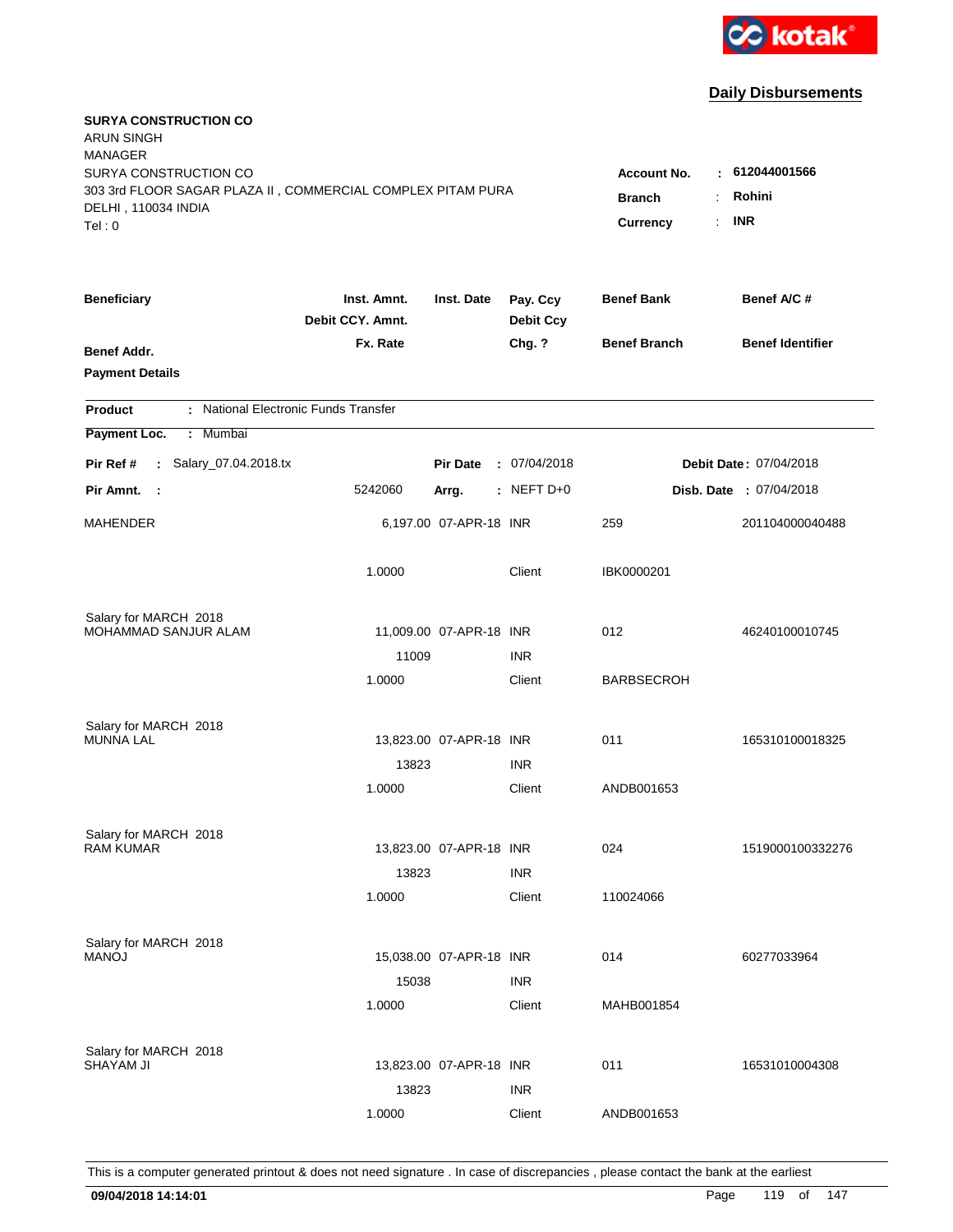

| <b>SURYA CONSTRUCTION CO</b><br><b>ARUN SINGH</b><br><b>MANAGER</b>                  |                                 |                         |                              |                                     |                          |
|--------------------------------------------------------------------------------------|---------------------------------|-------------------------|------------------------------|-------------------------------------|--------------------------|
| SURYA CONSTRUCTION CO<br>303 3rd FLOOR SAGAR PLAZA II, COMMERCIAL COMPLEX PITAM PURA |                                 |                         |                              | <b>Account No.</b><br><b>Branch</b> | : 612044001566<br>Rohini |
| DELHI, 110034 INDIA<br>Tel: 0                                                        |                                 |                         |                              | Currency<br>÷.                      | <b>INR</b>               |
| <b>Beneficiary</b>                                                                   | Inst. Amnt.<br>Debit CCY. Amnt. | Inst. Date              | Pay. Ccy<br><b>Debit Ccy</b> | <b>Benef Bank</b>                   | Benef A/C #              |
| Benef Addr.<br><b>Payment Details</b>                                                | Fx. Rate                        |                         | Chg. ?                       | <b>Benef Branch</b>                 | <b>Benef Identifier</b>  |
| : National Electronic Funds Transfer<br><b>Product</b>                               |                                 |                         |                              |                                     |                          |
| Payment Loc.<br>: Mumbai                                                             |                                 |                         |                              |                                     |                          |
| : Salary_07.04.2018.tx<br>Pir Ref #                                                  |                                 | <b>Pir Date</b>         | : 07/04/2018                 |                                     | Debit Date: 07/04/2018   |
| Pir Amnt.<br>$\sim$ 1                                                                | 5242060                         | Arrg.                   | : NEFT $D+0$                 |                                     | Disb. Date : 07/04/2018  |
| SHAYAM JI                                                                            |                                 | 13,823.00 07-APR-18 INR |                              | 011                                 | 16531010004308           |
|                                                                                      | 1.0000                          |                         | Client                       | ANDB001653                          |                          |
| Salary for MARCH 2018                                                                |                                 |                         |                              |                                     |                          |
| <b>VINAY KUMAR</b>                                                                   |                                 | 13,823.00 07-APR-18 INR |                              | 011                                 | 165310100044117          |
|                                                                                      | 13823                           |                         | <b>INR</b>                   |                                     |                          |
|                                                                                      | 1.0000                          |                         | Client                       | ANDB001653                          |                          |
| Salary for MARCH 2018                                                                |                                 |                         |                              |                                     |                          |
| <b>RAJ KISHOR</b>                                                                    |                                 | 11,402.00 07-APR-18 INR |                              | 012                                 | 33288100002868           |
|                                                                                      | 11402                           |                         | <b>INR</b>                   |                                     |                          |
|                                                                                      | 1.0000                          |                         | Client                       | <b>BAR0JAHANG</b>                   |                          |
| Salary for MARCH 2018                                                                |                                 |                         |                              |                                     |                          |
| <b>PAWAN KUMAR</b>                                                                   |                                 | 19,650.00 07-APR-18 INR |                              | 002                                 | 10240086739              |
|                                                                                      | 19650                           |                         | <b>INR</b>                   |                                     |                          |
|                                                                                      | 1.0000                          |                         | Client                       | 110002163                           |                          |
| Salary for MARCH 2018                                                                |                                 |                         |                              |                                     |                          |
| <b>SURJEET PAL</b>                                                                   |                                 | 15,038.00 07-APR-18 INR |                              | 017                                 | 520101244470673          |
|                                                                                      | 15038                           |                         | <b>INR</b>                   |                                     |                          |
|                                                                                      | 1.0000                          |                         | Client                       | COR0000530                          |                          |
|                                                                                      |                                 |                         |                              |                                     |                          |
| Salary for MARCH 2018<br><b>PARDEEP</b>                                              |                                 | 12,393.00 07-APR-18 INR |                              | 024                                 | 4810000100019590         |
|                                                                                      | 12393                           |                         | <b>INR</b>                   |                                     |                          |
|                                                                                      | 1.0000                          |                         | Client                       | PUN0481000                          |                          |
|                                                                                      |                                 |                         |                              |                                     |                          |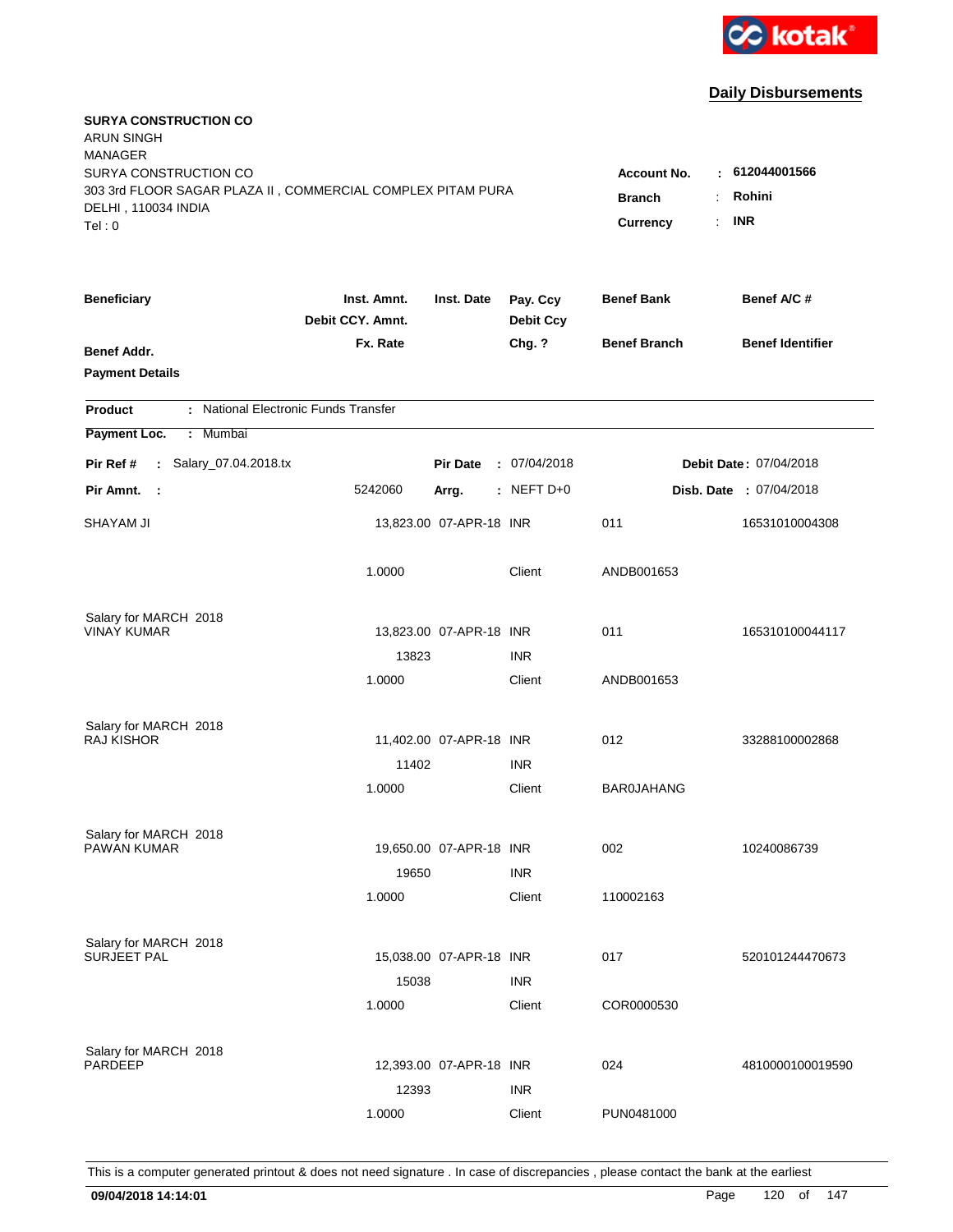

| <b>SURYA CONSTRUCTION CO</b>                                                       |                  |                         |                  |                            |                         |
|------------------------------------------------------------------------------------|------------------|-------------------------|------------------|----------------------------|-------------------------|
| <b>ARUN SINGH</b><br><b>MANAGER</b>                                                |                  |                         |                  |                            |                         |
| SURYA CONSTRUCTION CO                                                              |                  |                         |                  | <b>Account No.</b><br>٠    | 612044001566            |
| 303 3rd FLOOR SAGAR PLAZA II, COMMERCIAL COMPLEX PITAM PURA<br>DELHI, 110034 INDIA |                  |                         |                  | <b>Branch</b>              | Rohini                  |
| Tel: 0                                                                             |                  |                         |                  | <b>Currency</b><br>$\cdot$ | <b>INR</b>              |
| <b>Beneficiary</b>                                                                 | Inst. Amnt.      | Inst. Date              | Pay. Ccy         | <b>Benef Bank</b>          | Benef A/C #             |
|                                                                                    | Debit CCY. Amnt. |                         | <b>Debit Ccy</b> |                            |                         |
| <b>Benef Addr.</b>                                                                 | Fx. Rate         |                         | Chg. ?           | <b>Benef Branch</b>        | <b>Benef Identifier</b> |
| <b>Payment Details</b>                                                             |                  |                         |                  |                            |                         |
| : National Electronic Funds Transfer<br><b>Product</b>                             |                  |                         |                  |                            |                         |
| Payment Loc.<br>: Mumbai                                                           |                  |                         |                  |                            |                         |
| : Salary_07.04.2018.tx<br>Pir Ref #                                                |                  | <b>Pir Date</b>         | : 07/04/2018     |                            | Debit Date: 07/04/2018  |
| Pir Amnt. :                                                                        | 5242060          | Arrg.                   | $:$ NEFT D+0     |                            | Disb. Date : 07/04/2018 |
| PARDEEP                                                                            |                  | 12,393.00 07-APR-18 INR |                  | 024                        | 4810000100019590        |
|                                                                                    | 1.0000           |                         | Client           | PUN0481000                 |                         |
| Salary for MARCH 2018<br><b>MAHENDER</b>                                           |                  | 6,197.00 07-APR-18 INR  |                  | 259                        | 201104000040488         |
|                                                                                    | 6197             |                         | <b>INR</b>       |                            |                         |
|                                                                                    | 1.0000           |                         | Client           | IBK0000201                 |                         |

Salary for MARCH 2018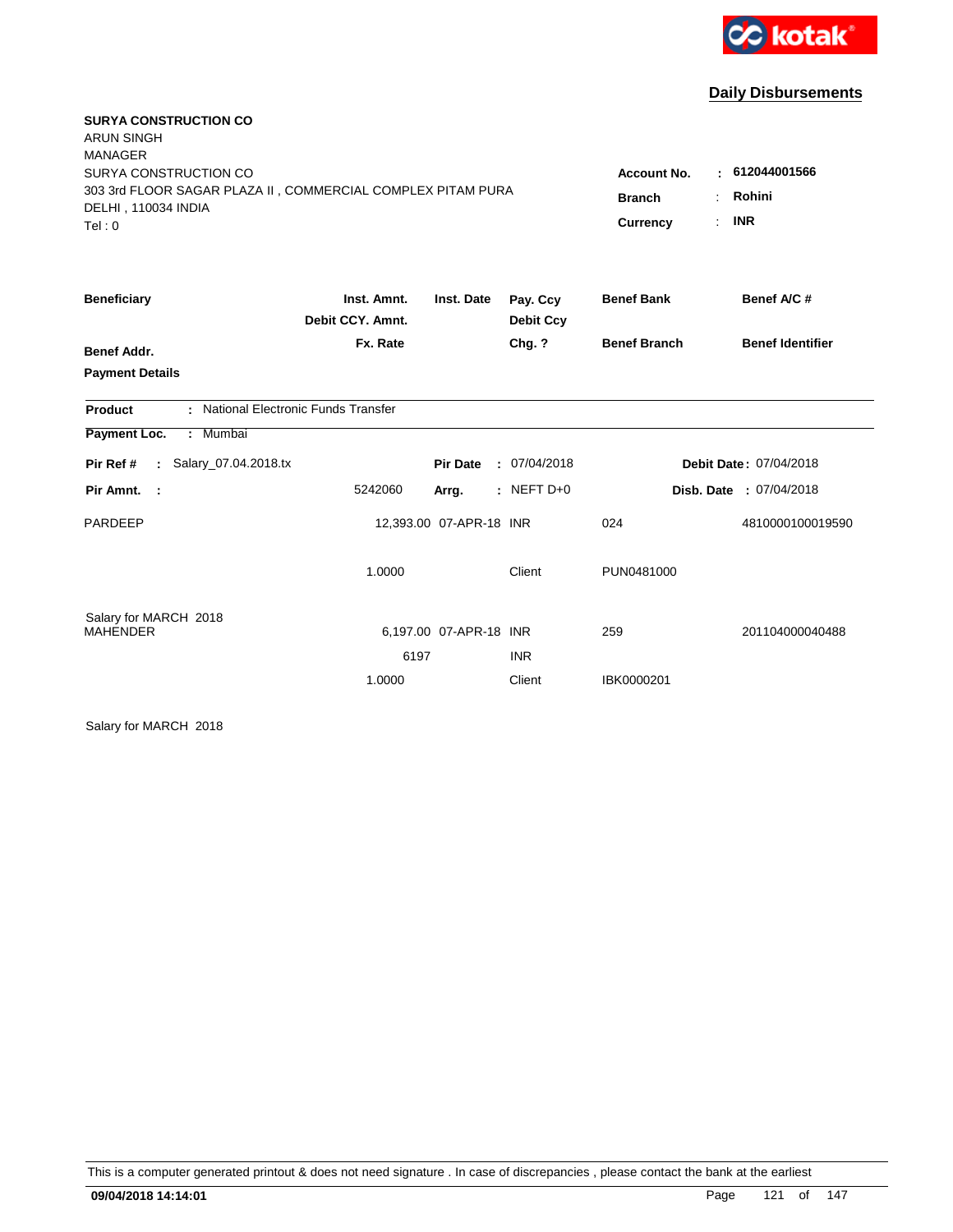

| <b>SURYA CONSTRUCTION CO</b><br><b>ARUN SINGH</b><br><b>MANAGER</b>                                                  |                                                       |                                      |                              |                     |                         |
|----------------------------------------------------------------------------------------------------------------------|-------------------------------------------------------|--------------------------------------|------------------------------|---------------------|-------------------------|
| SURYA CONSTRUCTION CO<br>303 3rd FLOOR SAGAR PLAZA II, COMMERCIAL COMPLEX PITAM PURA<br>DELHI, 110034 INDIA<br>Tel:0 | <b>Account No.</b><br><b>Branch</b><br>Currency<br>÷. | 612044001566<br>Rohini<br><b>INR</b> |                              |                     |                         |
|                                                                                                                      |                                                       |                                      |                              |                     |                         |
| <b>Beneficiary</b>                                                                                                   | Inst. Amnt.<br>Debit CCY. Amnt.                       | Inst. Date                           | Pay. Ccy<br><b>Debit Ccy</b> | <b>Benef Bank</b>   | Benef A/C #             |
| <b>Benef Addr.</b><br><b>Payment Details</b>                                                                         | Fx. Rate                                              |                                      | Chg. ?                       | <b>Benef Branch</b> | <b>Benef Identifier</b> |
| : National Electronic Funds Transfer<br><b>Product</b>                                                               |                                                       |                                      |                              |                     |                         |
| Payment Loc.<br>: Mumbai                                                                                             |                                                       |                                      |                              |                     |                         |
| : SalaryH_07.04.2018.t<br>Pir Ref #                                                                                  |                                                       | <b>Pir Date</b>                      | : 07/04/2018                 |                     | Debit Date: 07/04/2018  |
| Pir Amnt. :                                                                                                          | 873911                                                | Arrg.                                | $:$ NEFT D+0                 |                     | Disb. Date : 07/04/2018 |
| <b>VIKRAM</b>                                                                                                        |                                                       | 8,245.00 07-APR-18 INR               |                              | 007                 | 65178988855             |
|                                                                                                                      | 8245                                                  |                                      | <b>INR</b>                   |                     |                         |
|                                                                                                                      | 1.0000                                                |                                      | Client                       | RSTB000359          |                         |
| Salary for MARCH 2018                                                                                                |                                                       |                                      |                              |                     |                         |
| <b>SANJEEV KUMAR</b>                                                                                                 |                                                       | 7,978.00 07-APR-18 INR               |                              | 234                 | 159466401886            |
|                                                                                                                      | 7978                                                  |                                      | <b>INR</b>                   |                     |                         |
|                                                                                                                      | 1.0000                                                |                                      | Client                       | <b>INDB000344</b>   |                         |
| Salary for MARCH 2018                                                                                                |                                                       |                                      |                              |                     |                         |
| <b>AVTAR SINGH GIRI</b>                                                                                              |                                                       | 7,978.00 07-APR-18 INR               |                              | 211                 | 917010034543247         |
|                                                                                                                      | 7978                                                  |                                      | <b>INR</b>                   |                     |                         |
|                                                                                                                      | 1.0000                                                |                                      | Client                       | UTIB001917          |                         |
| Salary for MARCH 2018                                                                                                |                                                       |                                      |                              |                     |                         |
| VINAY                                                                                                                |                                                       | 10,308.00 07-APR-18 INR              |                              | 024                 | 2939001501944287        |
|                                                                                                                      | 10308                                                 |                                      | <b>INR</b>                   |                     |                         |
|                                                                                                                      | 1.0000                                                |                                      | Client                       | 160024034           |                         |
| Salary for MARCH 2018                                                                                                |                                                       |                                      |                              |                     |                         |
| <b>INAM AHMAD</b>                                                                                                    |                                                       | 10,308.00 07-APR-18 INR              |                              | 007                 | 65238364341             |
|                                                                                                                      | 10308                                                 |                                      | <b>INR</b>                   |                     |                         |
|                                                                                                                      | 1.0000                                                |                                      | Client                       | STB0000327          |                         |
| Salary for MARCH 2018                                                                                                |                                                       |                                      |                              |                     |                         |
| <b>VIKAS SHARMA</b>                                                                                                  |                                                       | 8,245.00 07-APR-18 INR               |                              | 007                 | 65231815112             |
|                                                                                                                      | 8245                                                  |                                      | <b>INR</b>                   |                     |                         |
|                                                                                                                      | 1.0000                                                |                                      | Client                       | RSTB000359          |                         |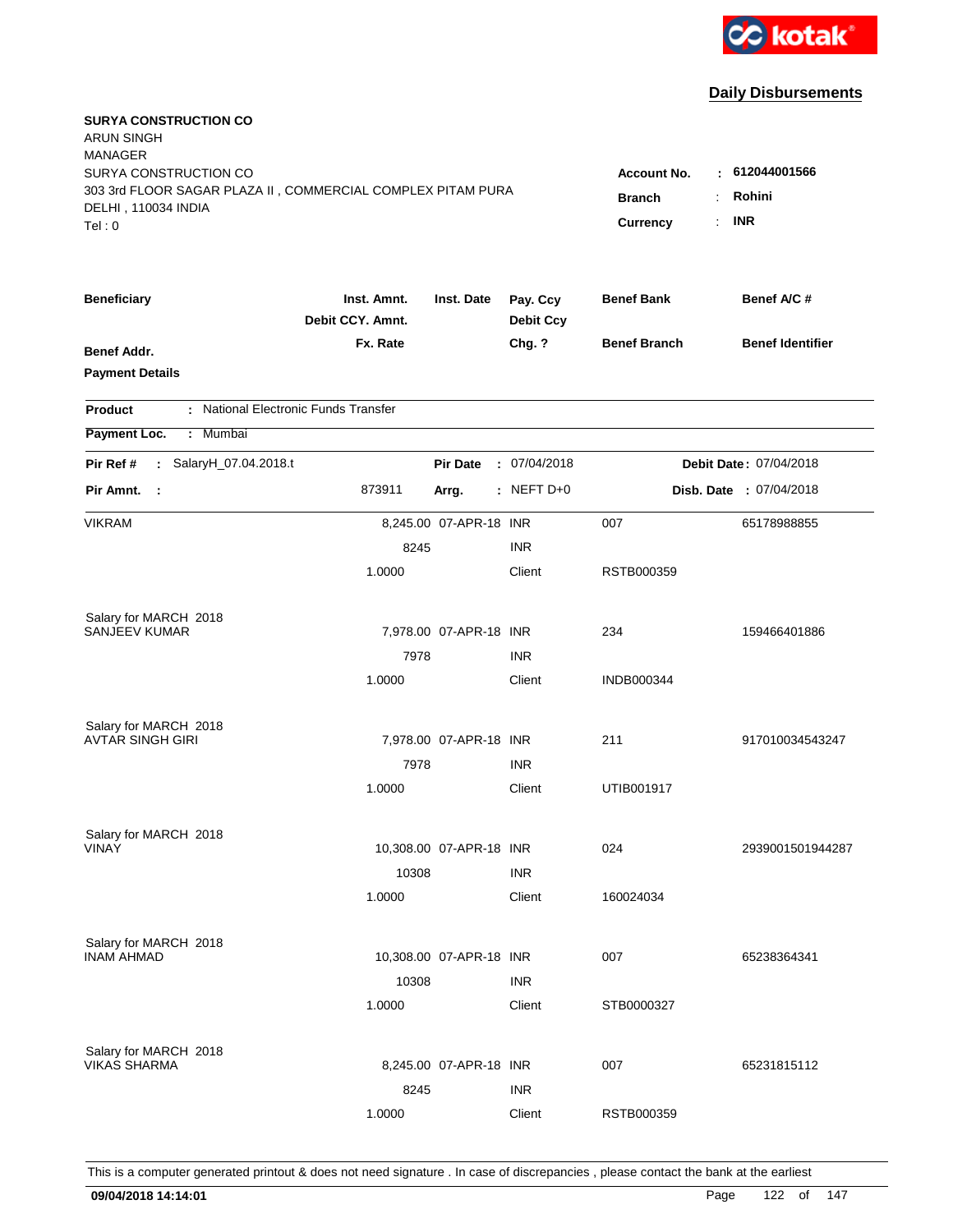

| <b>SURYA CONSTRUCTION CO</b><br><b>ARUN SINGH</b><br><b>MANAGER</b>                                                   |                                                 |                                                     |                              |                     |                                |
|-----------------------------------------------------------------------------------------------------------------------|-------------------------------------------------|-----------------------------------------------------|------------------------------|---------------------|--------------------------------|
| SURYA CONSTRUCTION CO<br>303 3rd FLOOR SAGAR PLAZA II, COMMERCIAL COMPLEX PITAM PURA<br>DELHI, 110034 INDIA<br>Tel: 0 | <b>Account No.</b><br><b>Branch</b><br>Currency | $-612044001566$<br>Rohini<br>÷.<br><b>INR</b><br>÷. |                              |                     |                                |
| <b>Beneficiary</b>                                                                                                    | Inst. Amnt.<br>Debit CCY. Amnt.                 | Inst. Date                                          | Pay. Ccy<br><b>Debit Ccy</b> | <b>Benef Bank</b>   | Benef A/C #                    |
| Benef Addr.<br><b>Payment Details</b>                                                                                 | Fx. Rate                                        |                                                     | Chg. ?                       | <b>Benef Branch</b> | <b>Benef Identifier</b>        |
| : National Electronic Funds Transfer<br><b>Product</b>                                                                |                                                 |                                                     |                              |                     |                                |
| Payment Loc.<br>: Mumbai                                                                                              |                                                 |                                                     |                              |                     |                                |
| : SalaryH_07.04.2018.t<br>Pir Ref #                                                                                   |                                                 | <b>Pir Date</b>                                     | : 07/04/2018                 |                     | Debit Date: 07/04/2018         |
| Pir Amnt. :                                                                                                           | 873911                                          | Arrg.                                               | $:$ NEFT D+0                 |                     | <b>Disb. Date : 07/04/2018</b> |
| <b>VIKAS SHARMA</b>                                                                                                   |                                                 | 8,245.00 07-APR-18 INR                              |                              | 007                 | 65231815112                    |
|                                                                                                                       | 1.0000                                          |                                                     | Client                       | RSTB000359          |                                |
| Salary for MARCH 2018                                                                                                 |                                                 |                                                     |                              |                     |                                |
| ANIL KUMAR                                                                                                            |                                                 | 10,308.00 07-APR-18 INR                             |                              | 002                 | 31270852230                    |
|                                                                                                                       | 10308                                           |                                                     | <b>INR</b>                   |                     |                                |
|                                                                                                                       | 1.0000                                          |                                                     | Client                       | <b>SBINARAING</b>   |                                |
| Salary for MARCH 2018                                                                                                 |                                                 |                                                     |                              |                     |                                |
| <b>RAVINDER KUMAR</b>                                                                                                 |                                                 | 7,978.00 07-APR-18 INR                              |                              | 007                 | 65183782096                    |
|                                                                                                                       | 7978                                            |                                                     | <b>INR</b>                   |                     |                                |
|                                                                                                                       | 1.0000                                          |                                                     | Client                       | RSTB000359          |                                |
| Salary for MARCH 2018                                                                                                 |                                                 |                                                     |                              |                     |                                |
| <b>ASHWANI KUMAR</b>                                                                                                  |                                                 | 8,245.00 07-APR-18 INR                              |                              | 007                 | 55151027227                    |
|                                                                                                                       | 8245                                            |                                                     | <b>INR</b>                   |                     |                                |
|                                                                                                                       | 1.0000                                          |                                                     | Client                       | RSTB000359          |                                |
| Salary for MARCH 2018                                                                                                 |                                                 |                                                     |                              |                     |                                |
| <b>DILAIL SINGH</b>                                                                                                   |                                                 | 8,245.00 07-APR-18 INR                              |                              | 016                 | 3640557507                     |
|                                                                                                                       | 8245                                            |                                                     | <b>INR</b>                   |                     |                                |
|                                                                                                                       | 1.0000                                          |                                                     | Client                       | CBIN281589          |                                |
|                                                                                                                       |                                                 |                                                     |                              |                     |                                |
| Salary for MARCH 2018<br><b>NARANJAN SINGH</b>                                                                        |                                                 | 6,648.00 07-APR-18 INR                              |                              | 002                 | 34591472921                    |
|                                                                                                                       | 6648                                            |                                                     | <b>INR</b>                   |                     |                                |
|                                                                                                                       | 1.0000                                          |                                                     | Client                       | RSBI010471          |                                |
|                                                                                                                       |                                                 |                                                     |                              |                     |                                |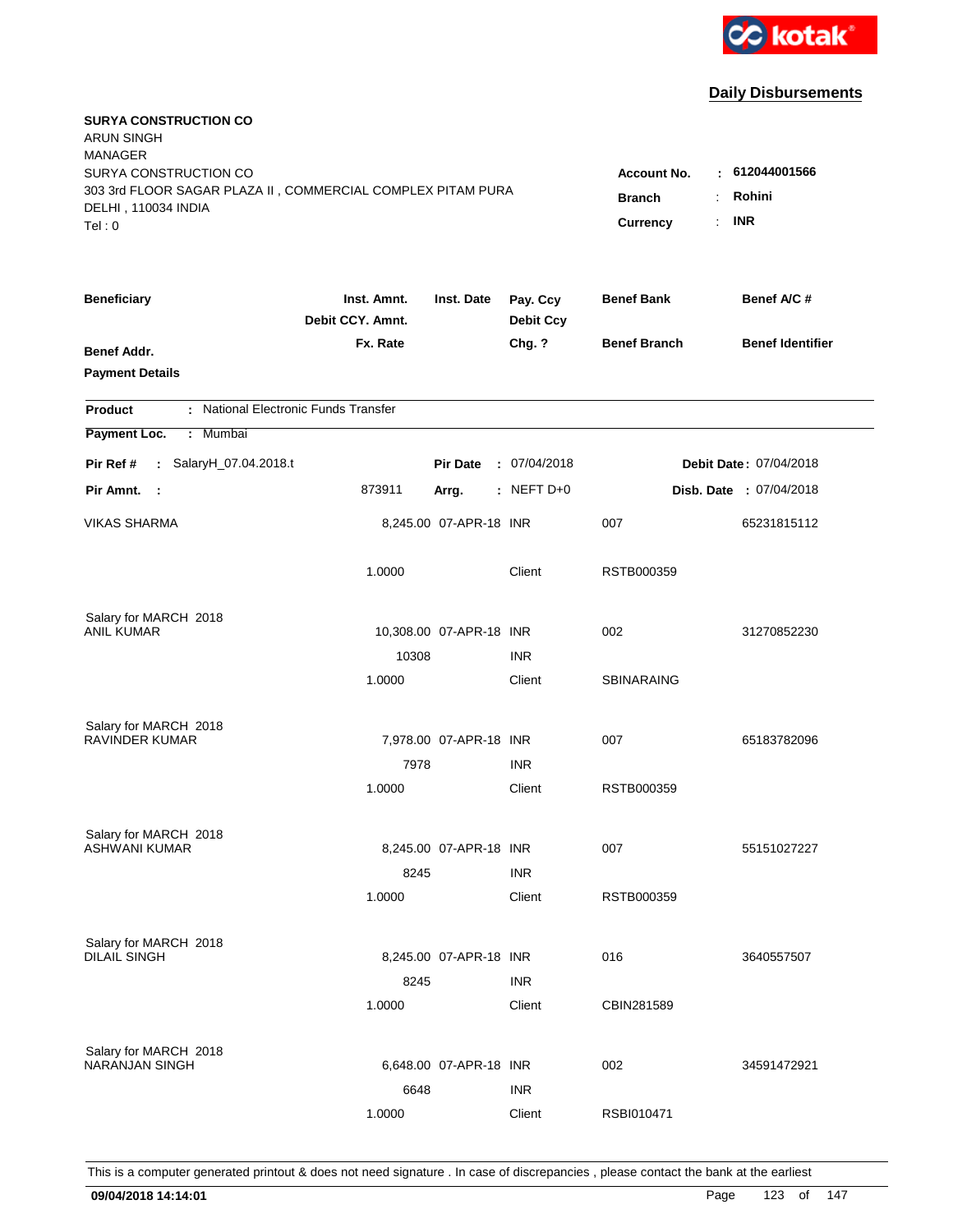

| <b>SURYA CONSTRUCTION CO</b><br><b>ARUN SINGH</b><br><b>MANAGER</b>                                                   |                                                                       |                                        |                              |                     |                                |
|-----------------------------------------------------------------------------------------------------------------------|-----------------------------------------------------------------------|----------------------------------------|------------------------------|---------------------|--------------------------------|
| SURYA CONSTRUCTION CO<br>303 3rd FLOOR SAGAR PLAZA II, COMMERCIAL COMPLEX PITAM PURA<br>DELHI, 110034 INDIA<br>Tel: 0 | <b>Account No.</b><br><b>Branch</b><br>÷.<br>Currency<br>$\mathbf{r}$ | : 612044001566<br>Rohini<br><b>INR</b> |                              |                     |                                |
| <b>Beneficiary</b>                                                                                                    | Inst. Amnt.<br>Debit CCY. Amnt.                                       | Inst. Date                             | Pay. Ccy<br><b>Debit Ccy</b> | <b>Benef Bank</b>   | Benef A/C #                    |
| Benef Addr.<br><b>Payment Details</b>                                                                                 | Fx. Rate                                                              |                                        | Chg. ?                       | <b>Benef Branch</b> | <b>Benef Identifier</b>        |
| : National Electronic Funds Transfer<br><b>Product</b>                                                                |                                                                       |                                        |                              |                     |                                |
| Payment Loc.<br>Mumbai<br>÷.                                                                                          |                                                                       |                                        |                              |                     |                                |
| : SalaryH_07.04.2018.t<br>Pir Ref #                                                                                   |                                                                       | <b>Pir Date</b>                        | : 07/04/2018                 |                     | <b>Debit Date: 07/04/2018</b>  |
| Pir Amnt.<br>$\sim$ 1                                                                                                 | 873911                                                                | Arrg.                                  | $:$ NEFT D+0                 |                     | <b>Disb. Date : 07/04/2018</b> |
| <b>NARANJAN SINGH</b>                                                                                                 |                                                                       | 6,648.00 07-APR-18 INR                 |                              | 002                 | 34591472921                    |
|                                                                                                                       | 1.0000                                                                |                                        | Client                       | RSBI010471          |                                |
| Salary for MARCH 2018                                                                                                 |                                                                       |                                        |                              |                     |                                |
| <b>KRISHAN KUMAR</b>                                                                                                  |                                                                       | 17,675.00 07-APR-18 INR                |                              | 020                 | 141901000002047                |
|                                                                                                                       | 17675                                                                 |                                        | <b>INR</b>                   |                     |                                |
|                                                                                                                       | 1.0000                                                                |                                        | Client                       | 160020003           |                                |
| Salary for MARCH 2018                                                                                                 |                                                                       |                                        |                              |                     |                                |
| <b>MUKESH</b>                                                                                                         |                                                                       | 10,308.00 07-APR-18 INR                |                              | 024                 | 4680006900004872               |
|                                                                                                                       | 10308                                                                 |                                        | <b>INR</b>                   |                     |                                |
|                                                                                                                       | 1.0000                                                                |                                        | Client                       | PNBMADLAUD          |                                |
| Salary for MARCH 2018                                                                                                 |                                                                       |                                        |                              |                     |                                |
| <b>JAI BHAGWAN</b>                                                                                                    |                                                                       | 8,245.00 07-APR-18 INR                 |                              | 011                 | 250910100018796                |
|                                                                                                                       | 8245                                                                  |                                        | <b>INR</b>                   |                     |                                |
|                                                                                                                       | 1.0000                                                                |                                        | Client                       | ANDB002509          |                                |
| Salary for MARCH 2018                                                                                                 |                                                                       |                                        |                              |                     |                                |
| <b>SANJAY KUMAR</b>                                                                                                   |                                                                       | 7,978.00 07-APR-18 INR                 |                              | 002                 | 37595021723                    |
|                                                                                                                       | 7978                                                                  |                                        | <b>INR</b>                   |                     |                                |
|                                                                                                                       | 1.0000                                                                |                                        | Client                       | <b>SBIN01579</b>    |                                |
| Salary for MARCH 2018                                                                                                 |                                                                       |                                        |                              |                     |                                |
| <b>SATISH KUMAR</b>                                                                                                   |                                                                       | 34,990.00 07-APR-18 INR                |                              | 012                 | 37300100003971                 |
|                                                                                                                       | 34990                                                                 |                                        | <b>INR</b>                   |                     |                                |
|                                                                                                                       | 1.0000                                                                |                                        | Client                       | BARBBARWAL          |                                |
|                                                                                                                       |                                                                       |                                        |                              |                     |                                |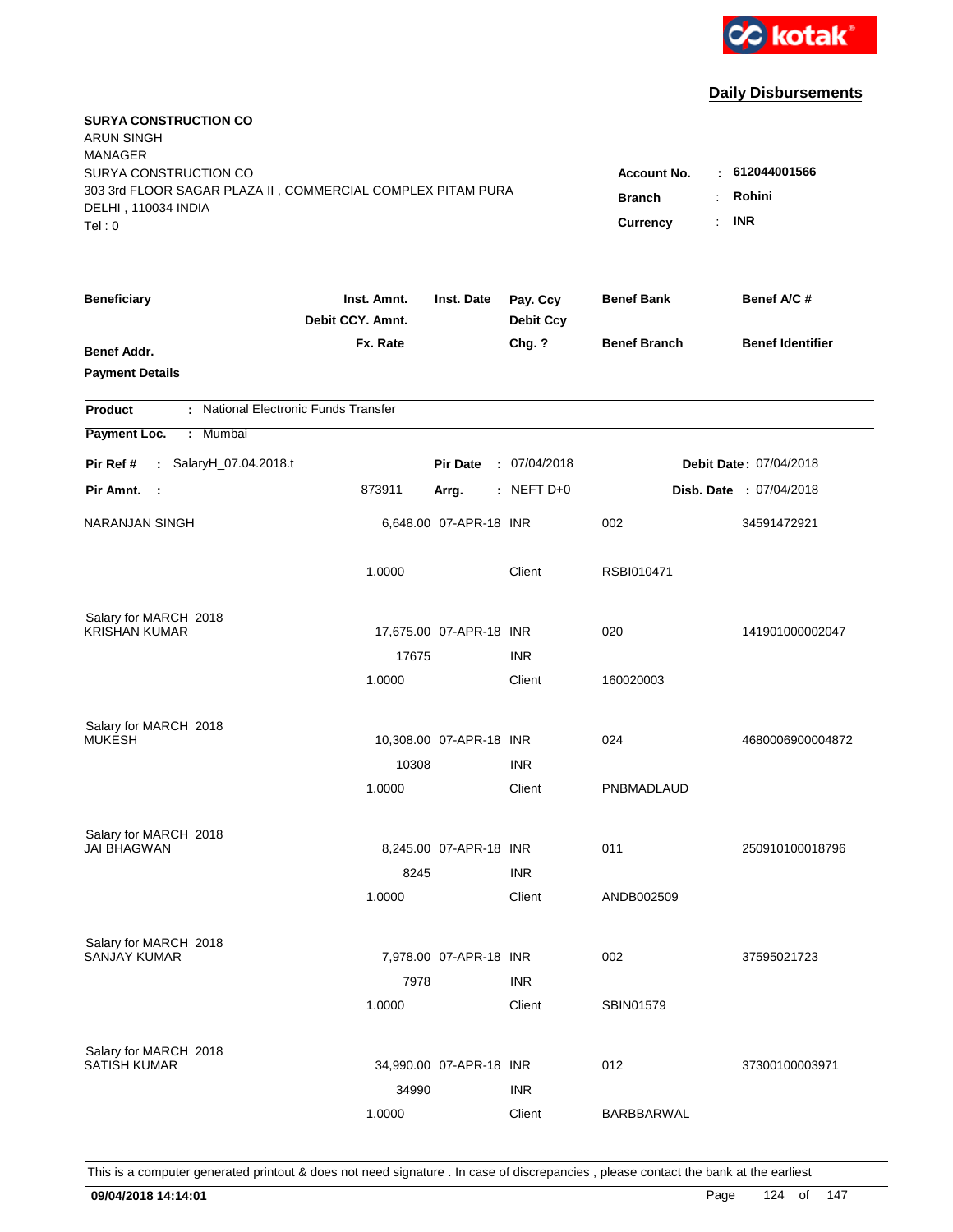

| <b>SURYA CONSTRUCTION CO</b><br><b>ARUN SINGH</b><br><b>MANAGER</b>                          |                           |                         |                  |                     |                         |
|----------------------------------------------------------------------------------------------|---------------------------|-------------------------|------------------|---------------------|-------------------------|
| SURYA CONSTRUCTION CO                                                                        |                           |                         |                  | Account No.<br>÷    | 612044001566            |
| 303 3rd FLOOR SAGAR PLAZA II, COMMERCIAL COMPLEX PITAM PURA<br>DELHI, 110034 INDIA<br>Tel: 0 | <b>Branch</b><br>Currency | Rohini<br><b>INR</b>    |                  |                     |                         |
| <b>Beneficiary</b>                                                                           | Inst. Amnt.               | Inst. Date              | Pay. Ccy         | <b>Benef Bank</b>   | Benef A/C #             |
|                                                                                              | Debit CCY. Amnt.          |                         | <b>Debit Ccy</b> |                     |                         |
| Benef Addr.<br><b>Payment Details</b>                                                        | Fx. Rate                  |                         | Chg. ?           | <b>Benef Branch</b> | <b>Benef Identifier</b> |
| : National Electronic Funds Transfer<br><b>Product</b>                                       |                           |                         |                  |                     |                         |
| Payment Loc.<br>: Mumbai                                                                     |                           |                         |                  |                     |                         |
| : SalaryH_07.04.2018.t<br>Pir Ref #                                                          |                           | <b>Pir Date</b>         | : 07/04/2018     |                     | Debit Date: 07/04/2018  |
| Pir Amnt. :                                                                                  | 873911                    | Arrg.                   | $:$ NEFT D+0     |                     | Disb. Date: 07/04/2018  |
| <b>SATISH KUMAR</b>                                                                          |                           | 34,990.00 07-APR-18 INR |                  | 012                 | 37300100003971          |
|                                                                                              | 1.0000                    |                         | Client           | BARBBARWAL          |                         |
| Salary for MARCH 2018                                                                        |                           |                         |                  |                     |                         |
| <b>MONU</b>                                                                                  |                           | 8,245.00 07-APR-18 INR  |                  | 007                 | 55159456577             |
|                                                                                              | 8245                      |                         | <b>INR</b>       |                     |                         |
|                                                                                              | 1.0000                    |                         | Client           | STB0000095          |                         |
| Salary for MARCH 2018                                                                        |                           |                         |                  |                     |                         |
| ANKIT                                                                                        |                           | 8,245.00 07-APR-18 INR  |                  | 007                 | 55159457491             |
|                                                                                              | 8245                      |                         | <b>INR</b>       |                     |                         |
|                                                                                              | 1.0000                    |                         | Client           | STB0000095          |                         |
| Salary for MARCH 2018                                                                        |                           |                         |                  |                     |                         |
| <b>BABLU</b>                                                                                 |                           | 10,308.00 07-APR-18 INR |                  | 002                 | 20127262793             |
|                                                                                              | 10308                     |                         | <b>INR</b>       |                     |                         |
|                                                                                              | 1.0000                    |                         | Client           | SBI0001620          |                         |
| Salary for MARCH 2018                                                                        |                           |                         |                  |                     |                         |
| <b>RAMESH</b>                                                                                |                           | 8,245.00 07-APR-18 INR  |                  | 024                 | 1216001700112617        |
|                                                                                              | 8245                      |                         | <b>INR</b>       |                     |                         |
|                                                                                              | 1.0000                    |                         | Client           | RPUN121600          |                         |
| Salary for MARCH 2018                                                                        |                           |                         |                  |                     |                         |
| <b>SURAJ</b>                                                                                 |                           | 8,245.00 07-APR-18 INR  |                  | 024                 | 1456000101175296        |
|                                                                                              | 8245                      |                         | <b>INR</b>       |                     |                         |
|                                                                                              | 1.0000                    |                         | Client           | PUN0145600          |                         |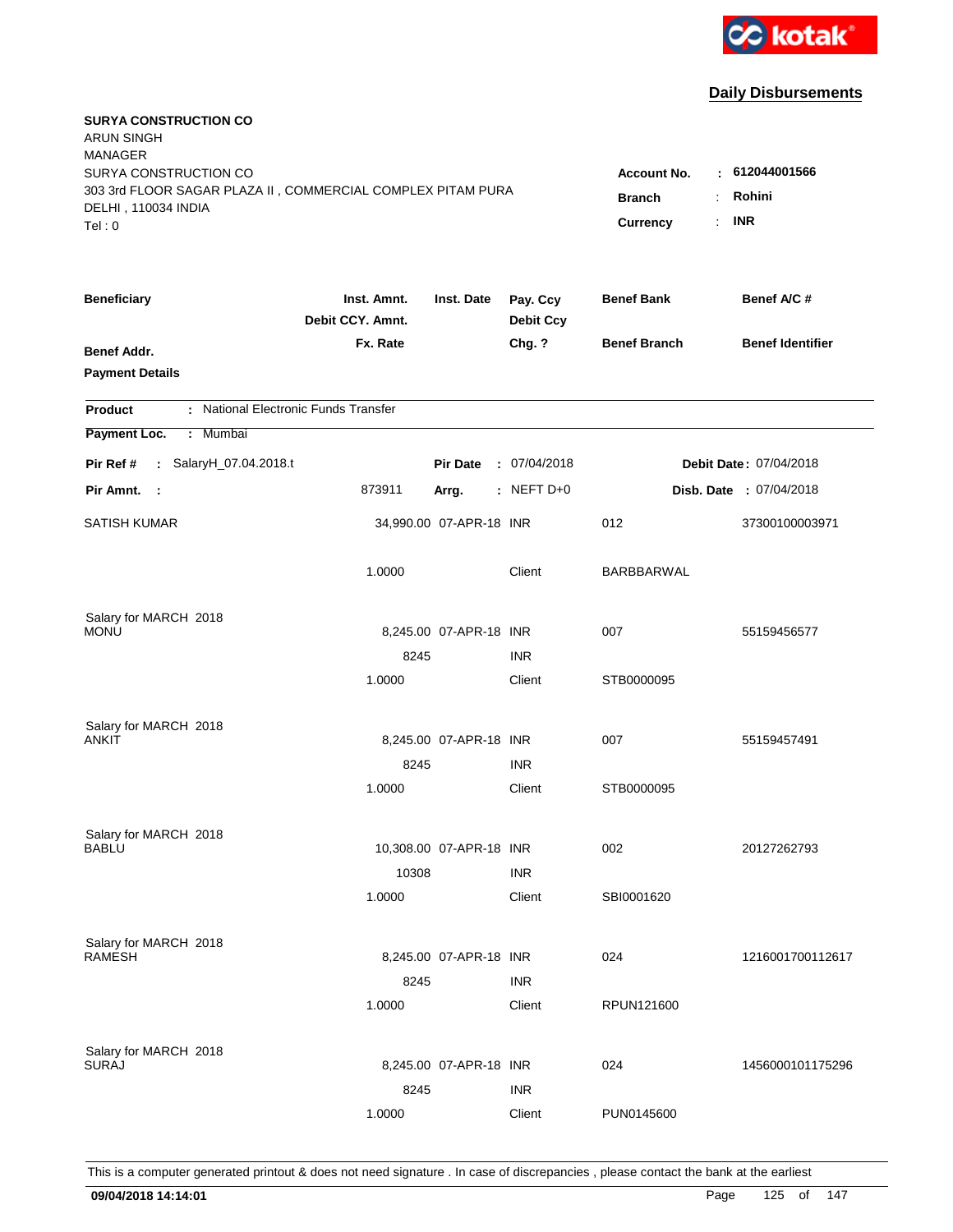

| <b>SURYA CONSTRUCTION CO</b><br><b>ARUN SINGH</b><br><b>MANAGER</b><br>SURYA CONSTRUCTION CO |                                                                                      |                         |                              | <b>Account No.</b>  | : 612044001566                 |
|----------------------------------------------------------------------------------------------|--------------------------------------------------------------------------------------|-------------------------|------------------------------|---------------------|--------------------------------|
| 303 3rd FLOOR SAGAR PLAZA II, COMMERCIAL COMPLEX PITAM PURA<br>DELHI, 110034 INDIA<br>Tel: 0 | Rohini<br><b>Branch</b><br>÷.<br><b>INR</b><br>Currency<br>$\mathbb{R}^{\mathbb{Z}}$ |                         |                              |                     |                                |
| <b>Beneficiary</b>                                                                           | Inst. Amnt.<br>Debit CCY, Amnt.                                                      | Inst. Date              | Pay. Ccy<br><b>Debit Ccy</b> | <b>Benef Bank</b>   | Benef A/C #                    |
| Benef Addr.<br><b>Payment Details</b>                                                        | Fx. Rate                                                                             |                         | Chg. ?                       | <b>Benef Branch</b> | <b>Benef Identifier</b>        |
| : National Electronic Funds Transfer<br><b>Product</b>                                       |                                                                                      |                         |                              |                     |                                |
| Payment Loc.<br>: Mumbai                                                                     |                                                                                      |                         |                              |                     |                                |
| : SalaryH_07.04.2018.t<br>Pir Ref #                                                          |                                                                                      | <b>Pir Date</b>         | : 07/04/2018                 |                     | Debit Date: 07/04/2018         |
| Pir Amnt. :                                                                                  | 873911                                                                               | Arrg.                   | $:$ NEFT D+0                 |                     | <b>Disb. Date : 07/04/2018</b> |
| <b>SURAJ</b>                                                                                 |                                                                                      | 8,245.00 07-APR-18 INR  |                              | 024                 | 1456000101175296               |
|                                                                                              | 1.0000                                                                               |                         | Client                       | PUN0145600          |                                |
| Salary for MARCH 2018<br><b>ISHWAR</b>                                                       |                                                                                      |                         |                              | 024                 | 0661001701070241               |
|                                                                                              | 8245                                                                                 | 8,245.00 07-APR-18 INR  | <b>INR</b>                   |                     |                                |
|                                                                                              | 1.0000                                                                               |                         | Client                       | 110024406           |                                |
| Salary for MARCH 2018<br>YOGESH                                                              |                                                                                      | 8,245.00 07-APR-18 INR  |                              | 007                 | 65283004906                    |
|                                                                                              | 8245                                                                                 |                         | <b>INR</b>                   |                     |                                |
|                                                                                              | 1.0000                                                                               |                         | Client                       | RSTB000534          |                                |
| Salary for MARCH 2018                                                                        |                                                                                      |                         |                              |                     |                                |
| <b>AMRASH</b>                                                                                |                                                                                      | 7,645.00 07-APR-18 INR  |                              | 259                 | 0121104000101271               |
|                                                                                              | 7645<br>1.0000                                                                       |                         | <b>INR</b><br>Client         | 132259002           |                                |
| Salary for MARCH 2018                                                                        |                                                                                      |                         |                              |                     |                                |
| <b>ANISH KUMAR</b>                                                                           |                                                                                      | 8,245.00 07-APR-18 INR  |                              | 007                 | 65180004470                    |
|                                                                                              | 8245<br>1.0000                                                                       |                         | <b>INR</b><br>Client         | STBP000991          |                                |
| Salary for MARCH 2018<br><b>JAGMEET</b>                                                      | 10308                                                                                | 10,308.00 07-APR-18 INR | <b>INR</b>                   | 015                 | 3397108000545                  |
|                                                                                              | 1.0000                                                                               |                         | Client                       | CNRB003397          |                                |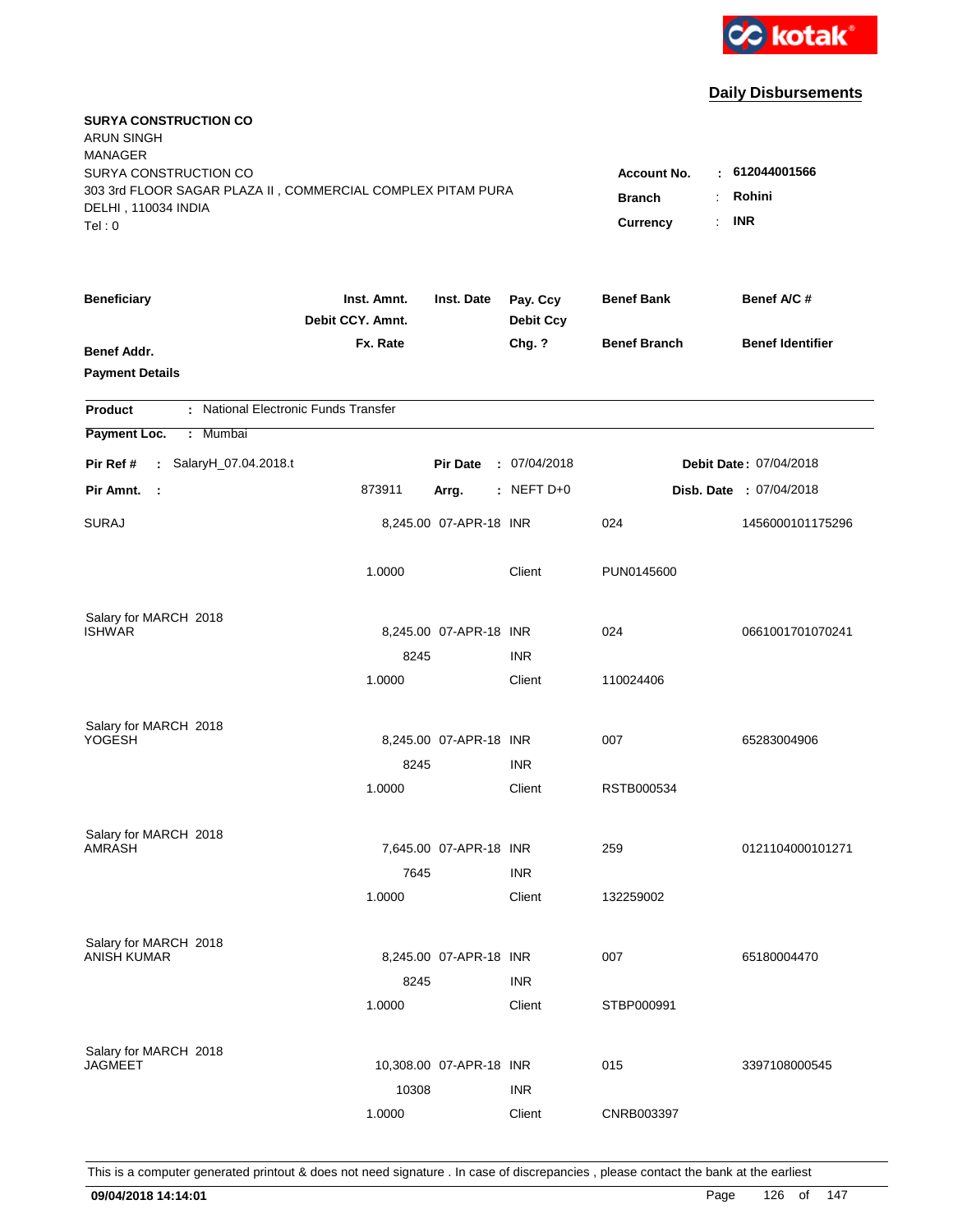

| <b>SURYA CONSTRUCTION CO</b><br><b>ARUN SINGH</b><br><b>MANAGER</b> |                                 |                         |                              |                     |                         |
|---------------------------------------------------------------------|---------------------------------|-------------------------|------------------------------|---------------------|-------------------------|
| SURYA CONSTRUCTION CO                                               |                                 |                         |                              | <b>Account No.</b>  | $-612044001566$         |
| 303 3rd FLOOR SAGAR PLAZA II, COMMERCIAL COMPLEX PITAM PURA         | <b>Branch</b><br>÷              | Rohini                  |                              |                     |                         |
| DELHI, 110034 INDIA                                                 |                                 |                         |                              | ÷.                  | <b>INR</b>              |
| Tel: 0                                                              |                                 |                         |                              | Currency            |                         |
| <b>Beneficiary</b>                                                  | Inst. Amnt.<br>Debit CCY. Amnt. | Inst. Date              | Pay. Ccy<br><b>Debit Ccy</b> | <b>Benef Bank</b>   | Benef A/C #             |
| Benef Addr.                                                         | Fx. Rate                        |                         | Chg. ?                       | <b>Benef Branch</b> | <b>Benef Identifier</b> |
| <b>Payment Details</b>                                              |                                 |                         |                              |                     |                         |
| : National Electronic Funds Transfer<br><b>Product</b>              |                                 |                         |                              |                     |                         |
| Payment Loc.<br>: Mumbai                                            |                                 |                         |                              |                     |                         |
| : SalaryH_07.04.2018.t<br>Pir Ref #                                 |                                 | <b>Pir Date</b>         | : 07/04/2018                 |                     | Debit Date: 07/04/2018  |
| Pir Amnt.<br>- 1                                                    | 873911                          | Arrg.                   | $:$ NEFT D+0                 |                     | Disb. Date : 07/04/2018 |
| <b>JAGMEET</b>                                                      |                                 | 10,308.00 07-APR-18 INR |                              | 015                 | 3397108000545           |
|                                                                     | 1.0000                          |                         | Client                       | CNRB003397          |                         |
| Salary for MARCH 2018                                               |                                 |                         |                              |                     |                         |
| <b>SANDEEP</b>                                                      |                                 | 16,692.00 07-APR-18 INR |                              | 026                 | 405702010045723         |
|                                                                     | 16692                           |                         | <b>INR</b>                   |                     |                         |
|                                                                     | 1.0000                          |                         | Client                       | <b>UBIBHAPRA</b>    |                         |
| Salary for MARCH 2018                                               |                                 |                         |                              |                     |                         |
| <b>ASHOK</b>                                                        |                                 | 17,675.00 07-APR-18 INR |                              | 024                 | 3290000102082461        |
|                                                                     | 17675                           |                         | <b>INR</b>                   |                     |                         |
|                                                                     | 1.0000                          |                         | Client                       | PUN0329000          |                         |
| Salary for MARCH 2018                                               |                                 |                         |                              |                     |                         |
| ANKIT                                                               |                                 | 10,308.00 07-APR-18 INR |                              | 002                 | 20224594535             |
|                                                                     | 10308                           |                         | <b>INR</b>                   |                     |                         |
|                                                                     | 1.0000                          |                         | Client                       | RSBI003392          |                         |
| Salary for MARCH 2018                                               |                                 |                         |                              |                     |                         |
| <b>KADAM</b>                                                        |                                 | 10,308.00 07-APR-18 INR |                              | 007                 | 55159751695             |
|                                                                     | 10308                           |                         | <b>INR</b>                   |                     |                         |
|                                                                     | 1.0000                          |                         | Client                       | STBP001421          |                         |
| Salary for MARCH 2018                                               |                                 |                         |                              |                     |                         |
| <b>SUMIT KUMAR</b>                                                  |                                 | 8,245.00 07-APR-18 INR  |                              | 002                 | 20256972168             |
|                                                                     | 8245                            |                         | <b>INR</b>                   |                     |                         |
|                                                                     | 1.0000                          |                         | Client                       | SBI0001620          |                         |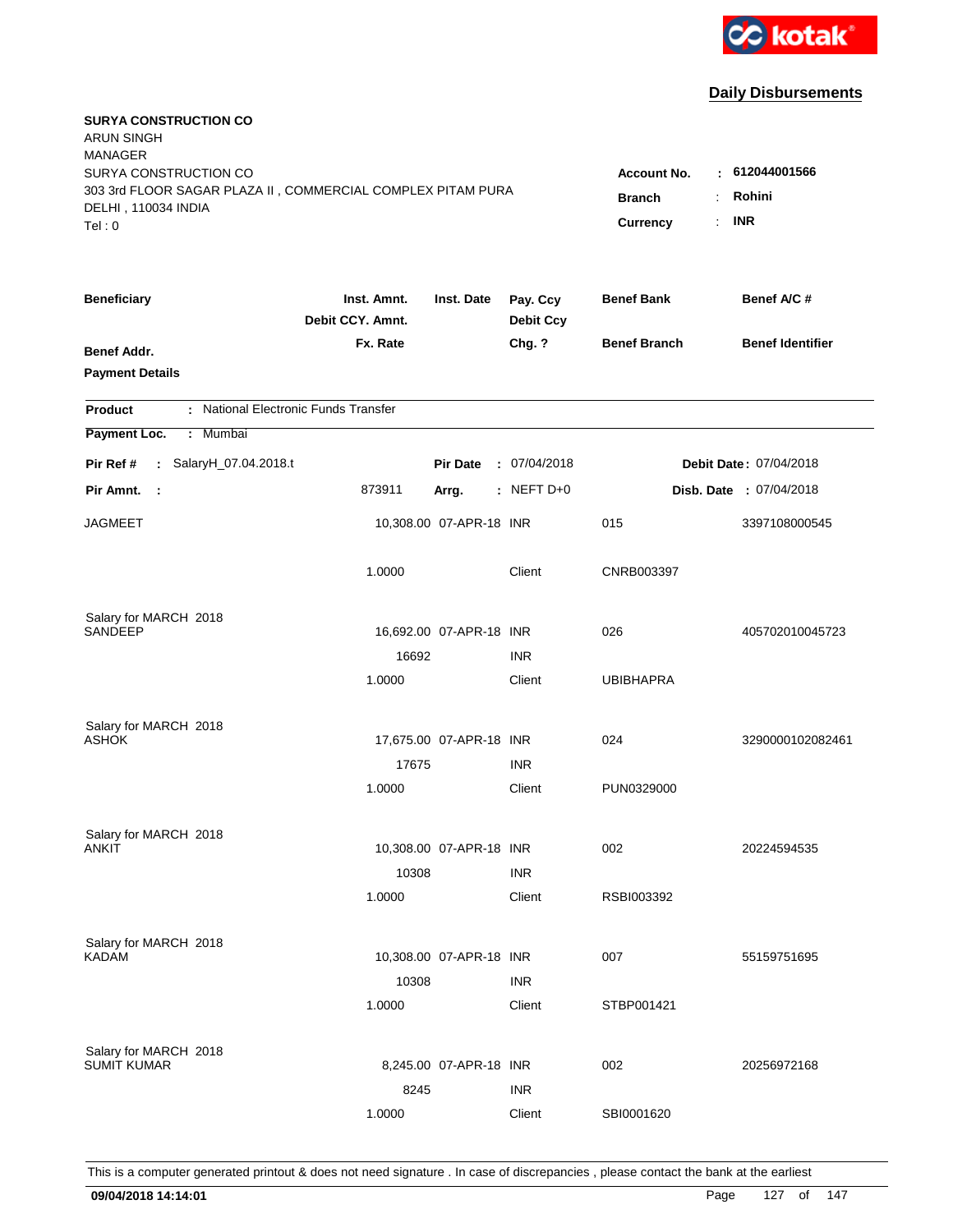

| <b>SURYA CONSTRUCTION CO</b><br><b>ARUN SINGH</b><br><b>MANAGER</b><br>SURYA CONSTRUCTION CO |                                      |                         |                              | <b>Account No.</b>  | : 612044001566                 |
|----------------------------------------------------------------------------------------------|--------------------------------------|-------------------------|------------------------------|---------------------|--------------------------------|
| 303 3rd FLOOR SAGAR PLAZA II, COMMERCIAL COMPLEX PITAM PURA<br>DELHI, 110034 INDIA<br>Tel: 0 | <b>Branch</b><br>÷<br>Currency<br>÷. | Rohini<br><b>INR</b>    |                              |                     |                                |
| <b>Beneficiary</b>                                                                           | Inst. Amnt.<br>Debit CCY. Amnt.      | Inst. Date              | Pay. Ccy<br><b>Debit Ccy</b> | <b>Benef Bank</b>   | Benef A/C #                    |
| Benef Addr.<br><b>Payment Details</b>                                                        | Fx. Rate                             |                         | Chg. ?                       | <b>Benef Branch</b> | <b>Benef Identifier</b>        |
| : National Electronic Funds Transfer<br><b>Product</b>                                       |                                      |                         |                              |                     |                                |
| Payment Loc.<br>: Mumbai                                                                     |                                      |                         |                              |                     |                                |
| : SalaryH_07.04.2018.t<br>Pir Ref #                                                          |                                      | <b>Pir Date</b>         | : 07/04/2018                 |                     | Debit Date: 07/04/2018         |
| Pir Amnt. :                                                                                  | 873911                               | Arrg.                   | : NEFT $D+0$                 |                     | <b>Disb. Date : 07/04/2018</b> |
| <b>SUMIT KUMAR</b>                                                                           |                                      | 8,245.00 07-APR-18 INR  |                              | 002                 | 20256972168                    |
|                                                                                              | 1.0000                               |                         | Client                       | SBI0001620          |                                |
| Salary for MARCH 2018<br><b>RAHUL</b>                                                        |                                      |                         |                              |                     |                                |
|                                                                                              | 8245                                 | 8,245.00 07-APR-18 INR  | <b>INR</b>                   | 025                 | 82052180004120                 |
|                                                                                              | 1.0000                               |                         | Client                       | SYBPANIPAT          |                                |
| Salary for MARCH 2018<br><b>SUBHASH</b>                                                      |                                      | 8,245.00 07-APR-18 INR  |                              | 022                 | 00922121004838                 |
|                                                                                              | 8245                                 |                         | <b>INR</b>                   |                     |                                |
|                                                                                              | 1.0000                               |                         | Client                       | ORB0100092          |                                |
| Salary for MARCH 2018                                                                        |                                      |                         |                              |                     |                                |
| <b>MONU</b>                                                                                  |                                      | 10,308.00 07-APR-18 INR |                              | 002                 | 36887860222                    |
|                                                                                              | 10308<br>1.0000                      |                         | <b>INR</b><br>Client         | SBI0002421          |                                |
|                                                                                              |                                      |                         |                              |                     |                                |
| Salary for MARCH 2018                                                                        |                                      | 10,308.00 07-APR-18 INR |                              |                     | 36236610127                    |
| PANKAJ SHARMA                                                                                | 10308                                |                         | <b>INR</b>                   | 002                 |                                |
|                                                                                              | 1.0000                               |                         | Client                       | SBI0000662          |                                |
| Salary for MARCH 2018                                                                        |                                      |                         |                              |                     |                                |
| <b>RAVINDER</b>                                                                              |                                      | 8,245.00 07-APR-18 INR  |                              | 240                 | 50100133612522                 |
|                                                                                              | 8245                                 |                         | <b>INR</b>                   |                     |                                |
|                                                                                              | 1.0000                               |                         | Client                       | 110240037           |                                |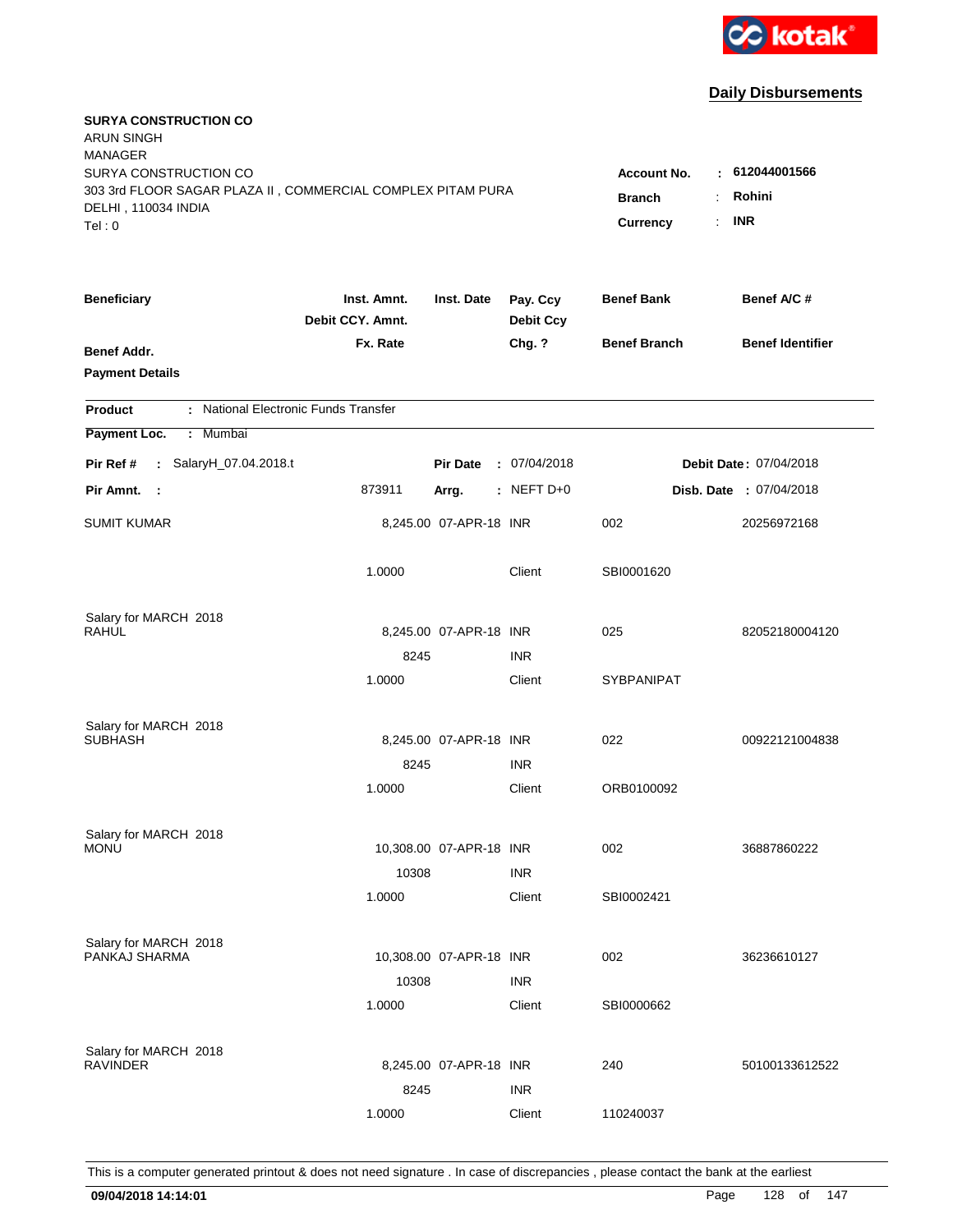

| <b>SURYA CONSTRUCTION CO</b><br><b>ARUN SINGH</b><br><b>MANAGER</b><br>SURYA CONSTRUCTION CO |                                       |                                        |                              | <b>Account No.</b>  |                                |
|----------------------------------------------------------------------------------------------|---------------------------------------|----------------------------------------|------------------------------|---------------------|--------------------------------|
| 303 3rd FLOOR SAGAR PLAZA II, COMMERCIAL COMPLEX PITAM PURA<br>DELHI, 110034 INDIA<br>Tel: 0 | <b>Branch</b><br>÷.<br>Currency<br>÷. | : 612044001566<br>Rohini<br><b>INR</b> |                              |                     |                                |
| <b>Beneficiary</b>                                                                           | Inst. Amnt.<br>Debit CCY. Amnt.       | Inst. Date                             | Pay. Ccy<br><b>Debit Ccy</b> | <b>Benef Bank</b>   | Benef A/C #                    |
| Benef Addr.<br><b>Payment Details</b>                                                        | Fx. Rate                              |                                        | Chg. ?                       | <b>Benef Branch</b> | <b>Benef Identifier</b>        |
| : National Electronic Funds Transfer<br><b>Product</b>                                       |                                       |                                        |                              |                     |                                |
| Payment Loc.<br><b>Mumbai</b><br>÷.                                                          |                                       |                                        |                              |                     |                                |
| : SalaryH_07.04.2018.t<br>Pir Ref #                                                          |                                       | <b>Pir Date</b>                        | : 07/04/2018                 |                     | <b>Debit Date: 07/04/2018</b>  |
| Pir Amnt. :                                                                                  | 873911                                | Arrg.                                  | : NEFT $D+0$                 |                     | <b>Disb. Date : 07/04/2018</b> |
| <b>RAVINDER</b>                                                                              |                                       | 8,245.00 07-APR-18 INR                 |                              | 240                 | 50100133612522                 |
|                                                                                              | 1.0000                                |                                        | Client                       | 110240037           |                                |
| Salary for MARCH 2018                                                                        |                                       |                                        |                              |                     |                                |
| <b>BHIR SINGH</b>                                                                            | 10308                                 | 10,308.00 07-APR-18 INR                | <b>INR</b>                   | 026                 | 369702010043918                |
|                                                                                              | 1.0000                                |                                        | Client                       | UBI0536971          |                                |
| Salary for MARCH 2018<br><b>SURENDER</b>                                                     |                                       | 8,245.00 07-APR-18 INR                 |                              | 002                 | 30372039543                    |
|                                                                                              | 8245                                  |                                        | <b>INR</b>                   |                     |                                |
|                                                                                              | 1.0000                                |                                        | Client                       | SBI0002421          |                                |
| Salary for MARCH 2018                                                                        |                                       |                                        |                              |                     |                                |
| <b>VIRENDER</b>                                                                              |                                       | 8,245.00 07-APR-18 INR                 |                              | 024                 | 83861900010752                 |
|                                                                                              | 8245                                  |                                        | <b>INR</b>                   |                     |                                |
|                                                                                              | 1.0000                                |                                        | Client                       | PUNBHGB001          |                                |
| Salary for MARCH 2018                                                                        |                                       |                                        |                              |                     |                                |
| JAIJEET                                                                                      |                                       | 8,245.00 07-APR-18 INR                 |                              | 024                 | 3141000109268755               |
|                                                                                              | 8245                                  |                                        | <b>INR</b>                   |                     |                                |
|                                                                                              | 1.0000                                |                                        | Client                       | 110024238           |                                |
| Salary for MARCH 2018                                                                        |                                       |                                        |                              |                     |                                |
| <b>DEVENDER</b>                                                                              |                                       | 2,365.00 07-APR-18 INR                 |                              | 028                 | 10510110015100                 |
|                                                                                              | 2365                                  |                                        | <b>INR</b>                   |                     |                                |
|                                                                                              | 1.0000                                |                                        | Client                       | <b>UCBA001051</b>   |                                |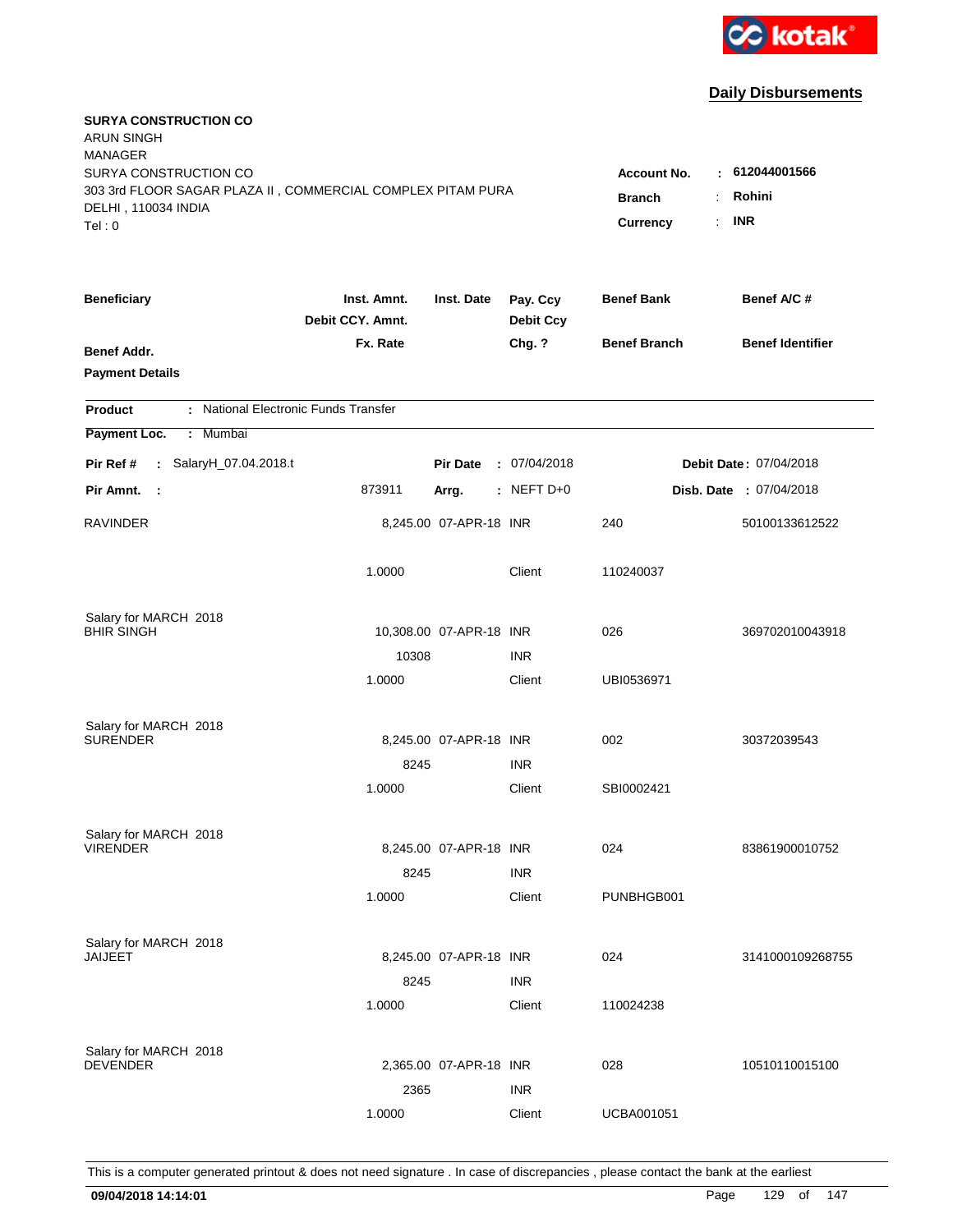

| <b>SURYA CONSTRUCTION CO</b><br><b>ARUN SINGH</b><br><b>MANAGER</b>                  |                                 |                         |                              |                                          |                                |
|--------------------------------------------------------------------------------------|---------------------------------|-------------------------|------------------------------|------------------------------------------|--------------------------------|
| SURYA CONSTRUCTION CO<br>303 3rd FLOOR SAGAR PLAZA II, COMMERCIAL COMPLEX PITAM PURA |                                 |                         |                              | <b>Account No.</b><br><b>Branch</b><br>÷ | : 612044001566<br>Rohini       |
| DELHI, 110034 INDIA<br>Tel: 0                                                        |                                 |                         |                              | Currency<br>÷.                           | <b>INR</b>                     |
| <b>Beneficiary</b>                                                                   | Inst. Amnt.<br>Debit CCY. Amnt. | Inst. Date              | Pay. Ccy<br><b>Debit Ccy</b> | <b>Benef Bank</b>                        | Benef A/C #                    |
| Benef Addr.<br><b>Payment Details</b>                                                | Fx. Rate                        |                         | Chg. ?                       | <b>Benef Branch</b>                      | <b>Benef Identifier</b>        |
| : National Electronic Funds Transfer<br><b>Product</b>                               |                                 |                         |                              |                                          |                                |
| Payment Loc.<br><b>Mumbai</b><br>÷.                                                  |                                 |                         |                              |                                          |                                |
| : SalaryH_07.04.2018.t<br>Pir Ref #                                                  |                                 | <b>Pir Date</b>         | : 07/04/2018                 |                                          | Debit Date: 07/04/2018         |
| Pir Amnt. :                                                                          | 873911                          | Arrg.                   | : NEFT $D+0$                 |                                          | <b>Disb. Date : 07/04/2018</b> |
| <b>DEVENDER</b>                                                                      |                                 | 2,365.00 07-APR-18 INR  |                              | 028                                      | 10510110015100                 |
|                                                                                      | 1.0000                          |                         | Client                       | <b>UCBA001051</b>                        |                                |
| Salary for MARCH 2018                                                                |                                 |                         |                              |                                          |                                |
| <b>ANKIT</b>                                                                         |                                 | 4,983.00 07-APR-18 INR  |                              | 017                                      | 055800101008233                |
|                                                                                      | 4983                            |                         | <b>INR</b>                   |                                          |                                |
|                                                                                      | 1.0000                          |                         | Client                       | RCOR000558                               |                                |
| Salary for MARCH 2018                                                                |                                 |                         |                              |                                          |                                |
| <b>NARESH</b>                                                                        |                                 | 8,245.00 07-APR-18 INR  |                              | 024                                      | 80460100059890                 |
|                                                                                      | 8245                            |                         | <b>INR</b>                   |                                          |                                |
|                                                                                      | 1.0000                          |                         | Client                       | PUNBHGB001                               |                                |
| Salary for MARCH 2018                                                                |                                 |                         |                              |                                          |                                |
| <b>ROHIT</b>                                                                         |                                 | 7,713.00 07-APR-18 INR  |                              | 002                                      | 35651877469                    |
|                                                                                      | 7713                            |                         | <b>INR</b>                   |                                          |                                |
|                                                                                      | 1.0000                          |                         | Client                       | RSBI006875                               |                                |
| Salary for MARCH 2018                                                                |                                 |                         |                              |                                          |                                |
| PRADEEP KUMAR                                                                        |                                 | 9,976.00 07-APR-18 INR  |                              | 024                                      | 80610100056005                 |
|                                                                                      | 9976                            |                         | <b>INR</b>                   |                                          |                                |
|                                                                                      | 1.0000                          |                         | Client                       | PUNBHGB001                               |                                |
| Salary for MARCH 2018                                                                |                                 |                         |                              |                                          |                                |
| <b>SUMIT</b>                                                                         |                                 | 10,308.00 07-APR-18 INR |                              | 024                                      | 80061700091136                 |
|                                                                                      | 10308                           |                         | <b>INR</b>                   |                                          |                                |
|                                                                                      | 1.0000                          |                         | Client                       | PUNBHGB001                               |                                |
|                                                                                      |                                 |                         |                              |                                          |                                |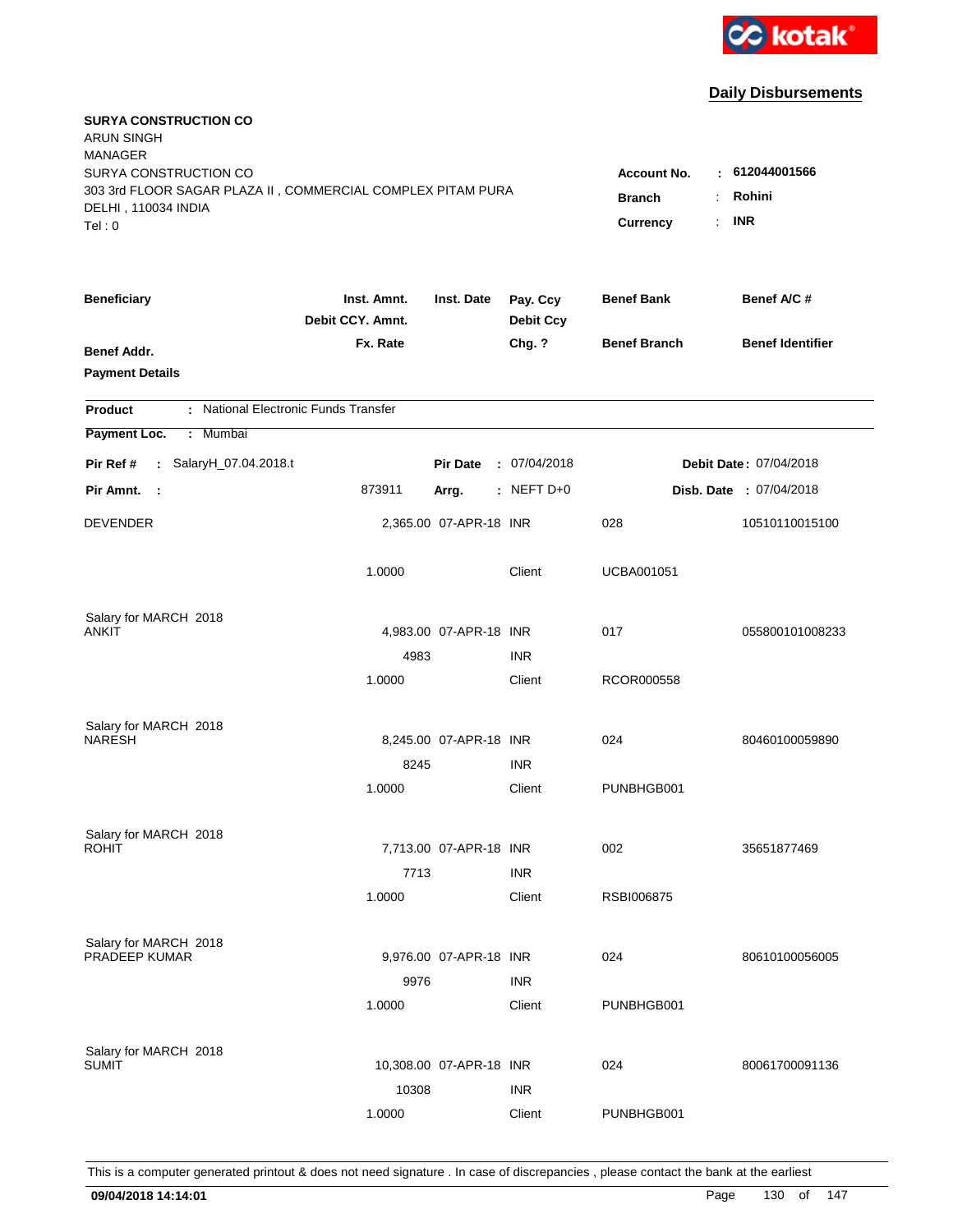

| <b>SURYA CONSTRUCTION CO</b><br><b>ARUN SINGH</b><br><b>MANAGER</b><br>SURYA CONSTRUCTION CO |                                 |                         |                                        | <b>Account No.</b>   | $\pm 612044001566$      |
|----------------------------------------------------------------------------------------------|---------------------------------|-------------------------|----------------------------------------|----------------------|-------------------------|
| 303 3rd FLOOR SAGAR PLAZA II, COMMERCIAL COMPLEX PITAM PURA<br>DELHI, 110034 INDIA<br>Tel: 0 |                                 |                         | <b>Branch</b><br><b>Currency</b><br>÷. | Rohini<br><b>INR</b> |                         |
| <b>Beneficiary</b>                                                                           | Inst. Amnt.<br>Debit CCY. Amnt. | Inst. Date              | Pay. Ccy<br><b>Debit Ccy</b>           | <b>Benef Bank</b>    | Benef A/C #             |
| Benef Addr.<br><b>Payment Details</b>                                                        | Fx. Rate                        |                         | Chg. ?                                 | <b>Benef Branch</b>  | <b>Benef Identifier</b> |
| : National Electronic Funds Transfer<br><b>Product</b>                                       |                                 |                         |                                        |                      |                         |
| Payment Loc.<br>Mumbai<br>÷.                                                                 |                                 |                         |                                        |                      |                         |
| : SalaryH_07.04.2018.t<br>Pir Ref #                                                          |                                 | <b>Pir Date</b>         | : 07/04/2018                           |                      | Debit Date: 07/04/2018  |
| Pir Amnt.<br>- 1                                                                             | 873911                          | Arrg.                   | : NEFT $D+0$                           |                      | Disb. Date : 07/04/2018 |
| <b>SUMIT</b>                                                                                 |                                 | 10,308.00 07-APR-18 INR |                                        | 024                  | 80061700091136          |
|                                                                                              | 1.0000                          |                         | Client                                 | PUNBHGB001           |                         |
| Salary for MARCH 2018                                                                        |                                 |                         |                                        |                      |                         |
| KULDEEP SINGH DAHIYA                                                                         | 10308                           | 10,308.00 07-APR-18 INR | <b>INR</b>                             | 024                  | 3362000109040336        |
|                                                                                              | 1.0000                          |                         | Client                                 | PUN0336200           |                         |
| Salary for MARCH 2018<br><b>RAMBIR</b>                                                       |                                 | 8.245.00 07-APR-18 INR  |                                        | 024                  | 1512000100595520        |
|                                                                                              | 8245                            |                         | <b>INR</b>                             |                      |                         |
|                                                                                              | 1.0000                          |                         | Client                                 | PNBDULHERA           |                         |
| Salary for MARCH 2018                                                                        |                                 |                         |                                        |                      |                         |
| <b>SOMBIR</b>                                                                                |                                 | 5,848.00 07-APR-18 INR  |                                        | 016                  | 2229522638              |
|                                                                                              | 5848                            |                         | <b>INR</b>                             |                      |                         |
|                                                                                              | 1.0000                          |                         | Client                                 | CBIN280398           |                         |
| Salary for MARCH 2018                                                                        |                                 |                         |                                        |                      |                         |
| <b>SHAKTI SINGH</b>                                                                          |                                 | 8,245.00 07-APR-18 INR  |                                        | 024                  | 3343000100067672        |
|                                                                                              | 8245                            |                         | <b>INR</b>                             |                      |                         |
|                                                                                              | 1.0000                          |                         | Client                                 | RPUN334300           |                         |
| Salary for MARCH 2018                                                                        |                                 |                         |                                        |                      |                         |
| <b>SHYAM</b>                                                                                 |                                 | 8,245.00 07-APR-18 INR  |                                        | 002                  | 33585906014             |
|                                                                                              | 8245                            |                         | <b>INR</b>                             |                      |                         |
|                                                                                              | 1.0000                          |                         | Client                                 | SBIN016245           |                         |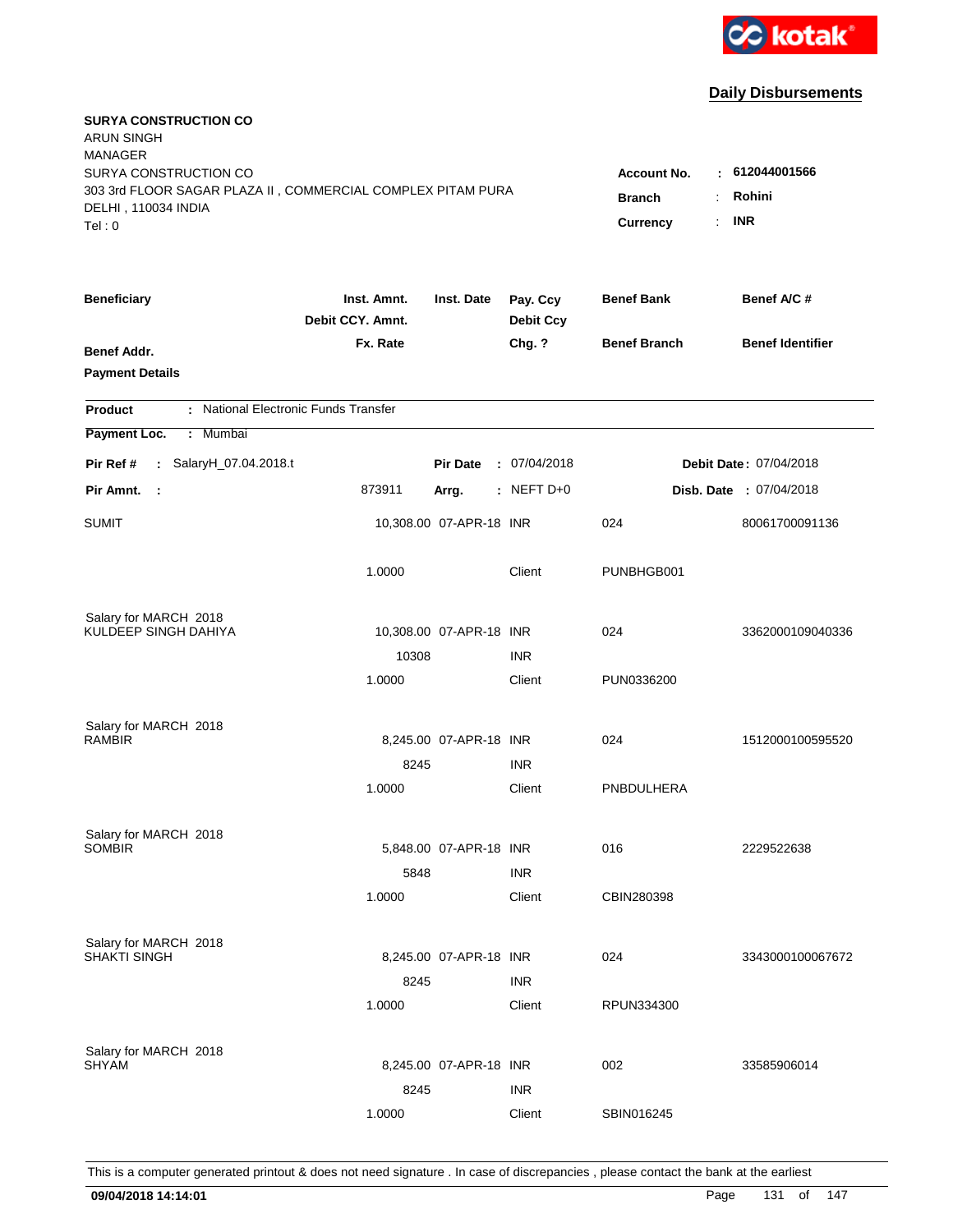

| <b>SURYA CONSTRUCTION CO</b><br><b>ARUN SINGH</b><br><b>MANAGER</b>                                                   |                                                                   |                                            |                              |                     |                         |
|-----------------------------------------------------------------------------------------------------------------------|-------------------------------------------------------------------|--------------------------------------------|------------------------------|---------------------|-------------------------|
| SURYA CONSTRUCTION CO<br>303 3rd FLOOR SAGAR PLAZA II, COMMERCIAL COMPLEX PITAM PURA<br>DELHI, 110034 INDIA<br>Tel: 0 | <b>Account No.</b><br><b>Branch</b><br>÷<br><b>Currency</b><br>÷. | $\pm 612044001566$<br>Rohini<br><b>INR</b> |                              |                     |                         |
| <b>Beneficiary</b>                                                                                                    | Inst. Amnt.<br>Debit CCY. Amnt.                                   | Inst. Date                                 | Pay. Ccy<br><b>Debit Ccy</b> | <b>Benef Bank</b>   | Benef A/C #             |
| Benef Addr.<br><b>Payment Details</b>                                                                                 | Fx. Rate                                                          |                                            | Chg. ?                       | <b>Benef Branch</b> | <b>Benef Identifier</b> |
| : National Electronic Funds Transfer<br><b>Product</b>                                                                |                                                                   |                                            |                              |                     |                         |
| Payment Loc.<br>Mumbai<br>÷.                                                                                          |                                                                   |                                            |                              |                     |                         |
| : SalaryH_07.04.2018.t<br>Pir Ref #                                                                                   |                                                                   | <b>Pir Date</b>                            | : 07/04/2018                 |                     | Debit Date: 07/04/2018  |
| Pir Amnt.<br>- 1                                                                                                      | 873911                                                            | Arrg.                                      | $:$ NEFT D+0                 |                     | Disb. Date : 07/04/2018 |
| <b>SHYAM</b>                                                                                                          |                                                                   | 8,245.00 07-APR-18 INR                     |                              | 002                 | 33585906014             |
|                                                                                                                       | 1.0000                                                            |                                            | Client                       | SBIN016245          |                         |
| Salary for MARCH 2018                                                                                                 |                                                                   |                                            |                              |                     |                         |
| <b>SANDEEP</b>                                                                                                        |                                                                   | 10,308.00 07-APR-18 INR                    |                              | 002                 | 61258490177             |
|                                                                                                                       | 10308<br>1.0000                                                   |                                            | <b>INR</b><br>Client         | SBIN031593          |                         |
| Salary for MARCH 2018<br><b>DEEPAK</b>                                                                                |                                                                   | 7,446.00 07-APR-18 INR                     |                              | 240                 | 50100139525492          |
|                                                                                                                       | 7446                                                              |                                            | <b>INR</b>                   |                     |                         |
|                                                                                                                       | 1.0000                                                            |                                            | Client                       | HDFC003519          |                         |
| Salary for MARCH 2018                                                                                                 |                                                                   |                                            |                              |                     |                         |
| <b>AMAN DALAL</b>                                                                                                     |                                                                   | 8,245.00 07-APR-18 INR                     |                              | 024                 | 3367000100098609        |
|                                                                                                                       | 8245<br>1.0000                                                    |                                            | <b>INR</b><br>Client         | RPUN336700          |                         |
| Salary for MARCH 2018<br><b>DINESH</b>                                                                                |                                                                   | 8,245.00 07-APR-18 INR                     |                              | 002                 | 34673081685             |
|                                                                                                                       | 8245                                                              |                                            | <b>INR</b>                   |                     |                         |
|                                                                                                                       | 1.0000                                                            |                                            | Client                       | SBIN016245          |                         |
| Salary for MARCH 2018<br><b>KULDEEP</b>                                                                               | 10308                                                             | 10,308.00 07-APR-18 INR                    | <b>INR</b>                   | 002                 | 33905715702             |
|                                                                                                                       | 1.0000                                                            |                                            | Client                       | RSBI000743          |                         |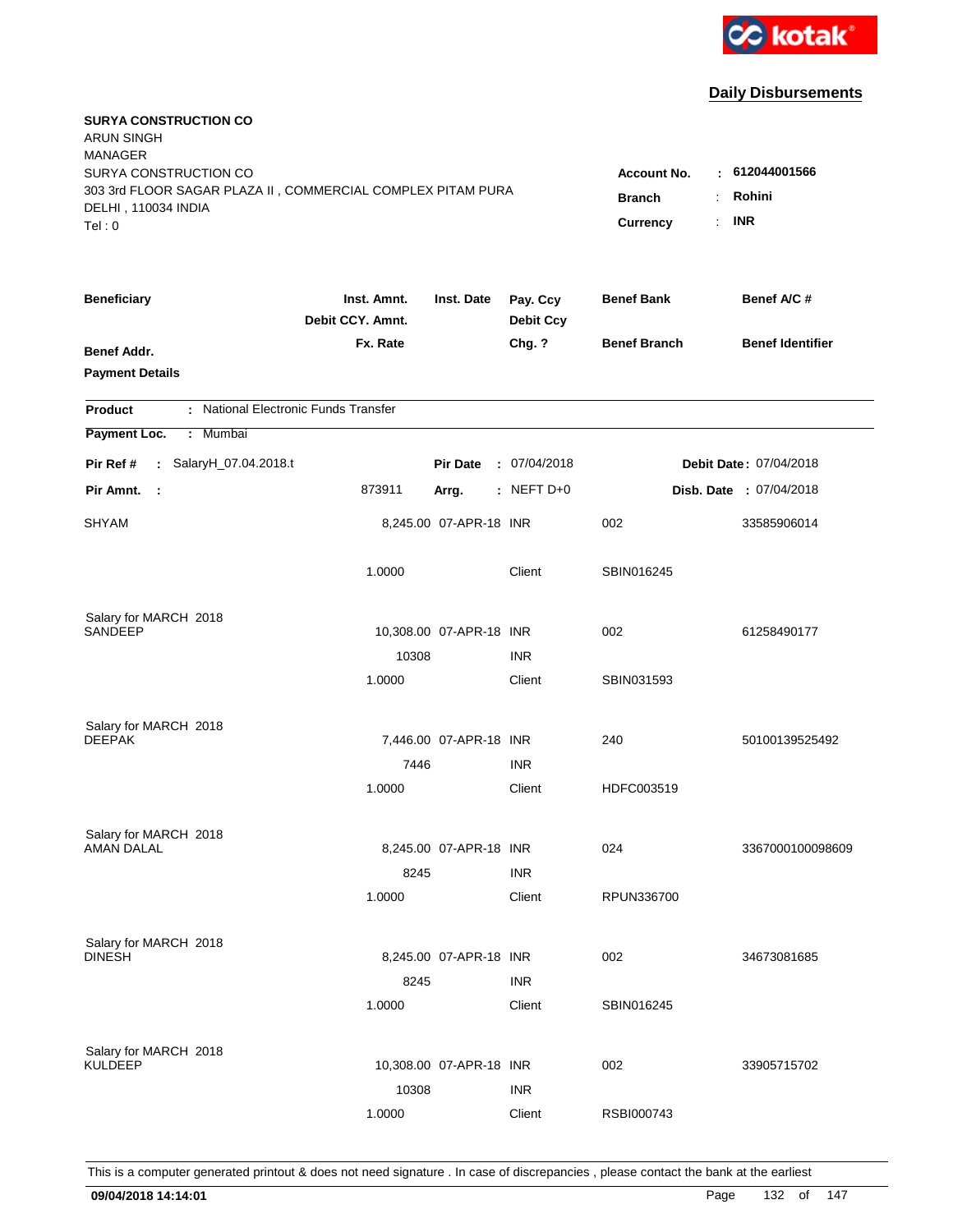

| <b>SURYA CONSTRUCTION CO</b><br><b>ARUN SINGH</b><br><b>MANAGER</b>                                         |                                          |                         |                              |                     |                         |
|-------------------------------------------------------------------------------------------------------------|------------------------------------------|-------------------------|------------------------------|---------------------|-------------------------|
| SURYA CONSTRUCTION CO<br>303 3rd FLOOR SAGAR PLAZA II, COMMERCIAL COMPLEX PITAM PURA<br>DELHI, 110034 INDIA | <b>Account No.</b><br>٠<br><b>Branch</b> | 612044001566<br>Rohini  |                              |                     |                         |
| Tel: 0                                                                                                      |                                          |                         |                              | Currency<br>÷.      | <b>INR</b>              |
| <b>Beneficiary</b>                                                                                          | Inst. Amnt.<br>Debit CCY. Amnt.          | Inst. Date              | Pay. Ccy<br><b>Debit Ccy</b> | <b>Benef Bank</b>   | Benef A/C #             |
| <b>Benef Addr.</b><br><b>Payment Details</b>                                                                | Fx. Rate                                 |                         | Chg. ?                       | <b>Benef Branch</b> | <b>Benef Identifier</b> |
| : National Electronic Funds Transfer<br><b>Product</b>                                                      |                                          |                         |                              |                     |                         |
| Payment Loc.<br>Mumbai<br>÷.                                                                                |                                          |                         |                              |                     |                         |
| : SalaryH_07.04.2018.t<br>Pir Ref #                                                                         |                                          | <b>Pir Date</b>         | : 07/04/2018                 |                     | Debit Date: 07/04/2018  |
| Pir Amnt.<br>$\sim$                                                                                         | 873911                                   | Arrg.                   | : NEFT $D+0$                 |                     | Disb. Date : 07/04/2018 |
| <b>KULDEEP</b>                                                                                              |                                          | 10,308.00 07-APR-18 INR |                              | 002                 | 33905715702             |
|                                                                                                             | 1.0000                                   |                         | Client                       | RSBI000743          |                         |
| Salary for MARCH 2018                                                                                       |                                          |                         |                              |                     |                         |
| ABHIMANYU                                                                                                   |                                          | 6,913.00 07-APR-18 INR  | <b>INR</b>                   | 002                 | 20259823339             |
|                                                                                                             | 6913<br>1.0000                           |                         | Client                       | SBIN013695          |                         |
| Salary for MARCH 2018<br><b>DEEPAK</b>                                                                      |                                          | 7,446.00 07-APR-18 INR  |                              | 024                 | 80570100039944          |
|                                                                                                             | 7446                                     |                         | <b>INR</b>                   |                     |                         |
|                                                                                                             | 1.0000                                   |                         | Client                       | PUNBHGB001          |                         |
| Salary for MARCH 2018                                                                                       |                                          |                         |                              |                     |                         |
| PARKASH                                                                                                     |                                          | 17,675.00 07-APR-18 INR |                              | 024                 | 0361001700027458        |
|                                                                                                             | 17675<br>1.0000                          |                         | <b>INR</b><br>Client         | PNBNARWANA          |                         |
| Salary for MARCH 2018<br><b>VINOD</b>                                                                       |                                          | 9,642.00 07-APR-18 INR  |                              | 002                 | 20277995669             |
|                                                                                                             | 9642                                     |                         | <b>INR</b>                   |                     |                         |
|                                                                                                             | 1.0000                                   |                         | Client                       | RSBI002312          |                         |
| Salary for MARCH 2018<br>RAHUL DABAS                                                                        |                                          | 9,642.00 07-APR-18 INR  |                              | 024                 | 4605000100035631        |
|                                                                                                             | 9642                                     |                         | <b>INR</b>                   |                     |                         |
|                                                                                                             | 1.0000                                   |                         | Client                       | 110024427           |                         |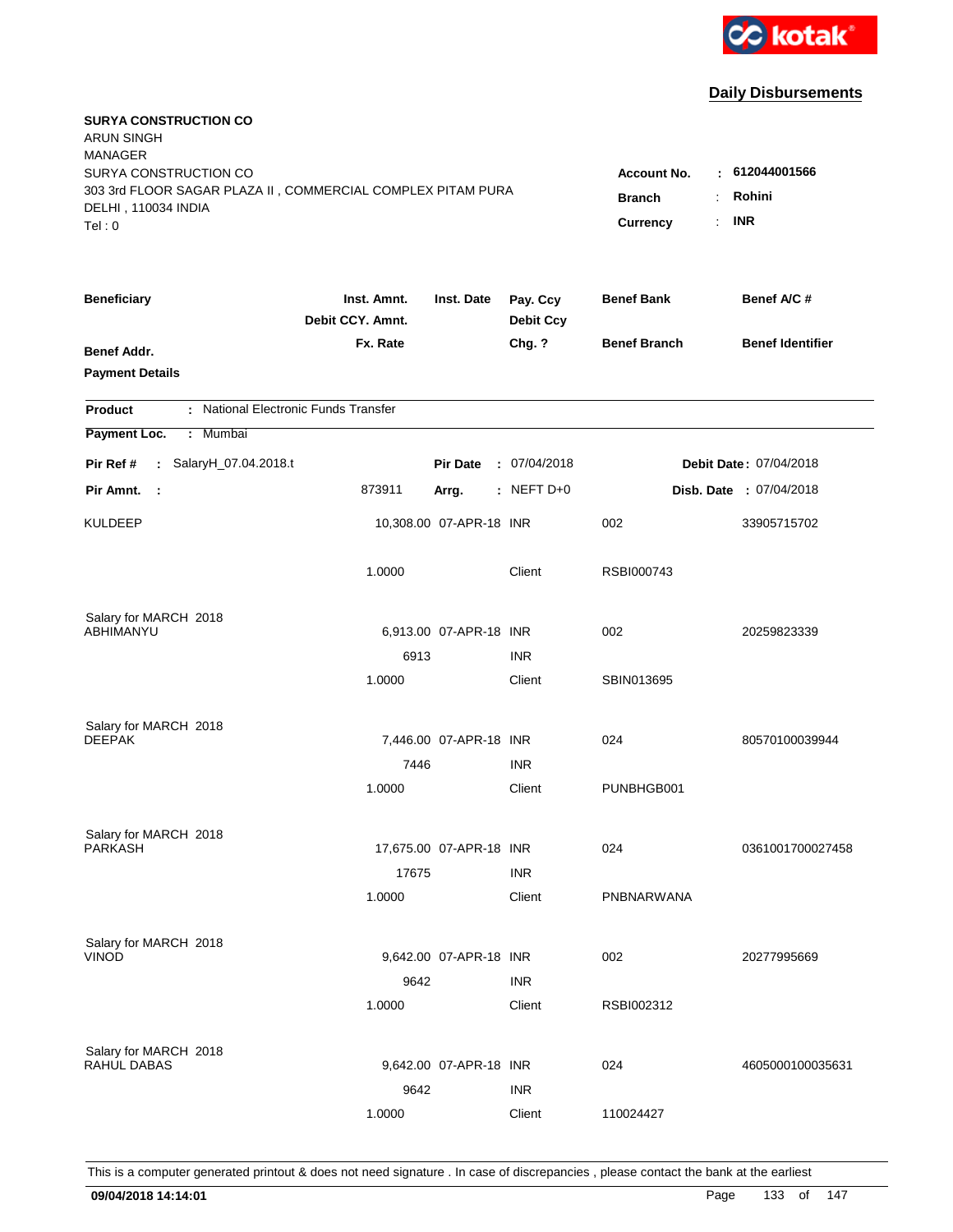

| <b>SURYA CONSTRUCTION CO</b><br><b>ARUN SINGH</b><br><b>MANAGER</b><br>SURYA CONSTRUCTION CO |                                 |                                       |                              | <b>Account No.</b>  | : 612044001566                 |
|----------------------------------------------------------------------------------------------|---------------------------------|---------------------------------------|------------------------------|---------------------|--------------------------------|
| 303 3rd FLOOR SAGAR PLAZA II, COMMERCIAL COMPLEX PITAM PURA<br>DELHI, 110034 INDIA<br>Tel: 0 |                                 | <b>Branch</b><br>÷.<br>Currency<br>÷. | Rohini<br><b>INR</b>         |                     |                                |
| <b>Beneficiary</b>                                                                           | Inst. Amnt.<br>Debit CCY. Amnt. | Inst. Date                            | Pay. Ccy<br><b>Debit Ccy</b> | <b>Benef Bank</b>   | Benef A/C #                    |
| Benef Addr.<br><b>Payment Details</b>                                                        | Fx. Rate                        |                                       | Chg. ?                       | <b>Benef Branch</b> | <b>Benef Identifier</b>        |
| : National Electronic Funds Transfer<br><b>Product</b>                                       |                                 |                                       |                              |                     |                                |
| Payment Loc.<br>: Mumbai                                                                     |                                 |                                       |                              |                     |                                |
| : SalaryH_07.04.2018.t<br>Pir Ref #                                                          |                                 | <b>Pir Date</b>                       | : 07/04/2018                 |                     | Debit Date: 07/04/2018         |
| Pir Amnt. :                                                                                  | 873911                          | Arrg.                                 | : NEFT $D+0$                 |                     | <b>Disb. Date : 07/04/2018</b> |
| <b>RAHUL DABAS</b>                                                                           |                                 | 9,642.00 07-APR-18 INR                |                              | 024                 | 4605000100035631               |
|                                                                                              | 1.0000                          |                                       | Client                       | 110024427           |                                |
| Salary for MARCH 2018                                                                        |                                 |                                       |                              |                     |                                |
| <b>RAJESH</b>                                                                                | 7314                            | 7,314.00 07-APR-18 INR                | <b>INR</b>                   | 024                 | 80600100056565                 |
|                                                                                              | 1.0000                          |                                       | Client                       | PUNBHGB001          |                                |
| Salary for MARCH 2018<br><b>RAHUL</b>                                                        |                                 | 8,312.00 07-APR-18 INR                |                              | 022                 | 12262413000039                 |
|                                                                                              | 8312                            |                                       | <b>INR</b>                   |                     |                                |
|                                                                                              | 1.0000                          |                                       | Client                       | 124022007           |                                |
| Salary for MARCH 2018                                                                        |                                 |                                       |                              |                     |                                |
| <b>HEMANT SAINI</b>                                                                          |                                 | 10,308.00 07-APR-18 INR               |                              | 024                 | 80610100087573                 |
|                                                                                              | 10308                           |                                       | <b>INR</b>                   |                     |                                |
|                                                                                              | 1.0000                          |                                       | Client                       | PUNBHGB001          |                                |
| Salary for MARCH 2018                                                                        |                                 |                                       |                              |                     |                                |
| AMIT                                                                                         |                                 | 20,622.00 07-APR-18 INR               |                              | 002                 | 33232218012                    |
|                                                                                              | 20622                           |                                       | <b>INR</b>                   |                     |                                |
|                                                                                              | 1.0000                          |                                       | Client                       | SBIN016249          |                                |
| Salary for MARCH 2018                                                                        |                                 |                                       |                              |                     |                                |
| MOHIT SINGH                                                                                  |                                 | 10,308.00 07-APR-18 INR               |                              | 024                 | 3346000101309095               |
|                                                                                              | 10308                           |                                       | <b>INR</b>                   |                     |                                |
|                                                                                              | 1.0000                          |                                       | Client                       | RPUN334600          |                                |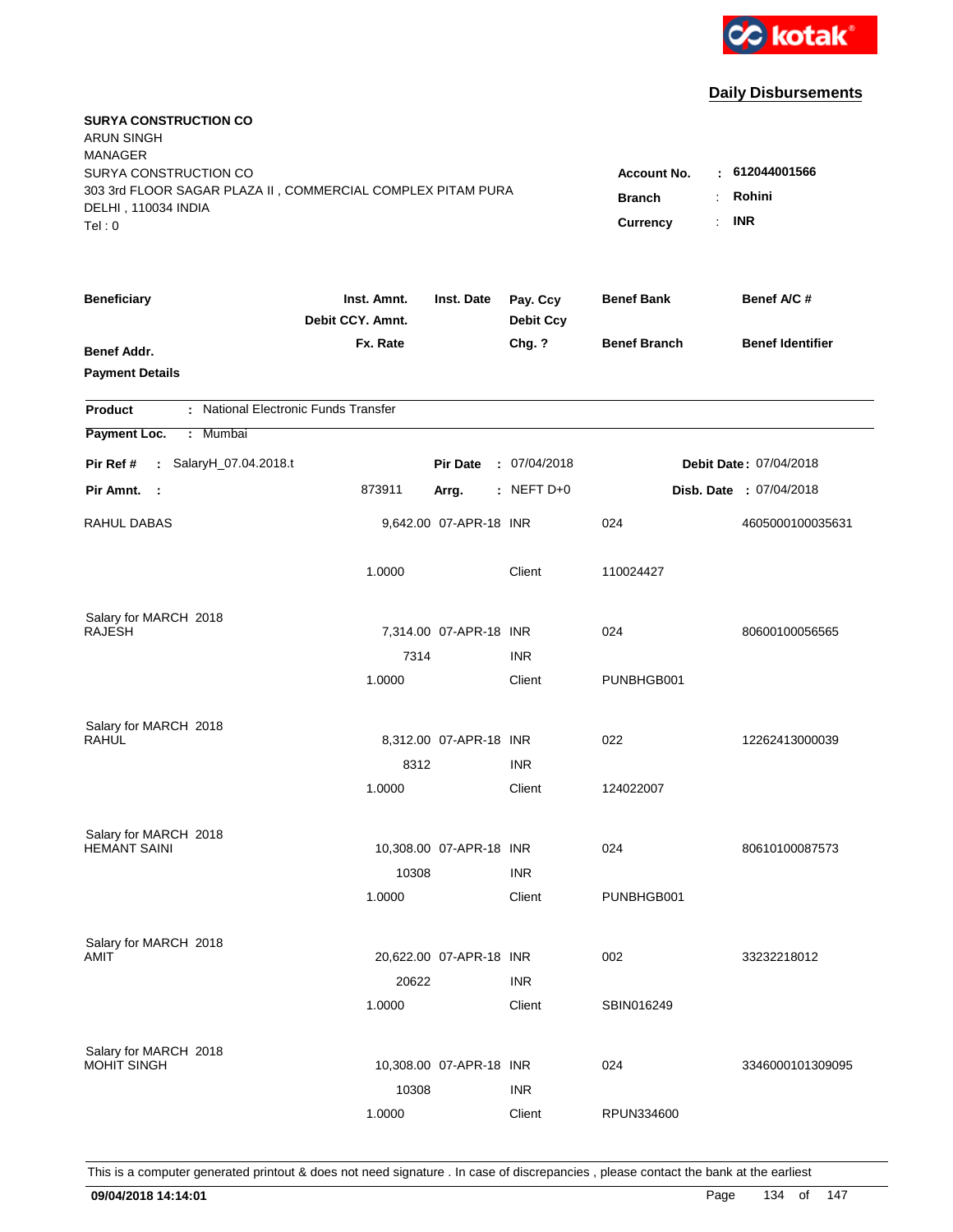

| <b>SURYA CONSTRUCTION CO</b><br><b>ARUN SINGH</b><br><b>MANAGER</b>                                                   |                                                                                    |                                        |                              |                     |                                |
|-----------------------------------------------------------------------------------------------------------------------|------------------------------------------------------------------------------------|----------------------------------------|------------------------------|---------------------|--------------------------------|
| SURYA CONSTRUCTION CO<br>303 3rd FLOOR SAGAR PLAZA II, COMMERCIAL COMPLEX PITAM PURA<br>DELHI, 110034 INDIA<br>Tel: 0 | <b>Account No.</b><br><b>Branch</b><br>÷.<br>Currency<br>$\mathbb{R}^{\mathbb{Z}}$ | : 612044001566<br>Rohini<br><b>INR</b> |                              |                     |                                |
| <b>Beneficiary</b>                                                                                                    | Inst. Amnt.<br>Debit CCY, Amnt.                                                    | Inst. Date                             | Pay. Ccy<br><b>Debit Ccy</b> | <b>Benef Bank</b>   | Benef A/C #                    |
| Benef Addr.<br><b>Payment Details</b>                                                                                 | Fx. Rate                                                                           |                                        | Chg. ?                       | <b>Benef Branch</b> | <b>Benef Identifier</b>        |
| : National Electronic Funds Transfer<br><b>Product</b>                                                                |                                                                                    |                                        |                              |                     |                                |
| Payment Loc.<br>Mumbai<br>÷.                                                                                          |                                                                                    |                                        |                              |                     |                                |
| : SalaryH_07.04.2018.t<br>Pir Ref #                                                                                   |                                                                                    | <b>Pir Date</b>                        | : 07/04/2018                 |                     | Debit Date: 07/04/2018         |
| Pir Amnt. :                                                                                                           | 873911                                                                             | Arrg.                                  | $:$ NEFT D+0                 |                     | <b>Disb. Date : 07/04/2018</b> |
| <b>MOHIT SINGH</b>                                                                                                    |                                                                                    | 10,308.00 07-APR-18 INR                |                              | 024                 | 3346000101309095               |
|                                                                                                                       | 1.0000                                                                             |                                        | Client                       | RPUN334600          |                                |
| Salary for MARCH 2018                                                                                                 |                                                                                    |                                        |                              |                     |                                |
| <b>DEEPAK</b>                                                                                                         |                                                                                    | 10,308.00 07-APR-18 INR                |                              | 015                 | 2925101022399                  |
|                                                                                                                       | 10308<br>1.0000                                                                    |                                        | <b>INR</b><br>Client         | CNR0002925          |                                |
| Salary for MARCH 2018<br><b>DEEPAK</b>                                                                                |                                                                                    | 7,805.00 07-APR-18 INR                 |                              | 024                 | 83740100003390                 |
|                                                                                                                       | 7805<br>1.0000                                                                     |                                        | <b>INR</b><br>Client         | PUNBHGB001          |                                |
| Salary for MARCH 2018<br><b>SANDEEP</b>                                                                               | 5049                                                                               | 5,049.00 07-APR-18 INR                 | <b>INR</b>                   | 532                 | 049991400000873                |
|                                                                                                                       | 1.0000                                                                             |                                        | Client                       | YESB000499          |                                |
| Salary for MARCH 2018<br><b>KULDEEP</b>                                                                               | 8245                                                                               | 8,245.00 07-APR-18 INR                 | <b>INR</b>                   | 017                 | 148900101003904                |
|                                                                                                                       | 1.0000                                                                             |                                        | Client                       | CORP001489          |                                |
| Salary for MARCH 2018<br><b>SATBIR</b>                                                                                | 6913                                                                               | 6,913.00 07-APR-18 INR                 | <b>INR</b>                   | 211                 | 000234001001212                |
|                                                                                                                       | 1.0000                                                                             |                                        | Client                       | UTIBJCCB01          |                                |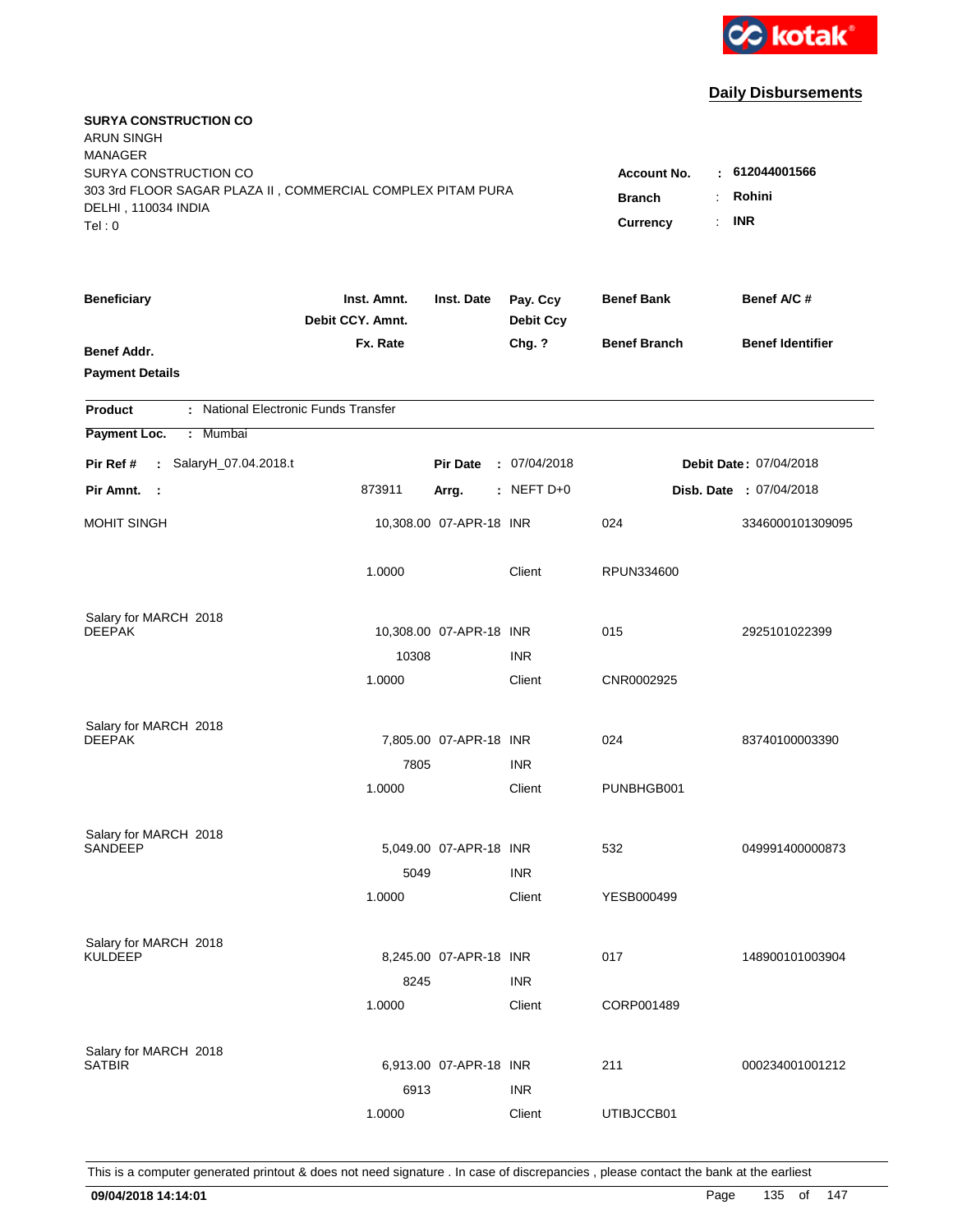

| <b>SURYA CONSTRUCTION CO</b><br><b>ARUN SINGH</b><br><b>MANAGER</b><br>SURYA CONSTRUCTION CO |                                                              |                         |                              | <b>Account No.</b>  | : 612044001566          |
|----------------------------------------------------------------------------------------------|--------------------------------------------------------------|-------------------------|------------------------------|---------------------|-------------------------|
| 303 3rd FLOOR SAGAR PLAZA II, COMMERCIAL COMPLEX PITAM PURA<br>DELHI, 110034 INDIA<br>Tel: 0 | Rohini<br><b>Branch</b><br>÷<br><b>INR</b><br>Currency<br>÷. |                         |                              |                     |                         |
| <b>Beneficiary</b>                                                                           | Inst. Amnt.<br>Debit CCY. Amnt.                              | Inst. Date              | Pay. Ccy<br><b>Debit Ccy</b> | <b>Benef Bank</b>   | Benef A/C #             |
| Benef Addr.<br><b>Payment Details</b>                                                        | Fx. Rate                                                     |                         | Chg. ?                       | <b>Benef Branch</b> | <b>Benef Identifier</b> |
| : National Electronic Funds Transfer<br><b>Product</b>                                       |                                                              |                         |                              |                     |                         |
| Payment Loc.<br>Mumbai<br>÷.                                                                 |                                                              |                         |                              |                     |                         |
| : SalaryH_07.04.2018.t<br>Pir Ref #                                                          |                                                              | <b>Pir Date</b>         | : 07/04/2018                 |                     | Debit Date: 07/04/2018  |
| Pir Amnt.<br>- 1                                                                             | 873911                                                       | Arrg.                   | : NEFT $D+0$                 |                     | Disb. Date : 07/04/2018 |
| <b>SATBIR</b>                                                                                |                                                              | 6,913.00 07-APR-18 INR  |                              | 211                 | 000234001001212         |
|                                                                                              | 1.0000                                                       |                         | Client                       | UTIBJCCB01          |                         |
| Salary for MARCH 2018<br>PRINCE SHARMA                                                       |                                                              |                         |                              | 024                 |                         |
|                                                                                              | 10308                                                        | 10,308.00 07-APR-18 INR | <b>INR</b>                   |                     | 4822006900003381        |
|                                                                                              | 1.0000                                                       |                         | Client                       | PUN0482200          |                         |
| Salary for MARCH 2018<br><b>MANISH KUMAR</b>                                                 |                                                              | 8,245.00 07-APR-18 INR  |                              | 024                 | 6397000100051248        |
|                                                                                              | 8245                                                         |                         | <b>INR</b>                   |                     |                         |
|                                                                                              | 1.0000                                                       |                         | Client                       | PUNB639700          |                         |
| Salary for MARCH 2018                                                                        |                                                              |                         |                              |                     |                         |
| PARVEEN KUMAR                                                                                |                                                              | 8,245.00 07-APR-18 INR  |                              | 024                 | 6397001700041127        |
|                                                                                              | 8245                                                         |                         | <b>INR</b>                   |                     |                         |
|                                                                                              | 1.0000                                                       |                         | Client                       | PUNB639700          |                         |
| Salary for MARCH 2018                                                                        |                                                              |                         |                              |                     |                         |
| AMANDEEP                                                                                     |                                                              | 10,308.00 07-APR-18 INR |                              | 016                 | 2238484930              |
|                                                                                              | 10308                                                        |                         | <b>INR</b>                   |                     |                         |
|                                                                                              | 1.0000                                                       |                         | Client                       | CBIN281589          |                         |
| Salary for MARCH 2018                                                                        |                                                              |                         |                              |                     |                         |
| <b>MANISH</b>                                                                                |                                                              | 7,446.00 07-APR-18 INR  |                              | 016                 | 3543591628              |
|                                                                                              | 7446                                                         |                         | <b>INR</b>                   |                     |                         |
|                                                                                              | 1.0000                                                       |                         | Client                       | CBIN281058          |                         |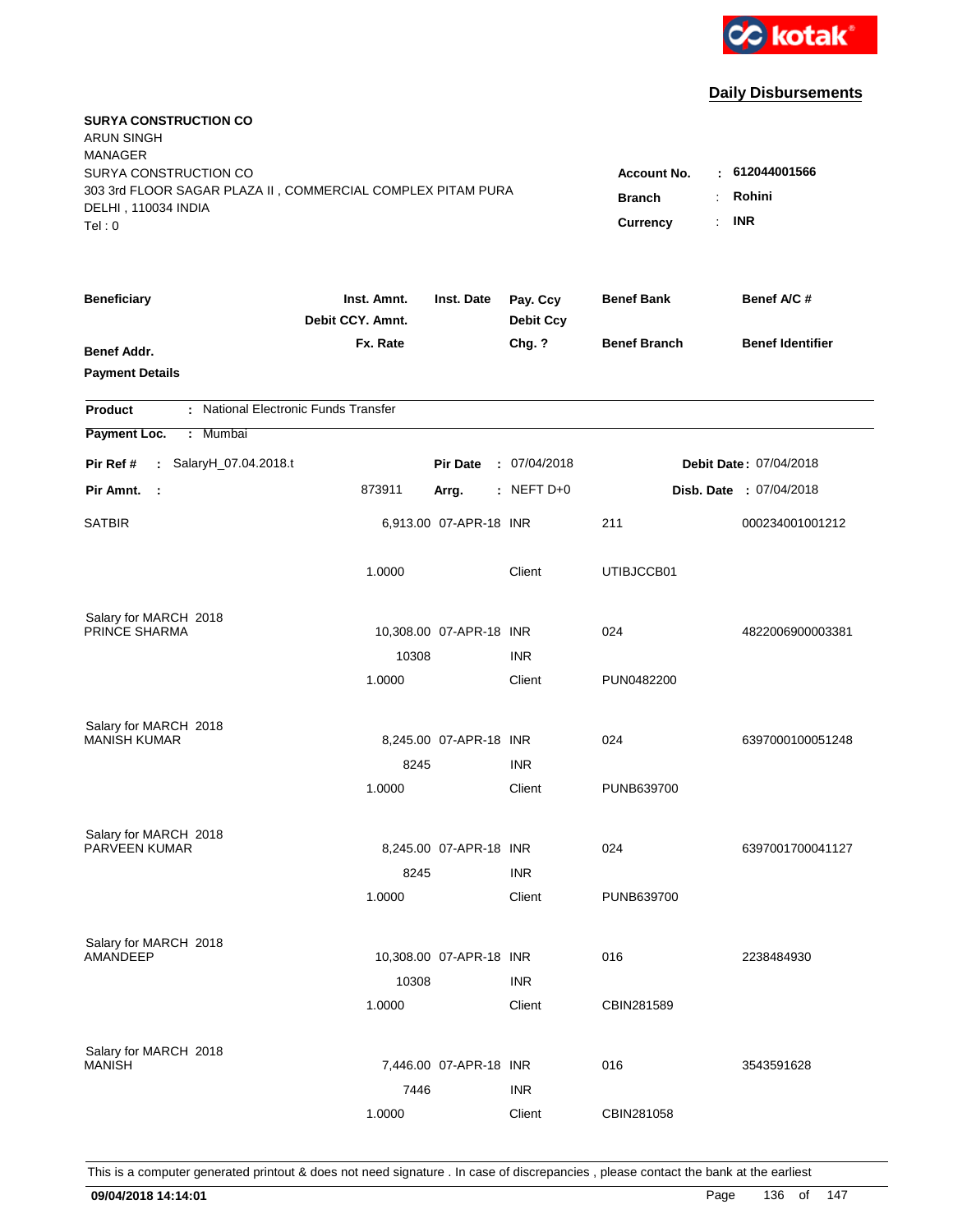

| <b>SURYA CONSTRUCTION CO</b><br><b>ARUN SINGH</b><br><b>MANAGER</b>                                                   |                                                       |                                        |                              |                     |                         |
|-----------------------------------------------------------------------------------------------------------------------|-------------------------------------------------------|----------------------------------------|------------------------------|---------------------|-------------------------|
| SURYA CONSTRUCTION CO<br>303 3rd FLOOR SAGAR PLAZA II, COMMERCIAL COMPLEX PITAM PURA<br>DELHI, 110034 INDIA<br>Tel: 0 | <b>Account No.</b><br><b>Branch</b><br>Currency<br>÷. | : 612044001566<br>Rohini<br><b>INR</b> |                              |                     |                         |
|                                                                                                                       |                                                       |                                        |                              |                     |                         |
| <b>Beneficiary</b>                                                                                                    | Inst. Amnt.<br>Debit CCY. Amnt.                       | Inst. Date                             | Pay. Ccy<br><b>Debit Ccy</b> | <b>Benef Bank</b>   | Benef A/C #             |
| Benef Addr.<br><b>Payment Details</b>                                                                                 | Fx. Rate                                              |                                        | Chg. ?                       | <b>Benef Branch</b> | <b>Benef Identifier</b> |
| : National Electronic Funds Transfer<br><b>Product</b>                                                                |                                                       |                                        |                              |                     |                         |
| Payment Loc.<br>: Mumbai                                                                                              |                                                       |                                        |                              |                     |                         |
| : SalaryH_07.04.2018.t<br>Pir Ref #                                                                                   |                                                       | <b>Pir Date</b>                        | : 07/04/2018                 |                     | Debit Date: 07/04/2018  |
| Pir Amnt.<br>$\mathbb{R}^2$                                                                                           | 873911                                                | Arrg.                                  | : NEFT $D+0$                 |                     | Disb. Date: 07/04/2018  |
| <b>MANISH</b>                                                                                                         |                                                       | 7,446.00 07-APR-18 INR                 |                              | 016                 | 3543591628              |
|                                                                                                                       | 1.0000                                                |                                        | Client                       | CBIN281058          |                         |
| Salary for MARCH 2018                                                                                                 |                                                       |                                        |                              |                     |                         |
| <b>LAKHVINDER SINGH</b>                                                                                               |                                                       | 8,245.00 07-APR-18 INR                 |                              | 016                 | 3283131788              |
|                                                                                                                       | 8245<br>1.0000                                        |                                        | <b>INR</b><br>Client         | CBIN281574          |                         |
|                                                                                                                       |                                                       |                                        |                              |                     |                         |
| Salary for MARCH 2018                                                                                                 |                                                       |                                        |                              |                     |                         |
| <b>TEK SINGH</b>                                                                                                      |                                                       | 8,245.00 07-APR-18 INR                 |                              | 024                 | 2522000100133027        |
|                                                                                                                       | 8245                                                  |                                        | <b>INR</b>                   |                     |                         |
|                                                                                                                       | 1.0000                                                |                                        | Client                       | PUN0252200          |                         |
| Salary for MARCH 2018                                                                                                 |                                                       |                                        |                              |                     |                         |
| <b>SURESH KUMAR</b>                                                                                                   |                                                       | 10,308.00 07-APR-18 INR                |                              | 024                 | 2522000100162065        |
|                                                                                                                       | 10308                                                 |                                        | <b>INR</b>                   |                     |                         |
|                                                                                                                       | 1.0000                                                |                                        | Client                       | PUN0252200          |                         |
| Salary for MARCH 2018                                                                                                 |                                                       |                                        |                              |                     |                         |
| <b>ASHISH</b>                                                                                                         |                                                       | 10,308.00 07-APR-18 INR                |                              | 002                 | 20180325750             |
|                                                                                                                       | 10308                                                 |                                        | <b>INR</b>                   |                     |                         |
|                                                                                                                       | 1.0000                                                |                                        | Client                       | SBI0012198          |                         |
| Salary for MARCH 2018                                                                                                 |                                                       |                                        |                              |                     |                         |
| <b>NASIR ALI</b>                                                                                                      |                                                       | 10,308.00 07-APR-18 INR                |                              | 024                 | 6397000100065481        |
|                                                                                                                       | 10308                                                 |                                        | <b>INR</b>                   |                     |                         |
|                                                                                                                       | 1.0000                                                |                                        | Client                       | PUNB639700          |                         |
|                                                                                                                       |                                                       |                                        |                              |                     |                         |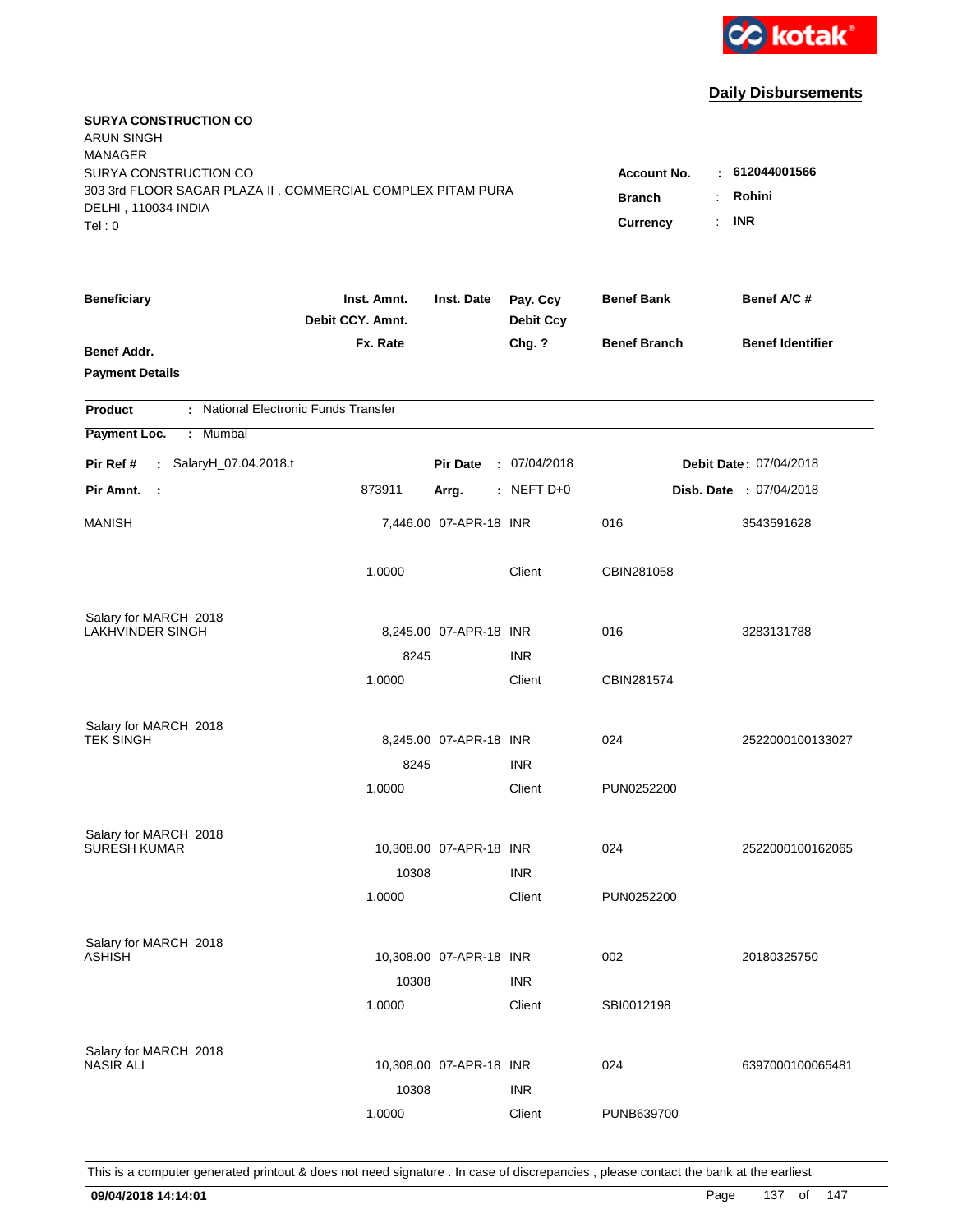

| <b>SURYA CONSTRUCTION CO</b><br><b>ARUN SINGH</b><br><b>MANAGER</b>                                                   |                                                                       |                                         |                              |                     |                                |
|-----------------------------------------------------------------------------------------------------------------------|-----------------------------------------------------------------------|-----------------------------------------|------------------------------|---------------------|--------------------------------|
| SURYA CONSTRUCTION CO<br>303 3rd FLOOR SAGAR PLAZA II, COMMERCIAL COMPLEX PITAM PURA<br>DELHI, 110034 INDIA<br>Tel: 0 | <b>Account No.</b><br><b>Branch</b><br>÷.<br>Currency<br>$\mathbf{r}$ | $-612044001566$<br>Rohini<br><b>INR</b> |                              |                     |                                |
| <b>Beneficiary</b>                                                                                                    | Inst. Amnt.<br>Debit CCY. Amnt.                                       | Inst. Date                              | Pay. Ccy<br><b>Debit Ccy</b> | <b>Benef Bank</b>   | Benef A/C #                    |
| Benef Addr.<br><b>Payment Details</b>                                                                                 | Fx. Rate                                                              |                                         | Chg. ?                       | <b>Benef Branch</b> | <b>Benef Identifier</b>        |
| : National Electronic Funds Transfer<br><b>Product</b>                                                                |                                                                       |                                         |                              |                     |                                |
| Payment Loc.<br>Mumbai<br>÷.                                                                                          |                                                                       |                                         |                              |                     |                                |
| : SalaryH_07.04.2018.t<br>Pir Ref #                                                                                   |                                                                       | <b>Pir Date</b>                         | : 07/04/2018                 |                     | Debit Date: 07/04/2018         |
| Pir Amnt.<br>- 1                                                                                                      | 873911                                                                | Arrg.                                   | $:$ NEFT D+0                 |                     | <b>Disb. Date : 07/04/2018</b> |
| <b>NASIR ALI</b>                                                                                                      |                                                                       | 10,308.00 07-APR-18 INR                 |                              | 024                 | 6397000100065481               |
|                                                                                                                       | 1.0000                                                                |                                         | Client                       | PUNB639700          |                                |
| Salary for MARCH 2018                                                                                                 |                                                                       |                                         |                              |                     |                                |
| <b>GHAN SHYAM</b>                                                                                                     |                                                                       | 10,308.00 07-APR-18 INR                 |                              | 024                 | 4527000100119552               |
|                                                                                                                       | 10308                                                                 |                                         | <b>INR</b>                   |                     |                                |
|                                                                                                                       | 1.0000                                                                |                                         | Client                       | 160024046           |                                |
| Salary for MARCH 2018                                                                                                 |                                                                       |                                         |                              |                     |                                |
| <b>SHUBHAM RANA</b>                                                                                                   |                                                                       | 8.245.00 07-APR-18 INR                  |                              | 012                 | 37300100006287                 |
|                                                                                                                       | 8245                                                                  |                                         | <b>INR</b>                   |                     |                                |
|                                                                                                                       | 1.0000                                                                |                                         | Client                       | BARBBARWAL          |                                |
| Salary for MARCH 2018                                                                                                 |                                                                       |                                         |                              |                     |                                |
| <b>ANIL KUMAR</b>                                                                                                     |                                                                       | 8,255.00 07-APR-18 INR                  |                              | 024                 | 6397000100059602               |
|                                                                                                                       | 8255                                                                  |                                         | <b>INR</b>                   |                     |                                |
|                                                                                                                       | 1.0000                                                                |                                         | Client                       | PUNB639700          |                                |
| Salary for MARCH 2018                                                                                                 |                                                                       |                                         |                              |                     |                                |
| LAKHWINDER SINGH                                                                                                      |                                                                       | 8,245.00 07-APR-18 INR                  |                              | 014                 | 60268014932                    |
|                                                                                                                       | 8245                                                                  |                                         | <b>INR</b>                   |                     |                                |
|                                                                                                                       | 1.0000                                                                |                                         | Client                       | MAHB001451          |                                |
| Salary for MARCH 2018                                                                                                 |                                                                       |                                         |                              |                     |                                |
| ANUJ SHARMA                                                                                                           |                                                                       | 7,446.00 07-APR-18 INR                  |                              | 024                 | 2522001500162947               |
|                                                                                                                       | 7446                                                                  |                                         | <b>INR</b>                   |                     |                                |
|                                                                                                                       | 1.0000                                                                |                                         | Client                       | PUN0252200          |                                |
|                                                                                                                       |                                                                       |                                         |                              |                     |                                |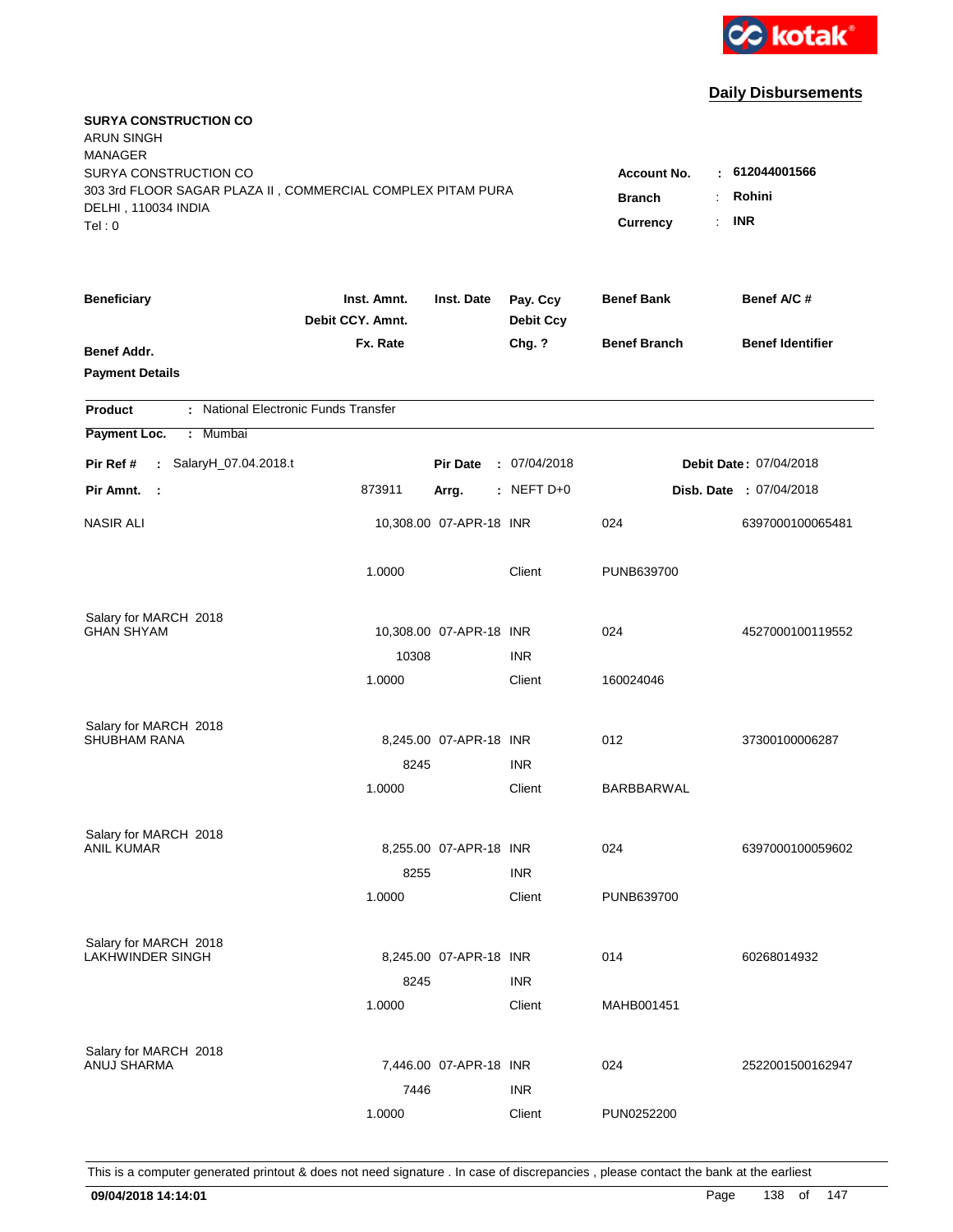

| <b>SURYA CONSTRUCTION CO</b><br><b>ARUN SINGH</b><br><b>MANAGER</b> |                                 |                        |                              |                     |                         |
|---------------------------------------------------------------------|---------------------------------|------------------------|------------------------------|---------------------|-------------------------|
| SURYA CONSTRUCTION CO                                               |                                 |                        |                              | <b>Account No.</b>  | : 612044001566          |
| 303 3rd FLOOR SAGAR PLAZA II, COMMERCIAL COMPLEX PITAM PURA         | <b>Branch</b><br>÷              | Rohini                 |                              |                     |                         |
| DELHI, 110034 INDIA                                                 |                                 |                        |                              |                     | <b>INR</b><br>÷.        |
| Tel: 0                                                              |                                 |                        |                              | Currency            |                         |
| <b>Beneficiary</b>                                                  | Inst. Amnt.<br>Debit CCY. Amnt. | Inst. Date             | Pay. Ccy<br><b>Debit Ccy</b> | <b>Benef Bank</b>   | Benef A/C#              |
| Benef Addr.                                                         | Fx. Rate                        |                        | Chg. ?                       | <b>Benef Branch</b> | <b>Benef Identifier</b> |
| <b>Payment Details</b>                                              |                                 |                        |                              |                     |                         |
| : National Electronic Funds Transfer<br><b>Product</b>              |                                 |                        |                              |                     |                         |
| Payment Loc.<br>: Mumbai                                            |                                 |                        |                              |                     |                         |
| : SalaryH_07.04.2018.t<br>Pir Ref #                                 |                                 | <b>Pir Date</b>        | : 07/04/2018                 |                     | Debit Date: 07/04/2018  |
| Pir Amnt. :                                                         | 873911                          | Arrg.                  | $:$ NEFT D+0                 |                     | Disb. Date: 07/04/2018  |
| ANUJ SHARMA                                                         |                                 | 7,446.00 07-APR-18 INR |                              | 024                 | 2522001500162947        |
|                                                                     | 1.0000                          |                        | Client                       | PUN0252200          |                         |
| Salary for MARCH 2018                                               |                                 |                        |                              |                     |                         |
| <b>SULINDER KUMAR</b>                                               |                                 | 8,245.00 07-APR-18 INR |                              | 015                 | 1624101012516           |
|                                                                     | 8245                            |                        | <b>INR</b>                   |                     |                         |
|                                                                     | 1.0000                          |                        | Client                       | 160015010           |                         |
| Salary for MARCH 2018                                               |                                 |                        |                              |                     |                         |
| <b>LAXMI CHAND</b>                                                  |                                 | 7,446.00 07-APR-18 INR |                              | 024                 | 2522001700040595        |
|                                                                     | 7446                            |                        | <b>INR</b>                   |                     |                         |
|                                                                     | 1.0000                          |                        | Client                       | PUN0252200          |                         |
| Salary for MARCH 2018<br><b>MANISH KUMAR</b>                        |                                 | 7,978.00 07-APR-18 INR |                              |                     |                         |
|                                                                     |                                 |                        |                              | 002                 | 35421813838             |
|                                                                     | 7978                            |                        | <b>INR</b>                   |                     |                         |
|                                                                     | 1.0000                          |                        | Client                       | SBIN016892          |                         |
| Salary for MARCH 2018                                               |                                 |                        |                              |                     |                         |
| <b>SUNDER KUMAR</b>                                                 |                                 | 8,245.00 07-APR-18 INR |                              | 016                 | 3281902369              |
|                                                                     | 8245                            |                        | <b>INR</b>                   |                     |                         |
|                                                                     | 1.0000                          |                        | Client                       | CBIN283613          |                         |
| Salary for MARCH 2018                                               |                                 |                        |                              |                     |                         |
| <b>AVTAR KUMAR</b>                                                  |                                 | 4,516.00 07-APR-18 INR |                              | 024                 | 0215001500030216        |
|                                                                     | 4516                            |                        | <b>INR</b>                   |                     |                         |
|                                                                     | 1.0000                          |                        | Client                       | PUNB639700          |                         |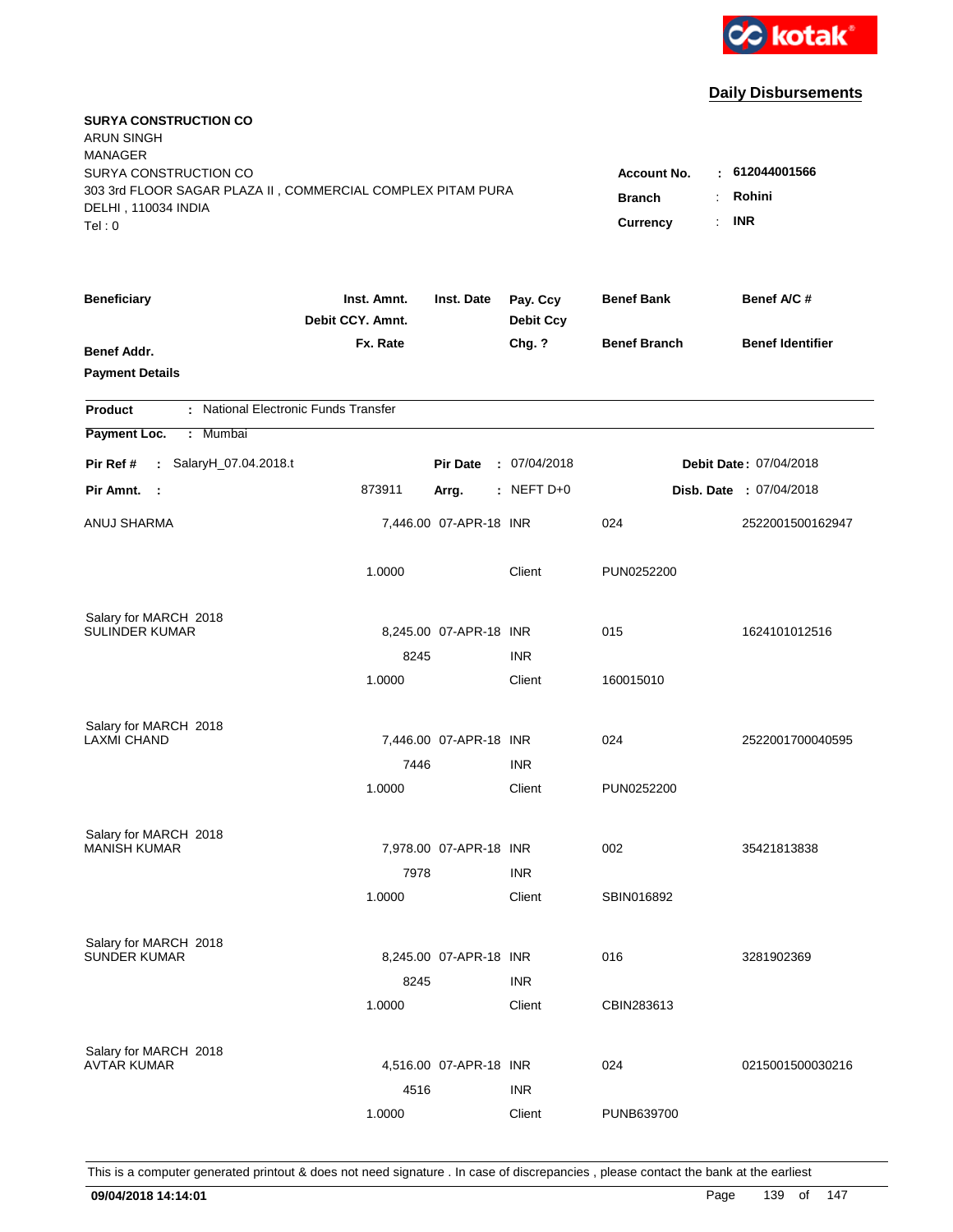

| <b>SURYA CONSTRUCTION CO</b><br><b>ARUN SINGH</b>           |                                 |                         |                              |                     |                         |
|-------------------------------------------------------------|---------------------------------|-------------------------|------------------------------|---------------------|-------------------------|
| <b>MANAGER</b>                                              |                                 |                         |                              |                     |                         |
| SURYA CONSTRUCTION CO                                       |                                 |                         |                              | <b>Account No.</b>  | 612044001566<br>٠.      |
| 303 3rd FLOOR SAGAR PLAZA II, COMMERCIAL COMPLEX PITAM PURA | <b>Branch</b>                   | Rohini                  |                              |                     |                         |
| DELHI, 110034 INDIA<br>Tel:0                                |                                 |                         |                              | <b>Currency</b>     | <b>INR</b>              |
|                                                             |                                 |                         |                              |                     |                         |
| <b>Beneficiary</b>                                          | Inst. Amnt.<br>Debit CCY. Amnt. | Inst. Date              | Pay. Ccy<br><b>Debit Ccy</b> | <b>Benef Bank</b>   | Benef A/C #             |
| Benef Addr.                                                 | Fx. Rate                        |                         | Chg. ?                       | <b>Benef Branch</b> | <b>Benef Identifier</b> |
| <b>Payment Details</b>                                      |                                 |                         |                              |                     |                         |
| : National Electronic Funds Transfer<br><b>Product</b>      |                                 |                         |                              |                     |                         |
| Payment Loc.<br>: Mumbai                                    |                                 |                         |                              |                     |                         |
| : SalaryH_07.04.2018.t<br>Pir Ref #                         |                                 | <b>Pir Date</b>         | : 07/04/2018                 |                     | Debit Date: 07/04/2018  |
| Pir Amnt.<br>- 1                                            | 873911                          | Arrg.                   | $:$ NEFT D+0                 |                     | Disb. Date : 07/04/2018 |
| <b>AVTAR KUMAR</b>                                          |                                 | 4,516.00 07-APR-18 INR  |                              | 024                 | 0215001500030216        |
|                                                             | 1.0000                          |                         | Client                       | PUNB639700          |                         |
| Salary for MARCH 2018                                       |                                 |                         |                              |                     |                         |
| SHUBHAM                                                     |                                 | 7,978.00 07-APR-18 INR  |                              | 024                 | 4822006900003460        |
|                                                             | 7978                            |                         | <b>INR</b>                   |                     |                         |
|                                                             | 1.0000                          |                         | Client                       | PUN0482200          |                         |
| Salary for MARCH 2018                                       |                                 |                         |                              |                     |                         |
| <b>ROHIT GIRI</b>                                           |                                 | 7,978.00 07-APR-18 INR  |                              | 023                 | 00451000009920          |
|                                                             | 7978                            |                         | <b>INR</b>                   |                     |                         |
|                                                             | 1.0000                          |                         | Client                       | PSIB000045          |                         |
| Salary for MARCH 2018                                       |                                 |                         |                              |                     |                         |
| YATIN                                                       |                                 | 8,245.00 07-APR-18 INR  |                              | 025                 | 82012200110650          |
|                                                             | 8245                            |                         | <b>INR</b>                   |                     |                         |
|                                                             | 1.0000                          |                         | Client                       | 160025002           |                         |
| Salary for MARCH 2018                                       |                                 |                         |                              |                     |                         |
| Pir Ref #<br>: Vinod_Gupta_MMG_Stor                         |                                 | <b>Pir Date</b>         | : 07/04/2018                 |                     | Debit Date: 07/04/2018  |
| Pir Amnt. :                                                 | 11000                           | Arrg.                   | $:$ NEFT D+0                 |                     | Disb. Date : 07/04/2018 |
| Vinod Gupta                                                 |                                 | 11,000.00 07-APR-18 INR |                              | 011                 | 058710011007179         |
|                                                             | 11000                           |                         | <b>INR</b>                   |                     |                         |
|                                                             | 1.0000                          |                         | Client                       | 110011012           |                         |
| Vinod Gupta                                                 |                                 |                         |                              |                     |                         |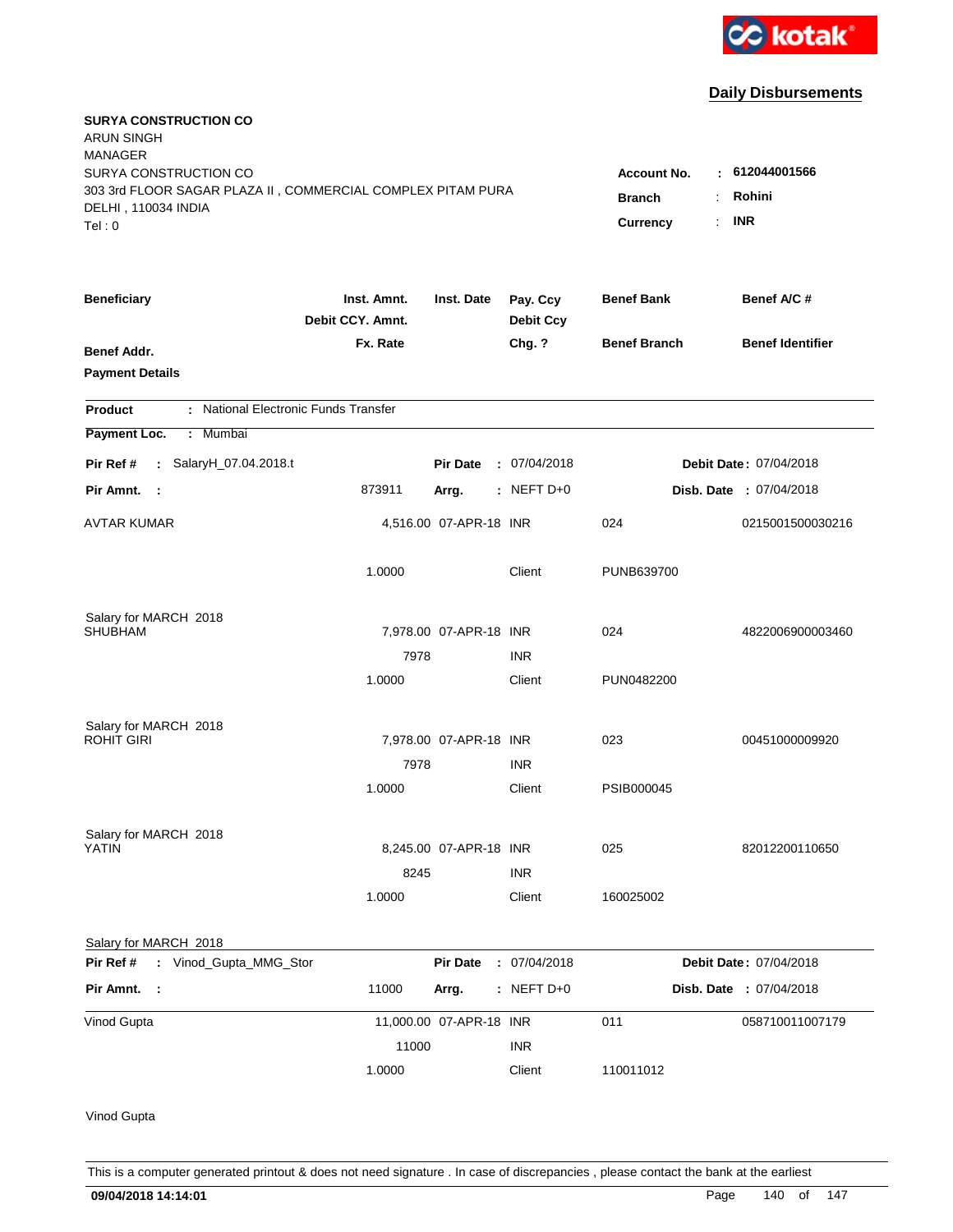

| <b>SURYA CONSTRUCTION CO</b><br>ARUN SINGH<br>MANAGER<br>SURYA CONSTRUCTION CO<br>303 3rd FLOOR SAGAR PLAZA II, COMMERCIAL COMPLEX PITAM PURA<br>DELHI, 110034 INDIA<br>Tel:0 | 612044001566<br><b>Account No.</b><br>٠<br>Rohini<br><b>Branch</b><br><b>INR</b><br><b>Currency</b><br>÷ |                         |                              |                     |                         |
|-------------------------------------------------------------------------------------------------------------------------------------------------------------------------------|----------------------------------------------------------------------------------------------------------|-------------------------|------------------------------|---------------------|-------------------------|
| <b>Beneficiary</b>                                                                                                                                                            | Inst. Amnt.<br>Debit CCY. Amnt.                                                                          | Inst. Date              | Pay. Ccy<br><b>Debit Ccy</b> | <b>Benef Bank</b>   | Benef A/C #             |
| <b>Benef Addr.</b><br><b>Payment Details</b>                                                                                                                                  | Fx. Rate                                                                                                 |                         | Chg. ?                       | <b>Benef Branch</b> | <b>Benef Identifier</b> |
| : National Electronic Funds Transfer<br>Product                                                                                                                               |                                                                                                          |                         |                              |                     |                         |
| Payment Loc.<br>Mumbai<br>÷.                                                                                                                                                  |                                                                                                          |                         |                              |                     |                         |
| Pir Ref #<br>: PPT_Rent_06.04.2018.                                                                                                                                           |                                                                                                          | <b>Pir Date</b>         | : 07/04/2018                 |                     | Debit Date: 07/04/2018  |
| Pir Amnt.<br>$\sim$ 1                                                                                                                                                         | 15000                                                                                                    | Arrg.                   | $:$ NEFT D+0                 |                     | Disb. Date : 07/04/2018 |
| <b>KRISHAN LAL</b>                                                                                                                                                            |                                                                                                          | 15,000.00 07-APR-18 INR |                              | 002                 | 11283538283             |
|                                                                                                                                                                               | 15000                                                                                                    |                         | <b>INR</b>                   |                     |                         |
|                                                                                                                                                                               | 1.0000                                                                                                   |                         | Client                       | RSBI003392          |                         |
| <b>KRISHAN LAL</b>                                                                                                                                                            |                                                                                                          |                         |                              |                     |                         |
| Pir Ref #<br>: Panipat_Vehicle_06.0                                                                                                                                           |                                                                                                          | <b>Pir Date</b>         | : 07/04/2018                 |                     | Debit Date: 07/04/2018  |
| Pir Amnt.<br>$\sim$ 1                                                                                                                                                         | 32340                                                                                                    | Arrg.                   | $:$ NEFT D+0                 |                     | Disb. Date : 07/04/2018 |
| Sonu                                                                                                                                                                          |                                                                                                          | 32,340.00 07-APR-18 INR |                              | 022                 | 09002191008729          |
|                                                                                                                                                                               | 32340                                                                                                    |                         | <b>INR</b>                   |                     |                         |
|                                                                                                                                                                               | 1.0000                                                                                                   |                         | Client                       | 132022004           |                         |
| Sonu                                                                                                                                                                          |                                                                                                          |                         |                              |                     |                         |
| : Farooq_Ali_06.04.201<br>Pir Ref #                                                                                                                                           |                                                                                                          | <b>Pir Date</b>         | : 07/04/2018                 |                     | Debit Date: 07/04/2018  |
| Pir Amnt.<br>- 1                                                                                                                                                              | 15000                                                                                                    | Arrg.                   | $:$ NEFT D+0                 |                     | Disb. Date : 07/04/2018 |
| Farooq Ali                                                                                                                                                                    |                                                                                                          | 15,000.00 07-APR-18 INR |                              | 024                 | 4642000100013889        |
|                                                                                                                                                                               | 15000                                                                                                    |                         | <b>INR</b>                   |                     |                         |
|                                                                                                                                                                               | 1.0000                                                                                                   |                         | Client                       | PNBJAMMU            |                         |
| Faroog Ali                                                                                                                                                                    |                                                                                                          |                         |                              |                     |                         |
| : PKL_Rent_06.04.2018.<br>Pir Ref #                                                                                                                                           |                                                                                                          | <b>Pir Date</b>         | : 07/04/2018                 |                     | Debit Date: 07/04/2018  |
| Pir Amnt. :                                                                                                                                                                   | 10000                                                                                                    | Arrg.                   | $:$ NEFT D+0                 |                     | Disb. Date : 07/04/2018 |
| <b>VIJAY SHARMA</b>                                                                                                                                                           |                                                                                                          | 10,000.00 07-APR-18 INR |                              | 025                 | 82012200060776          |
|                                                                                                                                                                               | 10000                                                                                                    |                         | <b>INR</b>                   |                     |                         |
|                                                                                                                                                                               | 1.0000                                                                                                   |                         | Client                       | 160025002           |                         |
| <b>VIJAY SHARMA</b>                                                                                                                                                           |                                                                                                          |                         |                              |                     |                         |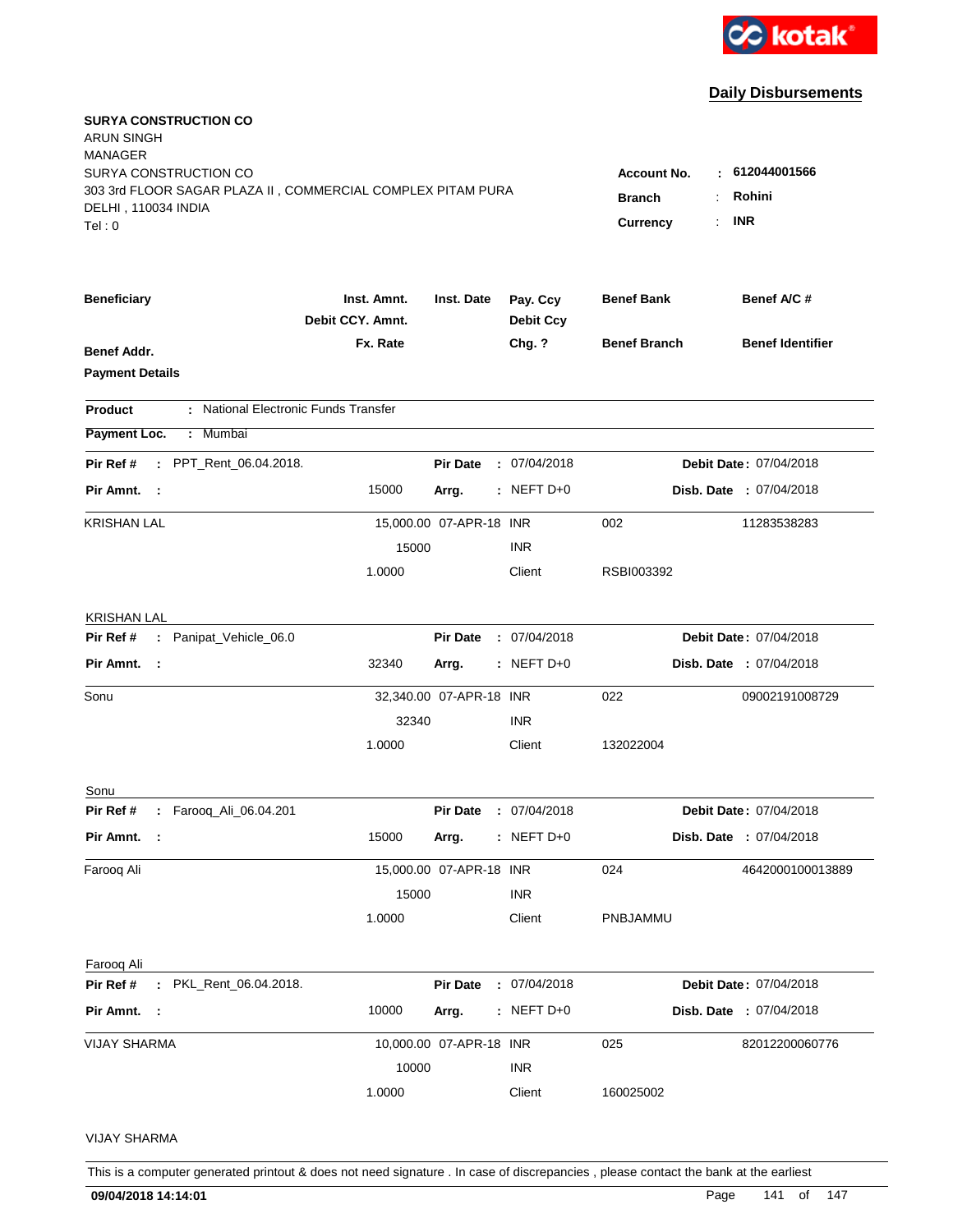

| <b>SURYA CONSTRUCTION CO</b><br>ARUN SINGH<br><b>MANAGER</b> |                                 |                         |                              |                     |                                |
|--------------------------------------------------------------|---------------------------------|-------------------------|------------------------------|---------------------|--------------------------------|
| SURYA CONSTRUCTION CO                                        |                                 |                         |                              | <b>Account No.</b>  | : 612044001566                 |
| 303 3rd FLOOR SAGAR PLAZA II, COMMERCIAL COMPLEX PITAM PURA  | <b>Branch</b><br>÷              | Rohini                  |                              |                     |                                |
| DELHI, 110034 INDIA<br>Tel:0                                 |                                 |                         |                              | Currency            | <b>INR</b>                     |
|                                                              |                                 |                         |                              |                     |                                |
| <b>Beneficiary</b>                                           | Inst. Amnt.<br>Debit CCY. Amnt. | Inst. Date              | Pay. Ccy<br><b>Debit Ccy</b> | <b>Benef Bank</b>   | Benef A/C #                    |
| <b>Benef Addr.</b>                                           | Fx. Rate                        |                         | Chg. ?                       | <b>Benef Branch</b> | <b>Benef Identifier</b>        |
| <b>Payment Details</b>                                       |                                 |                         |                              |                     |                                |
| : National Electronic Funds Transfer<br><b>Product</b>       |                                 |                         |                              |                     |                                |
| Payment Loc.<br>: Mumbai                                     |                                 |                         |                              |                     |                                |
| bdh_rent_06.04.2018.<br>Pir Ref #                            |                                 | <b>Pir Date</b>         | : 07/04/2018                 |                     | Debit Date: 07/04/2018         |
| Pir Amnt. :                                                  | 6000                            | Arrg.                   | $:$ NEFT D+0                 |                     | <b>Disb. Date : 07/04/2018</b> |
| HARENDER SINGH                                               |                                 | 6,000.00 07-APR-18 INR  |                              | 240                 | 03251000022140                 |
|                                                              | 6000                            |                         | <b>INR</b>                   |                     |                                |
|                                                              | 1.0000                          |                         | Client                       | 110240048           |                                |
| <b>HARENDER SINGH</b>                                        |                                 |                         |                              |                     |                                |
| : Vehicle_1_06.04.2018<br>Pir Ref #                          |                                 | <b>Pir Date</b>         | : 07/04/2018                 |                     | Debit Date: 07/04/2018         |
| Pir Amnt. :                                                  | 32340                           | Arrg.                   | $:$ NEFT D+0                 |                     | <b>Disb. Date : 07/04/2018</b> |
| <b>MANGAL SINGH</b>                                          |                                 | 32,340.00 07-APR-18 INR |                              | 022                 | 21092191002287                 |
|                                                              | 32340                           |                         | <b>INR</b>                   |                     |                                |
|                                                              | 1.0000                          |                         | Client                       | ORBC102109          |                                |
| <b>MANGAL SINGH</b>                                          |                                 |                         |                              |                     |                                |
| : PKL_Rent_06.04.2018.<br>Pir Ref #                          |                                 | <b>Pir Date</b>         | : 07/04/2018                 |                     | Debit Date: 07/04/2018         |
| Pir Amnt. :                                                  | 11000                           | Arrg.                   | $:$ NEFT D+0                 |                     | Disb. Date : 07/04/2018        |
| Ashwani Kumar Sharma                                         |                                 | 11,000.00 07-APR-18 INR |                              | 007                 | 55117846410                    |
|                                                              | 11000                           |                         | <b>INR</b>                   |                     |                                |
|                                                              | 1.0000                          |                         | Client                       | 160007048           |                                |
| Ashwani Kumar Sharma                                         |                                 |                         |                              |                     |                                |
| : Vehicle_1_06.04.2018<br>Pir Ref #                          |                                 | <b>Pir Date</b>         | : 07/04/2018                 |                     | Debit Date: 07/04/2018         |
| Pir Amnt. :                                                  | 32340                           | Arrg.                   | $:$ NEFT D+0                 |                     | Disb. Date : 07/04/2018        |
| Harish                                                       |                                 | 32,340.00 07-APR-18 INR |                              | 025                 | 92572200049699                 |
|                                                              | 32340                           |                         | <b>INR</b>                   |                     |                                |
|                                                              | 1.0000                          |                         | Client                       | SYNB009257          |                                |
| Harish                                                       |                                 |                         |                              |                     |                                |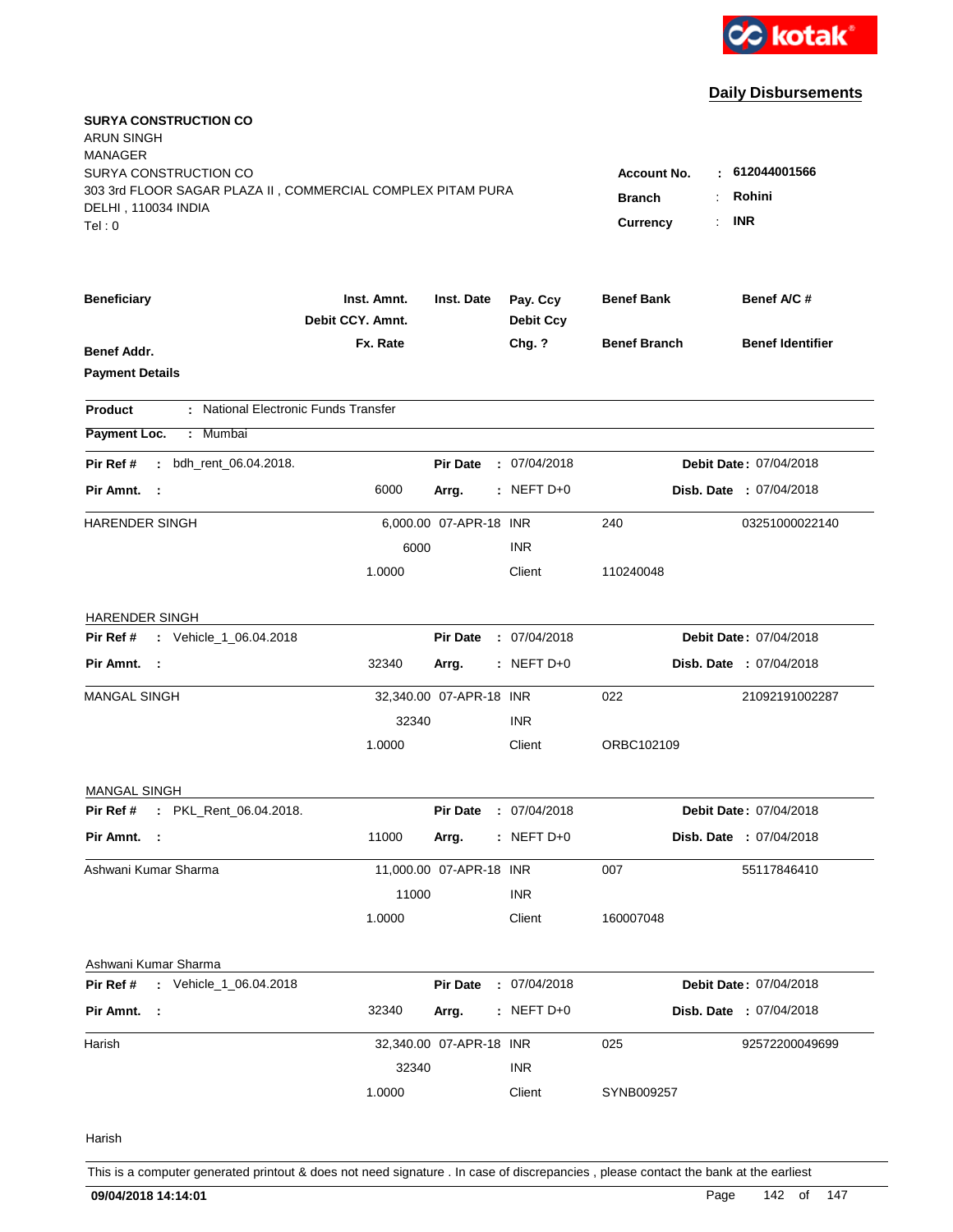

| <b>SURYA CONSTRUCTION CO</b><br>ARUN SINGH<br><b>MANAGER</b>                                                |                                     |                          |                              |                     |                                |
|-------------------------------------------------------------------------------------------------------------|-------------------------------------|--------------------------|------------------------------|---------------------|--------------------------------|
| SURYA CONSTRUCTION CO<br>303 3rd FLOOR SAGAR PLAZA II, COMMERCIAL COMPLEX PITAM PURA<br>DELHI, 110034 INDIA | <b>Account No.</b><br><b>Branch</b> | : 612044001566<br>Rohini |                              |                     |                                |
| Tel:0                                                                                                       |                                     |                          |                              | <b>Currency</b>     | <b>INR</b>                     |
| <b>Beneficiary</b>                                                                                          | Inst. Amnt.<br>Debit CCY. Amnt.     | Inst. Date               | Pay. Ccy<br><b>Debit Ccy</b> | <b>Benef Bank</b>   | Benef A/C #                    |
| Benef Addr.<br><b>Payment Details</b>                                                                       | Fx. Rate                            |                          | Chg. ?                       | <b>Benef Branch</b> | <b>Benef Identifier</b>        |
| : National Electronic Funds Transfer<br><b>Product</b>                                                      |                                     |                          |                              |                     |                                |
| Payment Loc.<br>: Mumbai                                                                                    |                                     |                          |                              |                     |                                |
| : Panchkula_Vehicle_06<br>Pir Ref #                                                                         |                                     | <b>Pir Date</b>          | : 07/04/2018                 |                     | Debit Date: 07/04/2018         |
| Pir Amnt. :                                                                                                 | 39200                               | Arrg.                    | $:$ NEFT D+0                 |                     | Disb. Date : 07/04/2018        |
| Apurva Devi                                                                                                 |                                     | 39,200.00 07-APR-18 INR  |                              | 024                 | 2939000101994270               |
|                                                                                                             | 39200                               |                          | <b>INR</b>                   |                     |                                |
|                                                                                                             | 1.0000                              |                          | Client                       | 160024034           |                                |
| Apurva Devi                                                                                                 |                                     |                          |                              |                     |                                |
| : Panchkula_Vehicle_06<br>Pir Ref #                                                                         |                                     | <b>Pir Date</b>          | : 07/04/2018                 |                     | Debit Date: 07/04/2018         |
| Pir Amnt. :                                                                                                 | 34600                               | Arrg.                    | $:$ NEFT D+0                 |                     | <b>Disb. Date : 07/04/2018</b> |
| Rajiv Kumar                                                                                                 |                                     | 34,600.00 07-APR-18 INR  |                              | 024                 | 6398001700001656               |
|                                                                                                             | 34600                               |                          | <b>INR</b>                   |                     |                                |
|                                                                                                             | 1.0000                              |                          | Client                       | PUNB639800          |                                |
| Rajiv Kumar                                                                                                 |                                     |                          |                              |                     |                                |
| Pir Ref # : Panchkula_Vehicle_06                                                                            |                                     | <b>Pir Date</b>          | : 07/04/2018                 |                     | Debit Date: 07/04/2018         |
| Pir Amnt. :                                                                                                 | 34300                               | Arrg.                    | $:$ NEFT D+0                 |                     | Disb. Date : 07/04/2018        |
| Multan Singh                                                                                                |                                     | 34,300.00 07-APR-18 INR  |                              | 002                 | 33587612557                    |
|                                                                                                             | 34300                               |                          | <b>INR</b>                   |                     |                                |
|                                                                                                             | 1.0000                              |                          | Client                       | SBIBARWALA          |                                |
| Multan Singh                                                                                                |                                     |                          |                              |                     |                                |
| : Panchkula_Vehicle_06<br>Pir Ref #                                                                         |                                     | <b>Pir Date</b>          | : 07/04/2018                 |                     | Debit Date: 07/04/2018         |
| Pir Amnt. :                                                                                                 | 34300                               | Arrg.                    | $:$ NEFT D+0                 |                     | Disb. Date : 07/04/2018        |
| Ishwar                                                                                                      |                                     | 34,300.00 07-APR-18 INR  |                              | 007                 | 55158608498                    |
|                                                                                                             | 34300                               |                          | <b>INR</b>                   |                     |                                |
|                                                                                                             | 1.0000                              |                          | Client                       | STBP001222          |                                |
| Ishwar                                                                                                      |                                     |                          |                              |                     |                                |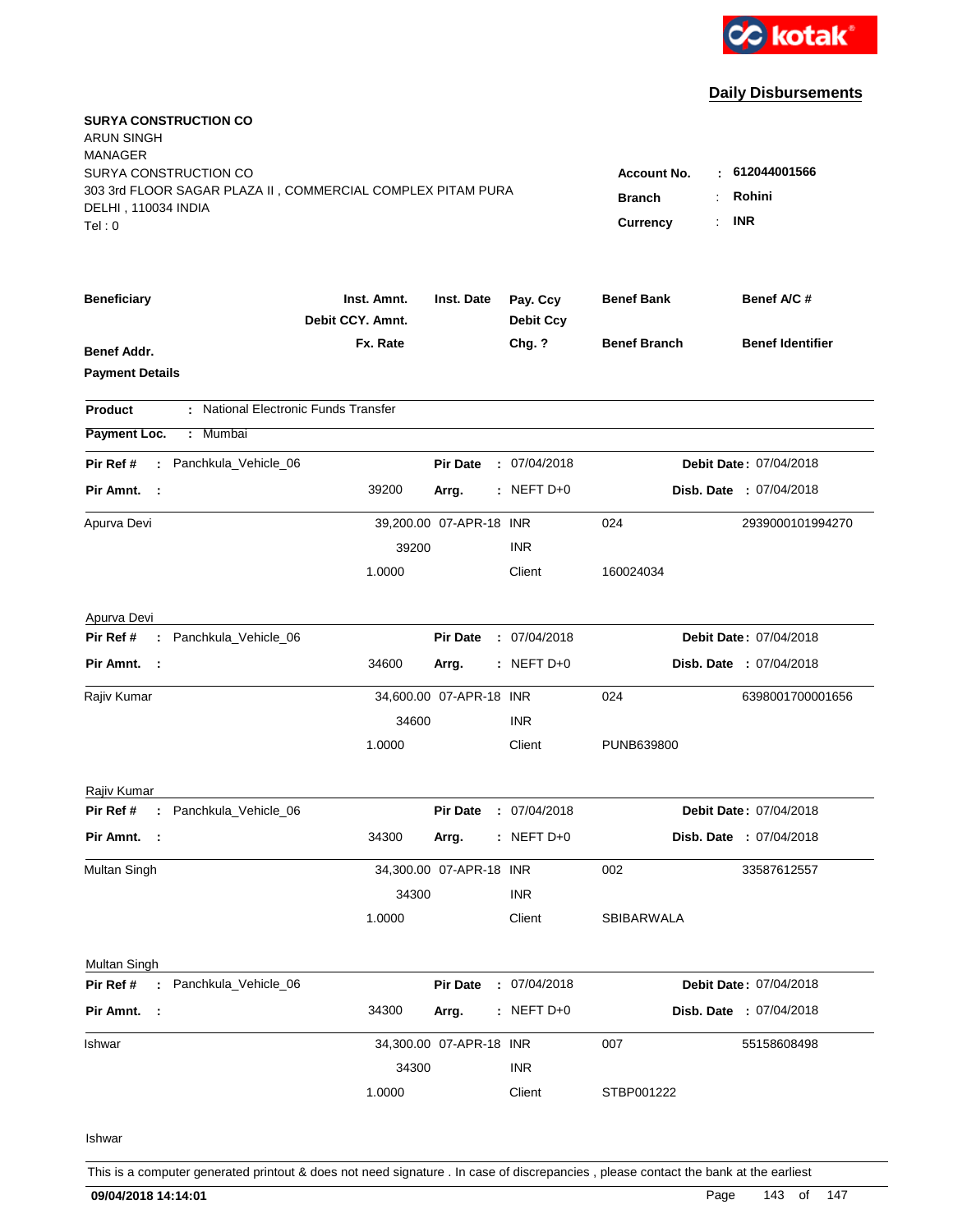

| <b>SURYA CONSTRUCTION CO</b><br>ARUN SINGH<br><b>MANAGER</b><br>SURYA CONSTRUCTION CO       |                                 |                         |                              | ٠                                                           | 612044001566                   |
|---------------------------------------------------------------------------------------------|---------------------------------|-------------------------|------------------------------|-------------------------------------------------------------|--------------------------------|
| 303 3rd FLOOR SAGAR PLAZA II, COMMERCIAL COMPLEX PITAM PURA<br>DELHI, 110034 INDIA<br>Tel:0 |                                 |                         |                              | <b>Account No.</b><br><b>Branch</b><br><b>Currency</b><br>÷ | Rohini<br><b>INR</b>           |
| <b>Beneficiary</b>                                                                          | Inst. Amnt.<br>Debit CCY. Amnt. | Inst. Date              | Pay. Ccy<br><b>Debit Ccy</b> | <b>Benef Bank</b>                                           | Benef A/C #                    |
| <b>Benef Addr.</b><br><b>Payment Details</b>                                                | Fx. Rate                        |                         | Chg. ?                       | <b>Benef Branch</b>                                         | <b>Benef Identifier</b>        |
| : National Electronic Funds Transfer<br><b>Product</b>                                      |                                 |                         |                              |                                                             |                                |
| Payment Loc.<br>Mumbai<br>÷.                                                                |                                 |                         |                              |                                                             |                                |
| Pir Ref #<br>Panchkula_Vehicle_06<br>÷.                                                     |                                 | <b>Pir Date</b>         | : 07/04/2018                 |                                                             | Debit Date: 07/04/2018         |
| Pir Amnt.<br>- 1                                                                            | 34300                           | Arrg.                   | $:$ NEFT D+0                 |                                                             | <b>Disb. Date : 07/04/2018</b> |
| Rabinder Jeet Kaur                                                                          |                                 | 34,300.00 07-APR-18 INR |                              | 012                                                         | 18140100015229                 |
|                                                                                             | 34300                           |                         | <b>INR</b>                   |                                                             |                                |
|                                                                                             | 1.0000                          |                         | Client                       | 160012004                                                   |                                |
| Rabinder Jeet Kaur                                                                          |                                 |                         |                              |                                                             |                                |
| : Jaspal_Singh_06.04.2<br>Pir Ref #                                                         |                                 | <b>Pir Date</b>         | : 07/04/2018                 |                                                             | Debit Date: 07/04/2018         |
| Pir Amnt.<br>$\sim$ 1                                                                       | 50960                           | Arrg.                   | $:$ NEFT D+0                 |                                                             | Disb. Date : 07/04/2018        |
| Jaspal Singh                                                                                |                                 | 50,960.00 07-APR-18 INR |                              | 211                                                         | 916010003344995                |
|                                                                                             | 50960                           |                         | <b>INR</b>                   |                                                             |                                |
|                                                                                             | 1.0000                          |                         | Client                       | UTIB001917                                                  |                                |
| Jaspal Singh                                                                                |                                 |                         |                              |                                                             |                                |
| : PPT_Rent_06.04.2018.<br>Pir Ref #                                                         |                                 | <b>Pir Date</b>         | : 07/04/2018                 |                                                             | Debit Date: 07/04/2018         |
| Pir Amnt.<br>- 1                                                                            | 4000                            | Arrg.                   | $:$ NEFT D+0                 |                                                             | Disb. Date : 07/04/2018        |
| <b>SUNIL</b>                                                                                |                                 | 4,000.00 07-APR-18 INR  |                              | 532                                                         | 007001008395                   |
|                                                                                             | 4000                            |                         | <b>INR</b>                   |                                                             |                                |
|                                                                                             | 1.0000                          |                         | Client                       | YESBPUCB06                                                  |                                |
| <b>SUNIL</b>                                                                                |                                 |                         |                              |                                                             |                                |
| Pir Ref #<br>: Panchkula_Vehicle_06                                                         |                                 | <b>Pir Date</b>         | : 07/04/2018                 |                                                             | Debit Date: 07/04/2018         |
| Pir Amnt. :                                                                                 | 34300                           | Arrg.                   | $:$ NEFT D+0                 |                                                             | Disb. Date : 07/04/2018        |
| kavita                                                                                      |                                 | 34,300.00 07-APR-18 INR |                              | 211                                                         | 914010026464296                |
|                                                                                             | 34300                           |                         | <b>INR</b>                   |                                                             |                                |
|                                                                                             | 1.0000                          |                         | Client                       | UTI0000787                                                  |                                |
| kavita                                                                                      |                                 |                         |                              |                                                             |                                |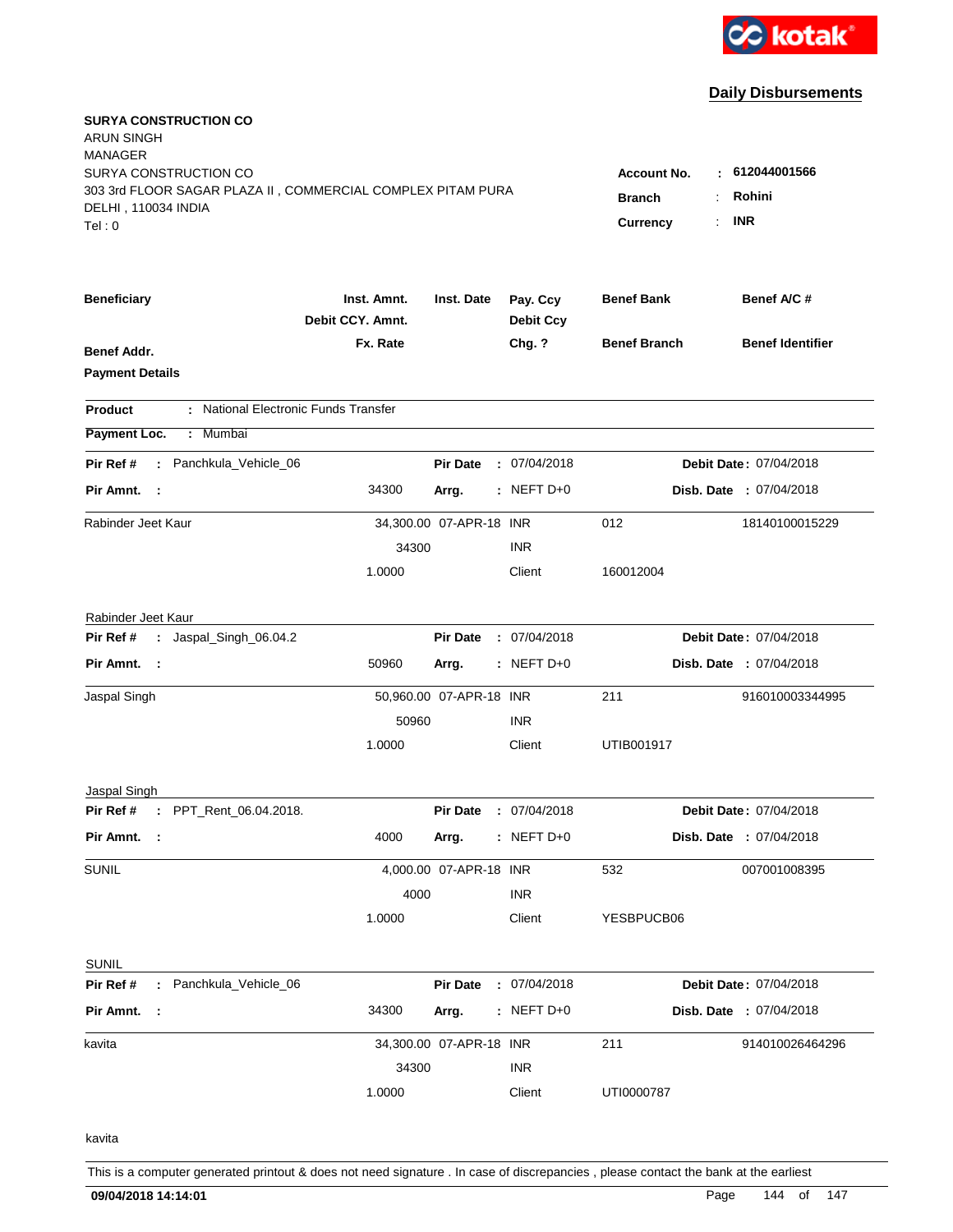

## **Daily Disbursements**

| <b>SURYA CONSTRUCTION CO</b><br>ARUN SINGH<br><b>MANAGER</b> |                                 |                         |                              |                     |                                |
|--------------------------------------------------------------|---------------------------------|-------------------------|------------------------------|---------------------|--------------------------------|
| SURYA CONSTRUCTION CO                                        | <b>Account No.</b><br>к.        | 612044001566            |                              |                     |                                |
| 303 3rd FLOOR SAGAR PLAZA II, COMMERCIAL COMPLEX PITAM PURA  | <b>Branch</b>                   | Rohini                  |                              |                     |                                |
| DELHI, 110034 INDIA                                          |                                 |                         |                              | <b>Currency</b>     | <b>INR</b>                     |
| Tel:0                                                        |                                 |                         |                              |                     |                                |
| <b>Beneficiary</b>                                           | Inst. Amnt.<br>Debit CCY. Amnt. | Inst. Date              | Pay. Ccy<br><b>Debit Ccy</b> | <b>Benef Bank</b>   | Benef A/C #                    |
| Benef Addr.                                                  | Fx. Rate                        |                         | Chg. ?                       | <b>Benef Branch</b> | <b>Benef Identifier</b>        |
| <b>Payment Details</b>                                       |                                 |                         |                              |                     |                                |
| : National Electronic Funds Transfer<br>Product              |                                 |                         |                              |                     |                                |
| Payment Loc.<br>: Mumbai                                     |                                 |                         |                              |                     |                                |
| : Panipat_Vehicle_06.0<br>Pir Ref #                          |                                 | <b>Pir Date</b>         | : 07/04/2018                 |                     | Debit Date: 07/04/2018         |
| Pir Amnt. :                                                  | 32340                           | Arrg.                   | $:$ NEFT D+0                 |                     | <b>Disb. Date : 07/04/2018</b> |
| <b>SUMIT</b>                                                 |                                 | 32,340.00 07-APR-18 INR |                              | 211                 | 915010054819881                |
|                                                              | 32340                           |                         | <b>INR</b>                   |                     |                                |
|                                                              | 1.0000                          |                         | Client                       | UTIB002354          |                                |
| <b>SUMIT</b>                                                 |                                 |                         |                              |                     |                                |
| : Yogesh_internetPPT_0<br>Pir Ref #                          | <b>Pir Date</b>                 |                         | : 07/04/2018                 |                     | Debit Date: 07/04/2018         |
| Pir Amnt. :                                                  | 1500                            | Arrg.                   | $:$ NEFT D+0                 |                     | Disb. Date : 07/04/2018        |
| Yogesh                                                       |                                 | 1,500.00 07-APR-18 INR  |                              | 750                 | 50150080896864                 |
|                                                              | 1500                            |                         | <b>INR</b>                   |                     |                                |
|                                                              | 1.0000                          |                         | Client                       | BDBL001341          |                                |
| Yogesh Broadband                                             |                                 |                         |                              |                     |                                |
| Pir Ref # : Sanjay_Elect_06.04.2                             |                                 | <b>Pir Date</b>         | : 07/04/2018                 |                     | Debit Date: 07/04/2018         |
| Pir Amnt. :                                                  | 9000                            | Arrg.                   | $:$ NEFT D+0                 |                     | Disb. Date : 07/04/2018        |
| Sanjay                                                       |                                 | 9,000.00 07-APR-18 INR  |                              | 026                 | 358102010981360                |
|                                                              | 9000                            |                         | <b>INR</b>                   |                     |                                |
|                                                              | 1.0000                          |                         | Client                       | 110026021           |                                |
| Sanjay Electrical                                            |                                 |                         |                              |                     |                                |
| Pir Ref # : Panchkula_Vehicle_06                             |                                 | <b>Pir Date</b>         | : 07/04/2018                 |                     | Debit Date: 07/04/2018         |
| Pir Amnt. :                                                  | 34300                           | Arrg.                   | : NEFT $D+0$                 |                     | Disb. Date : 07/04/2018        |
| Narender Kumar                                               |                                 | 34,300.00 07-APR-18 INR |                              | 024                 | 6130000100001217               |
|                                                              | 34300                           |                         | <b>INR</b>                   |                     |                                |
|                                                              | 1.0000                          |                         | Client                       | PUN0613000          |                                |
| Narender Kumar                                               |                                 |                         |                              |                     |                                |

This is a computer generated printout & does not need signature . In case of discrepancies , please contact the bank at the earliest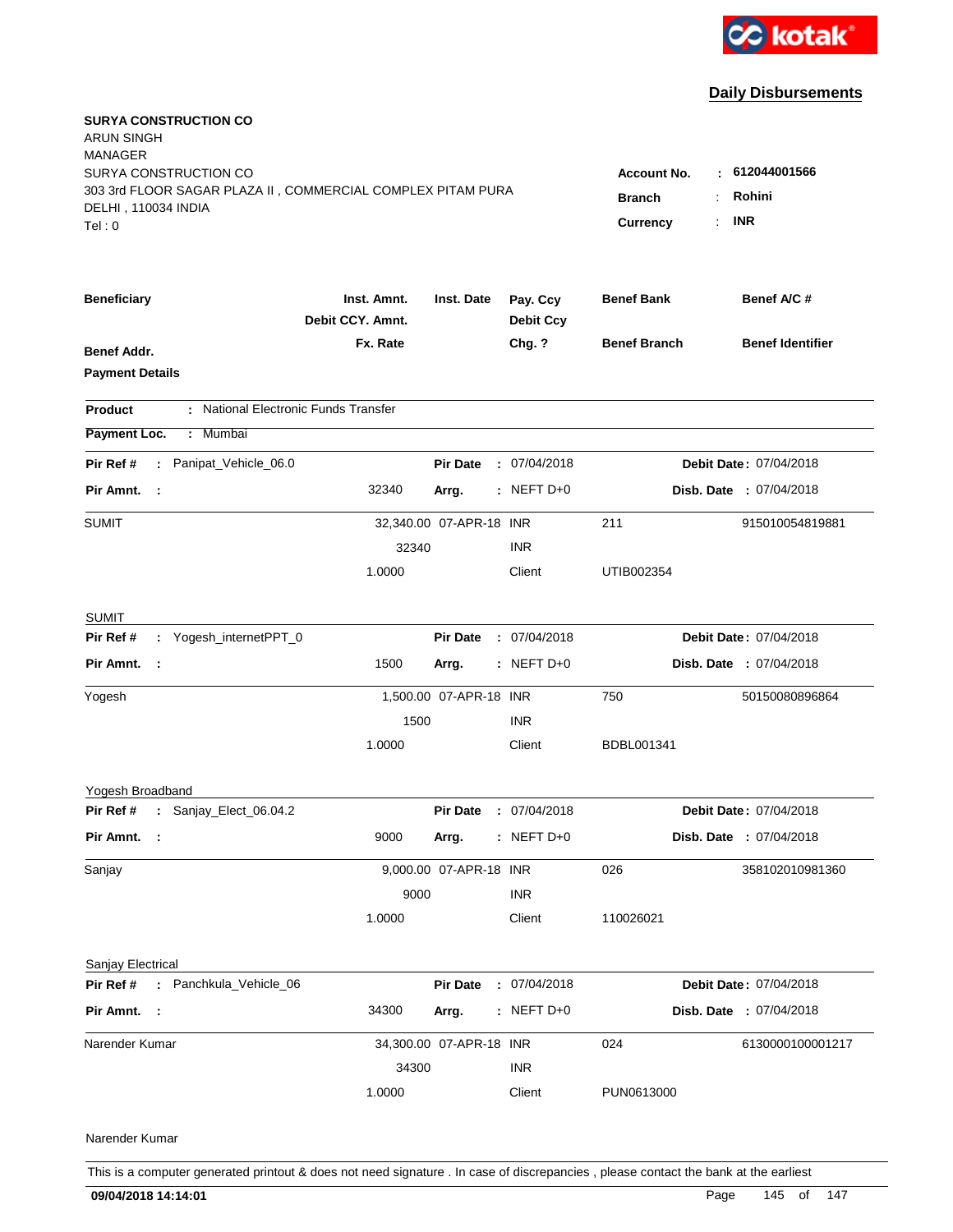

## **Daily Disbursements**

| <b>SURYA CONSTRUCTION CO</b><br><b>ARUN SINGH</b><br><b>MANAGER</b><br>SURYA CONSTRUCTION CO<br>303 3rd FLOOR SAGAR PLAZA II, COMMERCIAL COMPLEX PITAM PURA<br>DELHI, 110034 INDIA<br>Tel:0 | <b>Account No.</b><br><b>Branch</b><br><b>Currency</b><br>÷. | 612044001566<br>Rohini<br><b>INR</b> |                              |                     |                         |
|---------------------------------------------------------------------------------------------------------------------------------------------------------------------------------------------|--------------------------------------------------------------|--------------------------------------|------------------------------|---------------------|-------------------------|
| <b>Beneficiary</b>                                                                                                                                                                          | Inst. Amnt.<br>Debit CCY. Amnt.                              | Inst. Date                           | Pay. Ccy<br><b>Debit Ccy</b> | <b>Benef Bank</b>   | Benef A/C #             |
| <b>Benef Addr.</b><br><b>Payment Details</b>                                                                                                                                                | Fx. Rate                                                     |                                      | Chg. ?                       | <b>Benef Branch</b> | <b>Benef Identifier</b> |
| : National Electronic Funds Transfer<br><b>Product</b>                                                                                                                                      |                                                              |                                      |                              |                     |                         |
| Payment Loc.<br>: Mumbai                                                                                                                                                                    |                                                              |                                      |                              |                     |                         |
| Salary_07.04.2018_2.<br>Pir Ref #<br>÷.                                                                                                                                                     |                                                              | <b>Pir Date</b>                      | : 07/04/2018                 |                     | Debit Date: 07/04/2018  |
| Pir Amnt.<br>$\sim$ 1                                                                                                                                                                       | 109813                                                       | Arrg.                                | $:$ NEFT D+0                 |                     | Disb. Date : 07/04/2018 |
| <b>KRISHAN</b>                                                                                                                                                                              |                                                              | 14,776.00 07-APR-18 INR              |                              | 259                 | 0201104000138574        |
|                                                                                                                                                                                             | 14776                                                        |                                      | <b>INR</b>                   |                     |                         |
|                                                                                                                                                                                             | 1.0000                                                       |                                      | Client                       | IBK0000201          |                         |
| Salary for MARCH 2018                                                                                                                                                                       |                                                              |                                      |                              |                     |                         |
| SONU                                                                                                                                                                                        |                                                              | 14,776.00 07-APR-18 INR              |                              | 259                 | 1283104000062505        |
|                                                                                                                                                                                             | 14776                                                        |                                      | <b>INR</b>                   |                     |                         |
|                                                                                                                                                                                             | 1.0000                                                       |                                      | Client                       | <b>IBKL001283</b>   |                         |
| Salary for MARCH 2018                                                                                                                                                                       |                                                              |                                      |                              |                     |                         |
| <b>CHIRAG BHATNAGAR</b>                                                                                                                                                                     |                                                              | 14,776.00 07-APR-18 INR              |                              | 259                 | 0201104000138611        |
|                                                                                                                                                                                             | 14776                                                        |                                      | <b>INR</b>                   |                     |                         |
|                                                                                                                                                                                             | 1.0000                                                       |                                      | Client                       | IBK0000201          |                         |
| Salary for MARCH 2018                                                                                                                                                                       |                                                              |                                      |                              |                     |                         |
| <b>SUNIL KUMAR</b>                                                                                                                                                                          |                                                              | 6,381.00 07-APR-18 INR               |                              | 007                 | 65278551107             |
|                                                                                                                                                                                             | 6381                                                         |                                      | <b>INR</b>                   |                     |                         |
|                                                                                                                                                                                             | 1.0000                                                       |                                      | Client                       | STBP001131          |                         |
| Salary for MARCH 2018                                                                                                                                                                       |                                                              |                                      |                              |                     |                         |
| <b>ASHOK KUMAR</b>                                                                                                                                                                          |                                                              | 14,776.00 07-APR-18 INR              |                              | 259                 | 0201104000138499        |
|                                                                                                                                                                                             | 14776                                                        |                                      | <b>INR</b>                   |                     |                         |
|                                                                                                                                                                                             | 1.0000                                                       |                                      | Client                       | IBK0000201          |                         |
| Salary for MARCH 2018                                                                                                                                                                       |                                                              |                                      |                              |                     |                         |
| SUMIT KUMAR DAHIYA                                                                                                                                                                          |                                                              | 14,776.00 07-APR-18 INR              |                              | 259                 | 0201104000138420        |
|                                                                                                                                                                                             | 14776                                                        |                                      | <b>INR</b>                   |                     |                         |
|                                                                                                                                                                                             | 1.0000                                                       |                                      | Client                       | IBK0000201          |                         |

This is a computer generated printout & does not need signature . In case of discrepancies , please contact the bank at the earliest